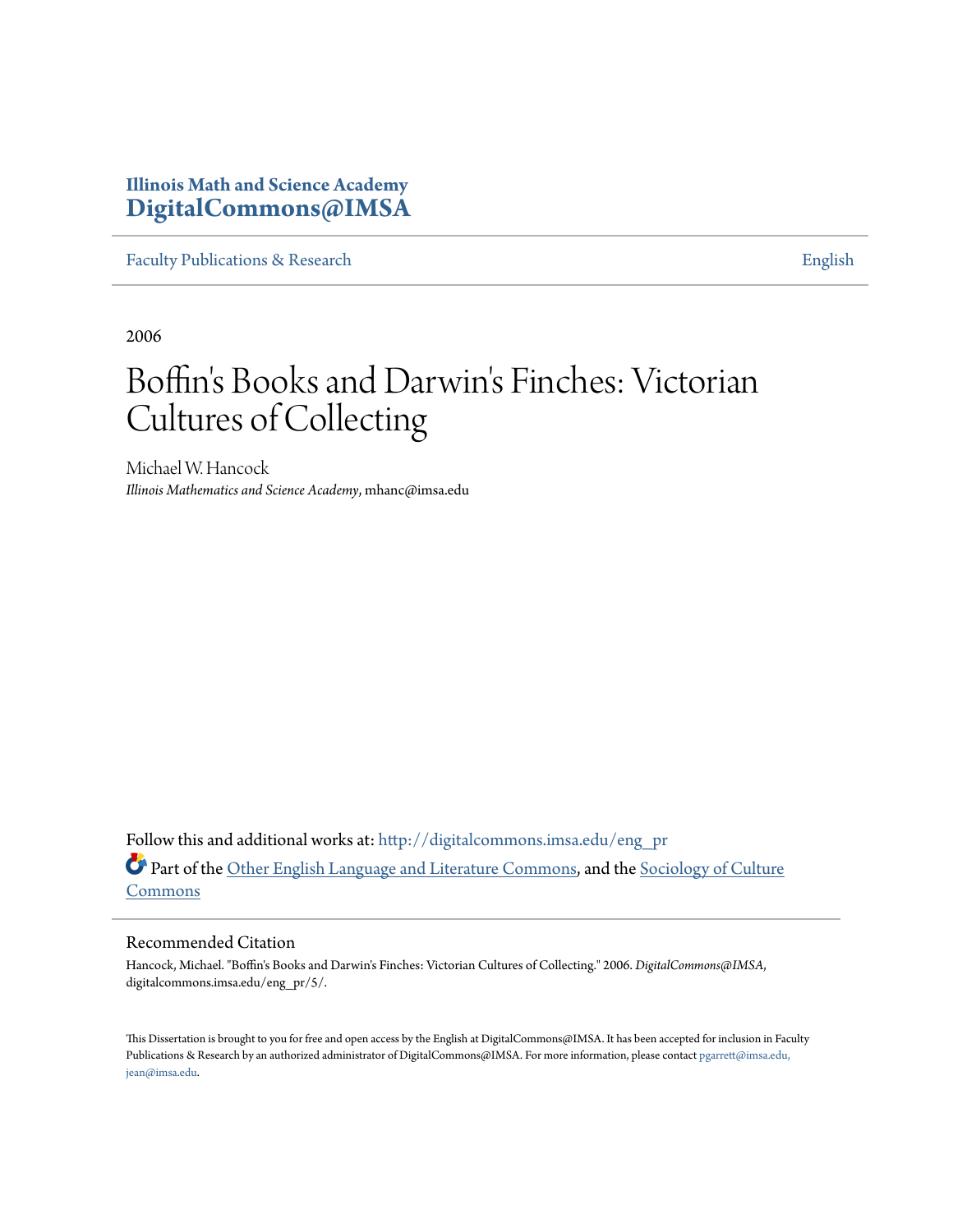## BOFFIN'S BOOKS AND DARWIN'S FINCHES: VICTORIAN CULTURES OF COLLECTING

By

©2006 Michael William Hancock

M.A., Kansas State University, 1995

Submitted to the Department of English and the Faculty of the Graduate School of the University of Kansas In partial fulfillment of the requirements for the degree of Doctor of Philosophy

Dorice Williams Elliott (Chairperson)

Max Keith Sutton

Marjorie Swann

Date defended **Exercise 2018**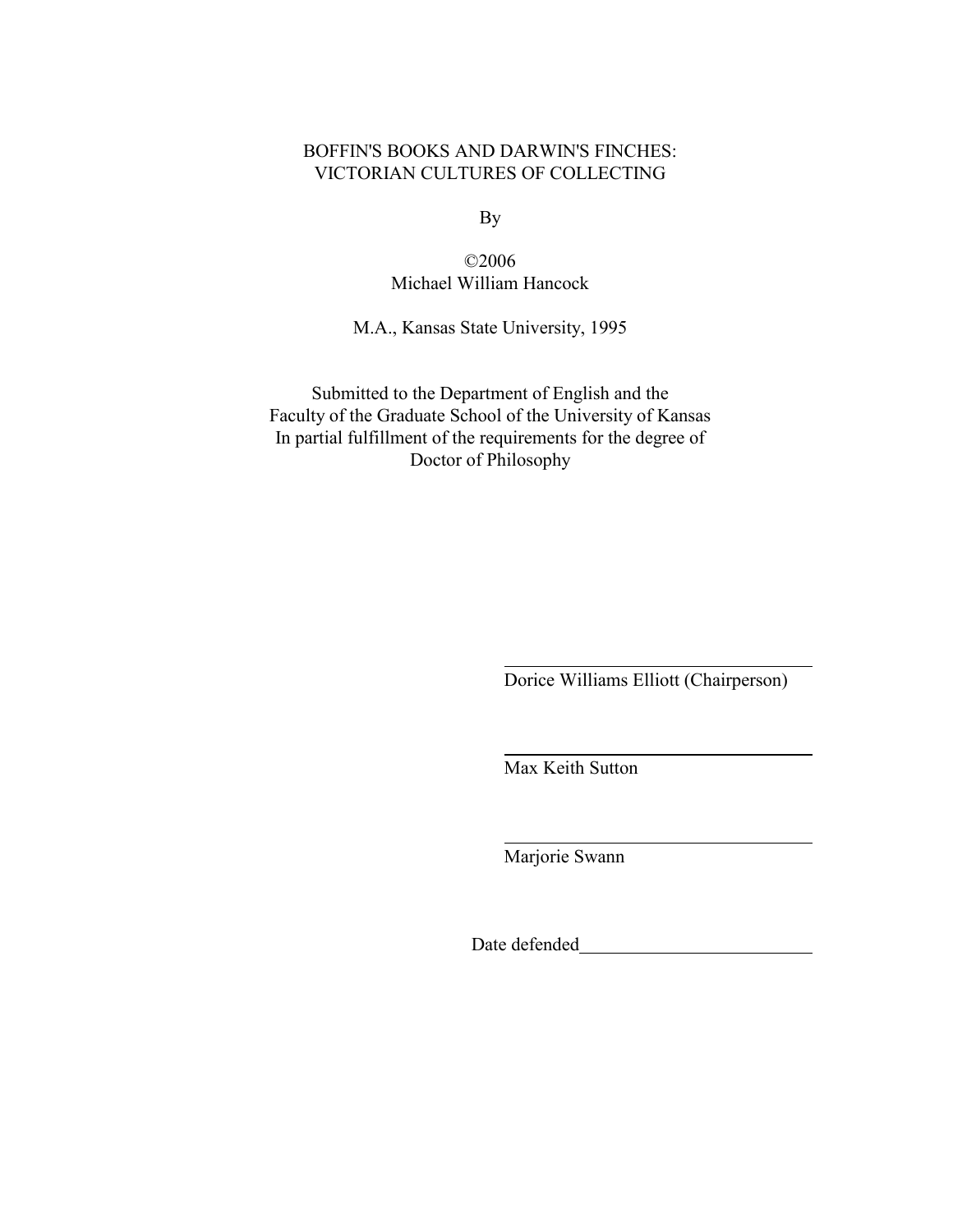The Dissertation Committee for Michael W. Hancock certifies that this is the approved version of the following dissertation:

BOFFIN'S BOOKS AND DARWIN'S FINCHES: VICTORIAN CULTURES OF COLLECTING

Committee:

Dorice Williams Elliott (Chairperson)

Max Keith Sutton

Marjorie Swann

Date approved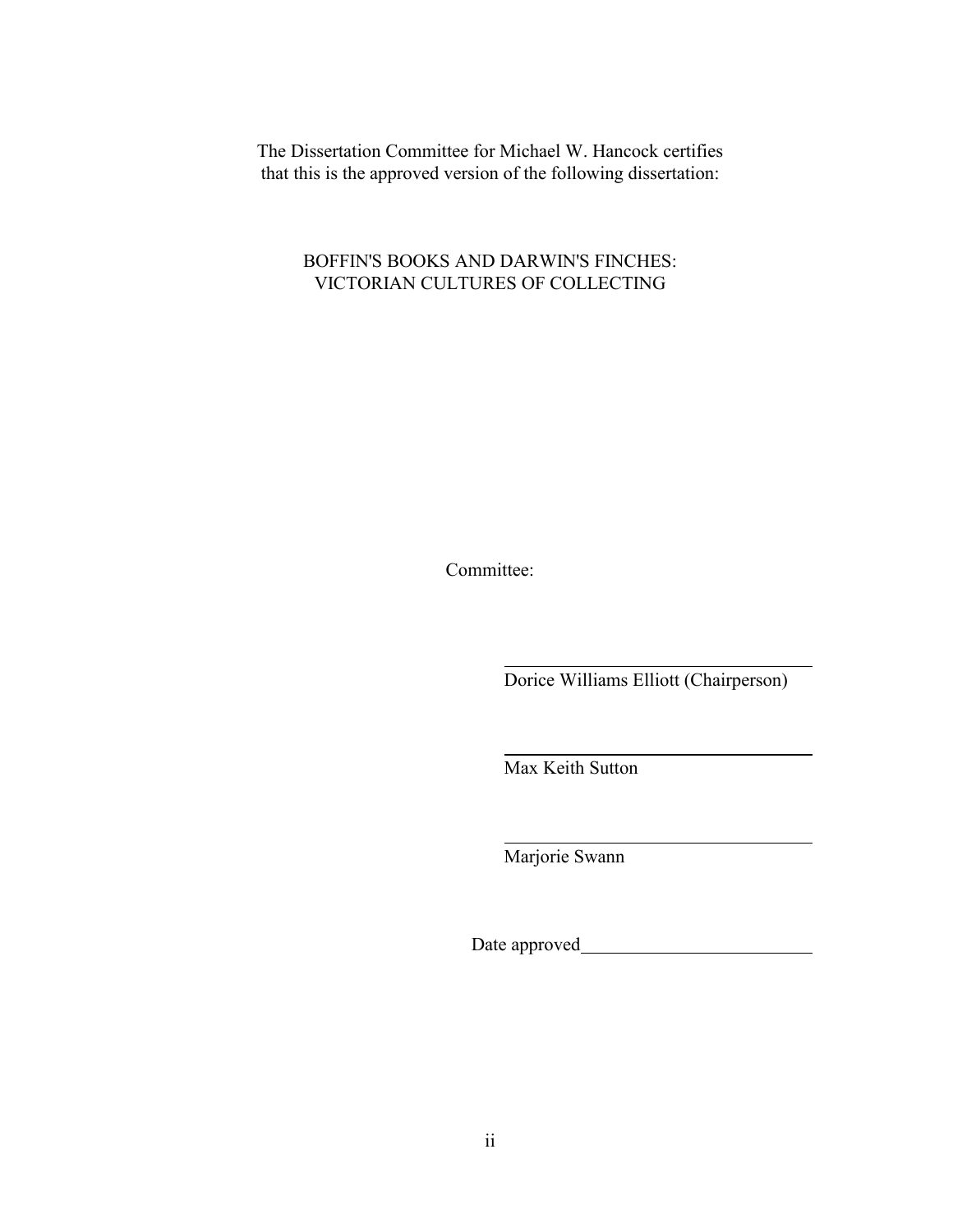#### ABSTRACT

Michael W. Hancock, Ph.D. Department of English, University of Kansas December 2006

Although wealthy continental virtuosos had passionately and selectively accumulated a variety of natural and artificial objects from the Renaissance onwards, not until the nineteenth century did collecting become a conspicuous national pastime among all classes in Britain. As industry and empire made available many new and exotic goods for acquisition and display, the collection as a cultural form offered the Victorians a popular strategy of self-fashioning that was often represented in the literature of the age as a source of prestige and social legitimation. Through interdisciplinary readings of Victorian fiction, narrative nonfiction, and poetry, my study examines how textual representations of collecting helped to define nation, class, and gender in Britain from the 1830s to the turn of the century and beyond.

Combining literary analysis with cultural criticism, including approaches from museum studies, I explain how Victorian writing about collecting, from Charles Dickens's earliest works to fin-de-siècle lepidopteran narratives, participated in the formation of individual and collective identities. During the first half of the nineteenth century, prominent author-collectors asserted their specifically male authority and British dominion abroad through travel narratives about acquiring exotic artifacts for the nation or assembling proprietary collections exhibited back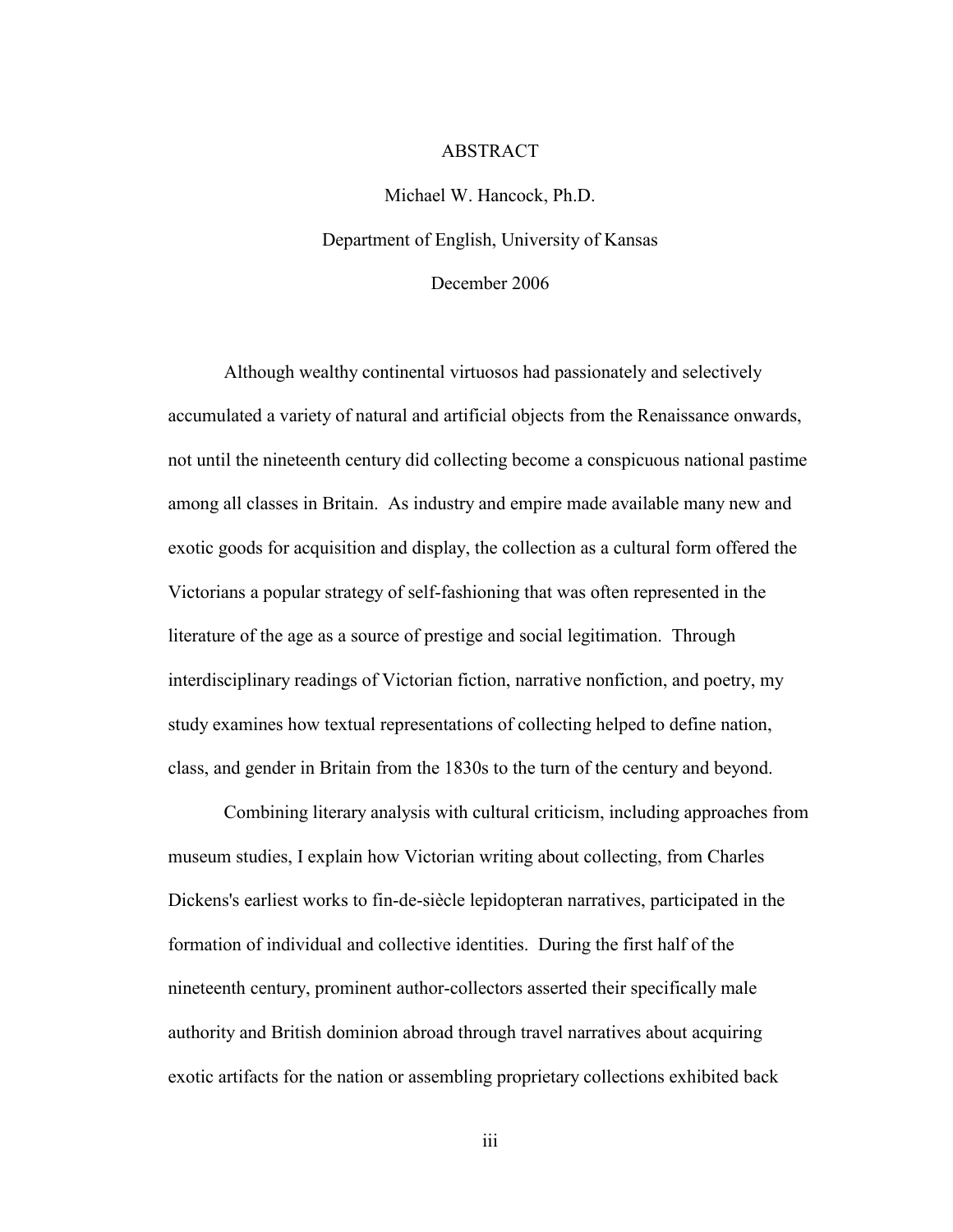home. Meanwhile, Victorian novels included an array of collectors of all ranks, many of whom seek to enhance their professional or social status through their collections, which are often the products of competition or emulation. However, from midcentury on, a period in which museums proliferated and the British empire grew during the age of the New Imperialism, authors increasingly turned to the figure of the collector to convey anxieties about habits of consumption that threatened personal identity or social stability and a world of objects that were not necessarily under the consumer's control. Thus, even as collecting helped to order knowledge, material culture, and social relations in nineteenth-century Britain, it also posed certain challenges to the social identities and forms of subjectivity the Victorians attempted to forge for themselves, as their collections and texts show.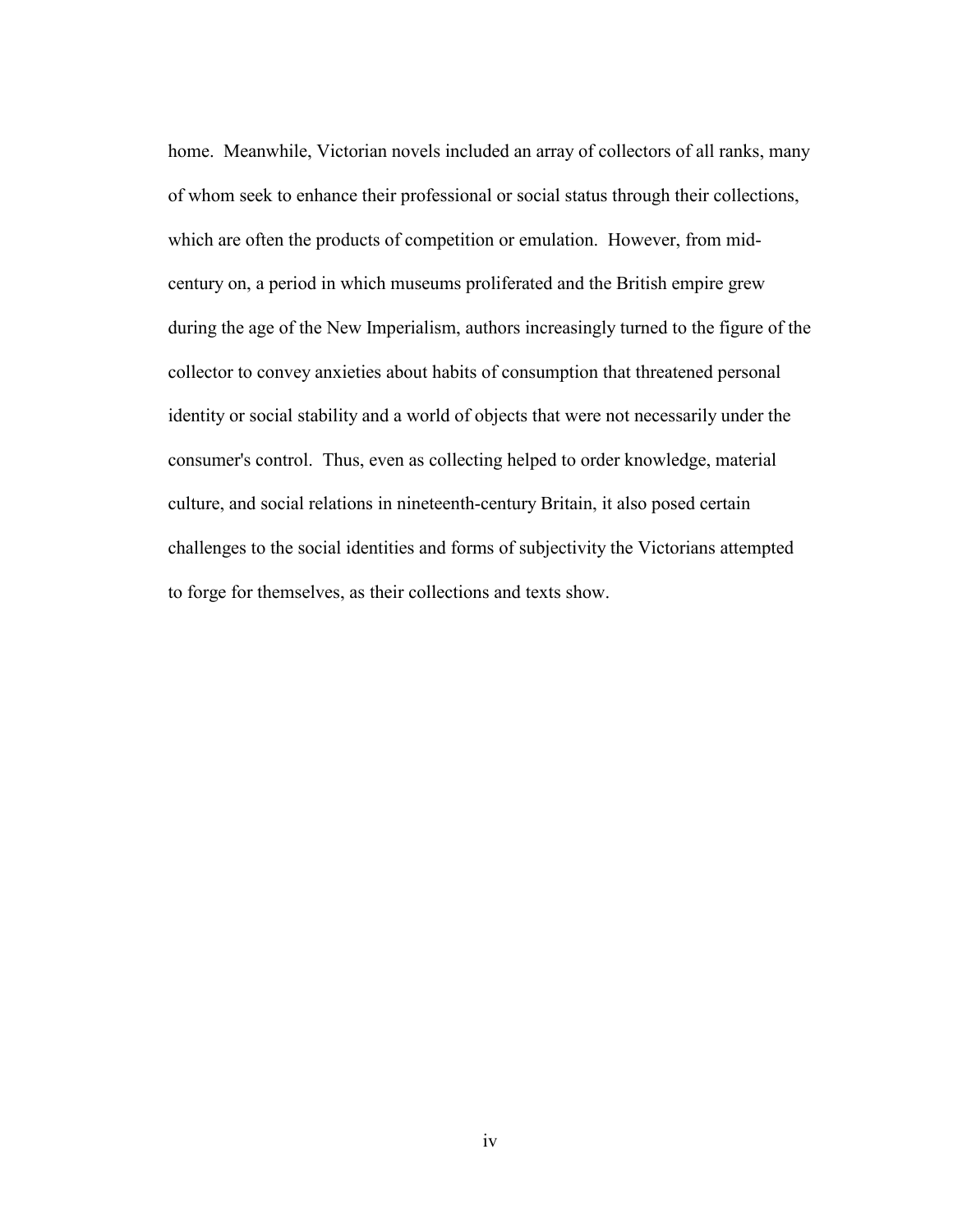#### ACKNOWLEDGMENTS

A project of this nature and scope is necessarily the work of many hands. I wish to thank those whose interest, encouragement, and support helped me throughout my research and writing. A Graduate Honors Fellowship from the University of Kansas and several awards from the Department of English provided generous financial support for my doctoral study. My interest in Victorian material culture was sparked by a terrific June 1995 seminar on empire and sexuality from visiting professor Nancy Armstrong of Brown University. I am deeply grateful to my dissertation committee members, Dorice Williams Elliott, Max Sutton, and Marjorie Swann, for their enthusiasm, expertise, good humor, and patience during our journey together. Richard Clement, who heads the Department of Special Collections at the Kenneth Spencer Research Library of the University of Kansas, helped to make available many rare books and taught me about the history of the book as a material object; Angela Richardson and Chris Jocius of the Information Resource Center at the Illinois Mathematics and Science Academy kept me supplied with interlibrary loan books and other sources in the final stages of my writing. My parents, Marjorie and Bill, introduced me to the wonders of books and England at an early age and provided considerable financial and emotional support throughout my years as a graduate student; this dissertation is dedicated to the loving memory of my father. Finally, special thanks go to my wife, Cathy, for her faith in me and her understanding, without which this would not have been possible.

v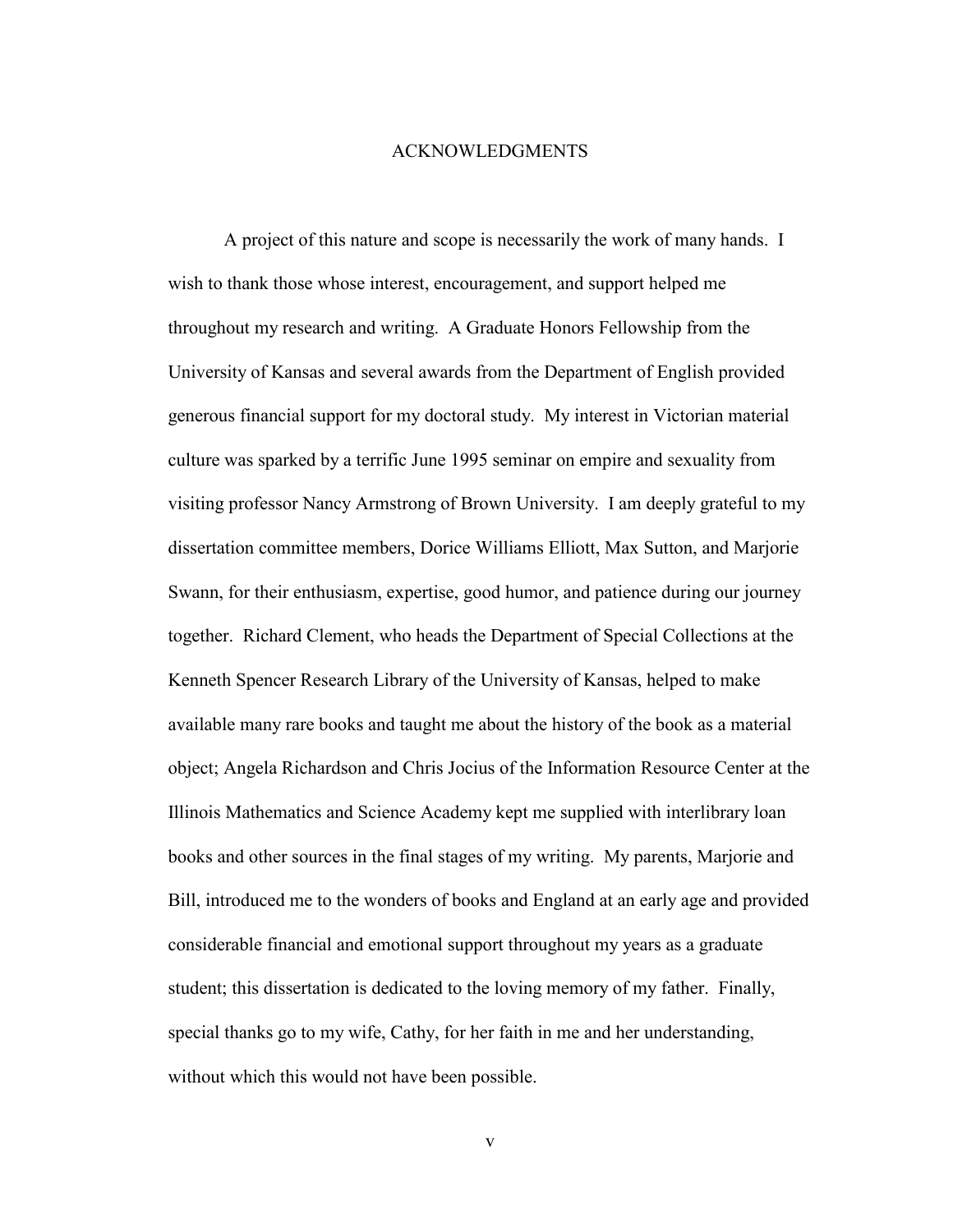Chapter Four, "The Stones in the Sword: Tennyson's Crown Jewels,"

previously appeared in Victorian Poetry 39 (2001): 1-24 and is reproduced here with the kind permission of Victorian Poetry and West Virginia University Press.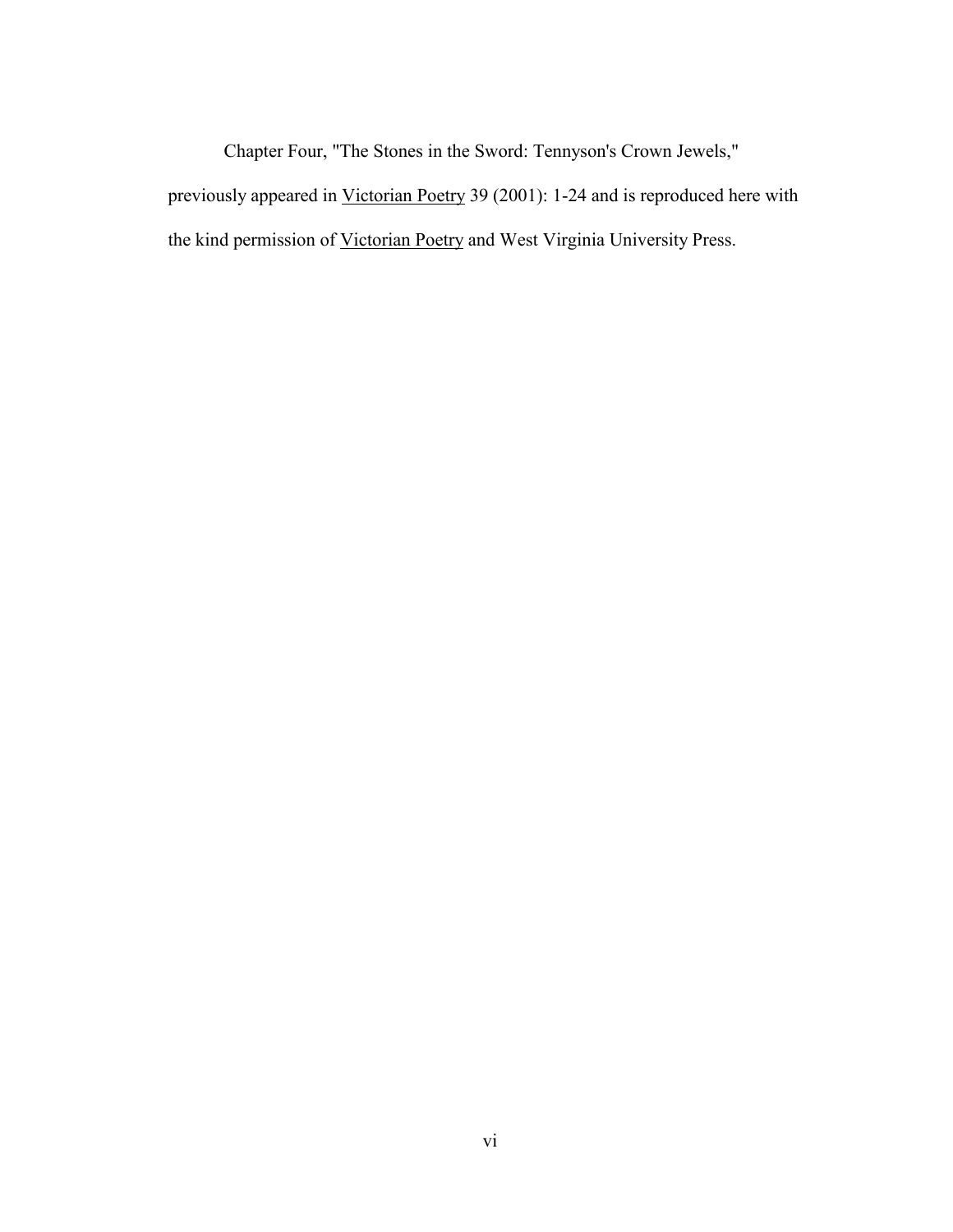## TABLE OF CONTENTS

| Introduction         |                                                                                                     | $\mathbf{1}$ |
|----------------------|-----------------------------------------------------------------------------------------------------|--------------|
| Chapter One          | Layard's Assyria and Cumming's Africa: Travel<br>Narratives and Imperial Exhibitions at Mid-Century | 17           |
| Chapter Two          | Dickens and the Exhibitionary Complex                                                               | 77           |
| <b>Chapter Three</b> | Mid-Victorian Pathologies of Collecting                                                             | 128          |
| <b>Chapter Four</b>  | The Stones in the Sword: Tennyson's Crown Jewels                                                    | 177          |
| <b>Chapter Five</b>  | Aurelians Abroad: Literary Lepidoptery at the Fin de<br>Siècle                                      | 211          |
| Conclusion           |                                                                                                     | 262          |
| <b>Notes</b>         |                                                                                                     | 266          |
| Works Cited          |                                                                                                     | 296          |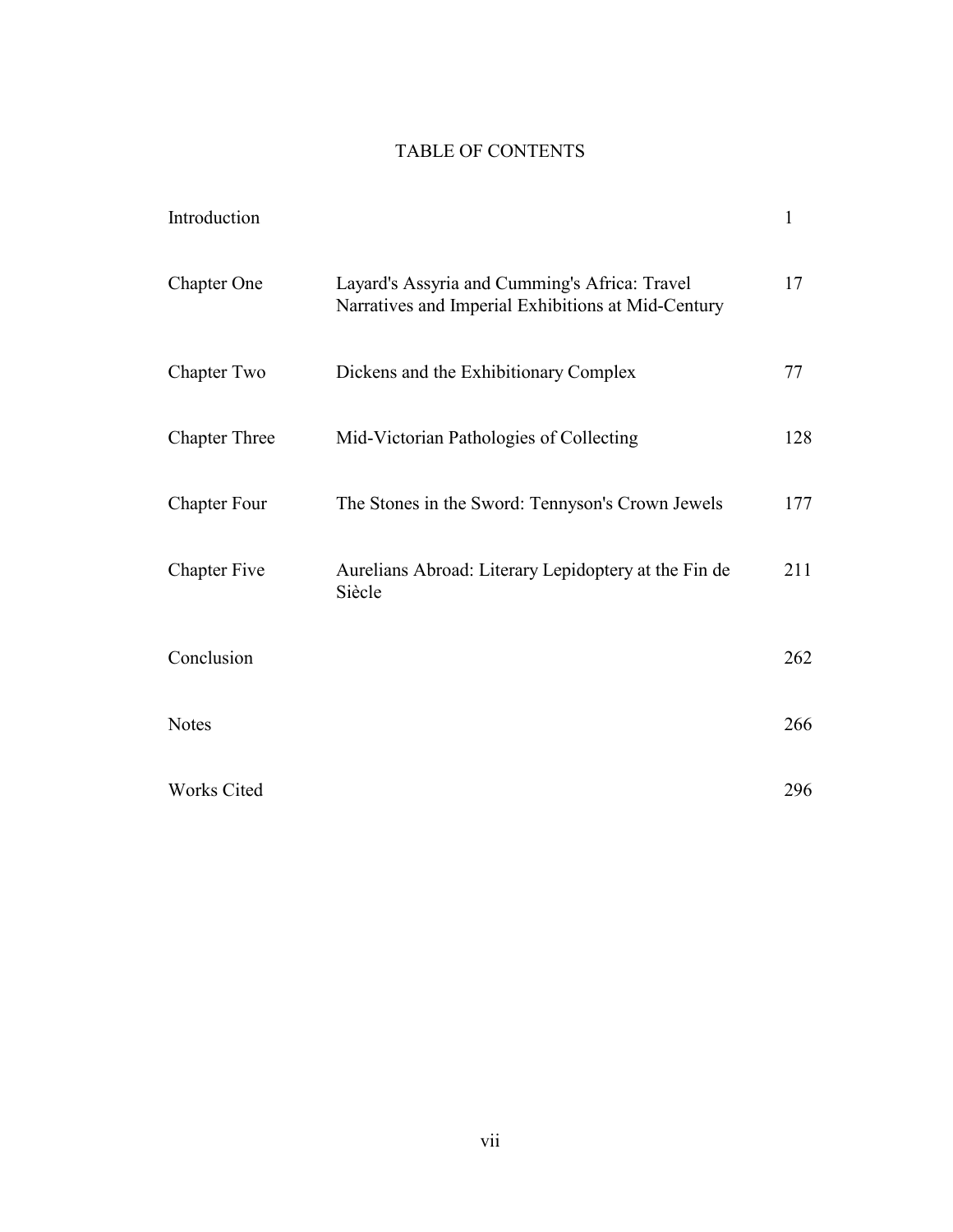## **Introduction**

Four years before the anatomist Richard Owen coined the word "dinosaur" (Ashworth 4), the British Museum's geological curator George Richardson<sup>1</sup> documented the "unrivalled" private collection of his friend and former patron, the great fossil-hunter Gideon Mantell (220), in his second series of Sketches in Prose and Verse (1838). Richardson describes the Mantellian Museum at Brighton, where he had served as curator, as a formative influence on the developing and increasingly prestigious sciences of geology and paleontology: "[T]he exhibition of this Museum has more widely diffused a taste for these pursuits, and made more geologists, than any similar establishment extant" (3). According to Richardson's estimate, Mantell's two-story museum consisted of some twenty to thirty thousand specimens, including the famed Maidstone Iguanodon;2 "a series of fossils and minerals, illustrative of the geological structure of the coast of Sussex" (14); and various "antiquities of man" (198), from the spoils of the neighborhood's Saxon barrows to Norman architectural fragments from the "once splendid" Priory of Lewes (199).

Mantell's accumulated evidence of extinct "monster[s]" (11) and lost civilizations and the impending dispersal of these material remains among the British Museum's collections prompted Richardson to assemble a permanent record of the Mantellian Museum, as if to preserve it against the very passage of time that it recorded. Besides presenting a verbal snapshot of the museum "in its present separate state" through a sequential narrative tour (4-27, 189-222), Richardson inserts his own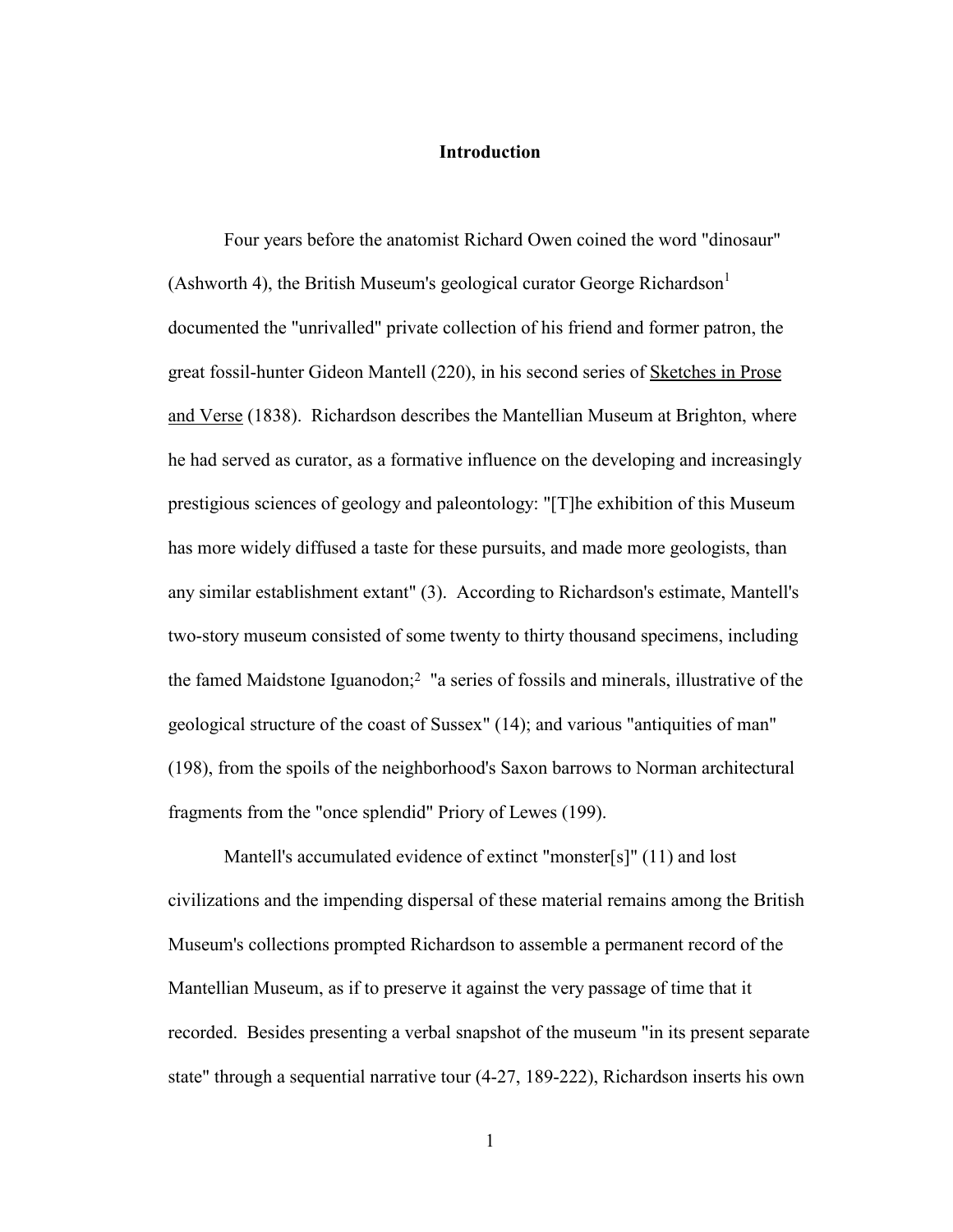invented history of Mantell's antique Roman bronze Cupid alongside "various poetic tributes . . . paid to this collection" (222), including an anonymous sonnet to Mantell3 modeled upon Wordsworth's "London 1802" ode to Milton. Whereas Wordsworth invokes the epic poet's spirit to return and redeem a fallen England, the Mantellian sonnet celebrates the collector's achievement of fame within his lifetime and describes his "vast Museum" as his "monument" and secular "immortal shrine" (qtd. in Richardson 222). Besides reflecting the hagiographic tendencies of England's empirical and professionalized "Heroic Age of Geology" from 1830 to 1850 (Knell 305-36), Richardson's anthology, itself a collection, epitomizes the practice of textualizing collections in multiple genres and forms, a part of the broader early Victorian culture of collecting that raised the scientific collector-connoisseur Mantell "to a distinguished rank among the discoverers and philosophers of the age" (Richardson 3).

The Victorians acknowledged collecting, in the sense of "the gathering together and setting aside of selected objects" (Pearce, On Collecting 3), as a defining characteristic of their times and even an essential component of British national identity. "This is a 'collecting' age," declared London's Graphic weekly in 1869: "Never was the vocation of the gatherer of curiosities more followed than at present. Not only pictures, prints, coins, birds, insects, and fishes are collected, but there are amateurs who form cabinets of postage-stamps, first numbers of periodicals, playbills, and street ballads" ("Her Majesty" 12). Although wealthy continental virtuosos had passionately and selectively accumulated a variety of natural and artificial objects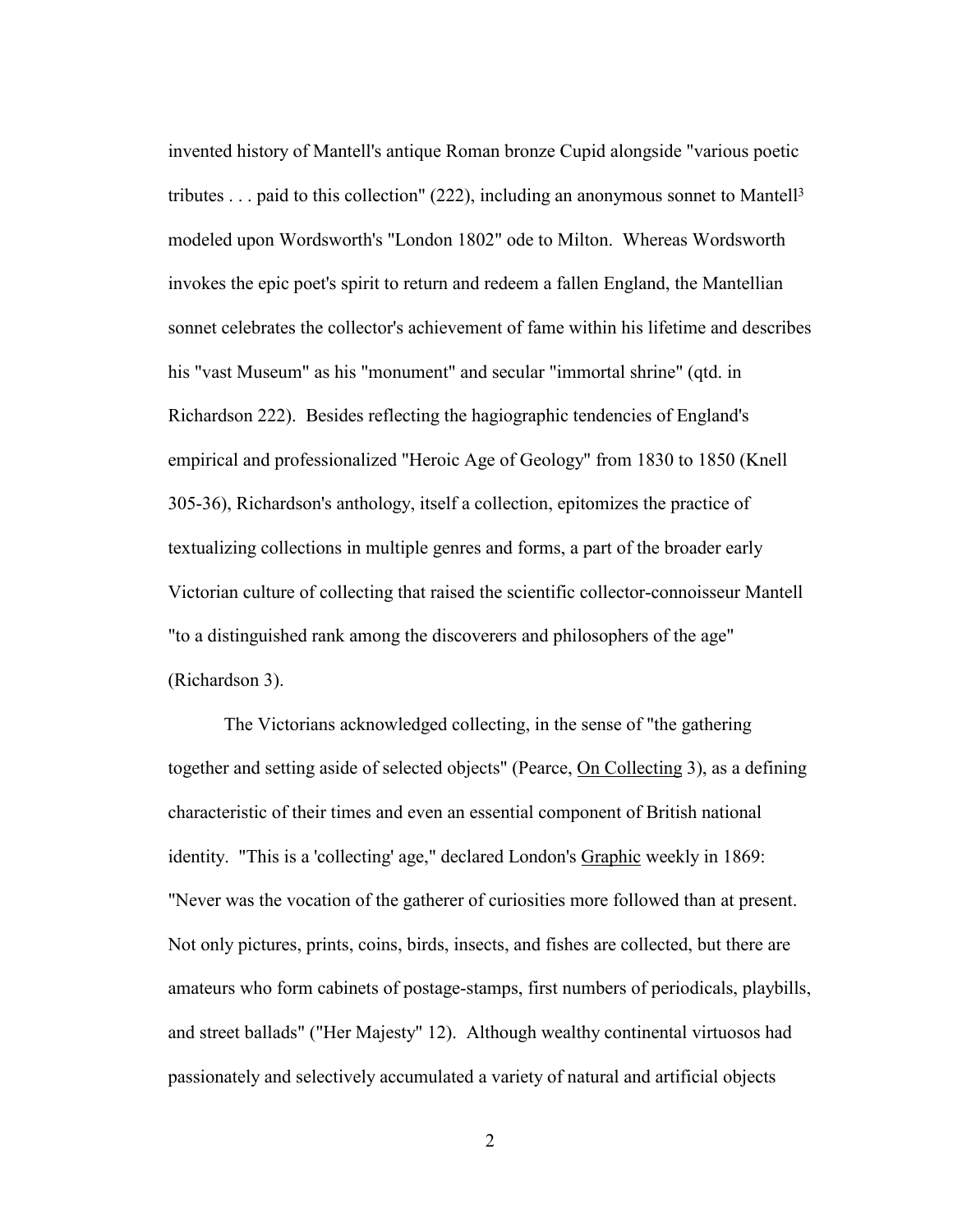from the Renaissance onwards, not until the nineteenth century did collecting become a conspicuous national pastime among all classes in Britain. For the Victorians, this distinctive and concentrated form of consumption manifested itself in both the public and private spheres, from the burgeoning institutions of the so-called Museum Age to the domestic interiors of the middle and upper classes. As industry and empire made available many new and exotic goods for accumulation and display, the collection as a cultural form offered the Victorians a popular strategy of self-fashioning.

Perhaps nowhere was the Victorians' systematic urge to accumulate and organize the material culture of the past and present more evident than in the literature of the day. In the eighteenth and early nineteenth century, novelists such as Swift, Smollett, and Scott had joined poets such as Pope, Cowper, and Byron in representing, examining, and even satirizing collecting as a social practice.<sup>4</sup> From the 1830s on, however, collecting became more commonplace in British literature, reflecting its increasing prominence in Victorian culture and society as the result of its relation to British consumerism, travel, science, imperialism, and museums, all of which experienced profound growth during the nineteenth century. Many Victorian writers registered the rise of collecting in their works, with Dickens foremost among them. In fact, as Kevin McLaughlin argues, Dickens's retrospective collecting of his early pseudonymous journalism in book form and his attempt to lend coherence to otherwise disparate pieces by adding new ones in Sketches by Boz (1836) affiliates his development as an author with achieving wholeness and interrelatedness through the figure of the collection (85-92). An avid book collector in his own right, as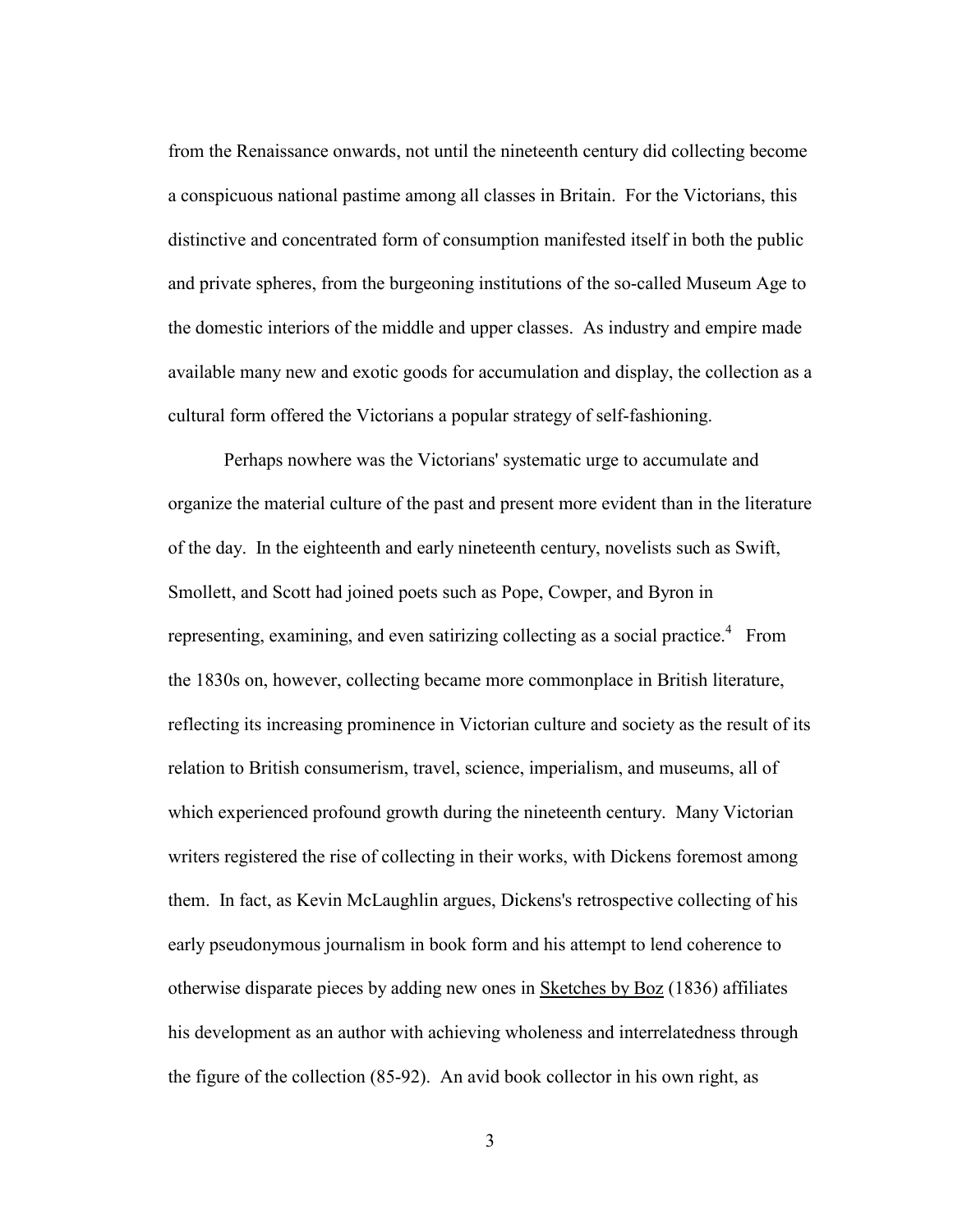Dickens began to publish under his own name, he portrayed other collectors in such works as The Pickwick Papers (1836-7) and Memoirs of Joseph Grimaldi (1838). Even as the advent of the age's great novelist was inextricably connected to the practice and representation of collecting, Dickens's contemporaries also incorporated collectors and their accumulations into their works, from the shelves and drawers of "Nature's ever-varying productions, nicely arranged" (158), inside Sarah Wilson's India Cabinet (1838) to the miscellaneous tools, weapons, and other anthropological and archaeological artifacts of "every clime and age" (16) on display at Vivian-place in Tennyson's Princess (1847).

Through readings of some of the most familiar poetry and prose of the Victorian period (1837-1901), my study examines how representations of collecting and collections helped to define nation, class, and gender in Britain from the 1830s to the turn of the century and beyond. It also illuminates the diverse pleasures, tensions, and anxieties generated and reflected by collecting in Victorian literature and culture. Although some writers celebrated the acquisitions and bequests of public benefactors, others viewed collecting as a social pathology derived, in part, from a profligate aristocracy. As I show in a wide-ranging series of case studies, the increasingly critical portrayal of collectors by later Victorian authors reflects changing attitudes towards domestic and global issues alike.

 My study is interdisciplinary in nature, with texts ranging from the archaeologist Austen Henry Layard's Nineveh and Its Remains (1849) to the Norwich lepidopterist Margaret Fountaine's diaries (1878-1939). In addition to such works, I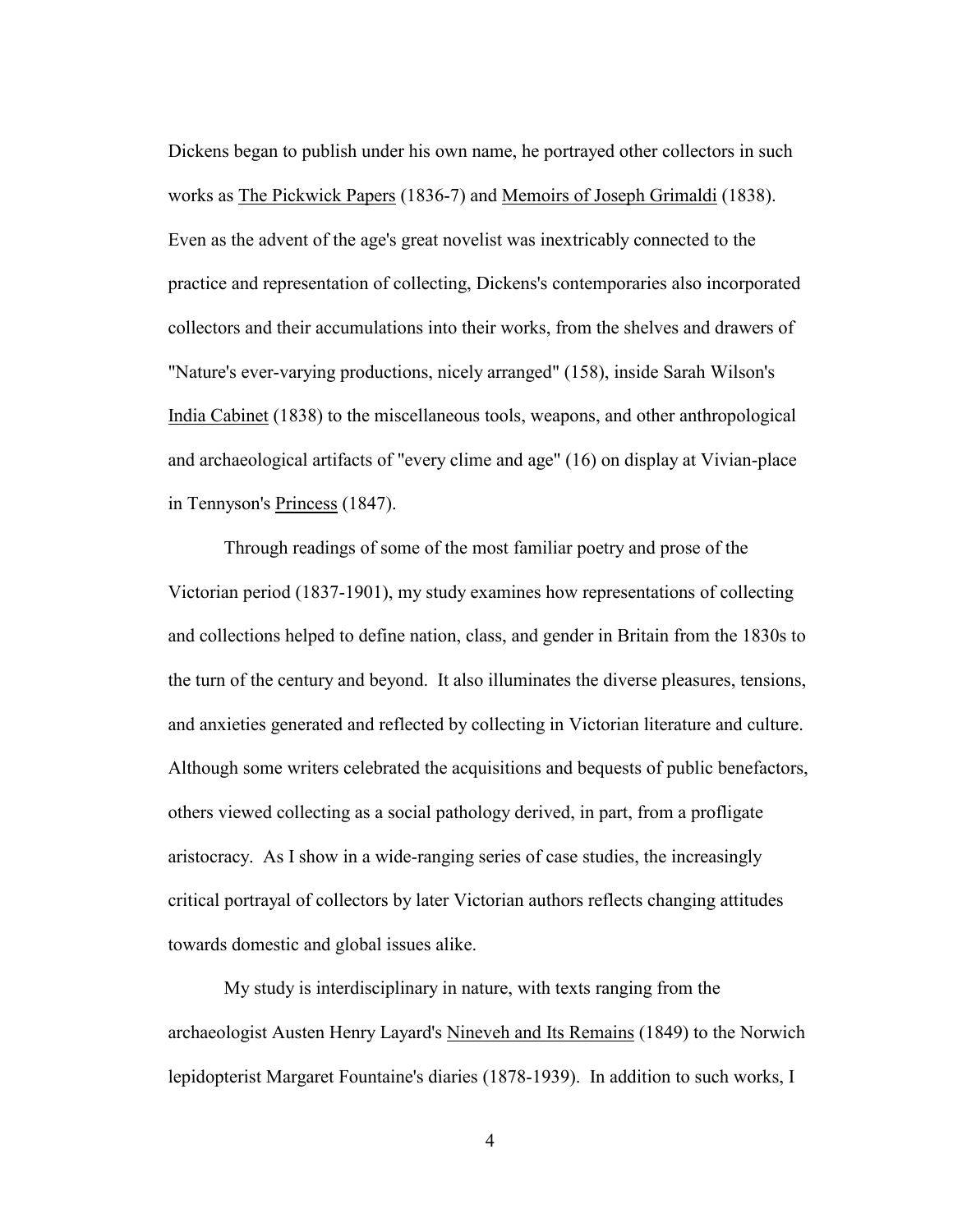also take into account a variety of catalogues and other guides to nineteenth-century collecting and collections. Articles from Dickens's Household Words and All the Year Round, along with other periodical literature, help me to document what contemporaries described as the "craze" or "mania" for collecting of all kinds. These same sources also allow me to discuss what is distinctive about Victorian collecting, such as its links to a medieval past and a colonial present.

 In her seminal work On Collecting (1995), Susan Pearce notes the "quite amazing extent to which collecting now appears as a major theme in what we might call serious fiction" (12-13), and calls for a full-length study of this "interesting facet of contemporary culture" (13). Because collecting is at least as central to Victorian poetry and prose as it is to more recent literature, my study is significant as a parallel venture to Pearce's proposed investigation. Besides offering a new context for much Victorian writing, my work could also serve as a precursor to further interdisciplinary studies of collecting and literature.

 This study also holds special significance because of its distinctive approach to the material culture of past and present. As the Victorians emulated and endorsed various types of collecting through their texts and their lives, they revealed the complex and often contradictory meanings of an enterprise we frequently take for granted. By learning how, what, and why the Victorians collected, we can better understand the objects and practices we have inherited from them, along with our own motivations for perpetuating their collecting legacy.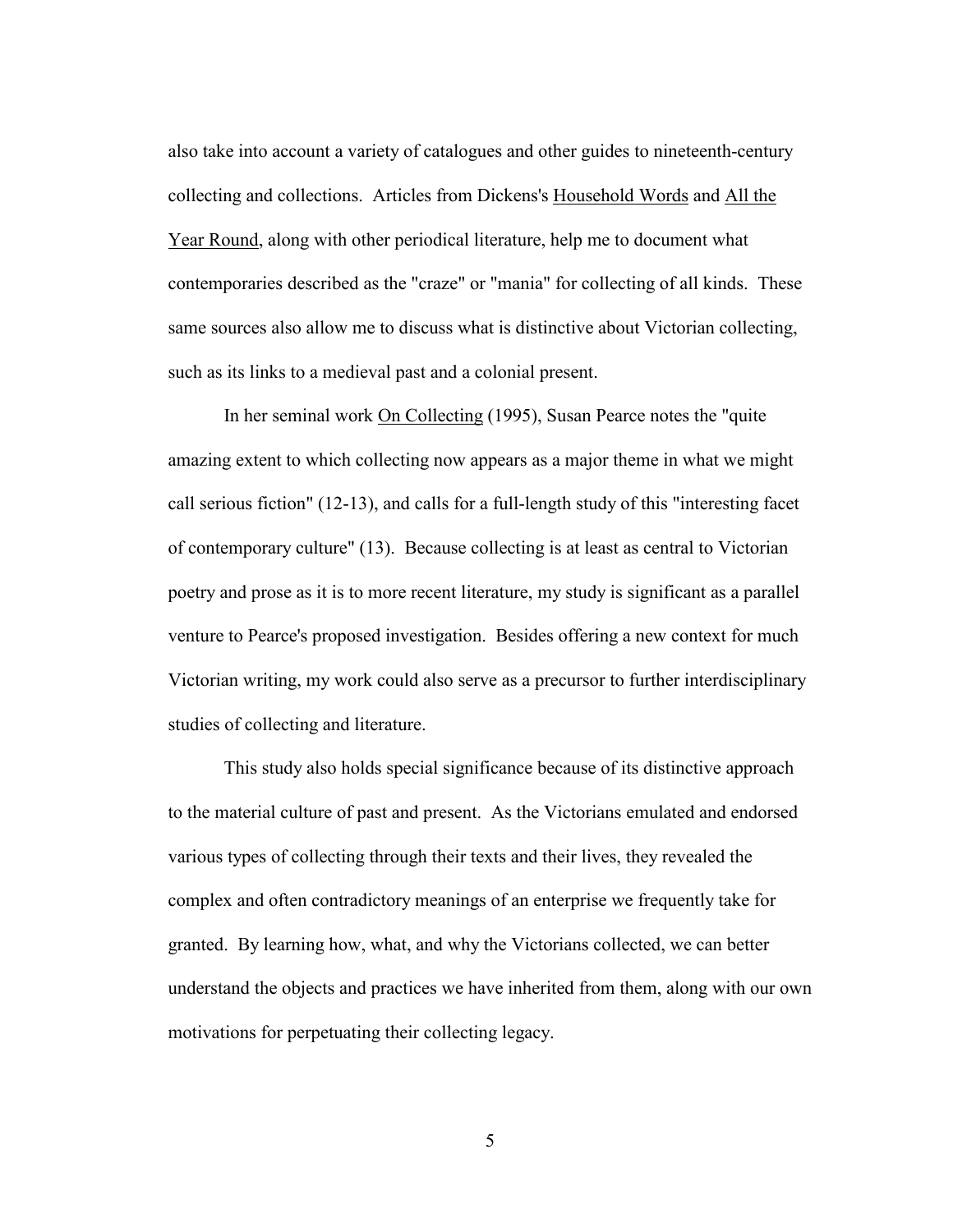While some studies of Victorian collecting as a historical phenomenon do exist, these histories have focused on individual collectors or separate categories of collections (art, antiquities, natural history specimens, etc.), $5$  so there is no comprehensive account of Victorian collecting as a whole.<sup>6</sup> However, my work incorporates these diverse histories to provide relevant cultural contexts for analyzing the representation of collecting in Victorian literature. I also make extensive use of theoretical approaches to collecting unavailable to or overlooked by previous writers, particularly from the field of museum studies, which demonstrates the historically specific nature of institutional and individual collecting practices as well as the collection's potential to construct novel social identities.

Of the recent studies that deal with some aspect of Victorian collecting, $\frac{7}{2}$ Barbara J. Black's On Exhibit: Victorians and Their Museums (2000) most closely approximates my own interests and approach by combining cultural critique with literary analysis to examine the proliferation of Victorian museum culture through a range of texts and institutions. Black's concentration on nineteenth-century London museums, whose growth was encouraged by nationalistic tendencies and imperialistic ambitions and precipitated by the development of consumer society, $\frac{8}{3}$  informs her account of the representation of the rise and fall of the museum in Victorian poetry and fiction. Although Black helps to lay the groundwork for my study, her emphasis on institutional collecting, public collections, and museums as symbolic spaces leaves much room to explore the role of individual agency within collecting in Victorian literature and culture. I do so, in part, through my discussion of novelists not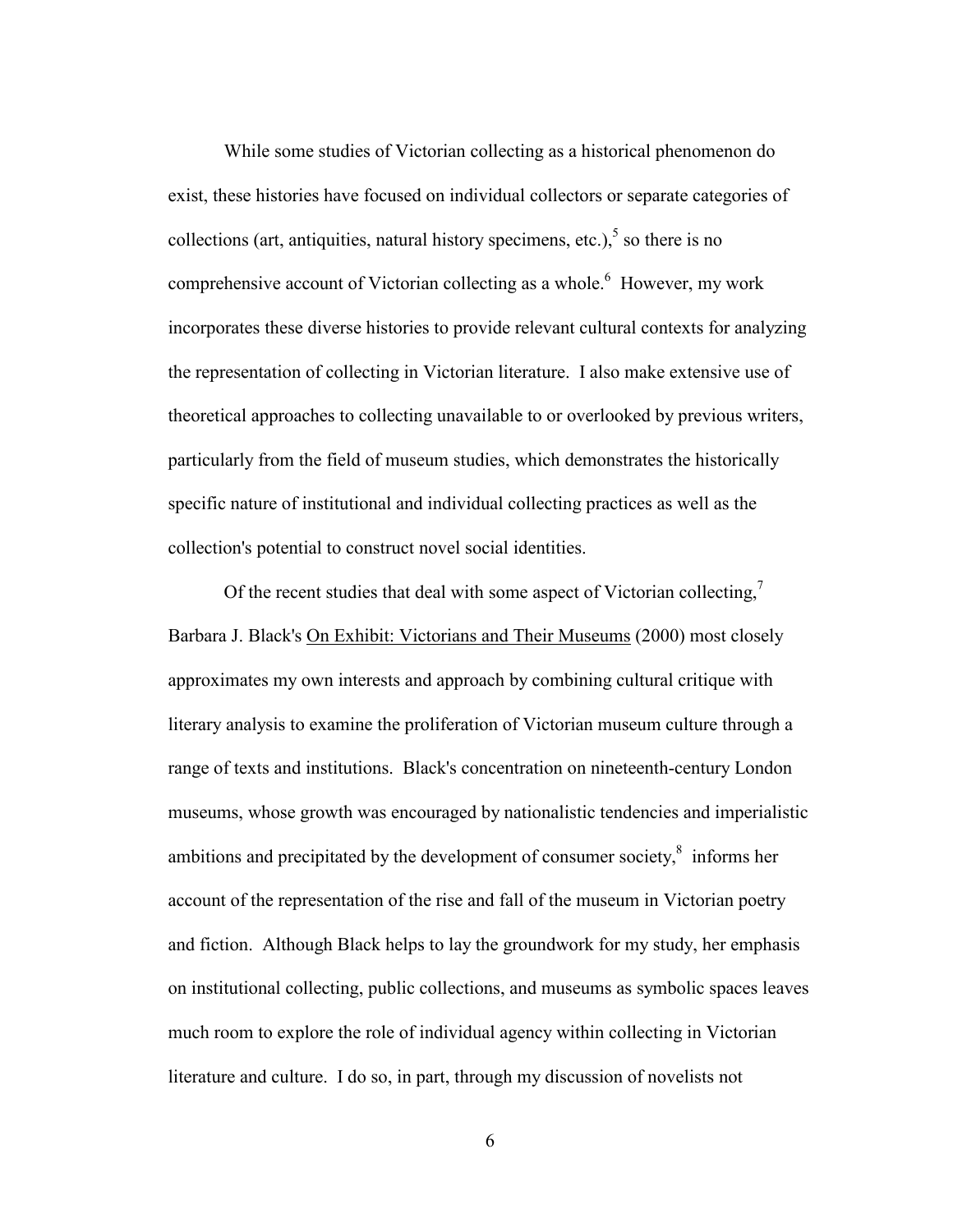considered by Black, including Elizabeth Gaskell, Wilkie Collins, Joseph Conrad, and Arthur Conan Doyle. My study also provides a more extended treatment of the most prominent authors of the day, Charles Dickens and Alfred Tennyson, by using texts Black does not discuss.

 Like Black, Judith Pascoe tends to associate Victorian collecting with the "disciplinary and classifactory impulse" of the institutionalized Victorian museum (60) in her study The Hummingbird Cabinet: A Rare and Curious History of Romantic Collectors (2006). Pascoe's focus "on collected objects in the romantic period rather than on the poetry that addresses these objects" subordinates literature to consumer culture (6), though she argues that "romantic poetic preoccupations—with immortality, pastoral escape, fame, sublimity, loss—underpin the accumulative practices of both early-nineteenth-century collectors and their like-minded descendants" (23). Many of these same concerns inform Victorian collecting as well, but I am more interested in how nineteenth-century British literature represents collecting as a contemporary and historical practice and a potential source of individual and corporate identity and how collecting, in turn, helps us to read Victorian texts.

\*\*\*

At the beginning of the nineteenth century, collecting in Britain was dominated by wealthy upper-class connoisseurs of the fine arts, led by the Prince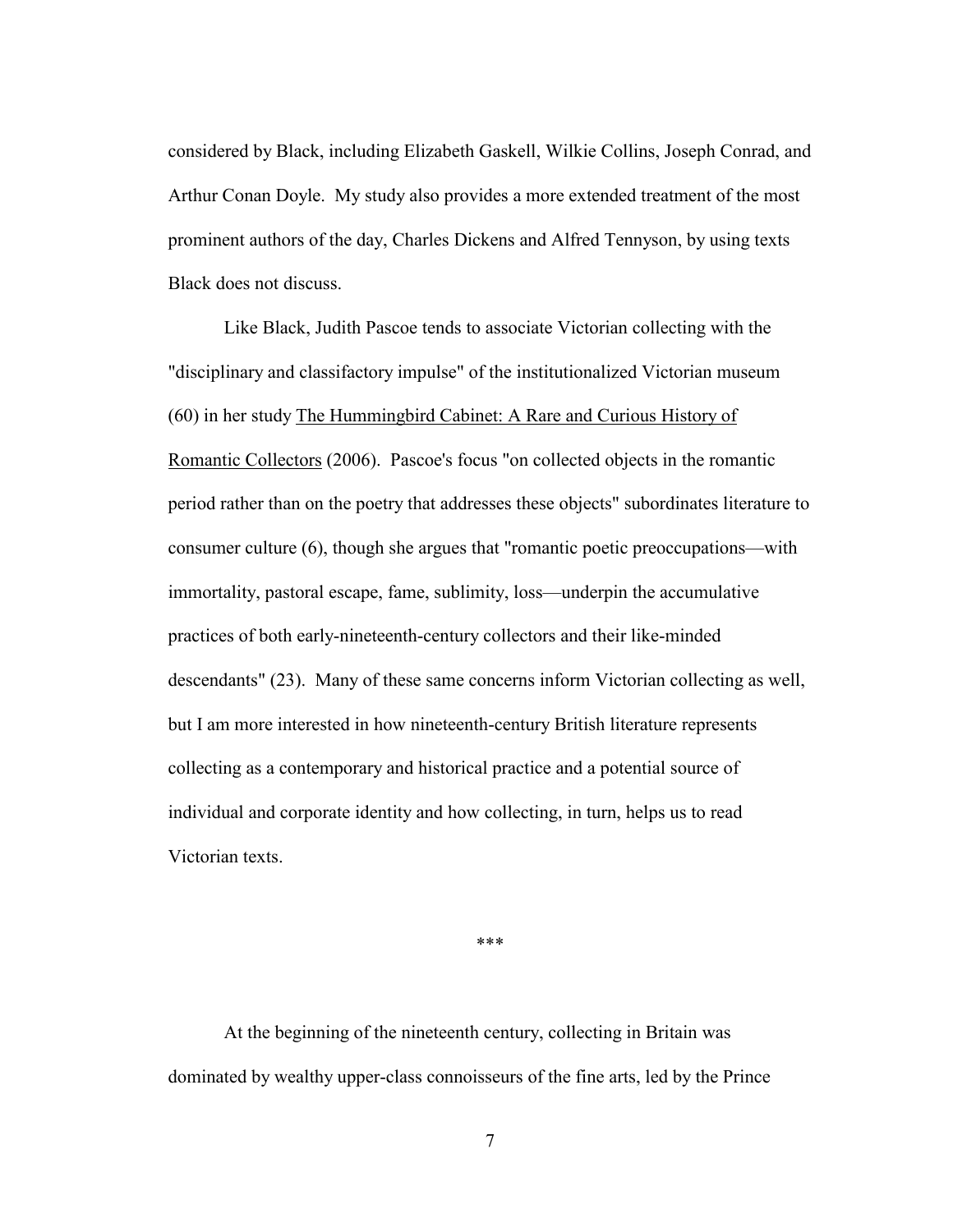Regent, later George IV. During what the art historian Frank Herrmann calls "the heyday of collecting" from 1770 to 1830, an affluent British aristocracy in particular took advantage of unsettled political and economic circumstances in Europe, the decline of aristocratic and royal families on the Continent, and the wholesale dispersal of private French and Italian collections in the wake of the French Revolution and the Napoleonic wars (6-8). Epitomized by the 1792 sale of the collection of the Duke of Orleans, the sudden and unprecedented availability of Old Masters with an established provenance reversed the flow of fine paintings out of Britain and provided models and materials for the collections of the English gentry and aristocracy (Haskell 26, 37; Herrmann 134-9, 373). As Francis Haskell notes, "Titians and Raphaels, Correggios, Rubenses, and Guidos joined the odd family portrait or hunting scene that until then had constituted the sum total of their artistic possessions" (27-8). Moreover, Parliament's 1816 purchase of the Parthenon marbles brought to England by Lord Elgin helped to spread a passion for classical antiquities among the well-todo (Belk 43).

 However, changing economic circumstances that favored finance, industry, and trade over land as a source of wealth soon displaced the aristocracy as Britain's trendsetters in collecting (MacGregor 9). In 1824, the government's purchase of the Russian-born London merchant and financier John Julius Angerstein's collection of Old Masters as the nucleus of the new National Gallery signaled the rise to power of Britain's nouveaux riches in the elite world of art collecting. An ascendant middle class of industrialists and merchants who became wealthy through the intensive phase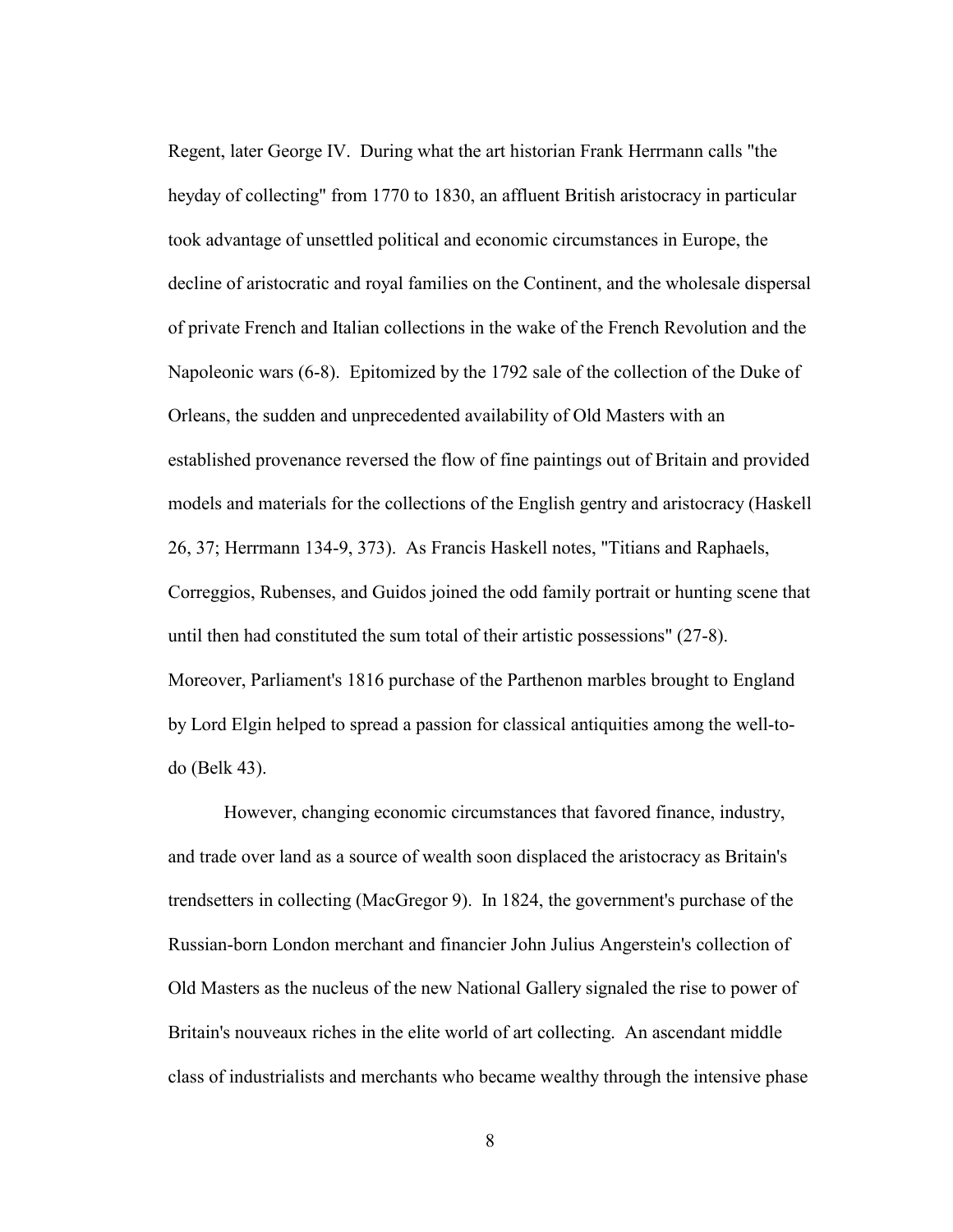of the Industrial Revolution began to form collections after the Napoleonic wars, providing new directions for collecting in the arts during the second quarter of the nineteenth century (Herrmann 327). As Arthur MacGregor explains, this new breed of collectors "opened up fresh areas of interest, especially in contemporary art, antiquities and the decorative and applied arts" (9). During the 1830s and 1840s, middling-sort collectors with ready money for buying paintings, wary of investing in unauthenticated Old Masters, extended the patronage of contemporary artists beyond portraitists to genre, history, landscape, and narrative painters (Steegman 235; Herrmann 40). A growing interest in medieval British artifacts over classical Greek and Roman antiquities provided opportunities for men of modest means as well as the noble and landed in the excavation of British barrows and other native archaeological sites, many of which were unearthed by urban development (MacGregor 15-16).<sup>9</sup> The relative lack of competition for objets d'art before the 1850s led to the formation of impressive and influential collections in the decorative arts, including those of Ralph Bernal and Felix Slade, which signaled a shift in collecting from the work of the artist to the product of the craftsman (MacGregor 8; Herrmann 15, 293). Meanwhile, as seen in the sale at Lord Dives's house in Thackeray's Vanity Fair (1848), prominent aristocratic families suffered financial casualties that precipitated the "hitherto unimagined" sales of family collections at Stowe mansion and other insolvent country houses in the late 1840s (MacGregor 6). From the 1850s on, the collecting scene underwent "a gravitational shift," with public museums and private collectors from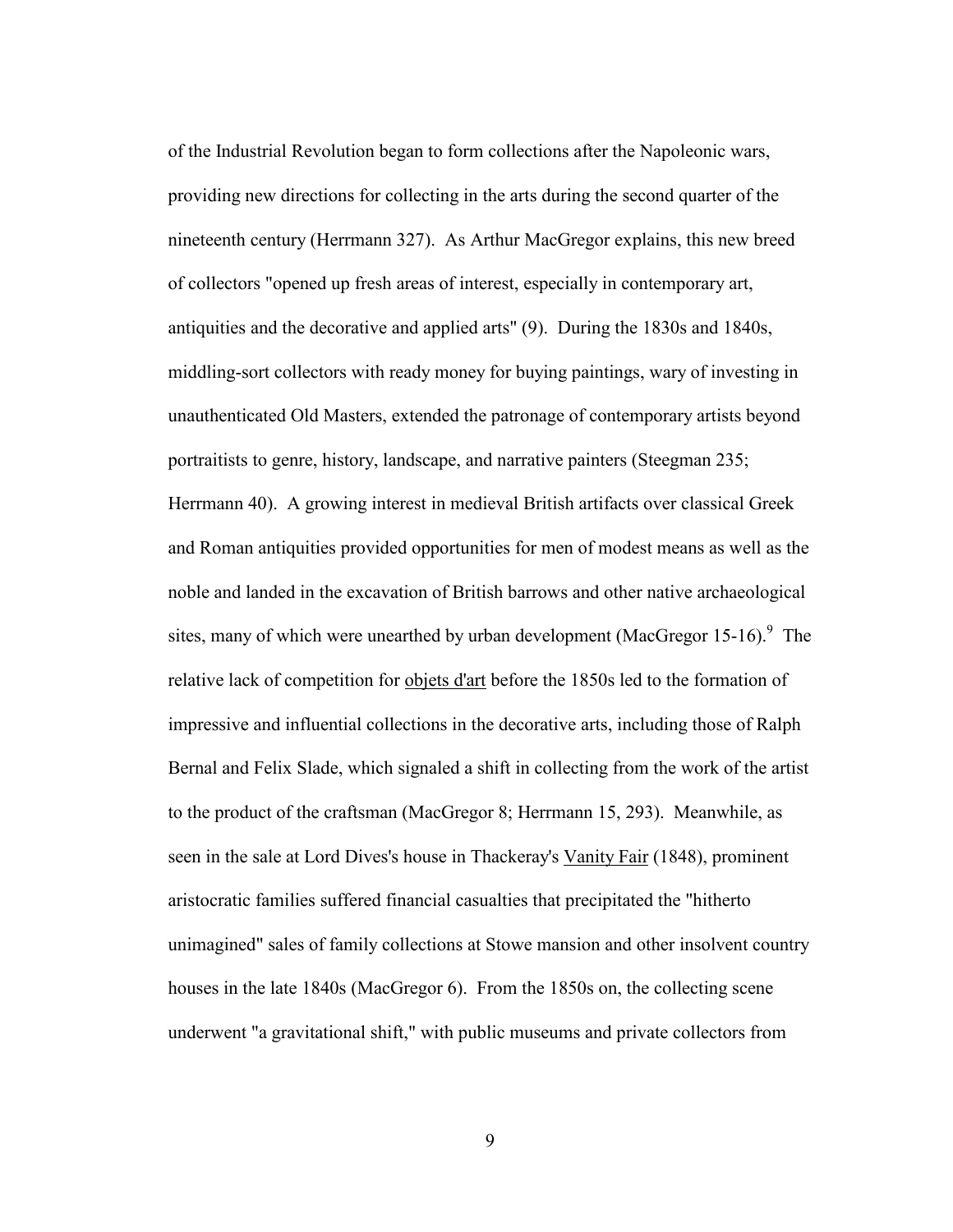the middle classes and gentry competing in former aristocratic strongholds (MacGregor 6).

 Throughout the nineteenth century, collecting also developed through its affiliations with science, including the increasingly formalized and professionalized disciplines of geology, paleontology, archaeology, and anthropology. Due to the popularity of natural history in Britain (see Chapter 5) and the contributions of science to European projects of exploration and national expansion abroad, Victorian homes and museums were stockpiled with objects of scientific, commercial, and social value. In the biological sciences, which emerged from natural history, Linnaean taxonomy provided impetus for the elaboration of a system of classification through the gathering, description, comparison, and naming of specimens. From the 1860s on, evolutionary views revolutionized collecting techniques, helping to establish, for one, the significance of the finches whose adaptive radiation into different ecological niches their collector Charles Darwin had hinted at but could not demonstrate.<sup>10</sup> Meanwhile, in the social sciences, the adaptation of Linnaean and Darwinian principles to human artifacts produced a corresponding system of typology that arranged ethnographic materials according to similarities in form and function to illustrate technological development, providing a progressivist framework for understanding the products of human culture (Chapman 15-48). Moreover, aided by improvements in communication (the penny post) and transportation (railroads), regional and national networks of collectors established archaeological and natural history societies, whose collections often formed the basis for local museums.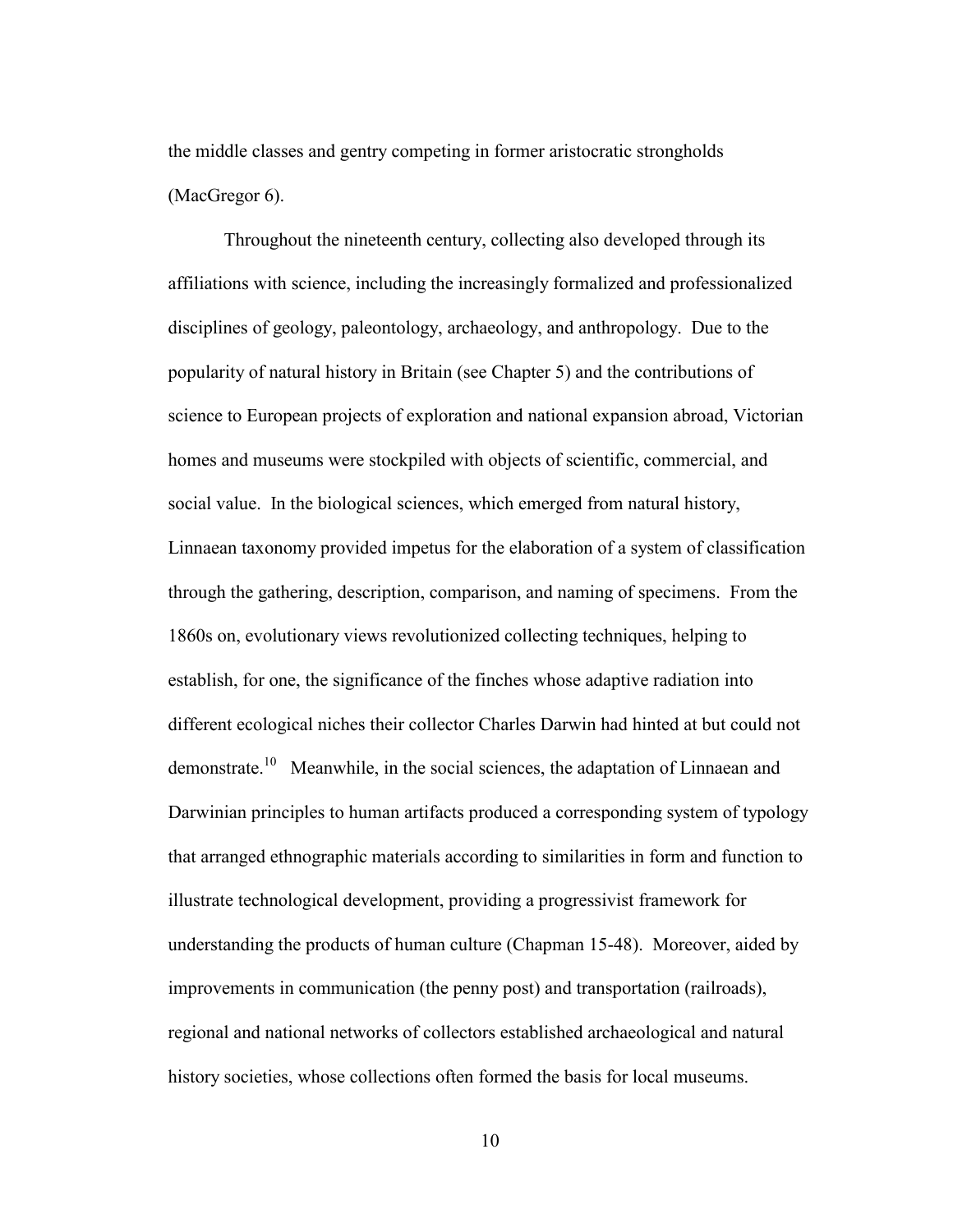Besides reflecting new economic, social, and intellectual realities, Victorian collecting was unusual in scale and kind; at mid-century, more people collected a much wider range of objects than ever before (Saisselin 73; Wainwright, Romantic 286). By the 1840s, concentration on one type or class of objects, which has been attributed to the influence of Banksian science and its emphasis on "intelligent specialization" in collecting (Rigby and Rigby 251-2), had become far more prevalent, as reflected by such renowned "monomaniac" collections as John Sainsbury's Napoleon Museum and Charlotte Schreiber's ceramics (Wainwright, Romantic 287). An 1841 Punch article identifies the various "species" of singleminded "curiosity-hunters" by their singular quarry:

> Some of them are well known, and need no description—such as the book-worm, the bird-stuffer, the coin-taster, the picture-scrubber, &c.; but there are others whose tastes are singularly eccentric: of these I may mention the snuff-box collector, the cane-fancier, the ring-taker, the play-bill gatherer, to say nothing of one illustrious personage, whose passion for collecting a library of Bibles is generally known. ("Curiosity")

Preferring curiosities with a connection to traditional intellectual pursuits over everyday ephemera, the Punch writer goes on to lampoon the peculiarly British fashion for relics of criminals, which he attributes to "the sanguinary spirit of our laws," an unhealthy interest in public executions, and the celebrity of notorious convicts.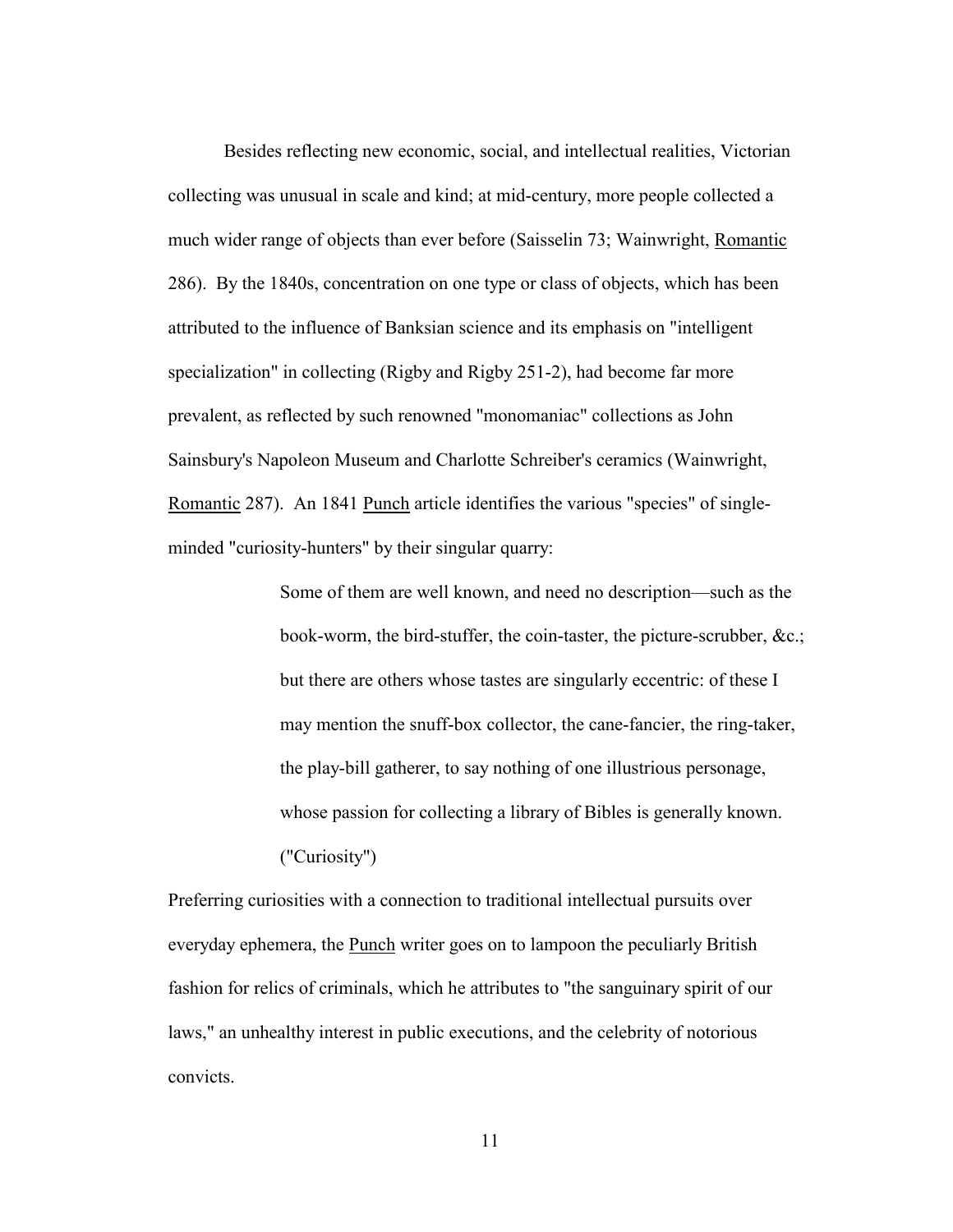The popularization of collecting more generally was largely a function of mass consumption, which emerged in the eighteenth century and had become "a permanent social fact" by the nineteenth century (McCracken 29). The consumer revolution went hand-in-hand with and drove the Industrial Revolution, helping to democratize luxury in Britain from the late eighteenth century onwards.<sup>11</sup> Russell Belk observes that "the number of manufactured objects in Victorian collections suggests a legitimization of mass-produced objects as collectibles" (46), a phenomenon that continues to this day. As I shall explain, in encountering an expanding array of new commodities, the Victorians collected with a vengeance, using the cultural meanings of abundant consumer goods and other objects to define themselves and the world.

 The chapters which follow analyze, in roughly chronological fashion, some of the ways in which narrative nonfiction (including autobiography, travel writing, and diaries), the novel and the short story, and poetry represented, reflected, and attempted to influence Victorian collecting practices and the individual and collective identities they constructed. Chapter one discusses professional collectors of the 1840s, particularly those whose popular accounts of their imperial discoveries helped to turn their authors into celebrities and testified to the supremacy of the British as a people. As Richard Altick observes in The Shows of London, between 1820 and 1850, many exotic exhibitions in London were supplemented by published narratives written by the collectors behind the shows (243-6, 246-8, 275-9, 290-2). I focus on two such works from the publisher John Murray, Austen Henry Layard's bestselling Nineveh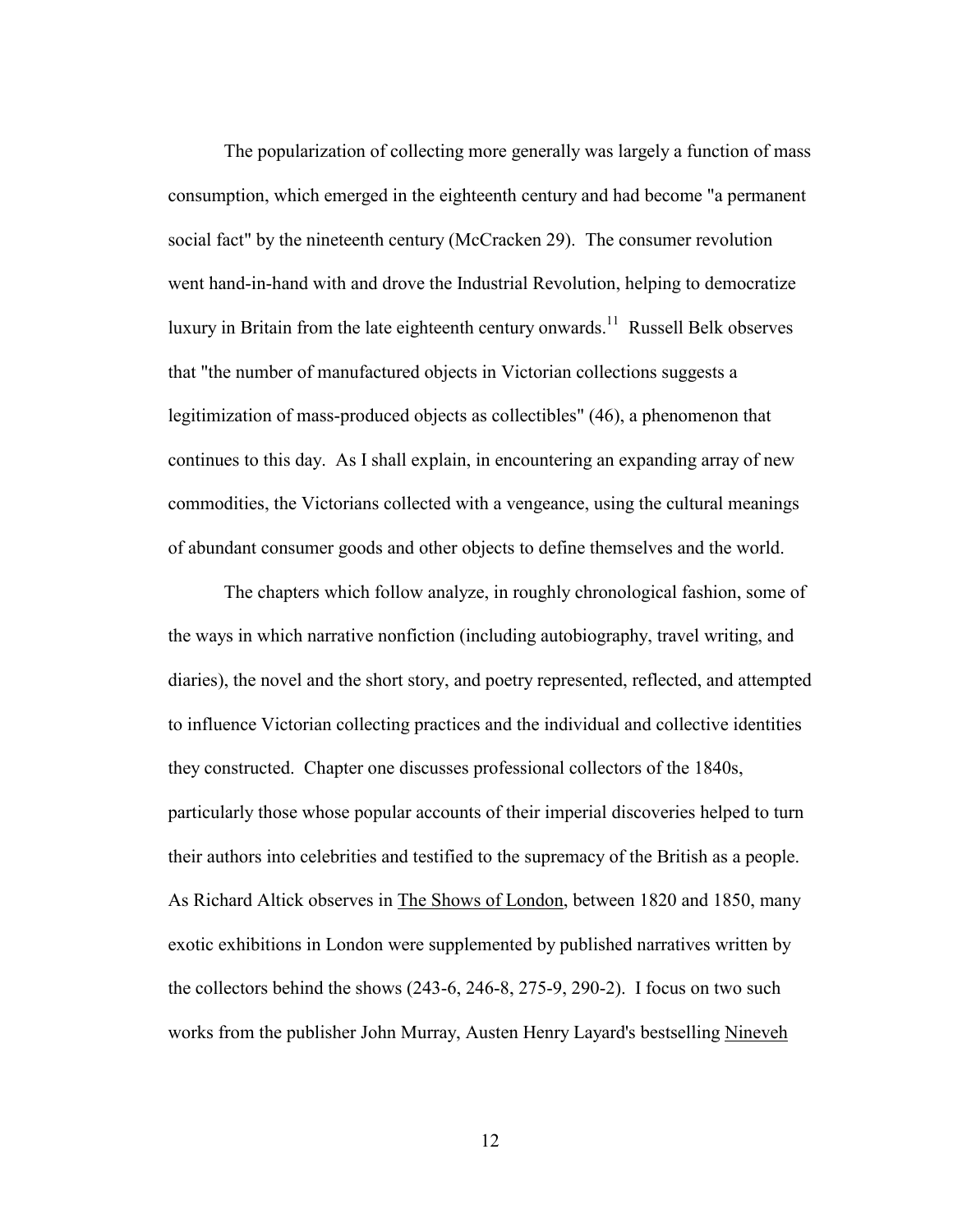and Its Remains (1849), which is still in print, and Roualeyn Gordon Cumming's adventure-packed hunting classic Five Years of a Hunter's Life in the Far Interior of South Africa (1850). As imperial agents who collected along the Overland and Cape routes to India, Layard and Cumming composed narratives of triumphant colonial masculinity in which their collections are used to support claims of British superiority over imperial others. These autobiographical accounts of collecting, which went through multiple editions over several decades, served as enduring memorials to their authors, who became famous for their expeditions, acquisitions, and related exhibitions. More important, these works helped to establish and indeed testify to the prominence of the upper middle-class male collector as a cultural hero in early Victorian England.

In chapter two, my focus turns to novelistic representations of collecting and Victorian class. Here, I explain, with reference to Dickens's fiction of the forties, how the less wealthy laid claim to the cultural currency of collections by imitating the behavior and practices of museum curators and prosperous proprietors. In his early novels The Old Curiosity Shop (1840-1) and Dombey and Son (1846-8), Dickens demonstrates the collecting propensities of the lower-middle and working classes, showing their participation in a national museum culture that served as a source of emulation and an instrument of social control. Drawing upon Tony Bennett's account of the exhibitionary complex as a technology of spectacle and surveillance that facilitated crowd management through a self-regulating citizenry, I explain how Dickens confronted contemporary fears of the masses as museums became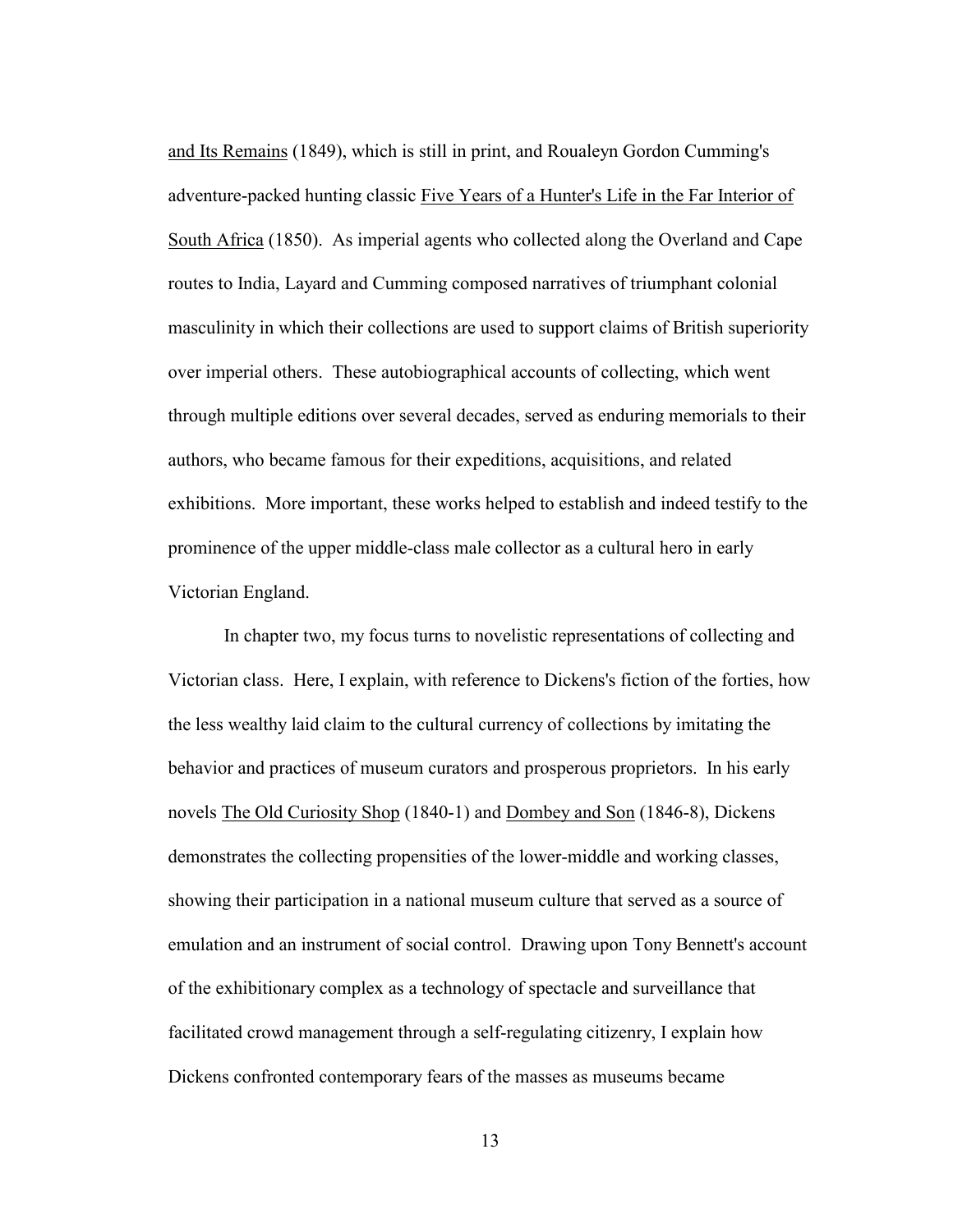increasingly accessible to all. Through the Cockney waxworks proprietress Mrs. Jarley, the ships' instrument maker Sol Gills, and his friend and business partner Captain Cuttle, Dickens reveals the ability of the masses themselves to manage objects, spaces, and crowds by means of display and narration of their collections. In the process, he suggests the increasing availability of collecting as an instrument of self-fashioning to members of all classes, who were encouraged to model themselves upon middle-class codes of conduct and consumption.

 By looking at fiction of the late fifties and early sixties by Henry Noel Humphreys, Charles Dickens, and Wilkie Collins in chapter three, I examine how collecting by the social elite, often undertaken in the name of philanthropy or posterity, could become a self-serving and even misanthropic venture. Through both historical and literary examples, I show that collecting, especially by the newly wealthy, began to acquire a popular reputation as a degenerate obsession in mid-Victorian England, decades before Oscar Wilde's fin-de-siècle invention of the hedonistic aristocrat and connoisseur Dorian Gray. My literary case-studies of the nouveaux riches Dubois D'Erville (a French bibliomane who devotes his life, family, and fortune to recovering the lost books of Livy), Noddy Boffin (a former dustman masquerading as a miser who collects books about misers), and Frederick Fairlie (a rich recluse who collects art and antiquities) depict the anti-social character of three wealthy individuals who, to different extents, substitute relations with objects for relations with people. In each instance, a collecting pathology emerges out of the desire to emulate aristocratic collectors of the past or present.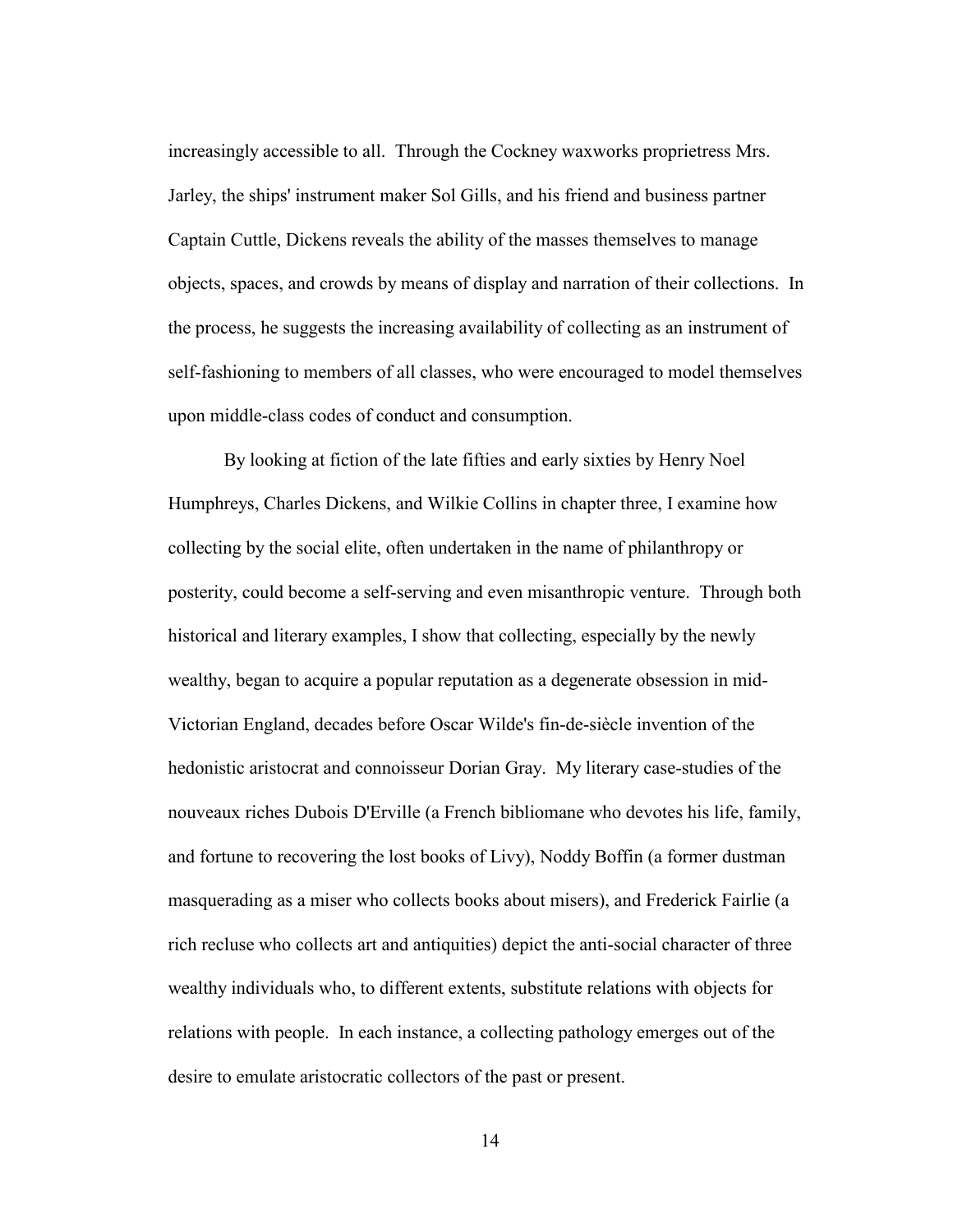Chapter four provides a further commentary on the perils of collecting in its depiction of the elusive ownership and violence accompanying gems that pass through women's hands in Tennyson's Idylls of the King, including Arthur's gemmed sword, Elaine's pearl sleeve, Lancelot's nine diamonds, and Nestling's ruby carcanet. Theorizing these jewels in terms of gift exchange, museum culture, and the social life of objects, I argue that the poet laureate depicts specific gems recently seized from India in order to express imperial anxieties about the cost and dangers of such foreign acquisitions. In **Lancelot and Elaine** (1859), Lancelot's great diamond closely resembles Victoria's supposedly cursed Indian diamond, the Koh-i-noor, which occupied the Victorian popular imagination as visible proof of England's prosperity and an important symbol of Britain's imperial power. I connect the Koh-i-noor to Lancelot's diamonds and Elaine's pearls through its character as a dangerous or figuratively poisoned gift that quickly became a burden for the crown through the obligations it imposed on Britain, as the 1857 Indian Mutiny vividly demonstrates. In addition, the ruby carcanet of The Last Tournament (1871) emerges as a textual counterpart to another one of Victoria's jewels, the Timur Ruby, a longtime companion of the Koh-i-noor. I compare Tristram's attempts to arbitrate the use of Nestling's ruby necklace to Victoria's own extensive efforts to transform her foreign possessions for personal use. Ultimately, I suggest that Tennyson unites concerns of nation, class, and gender when he implies that his queen's future, as well as that of Britain, depended in part on how well Victoria, as a collector, managed these imperial possessions.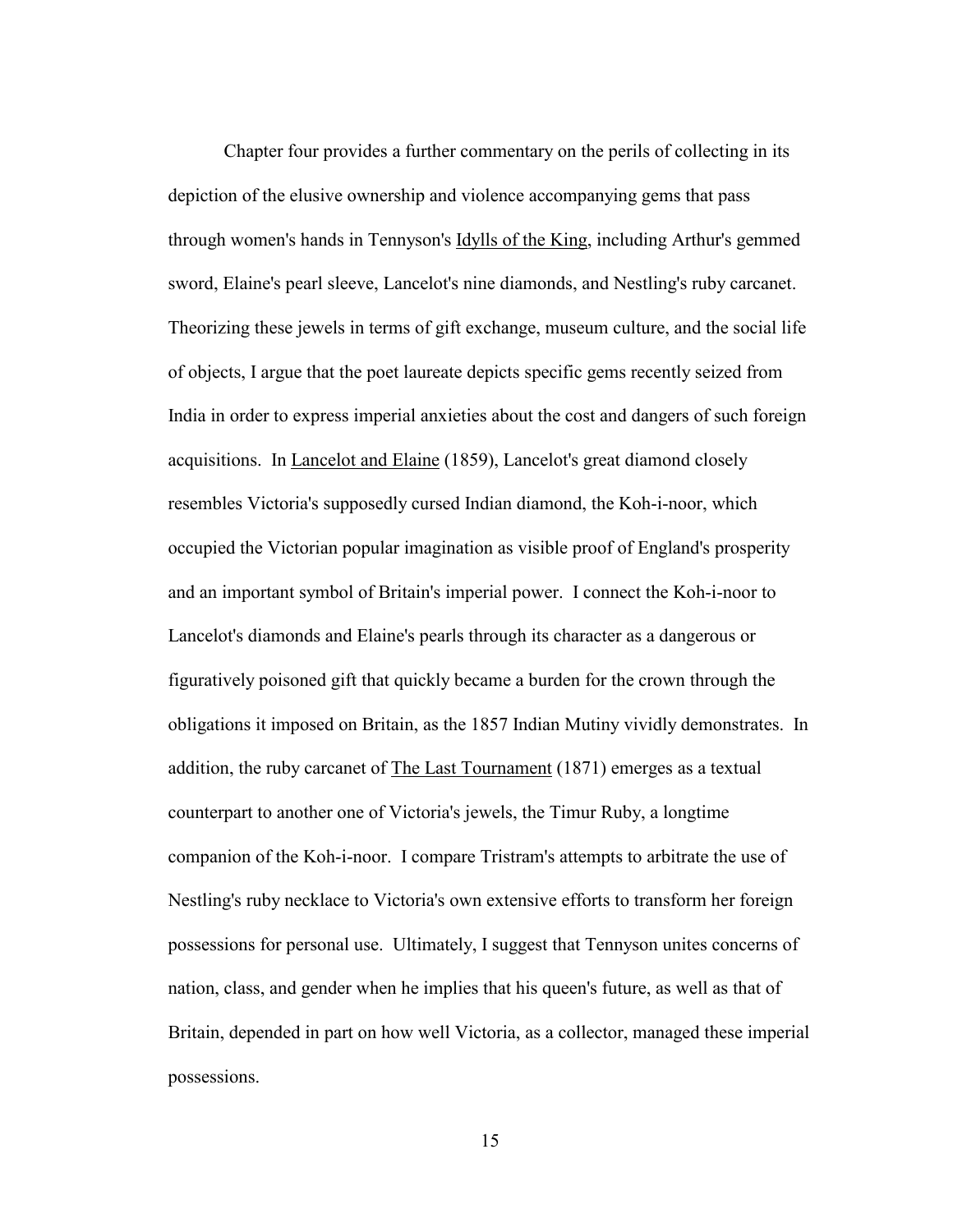My final chapter examines turn-of-the-century narratives of tropical butterfly collecting. Throughout the century, natural history in general and entomology in particular appealed to large and diverse British audiences, whose pursuit of specimens at home and abroad was reflected in fiction from the 1840s on. At the fin de siècle, lepidoptery, or butterfly and moth collecting, was incorporated within a developing discourse about the tropics, which had been a frequent, if problematic, locus of European travel, exploration, and colonialism for two centuries. I examine late nineteenth- and early twentieth-century lepidopterists in the fiction of Joseph Conrad and Arthur Conan Doyle and in Victorian women's travel writing, where tropical butterflies epitomize the so-called luxuriance of life between Cancer and Capricorn. In these works, the pursuit of rare and exotic specimens such as Alfred Russel Wallace's Malaysian birdwings acquires a colonialist dimension through its association with attempts to possess or control cultural others, who are themselves likened to butterflies in terms of their appearance or behavior. In turn, the elusiveness of tropical butterflies comes to suggest the futility of their collectors' colonial ambitions in a wide region that was typically viewed as resistant to European acclimatization and hegemony. Even as collecting, especially the systematic and classifying kind epitomized by natural history or stamps,12 offered the Victorians "a means to seem to gain control of the world and of the past" (Belk 46), it also posed certain challenges to the social identities and forms of subjectivity they attempted to forge for themselves, as their collections and texts show.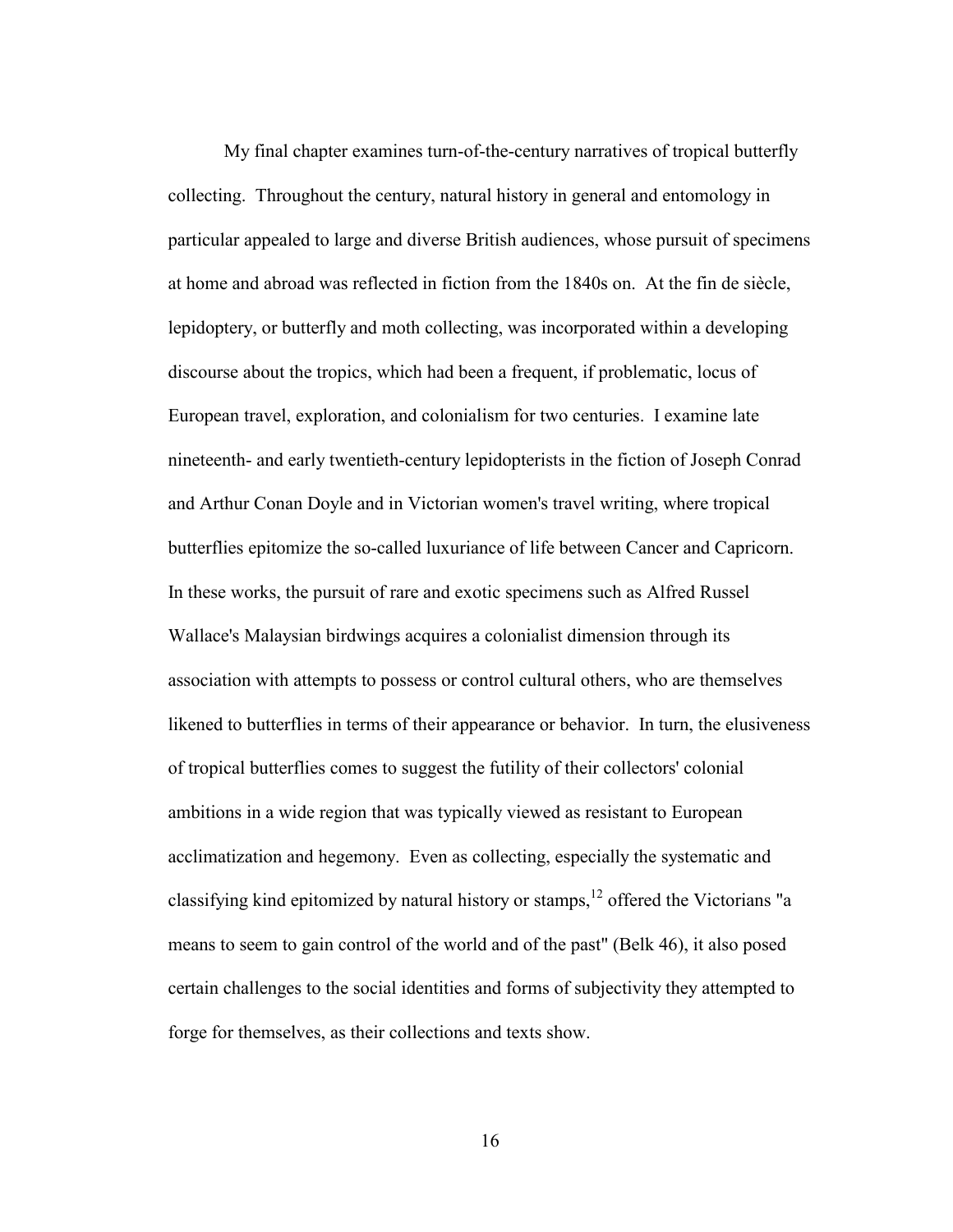### **Chapter One**

## **Layard's Assyria and Cumming's Africa: Travel Narratives and Imperial Exhibitions at Mid-Century**

In 1820, the prominent London publisher John Murray issued the first of several successful travel narratives whose novelty consisted of the strategic use to which they were put by their authors. Beginning with the Italian-born Giovanni Belzoni's Narrative of the Operations and Recent Discoveries . . . in Egypt and Nubia (1820), Murray published a series of narratives written by British collectors whose accounts of their travels abroad appeared just before or soon after exhibitions of their collections of ancient artifacts or exotic specimens debuted in London. This carefully coordinated publicity sold books as well as tickets while making a name for the authors as collectors. More important, by mid-century, the tandem of publication and exhibition helped to make the imperial collector a popular figure and even a cultural hero, lending additional prestige to collecting at home and abroad.

 As Richard Altick explains in The Shows of London, the London Museum in Piccadilly, a gallery-for-hire also known as the Egyptian Hall for its distinctive architecture, provided the venue for England's first exhibitions that were accompanied by their proprietors' timely accounts of their travels and collecting (235-48). Belzoni's favorably reviewed Narrative helped to promote his May 1821-June 1822 Egyptian Hall show, which featured some of the artifacts from his then unrivaled explorations and excavations in Egypt, with the remainder of his finds going to the British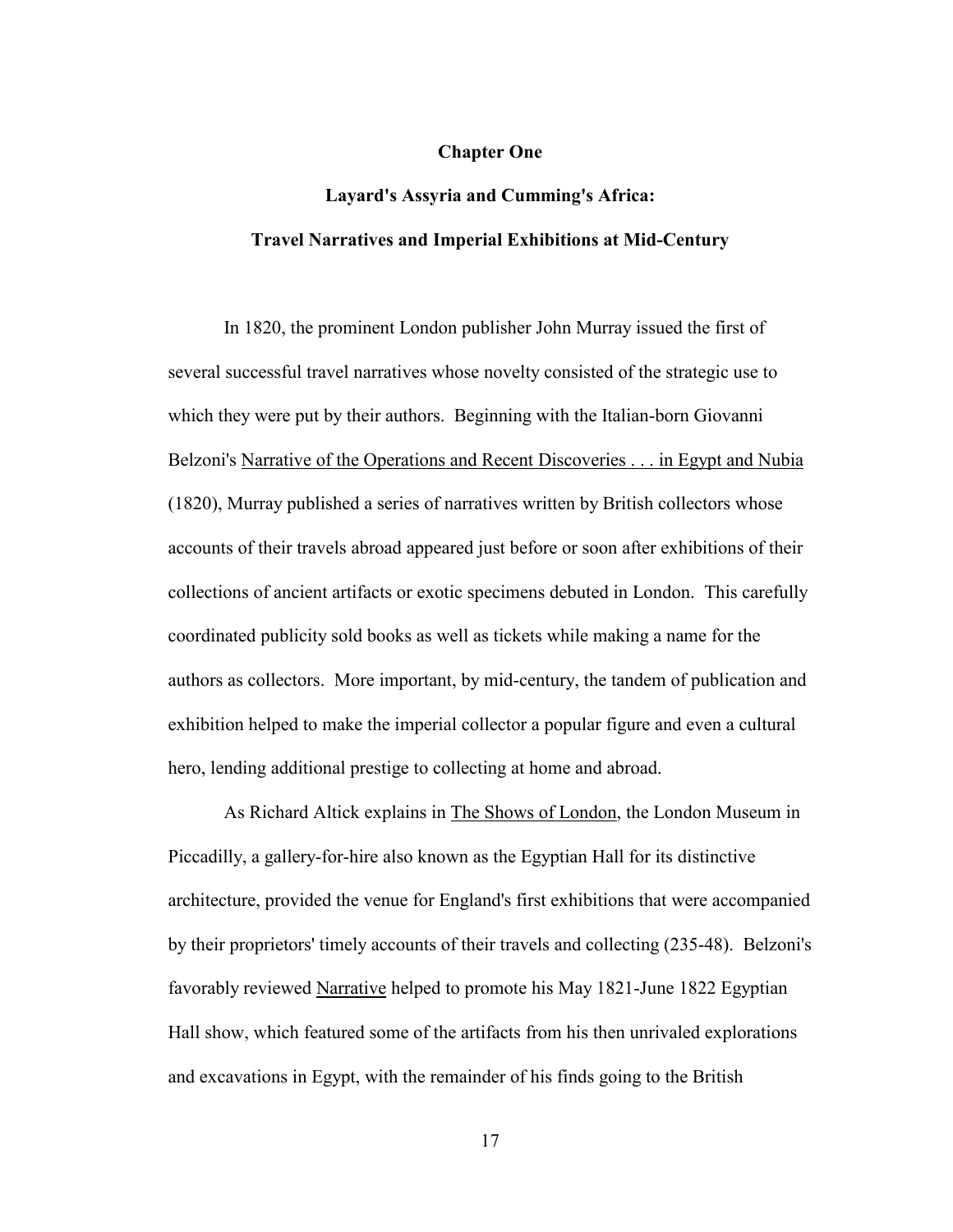Museum (Altick 244-6; Siliotti 68-9). Emulating Belzoni, William Bullock, the Egyptian Hall's owner and an accomplished showman in his own right, excited public interest with the release of his Six Months' Residence and Travels in Mexico (1824) before opening his exhibition of ancient and modern Mexico in April 1824 (Altick 236-43, 246-8). Belzoni and Bullock's narratives, like the shows they anticipated, were commercial successes; both books went into multiple editions and were translated into several languages (Siliotti 68; Alexander 136).

 Following the precedent established by Belzoni and Bullock, the English archaeologist Austen Henry Layard and the Scottish hunter Roualeyn George Gordon Cumming published travel narratives as companion pieces to exhibitions of their own collections at mid-century. Besides having their works published by Murray, Layard and Cumming resembled one or both of their predecessors as collectors in other ways as well. All four traveled to their collecting destinations as part of professional or commercial ventures—Belzoni as a hydraulics engineer, Bullock as a company agent, Layard as an aspiring lawyer, and Cumming as an ivory trader. Archaeologists Belzoni and Layard did most of their collecting for the British Museum with the support of British ambassadors; Bullock and Cumming, who shared interests in natural history and hunting, amassed large personal collections despite war in Mexico and Africa. Layard's artifacts, like those of Belzoni and Bullock, formed the cornerstone of an important collection in the British Museum's Department of Antiquities, whereas Cumming became a showman in the tradition of Belzoni and Bullock by exhibiting at St. George's Gallery, a pagoda built in the early 1840s at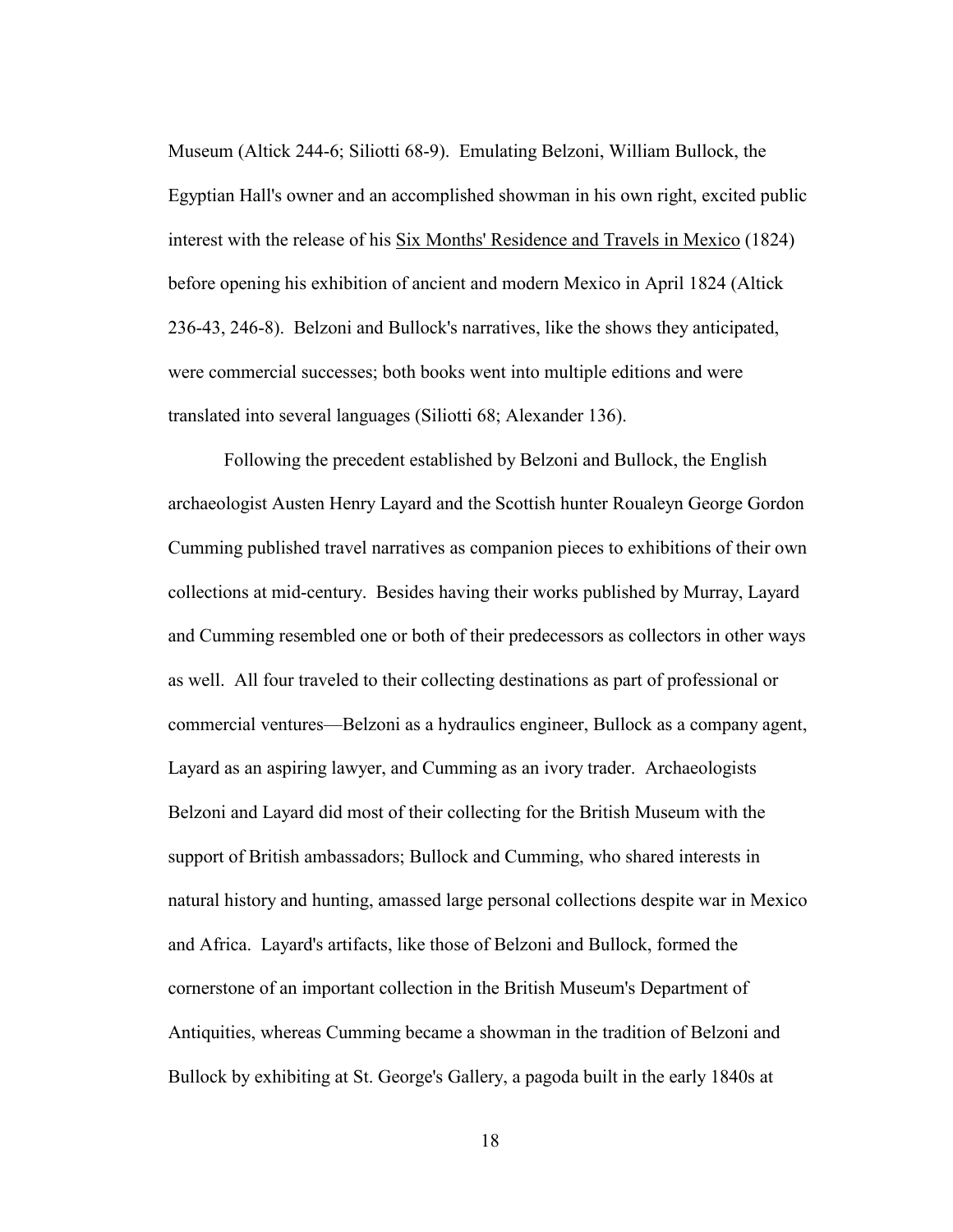Hyde Park Corner for American Nathan Dunn's Chinese collection. Moreover, Cumming's show, like those of Belzoni and Bullock, served as a prelude to the sale of his personal collection.

 Despite the differences between them, Layard and Cumming had much in common as collectors, with both serving as "agents of the process of imperialism" and "exhibitors or celebrants of its results" (Ritvo 244). During the 1840s, Layard and Cumming both collected along routes to India, Britain's eastern base of power, through the Middle East and southern Africa, respectively.13 After returning to Britain with their spoils, Layard and Cumming wrote bestselling narratives that accompanied their popular exhibitions of the early 1850s. These widely circulated works, reprinted for decades, established the collector as a popular author, captivating narrator, and heroic protagonist and also influenced later literary representations of the collector as a traveler abroad. In their narratives, these young, unmarried, socially elite14 Victorian collectors present a model of masculinity whose cardinal virtues include courage, perseverance, competitiveness, and acquisitiveness. Moreover, Layard and Cumming's self-portraits construct British identity in terms of superiority over imperial others, supported in part by their proficiency in collecting.

 Insofar as Layard and Cumming present themselves as "innocent questers for knowledge" (Franey 115), their travel narratives contribute to the discourse of what Mary Louise Pratt calls the eighteenth- and nineteenth-century European "anticonquest" narrative, which "reject[s] the rhetoric, and probably the practice, of conquest and subjugation" even as it underwrites colonial appropriation in the name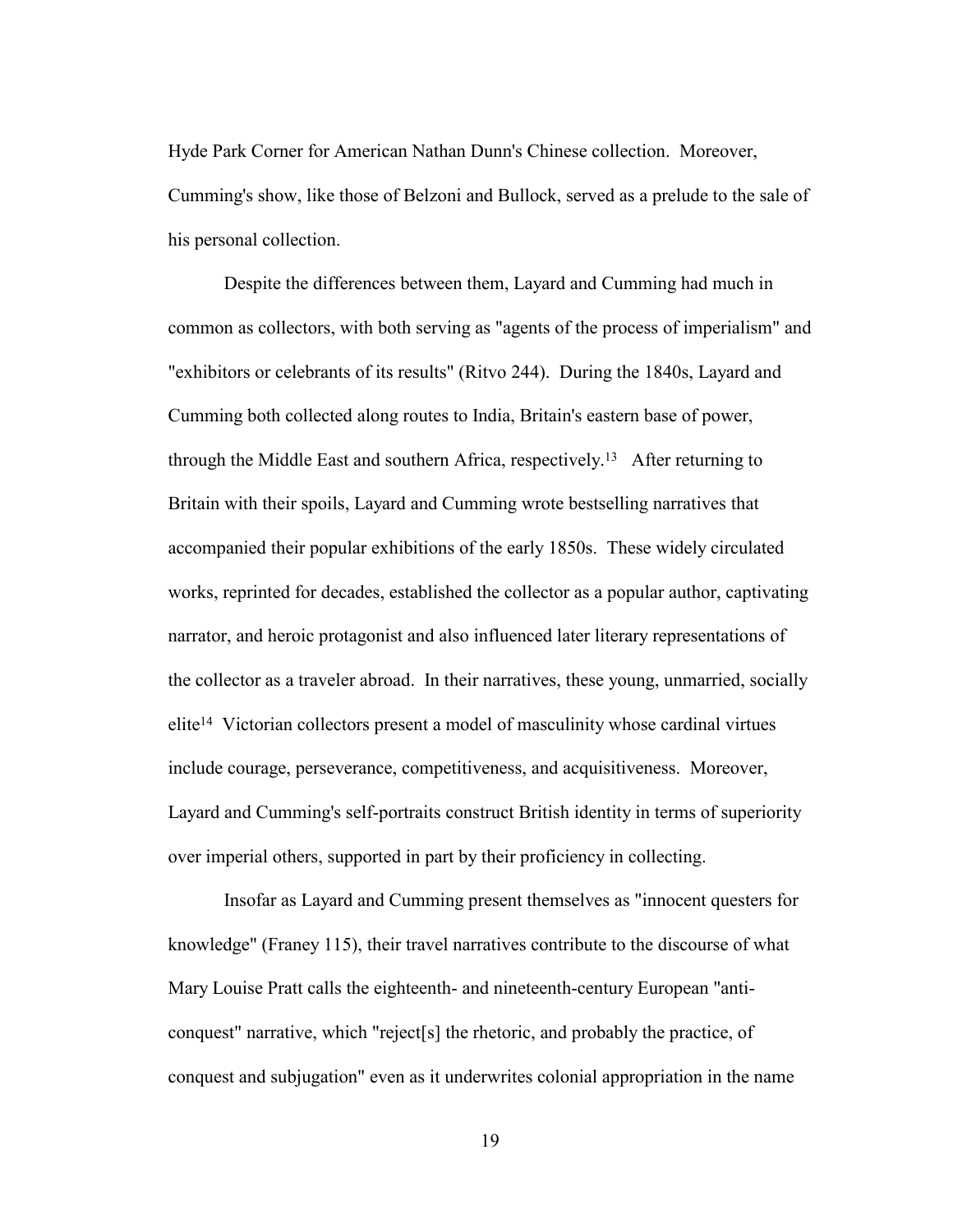of science (53). On the other hand, Laura Franey identifies the 1840s as a "crucial" decade in the transition between anti-conquest narratives and conquest narratives of the late 1850s through the early 1890s "that more blatantly argue for the superiority of Europeans in the realms of culture, religion, and technology" (114-15). Not surprisingly, then, Layard and Cumming's examples of "collectography"—Franey's term for "written treatments of collecting practices" (113)—of the late forties and early fifties display tensions between these competing modes of travel narrative. More than Cumming, Layard the diplomat longs for "a way of taking possession without subjugation and violence" (Pratt 57), but he nevertheless wrests Assyria's remains from their hiding places through his command of indigenous Mesopotamians and is forced to take up arms in defense of his collections. Meanwhile, the sportsman Cumming, a former colonial officer one step removed from the front, triumphs over nature as a result of his more overt ability "to deploy superior physical force, to reenact on a personal level the violent appropriation that underlay the serene majesty of empire" (Ritvo 264-5). Even as both men dedicate themselves to ostensibly disinterested missions of scientific discovery, their narratives of triumphant colonial manhood, along with their collections, establish their supremacy as British collectors and imperial heroes and assert Britain's ascendancy as a world superpower.

## **Layard of Nineveh**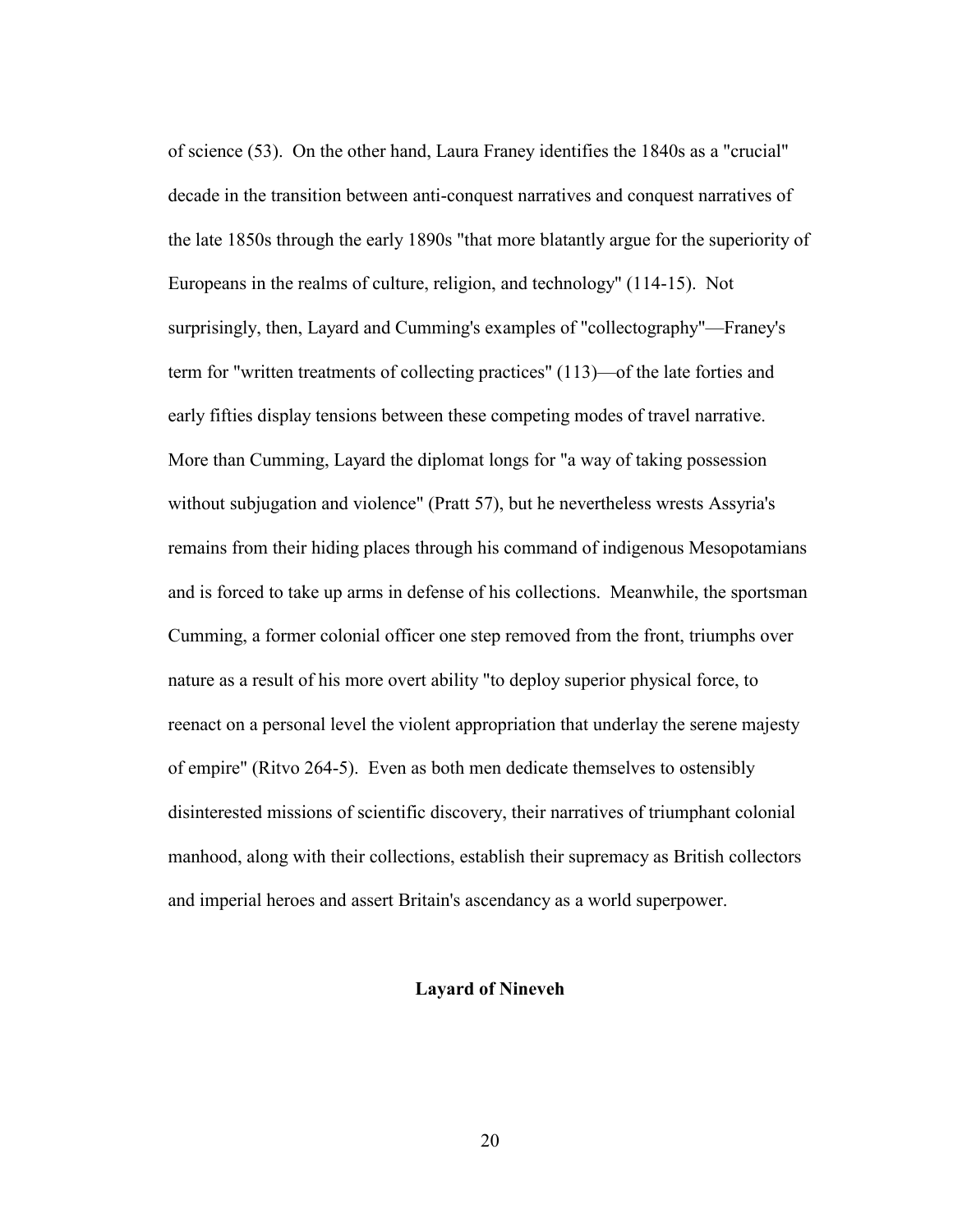In what has been described as the first archaeological bestseller in English (Malley 155), Austen Henry Layard documented his groundbreaking initial Mesopotamian expedition in what is now northern Iraq from 1845 to 1847. Nineveh and Its Remains (1849) dramatizes the acquisition for Britain of an extensive collection of ancient Assyrian artifacts, which Layard calls "the most convincing, and lasting evidence of that magnificence, and power, which made Nineveh the wonder of the ancient world, and her fall the theme of the prophets, as the most signal instance of divine vengeance" (2: 145-6). To Layard's Victorian readers, Nineveh, "one of the capital cities of the great Assyrian Empire, which ruled over much of the Near East during the first half of the first millennium B.C.," was familiar from the Old Testament as "the place . . . where God sent the prophet Jonah, who promptly took off in a different direction . . . and was swallowed by 'a great fish.' . . . It was a city that, at one point, God refused to destroy (thus angering Jonah) so that its people might reform themselves, but it was also the wicked and 'bloody city' whose ultimate downfall was vividly foretold by the prophet Nahum" (Thomas 27-8). Besides presenting his Assyrian discoveries as material proof of the Bible's historicity, Layard's account foregrounds his central role, as an imperial agent, in obtaining these remains on the nation's behalf. Despite claims of Layard's modesty by historians and biographers alike,15 his narrative portrays him as the resourceful engineer of an ambitious enterprise, whose skill and initiative unearth what he views as a part of England's cultural patrimony in the form of national treasures for the British Museum. Through his reflections on these appropriated antiquities, Layard becomes the fitting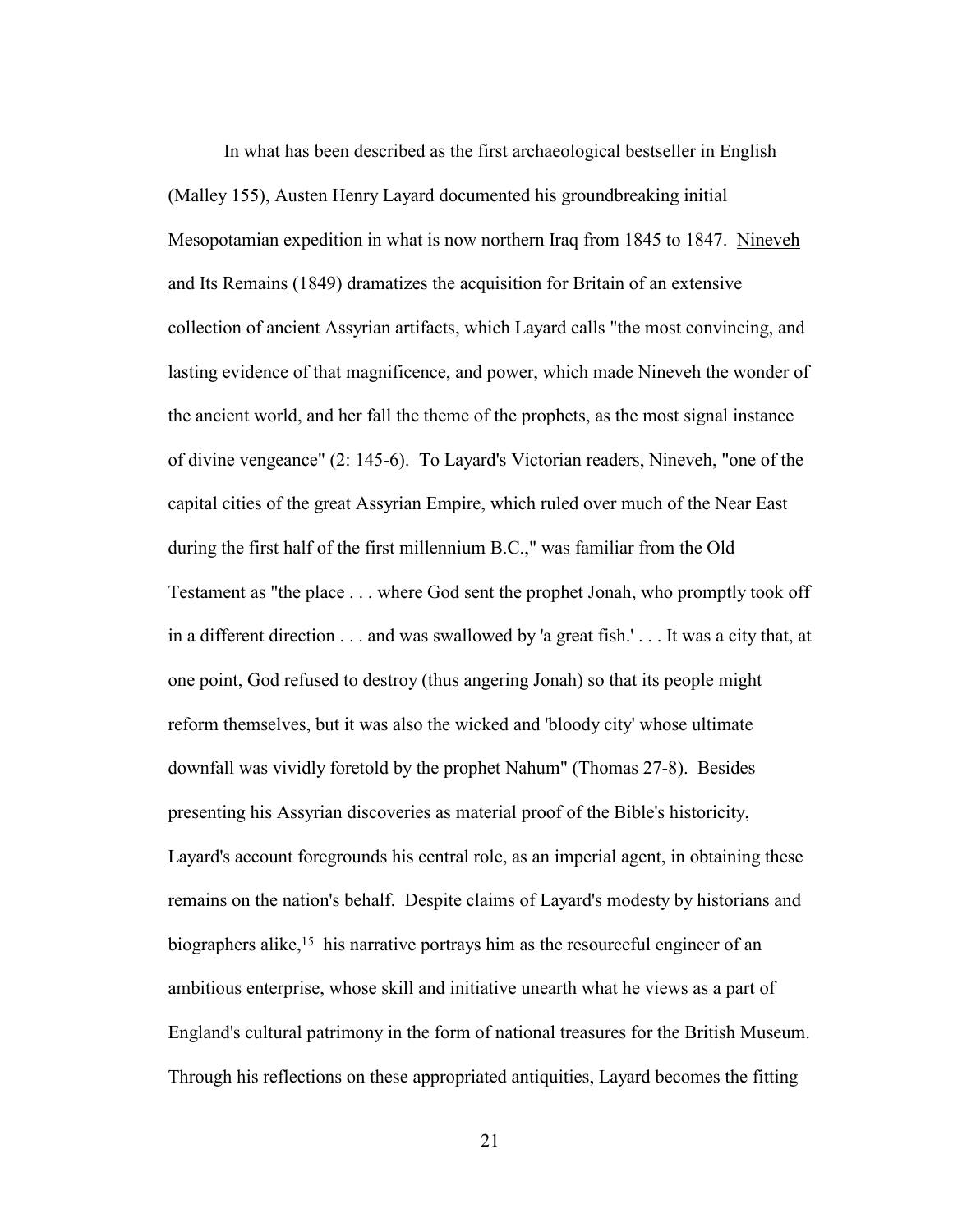spokesman for an empire whose collections seemed to justify its feeling of cultural superiority to its contemporary Ottoman and ancient Assyrian counterparts, among others.

 In his introduction, Layard presents the West's knowledge of Assyria and its remains before his discoveries as fragmentary at best. He laments the loss of the earliest ancient Greek histories of Assyria by Herodotus and Ctesias and notes the derivative nature or limited scope of later accounts, including the Bible, with its focus on the later monarchs and "their conquests over the Jews, whom they led captive into Assyria" (1: xix). Layard explains that this incomplete historical record had recently begun to be supplemented through the exploration of the immense mounds near Mosul and Baghdad, which travelers and tradition had long identified with Nineveh and Babylon, the capitals of the ancient kingdoms of Assyria and Babylonia, respectively (1: xxi-xxii). He praises Claudius Rich, the former Resident of the East India Company at Baghdad, for his "careful account" of these ruins (1: xxiii), though Rich's rudimentary excavations in the early 1820s uncovered only a few scattered objects, including inscribed bricks, potsherds, and engraved stones, later placed in the British Museum. Nevertheless, these relics formed for over twenty years "the principal, and indeed almost only, collection of Assyrian antiquities in Europe," as Layard remarks, with evident astonishment: "A case scarcely three feet square enclosed all that remained, not only of the great city, Nineveh, but of Babylon [sic] itself!" (1: xxv). In narrative terms, then, Layard constructs ancient Mesopotamia as a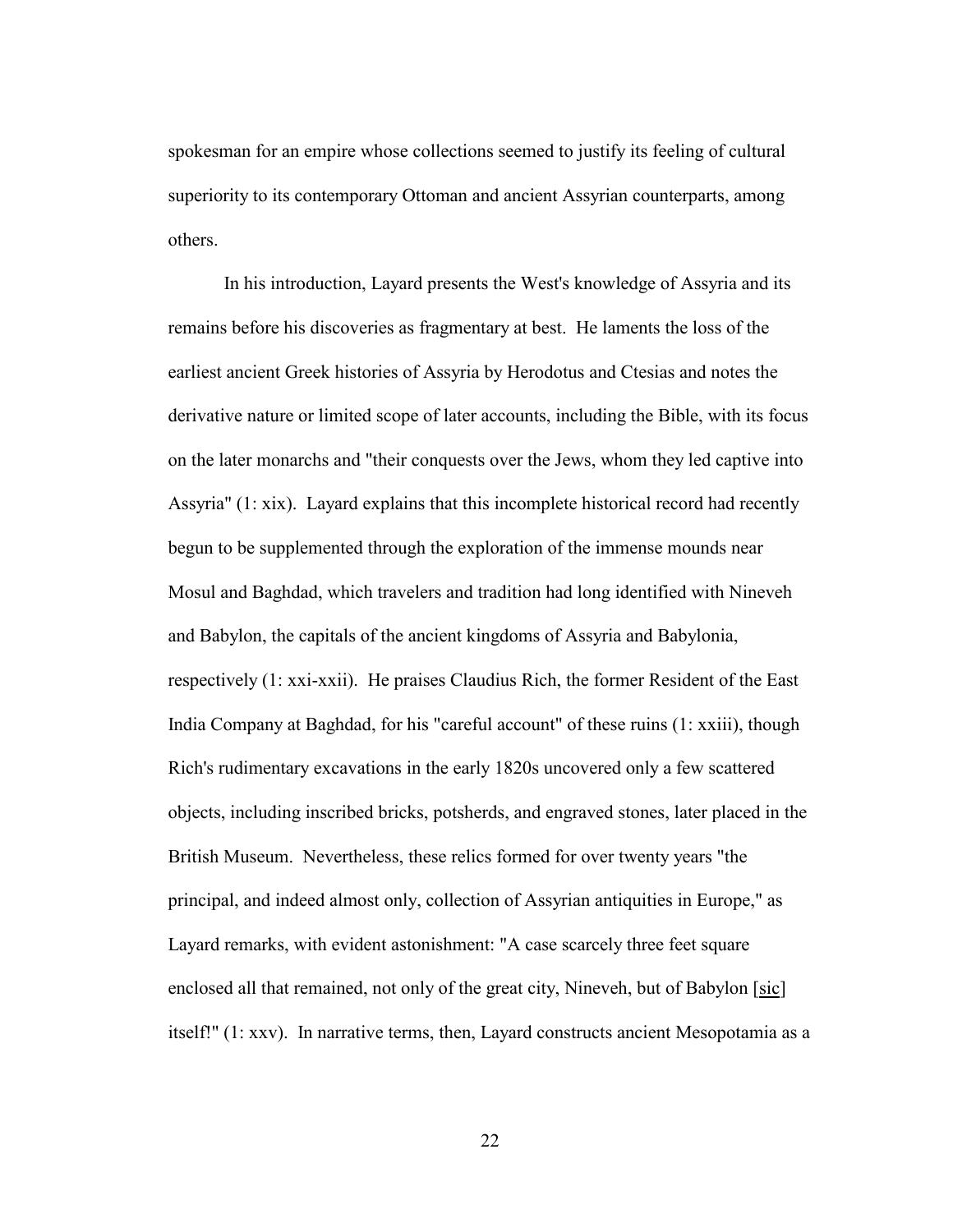historical and material void to be filled by European (and especially British) archaeologists like himself.16

The unearthing of an Assyrian palace under Khorsabad from 1843 to 1845 by Layard's friend and colleague Paul Émile Botta, the Italian-born French vice-consul at Mosul, promised much more to come. Botta's monumental accomplishment offered further incentive for Layard's own excavations, long planned but indefinitely postponed because of his work as the personal advisor of Sir Stratford Canning, the British ambassador at Constantinople. Botta's discoveries whetted Layard's appetite for previously unknown bas-reliefs like the ones at Khorsabad, "slabs of gypsum covered with sculptured representations of battles, sieges, and similar events" (1: 11), which were eminently suited for public display because of their mimetic and narrative elements (Bohrer, "Times" 204). Further, Botta provided Layard with a benchmark against which he could measure his own achievements for readers.

 In many respects, Layard hoped to use Botta's short but successful archaeological career as a blueprint for his own. As Layard explains, Botta had received generous subsidies for his investigations from France, which recognized the importance of his discoveries and rewarded him accordingly for his "zeal, discrimination, and personal sacrifices" (1: 15). However, Layard failed to find similar backing from the parsimonious British government. At first, he relied on Ambassador Canning's private but limited funding of his initial excavations in late 1845, "in the hope that, should success attend the attempt, means would be found to carry it out on an adequate scale" (1: 17). Despite Layard's immediate and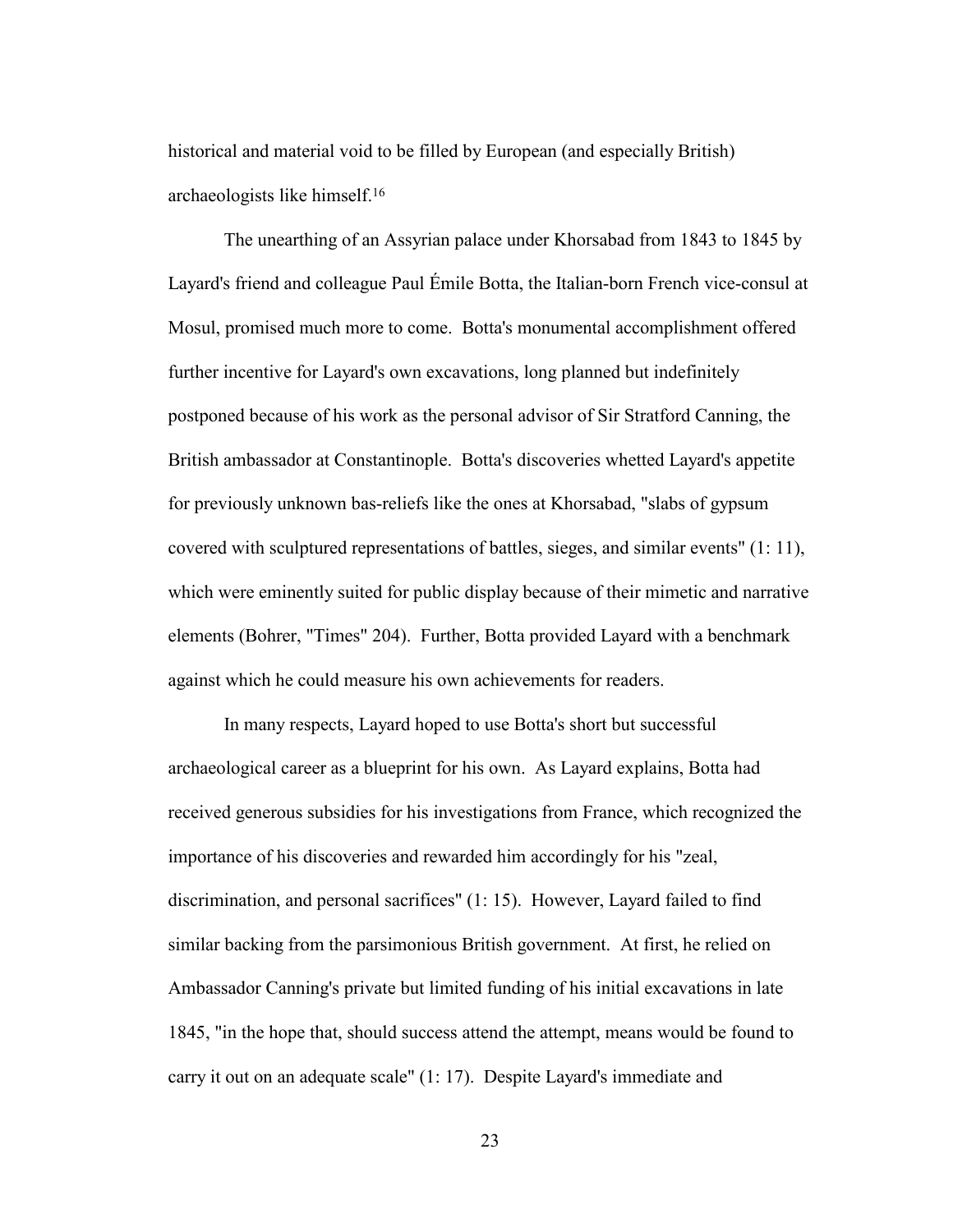unprecedented success, however, he never received what he felt was sufficient support from home for his work, which prevented him from making more methodical explorations and even forced him to spend his own money to finance excavations (Waterfield 164, 191).

 Consequently, throughout his narrative, Layard criticizes the British government for lacking the vision of the French and for hampering his investigations with inadequate funding. Even after England had obtained official permission from Turkish authorities to remove Layard's discoveries, the British Museum could offer him only a relatively small research grant, which Layard felt was "scarcely adequate to the objects in view" (1: 326). Despite being expected to do much with little, the altruistic Layard took on the challenge for what he describes as the public good:

> I determined, however, to accept the charge of superintending the excavations, to make every exertion, and to economise as far as it was in my power—that the nation might possess as extensive and complete a collection of Assyrian antiquities as, considering the smallness of the means, it was possible to collect. . . . I had therefore to superintend the excavations; to draw all the bas-reliefs discovered; to copy and compare the innumerable inscriptions; to take casts of them; and to preside over the moving and packing of the sculptures. (1: 327)

Performing the work of a whole team of experts, Layard did the best with what he had: "I determined . . . to devote the whole of my time to the undertaking, and to make every sacrifice to ensure its success" (1: 328). At this point, Layard's labor of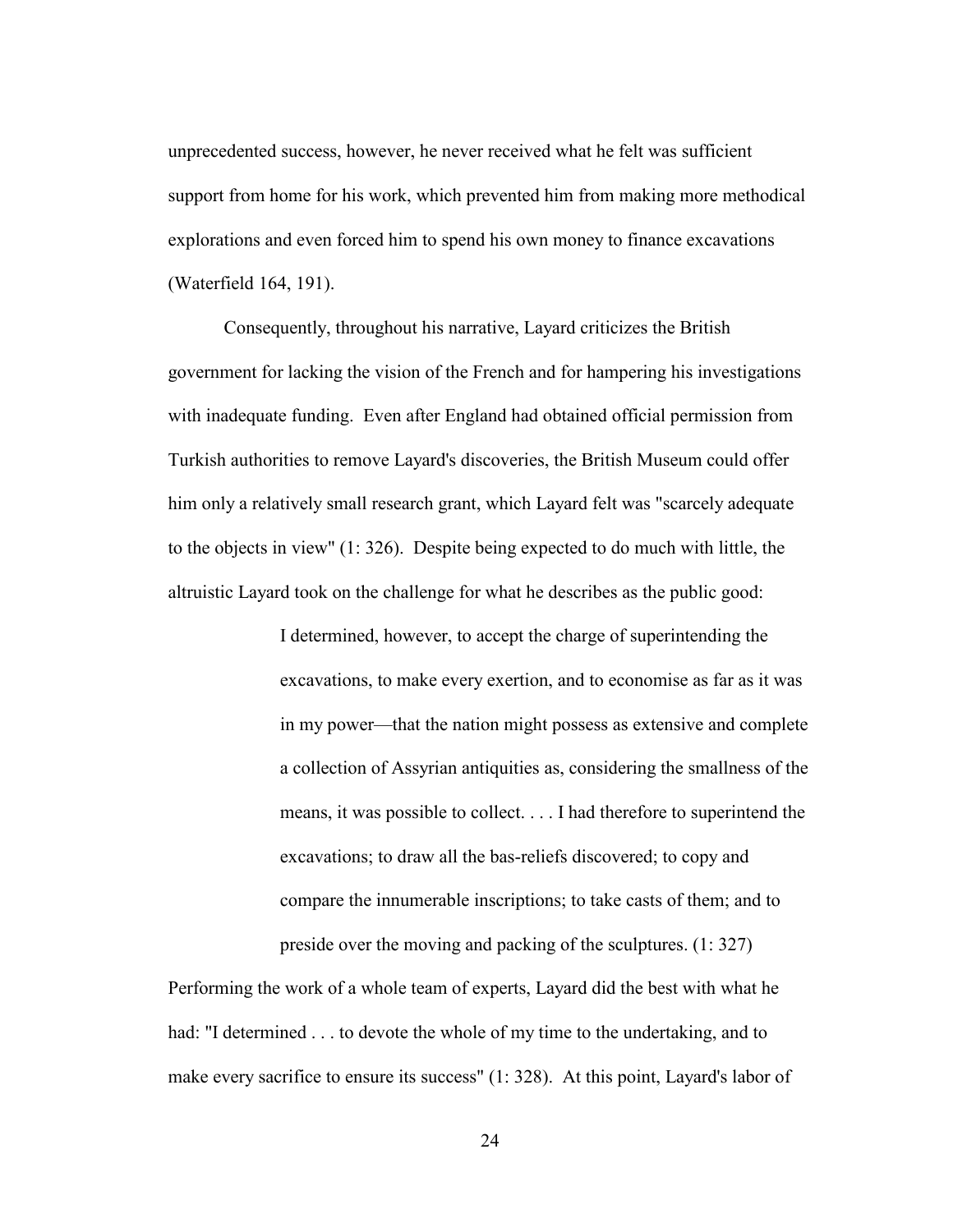love already included enduring "almost intolerable" summer heat (1: 24), brutal sandstorms, chronic illness, and spartan accommodations, such as a leaky mud hut that he shared with his host's livestock one winter. Toiling under what he characterizes as a shortage of finances and personnel allowed Layard to take almost exclusive credit for the results, as he staked his own claim as a public benefactor.

 Besides having to deal with his own government's lack of support, Layard, like Botta before him, also faced "formidable opposition" from local Turkish authorities (1: 33), much of it religiously motivated. Like Belzoni and other archaeologists throughout the century, Layard "was dogged by the fact that local inhabitants were convinced the foreigners could be digging only for treasure and would cheat them of their right to it" (Searight 146). Layard had tried to conceal his excavations from the despotic provincial governor, Mohammed Pasha; however, his discovery of small amounts of gold leaf at Nimrud led to rumors of the supposed riches he had found. Layard assured the Pasha that he had no interest in any precious metals, but he soon encountered bitter resistance from Mosul's Cadi, a judge and religious leader, who suspected Layard's motives. Layard was asked to stop his excavations because of the Cadi's claims that he was disturbing a Muslim burial ground, but he continued his work after learning that one of the Pasha's servants had been ordered to move gravestones to the site. Layard had the counterfeit graves removed and other remains relocated, only to hear of still more trouble:

> I received information that the Cadi of Mosul was endeavouring to stir up the people against me, chiefly on the plea that I was carrying away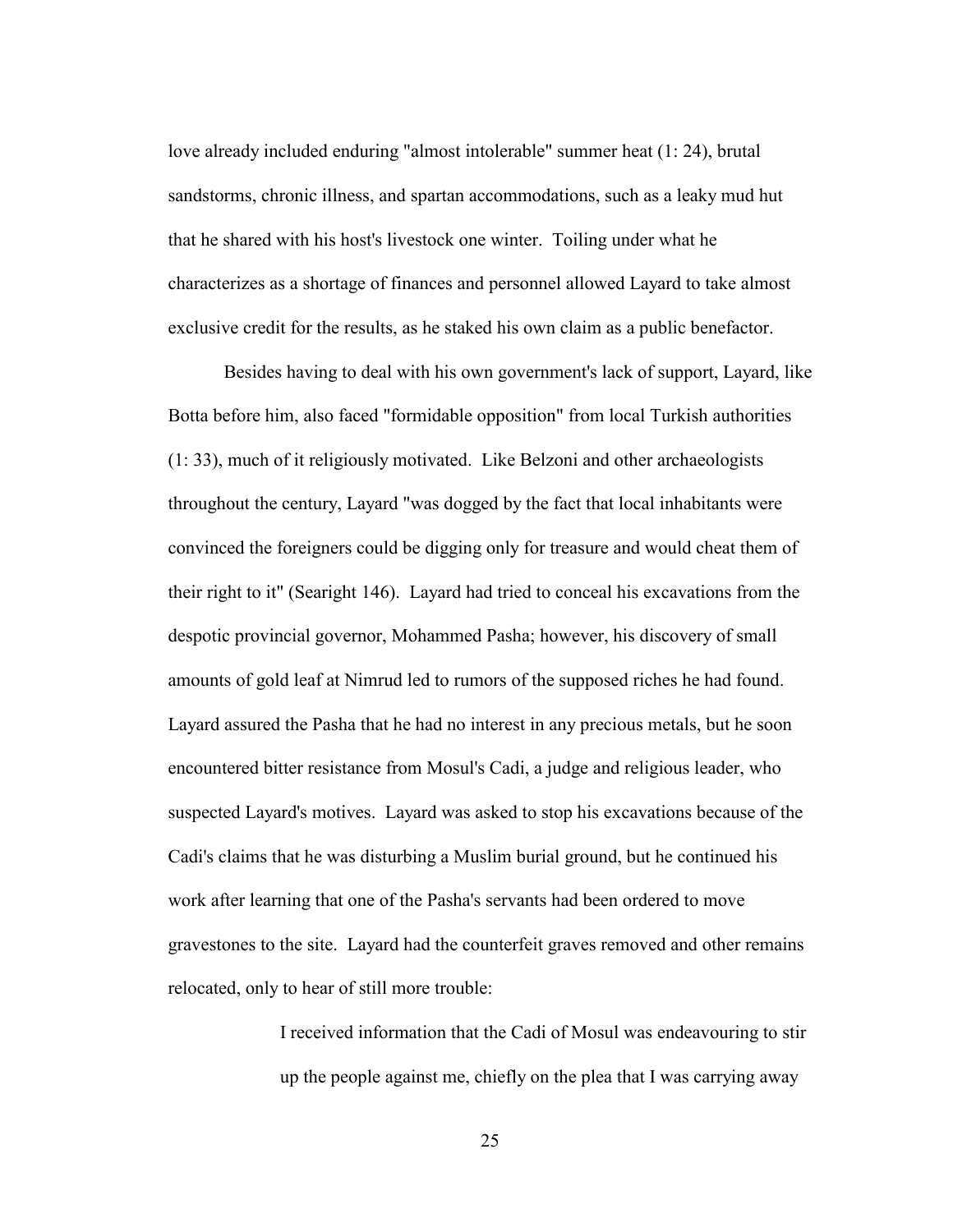treasure; and, what was worse, finding inscriptions which proved that the Franks [Europeans] once held the country, and upon the evidence of which they intended immediately to resume possession of it, exterminating all true believers. (1: 55)

Though the Cadi had yet to visit Layard's excavations, he tried to convince his followers of Layard's treasure hunting and violent colonial intentions while overlooking his true acquisitive motives. In January 1846, the new interim Pasha, Ismail, asked Layard to humor the Cadi and his associates and temporarily suspend his operations, but Layard continued his excavations, though on a smaller scale. Shortly thereafter, Layard endured another brief work stoppage after his discovery of a gigantic sculptured head caused a commotion in Mosul, giving the Cadi another opportunity to "annoy" him (1: 67). In spring 1846, Layard's fortunes improved with the installment of a new Pasha, Tahyar, who allowed the excavations to continue without interruption until his death that December. Though the Cadi continued to throw obstacles in Layard's way, he was able to defy such "interference" (1: 48) and "machinations" (2: 3) after Canning finally obtained a decree from the Sultan's Grand Vizier that authorized "the continuation of the excavations and the removal of such objects as might be discovered" and "secured to the British nation the records of Nineveh, and a collection of the earliest monuments of Assyrian art" (1: 130-1).

 Meanwhile, Layard also had to contend with the French, who had become his archaeological adversaries almost overnight. Though Layard's relations with Botta had been mutually supportive, he encountered difficulties from M. Rouet, Botta's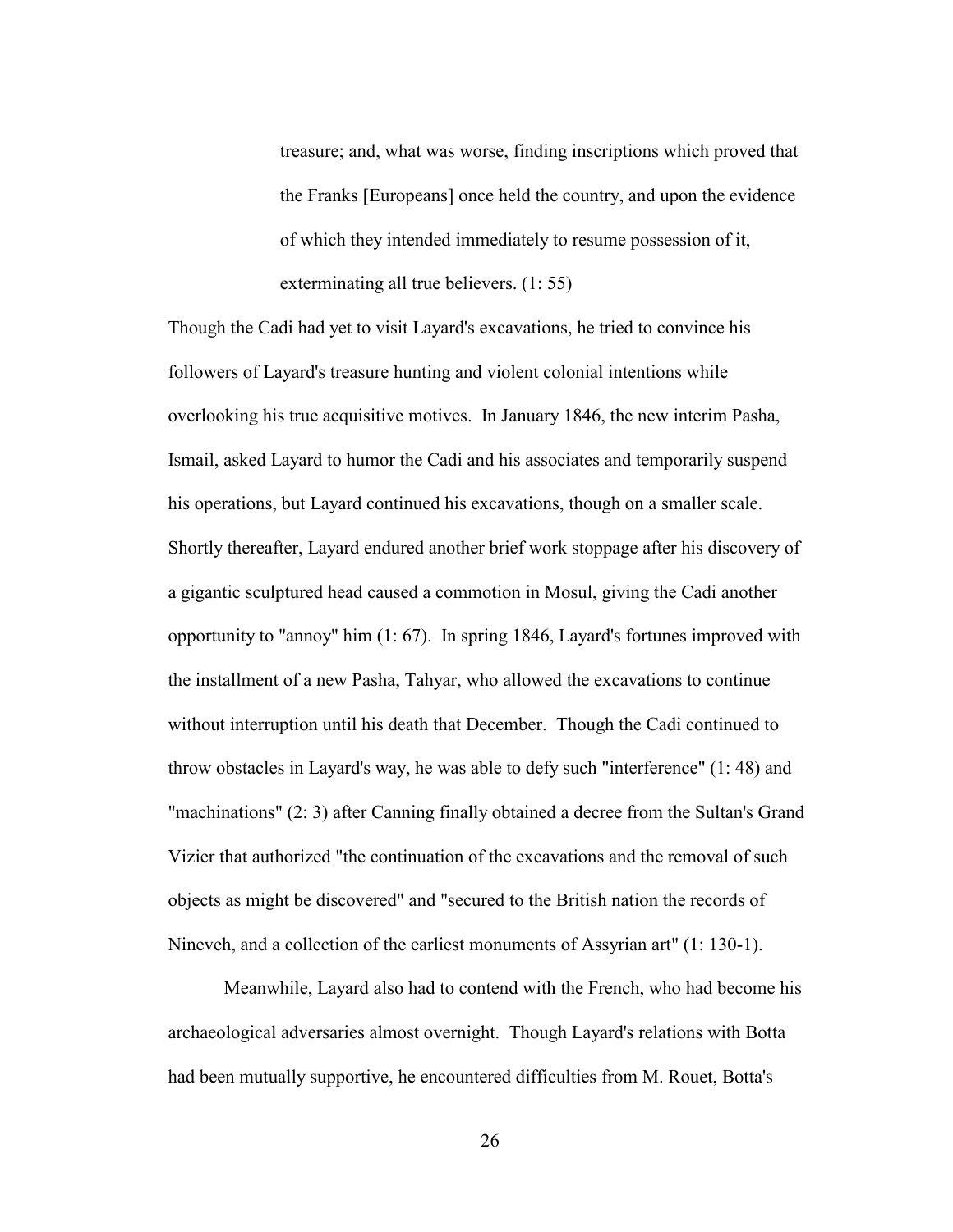successor as French vice-consul, that reflected the "nationalist-chauvinistic rivalry" of early Near Eastern archaeology (Larsen 12). Ever since Napoleon's Egyptian expedition of 1798-1801 ended with England's capture of French collections, including the famed Rosetta Stone, the Louvre and the British Museum and their agents had competed for ancient artifacts from the Middle East in a contest for institutional superiority and national prestige. In the 1840s, Britain and France raced to be the first not only to transport and exhibit Assyrian sculptures, but also to decipher the cuneiform writing that accompanied many of them (Waterfield 125, 138). Without naming names, Layard suggests that the French exacerbated his problems with local officials and even purposely worked against him: "Others, who well knew my object, and might have spared me any additional interruption without a sacrifice of their national character, were not backward in throwing obstacles in my way, and in fanning the prejudices of the authorities and natives of the town" (1: 33). Layard even accuses the French of destroying antiquities in an effort to keep him from obtaining them. On one occasion, Layard visited a tunnel where he discovered a slab with cuneiform inscriptions that he planned to examine more closely later. Unfortunately, he never got the chance: "Some days after, others who had casually heard of my visit, and conjectured that some Assyrian remains might have been found there, sent a party of workmen to the spot; who, finding the slab, broke it into pieces, in their attempt to displace it" (1: 80-1). Layard bemoans the tablet's "wanton destruction" because it contained a genealogical list of kings that was new to him, and he had planned to remove the stone "carefully" and look at it more closely (1: 81). In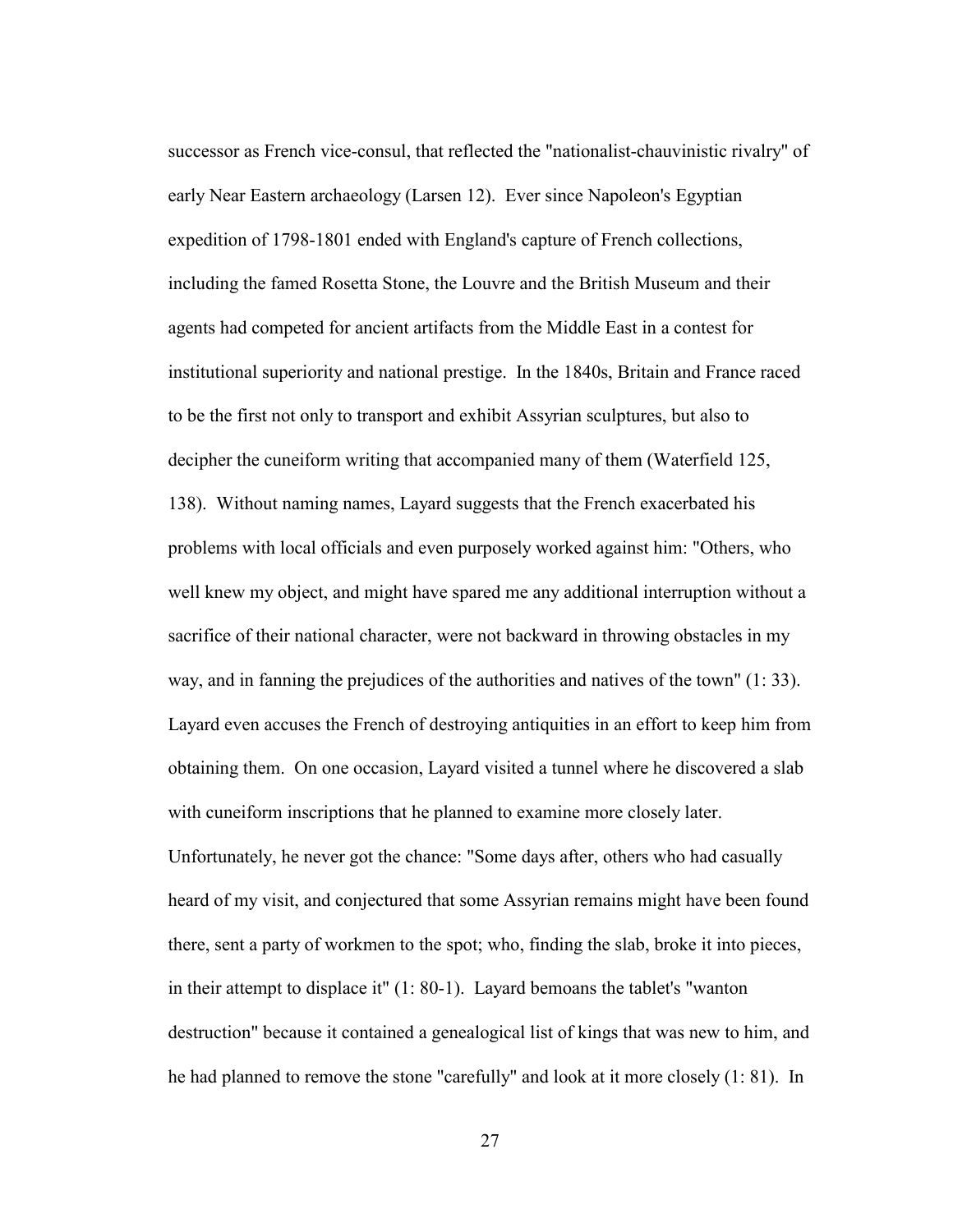this case, Layard suggests that, unlike the plundering French agents, he was motivated more by the search for knowledge than by the urge for possession. He laments, "This was not the only loss I had to complain of, from the jealousy and competition of rivals" (1: 81). When Layard began to work at Kuyunjik, which travelers had identified as the actual site of Nineveh, the only opposition he received was from Rouet, "who claimed the ruins as French property" (1: 132), to no avail. Layard notes with satisfaction his ability to find remains at Kuyunjik, where his rival had failed to do so, and attributes his success to a superior understanding of Assyrian construction (2: 119-21). Layard also measures his personal triumph over the French through other discoveries that he felt surpassed those from Khorsabad in importance,17 an opinion with which Botta himself privately concurred (Larsen 97).

 Besides playing Wellington to Rouet's Napoleon, Layard also represents himself as being in almost constant danger of attacks from "hostile Arabs" (1: 6), many of whom had themselves suffered losses of person and property under the brutal regime of Mohammed Pasha or from the depredations of other marauding tribes (1: 58-9, 72-3). Layard describes himself as being armed, though "unmindful of danger," during his first travels with the merchant Edward Mitford in Asia Minor and Syria (1: 1), where he and his companion "ran daily risks" as unescorted foreigners (1: 3). Layard's decision not to relate the muggings he survived while later traveling alone minimizes the mortal danger he faced while also making him seem more self-reliant than he in fact was.18 More important, these omissions also have the effect of exclusively and directly associating the threat of violence to Layard with his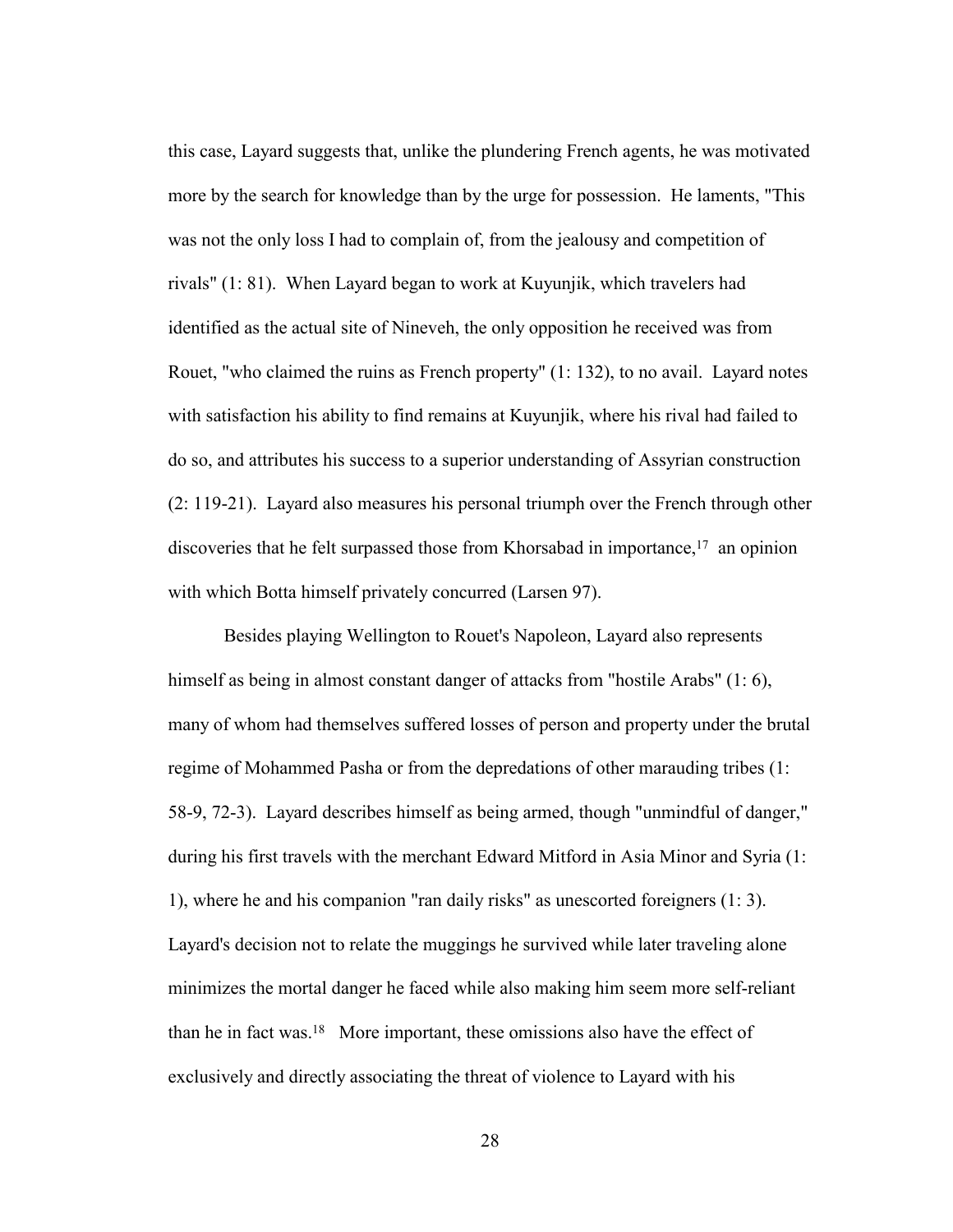archaeological work, making his personal risks part of a national cause. After learning of an attempted robbery from the "thieving" Abou Salman Arabs (1: 56), Layard decided to form an alliance with their sheik, Abd-ur-rahman, whom he conciliated with gifts. To protect his men, his property, and himself, Layard later armed all his workers (1: 331). When robbers stole his cargo, Layard and some of his men apprehended the offending tribe's sheik and threatened him with prosecution in Mosul, after which the missing property was returned, along with gifts of livestock, by way of restitution (1: 365-8). Though Layard claims that this incident ended his problems with local Bedouins and produced "a proper respect for [his] property" (1: 368), he had to take extra precautions when excavating at Kalah Shergat, the site of Assyria's first capital, Assur. The area was "notoriously dangerous, being a place of rendezvous for all plundering parties" (2: 45), and general scarcity and intense rivalries "had unsettled the Arabs, and every one was on the look-out to help himself to his neighbour's property" (2: 50). Moreover, Layard states that his local fame and continued rumors of his successful treasure hunting made him an even more inviting target. Under the protection of a local tribe and surrounded by "a regular system of warlike defence" (2: 49) that included scouts and watchmen, Layard's men worked until threats from "wandering parties of plunderers" forced a regretful Layard to withdraw them in the interest of their safety (2: 67). Layard's fear of violence from a band of marauders later ended his work at Nimrud as well. Sacrificing potential discoveries for his men's welfare, Layard suggests that, although his own courage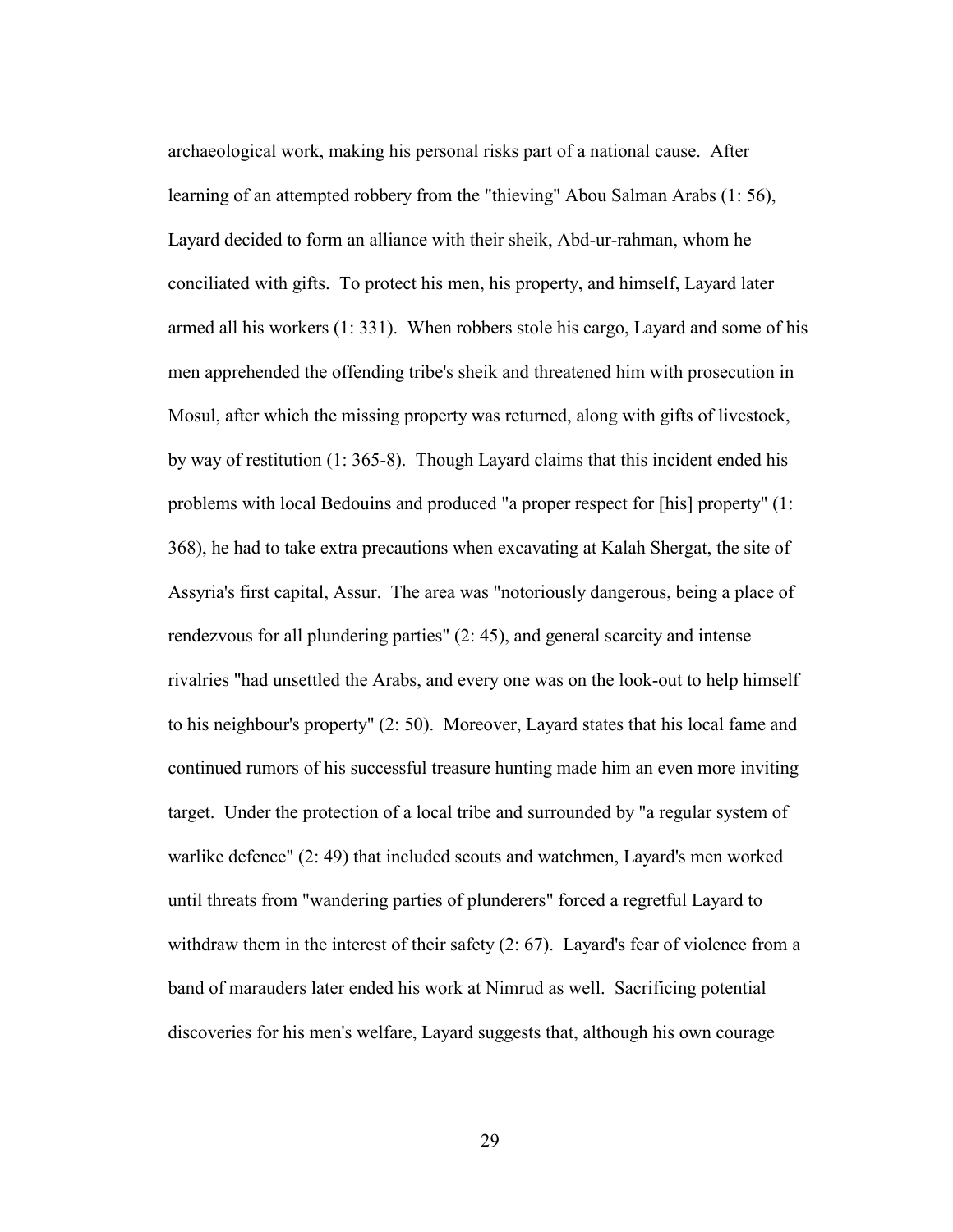knew no bounds, he would not put others in harm's way for national glory or personal gain.

 In this respect, Layard portrays himself as a model master, an identity which he carefully cultivated abroad and consciously constructs in his narrative. He describes the relationship between superiors and their subordinates as it supposedly existed within the Ottoman Empire in idealized terms: "In no country in the world are ties of this nature more close than in Turkey: nowhere does there exist a better feeling between the master and the servant, and the master and the slave" (2: 2). Layard exploits this congenial inequality to his great advantage, acknowledging his debt to the "liberality and public spirit" of his patron, Stratford Canning (1: 17), while depicting himself as the benefactor of his own workmen, who were "attracted by the prospect of regular wages" (1: 28). Because of the depredations of Mohammed Pasha and the scarcity of food, laborers seeking a livelihood were readily available to Layard, who recruited local Arabs, Turks, and Chaldean or Nestorian Christians, using each group in a capacity that best suited his needs and their abilities: "The Chaldæans from the mountains, strong and hardy men, could alone wield the pick; the Arabs were employed in carrying away the earth" (1: 35). Like other Victorian archaeologists who depended on local hired help for their excavations, Layard subscribed to the class distinction that separated his workmen's manual labor of digging and hauling dirt from his own "primarily intellectual effort," a division that persisted until the development of team work in the twentieth century (Levine 93). At the same time, he portrays the relationship between himself and his workmen as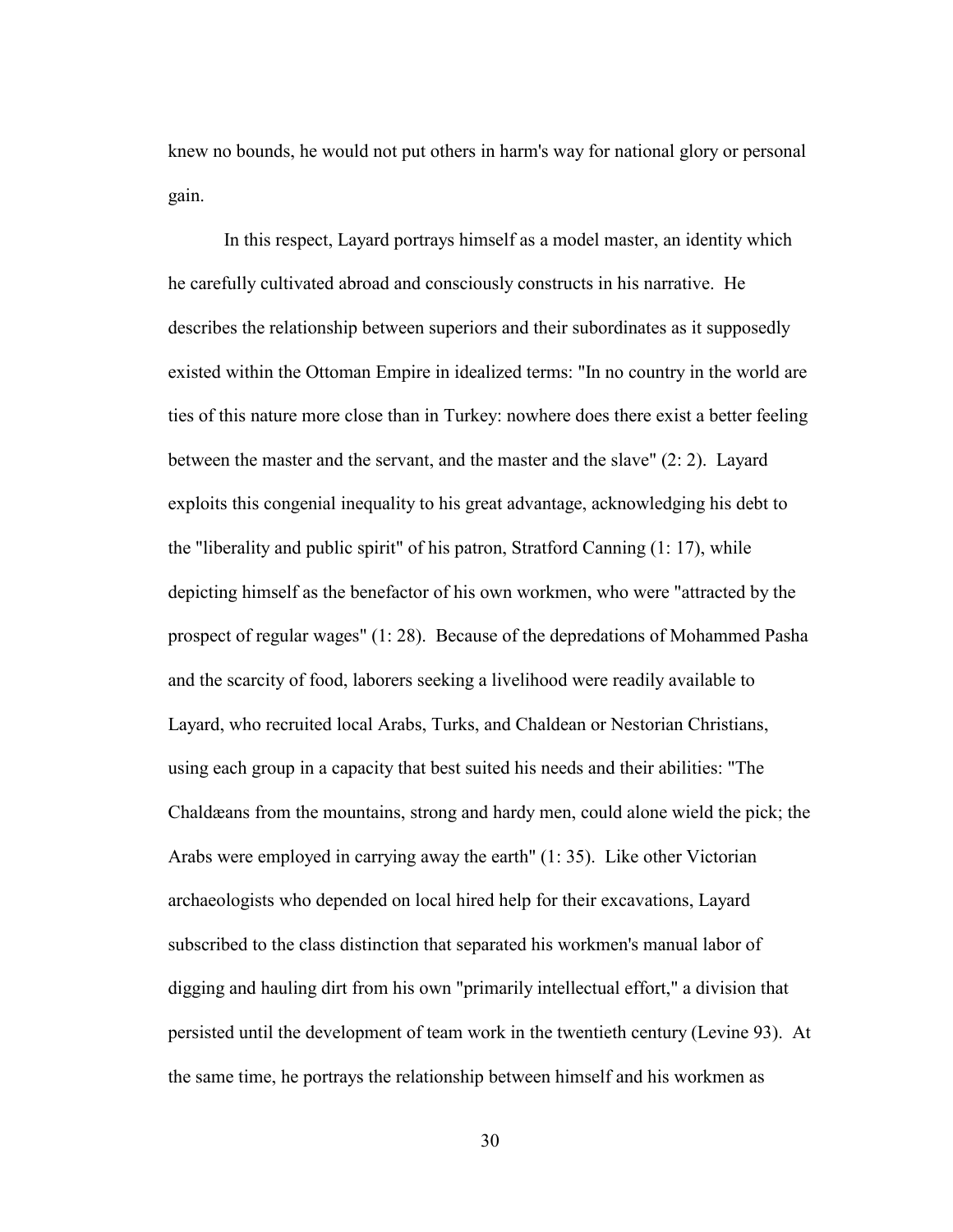mutually advantageous. Everyone gained materially from the transaction, and numbers of hangers-on, from family members to fellow tribesmen, offered protection for laborers and Layard's sculptures alike. Layard supervised up to three hundred men at a time through his familiarity with and self-proclaimed mastery of the desert tribes of Mesopotamia: "I knew enough of the Arab character not to despair of bringing the men under proper control" (1: 329). The hero-worship shown by his workers upon his departure bolsters Layard's flattering self-image: "All they wanted was each man a teskerè, or note, to certify that they had been in my service. This would not only be some protection to them, but they would show my writing to their children, and would tell them of the days they had passed at Nimroud" (2: 147). This final, paternalistic portrait of Layard surrounded by his faithful workmen, who ask him the favor of a souvenir, conveys a sense of his local reputation and authority, as Layard's men define themselves in relation to him and his remains.

 Though his account has been praised for its freedom from "racist overtones" (Larsen 55), Layard suggests that the Arabs' and Turks' lack of knowledge and understanding about his discoveries made them unfit stewards for such cultural property.19 When Layard's workmen uncovered an enormous alabaster head, they mistook the artifact for a god or monster. One Bedouin announced to Layard, "Hasten, O Bey [Lord] . . . hasten to the diggers, for they have found Nimrod himself. Wallah, it is wonderful, but it is true! [W]e have seen him with our eyes. There is no God but God" (1: 65). Layard states that he was not surprised by the Arabs' amazement and terror, which extended to their leaders. Sheik Abd-ur-rahman, whom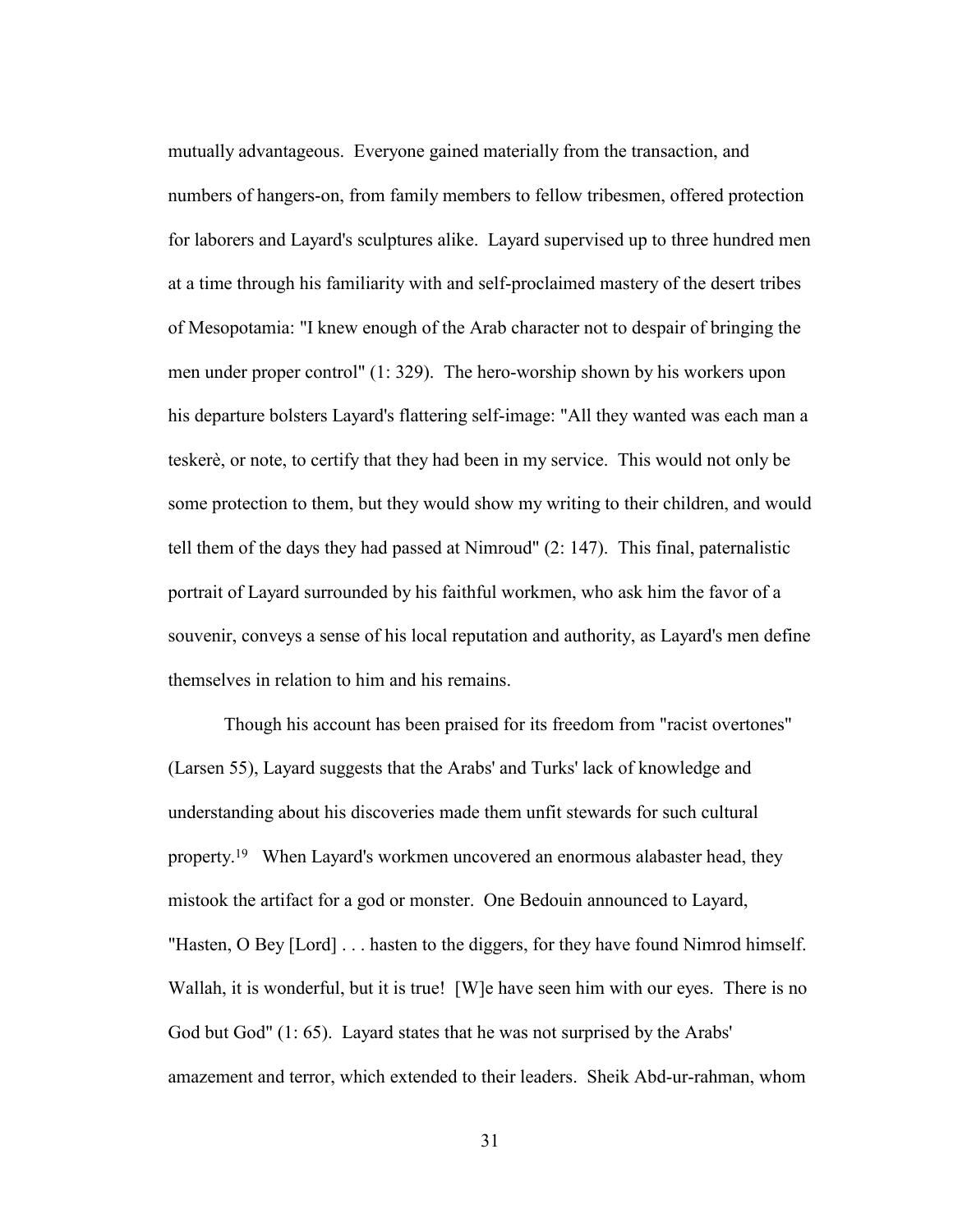Layard says could hardly believe at first that the head was made of stone, exclaimed, "This is not the work of men's hands . . . but of those infidel giants of whom the Prophet—peace be with him!—has said that they were higher than the tallest date tree; this is one of the idols which Noah—peace be with him!—cursed before the flood" (1: 66-7). Even the Turkish authorities revealed their ignorance on this head: "The Cadi had no distinct idea whether the bones of the mighty hunter had been uncovered, or only his image; nor did Ismail Pasha very clearly remember whether Nimrod was a true-believing prophet, or an infidel" (1: 68). According to Layard, a later delegation to Nimrud from Tahyar Pasha showed a similar response to his discoveries: "[The Pasha] visited the ruins, and expressed no less wonder at the sculptures than the Arabs; nor were his conjectures as to their origin and the nature of the subjects represented, much more rational than those of the sons of the desert" (1: 142). A pair of man-headed lions was identified as "the idols of the infidels" (1: 142), of supernatural origin, destined "to be sent to England to form the gateway to the palace of the Queen" (1: 143), who was thought to worship them. To Layard, such responses seemed as absurd and amusing as his workmen's unsophisticated reactions to each new bas-relief: "If it was a bearded man, they concluded at once that it was an idol or a Jin, and cursed or spat upon it. If an eunuch, they declared that it was the likeness of a beautiful female and kissed or patted the cheek" (1: 137).

Layard also indicates that, despite their interest in his finds,<sup>20</sup> the local Arabs and Turks failed to show proper reverence for what he felt were cultural treasures. He describes the intentional destruction of a sculpture accidentally uncovered at one of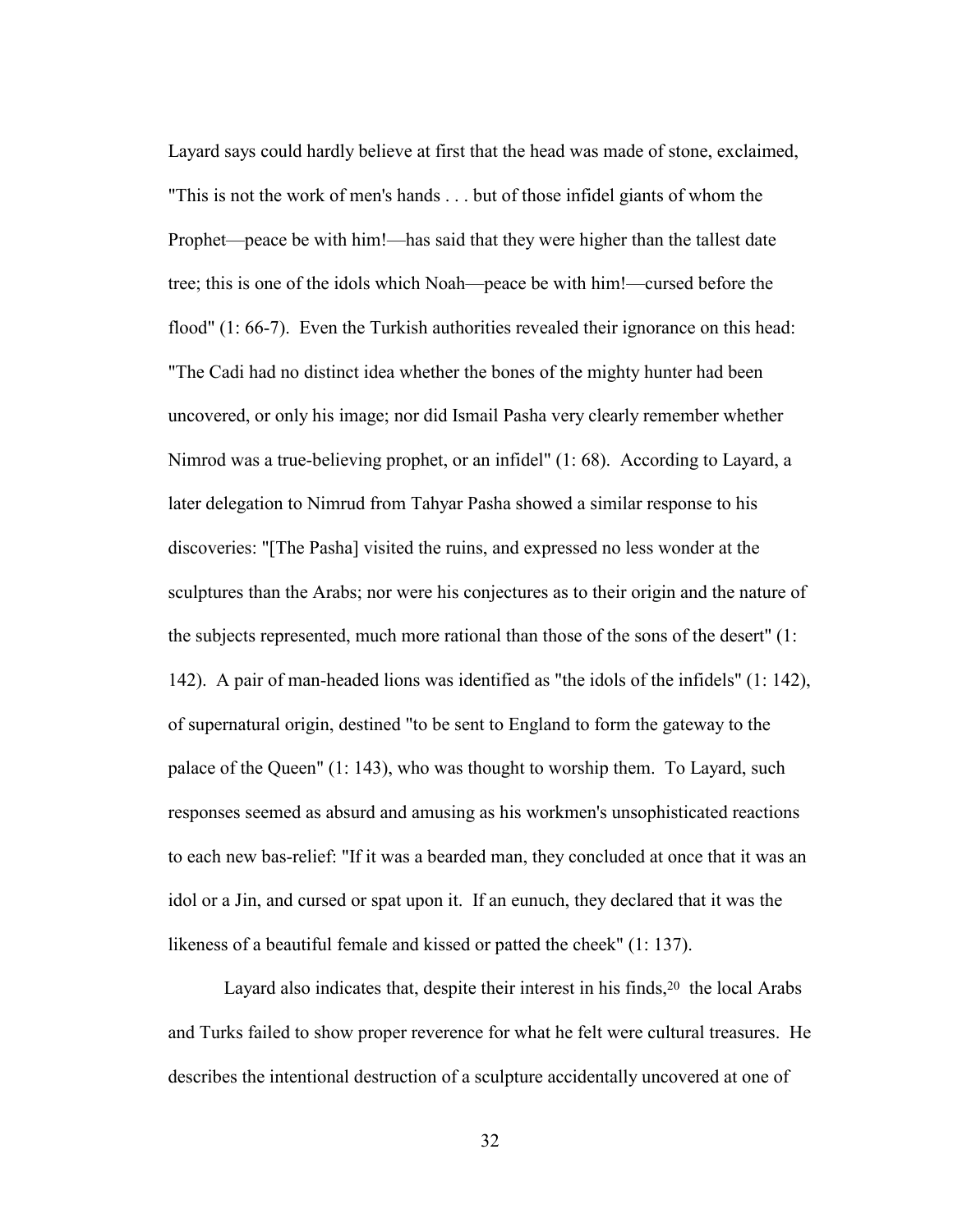the mounds before Rich's visit: "The ulema having at length pronounced that these figures were the idols of the infidels, the Mohammedans, like obedient disciples, so completely destroyed them, that Mr. Rich was unable to obtain even a fragment" (1: xxiv). The continued threat of such destruction compelled Layard to rebury remains that he did not remove: "Had the numerous sculptures been left, without any precaution being taken to preserve them, they would have suffered, not only from the effects of the atmosphere, but from the spears and clubs of the Arabs, who are always ready to knock out the eyes, and to otherwise disfigure, the idols of the unbelievers" (2: 108). From Layard's point of view, "[t]he best of the antiquities had to be sent to England, otherwise they would be broken to pieces by the Arabs, or the French would take over Nimrud" (Waterfield 144).

 Layard's focus on his preservation of such remains through whatever means necessary rhetorically establishes Britain's moral claim to them, as well as his own identity as a cultural conservator. A number of the buildings explored by Botta and Layard had been damaged by fire, time, and the elements, reducing gypsum slabs to lime that quickly fell to pieces upon exposure to the air (1: 12-13, 27). Because of the delicate nature of such remains, Layard felt compelled to supervise his diggers and even to get his own hands dirty at times, as he did at Nimrud: "I was obliged to be continually present, and frequently to remove the earth myself from the face of the slabs—as, through the carelessness and inexperience of the workmen, they were exposed to injury from blows of the picks" (1: 328). After a workman at Nimrud broke a "perfect" vase with a pick, Layard took the tool, and "working cautiously"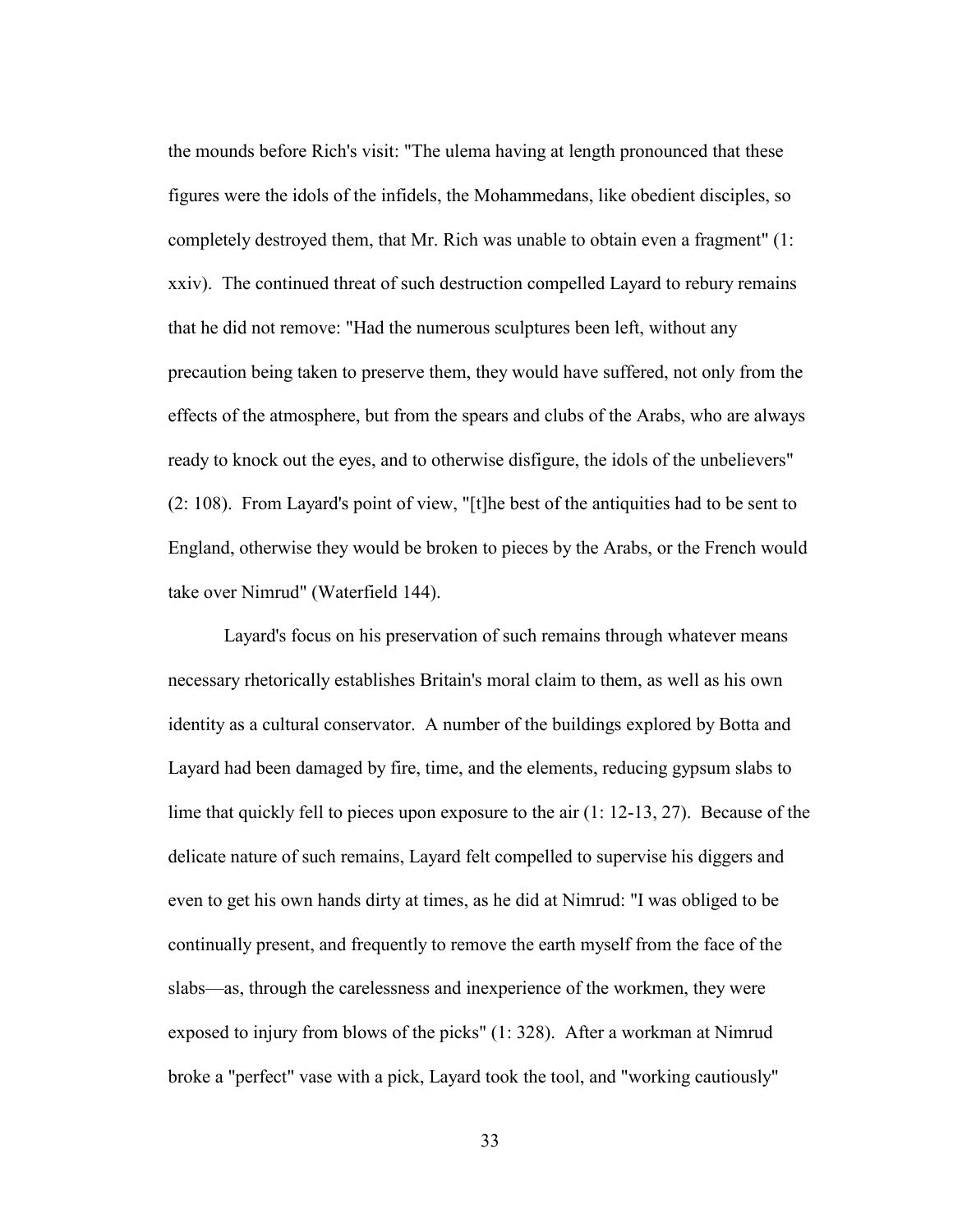himself, he was "rewarded by the discovery of two vases, one in alabaster, the other in glass (both in the most perfect preservation), of elegant shape, and admirable workmanship," though they were later lost in transport (1: 343). When patient and persistent digging near the center of the same mound revealed a black marble obelisk commemorating an Assyrian conquest,21 Layard immediately had it carefully packed for transport and closely guarded, taking "every precaution that the superstitions and prejudices of the natives of the country, and the jealousy of rival antiquaries, could suggest" (1: 348). Layard also describes his painstaking efforts to remove a number of crumbling ivory ornaments embedded in the soil at Nimrud: "I had the greatest difficulty in extracting them, even in fragments. I spent hours lying on the ground, separating them, with a penknife, from the rubbish by which they were surrounded" (2: 8). Moreover, he went to great lengths to preserve the remains of some nearby paintings on plastered walls for sketching: "It required the greatest care to separate the rubbish from the walls, without destroying, at the same time, the paintings, as the plaster fell from the wall in flakes, notwithstanding all my efforts to preserve it" (2: 12). Because of his limited means, though, the acquisitive Layard generally reserved such extreme measures for when there was "the promise of the discovery of something to carry away" (2: 12). In his focus on "moveable antiquities," Layard was typical of early Victorian archaeologists, whose concentration on artifacts and excavations and love of the rare and the beautiful gave their nascent discipline its "treasure-hunt aspect" (Levine 31-4).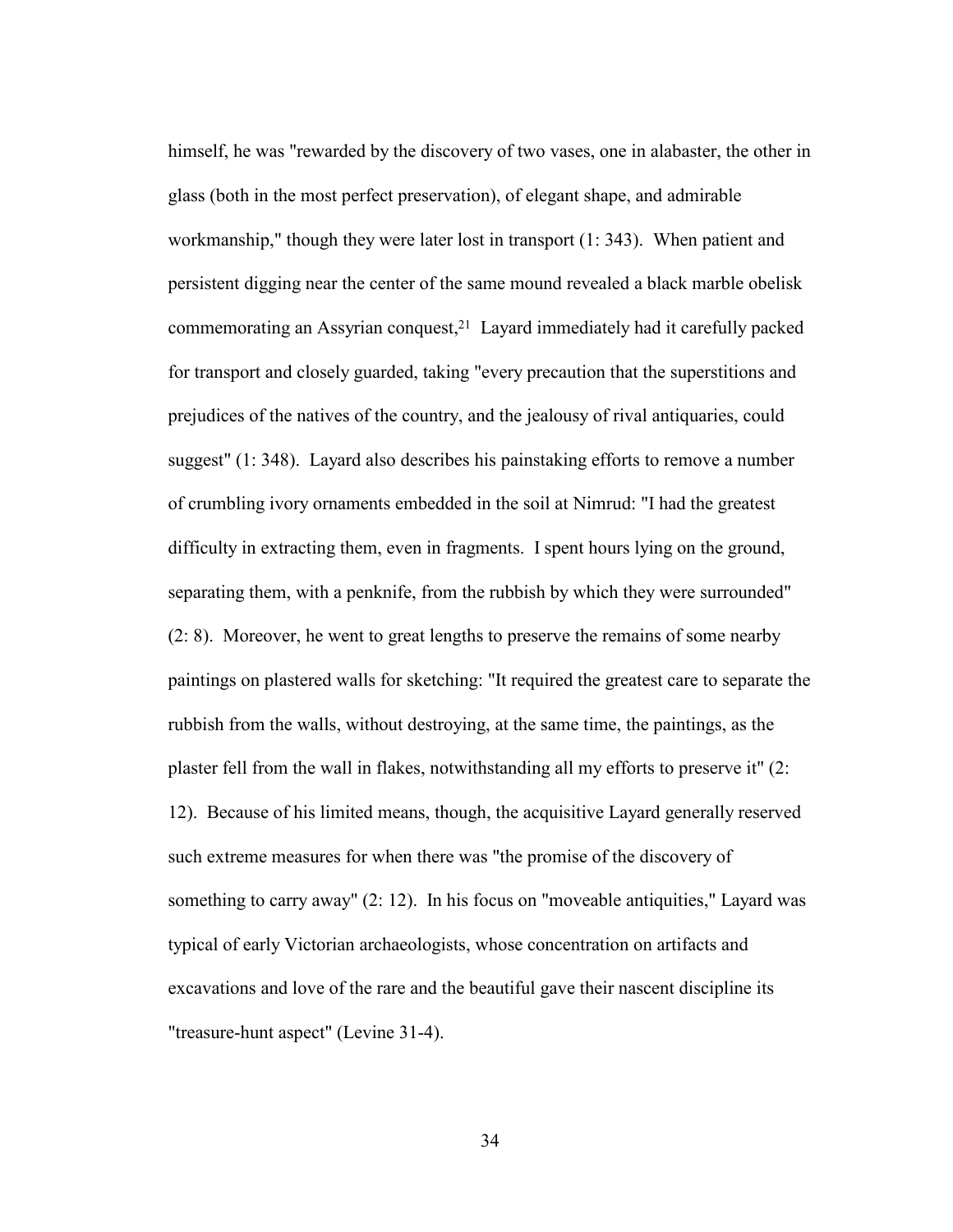The removal and transportation of the remains uncovered by Layard proved to be almost as massive an undertaking as the excavations themselves. Layard describes this process in detail so that his readers could appreciate the materials, manpower, and ingenuity it took to send these artifacts home. He initially anticipated that the Nimrud bas-reliefs in his first shipment would give him little trouble in transit: "The slabs on which they were sculptured . . . could be without difficulty packed and moved to any distance" (1: 64). In the interests of economy, however, Layard later decided to have these sculptures sawed from their slabs and cut down in back, which reduced their size, thickness, and weight, though at the regrettable cost of some standard inscriptions. Layard, however, describes the operation as an unmitigated success: "When the bas-reliefs were thus prepared, there was no difficulty in dragging them out of the trenches. . . . After having been removed from the trenches, the sculptures were packed in felts and matting, and screwed down in roughly made cases" (1: 140- 1). Layard had hoped that, after transporting the sculptures from the mound to the Tigris on the Pasha's "rude" buffalo carts (1: 141), he could send them downriver by steamer, but his prospective ship could not get over the rapids above Tikrit. Consequently, Layard, like Botta before him, had to rely instead on rafts made of wood and inflated sheepskins to get his sculptures to Baghdad, from where they were taken by boat to Basra (Larsen 32; Layard 1: 141). In a similar manner, a second cargo, consisting of twenty-three cases of bas-reliefs and other artifacts, was transported on the Pasha's "rotten and unwieldy" carts and left port on December 25, 1846, as a kind of Christmas present from Layard to the nation (1: 372).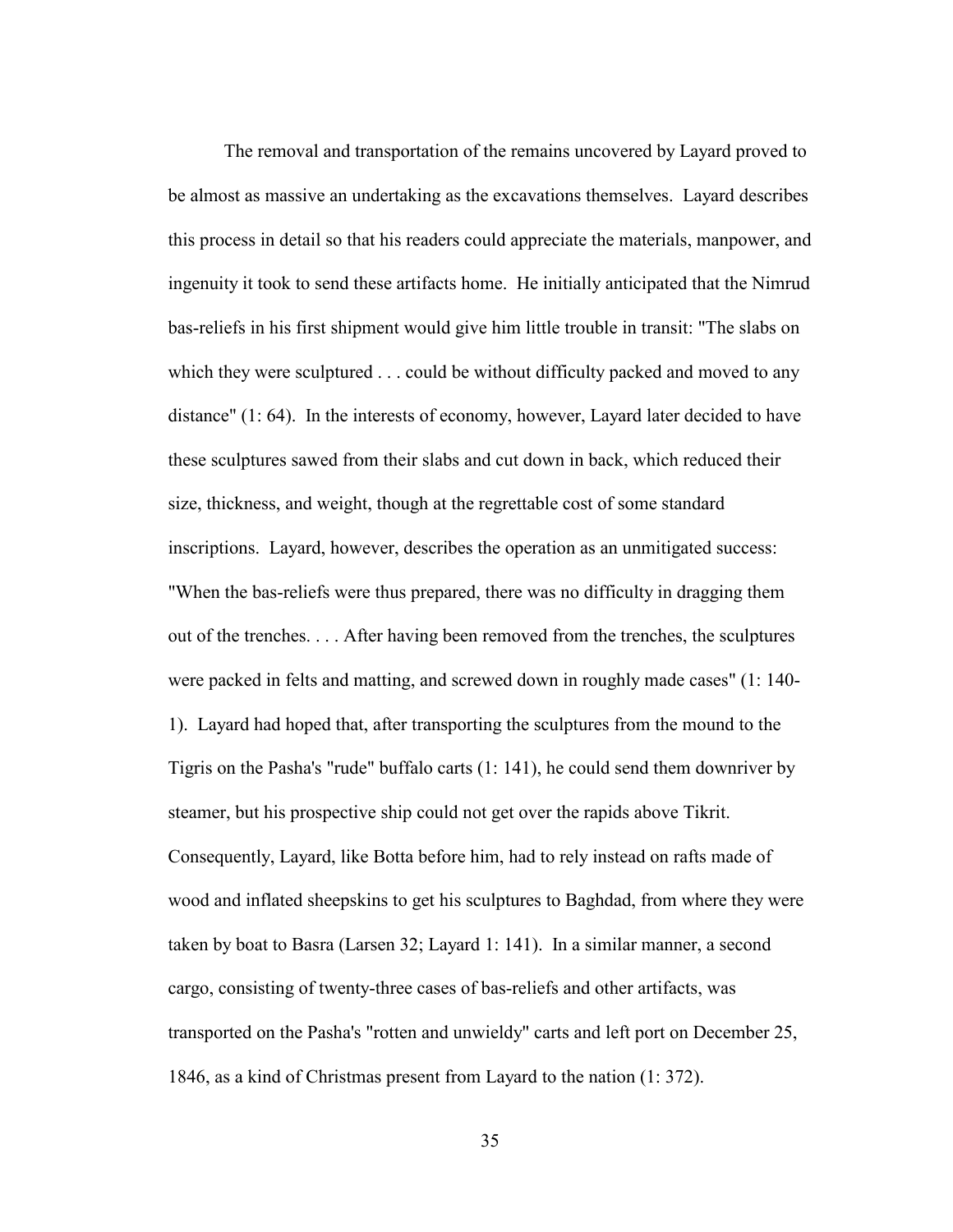However, it was Layard's ability to transport a monumental winged manheaded lion and bull that epitomized his accomplishments as a collector. During the removal of these sculptures, Layard again confronted many of the obstacles that he had faced before. Early in his narrative, Layard explains that moving the larger sculptures was impossible because of inadequate equipment: "The few ropes to be obtained in the country were so ill-made that they could not support any considerable weight" (1: 140). Months later, however, the threat of local instability from drought and famine induced Layard "to undertake the removal of the larger sculptures as early as possible" (2: 73). He suggests that his limited means, rather than the lack of technical ability or proper materials, compelled him to leave behind a massive pair of winged man-headed lions, which he calls "the finest specimens of Assyrian sculpture discovered in the ruins" (2: 74).

With a sense of urgency, Layard made preparations for removing whole "two of the smallest and best preserved" sculptures (2: 74), as the British Museum directed, rather than sawing them into several pieces, as Botta had been forced to do with a pair of bulls from Khorsabad. Using iron axles from his predecessor, Layard constructed a large mulberry cart, which itself became an object of wonder in Mosul and an example of "the learning and wisdom of the Infidels" (2: 76). To move the sculptures at all, Layard had to reduce the thickness and weight of the slabs by cutting away as much as possible from the back. About fifty workmen dug a large trench, "nearly two hundred feet long, about fifteen feet wide, and, in some places, twenty feet deep," to allow the bull to be moved from inside the mound and onto the cart (2: 77). The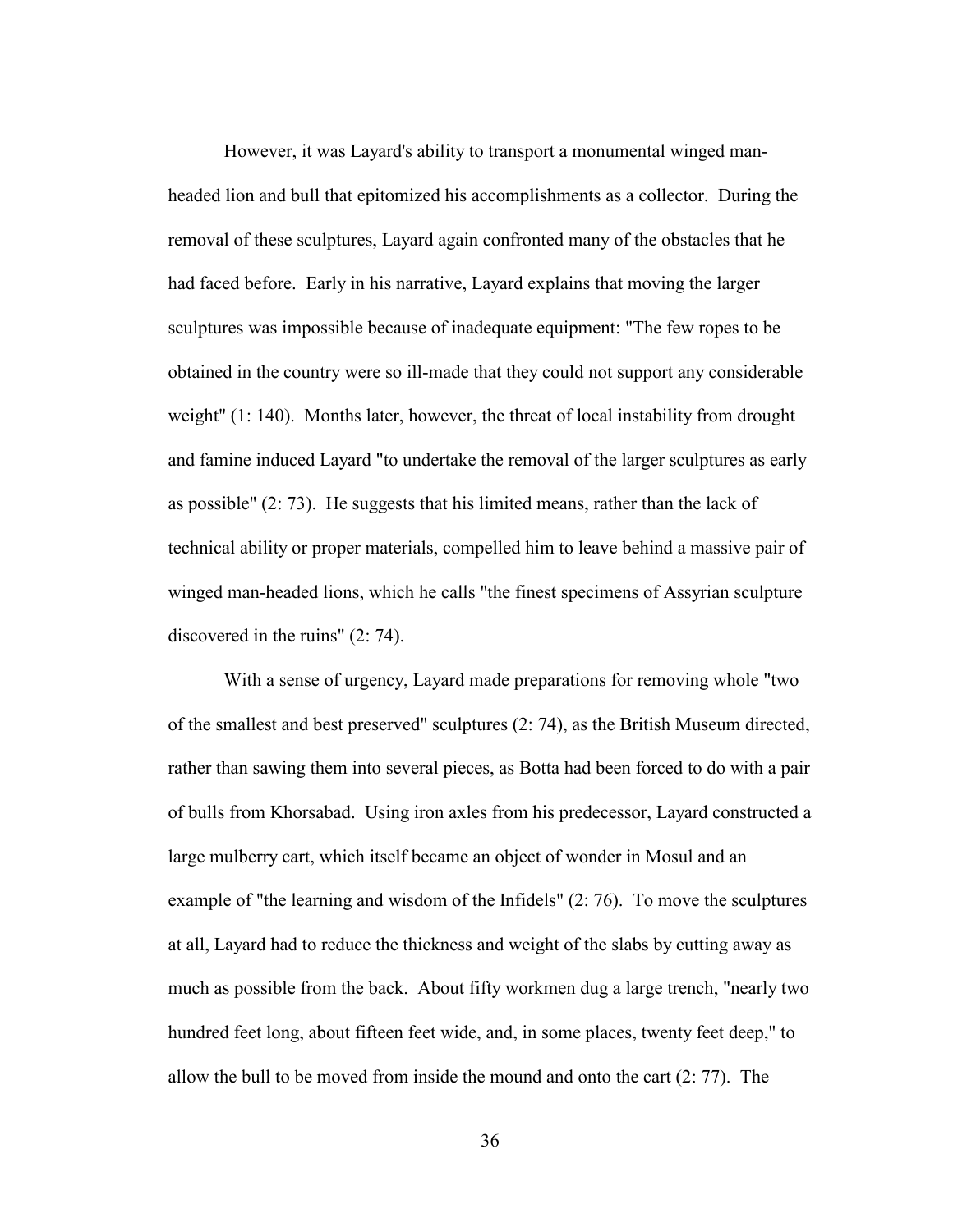dramatic lowering of the bull with ropes to a horizontal position upon rollers forms a central episode in Layard's narrative. Layard details the technical aspects of this arrangement, explaining how, after the bull was secured with ropes, one group of workmen supported its weight with beams while others slowly slackened off their ropes to lower the bull. As the bull descended towards the rollers, the supporting beams had to be removed, shortly after which the overtaxed ropes broke and the bull fell. Miraculously, it survived unharmed, much to Layard's relief: "It would be difficult to describe my satisfaction, when I saw it lying precisely where I had wished to place it, and uninjured!" (2: 82). After this close call, the bull was pulled forward on its rollers with cables. The next day, it was rolled out of the trench and dragged down the mound and onto the cart, which three hundred men pulled towards the river. Before they reached their destination, however, the cart got stuck, and the bull sustained minor damage from a rifle ball during a Bedouin attack. Layard moved the more fragile lion without incident, and he transferred both it and the bull to rafts that had been specially constructed for them. As Layard explains, he also foiled a potentially devastating strike by his workmen on the eve of the sculptures' embarkation by appealing to the few tribes still left in the vicinity for assistance. In narrative terms, then, Layard's removal of the winged sculptures represents the triumph of British engineering and administration over logistical difficulties and organized resistance.

 Besides providing the subject of one of Layard's longest and most suspenseful chapters (2: 68-114), this process was also memorialized in the engravings that serve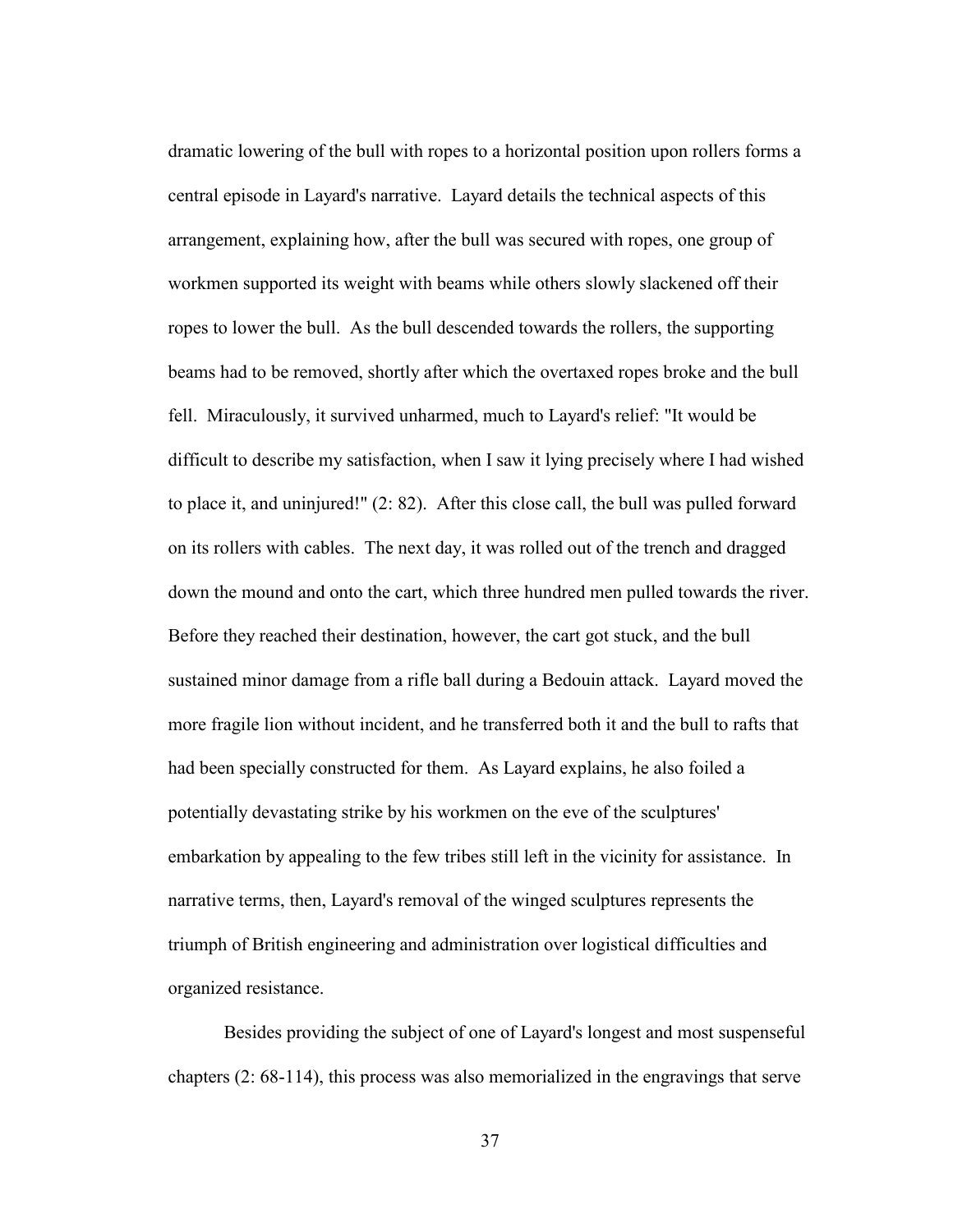as frontispieces for the two volumes of his book. Working from the author's detailed description of moving the bull, illustrator George Scharf Jr. portrays the heroic Layard in action in images that emphasize his technical ingenuity and personal triumph in a picturesque setting (Bohrer, "Printed" 96). In "Lowering the Great Winged Bull," Layard is prominently placed atop the mound, directing the workers below, who support the bull's immense weight. As Shawn Malley suggests, "[T]he Bedouin are represented as a sleepy people in need of guidance" (162), which Layard provides. Moreover, the presence of Arab onlookers at Layard's level emphasizes the scene's character as entertainment or spectacle, with Layard serving as stage-manager. Layard's leadership is also foregrounded in "Procession of the Bull," which "evokes biblical images of Pharaonical mastery over a slave race," as Layard "directs his parade of workers from a rearing horse, which he effortlessly controls with one hand in a traditional representation of military command" (Malley 162). As in "Lowering," interested Arab bystanders, much like the book's readers, provide an audience for Layard's performance. Unlike the book's documentary illustrations of sculptures and monuments, picturesque scenes, and ethnographic imagery, which were derived by Scharf and artist Samuel Williams chiefly from Layard's own drawings<sup>22</sup> (Bohrer, "Printed" 94-7), Scharf's dramatic frontispieces make use of the artist's imagination as much as the author's narrative to show Layard's power over people and things.

For Layard, the bull and its companion piece represented Assyria's achievements as well as his own. Earlier, Layard had associated a similar pair of composite sculptures with Assyria's ancient glory and eventual decline and fall: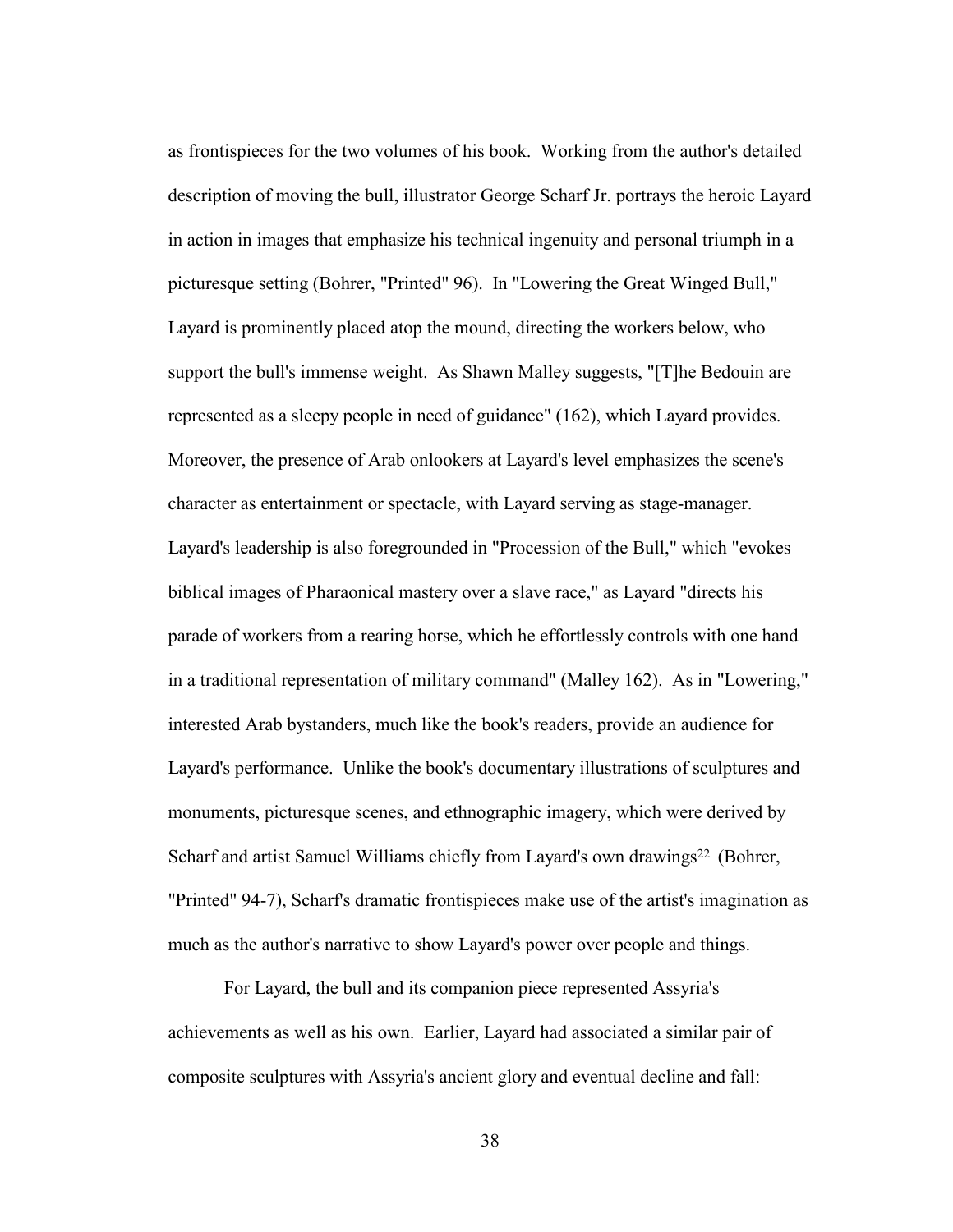I used to contemplate for hours these mysterious emblems, and muse over their intent and history. . . . These winged human-headed lions were not idle creations, the offspring of mere fancy; their meaning was written upon them. They had awed and instructed races which flourished 3000 years ago. Through the portals which they had guarded, kings, priests, and warriors had borne sacrifices to their altars, long before the wisdom of the East had penetrated to Greece, and had furnished its mythology with symbols long recognised by the Assyrian votaries. They may have been buried, and their existence may have been unknown, before the foundation of the eternal city. For twentyfive centuries they had been hidden from the eye of man, and they now stood forth once more in their ancient majesty. But how changed was the scene around them! The luxury and civilisation of a mighty nation had given place to the wretchedness and ignorance of a few halfbarbarous tribes. The wealth of temples, and the riches of great cities, had been succeeded by ruins and shapeless heaps of earth. Above the spacious hall in which they stood the plough had passed, and the corn now waved. (1: 69-70)

Layard follows with references to Ezekiel and Zephaniah, which, like these statues, testify to Assyria's "power and renown" as well as its ruin (1: 70). Through Layard, scripture and sculpture speak with one voice, portraying Assyria as a former prodigy among nations. By evoking the lost grandeur of Assyria through its monuments,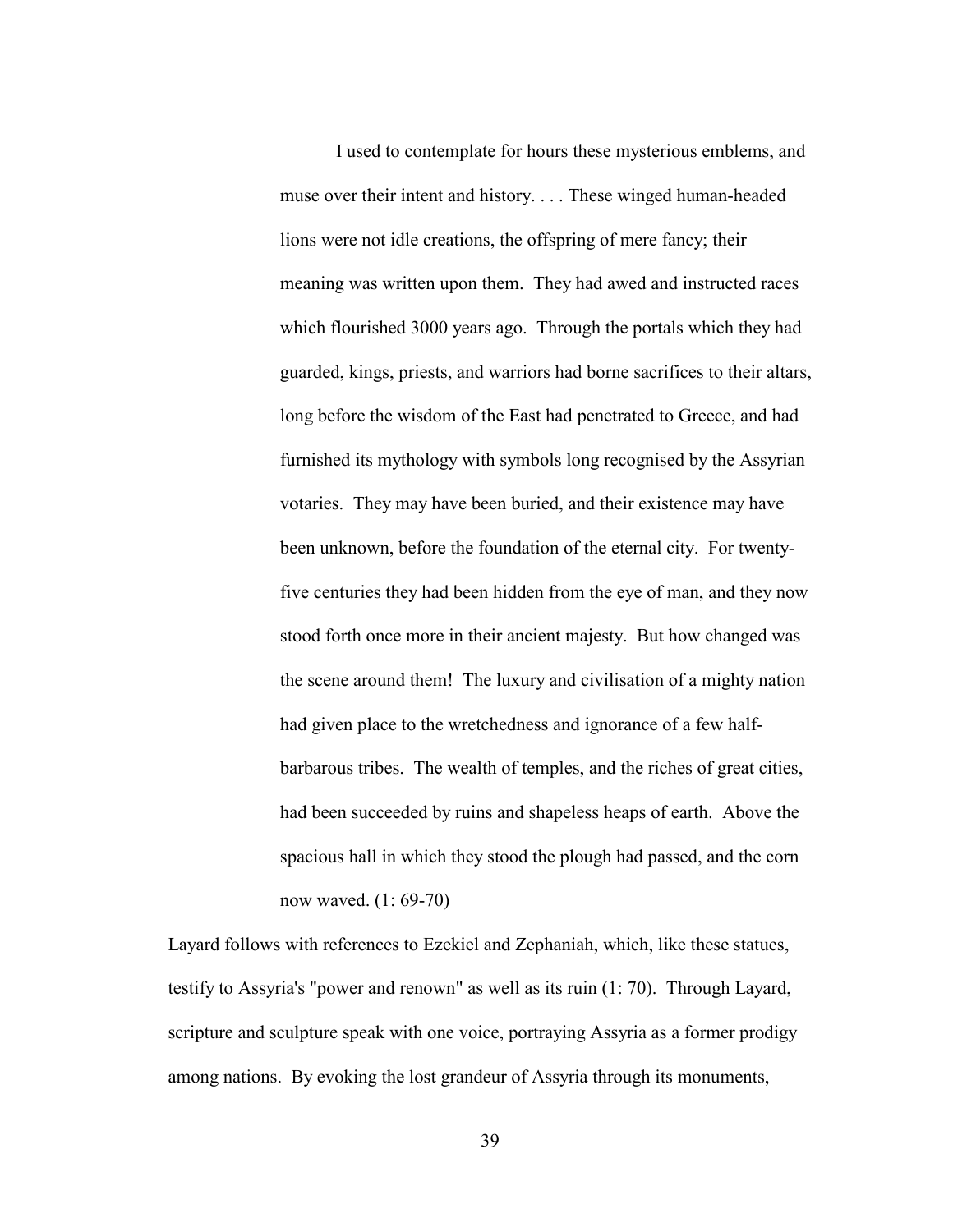Layard indicates the magnitude of his own accomplishment in revealing what had been concealed for millennia. His final images of cultivation serve as a reminder that, unlike him, local Arabs had been unaware of what lay right under their feet.

 Using one of these Bedouins as his mouthpiece, Layard later suggests that his collections signal his intellectual and cultural superiority as a Westerner in the East. During the transportation of the bull, Layard's old ally, Sheik Abd-ur-rahman, wonders aloud why an industrial nation like Britain would invest great effort and expense in old stones that would not improve its manufactures. He struggles to understand how the English could gain wisdom from them, as Layard had claimed:

> "For twelve hundred years have the true believers (and, praise be to God! all true wisdom is with them alone) been settled in this country, and none of them ever heard of a palace under ground. Neither did they who went before them. But lo! here comes a Frank from many days' journey off, and he walks up to the very place, and he takes a stick (illustrating the description at the same time with the point of his spear), and makes a line here, and makes a line there. Here, says he, is the palace; there, says he, is the gate; and he shows us what has been all our lives beneath our feet, without our having known anything about it. Wonderful! Wonderful! Is it by books, is it by magic, is it by your prophets, that you have learnt these things? Speak, O Bey, tell me the secret of wisdom." (2: 85)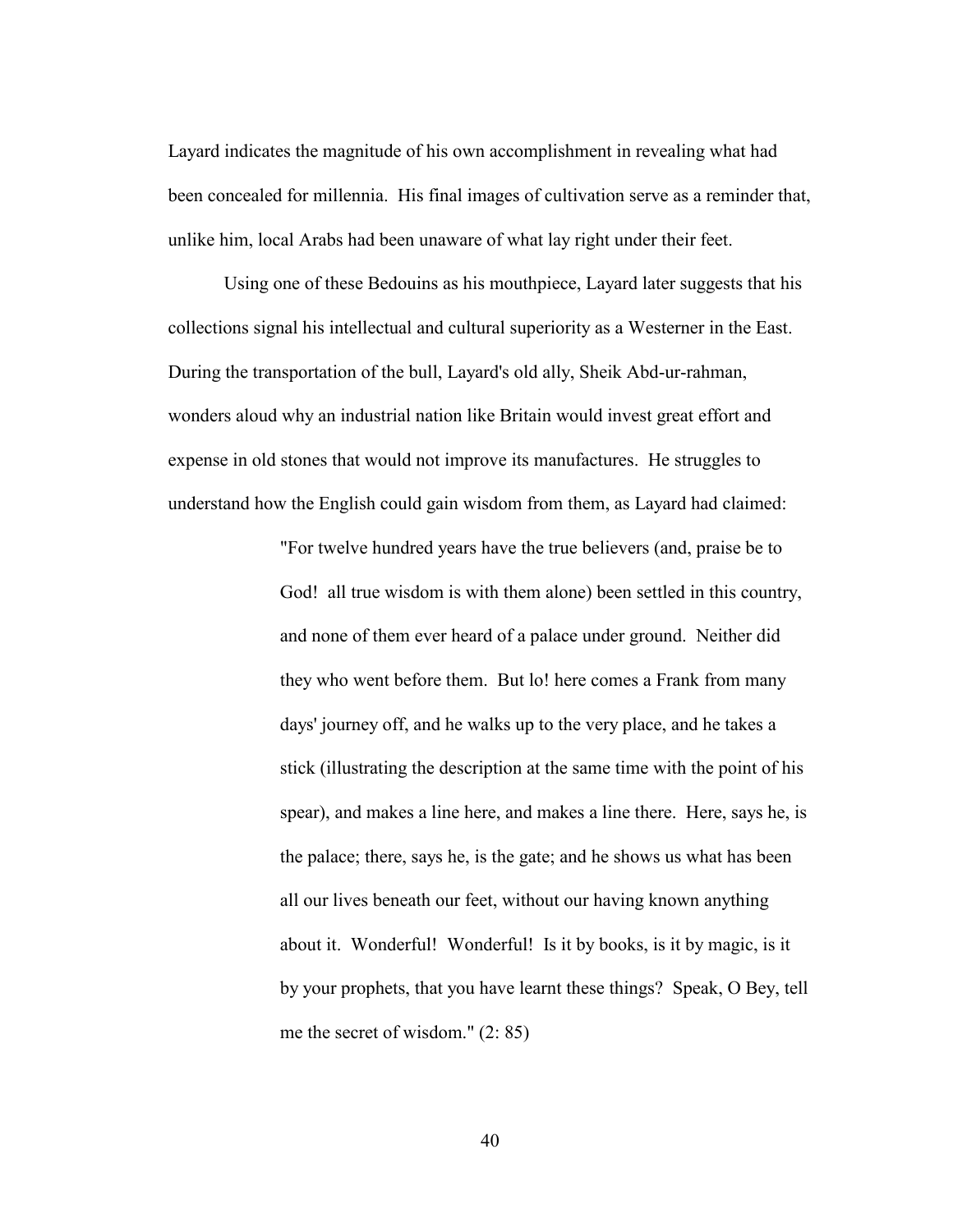Even though Abd-ur-rahman parenthetically denies the legitimacy of Layard's infidel "wisdom," his amazement at its results validates that same knowledge and equates it with a preternatural power, of which he yearns to know the source.

 Besides providing a melodramatic image of Layard as an intellectual hero, the sheik anticipates Layard's own ensuing "reverie," which confirms his authority as a collector and cultural sage:

> Such thoughts crowded upon me day by day, as I looked upon every newly discovered sculpture. A stranger laying open monuments buried for more than twenty centuries, and thus proving to those who dwelt around them, that much of the civilisation and knowledge of which we now boast, existed amongst their forefathers when our "ancestors were yet unborn," was, in a manner, an acknowledgement of the debt which the West owes to the East. It is indeed, no small matter of wonder, that far distant and comparatively new nations should have preserved the only records of a people once ruling over nearly half the globe; and should now be able to teach the descendants of that people, or those who have taken their place, where their cities and monuments once stood. (2: 85-6)

Here, as elsewhere, the ancient remains become a credit to their discoverer, who brings to light a dead civilization that is reborn and redeemed through him. Layard sees himself as a product, however indirect, of that same culture, whose contributions to Western art and mythology he later traces via Persia and Greece (2: 285-97, 481).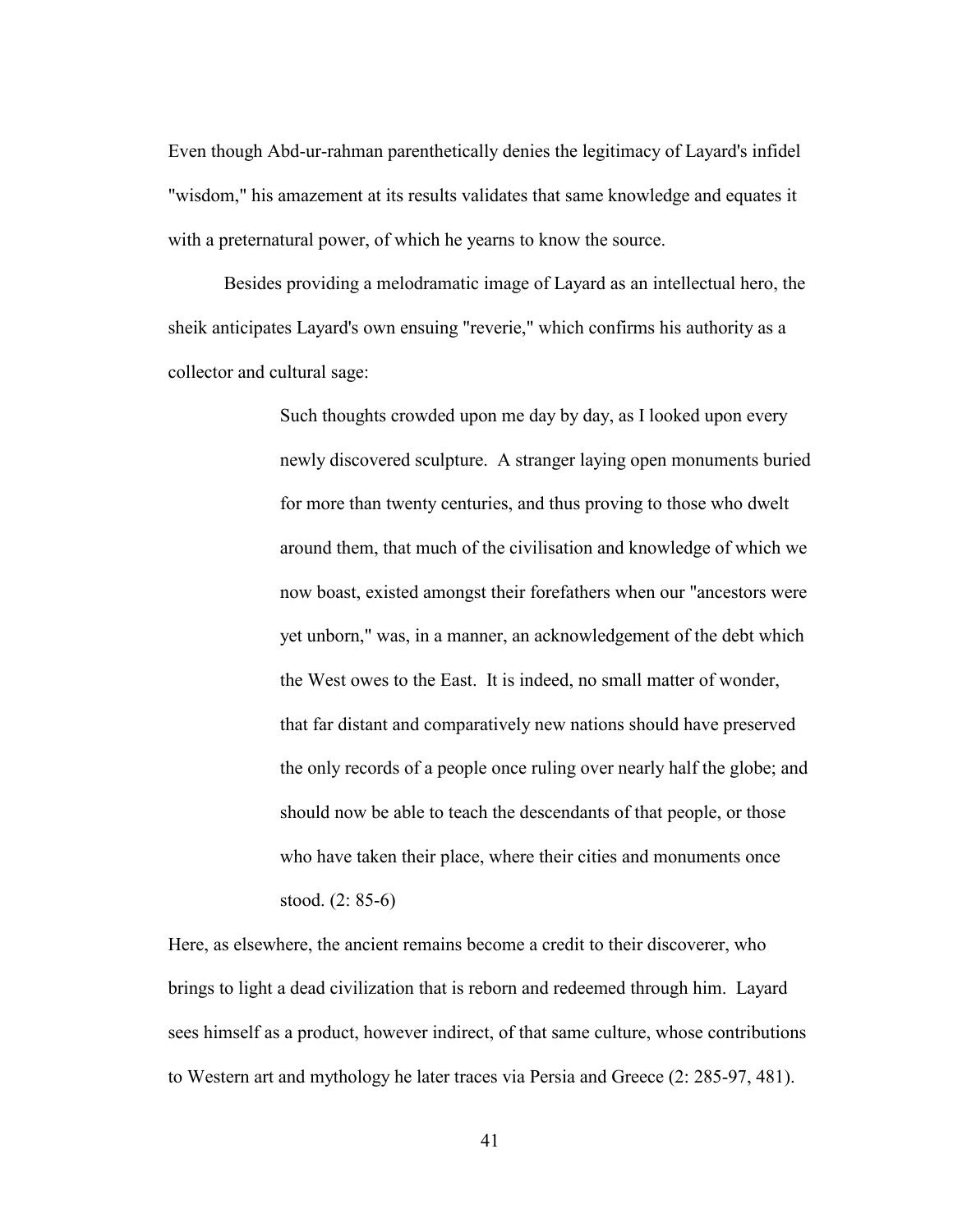Like Layard's salvage operation, this constructed lineage helps to establish the credentials for his performance as what Edward Said calls a "superior judge, learned man, [and] powerful cultural will" (208). At the sheik's invitation, Layard feels compelled to share his knowledge with Assyria's geographical successors, "a kind of intellectual proletariat" (Said 208) whose apparent destiny is to be the beneficiaries of and witnesses to Britain's superior wisdom. Thus, Layard lectures the sheik on "the advantages of civilisation and of knowledge" in what becomes a self-fulfilling prophecy: "All I could accomplish was, to give the Arab Sheikh an exalted idea of the wisdom and power of the Franks; which was so far useful to me, that through his means the impression was spread about the country, and was not one of the least effective guarantees for the safety of my property and person" (2: 86). More than the speech, the sheik's response to it demonstrates the "advantages" to which Layard refers, as his own authority is not only confirmed but also extended.

 Even as Layard's reputation helped to protect the collections he made, those same collections guaranteed his legacy, which he acknowledges in transporting the winged bull and lion to England:

> I watched the rafts, until they disappeared behind a projecting bank forming a distant reach of the river. I could not forbear musing upon the strange destiny of their burdens; which, after adorning the palaces of the Assyrian kings, the objects of the wonder, and may be the worship, of thousands, had been buried unknown for centuries beneath a soil trodden by Persians under Cyrus, by Greeks under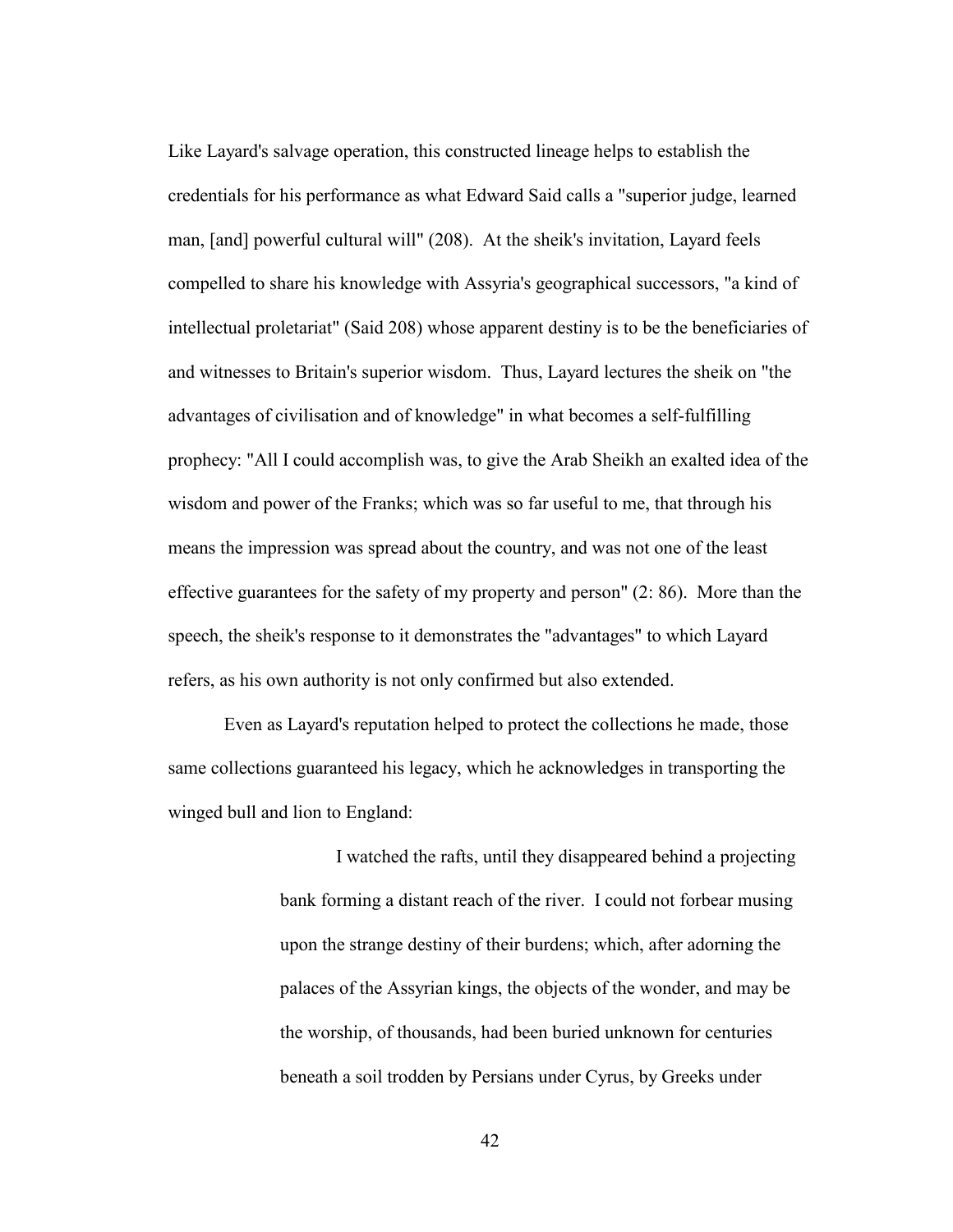Alexander, and by Arabs under the first successors of their prophet. They were now to visit India, to cross the most distant seas of the southern hemisphere, and to be finally placed in a British Museum. Who can venture to foretell how their strange career will end? (2: 104-5)

The movement of the sculptures from East to West follows what Layard sees as the progress of civilization, which culminates, for the time being, in Britain and himself. Like his historical predecessors, in whose very footsteps he imagines himself to be traveling, Layard seeks "to spread the light of his own civilization in the wake of his conquests" (Silberman 12). He outdoes the military and religious leaders of antiquity, whom he represents as having literally passed over these venerable remains without realizing their presence, let alone recovering them. As signs of Layard's singular achievement, then, these sculptures become a testament for future generations to his initiative. Moreover, Layard's removal of these icons of antiquity signals Britain's power across the globe they will travel, while their addition to its national collections confirms England's identity as a cultural caretaker.

 Though Layard, like Dante Gabriel Rossetti after him, wonders about the ultimate fate of the sculptures and, by extension, about Britain's own imperial destiny,23 he eschews the role of the prophet for that of the curator. Before leaving Nimrud, Layard takes readers on a virtual tour of its northwest palace after excavation. He turns from the hustle and bustle of his workmen at the site to the spectacle of the remains themselves, which he maps out in detail. As he does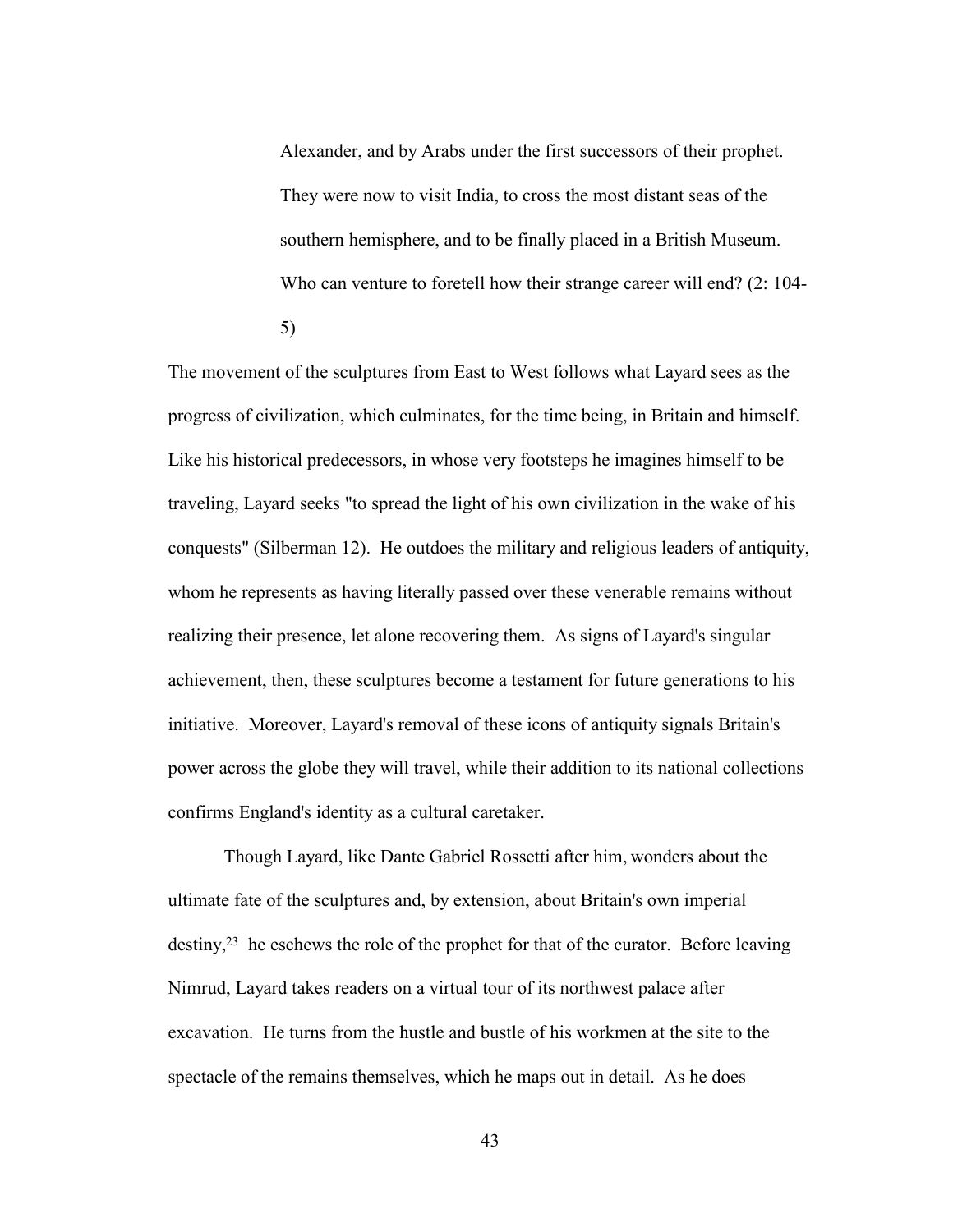throughout the book, Layard serves as a mediator between the reader and his collections, here reminding his audience of the extent of his discoveries. His familiarity with the layout and contents of the subterranean ruins allows him to guide us expertly through this large "maze" (2: 112):

> Whichever way we turn, we find ourselves in the midst of a nest of rooms; and without an acquaintance with the intricacies of this place, we should soon lose ourselves in this labyrinth. . . . We may wander through these galleries for an hour or two, examining the marvellous sculptures, or the numerous inscriptions that surround us. Here we meet long rows of kings, attended by their eunuchs and priests,—there lines of winged figures, carrying fir-cones and religious emblems, and seemingly in adoration before the mystic tree. Other entrances, formed by winged lions and bulls, lead us into new chambers. In every one of them are fresh objects of curiosity and surprise. (2: 114)

In his re-creation of his excavations as a public attraction, Layard emerges as the king of the castle. The "magnificent" and "imposing" interior (2: 262) functions as a monument to both Assyrian culture and Layard's industry. Meanwhile, Layard's description of labyrinthine "galleries" and their "sculptures" establishes the ancient palace as a kind of proto-museum, which is reinforced by the narrative presence of his readers as visitors, not to mention his own performance as guide. Layard's presenttense narration belies the fact that what he describes had already been reburied or transported; in fact, his appendices include an extensive catalogue of eighty-five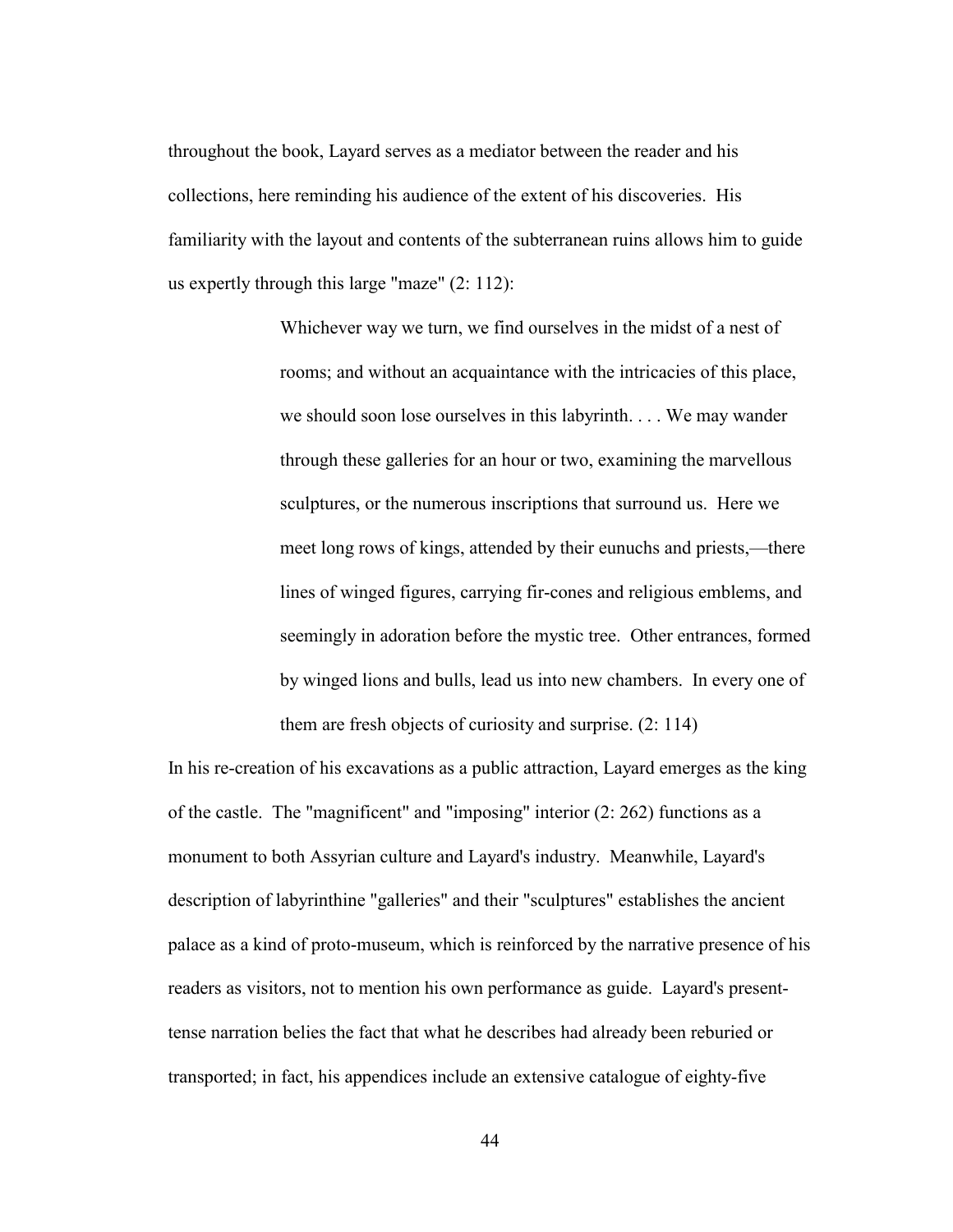Assyrian bas-reliefs and sculptures sent to England, most of them from the northwest palace, and nearly half of which had already been installed in the British Museum, along with over forty ivories (1: 391-99).

 Even before the publication of Nineveh and Its Remains, Layard and his collections were gaining notice back home and throughout Europe. The periodical press had covered Layard's excavations almost from the start; the Athenæum carried five articles on his work during 1846 alone (Larsen 112-13), and the popular Illustrated London News offered its descriptions and engravings of Layard's collections as substitutes for the originals (Bohrer, "Times" 206-7). Meanwhile, "[o]n 23 June [1847], the day before he had left Mosul, the first consignment of bas-reliefs from Nimrud was placed in the British Museum and had aroused very great interest" (Waterfield 178), ultimately leading to the establishment of separate Assyrian galleries.24 Six months later, Layard lectured before France's Académie des Inscriptions et Belles Lettres in Paris. During his year back in England, from late 1847 through 1848, Layard was feted by society and received numerous accolades while writing the book that would make him a household name. The Foreign Office appointed him to the Turco-Persian Boundary Commission, from which he resigned shortly thereafter, however. For his pioneering work, Oxford bestowed an honorary doctorate of canon law upon Layard, who later listed it on his book's title page to establish his academic credentials in the absence of a university education.25

The December 1848 publication of Layard's double-decker account of his travels and excavations led to a resurgence of popular interest in the Assyrian artifacts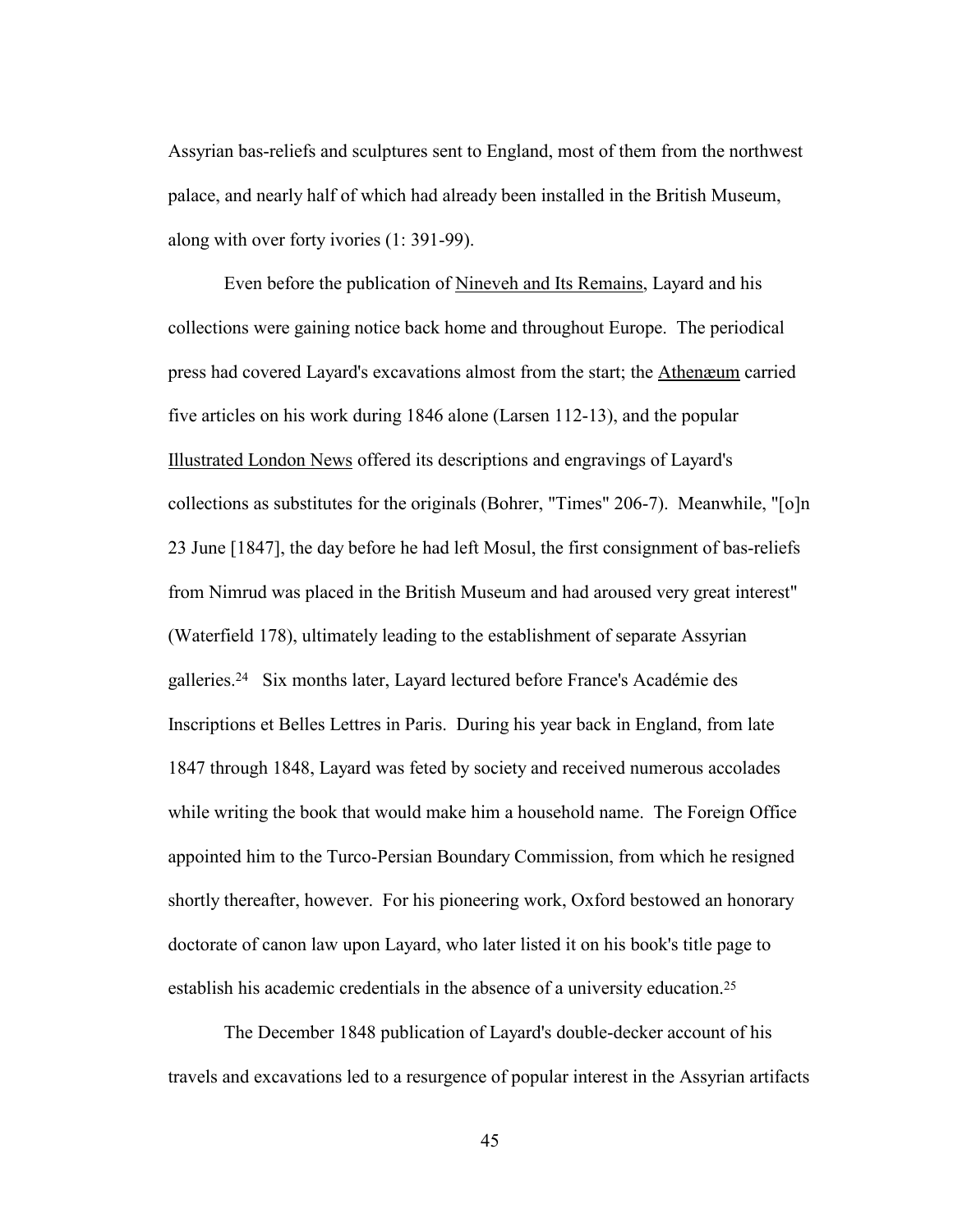at the British Museum (Larsen 193). In fact, the book, which sold nearly eight thousand copies within a year, was "the single most important publication" in publicizing Layard's collections (Bohrer, "Times" 211). For its publisher John Murray, "the Nineveh book was one of the few successes of a year when nearly all trade was at a standstill" (Paston 78). An 1851 abridgement, A Popular Account of Discoveries at Nineveh, sold almost twelve thousand more copies in a little over a year, which "did the most to spread [Layard's] fame among the British populace" (Bohrer, "Printed" 98, 101). The great success of these books has been attributed to their many illustrations and to "Layard's skillful combination of religious commentary, ethnographic observations, criticism of government niggardliness, adventure-filled anecdotes, and geographic description, in the midst of all of which is Layard as the persistent . . . and ultimately successful hero" (Bohrer, "Printed" 98; Russell 56-7). Reviewers praised Layard for his apparent authentication of biblical narrative (Malley 156-158), even though he was not yet able to read cuneiform texts, making it impossible for him to connect his discoveries with specific historical names and events and therefore to establish their precise relation to scripture (Larsen 164; Thomas 31, 54).26 Layard was also celebrated for uncovering what was identified as one of the ancient sources of a more advanced British civilization (Malley 159-61). Furthermore, Layard's accomplishments were read as a sign of England's colonial destiny, and Layard himself was even portrayed as a nineteenth-century messiah and the British as God's chosen people (Malley 161-4).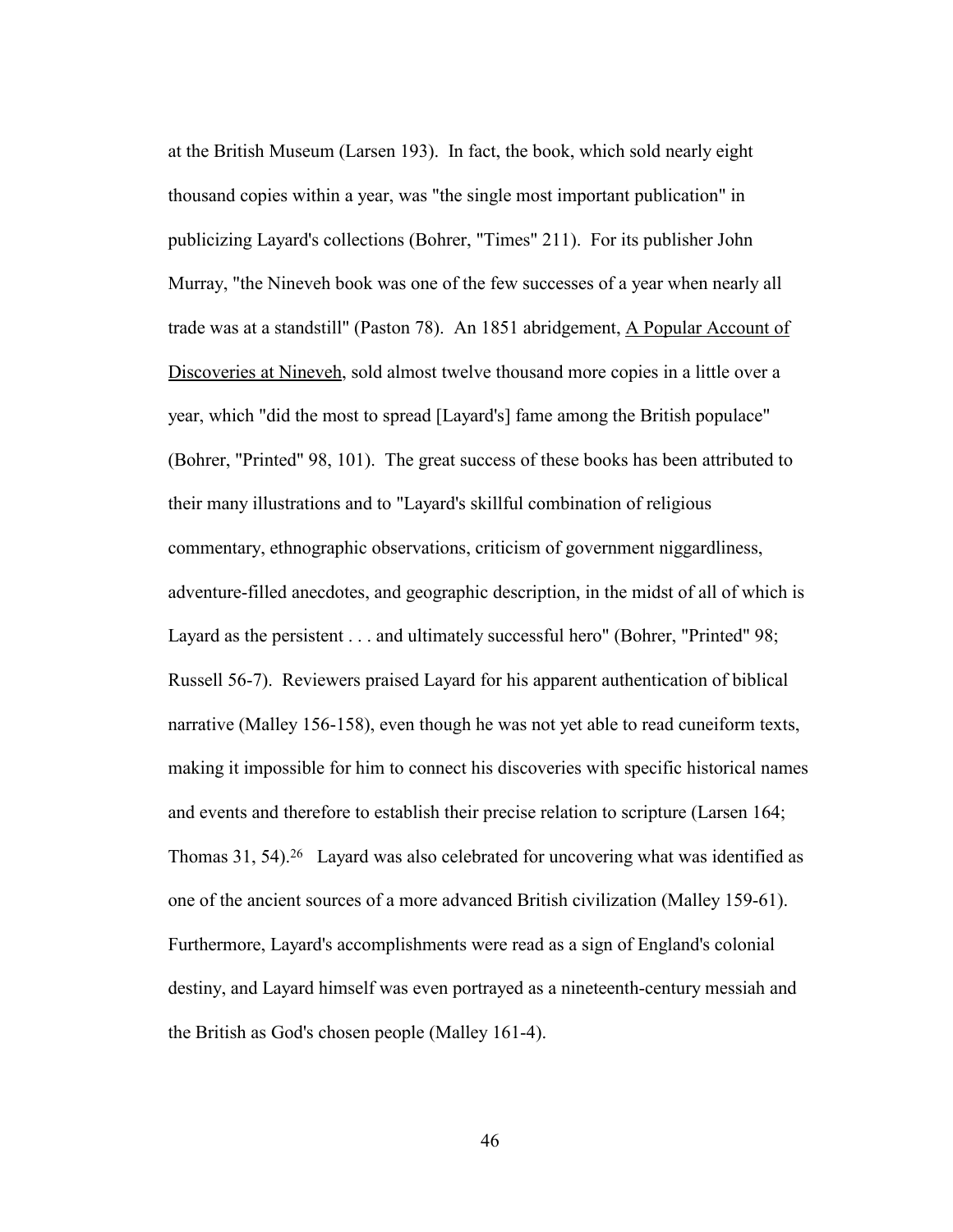Through the publicity that his collections and narratives provided, Layard became living proof of his friend Benjamin Disraeli's remark that the East was a career. Although he had returned to the British Embassy in Constantinople as an unpaid diplomatic attaché just before his book's publication, Layard was soon appointed to a paid position there in belated recognition of his achievements. He was also funded, however inadequately, for additional work from 1849 to 1851, which included sending back the monumental winged lions from Nimrud. Moreover, Layard's agitation in his preface for the long-awaited shipment of the winged bull and lion from Basra to London finally led to their arrival in late 1850 (Layard 1: xii-xiii; Russell 67). As art historian Frederick Bohrer notes, "The colossal animals eventually became the very emblems of Assyria in the popular mind" (Orientalism 106). Later, Layard parlayed his fame and knowledge of the East into a living as a politician and diplomat. More important, his excavations and their objects almost single-handedly popularized the biblical archaeologist,<sup>27</sup> whose mission it became to defend the Bible against not only the higher criticism and uniformitarian geology,  $2^8$ but also the related and emerging discipline of prehistoric studies (Malley 156; Levine 96-7).

## **The British Nimrod**

Among the many Assyrian reliefs Layard unearthed, the royal hunt was a frequent subject, offering "proof of the high estimation in which the chase was held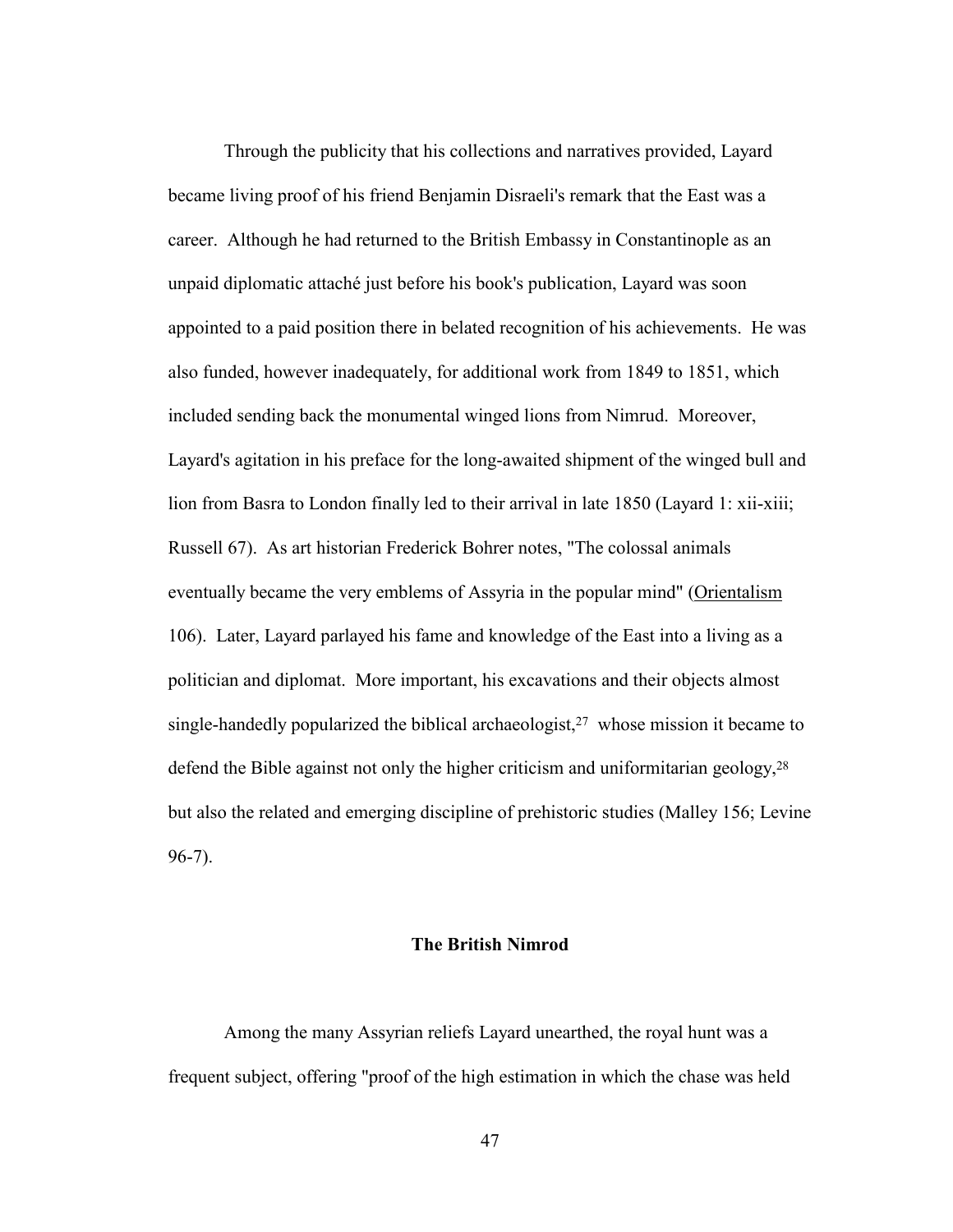by the people" (Layard 2: 431). After all, the legendary founder of Assyria, the biblical Nimrod, is described in Genesis as "a mighty hunter before the Lord," and the greatest of his successors, the Ninus of history and tradition, was as renowned for his hunting exploits as for his martial triumphs (Layard 2: 431-2). For the Assyrians, hunting was not just a rehearsal for war, but an important pursuit in its own right; it allowed their kings to provide real and symbolic protection for their subjects and to claim dominion over nature (Curtis and Reade 51, 88). In particular, lion killing furnished a "voucher of majesty" for Assyrian rulers from Tiglath-Pileser to Ashurbanipal, who counted their kills in formal inscriptions (Quammen 25), and court artists accordingly represented lion hunts with remarkable care, knowledge, and skill (Layard 1: 130; 2: 428).

 Almost 2500 years after the destruction of Nineveh, lion hunting continued to be a prestigious imperial activity, though it was no longer reserved for royalty. In late 1843, twenty-three-year-old Roualeyn George Gordon Cumming, a bachelor and the second son of a "comfortably well-to-do, but not affluent," Scottish baronet (Casada vii), took up what he later described as the "manly and ennobling pursuit" (2: 83) of African big-game hunting for profit, adventure, and fame. Such trophy hunting has been characterized as a prestige-driven ritual of victimization, in which the triumphant hunter's conversion of quarry into trophy asserts human superiority over the natural world (Pearce, Museums 69-71). Further, as Harriet Ritvo explains, the Victorians saw the arrival of British big-game hunters in previously unexplored inland regions of Asia and Africa as a violent "harbinger of civilization" (255) and their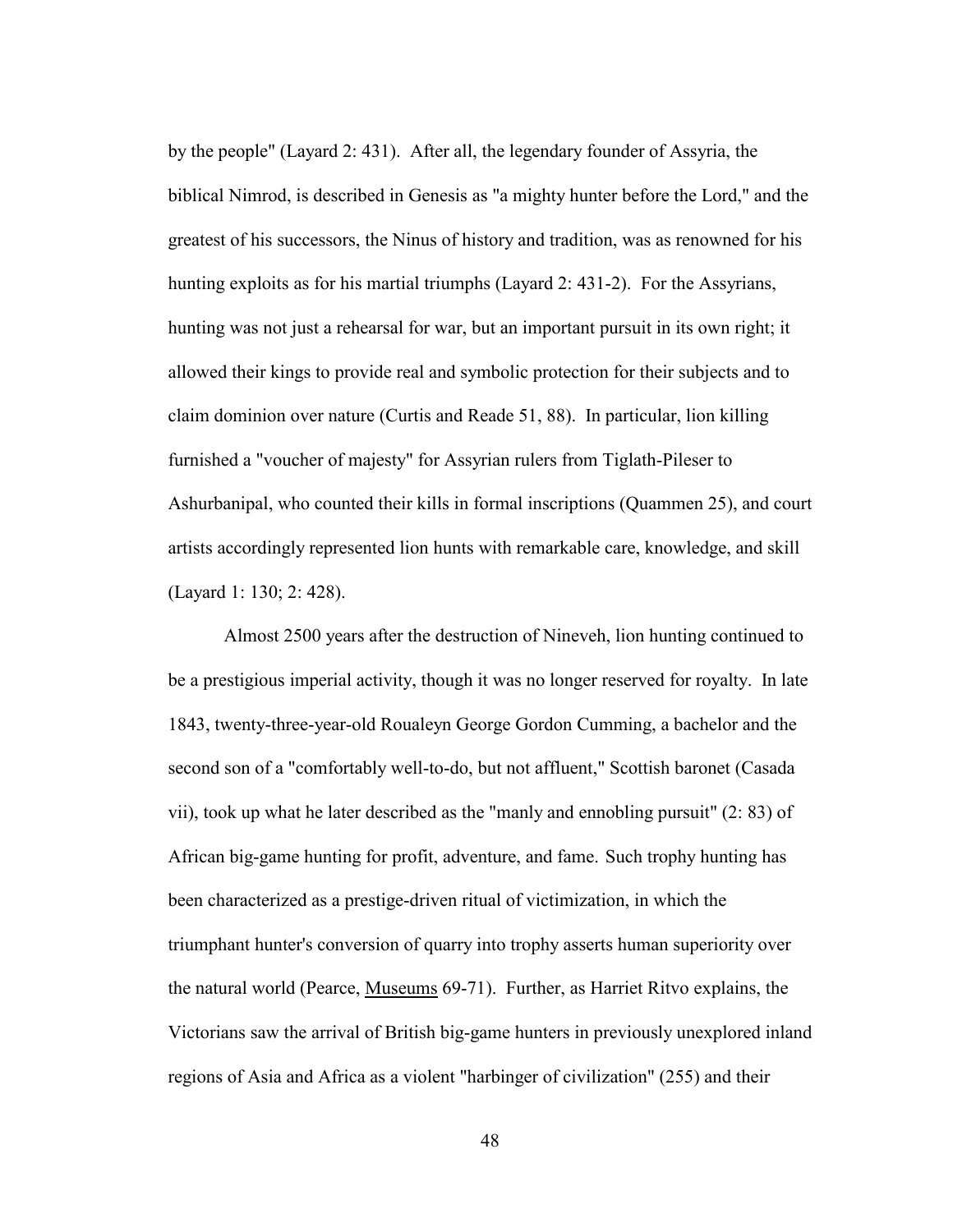attendant trophy displays as a metaphor for conquering colonized peoples: "The connection between triumphing over a dangerous animal and subduing unwilling natives was direct and obvious, and the association of the big game hunter with the march of empire was literal as well as metonymic" (254). In Cumming's case, he maximized the status he achieved as a hunter and collector through skillful publicity that combined narration with display. His 1850 portrait of the collector as a young man, Five Years of a Hunter's Life in the Far Interior of South Africa, popularized the African sporting narrative, going through its first three editions in eight months (Ritvo 257; Casada xi-xiii). The initial publication of Cumming's book coincided with the opening of his London exhibition or "South African Entertainment," as it was called ("Mr. Gordon"). Together, Cumming's narrative and museum graphically represented his prowess in hunting exotic animals under adversity in a largely unexplored and unknown land<sup>29</sup> that had become "the theatre for the playing-out of European fantasies of masculinity" (Barringer 175). By documenting his singular exploits in exploration, survival, and conquest for a popular audience, Cumming transformed the big-game trophy hunter into a national celebrity and an imperial hero.

 In his book, Cumming describes his African expedition as the culmination of a lifelong interest in collecting from nature. Cumming's earliest acquaintance with natural history came through entomology, which he found to be an "interesting pursuit" from a young age (1: 269n). He also showed a great interest in birds' eggs for many years and possessed what he calls, with his usual predilection for selfcongratulating superlatives and hyperbole, "one of the finest collections in Great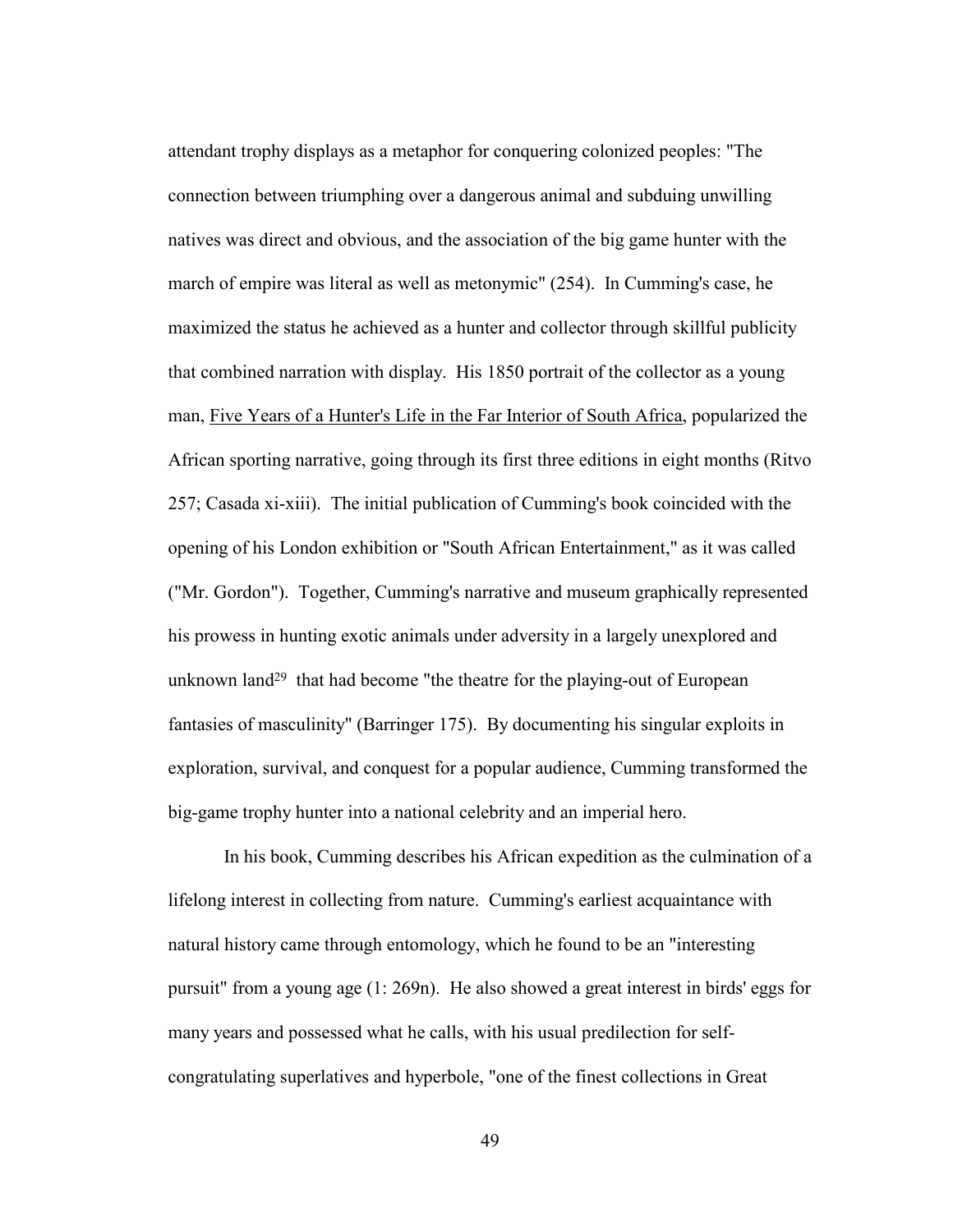Britain, amassed with much toil and danger" (1: 95). Cumming's account of his egg hunting demonstrates the lengths (and heights) he would go to in pursuit of his most prized specimens, whether bird or beast: "I have descended most of the loftiest precipices in the central Highlands of Scotland, and along the sea-shore, with a rope round my waist, in quest of the eggs of the various eagles and falcons which have their eyries in those almost inaccessible situations" (1: 95). Before long, Cumming's love of the outdoors turned to sport, as he remarks in his introduction: "Salmonfishing and roe-stalking were my favourite amusements. . . . Long before I proceeded to Eton I took pride in the goodly array of hunting trophies which hung around my room" (1: vii). In 1839, Cumming joined the Fourth Madras Light Cavalry Regiment in India, where he continued to add to his collection before leaving because of the harsh climate. After a brief return home, where he quickly tired of his favorite pastime of deerstalking, the restless Cumming enlisted in a Canadian regiment, but found little time to pursue wild game in his new post. He also gave up his next commission with the Cape Colony mounted riflemen30 because of the limited prospects it offered for either hunting or fighting, and resolved instead "to penetrate into the interior farther than the foot of civilized man had yet trodden—to vast regions which would afford abundant food for the gratification of the passion of my youth, the collecting of hunting trophies and objects of interest in science and natural history" (1: ix). Though Cumming considered traveling to the Kalahari, his decision to support himself as an ivory trader led him to the greener forests of the east, where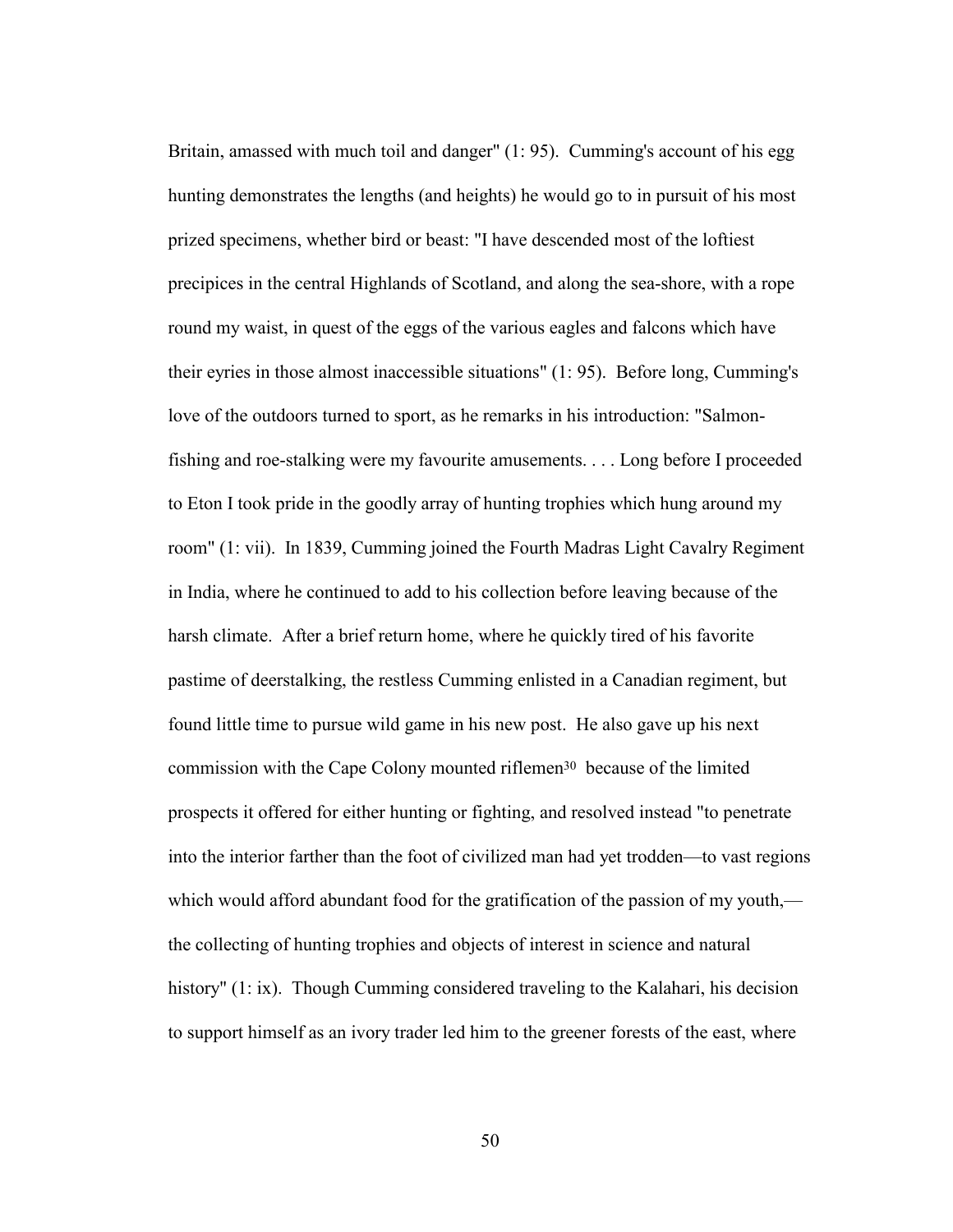he became "the first [European] to penetrate into the interior of the Bamangwato country"  $(1: ix)$ .

 Throughout his narrative, the trailblazing Cumming treats his safaris as an extension of his Highland hunting, domesticating Africa's wilds in Scotland's image to establish his field credentials at home and abroad. This reconfiguration begins with Cumming's self-presentation in terms of his typical hunting attire, which consisted of an old gray or tartan kilt and gray stalking cap, along with sturdy Badenoch brogues for his feet. This "garb of Old Gaul" served as Cumming's passport when he traveled among the Boers, who were "rather partial to Scotchmen, although they detest the sight of an Englishman" (1: 66). As Cumming explains, the Boers' affinity for the Scottish grew out of a sense of their shared history and values: "They have an idea that the Scotch, like themselves, were a nation conquered by the English, and that, consequently, we trek in the same yoke as themselves; and further, a number of their ministers are Scotchmen" (1: 66-7). Cumming also felt somewhat at home in Africa because of some familiar features of its landscape, especially the river rapids "which thundered along in Highland fashion over masses of dark rock" (2: 184-5). According to Cumming, even the animals were like ones he knew; for example, a pack of wild dogs resembled Cumming's old "noble deer-hounds" (1: 168). Noticing some likenesses between African and Scottish wildlife in terms of their behavior, Cumming hunted Cape buffalo, rhebok, and hartebeest using homegrown deerstalking techniques, including "the old Scottish principle of the ring, a common and successful mode of hunting among the South African tribes" (2: 303).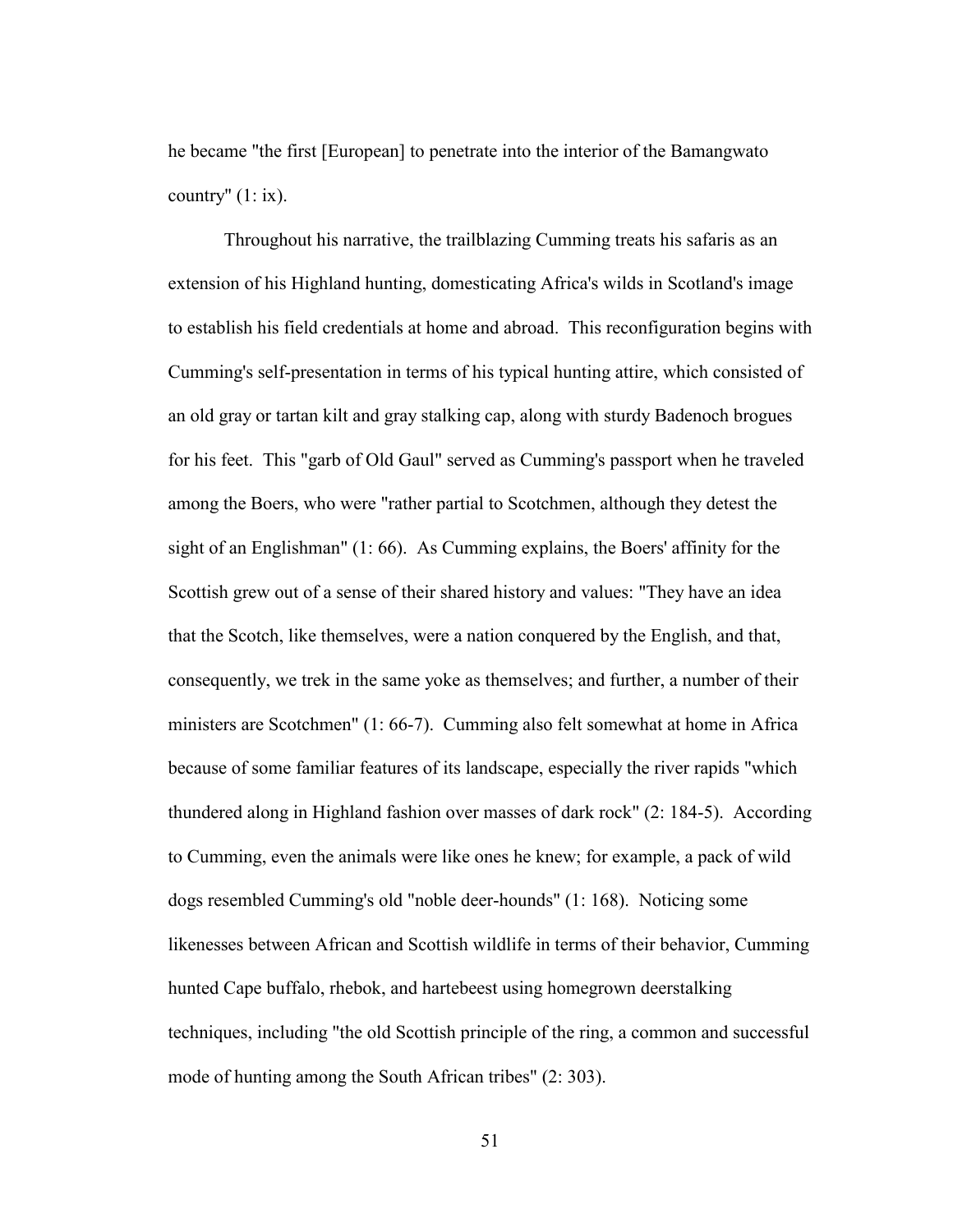From his previous hunting experiences, Cumming knew at the outset of his African expeditions that the life before him "was by no means likely to be one of luxury" (1: 35), and he encountered tangible hardships along the way. In particular, difficult and unfamiliar terrain and an inhospitable climate posed special challenges for Cumming, his team of dozens of oxen, and even his wagons. For example, to find elephants, Cumming had to trek over six hundred miles northeast from Colesberg on the frontier of the Cape Colony through "rugged and apparently impassable mountain ranges" and "extensive sandy deserts, which are destitute of water" to the unexplored "vast and trackless forests" beyond Bamangwato (1: 241). River-crossings were dangerous and time-consuming, and they had to be done carefully and in stages because of deep streams and strong currents, which could carry away cargo, livestock, and men. To make matters worse, Cumming's wagons often got stuck in mud or sand and needed frequent repairs, using what little could be obtained or made in the field. Because water could be difficult to find, Cumming and his entourage also occasionally suffered from severe thirst. At the opposite extreme, heavy rains caused delays, flooded rivers, and made already difficult roads (where they existed) nearly impassable. Cumming also had to endure hot days that left his nerves and constitution "considerably shaken" (2: 380), along with many cold nights.

 In addition, the threat of war in South Africa was largely peripheral to Cumming but nonetheless real. In early October 1843, just over two weeks before Cumming left on his first hunt, Britain had signed treaties creating states for the Basutos, or mountain tribes of South Africa, and the Griquas, nomadic Dutch-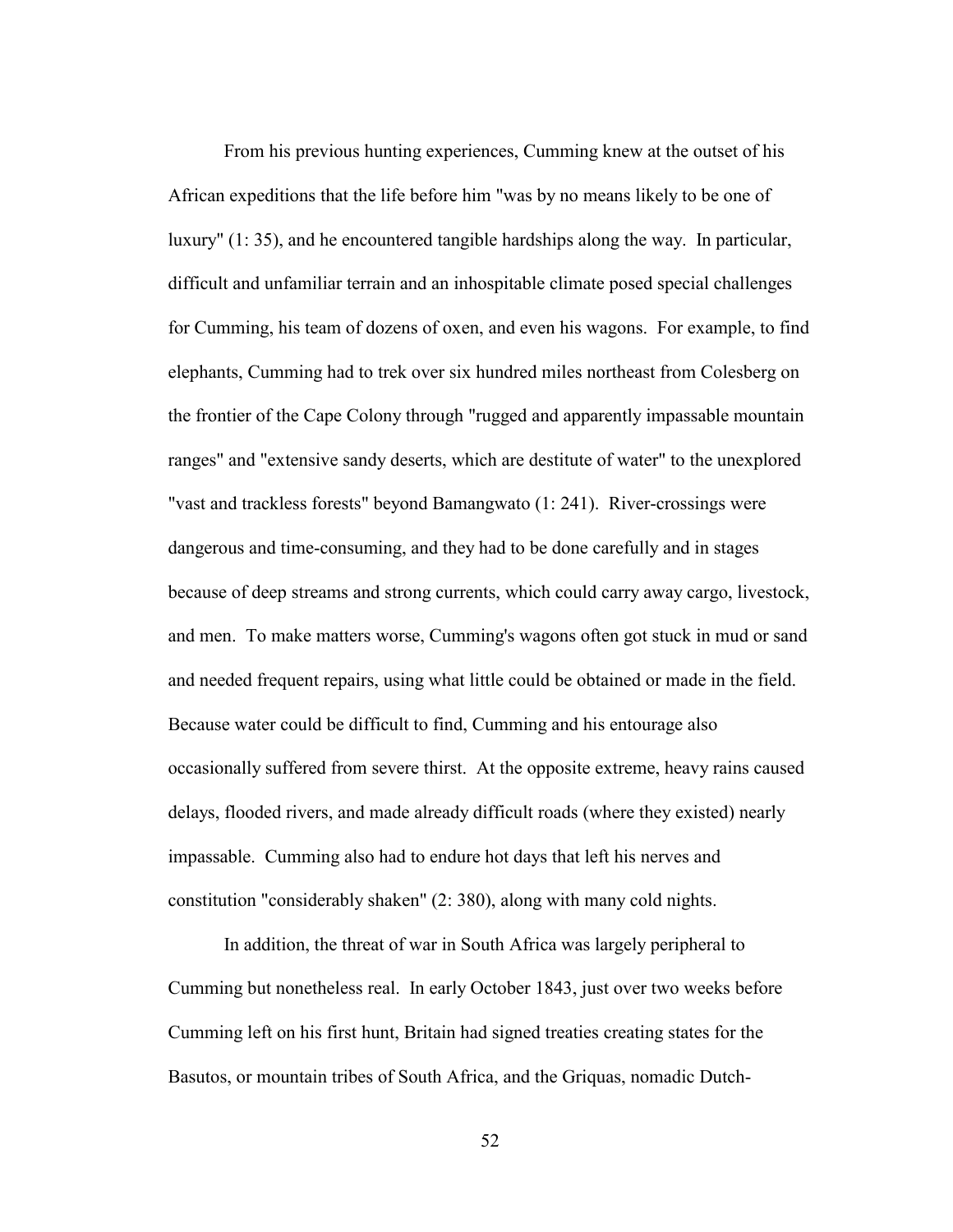Hottentot hunters (Theal 211; Cumming 1: 21). Still, decades-long hostilities between Boer settlers and British forces, who clashed in 1842 in what was then the Boer republic of Natalia, put Cumming perilously close to danger. He remarks on the "unsettled state" of the country during his first expedition, which necessitated the presence of a garrison of about two hundred English troops in Colesberg (1: 87). A large party of Boer farmers remonstrated with Cumming for his "madness" in "living alone in an isolated position in such sharp times" (1: 202-3), but Cumming showed no fear of "hunting, with only a few followers, in the wilderness" (1: 177), and he went back to tracking lions. As Cumming remarks somewhat facetiously, small skirmishes between the emigrant Boers and British-backed Griquas threatened wildlife caught in the crossfire more than the combatants themselves (1: 217-18); indeed, the May 1845 Battle of Schwart Coppice ended with only four casualties (Theal 218-19). Later, Cumming's Hottentots, reluctant to advance farther into the interior, warned him of a possible attack from the "cruel and warlike" Matabele, who had reportedly raided some Bechuanas to the north just a few days before (1: 257-8). Cumming, however, stayed his course without incident. In March 1846, Cumming heard rumors of possible tribal wars involving kings who had hunted or traded with him, but he did not fear for his own safety (2: 156). Cumming's military background, along with the proximity of English forces, gave him a feeling of protection from, if not of invulnerability to, war in South Africa.

 Cumming also had to contend with unreliable hired help from indigenous South Africans, many of whom he saw as lazy, cowardly, deceitful, and rebellious,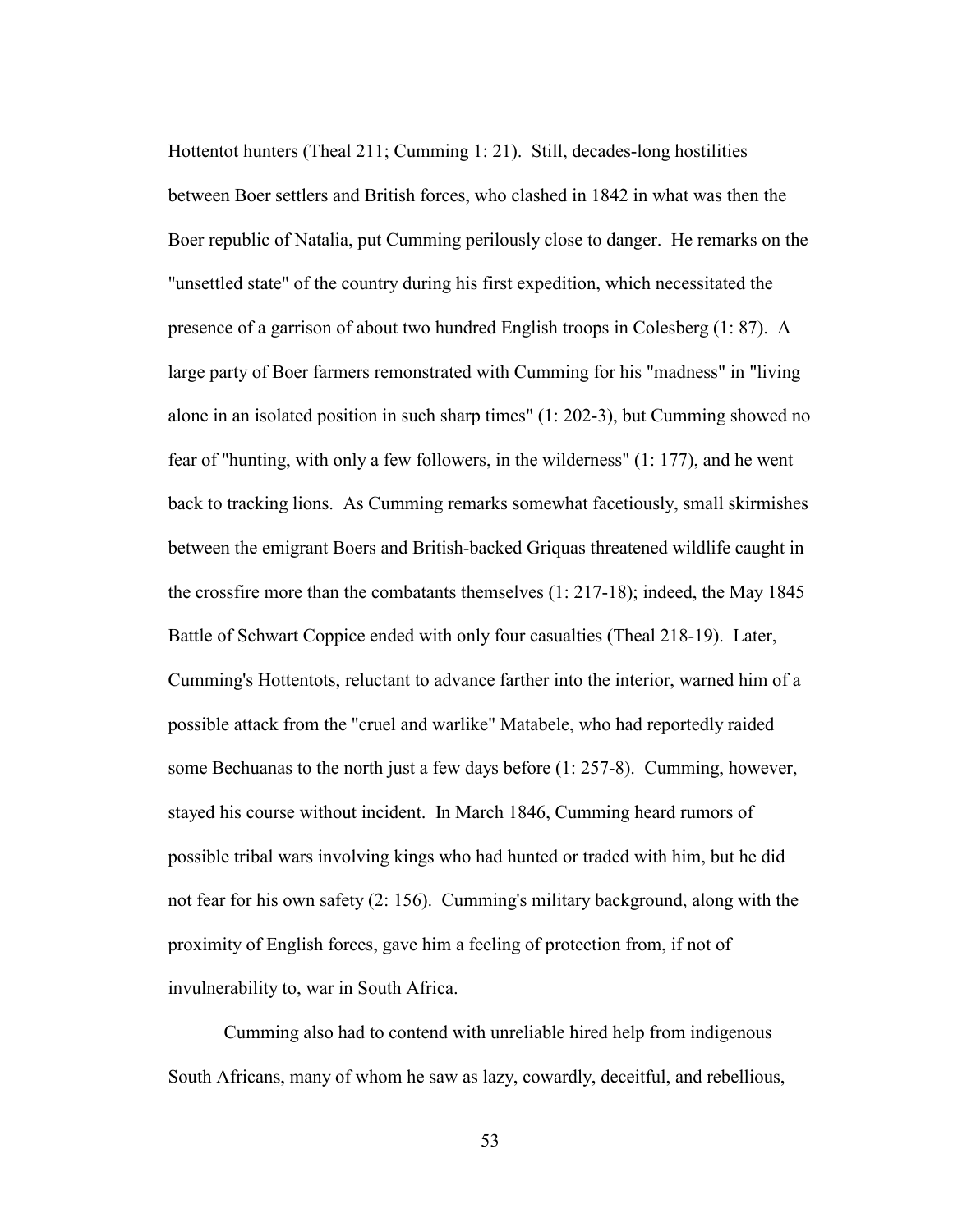continuing a tradition of western discourse dating back to the European settlement of the Cape in 1652 (Coetzee 12-35). Three months after he set out on his first excursion, the desertion of Cumming's two Hottentot after-riders left him with just four attendants, all of them natives. While recounting how two of these servants left him to face a lioness alone, a disgruntled Cumming complains, "Such is ever the case with these worthies, and with nearly all the natives of South Africa. No reliance can be placed on them. They will to a certainty forsake their master in the most dastardly manner in the hour of peril, and leave him in the lurch" (1: 210). During his second expedition, Cumming suspected his interpreter of conspiring with a tribe of Bechuanas who wanted to mislead Cumming and bring him to their king. On his third trip, Cumming's four "rascally Hottentots" (2: 109) abandoned him on the borders of the Kalahari, leaving Cumming to yoke and drive his own oxen, with the assistance of the Bushman Ruyter and four Bechuana followers, for about a thousand miles (1: 52). Cumming comments that this "lonely expedition" taught him "what difficulties a man may surmount when he is pressed by adversity" (2: 43). Frustrated by the ineptitude of his hired guns during his fourth expedition, Cumming laments, "[M]y followers, instead of a help, were a very great hindrance to me" (2: 195).

 Cumming's lack of trust in his men allows him to portray himself as not less but more heroic because of the increased danger he faces alone or nearly so.<sup>31</sup> Despite his problems with natives, Cumming benefited greatly from their assistance, though he assigns them a secondary role as guides, trackers, hunting companions, and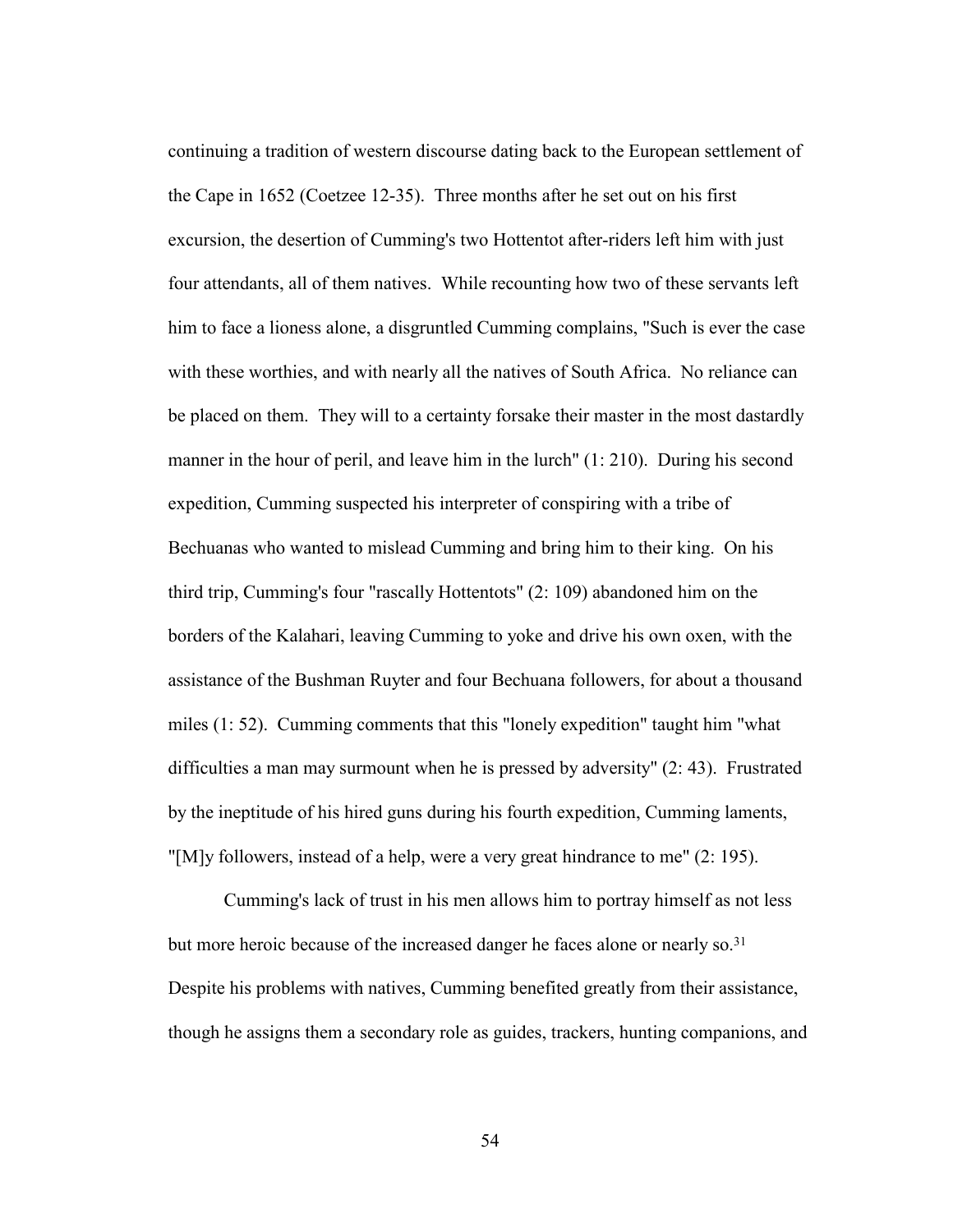trading partners. Only in a footnote does Cumming hint at their large, if inconstant, presence in his retinue, and even then, he focuses on his own philanthropy:

> It was ever to me a source of great pleasure to reflect that, while enriching myself in following my favourite pursuit of elephanthunting, I was feeding and making happy the starving families of hundreds of the Bechuana and Bakalahari tribes, who invariably followed my waggons, and assisted me in my hunting, in numbers varying from fifty to two hundred at a time. (1: 321n)

Representing colonialism as mutually beneficial to the rulers and the ruled, Cumming assumes a paternalistic attitude towards indigenous Africans, depicting himself as their benefactor, as when he adopts the Bushman boy Ruyter as a sort of surrogate son. Yet Cumming gained at least as much as he provided through the hunt and in trade with local tribes. In fact, he admits to having taken advantage of natives in his commerce with them and even boasts about the bargains he obtains for himself. Cumming views these inequitable dealings with natives, like their reliance upon him for sustenance, as evidence of his superiority over them.

 Ultimately, Cumming found animals to be more formidable than either natives or Boers. The very qualities that made African game worth pursuing for Cumming also spelled danger, from the speed, size, and strength of these animals to their teeth, horns, tusks, and claws, not to mention their sheer numbers in some cases. Despite what his accounts of long chases and close calls might suggest, however, Cumming risked neither life nor limb during much of his hunting, which was often carried out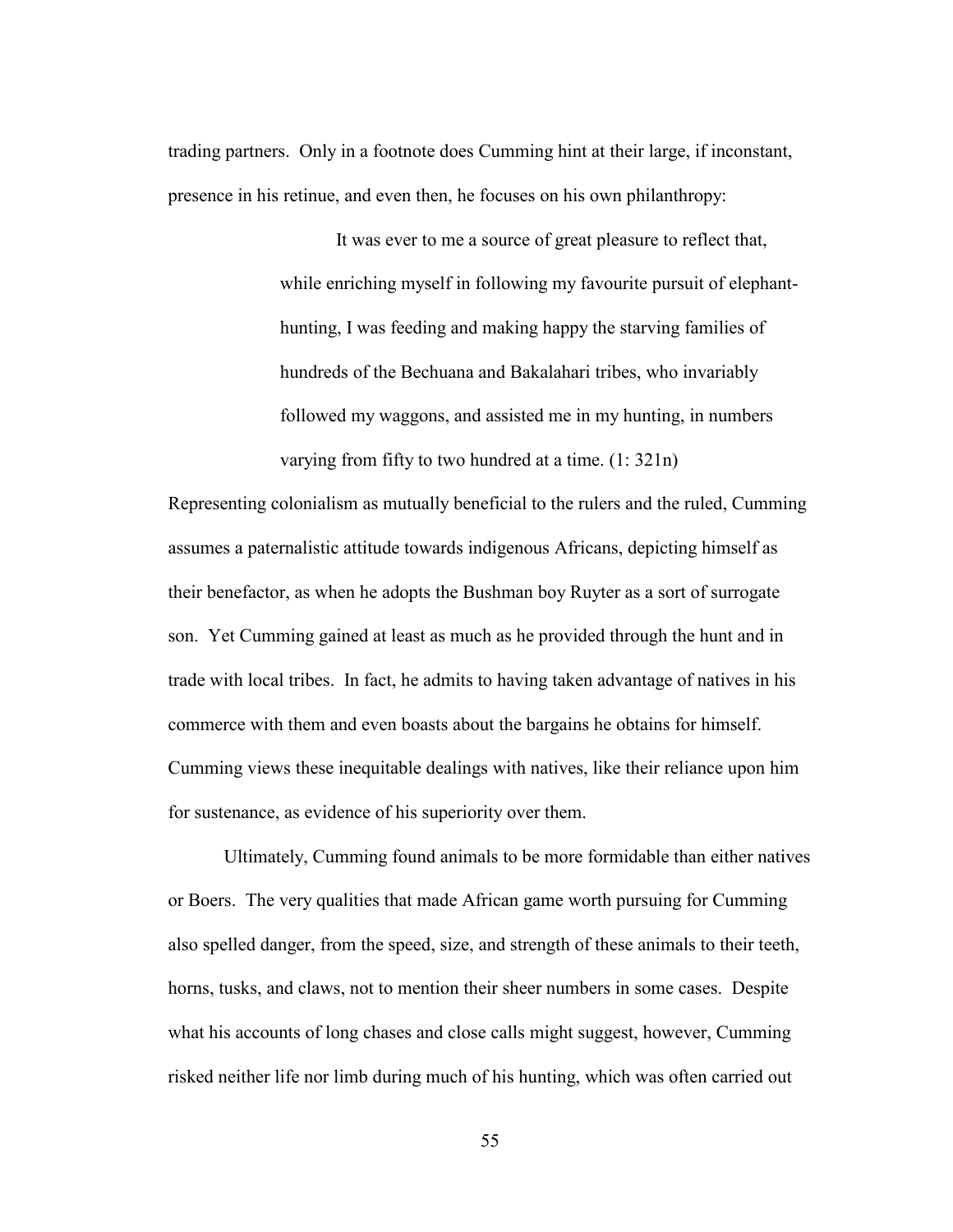from the relative safety of a shooting-hole next to a watering place, where he shot animals as they came to drink.32 Still, Cumming relates three episodes during one particularly difficult week of his first expedition that nearly cost him his life. Cumming's first narrow escape happened one night when he heard some creature, which he believed to be a mouse, moving in the earth under his pillow. The next morning at breakfast, two of his men showed him the large snake they had killed in his bed: "It was a large specimen of the black variety of the puff adder, one of the most poisonous serpents of Africa, death ensuing within an hour after its bite" (1: 187). A few days later, while lying in wait for blesboks, Cumming was nearly run over by a herd of some thirty wildebeests. The next night, a pack of forty wild dogs, attracted by one of Cumming's kills, surrounded him. Unarmed, he awoke with a shriek: "I expected no other fate than to be instantly torn to pieces and consumed. I felt my blood curdling along my cheeks and my hair bristling on my head" (1: 191). As Cumming explained, however, he had the presence of mind to wave his blanket at the animals, "at the same time addressing my savage assembly in a loud and solemn manner" (1: 191), which scared off the dogs.

 Cumming was not always so fortunate in his encounters, however, and his hunting entourage suffered numerous casualties along the way. Over five years, Cumming lost many of his animals to disease or predators, including forty-five horses, seventy cattle, and seventy dogs (2: 366). Distemper killed many of his horses in summertime, while others were victimized by lions. Near the end of Cumming's fifth and last expedition, nearly all of his oxen died from sleeping sickness or hoof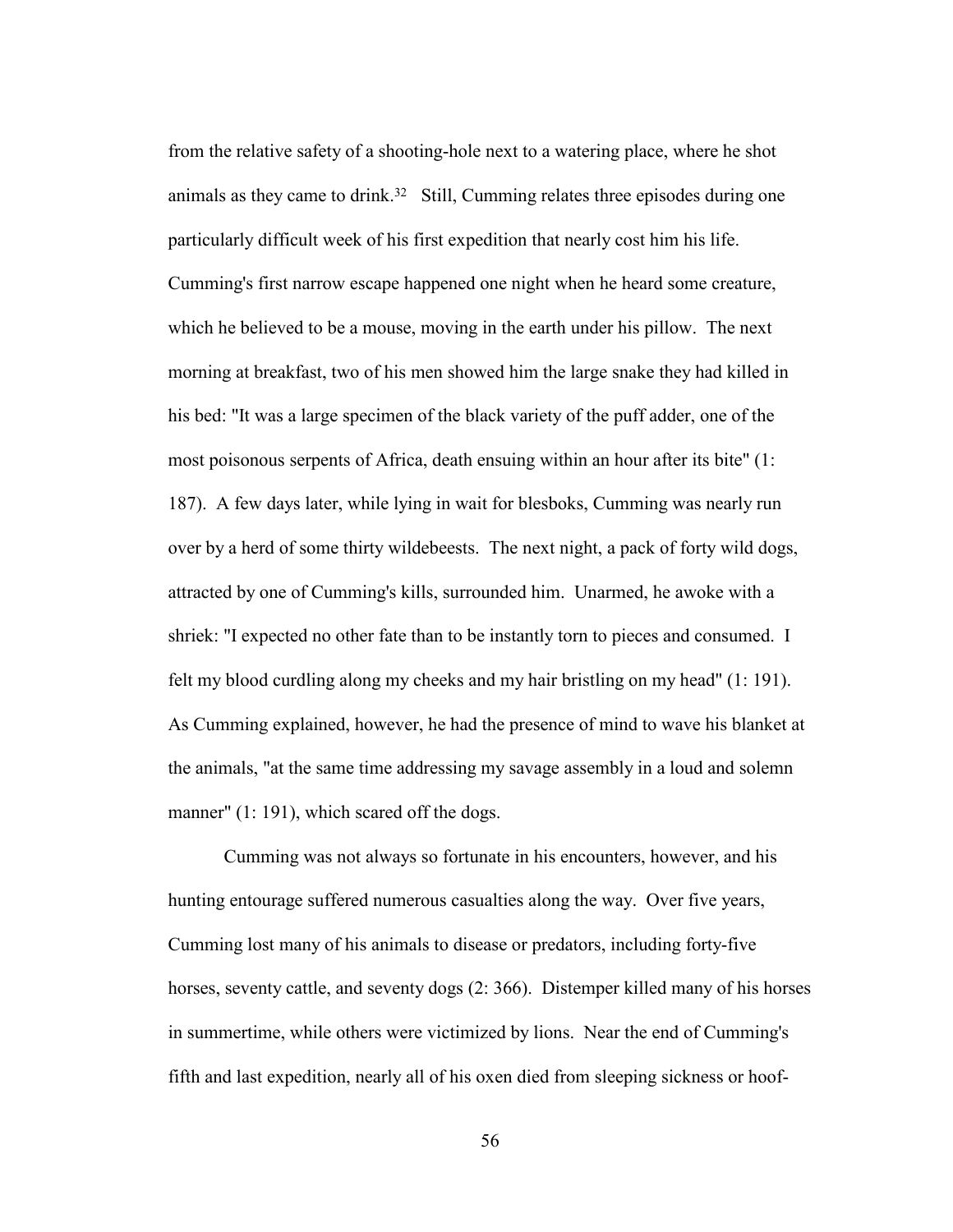and-mouth disease (2: 282-4). His dogs were frequently in harm's way, and Cumming had to end the suffering of many a favorite himself. He endured an even greater loss when his wagon-driver and friend Hendrick Strydom was killed and devoured by a lion, which a vengeful Cumming in turn tracked down and shot. A leopard later attacked another one of Cumming's companions, who was badly injured and barely escaped with his life.

 Even the stalwart hunter himself was not immune to illness and injury. On several occasions, Cumming suffered from acute rheumatic fever, which slowed but did not stop him. Hunting accidents were more common, if not more severe. Cumming endured a number of leg injuries, including the times that he was kicked by an ostrich and an ox (1: 126; 2: 54). Cumming was also hobbled when his own horse fell on him and when he stepped on a thorn during an elephant chase. On another occasion, an exploding rifle left Cumming shaken, burned, and temporarily deaf in one ear, though he fully recovered.

Despite the adversity he faced, Cumming suggests that his rewards far outweighed their costs. Cumming's response to his first encounter with thousands of springboks typifies his exhilaration with South African hunting, which provided him with recreation not to be found elsewhere, especially in Europe:

> Delight at beholding so much noble game in countless herds on their native plains was uppermost in my mind, and I felt that at last I had reached the borders of those glorious hunting-lands the accounts of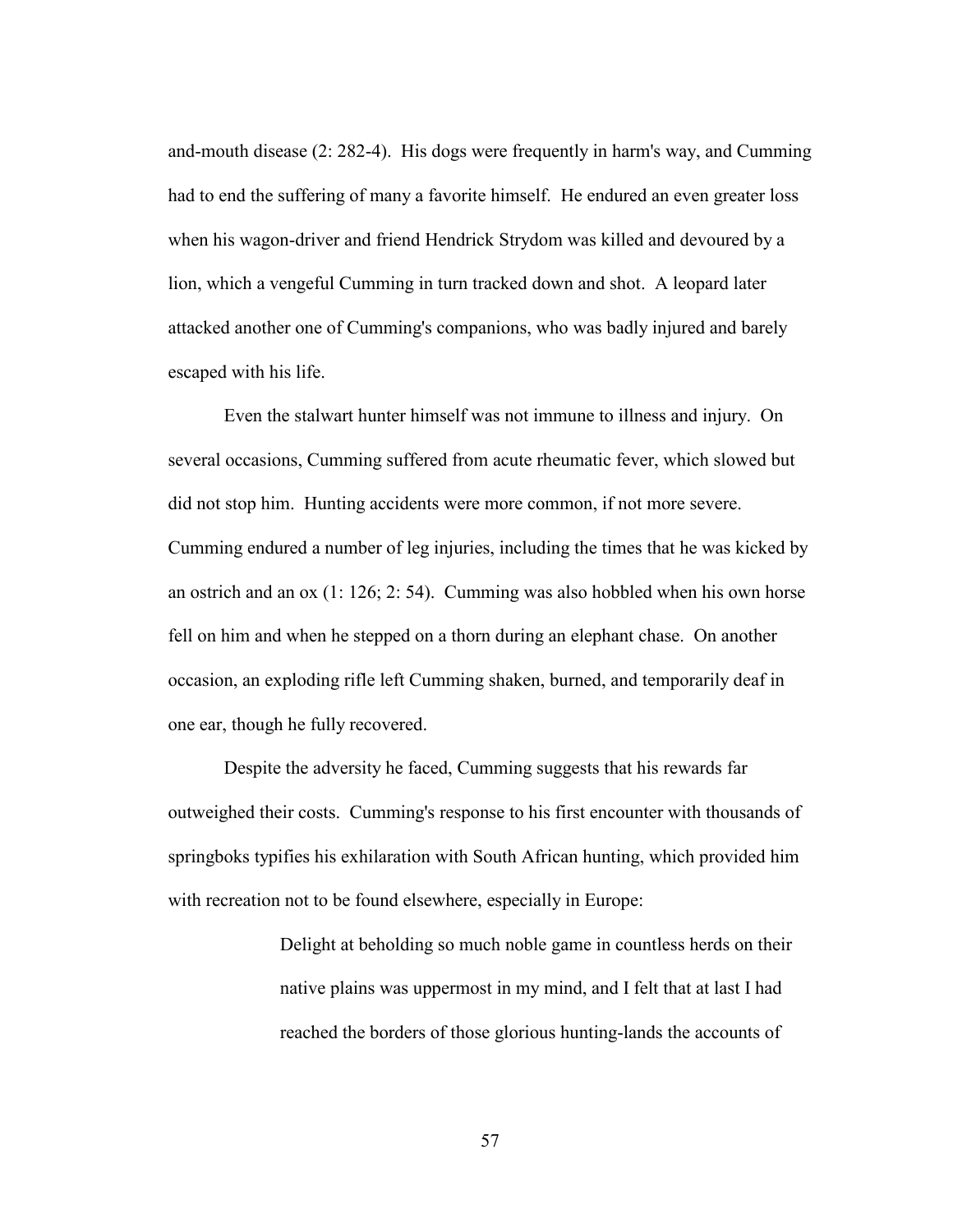which had been my chief inducements to visit this remote and desolate corner of the globe. . . .

As I rode along in the intense and maddening excitement of the chase, I felt a glad feeling of unrestrained freedom, which was common to me during my career in Africa, and which I had seldom so fully experienced; and notwithstanding the many thorns which surrounded my roses during the many days and nights of toil and hardship which I afterwards encountered, I shall ever refer to those times as by far the brightest and happiest of my life. (1: 63)

Cumming's exuberant account of his happy hunting grounds recalls Layard's joy and excitement in first finding buried treasures at Nimrud (Layard 1: 26, 40). Cumming's own feelings are intensified by his liberation from routinized colonial service, though his successful hunting relies upon many of the qualities of the soldier, including intelligence, skill, courage, and force (Ritvo 259, 270-1). In fact, the figures of the officer and the hunter unite in "the empire builder" Cumming (Ritvo 254), for whom the imperial frontier serves as the stage for personal conquest and dominion. Fittingly, the soldier-hunter explicitly links the violence of hunting to that of the colonial battlefield by using military metaphors to describe his encounters with wild animals, including an early "campaign" against gemsboks (1: 112) and skirmishes with "vast armies" of springboks (1: 124) and "troop[s]" or "squadrons" of elephants (2: 125, 194).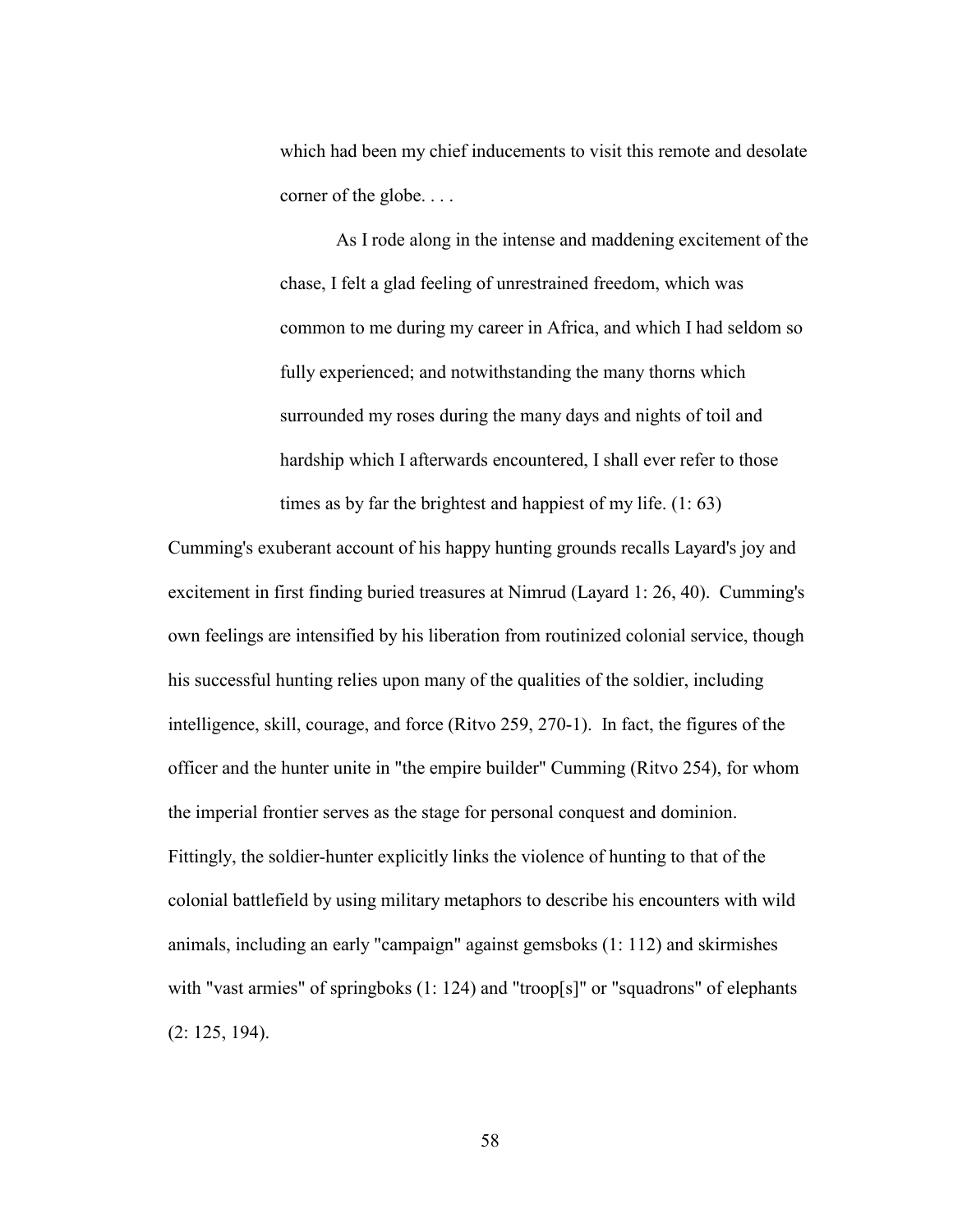Throughout his narrative, Cumming further appeals to expansionist sentiment at home by describing South Africa in terms of its virgin plenty, representing it as a "hunter's elysium" (2: 307) with untouched and unparalleled numbers and varieties of game, from the fabled oryx to the colossal giraffe, which would sometimes cover the plain in "a living mass" (2: 296). From the highest summit of the Kurrichane mountains west of Sesetabie, Cumming surveyed the surrounding landscape and its abundant wildlife:

> Throughout all this country, and vast tracts beyond, I had the satisfaction to reflect that a never-ending succession of herds of every species of noble game which the hunter need desire pastured there in undisturbed security; and as I gazed I felt that it was all my own, and that I at length possessed the undisputed sway over a forest in comparison with which the tame and herded narrow bounds of the wealthiest European sportsman sink into utter insignificance. (1: 260)

Here, Cumming anticipates the rhetoric of later British travel writers in what has been called a "monarch-of-all-I-survey scene," "a brand of verbal painting whose highest calling was to produce for the home audience the peak moments at which geographical 'discoveries' were 'won' for England" (Pratt 201). Unlike subsequent explorers, for whom the symbolic conquest of discovery was a "purely passive experience" of seeing (Pratt 204), Cumming asserts his sovereignty over the landscape through his superiority in hunting, which he describes elsewhere as being "in accordance with the laws of nature, . . . one species, whether inhabiting earth, air,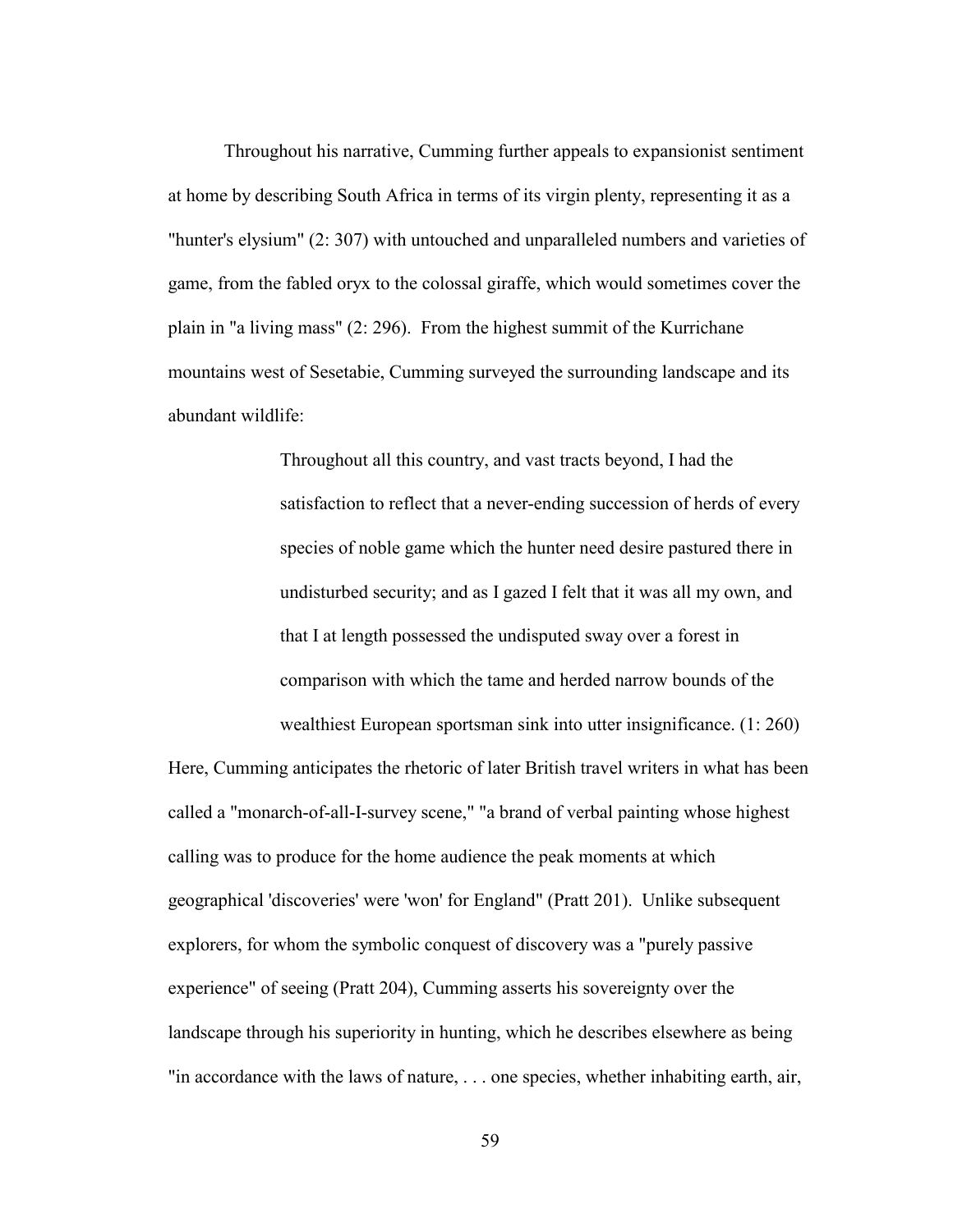or ocean, being produced to become the prey of another" (1: 171). He speculates on several occasions that the wildlife he is hunting has never seen a horseman or heard the sound of a rifle and more than once suggests that his trophies had roamed for the better part of a century "in peaceful security" (2: 249). In effect, Cumming envisions himself as a new Adam in an African Eden, and he exercises his privilege of naming when he discovers an antelope "utterly unknown to sportsmen or naturalists" (2: 168): "I christened him the 'Antelopus Roualeynei,' or 'bushbuck of the Limpopo'" (2: 169).

 Cumming also becomes a kind of Noah with a gun, collecting a male and female of nearly every species he encounters. When he shoots his first waterbuck, Cumming suggests the possibility of completing his collection of regional trophies: "I had now shot noble specimens of every sort of game in South Africa, excepting a few small bucks common in the colony, and the hippopotamus" (2: 137). After obtaining a couple of sable antelope does, which was what he "most particularly required," Cumming reckoned his collection as "almost perfect": "I still wanted heads of the 'bluebuck,' or 'kleenbuck,' 'Vaal rheebok,' 'ourebi,' and 'reitbok,' but these were abundant in the colony, and were not hard to get" (2: 263).

 Cumming's particular success as a lion hunter not only earned him that title back home but also allowed him to assert his claim as the true "king of beasts" (2: 111). Reigning supreme among African predators, the dangerous, powerful, and stately lion served as "the emblem of British might" (Ritvo 26), and it was featured on the royal coat-of-arms, which it was often shown supporting. Cumming's own representation of lions emerges as a kind of self-portrait, as he notes the ability of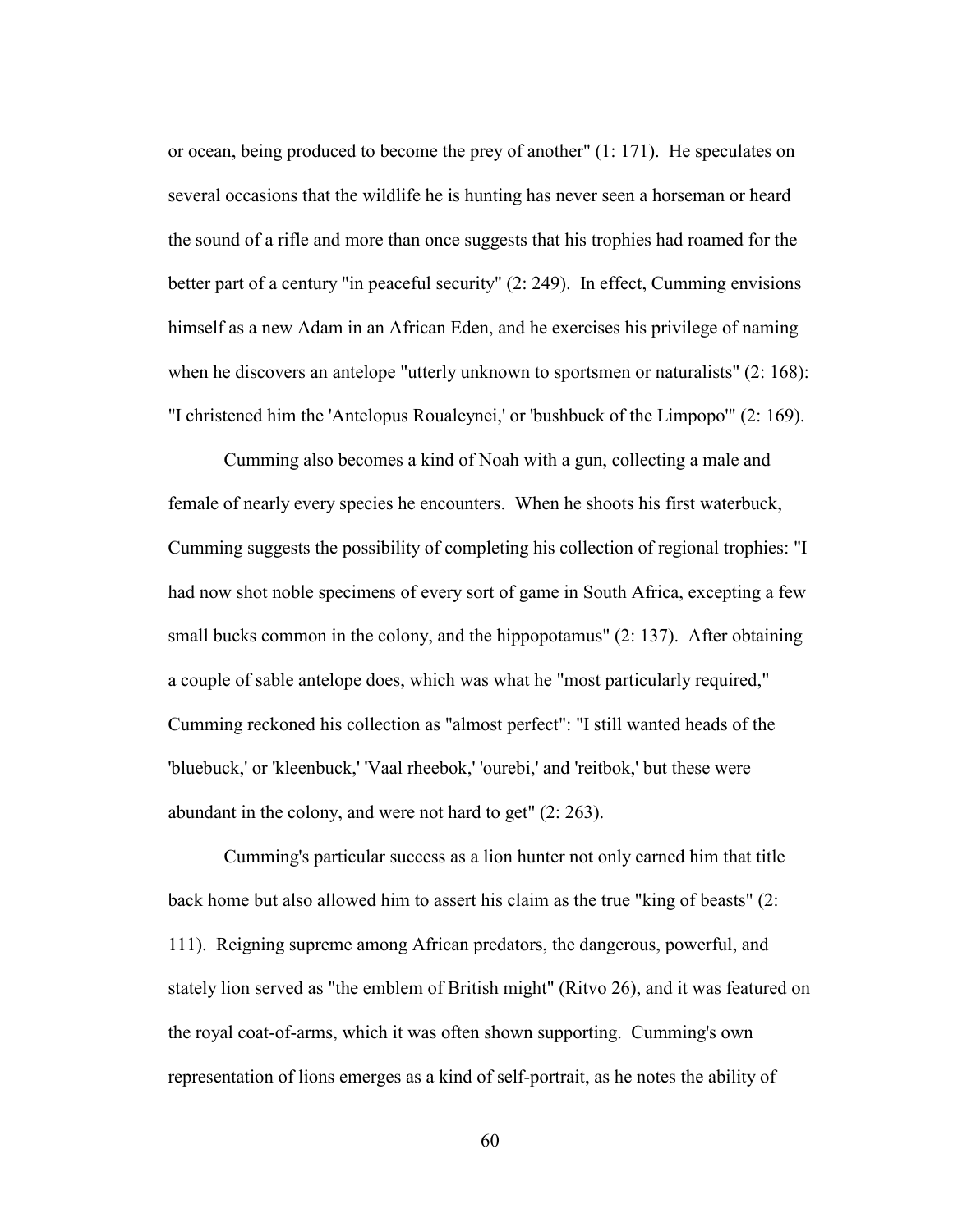these hunters to conquer much larger prey (1: 193); the habit of adult males to hunt together "in a happy state of friendship" (1: 195); and the male's possession of "a long, rank, shaggy mane" (1: 195), which Cumming emulated with his hair, said to have rivaled Absalom's (Casada xiii), and long beard.

 Regardless of any resemblance between the hunter and his lions, Cumming still saw the big cats as man-eating adversaries to be confronted and conquered with courage, intellect, and, above all, skill:

> [L]ion-hunting, under any circumstances, is decidedly a dangerous pursuit. . . . A recklessness of death, perfect coolness and selfpossession, an acquaintance with the disposition and manners of lions, and a tolerable knowledge of the use of the rifle, are indispensable to him who would shine in the overpoweringly exciting pastime of hunting this justly-celebrated king of beasts. (1: 201)

Cumming assures his readers that he displayed a hunter's virtues during his first faceto-face encounter with a lioness:

> I was cool and steady, and did not feel in the least degree nervous, having fortunately great confidence in my own shooting; but I must confess, when the whole affair was over, I felt that it was a very awful situation and attended with extreme peril, as I had no friend with me on whom I could rely. (1: 209)

Whereas Cumming credits his success as a lion hunter to his self-reliance, calm demeanor, and good marksmanship, he attributes a Hottentot wagon-driver's slaying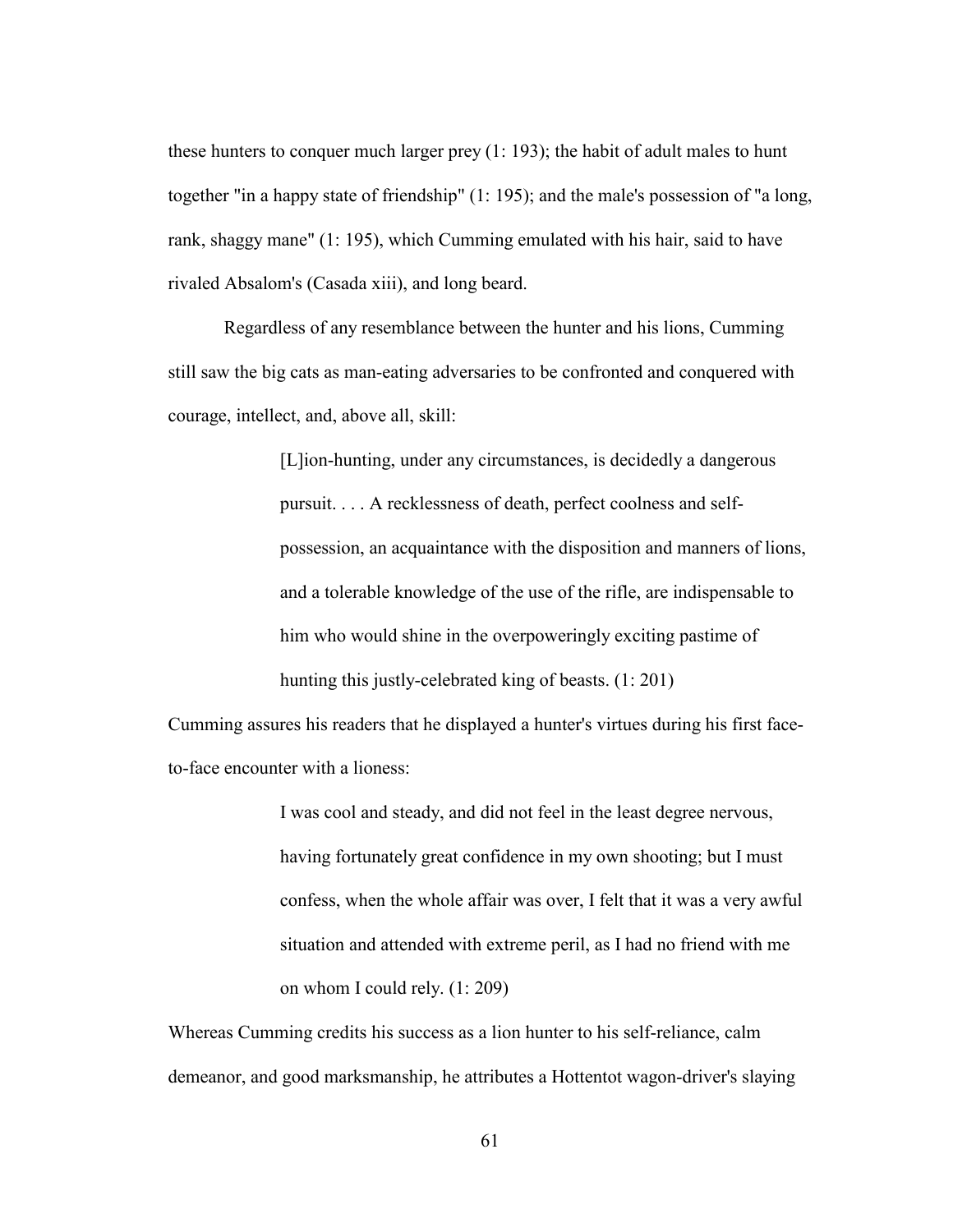of a lion to "a lucky shot" (2: 106-7) and is quick to explain that this same companion lost his nerve upon hearing the roar of another lion.

 Cumming views his main competition as a hunter to come not from other humans, but from the lion, as in the plate entitled "Stopping a Poacher," where a scavenging lion tries to make off with one of Cumming's wildebeests (facing 2: 112). Through language that recalls more than a century of enclosures and aristocratic privilege in the field back home, Cumming's caption implies that the lion has violated the rules of the hunt through its attempted theft. Cumming in turn usurps the lion's place in the natural order by asserting his right to the kill through violence. Dispatching the offending lion, Cumming also turns predator into prey in the corresponding narrative, where he admires his newest trophy, "the most magnificent old black-maned lion":

> No description could give a correct idea of the surpassing beauty of this most majestic animal, as he lay still warm before me. I lighted a fire and gazed with delight upon his lovely mane, his massive arms, his sharp yellow nails, his hard and terrible head, his immense and powerful teeth, his perfect beauty and symmetry throughout; and I felt that I had won the noblest prize that this wide world could yield to a sportsman. (2: 113-114)

In this case, his conquered rival's supreme physical virtues imply Cumming's own preeminence among hunters.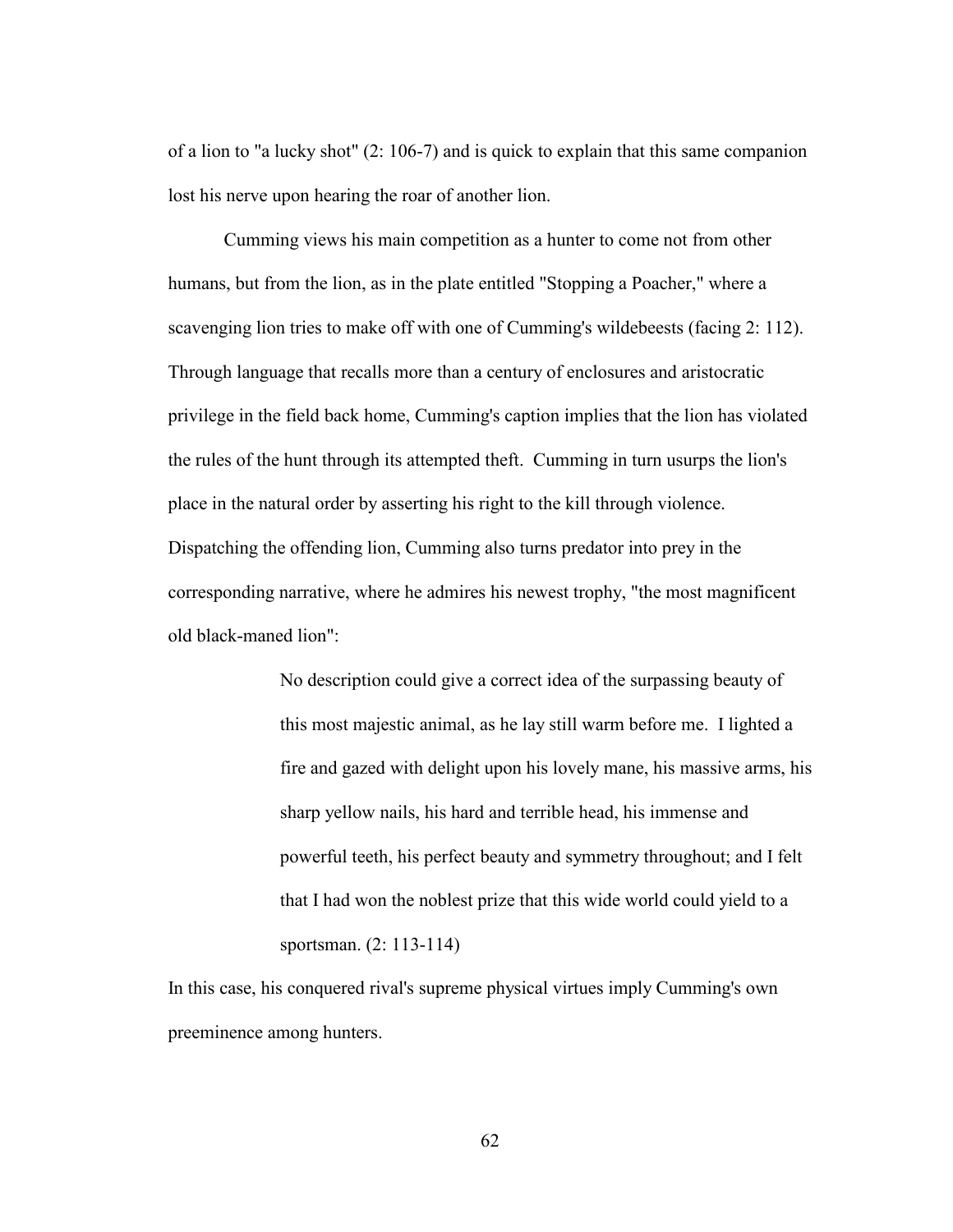Despite his many successes, Cumming longed for elephant encounters, which would provide the greatest test of his physical mettle as well as his ultimate reward as a hunter. Cumming portrays the African elephant as a formidable foe because of its sheer size and strength, describing it as "the most dangerous enemy, and far more difficult to conquer than any beast of chace" (1: 314). For Cumming, the elephant's "very shy and secluded disposition" (1: 151) only made it more desirable. Unlike its Indian counterpart, the African elephant was not "routinely tamed" (Ritvo 24), so it was seen by hunters as more challenging sport. The possession of tusks by both sexes offered added incentive to the pursuit, though Cumming's primary interest lay in the larger male of the species, as his gendered language reflects:

> The appearance of the wild elephant is inconceivably majestic and imposing. His gigantic height and colossal bulk, so greatly surpassing all other quadrupeds, combined with his sagacious disposition and peculiar habits, impart to him an interest in the eyes of the hunter which no other animal can call forth. (1: 313)

Despite his predilection for bull elephants, Cumming's first elephant kill was a cow, which he represents himself as having taken single-handedly after risking his life by getting within a few yards of two elephants while on foot (1: 315-319). Cumming devotes twice as much space to the tracking and slaying of his first bull elephant, which proved much harder to kill, withstanding a barrage of ten shots before finally succumbing (1: 347-357). Any regrets suggested by the hunter's eulogy for this "mighty old monarch of the forest" are vitiated by his unmistakable excitement over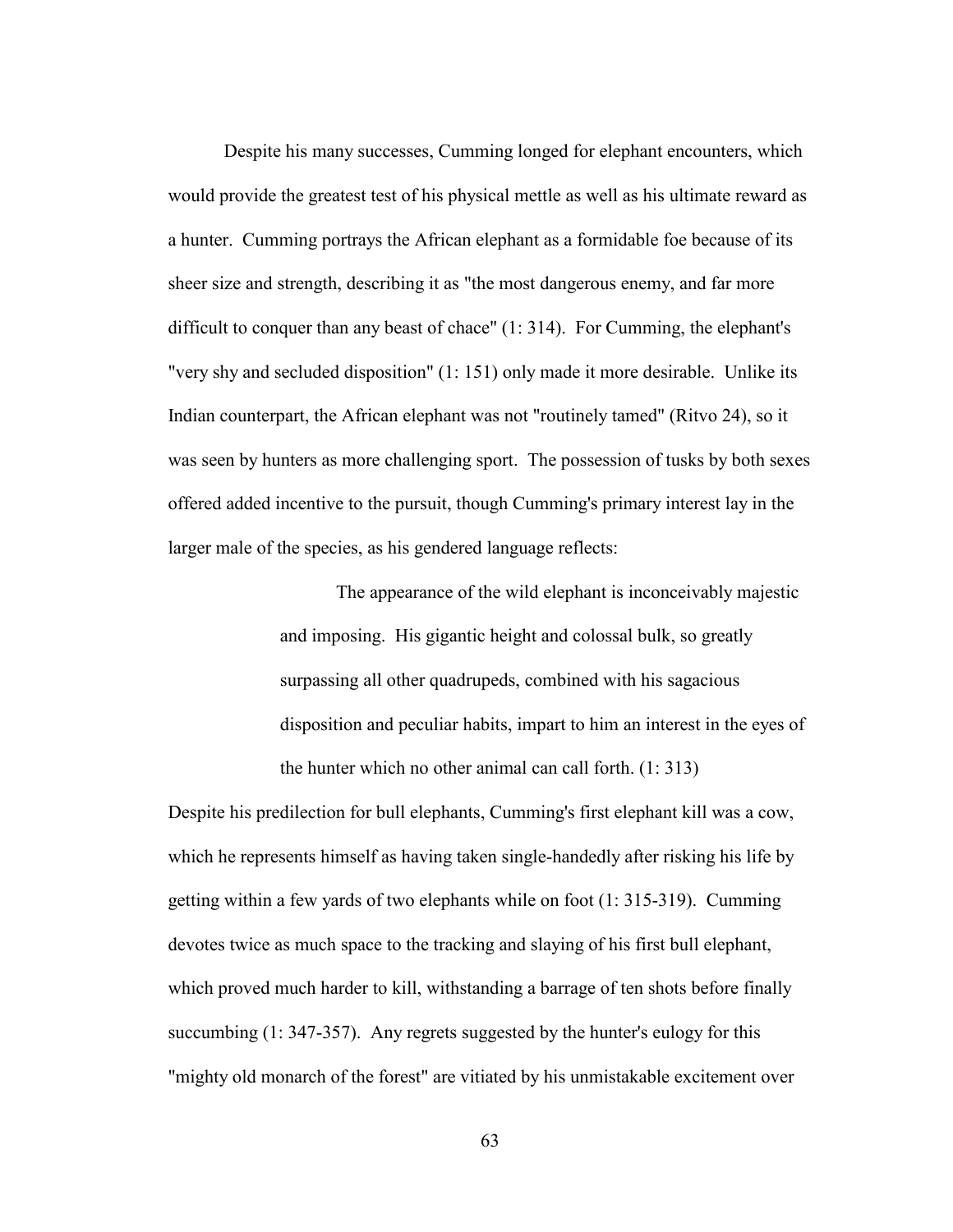his rare accomplishment: "My feelings at this moment can only be understood by a few brother Nimrods, who have had the good fortune to enjoy a similar encounter. I never felt so gratified on any former occasion as I did then" (1: 357).

 In terms of material rewards, Cumming understood ivory as his special prize for traveling great distances and undergoing extreme trials to find the elephant. He describes the love of ivory as characteristic of industrialized or "civilized" nations (1: 47), which fashioned luxury items like piano keys, knife handles, and billiard balls from this durable and versatile material (Alpers 356; Shayt 367-73). As a hunter and a trader, Cumming valued elephant tusks as both trophies and commodities, though he claimed that he allowed his profit-motive to become a secondary consideration to adorning his collection. Cumming viewed an "ordinary" bull elephant in terms of how many pounds and shillings he could get for its tusks, which typically weighed around fifty pounds each; at four shillings and sixpence a pound, such a pair would bring him twenty-two pounds (2: 249). He appraised more remarkable specimens more subjectively, however, as he explains: "[I]f, on the other hand, I shot an elephant with a pair of tusks of unusual size, perfection, or beauty, I at once devoted them to my collection, and valued them at a tenfold price" (2: 249). Despite his supposed dereliction of duty, Cumming still accumulated more ivory for trade than for display, partly through his obsessive hunting (he bagged more than a hundred elephants) and also through his shrewd trading. His fastidiousness as a collector also ensured that most of his ivory went towards financing his expedition. Of nearly eighty pairs of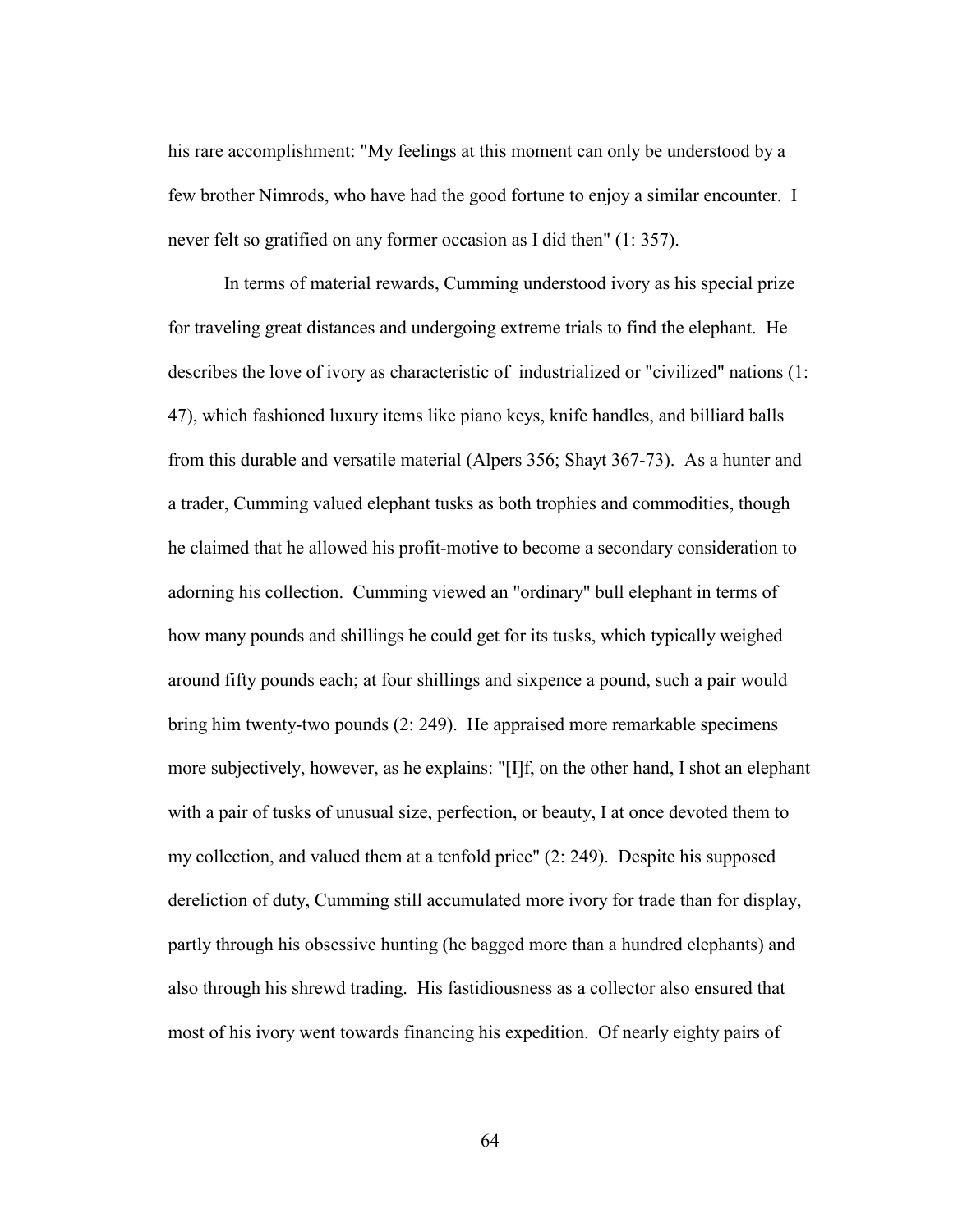elephants' tusks from his fourth expedition, he picked just ten pairs of bulls' teeth and two of cows' tusks for his collection (2: 255).

 Still, Cumming showed the most pride in these singular specimens, which best embodied his unparalleled accomplishments in the field. He glories in the size of the largest tusks in his collection, which he valued at over forty pounds apiece: "I am in the possession of a pair of tusks of the African bull elephant, the larger of which measures ten feet nine inches in length, and weighs one hundred and seventy-three pounds" (1: 310). Though Cumming does not specify whether he obtained these tusks through trade or the hunt, they become a fitting symbol of his hunting prowess because of their unusual size and their male origin, which suggest the "perceived power" of the quarry (Ritvo 275). Likewise, Cumming praises the "ponderous, long, wide-set spiral horns" of a buck kudu (1: 154), and he finds the horns of a pair of water buffalo bulls to be in keeping with the animals' "size and powerful appearance":

> Their horns reminded me of the rugged trunk of an oak-tree. Each horn was upwards of a foot in breadth at the base, and together they effectually protected the skull with a massive and impenetrable shield. The horns, descending, and spreading out horizontally, completely overshadowed the animal's eyes, imparting to him a look the most ferocious and sinister that can be imagined. (1: 246)

In each instance, Cumming's description of the threatening appearance of the phallic horns of his male prey can be seen as a corollary to the trophy itself, which "needed to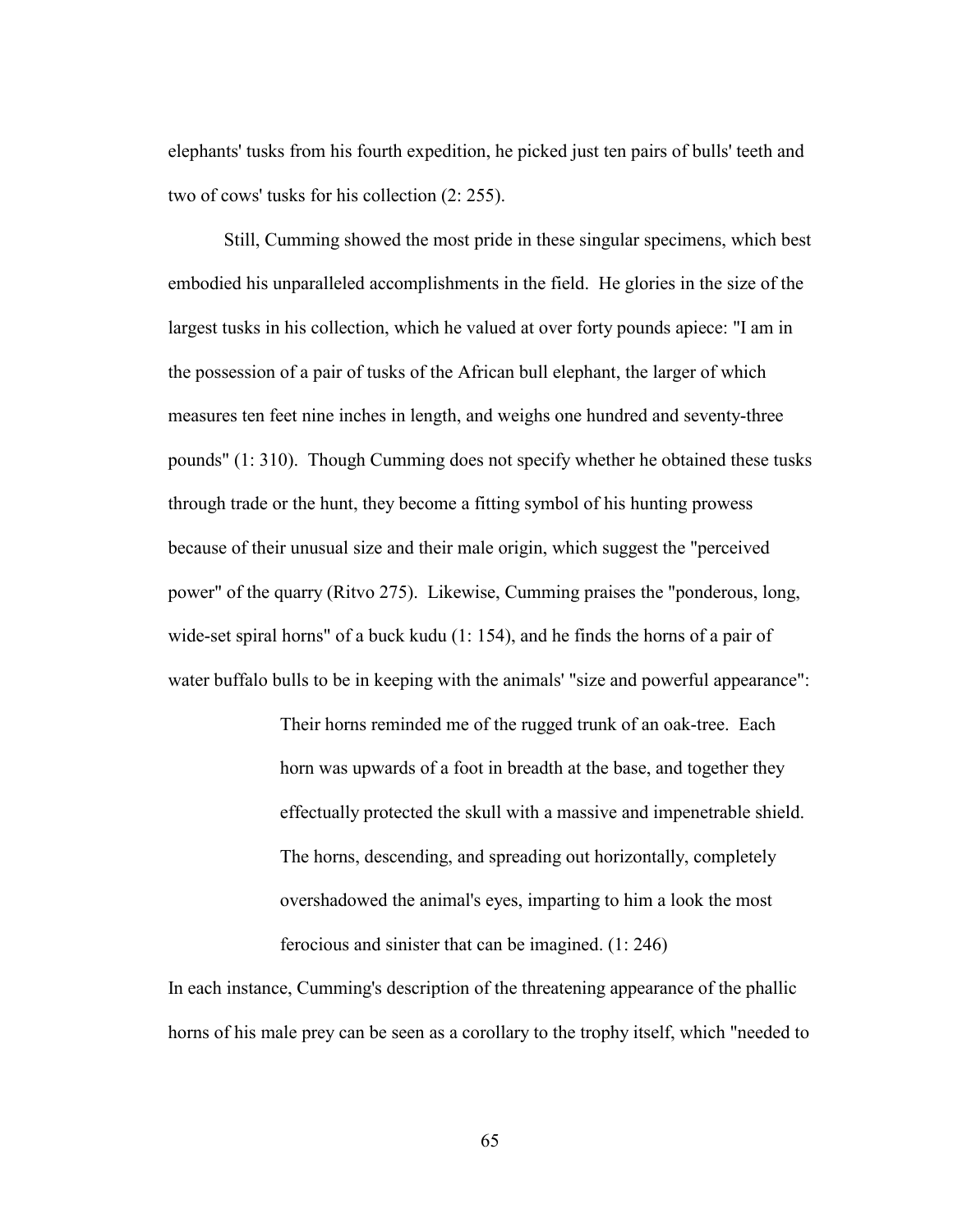evoke the aspect of the animal that had provoked and justified the killing" to symbolize the hunter's "heroic appropriation" (Ritvo 253).

 Cumming also exhibited a kind of connoisseurship in targeting animals that promised to yield rare or beautiful, and therefore desirable, trophies. He describes, for example, the horns of a gemsbok that had killed one of his dogs and severely wounded four others: "This was a first-rate specimen of the roan antelope, and carried a pair of superb scimitar-shaped horns, which were long and fairly set, and beautifully knotted" (1: 344). Of a sable antelope, Cumming writes, "I was transported with delight when I came up and saw the surpassing beauty and magnificence of the trophy I had won. This potaquaine was very old, and his horns were enormous, fair set, perfect, and exquisitely beautiful" (2: 275). Condition was paramount; more than once, Cumming laments the loss of an otherwise perfect set of horns to breakage (2: 32; 2: 179).

 Because Cumming conceives of his hunting prowess in terms of quantity as well as quality, he also represents his achievement through sheer numbers. During his final expedition, Cumming was so prolific that he ran out of room for his trophies and often had to settle for a small part of the animal, a synecdochic practice he had adopted earlier as an expedient for taking souvenirs from giraffes and elephants. Thus, he contents himself with just the head of a crocodile rather than "the entire skin" (2: 344), and he preserves "only the nails and tail" of a lion (2: 348). At journey's end, he inspects his spoils on a farm outside of Colesberg: "Here I found nine heavily-leaden waggons drawn up, which I had hired and laden up to transport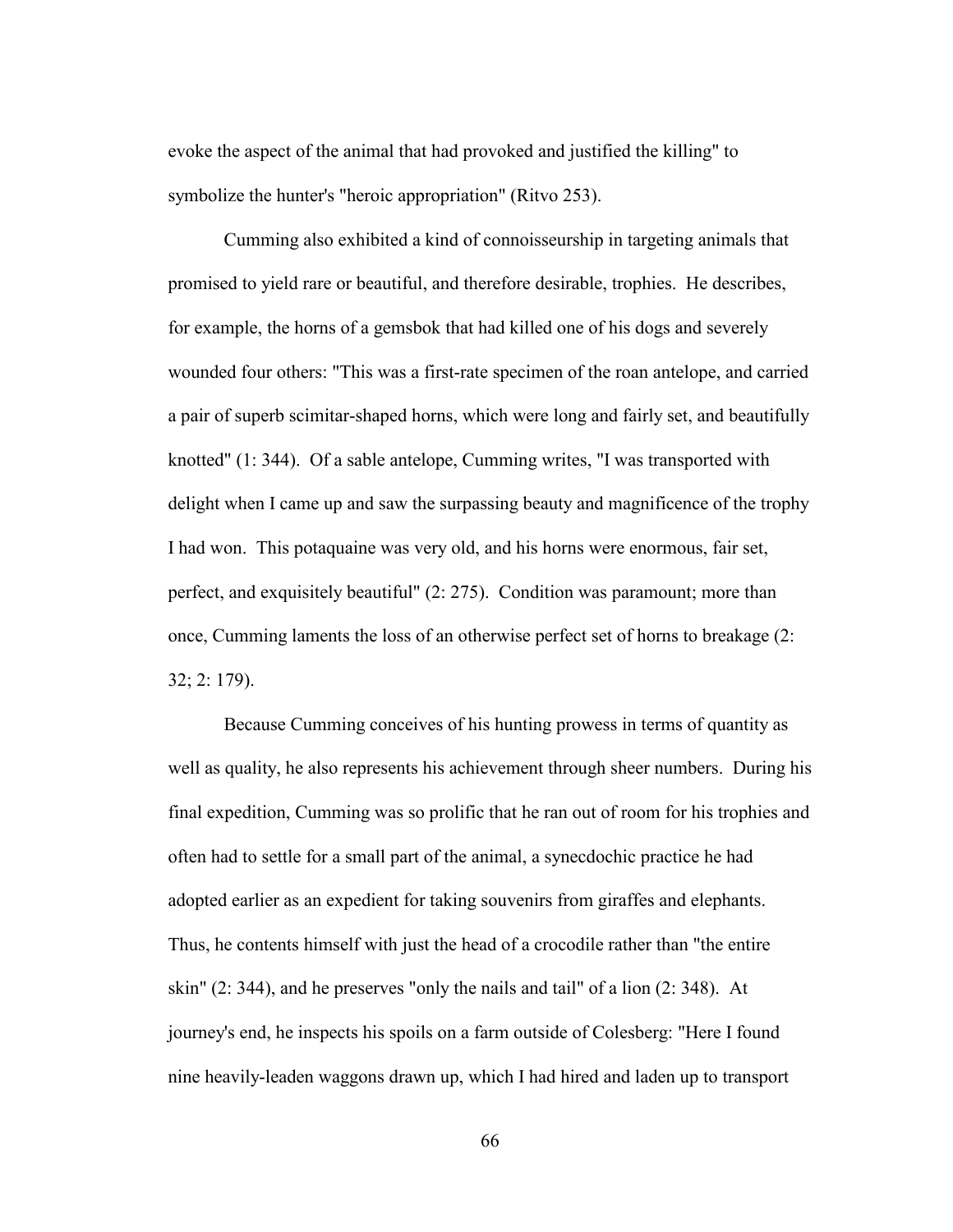my collection of hunting-trophies to the sea" (2: 379). In his final sentence, he literally weighs his accomplishment at port: "My valuable collection of trophies and my Cape waggon, weighing all together upwards of thirty tons, were then carefully shipped . . ." (2: 381).

 Cumming's impromptu exhibitions of his trophies at his base in Colesberg prefigured their eventual display and reception back home in Britain. Unpacking the wagons after his first expedition, Cumming drew a large audience by design: "[W]e off-loaded the waggons, and made a grand parade of my heads and hunting trophies in front of Paterson's house, which was situated in the centre of the village: this attracted crowds of persons throughout the day" (1: 215). Near the end of his third expedition, in December 1845, Cumming again put on a show at Colesberg: "All the forenoon I was busy off-loading two of the waggons. We spread out the curiosities in the market-ground, making no end of a parade: it was truly a very remarkable sight, and struck all beholders with astonishment" (2: 152). These previews of Cumming's trophies for colonial crowds documented his hunting exploits while revealing his collection's potential as spectacle.

 After his return to Britain in 1848, a sun-scorched Cumming took advantage of the commercial possibilities of his collection through the 1850 publication of his hunting narrative and the subsequent exhibition of his trophies. Despite criticisms of the repetitive character of the incidents it recorded ("Mr. Cumming's" 3; "African" 246; "Hunter's" 74), Cumming's book was enthusiastically received by the public for the high adventure provided by his many perilous encounters.33 Though some critics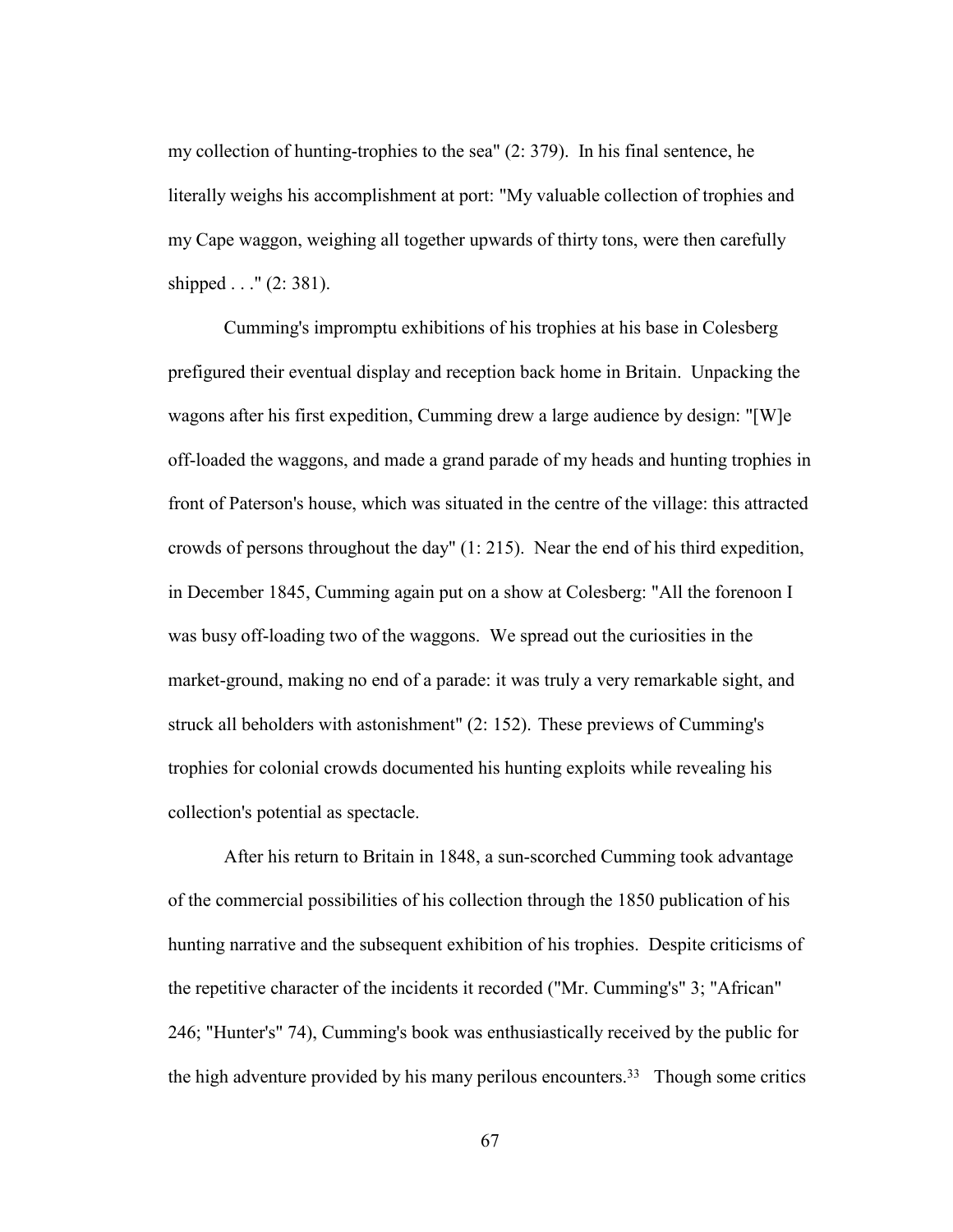repudiated Cumming's blood lust as inhumane ("Mr. Cumming's" 9, 17-18; "Hunter's" 74), others celebrated it as a component of British national identity; in Ritvo's words, "[I]t was both a sign and a support of imperial destiny" (270). In fact, one apologist for hunting and imperialism contended that Cumming was merely following laws of nature and supply and demand while serving "the cause of civilisation" by offering himself as one of its "pioneers" ("African" 211-212). No matter what their differences, Cumming's reviewers all insisted on the authenticity of his narrative and his accomplishments, which his collection corroborated. As a Blackwood's writer asserted, "[W]e know enough of what he has done to think him capable of doing anything" ("Illustrations" 695).

 Indeed, Cumming's achievements, as represented by his book and museum, prompted comparisons with historical and legendary hunters alike. The American New Monthly Magazine named Cumming "the greatest hunter of modern times," stating, "The exploits of [William] Harris, at the Cape, of Giraud in Algiers, and of different Indian and American Nimrods, sink into insignificance before the skill and daring of the lion, elephant, and rhinoceros massacres of the gallant Highlander" ("Lion-Hunter" 504). Back home, Dickens's Household Words called Cumming "A Mightier Hunter than Nimrod" and questioned "whether, among all the sporting characters mentioned in ancient or modern story, there was ever so mighty a hunter" as Cumming ("Mightier" 218). A writer for the Eclectic Review characterized Cumming's achievements as no less than Herculean: "[S]ince the day when the Nemean lion was slain by the ancient hero, not many have equalled, very few have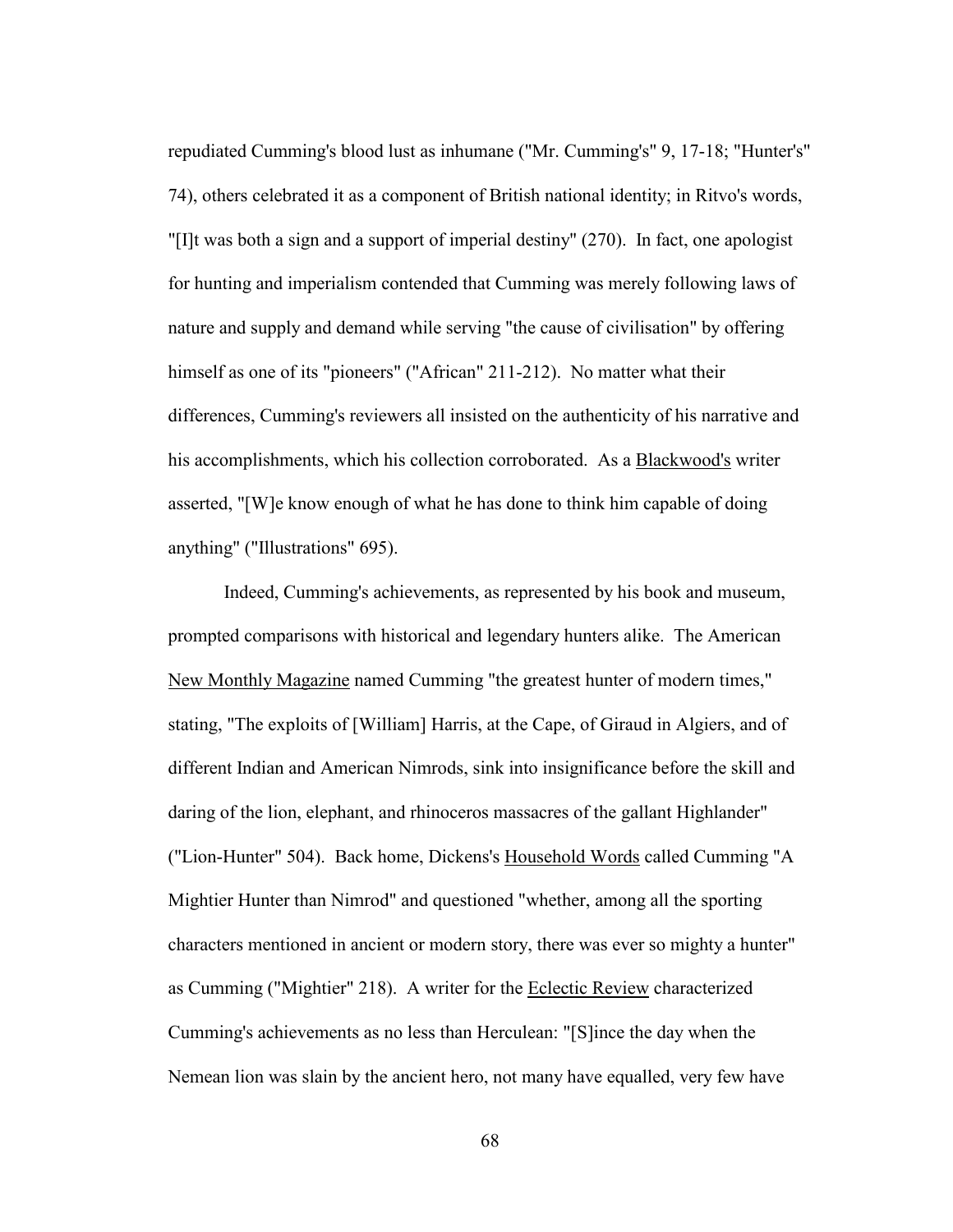surpassed, the achievements of our author" ("Hunter" 489). Meanwhile, a reviewer for Chambers's Edinburgh Journal ranked Cumming over his chivalric namesake for his hand-to-tail combat with a snake: "St. George's adventure with the dragon was nothing to this, either as regards the fearlessness of the knight or the marvellousness of the event" ("Hunter's" 74). Such hagiography extended Cumming's own lifewriting by placing him firmly in the pantheon of storied hunters.

 In case his readers had not heard of his collection, Cumming plugged it on the second page of his book's introduction, noting that it could be seen "in my South African Museum at the Chinese Gallery in London" (1: viii). Though Cumming's show was not the first of its kind,<sup>34</sup> it has since been called the "most celebrated" Victorian exhibition of African materials (Altick 290). A Blackwood's writer described his fellow countryman's museum at the fashionable St. George's Gallery as "such as never yet was achieved by the personal labour and energy of a single man" ("African" 233). Even the **Blackwood's** critic who in 1854 professed to have been "bored to death" with Cumming's trophies, which had been on tour for two years, conceded that they attested to his "courage and energy" ("Sporting" 228). As late as 1856, the year in which Cumming's book first appeared in a one-volume popular edition, his collection still attracted notice from The Illustrated London News, which recommended it to "holiday visitors":

> The immense variety of tusks, antlers, horns, bones, skulls, teeth, &c., are interesting to the sportsman, to the naturalist, and to the every day observer. Each of these represents a select specimen of some fierce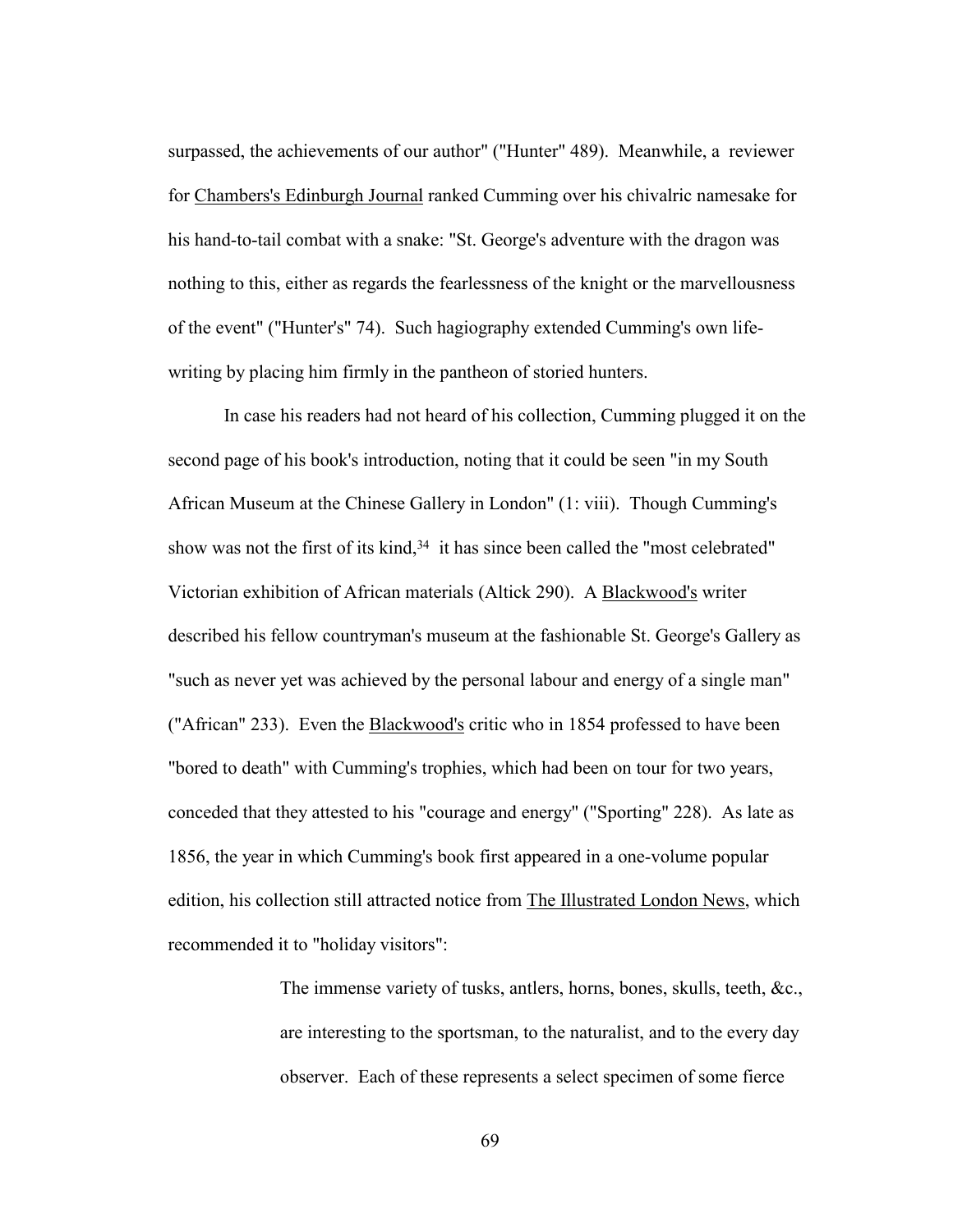and formidable, or shy and wary animal, and most of them were obtained by undergoing extraordinary perils, hardships, and fatigues. ("Mr. Gordon")

Emphasizing the dangers and difficulties Cumming experienced to obtain his trophies, this brief periodical account of his collection reflects his own narrative's approach. An accompanying engraving of a new painting from Cumming's exhibit, Richard Leitch's View on the River Limpopo, with a Herd of Hippopotami, is juxtaposed with an engraving of the breakfast-room in the late poet Samuel Rogers' house at St. James's Place, which featured paintings recognized for their good taste, variety, and provenance (Jameson 383-90). However "meritorious" in their execution ("Mr. Gordon"), Leitch's hippos did not vie with Rogers's paintings on artistic grounds, but rather as an adjunct to Cumming's popular narrative and collection. Reminiscent of contemporary life-sized panoramas representing natural and urban landscapes and historical scenes,  $35$  the large picture and at least one other from Cumming's exhibition adapted a familiar cultural form with a distant relation to the Italian, Dutch, and English landscapes in Rogers's collection. Such additions to Cumming's "hunting trophies, native arms, and costume" ("Mr. Gordon") kept his exhibition fresh by adding a visual arts element that appealed to a public interested in private galleries as well as panoramas.

 Cumming further augmented his museum with Ruyter, the "unique and interesting specimen of a Bushman" whom he had brought back from Africa (1: 128). Though the English-speaking Ruyter's main function was to provide explanations for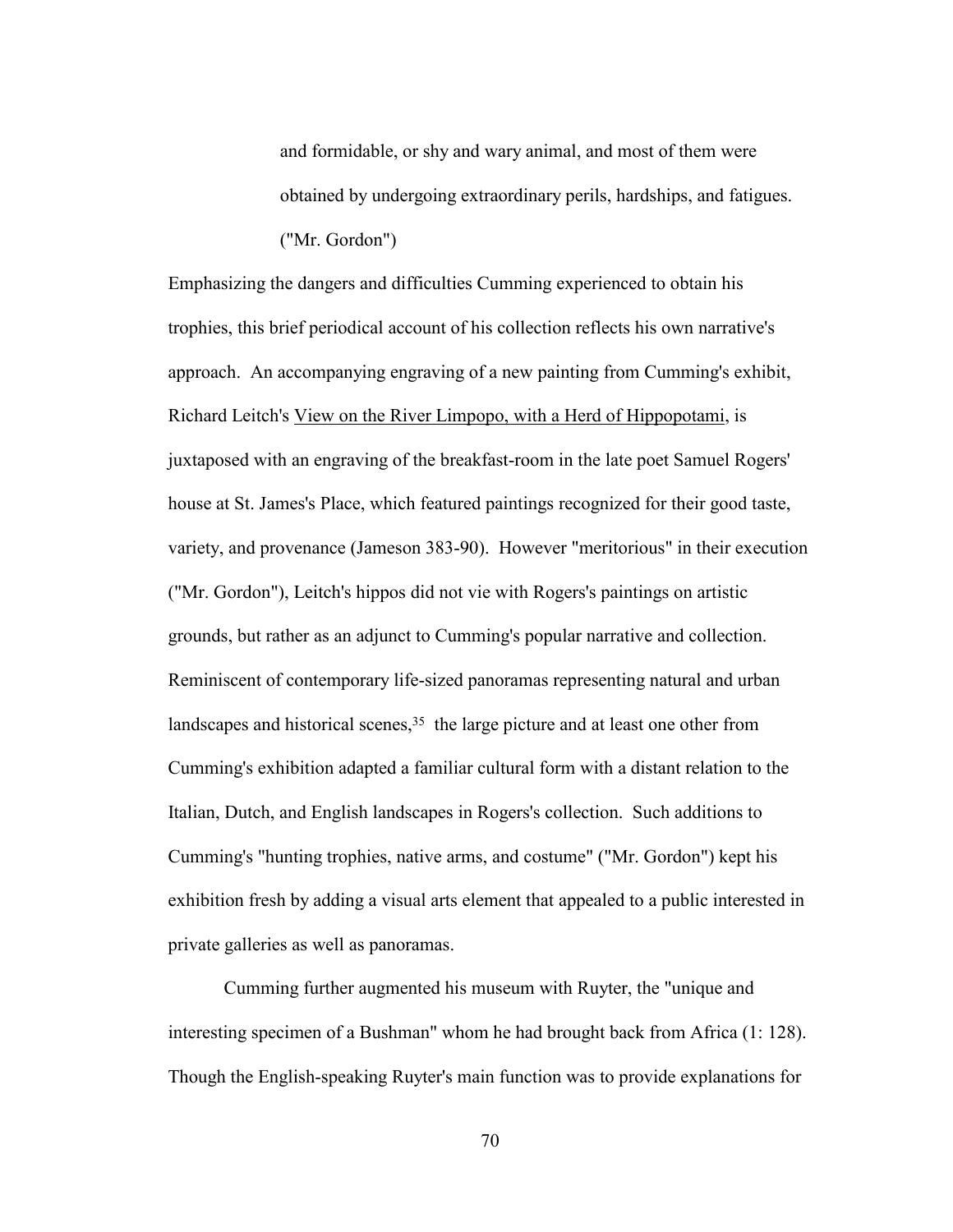visitors, he also served as an exotic attraction (Altick 291; "Lion-Hunter"). Like the Bushmen who were exhibited at the Egyptian Hall from 1846 to 1847,<sup>36</sup> Ruyter represented "a hapless aborigine race who had been the victims in turn of the Hottentots, the Bantu, and the Boers, the last of whom kept them as status symbols and domestic servants" (Altick 279). Having escaped from cruel Boers that massacred his people, Ruyter was captured by two of Cumming's Hottentot servants, who saw him hiding near their camp (1: 129). However, Cumming, representing himself as a benevolent "master" (1: 297), claims that Ruyter willingly remained with him and had "ever since faithfully followed my fortunes through every peril and hardship by land and sea" (1: 128). Cumming also expresses his amusement at the antics of this "funny little fellow":

> [He] is at the moment that I write brandishing in the highlands of Scotland an imitation of a Cape waggon-whip which he has constructed, and calling out with stentorian lungs the names of the oxen composing the team which he, at a subsequent period, drove when he alone stood by me, all my followers having forsaken me in the far interior. (1: 128-9)

Cumming's portrayal of the loyal Ruyter as noble but also childlike reflects earlier Abolitionist depictions of Africans, which were likewise "patronizing" and "unintentionally derogatory" (Brantlinger 176). Though Cumming viewed Ruyter as superior to the "savages" that had accompanied him on the hunt (2: 245), the hunter's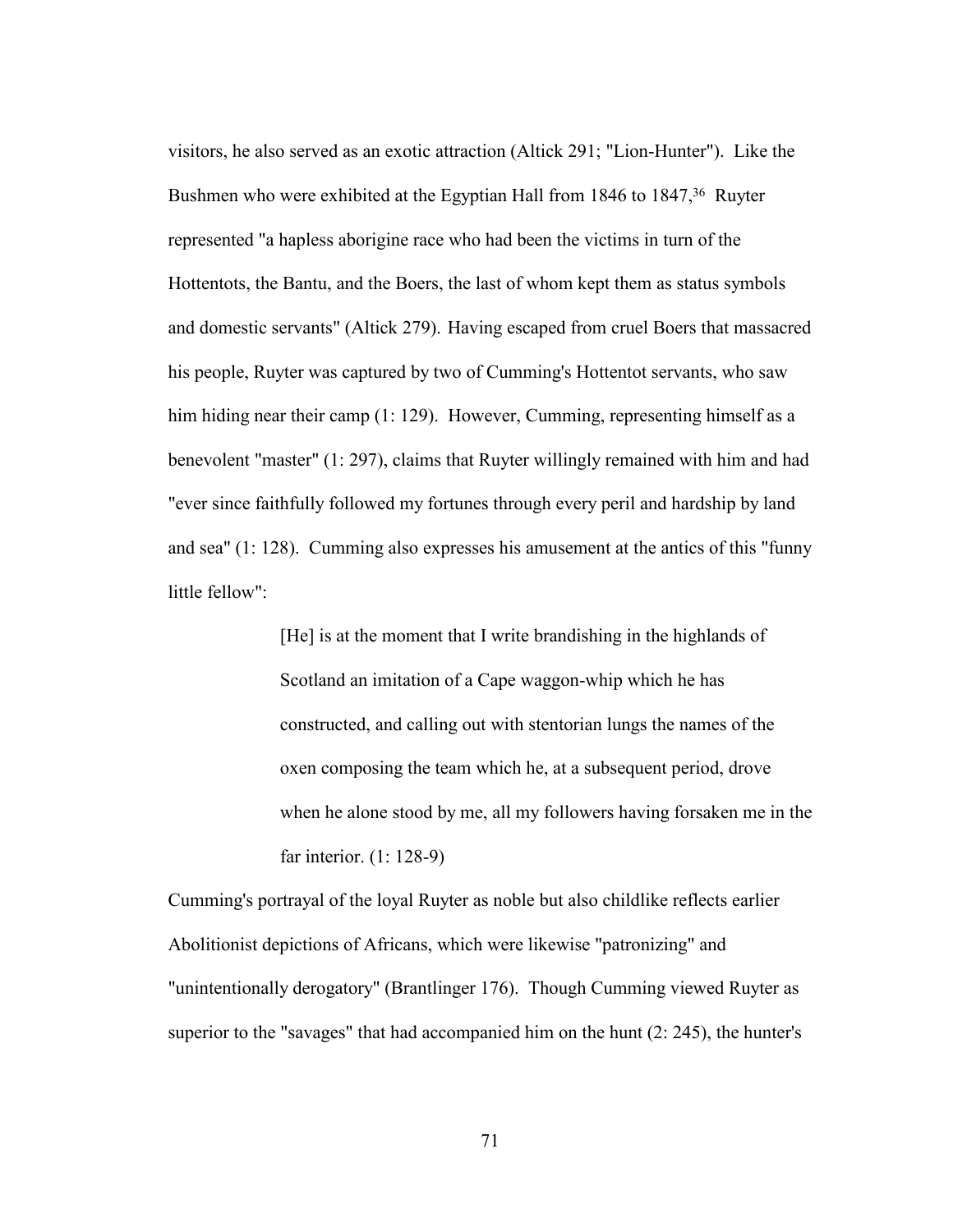proprietary claim to his "little Bushman" (1: 297) further reinforced the African's supposed inferiority to his chosen master.

 Despite Ruyter's presence, the main attraction of Cumming's museum, dead or alive, still lay in the lion hunter himself. Back home, Cumming made a spectacle of himself more than once; as a reviewer wrote in Chambers's Edinburgh Journal in 1850, "Two or three months ago he visited Edinburgh, and thinking proper to parade our streets in the costume he had worn in the desert, he was of course an object of considerable interest to the idle class of inhabitants—and to the police" ("Hunter's" 76). Afterwards, in Dublin, Cumming's collection was impounded while he answered a charge of public indecency (Altick 291). Apparently, the unconventional and perhaps intoxicated Cumming also ran afoul of authorities in London "by promenading in a sailor's blue shirt, Highland kilt, and a belt garnished with knives and pistols, while his hair . . . was confined in a bag of silk netting" (qtd. in Casada xiii). Cumming's transgressive displays only increased his larger-than-life image and drew more attention to his exhibition, where he had begun to give his own formal lectures (Altick 291). By the late fifties, Cumming had earned enough from his books and tours to purchase his own permanent museum at Fort Augustus on the Caledonian Canal (Casada x). Cumming's days as collector and curator culminated in the 1866 sale of his trophies and related artifacts to the consummate American showman P. T. Barnum. Though Cumming's celebrity survived his death in 1867, his collection itself went up in smoke just a year later in a fire that destroyed Barnum's museum.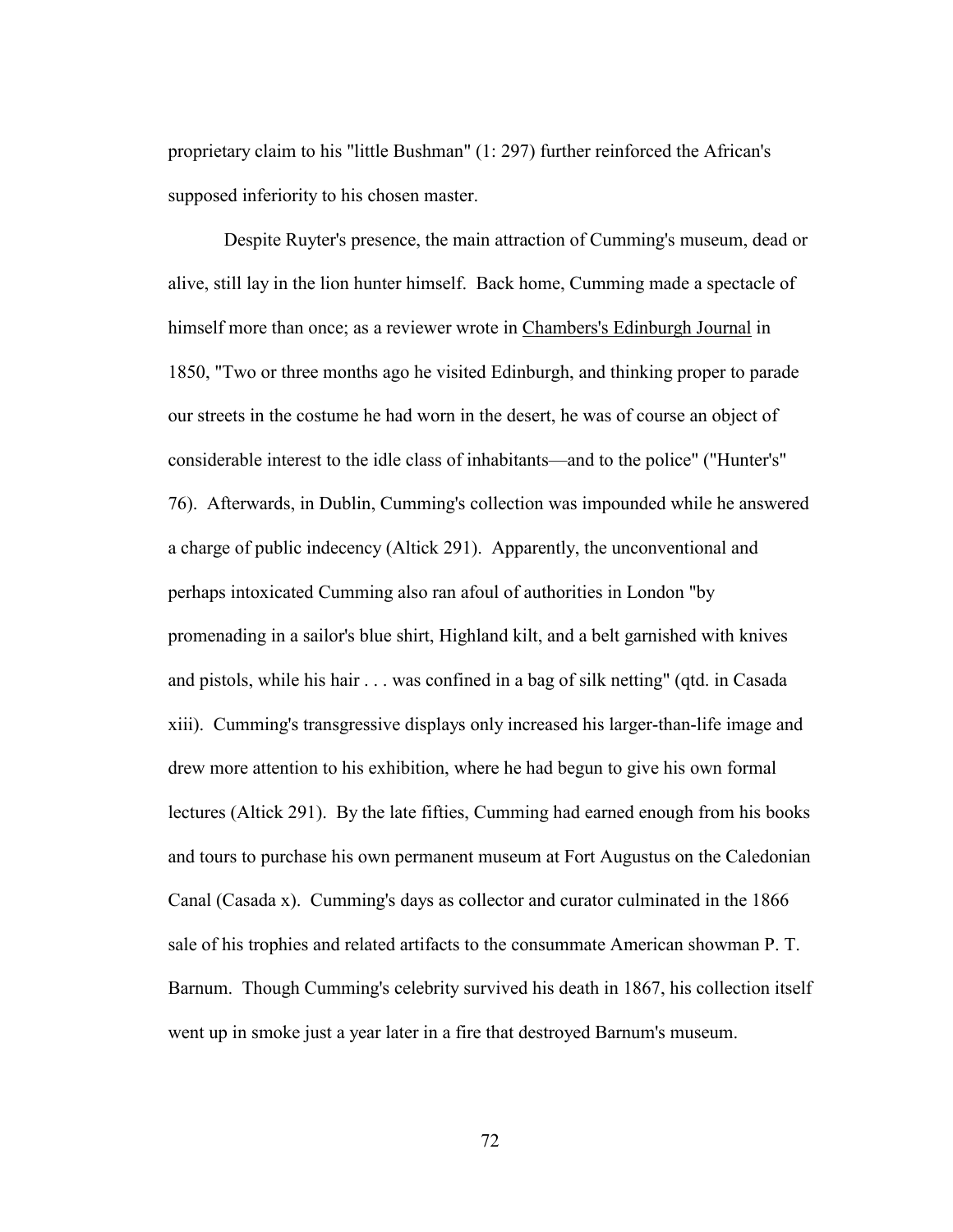However, Cumming's narrative proved to be self-sustaining and widely influential. In African Hunting from Natal to the Zambesi (1863), fellow Scottish hunter William Charles Baldwin acknowledged Cumming as the inspiration for his trip to southern Africa from 1852 to 1860. As Baldwin explained, Cumming's book proved to be the deciding factor in his choice of destination, appearing "in the very nick of time," as he debated whether to travel to Canada or the western United States (3-4). To a large extent, Cumming's narrative furnished a template for Baldwin's hunting and narration alike: the two covered much of the same ground, hunted similar animals, and amassed extensive collections, though Baldwin had the "mortification" of losing all of his trophies when a servant left them hanging in trees to make room for a large load of ivory (442). Baldwin even met several of Cumming's acquaintances, including the Bamangwato king Sicomy and the Bechuana chief Sichely, and retained as one of his after-riders "[t]he far-famed Kleinboy," a Hottentot "of Gordon Cumming renown" (306). In narrative terms, then, Baldwin's journey is conceived of as a sequel to Cumming's adventures. With forty plates in the manner of Cumming's illustrations, Baldwin's narrative became an instant success and, in turn, incited a new generation of hunters: "The most famous of all African hunterexplorers, F. C. Selous, always acknowledged that Baldwin's was the one book that sent him to Africa" (Baldwin [ii]). Though Selous did not mount a public exhibition of the trophies he collected during his more than twenty years in southern Africa, he imitated Cumming by arranging select specimens to illustrate his public lectures, which followed on the heels of his second book, Travel and Adventures in South-East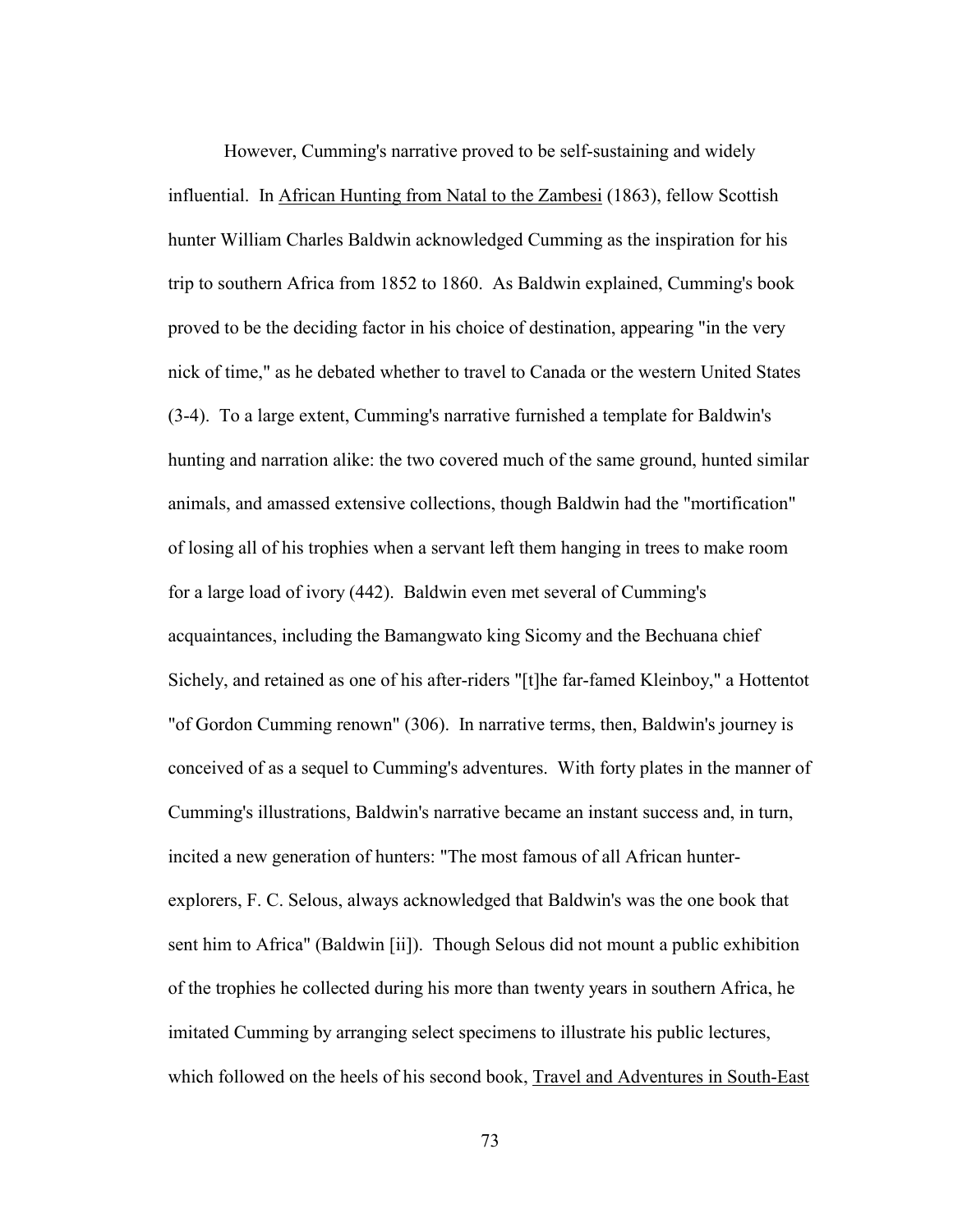Africa (1893) (Ritvo 251-2). Selous, in turn, has been described as a possible influence on H. Rider Haggard's creation of Allan Quatemain, the fin-de-siècle South African hunter-adventurer whose bag includes sixty-five lions, not to mention eight elephants in a single day (Butts x; Haggard  $8, 60$ ).<sup>37</sup>

In an even more immediate and direct way, Cumming's work helped to create a vogue for fictional hunting adventures, the most prominent being the Irish-born Captain Mayne Reid's boys' stories. Though most of Reid's fiction derives from his own travels throughout the Americas, his books on African hunting draw upon Cumming's narrative for character and incident. For example, the teenager Hendrik in The Bush Boys (1856) shares his first name with Cumming's ill-fated wagon-driver and, in The Young Yägers (1856), joins the Cape Riflemen, like Cumming himself. In Young Yägers, Reid also borrows many hunting episodes from Cumming, including a hands-on struggle with a python (Reid 312-18; Cumming 2: 129-30). Moreover, Reid's Yägers explicitly mentions Cumming in a derivative account of hunting a white rhinoceros known among natives as the "muchocho":

> The other species of white rhinoceros is the "kobaoba," lately named Rhinoceros Oswellii; although in my opinion it should have been Rhinoceros Cummingii--since the great lion-hunter was not only the first to give any definite characteristics of this rare species, but more than any other man he has contributed to a knowledge of the South-African fauna. (291)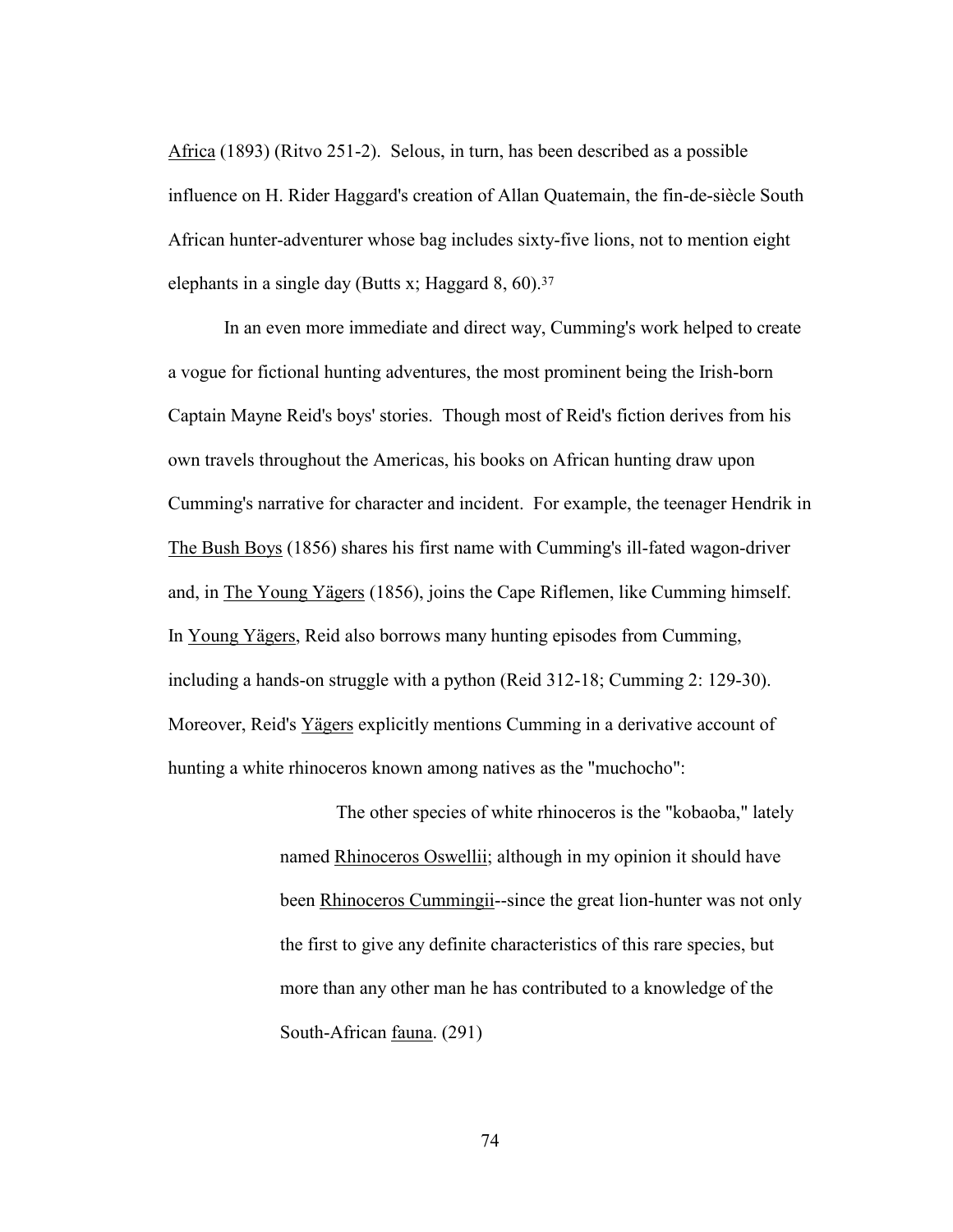Besides making claims for Cumming's contributions as a naturalist, Reid indicates his enduring fame and glorifies the trophy-hunting that won him his reputation. As Reid's boy hunters accumulate "trophies of their expedition" (50) for the entrancehalls of their paternal mansions, they aspire to be like Cumming himself.

 Cumming's lionization may have reached its apogee with the manufacture around 1860 of a Staffordshire pottery figure of Cumming in full Highland regalia, standing by a dead lion, whose hind paw he grasps in triumph.<sup>38</sup> Such Staffordshire pieces depicted a variety of subjects, including allegorical, religious, literary, theatrical, legendary, and historical figures. Because patriotic Scottish subjects from William Wallace to Rob Roy MacGregor were also popular, the heroic Cumming fit the mold well. His statuette domesticated the "Lion Slayer" of its name while also transforming the collector into a collectible himself. As with his narrative, Cumming's original collecting enterprise was extended and made accessible to a larger audience that could participate vicariously in it. In the process, collecting was validated and valorized as a potent source of British identity.

 Through collecting and collectography, both Cumming and Layard provided their contemporaries with what was felt to be proof of British supremacy and Victorian progress. Like the authors of the Victorian discovery narratives that furnished the foundation of their heroic perspective, Layard and Cumming describe "the overcoming of all the geographical, material, logistical, and political barriers to the physical and official presence of Europeans" abroad (Pratt 202). Moreover, they depict their appropriation of exotic artifacts or specimens as the seemingly inevitable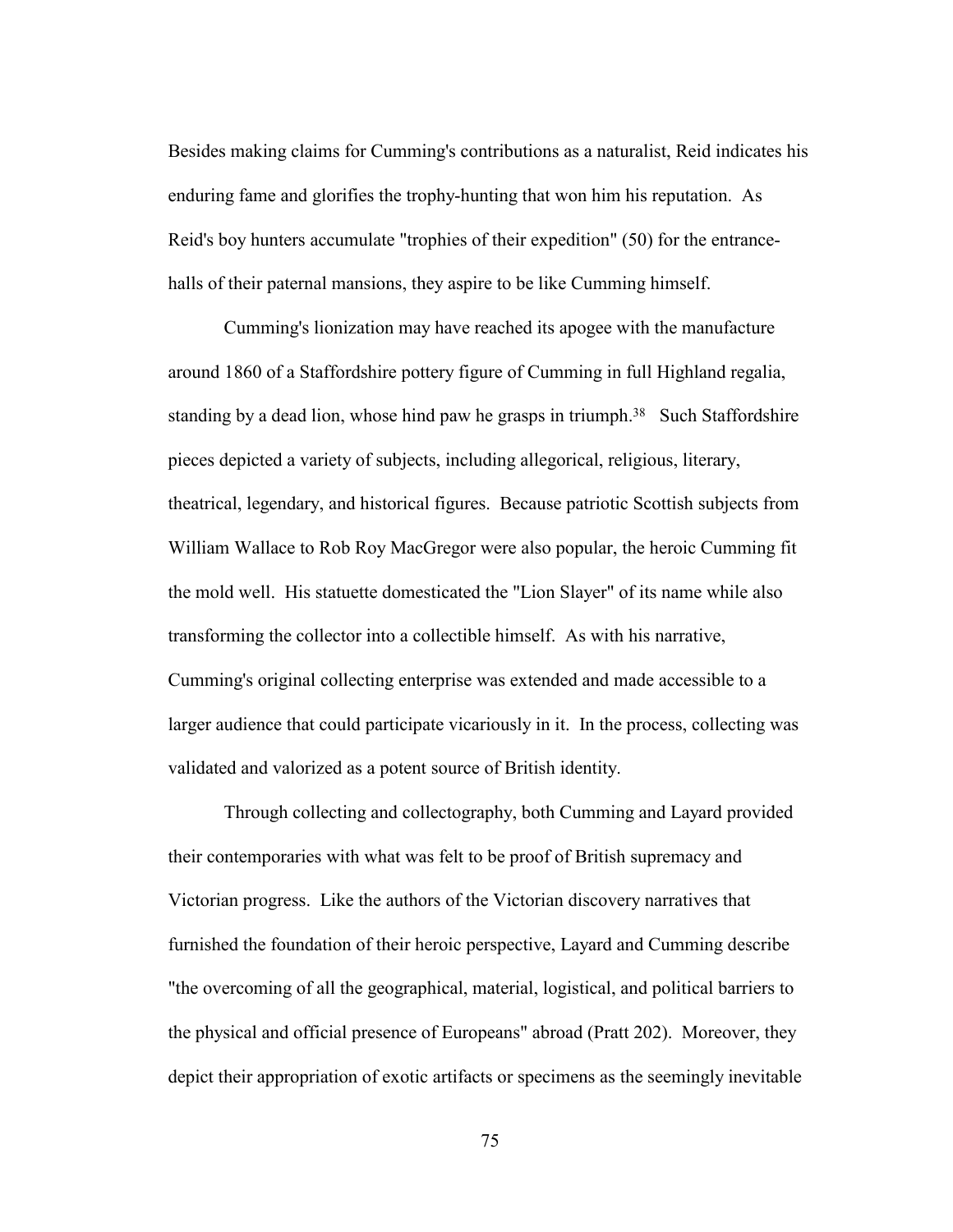outcome of a series of episodes in which they use superior knowledge, skill, and physical force to convert foreign objects into British possessions. The display of these collections, combined with the publication of Layard and Cumming's narratives, contributed to the unprecedented prominence of the imperial collector as a Victorian cultural hero.

As published authors, each of whom was "the type of his profession at its best" (Houghton 318), the archaeologist Layard and the ivory trader Cumming anticipated later Carlyle biographer James Anthony Froude's 1850 call for a series of the lives of modern heroes for contemporary audiences. Such Victorian hero worship functioned as a compensatory secular religion and a source of moral inspiration in an age of uncertainty caused by increasing commercialism, growing religious skepticism, and bourgeois democracy (Houghton 305-40). Layard's self-styled altruistic collecting for the nation and his perceived triumph over French adversaries helped to make him the object of patriotic idolization, while Cumming's preeminence among hunters likewise won him acclaim and admiration throughout Britain. Layard and Cumming also became models for imitation among collectors, even if most Victorians lacked the resources to duplicate their feats. As the next chapter explains and Dickens's writings suggest, less wealthy collectors, even among the working classes, were capable of improving their own social status through related strategies of collecting, display, and narration.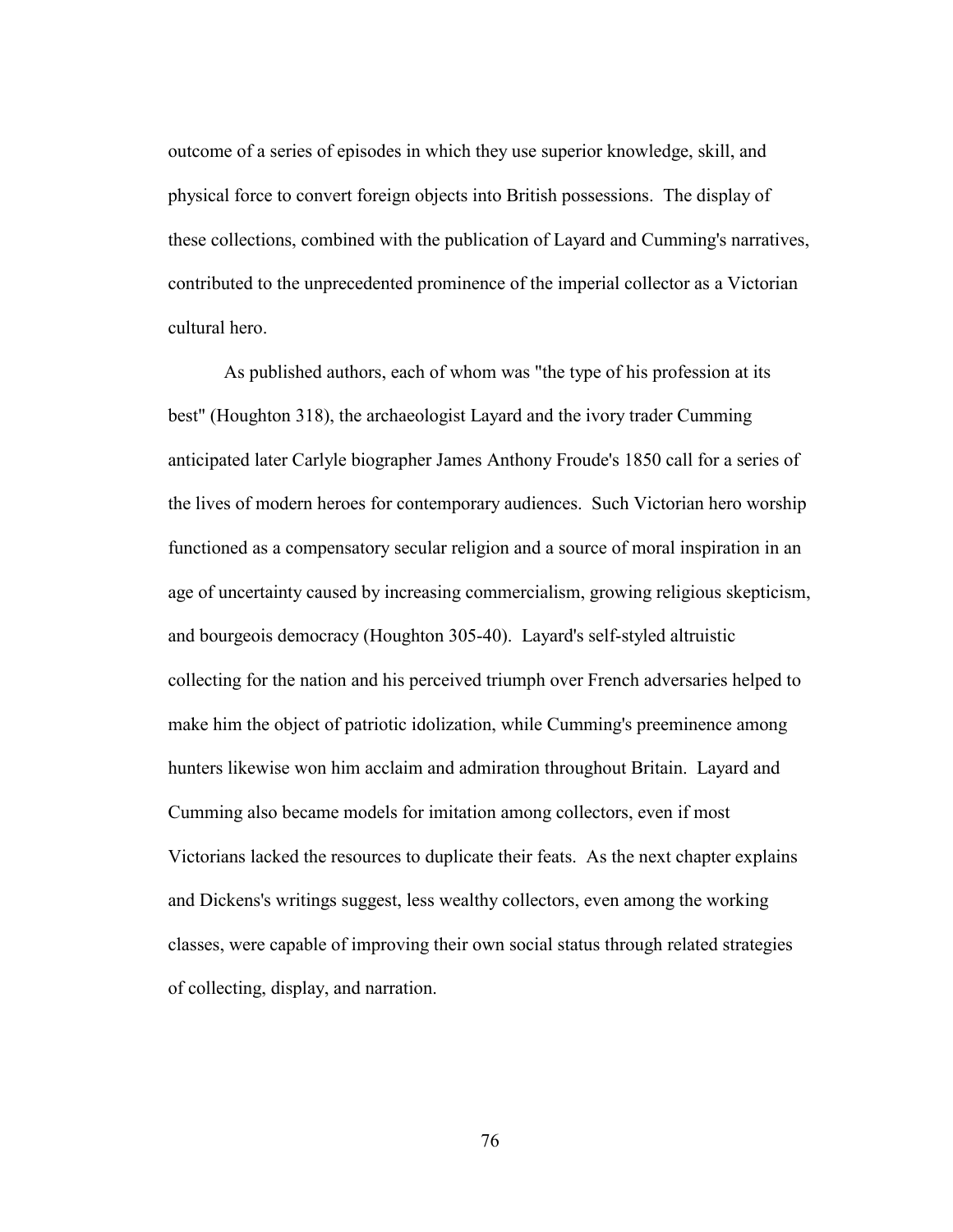## **Chapter Two**

## **Dickens and the Exhibitionary Complex**

At about a quarter to four on the afternoon of February 7, 1845, just before closing time at the British Museum, the lingering visitors in the Gallery of Antiquities heard a loud crash from an upstairs ante-room that housed, among other objects, ancient Roman art on loan from Sir William Hamilton and antiquities from Nineveh and Babylon collected by Claudius Rich (see Chapter 1). When museum officials arrived, they discovered Hamilton's ancient Roman cameo glass Portland Vase, famously copied by Josiah Wedgwood, "scattered in fragments about the floor" and apparently "irreparably broken," as the Times reported ("Wilful").39 Upon further investigation, officials were shocked to learn that the vase's destruction was no accident; it had been smashed to pieces by a young man who confessed to heaving a basalt sculpture from Persepolis at the vase. Later identified as William Mulcahy, alias William Lloyd, a Trinity College dropout and an impoverished theatrical scenepainter from Dublin, the perpetrator could offer no definitive motive for his actions, though he explained in court that he had been suffering at the time from paranoia after a week-long drinking binge. Because of a legal loophole, Lloyd was prosecuted not for harming the priceless vase, but for breaking its glass case, for which he was fined £3, in default of which he was sentenced to two months of hard labor, though he was released shortly afterwards when an anonymous benefactor paid his fine (Brooks 9- 19).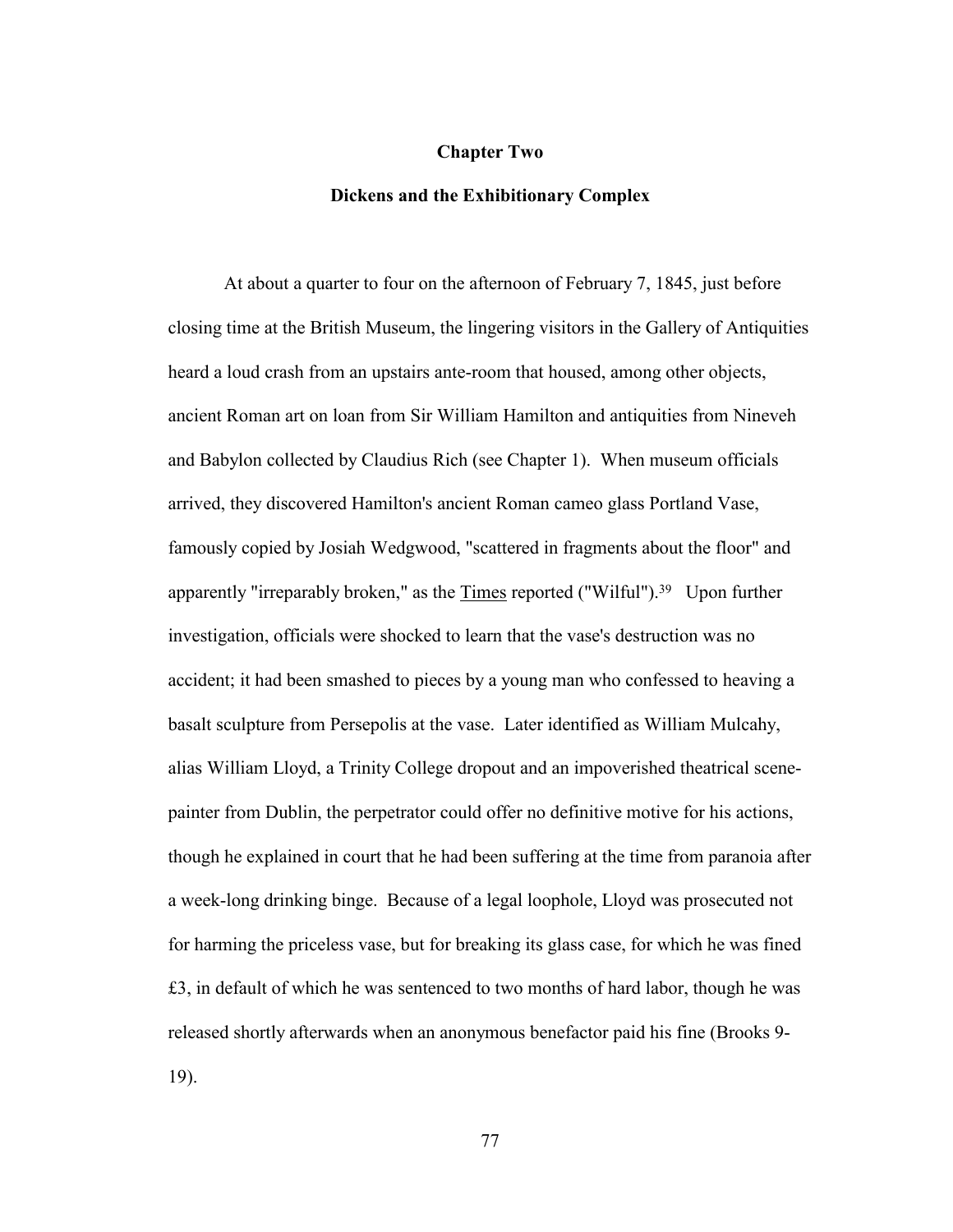Reactions to the incident ranged from outrage to perplexity. Before his trial, Lloyd's inexplicable behavior had prompted suspicions that he was insane, though the court affirmed his sanity. Meanwhile, the Times speculated that if Lloyd was not mad, he might have acted out of a desire for notoriety, "strengthened, no doubt, by straitened circumstances" ("Wilful"). Letters to the paper's editor decried what was felt to be an "inadequate punishment" for Lloyd's "late lamentable destruction," and recommended corporal punishment, preferably administered in public, as a deterrent for any future imitators ("Portland Vase," Letter). Along similar lines, the Spectator complained, "[T]he whole rascality of the empire is given to understand, that for three months' imprisonment (which some have incurred rather than go into the workhouse), they may at any time vent their spleen against the wealthier classes by wantonly destroying any of the valuable works of art daily exposed to public view in our national institutions" ("Destruction"). Much was made of the fact that Lloyd had only nine pence on him when he was arrested, suggesting his lower-class origins and presumed membership in a discontented rabble, but in court he seemed articulate and educated and presented a "respectable appearance," "well dressed and [wearing] a great coat," with "a fair complexion, thin, and apparently somewhat delicate" ("Portland Vase," Times 12 Feb. 1845).

 Nevertheless, as the Spectator editorial suggests by alluding to issues of national security and class antagonism, Lloyd's actions revived longtime concerns about the potential risks of unrestricted public access to Britain's national museums. Indeed, the breaking of the Portland Vase exposed fractures within Britain's body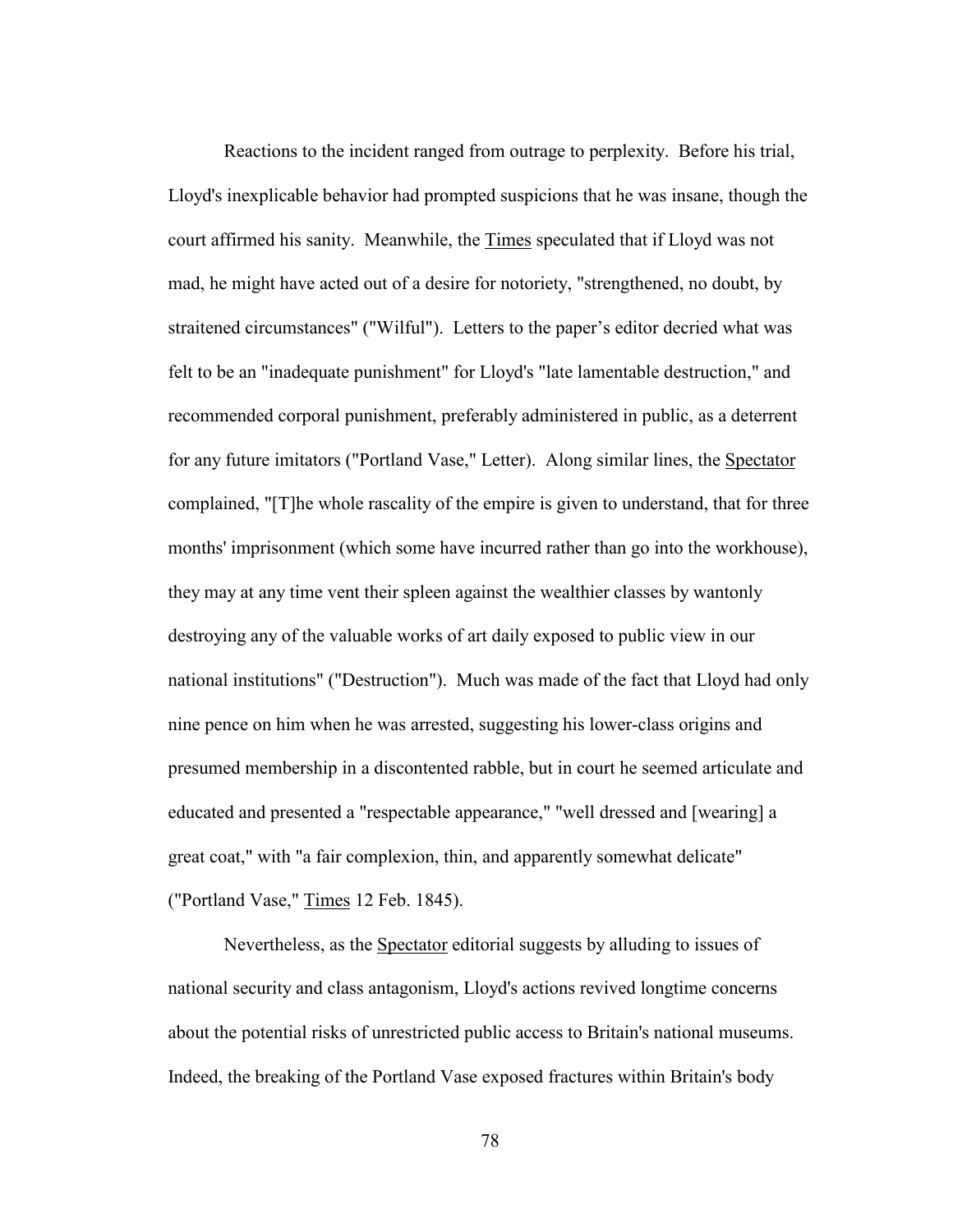politic itself over the very conception of the British Museum and collateral cultural institutions as public places that were equally accessible to all, at least in theory. As Carol Duncan explains, agitation for increased access to public museums and monuments and proposals for public art galleries date from the 1820s and 1830s, when Britain's middle and upper-middle classes challenged aristocratic culture and rule in part by opening up traditionally restricted cultural spaces and redefining their contents, which often had an aristocratic provenance, as common property (40). As part of a larger campaign that disputed the ability of the privileged few to represent the interests of society as a whole, such nationalist projects were resisted by the ruling elite because they could provide the basis for a political demand to expand the franchise (C. Duncan 40-2). Further, the movement to make museums more public was accompanied by the redefinition of middle-class culture as the national culture and an instrument of social reform that would provide the necessities of a civilized life and strengthen the social order by uniting the nation, including the lowest social ranks, under common values and cultural rituals (C. Duncan 43-7). Opponents suggested the dangers that such change represented through the image of a violent and recalcitrant populace personified by Lloyd and his supposed ilk. Thus, the prosecuting attorney in Lloyd's case warned that "those restrictions that were formerly imposed upon the public" at the British Museum, including a lengthy ticket application process, a cap on daily admissions, extremely limited days and hours of admission, and mandatory accompaniment of all visitors by guides (Altick 440-2),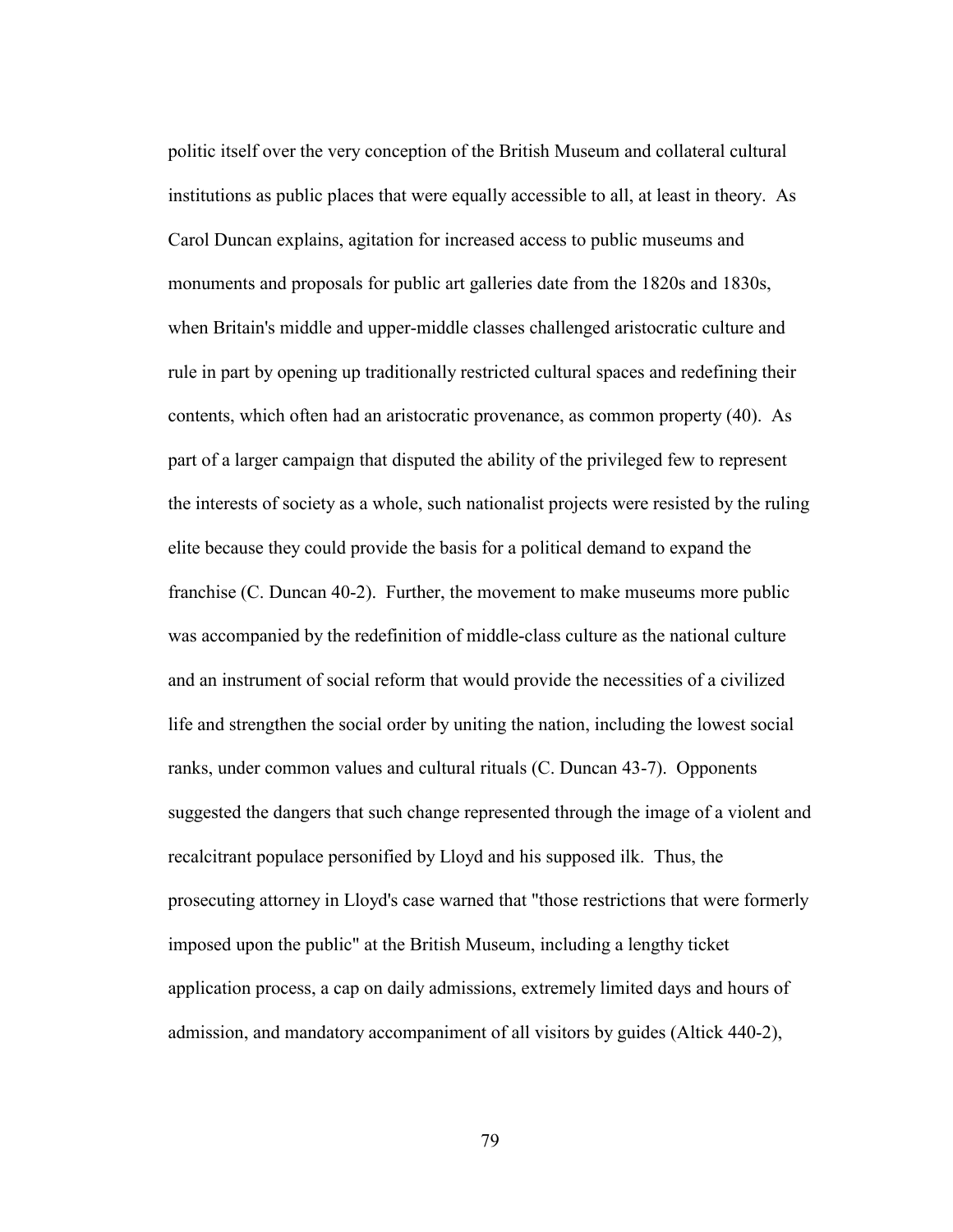could be revived "by the frequency of outrages like that now under consideration" ("Portland Vase," Times 12 Feb. 1845).

 Though the Portland Vase episode was the only one of its kind in the first century of the British Museum, it had been preceded a little over a year earlier by an incident at the newer National Gallery, where a lame young man and "watch-finisher" named William Adams damaged P. F. Mola's *Jupiter and Leda*,<sup>40</sup> formerly part of Lord Farnborough's collection, by striking it with one of his crutches "just as if he was knocking down a bullock," as an eyewitness reported ("Police," Times 25 Jan. 1844). Unlike Lloyd, Adams claimed that his breakage had been an accident that occurred when he was "pointing out to a friend the beauties of the picture," which was "broken to pieces by the force of the blow" ("Police," Times 24 and 25 Jan. 1844). Adams's case was brought up during and after Lloyd's trial not only as legal precedent but also as further evidence of the destructive tendencies of the masses and their challenge to an elite social order symbolized by current or former aristocratic possessions that had entered the public domain as museum pieces. The British Museum had anticipated this threat as early as 1780, when troops were quartered at its original home of Montague House to suppress arson and mob violence during the anti-Catholic Gordon Riots (Miller 86-7). In a later instance of the literalization of the museum as a Foucauldian instrument of surveillance, a planned Chartist rally in Russell Square in the revolutionary year of 1848 prompted a vigorous fortification of the neighboring museum, though the demonstration failed and no attack followed (Cowtan 145-57; Miller 167-71).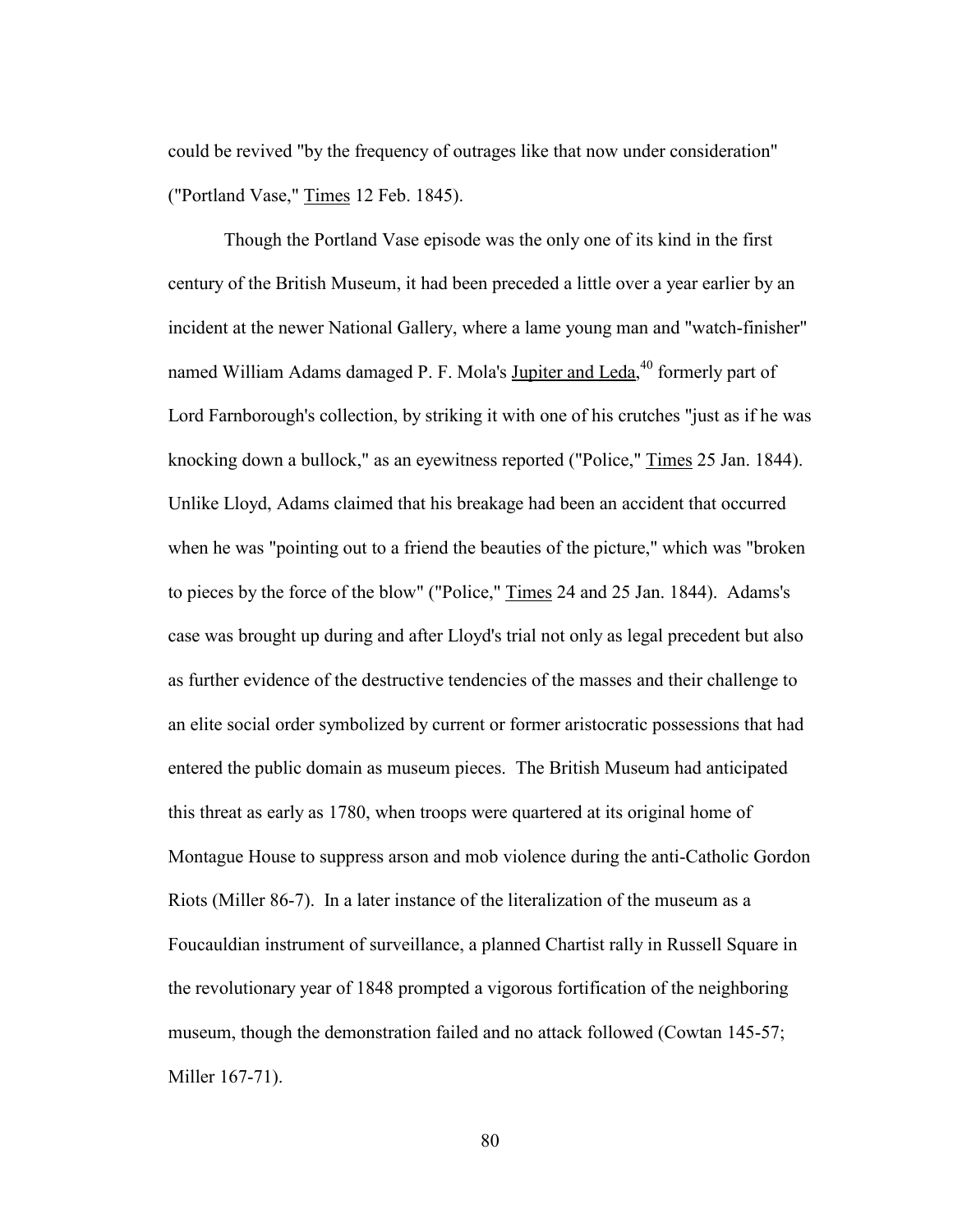Among those who weighed in on the general public's contested place in museums during the first half of the nineteenth century, Charles Dickens prominently endorsed the working classes as a citizenry worthy of the local and national institutions in which they were shareholders. As Paul Schlicke states, "In his sympathy for the underprivileged, Dickens . . . had strong faith in their fundamental decency—their collective disposition to behave without resorting to excess or destructiveness—and he defended passionately their right to enjoy such harmless pleasures as they might choose" (212). In particular, Dickens supported educational and entertaining "rational recreation," including museums and mechanics' institutes,<sup>41</sup> for the respectable poor (Schlicke 212-19, 232-3). Addressing a conversazione of the Polytechnic Institution<sup>42</sup> of Birmingham in February 1844, Dickens alluded to the previous month's incident at the National Gallery:

> [W]henever the working classes enjoy an opportunity of effectually rebutting accusations which falsehood or thoughtlessness have brought against them, they always avail themselves of it, and show themselves in their true characters; and it is this which has made the damage done to a single picture in the National Gallery in London, by some poor lunatic cripple, a mere matter of newspaper notoriety and wonder for some few days. This has established a fact evident to the meanest comprehension, that any number of thousands of persons of the humblest condition of life in this country, can pass through that same National Gallery, or the British Museum, in seasons of holiday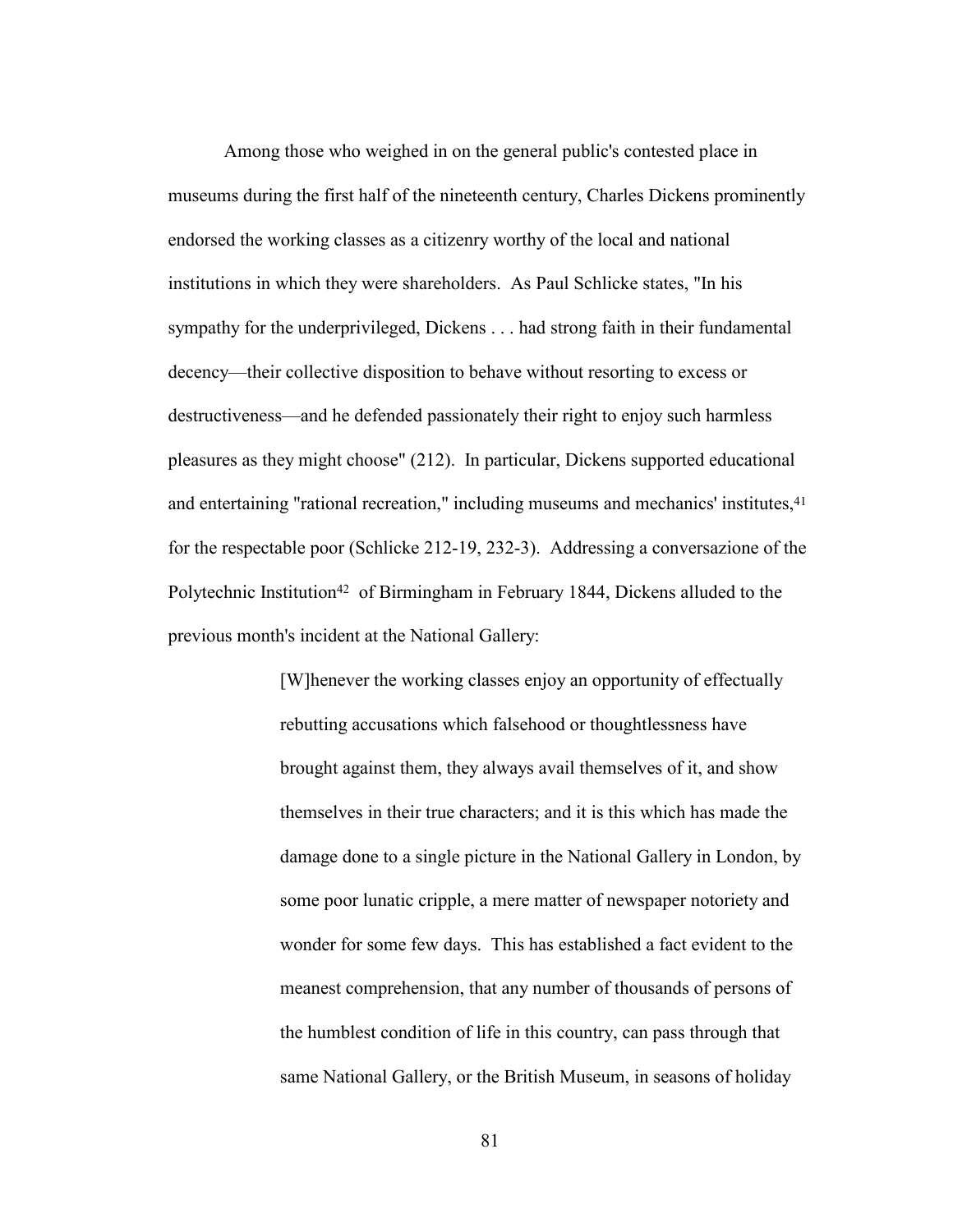making, without damaging in the slightest degree, the smallest rarity, in either wonderful collection. (Fielding 63)

There is no record of Dickens's response to the later vandalism of the Portland Vase. Here, however, he presents working-class self-restraint as the norm and marginalizes the canvas-poking Adams as a madman, defective in mind as well as body, though a museum official at the time said he had no reason to suspect Adams's sanity ("Police," Times 24 Jan. 1844). Dickens insisted that working-class visitors be judged by the orderly and well-behaved "thousands," rather than by the anomalous individual, later represented by his violent and criminal Sloggins ("Stores" 137-8), who gives the populace a bad name and risks the "wholesale suppression of amusement" through his misuse and abuse of culture (Schlicke 200).

A champion of the working classes, but also an advocate for middle-class culture, Dickens envisioned museums as an effective means of instruction and social control, as suggested by his pamphlets and periodical writings. In Sunday under Three Heads (1836), which defends the people's right to Sunday recreation in the face of restrictive Sabbatarian legislative proposals, Dickens points out how museums could efficiently manage the populace while exposing the working classes to their contents, "all calculated to awaken contemplation and inquiry, and to tend to the enlightenment and improvement of the people" (352):

> Why, if the British Museum, and the National Gallery, and the Gallery of Practical Science, and every other exhibition in London, from which knowledge is to be derived and information gained, were to be thrown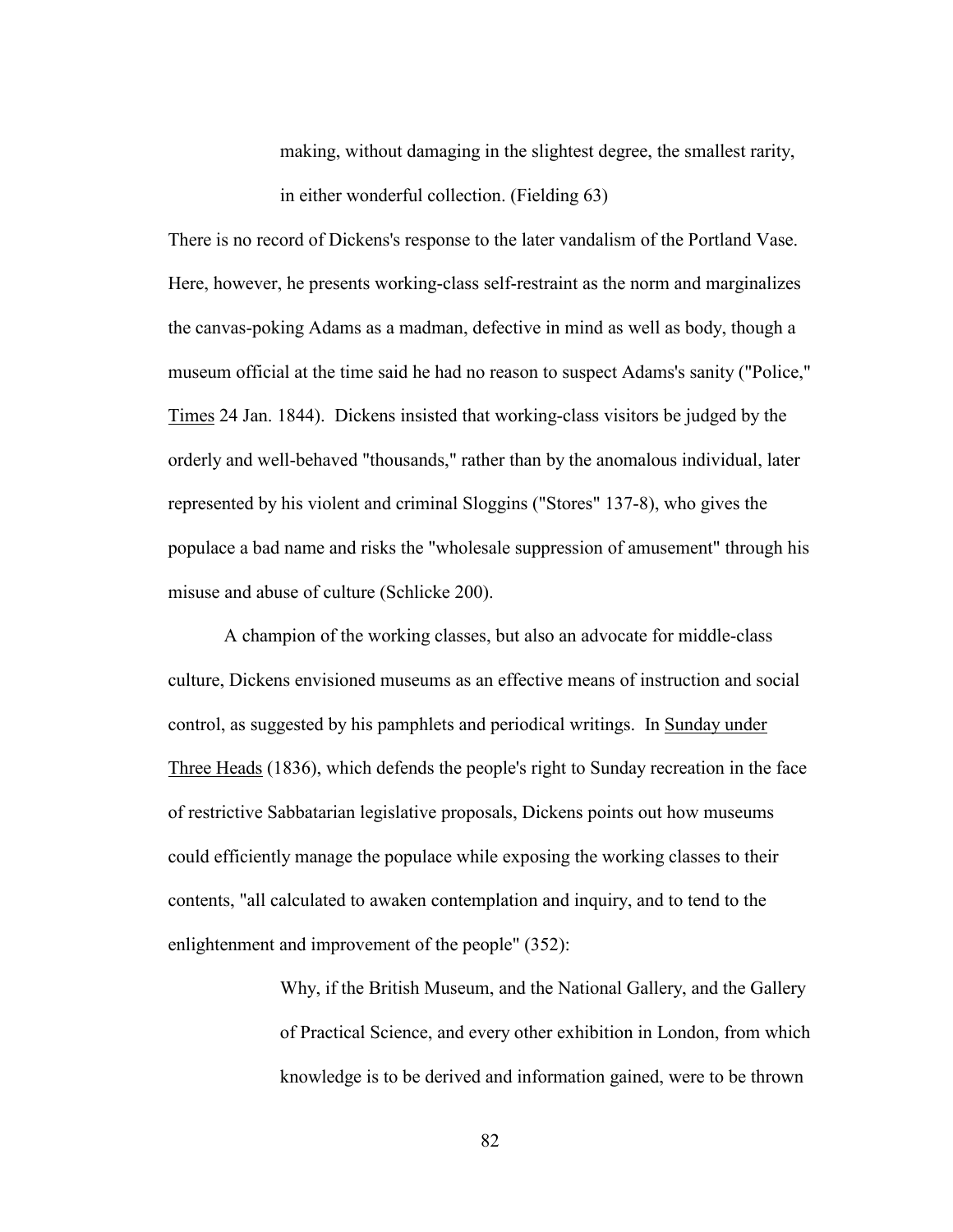open on a Sunday afternoon, not fifty people would be required to preside over the whole: and it would take treble the number to enforce a Sabbath bill in any three populous parishes. (353)

Dickens's proposal to open museums on Sundays, the only day off for most of the working classes, sought not only to make museums more physically accessible to the public (Schlicke 212), but also to exploit them more fully as a spaces of representation, emulation, and observation and regulation, as Tony Bennett characterizes nineteenth- and twentieth-century museums (24-58). According to Bennett, besides combining display and discourse ("show and tell"), Victorian museums were designed as exemplary spaces in which the subordinate classes would civilize themselves according to middle-class codes of conduct by imitating the behavior and tastes modeled by their social betters through institutions and practices of high culture (6-7, 17-33, 47). As instruments of social discipline, museums also monitored visitor conduct through technologies of regulation that included impersonalized forms of surveillance, such as Dickens's "vigilant" Inspector Field, "the guardian genius of the British Museum" ("On Duty" 64), as well as exhibitionary architecture that allowed visitors to watch one another and ideally produced a selftransparent and self-policing crowd that exercised physical, moral, and political restraint (T. Bennett 48-58).

 What Bennett labels as "the exhibitionary complex" developed over the late eighteenth to the mid-nineteenth century as "a set of cultural technologies concerned to organize a voluntarily self-regulating citizenry" (63). It deployed new disciplines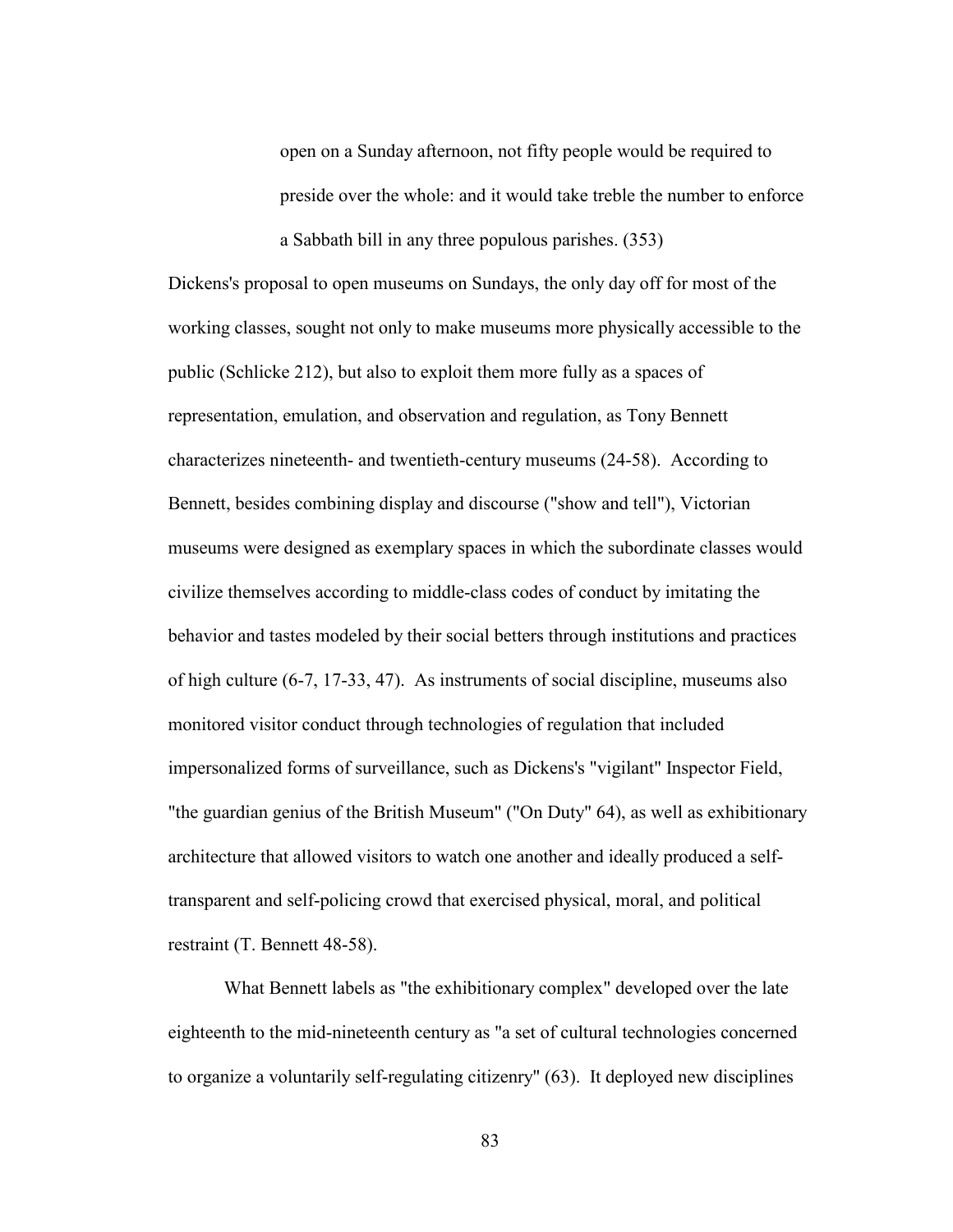and their progressivist taxonomies in state-administered institutions, including museums, that controlled and displayed both objects and people in increasingly more open and public contexts of visibility and inspection. Combining elements of spectacle, or "the display of objects to a great multitude" (65), and surveillance, the exhibitionary complex sought to render "the forces and principles of order," epistemological and social, "visible to the populace" (62), conceived of as a nationalized citizenry rendered as a spectacle for itself. Identifying with the power that produced this order and the people's place in relation to it, large and undifferentiated crowds became its subjects and objects as well as its beneficiaries, ideally functioning as a "constantly surveyed, self-watching, self-regulating, and . . . consistently ordered public" (69).

 Dickens's early novels often reflect aspects of Bennett's exhibitionary complex in the management of objects, spaces, and crowds. Throughout the 1840s, Dickens depicts lower-middle- and working-class collectors who use proprietary collections to construct, inhabit, and manage museum-like spaces that become sites of both spectacle and surveillance where visitors are put on display for one another and for readers. Besides showing the populace's ability to oversee collections and themselves, these proto-museums suggest that the lower classes could successfully emulate not just middle-class museum-goers but museum culture itself. By imitating institutional forms and practices, Dickens's collectors and curators, whose objects confer professional authority upon them, claim a share of the social power inscribed within and conveyed through Victorian museums. In the process, Dickens envisions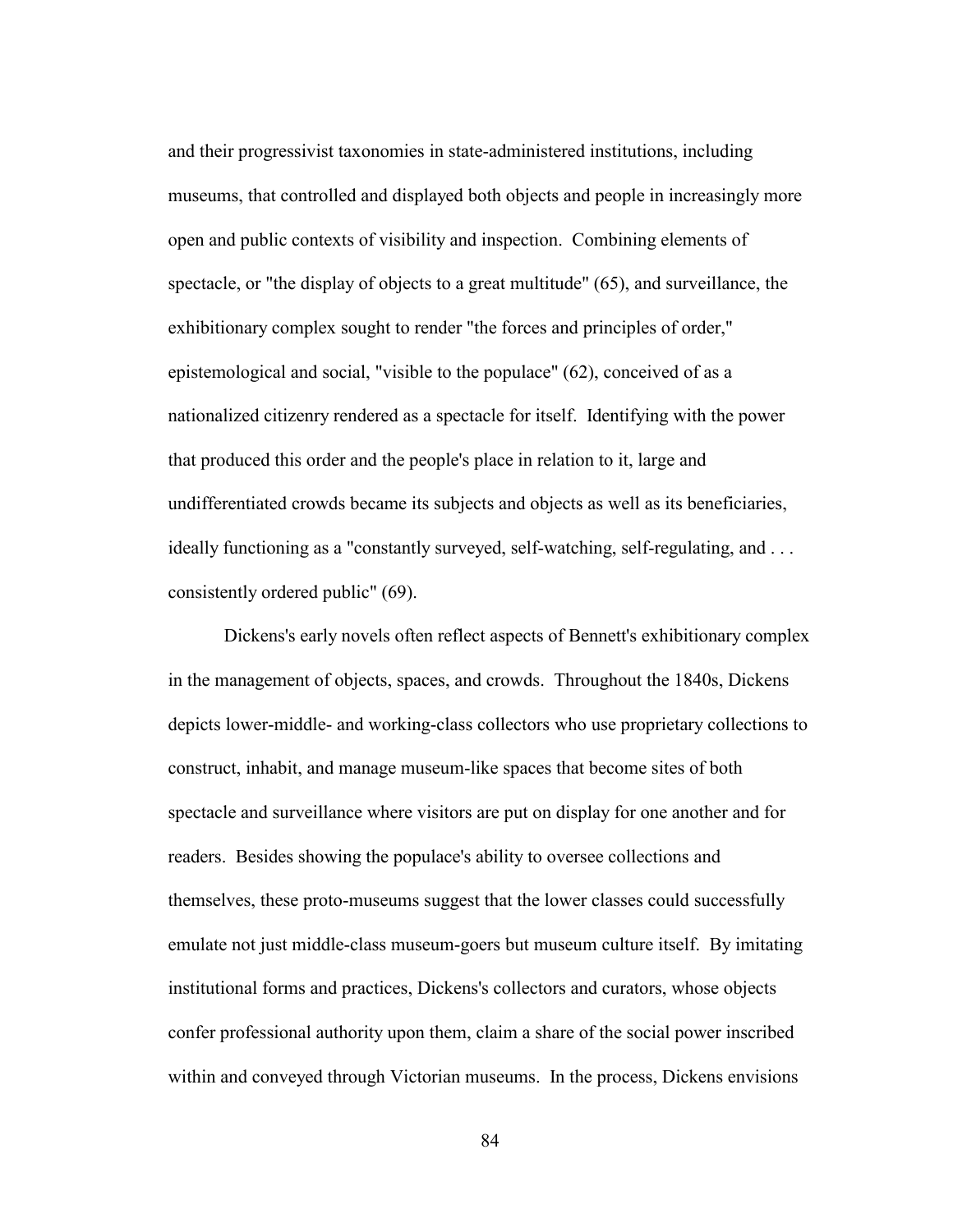collecting as part of a new, more inclusive concept of national identity, constructing a citizenry modeled on middle-class norms.

## **Mrs. Jarley's Waxworks**

One of the most accomplished of Dickens's collectors, the illiterate and itinerant Cockney entrepreneur Mrs. Jarley uses her waxworks to support her pretensions to gentility in The Old Curiosity Shop (1840-1). A fictionalization of Britain's women wax modelers and exhibitors up to the early nineteenth century, most notably Madame Tussaud's in its traveling "premuseum" form, Jarley is "a businesswoman who does not create the wax figures she exhibits; rather, she costumes them and makes them up" (Bloom 192). As such, she combines visual representation, which also provides publicity, with verbal discourse that establishes her professional credentials and explains her collection to patrons of all classes. Meanwhile, the intersection of commercial spectacle and museum culture in Jarley's exhibition incorporates both democratic and exclusive elements, reflecting the proprietor's social status and her aspirations as a purveyor of culture to both select and popular audiences.

As has often been noted,<sup>43</sup> Madame Tussaud, "one of the leading women entrepreneurs in nineteenth-century Britain" (Pilbeam 74), served as the immediate and primary source for Dickens's Mrs. Jarley and would have been recognized as such by Victorian readers. Born Marie Grosholz, Tussaud (1761-1850) learned wax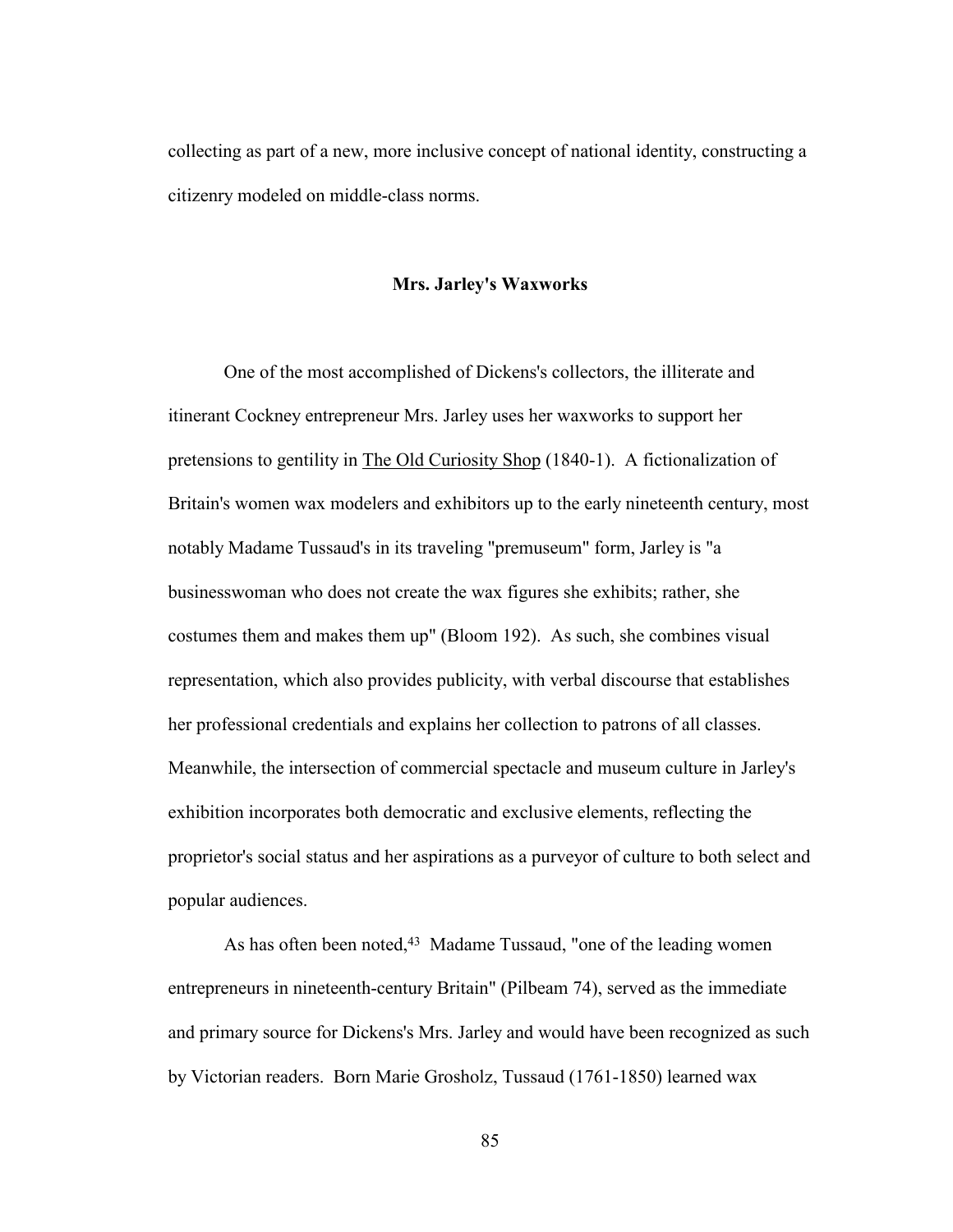modeling from her uncle (or perhaps father) Philippe Curtius, her mother's employer and a Swiss native, whose waxworks was one of the fashionable attractions of pre-Revolutionary Paris. Through his involvement with the revolutionary national guard and the constant updating of his exhibition to reflect current events and contemporary politics, Curtius and his waxworks managed to survive the Revolution (Pilbeam 17- 54). Tussaud took over Curtius's waxworks after his death in 1794 and married her husband a year later, but the couple became estranged by March 1802, when Tussaud left for England with her elder son Joseph. After her arrival, Tussaud went on tour with her best models in a "distinctly monarchist," "emphatically anti-revolutionary" display for English audiences (Pilbeam 68). Although exhibitions related to the Revolution were common at the time, Tussaud's distinguished itself through the novelty of figures made from the actual bodies, living or dead, of their subjects and the constant updating of her waxworks. Presenting herself to the British as "an artist who had moved in high society and politics in France," Tussaud used her "alleged royal links" as the self-described artist to Madame Elizabeth, the sister of Louis XVI, as a source of status in Britain (Pilbeam 68). After touring Ireland from 1803-1808, Tussaud traveled throughout Scotland and England until settling down in 1835 at London's centrally located and fashionable Baker Street Bazaar, where her waxworks became a longtime fixture because of its size and its extensive collection of related art and artifacts (Pilbeam 74-131).

 Tussaud was the last and most prominent of the female wax sculptors and entrepreneurs in England who capitalized upon the popularity of waxworks as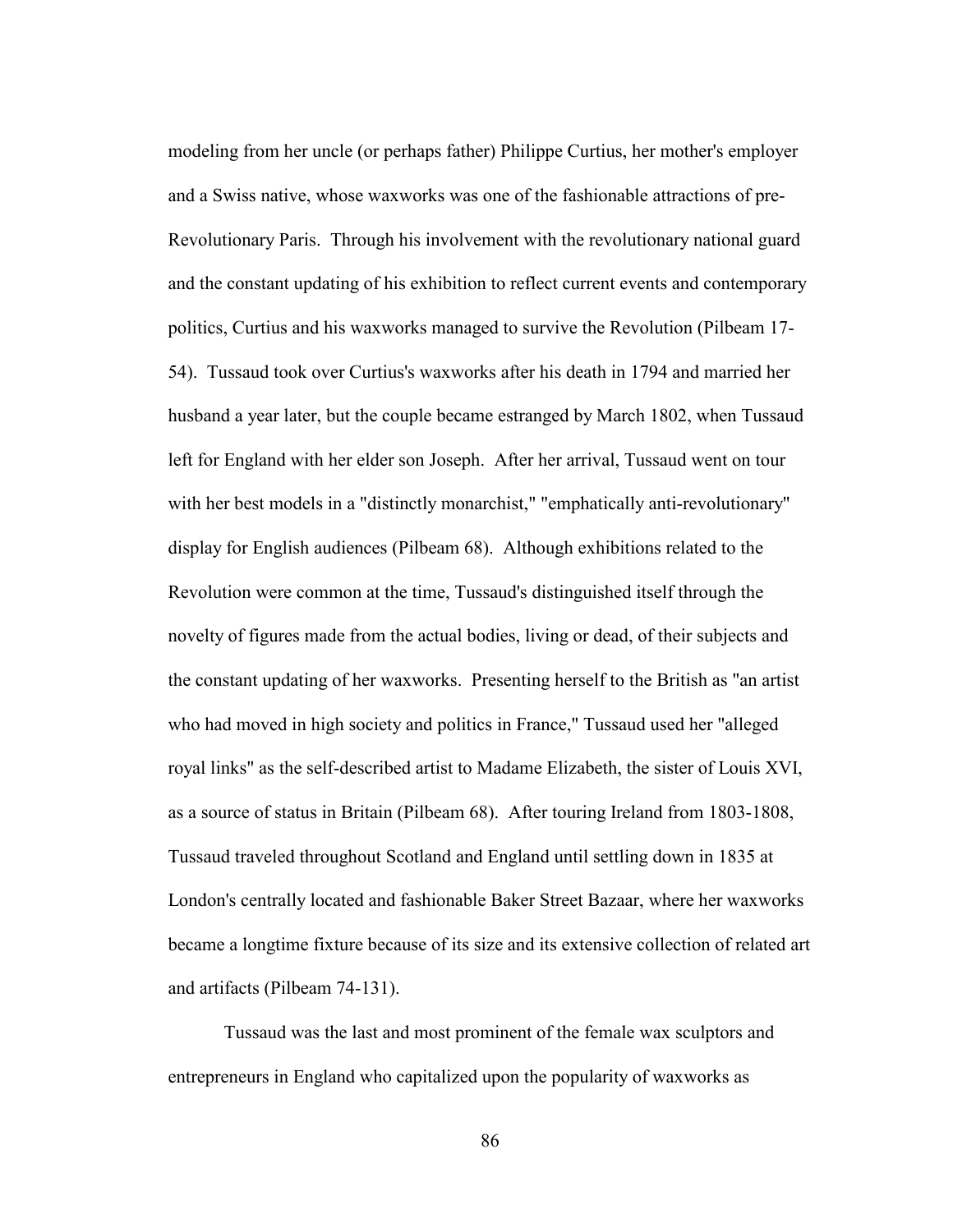celebrity portrait galleries before "cheap good quality lithograph illustrations" began to be widely used in the weeklies of the 1840s (Pilbeam 82). Her distinguished predecessors from the late seventeenth to the early nineteenth century included Exeter Change's Mrs. Mills, who described herself as unequaled in her art; the toymaker Mrs. Salmon, who animated some figures with clockwork and claimed to have patrons from the aristocracy and gentry; Salmon's successor, Mrs. Clark, whose "perspiring waxworks" welcomed customers with figures at the door and were described by Dickens in David Copperfield; and the showman William Bullock's mother, whose waxworks toured the midlands from 1794 to 1807 (Pilbeam 11-13). Coincidentally, all of Tussaud's forerunners were widows who took over waxworks from their husbands, which may also be the case with the unmarried "Mrs." Jarley, though Dickens does not explore her matrimonial past.

 Nevertheless, Mrs. Jarley, on the road sometime between the 1820s and the mid-1830s (Schlicke 103-5), borrows many of her strategies of publicity and exhibition from her predecessors, particularly Tussaud. As Michelle E. Bloom explains, among their many similarities, both Jarley and Tussaud strategically employ advertising and make claims to royal patronage (192-4). Like Tussaud, Jarley travels in caravans that bear her "great name" (Dickens, OCS 211). More important, the banners that advertise Jarley's waxen figures to the public "in enormous black letters" (207) are meant to inspire respect and even reverence for the proprietor and her supposedly incomparable collection. Indeed, one of the main functions of Jarley's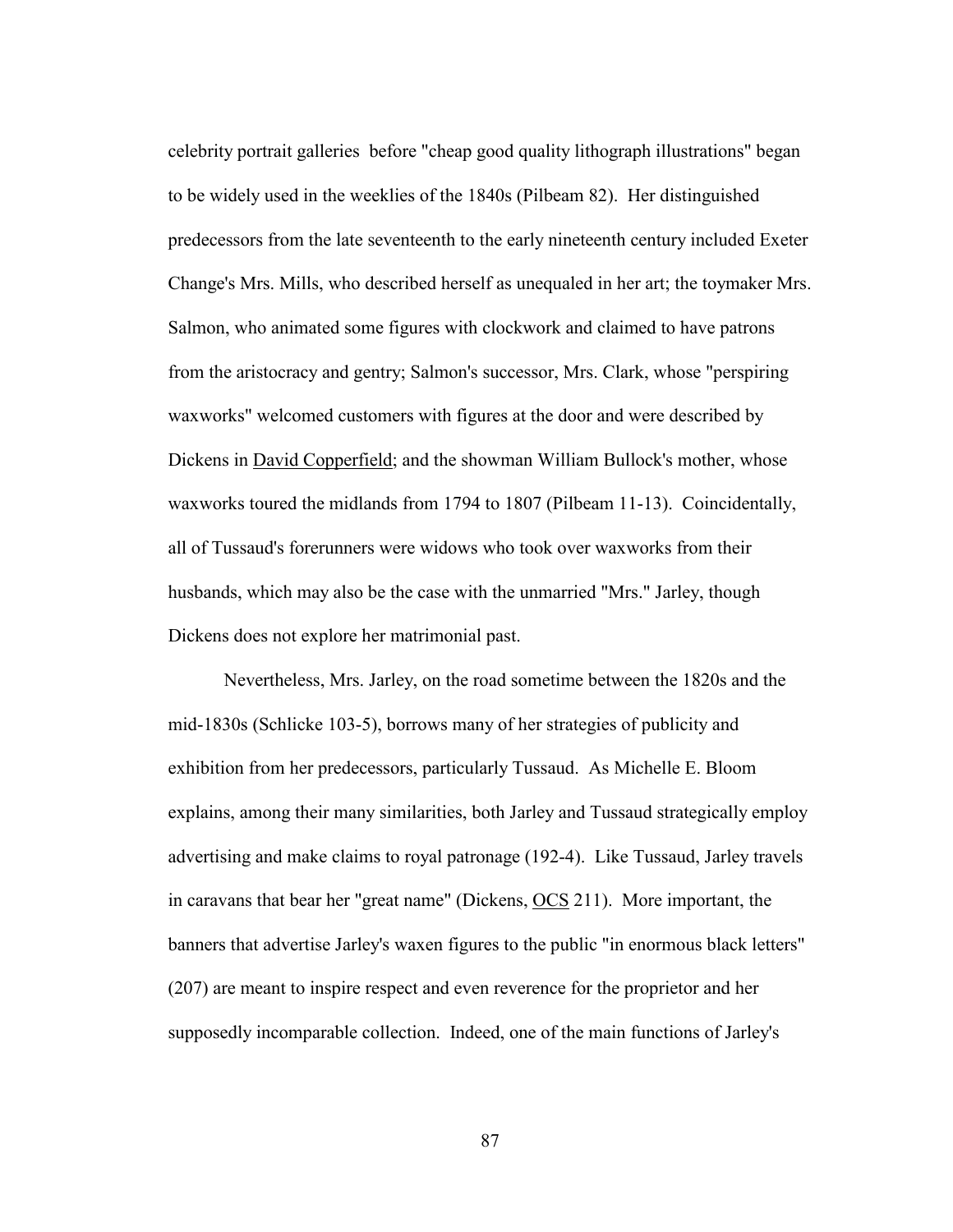waxworks is to live up to the name that its owner makes for it, as she conflates herself and her collection:

> [T]he lady of the caravan unfolded another scroll, whereon was the inscription, "One hundred figures the full size of life," and then another scroll, on which was written, "The only stupendous collection of real wax-works in the world," and then several smaller scrolls with such inscriptions as "Now exhibiting within"—"The genuine and only Jarley"—"Jarley's unrivalled collection"—"Jarley is the delight of the Nobility and Gentry"—"The Royal Family are the Patrons of Jarley." (207)

Such claims would have been as familiar to Dickens's readers as the competing waxworks they publicized. Besides Tussaud's famous itinerant and self-proclaimed "Unrivalled Exhibition" (Tussaud [1]),<sup>44</sup> there were hundreds of other traveling and permanent waxworks in the early nineteenth century (Cottrell 114), including a rather rundown one at Westminster Abbey. Like Madame Tussaud's, which was visited by French and English royalty and the Duke of Wellington, Jarley's lays claim to a distinguished patronage that includes "the Crowned Heads of Europe" (248). Her extensive collection, which approximates the ninety or so figures of Tussaud's traveling years (Pilbeam 81), pretends by its size to be like no other, although a few wax exhibitions of the day, including the Royal Waxwork at 67 Fleet Street with its two hundred figures, were much larger by far (Altick 332-33). Still, Jarley's makes a good show of promoting itself, from the "leviathans of public announcement" already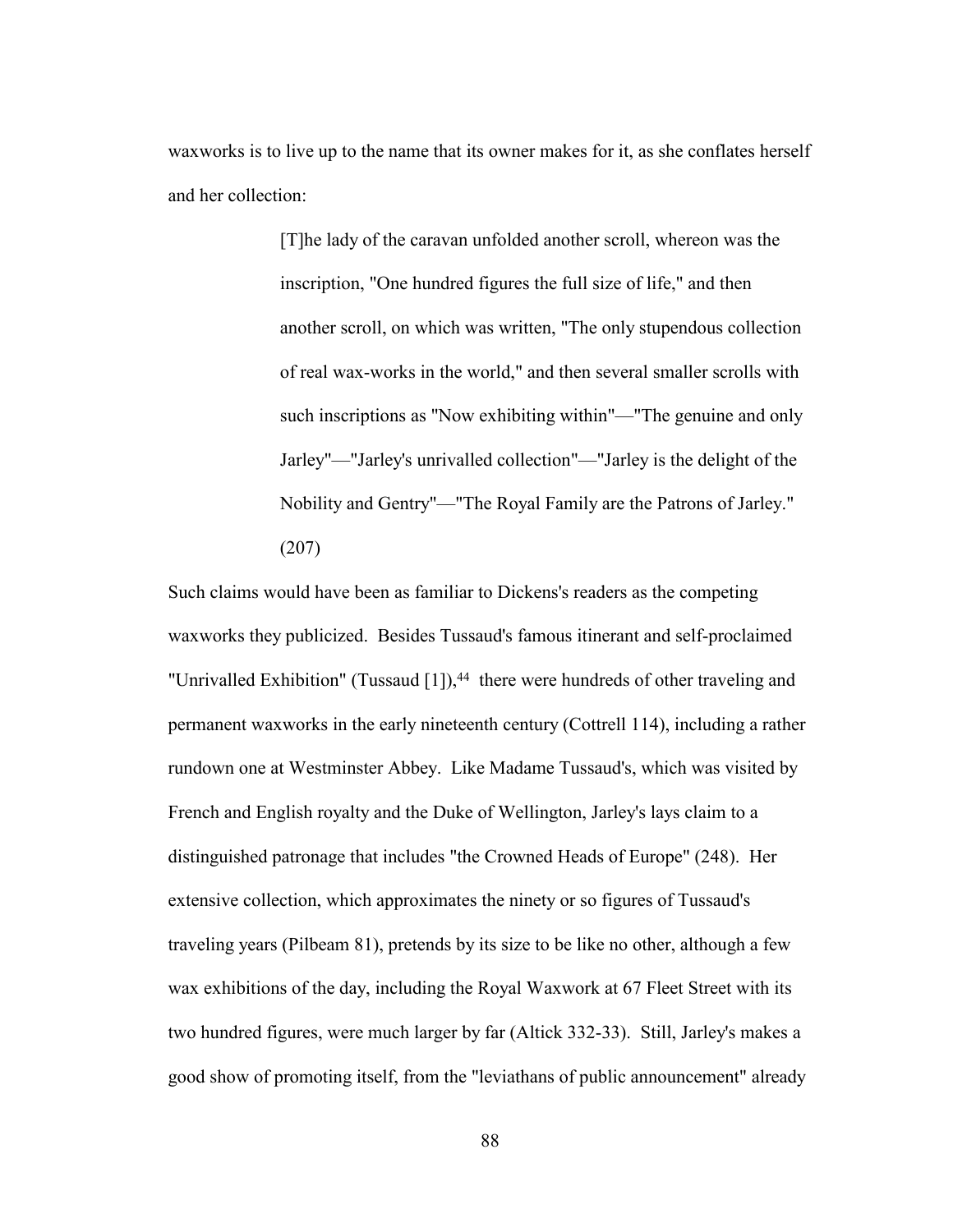mentioned to "lesser fry in the shape of hand-bills" (207, 208), some of which contain converted acrostics or parodies of popular songs, made to order by the poetaster Mr. Slum and "judiciously distributed" to appropriate audiences (220). However dubious their character, these testimonials establish Jarley's credentials, bearing witness to the quality and authenticity of her collection as they speak for both it and her.

 Jarley's "inventive genius" further manifests itself in her various other "devices for attracting visitors to the exhibition" (221). Besides her commissioned advertisements, which correspond to Tussaud's ghostwritten 1838 memoirs, Jarley also uses her figures, her employees, and herself to stimulate imagination and desire. A self-described public character, Mrs. Jarley parades through the streets "in an exceedingly bright shawl" just ahead of her caravan to announce her arrival in town (215). Outside her exhibition, Jarley gives prospective customers a free preview of her collection by using contrasting figures of femininity and masculinity, virtue and vice: "[A] nun of great personal attractions was telling her beads on the little portico over the door; and a brigand with the blackest possible head of hair, and the clearest possible complexion, was at that moment going round the town in a cart, consulting the miniature of a lady" (220). When business is lagging, Jarley, drawing upon Mrs. Salmon's wax automata, has her mechanical nun's internal machinery "cleaned up and put in motion" in an attempt "to stimulate the popular taste, and whet the popular curiosity" (248). Like Tussaud, who had her teenage son Joseph play the piano and lead a small orchestra during opening hours (Pilbeam 84), Jarley also takes advantage of her child assistant Little Nell's appearance by pairing her with the Brigand; the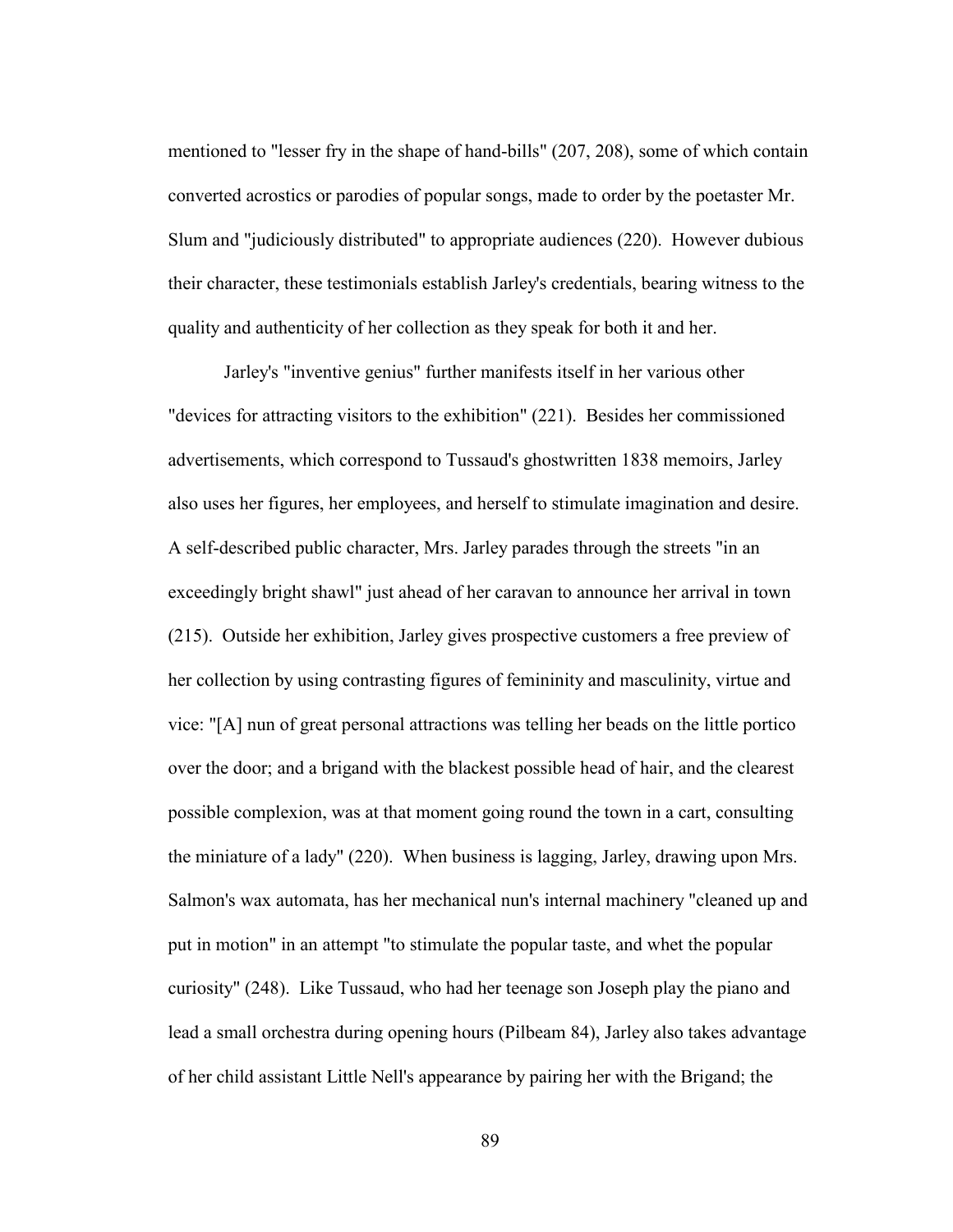girl's beauty makes her the show's "chief attraction" and appeals to adults and children alike (221). By moving Nell indoors, where she acts as tour guide, Jarley keeps her from becoming "too cheap" and further exploits her exhibition value (221). Later, Jarley sends Nell as an emissary to recruit visitors from Miss Monflathers' school. The waxworks' other employees offer related, though more limited, publicity. Jarley's two incognito carters, pretending to be satisfied customers, "constantly passed in and out of the exhibition-room, under various disguises, protesting aloud that the sight was better worth the money than anything they had beheld all their lives, and urging the bystanders, with tears in their eyes, not to neglect such a brilliant gratification" (248). Jarley herself supplements such word-of-mouth testimonials with her own banter, reminding potential customers of her collection's affordability, alleged royal clientele, limited engagement, and supposed uniqueness and authenticity. Like Tussaud, who included a figure of herself in her waxworks and personally greeted visitors at the entrance, Jarley thus becomes an attraction in her own exhibition.

 Jarley's publicity campaign brings potential customers to, if not through, her door, but her exhibition gives substance to her rhetoric. Indeed, as Michelle Bloom suggests, "Jarley's labor is the production of spectacle" (192). The wax matron's creation and management of spectacle begins with the place of display; as she tells Nell, "[T]he exhibition takes place in assembly rooms, town-halls, large room at inns, or auction galleries" (210), all of which could accommodate both the waxworks and its visitors. In particular, assembly rooms "were designed for display, the relatively new playground where the wealthy, respectable middle class lived their indoor public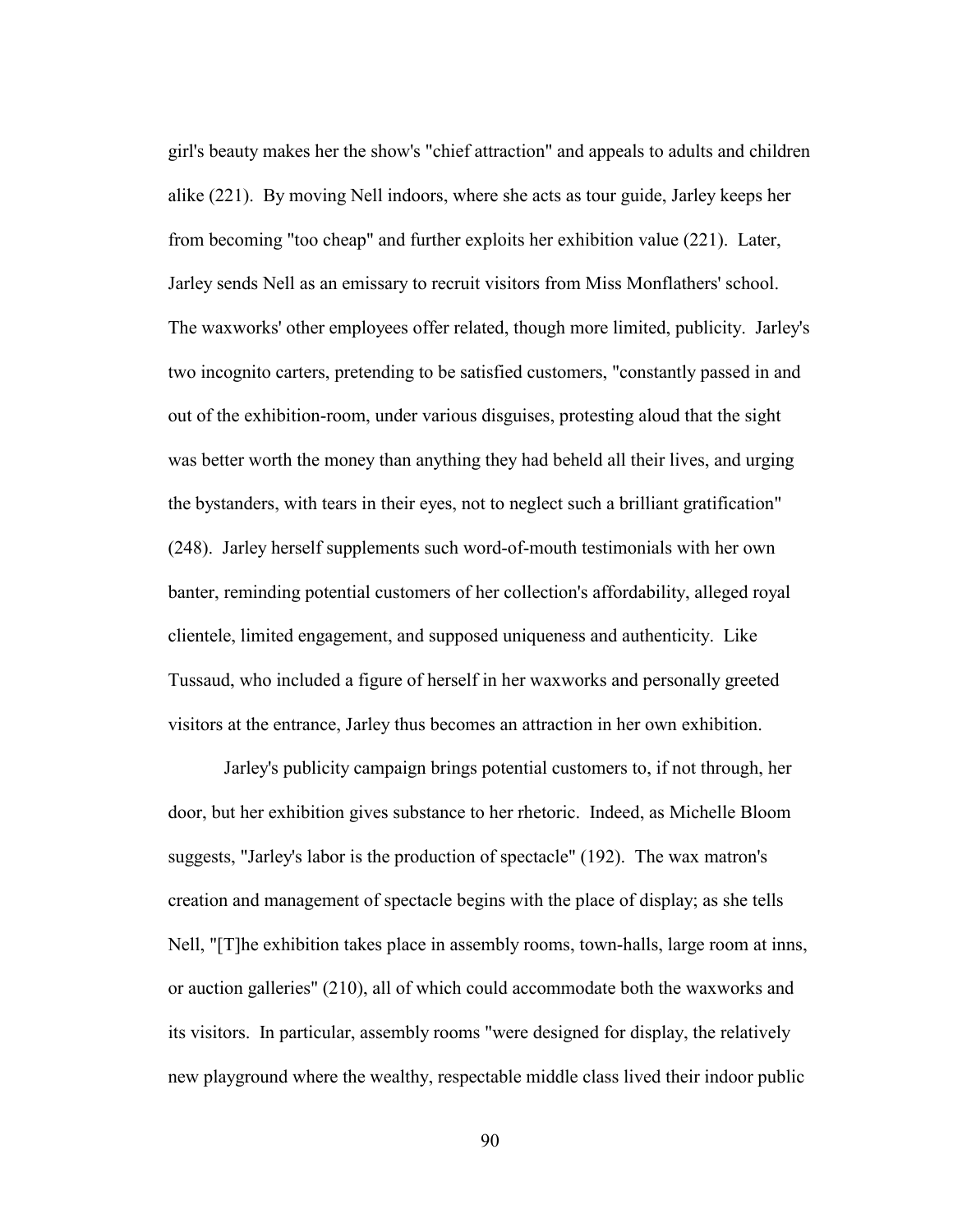existence, when they were not in church, chapel, shops, or earning a living. . . . Inside the inevitably imposing exterior the rooms were often high-ceilinged and long, with rows of pillars . . ." (Pilbeam 81). Such surroundings served as "an impressive backdrop" for collections like Jarley's and allowed for the "prolific displays" of Tussaud's trademark candle-lighting (Pilbeam 81), which would have been necessary for Jarley to stay open "from noon to night" (Dickens, OCS 319). Moreover, Jarley's exhibition room is decorated "to the best advantage" with "red festoons and other ornamental devices and upholstery work" tacked to the walls (216).

 Within this space, Jarley unveils her collection to Nell, who reacts with a child's "raptures" to the "glorious sight" (218). The narrator's response is somewhat more tepid, reflecting the impossibility of the exhibition's living up to the expectations that Jarley creates for it:

> When the festoons were all put up as tastily as they might be, the stupendous collection was uncovered, and there were displayed, on a raised platform some two feet from the floor, running round the room and parted from the rude public by a crimson rope breast high, divers sprightly effigies of celebrated characters, singly and in groups, clad in glittering dresses of various climes and times, and standing more or less unsteadily upon their legs, with their eyes very wide open, and their nostrils very much inflated, and the muscles of their legs and arms very strongly developed, and all their countenances expressing great surprise. All the gentlemen were very pigeon-breasted and very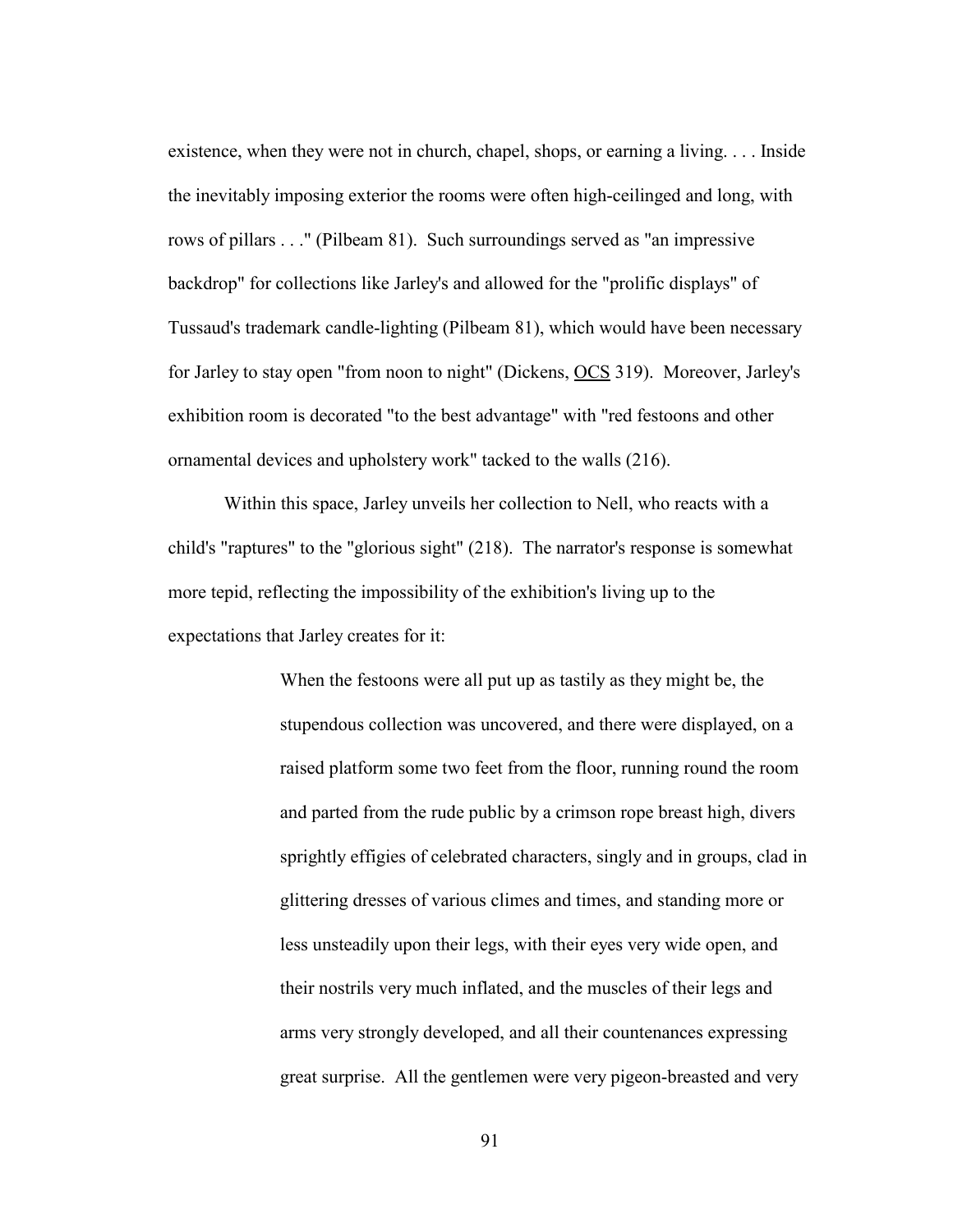blue about the beards; and all the ladies were miraculous figures; and all the ladies and all the gentlemen were looking intensely nowhere, and staring with extraordinary earnestness at nothing. (218)

Even as this description parodies Jarley's "sublime" waxworks rhetoric (211) with its excessive use of superlatives ("stupendous," "miraculous," "extraordinary") and intensifiers, it nevertheless acknowledges her construction of a museum-like display in the elevation and physical separation of her figures from the audience. The unnatural appearance and expressions of Jarley's rickety figures make them less than lifelike, however. At the same time, Jarley's synchronous rendering of history in wax allows Dickens to satirize the artificiality and vacancy of the cult of celebrity and the fashionable "ladies" and "gentleman" who serve as Jarley's models and her intended audience. Taken another way, the "surprise[d]" gaze of the figures (218), which come to haunt Nell at night with their "death-like faces" and "great glassy eyes" (223), might reflect that of the middle-class museum crowd itself, which the girl serves in the daytime.

 Jarley courts this select company by affiliating her show with rational recreation combining instruction and amusement. By assigning her waxworks a lofty pedigree, she distinguishes it from what she sees as lower forms of popular entertainment, especially the fairgrounds, with their "open-air wagrancy" and "tarpaulin and sawdust" (210). In speaking of her establishment to Nell, she assumes an air of refinement that complements the "uncommon dignity and self-esteem" and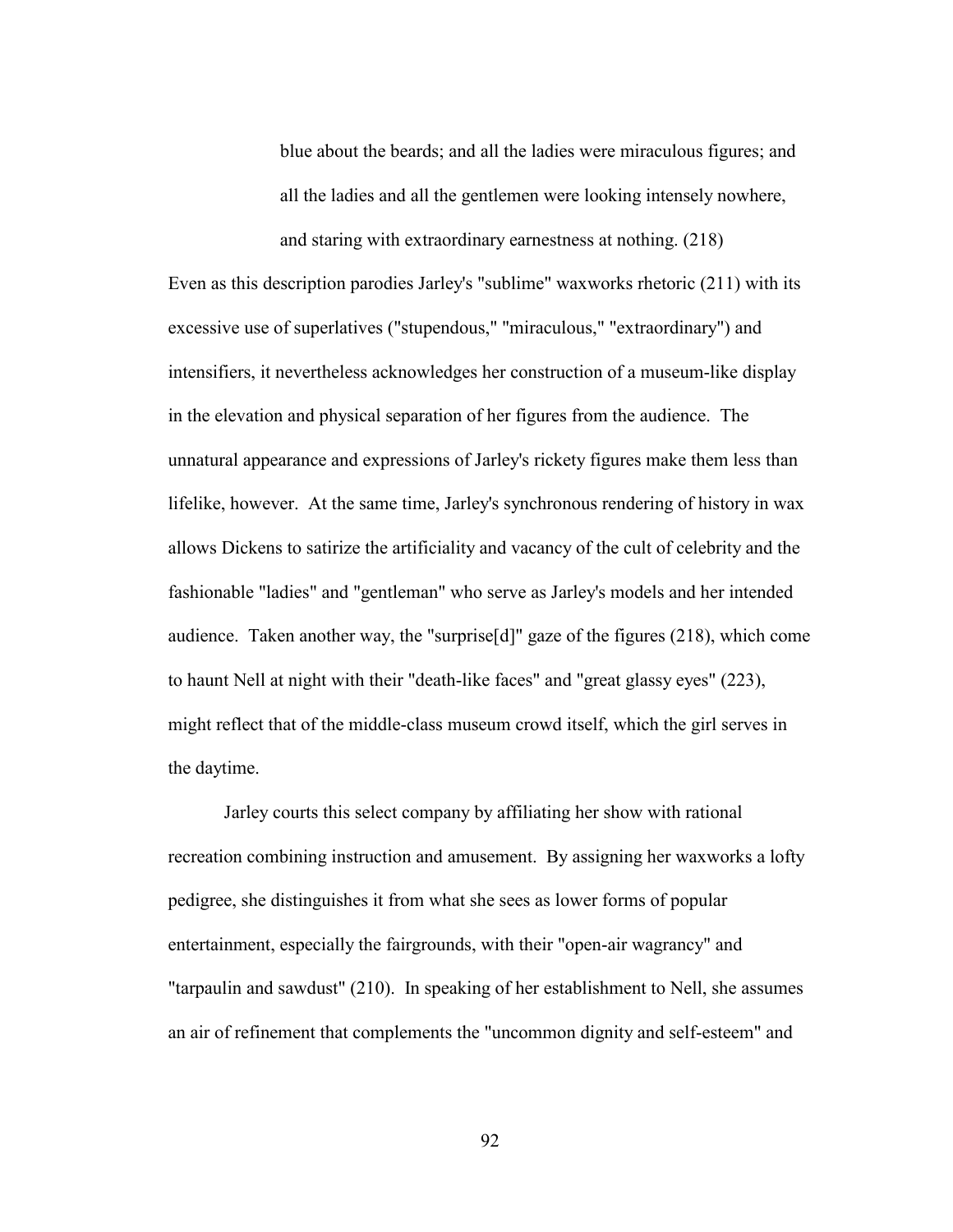"great natural stateliness and acquired grace" she exhibits as an aspiring woman of culture (211):

> "It isn't funny at all," repeated Mrs. Jarley. "It's calm and—what's that word again—critical?—no—classical, that's it—it's calm and classical. No low beatings and knockings about, no jokings and squeakings like your precious Punches, but always the same, with a constantly unchanging air of coldness and gentility; and so like life that if waxwork only spoke and walked about, you'd hardly know the difference. I won't go so far as to say, that, as it is, I've seen wax-work quite like life, but I've certainly seen some life that was exactly like wax-work." (208)

Mrs. Jarley's comments belie the decline in the status of wax portraiture from high culture to popular entertainment in the late eighteenth century (Bloom 15-16). However, her rhetoric of respectability forms "part of an overall strategy of expulsion which clears a space for polite, cosmopolitan discourse by constructing popular culture as the 'low-Other,' the dirty and crude outside to the emergent public sphere" (Stallybrass and White 87). As when she dismisses Punch as "a low, practical, wulgar wretch, that people should scorn to look at" (203), Jarley repudiates the contemporary association of her statues with "filthy" puppets (208), which she sees as crude, undignified, and disreputable. By contrast, her closing remarks about life imitating her art recall the tableaux vivants of the day, where live performers, frozen in expressive poses, typically represented familiar paintings (Altick 342-3). These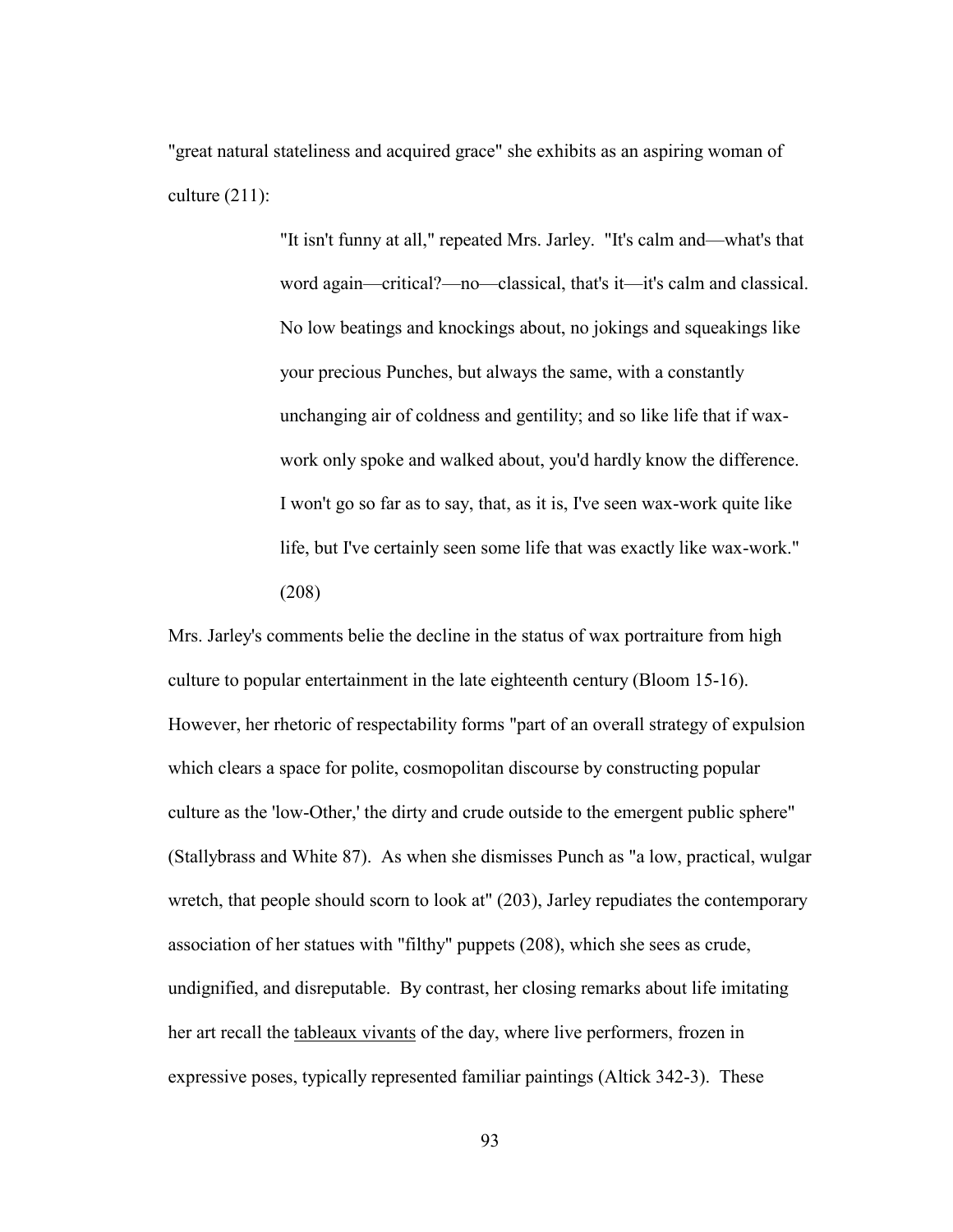popular theatrical shows, said to have been inspired by Tussaud's groups of figures "in dramatic scenes that told a story without movement" (Pilbeam 85), emerged in the early nineteenth century, along with related poses plastiques, in which actors posed as figures from the Bible, classical mythology, and history (Altick 343-45). Through the early 1840s, both of these types of theater, in which people resembled wax figures, served as respectable entertainment (Altick 345). Thus, Mrs. Jarley associates herself and her exhibition with fashionable cultural forms that invoked the dignity of art and antiquity to establish their own worth.

 To lend her waxworks a more explicit educational dimension, Jarley narrates her collection, enhancing it with stories and observations about the individuals represented there. In the process, she challenges the museum's "monologically male" voice of authority (T. Bennett 33). Jarley provides the definitive guide to her own figures, "help[ing] visitors make sense of the wax statues" by identifying them, "while the more ample historical information . . . offer[s] further knowledge of the personalities" represented there (Bloom 21). Her tours thus serve as the living counterpart to Tussaud's innovative catalogues, first published in 1803, which "provide[d] a numbered list of the models and the lay-out of each room, followed by highly dramatic biographies of each figure" (Pilbeam 82). Besides presenting "objective, matter-of-fact description" (Hüllen 272), Jarley's account of her collection reflects the "qualitatively different kinds of entries" in Victorian art museum catalogues, "biographical and historical, narrative and explanatory, hortatory and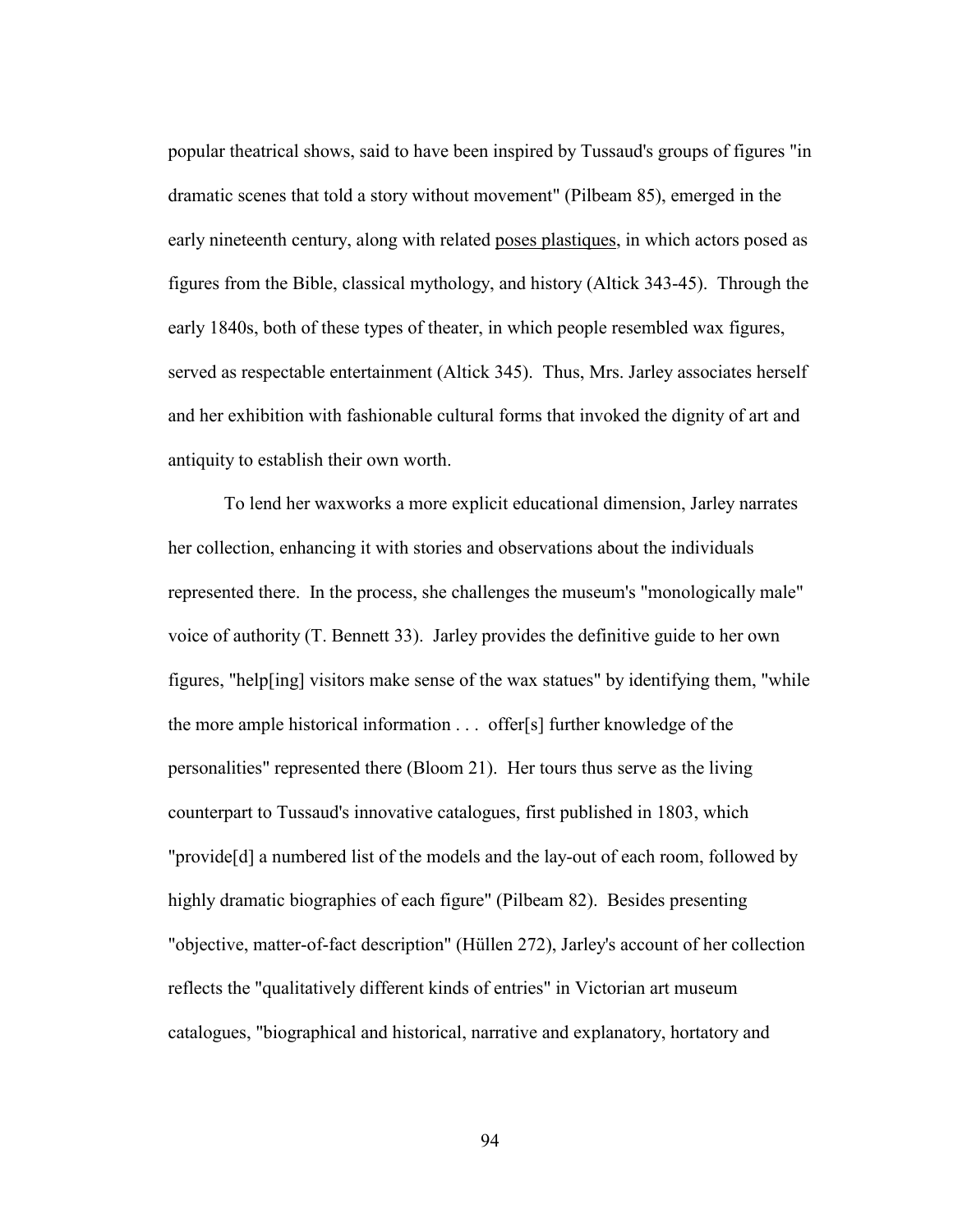spiritual" (Koven 31). When Jarley instructs Nell in her curatorial task of interpreting the collection for the public, she attaches a moral to each character:

> "That," said Mrs. Jarley in her exhibition tone, as Nell touched a figure at the beginning of the platform, "is an unfortunate Maid of Honour in the Time of Queen Elizabeth, who died from pricking her figure in consequence of working upon a Sunday. Observe the blood which is trickling from her finger; also the gold-eyed needle of the period, with which she is at work." (218)

Modeled upon the misunderstood memorial to Elizabeth's goddaughter Lady Elizabeth Russell in Westminster Abbey, this figure serves as a gravely moralistic object lesson. In the original statue, Lady Russell points to a skull at her feet, which, as A. P. Stanley explains, "led to the legend that she had 'died of a prick of the needle,' sometimes magnified into a judgment for working on Sunday" (185). Emphasizing the accuracy and authenticity of her copy, Jarley calls attention to its trappings, including the drops of blood and the lethal needle, said to be contemporary with the real thing.

Thus, Jarley's commentary provides a double lesson in viewing and virtue, as do her notes on the next figure:

> "That, ladies and gentlemen," said Mrs. Jarley, "is Jasper Packlemerton of atrocious memory, who courted and married fourteen wives, and destroyed them all by tickling the soles of their feet when they were sleeping in the consciousness of innocence and virtue. On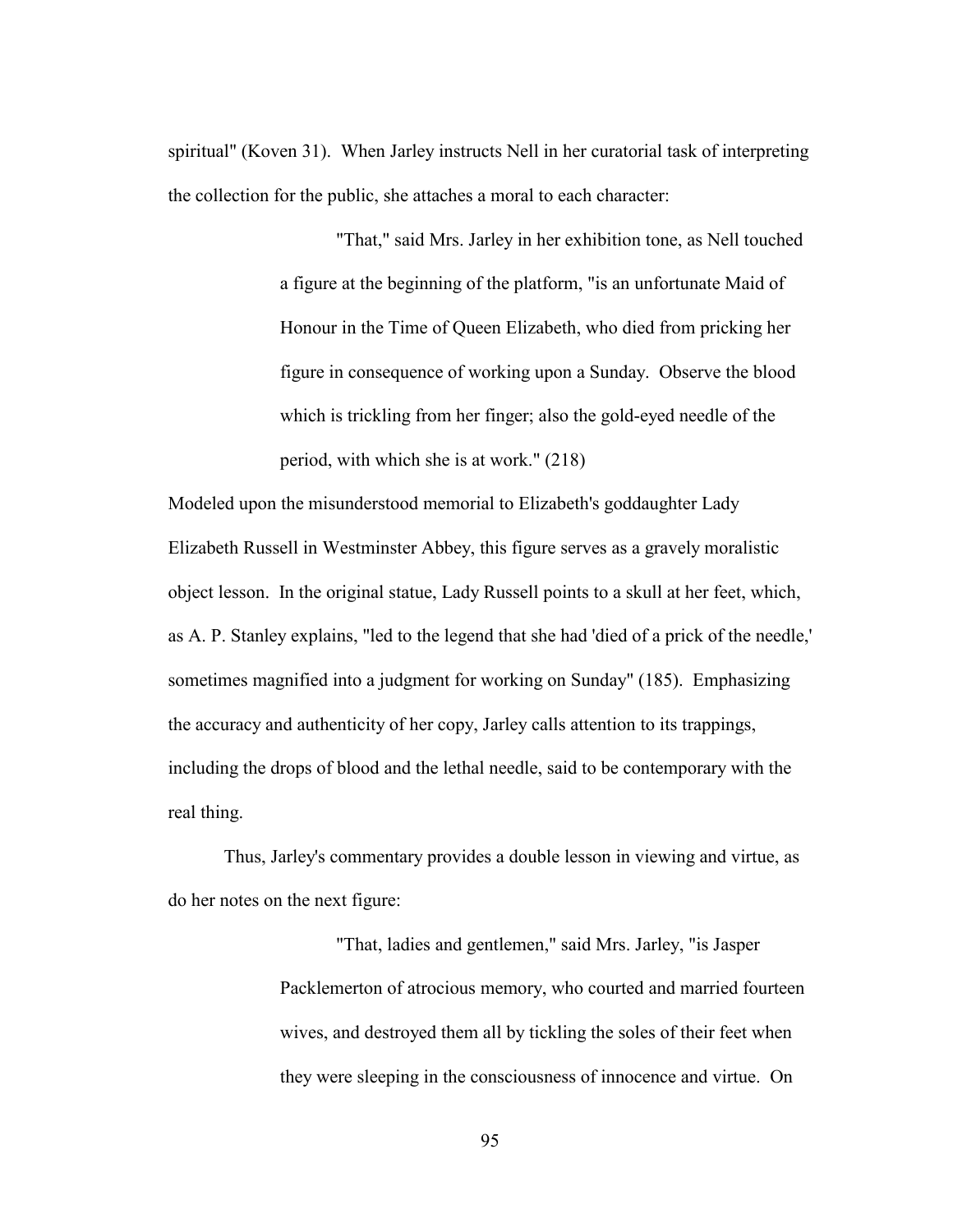being brought to the scaffold and asked if he was sorry for what he had done, he replied yes, he was sorry for having let 'em off so easy, and hoped all Christian husbands would pardon him the offence. Let this be a warning to all young ladies to be particular in the character of the gentlemen of their choice. Observe that his finger is curled as if in the act of tickling, and that his face is represented with a wink, as he appeared when committing his barbarous murders." (218-20)

Literally tickling his wives to death, the otherwise innocuous Packlemerton offers an outrageous parody of Madame Tussaud's Chamber of Horrors and its waxen representations of infamous murderers. Like the catalogue entries for Tussaud's killers,<sup>45</sup> Jarley's description combines horror and outrage with a morbid preoccupation with the case's most sensational facts. Here, Packlemerton's wives provide a cautionary example for a female audience, as if to justify Jarley's indulgence of the public's interest in great crimes. Moreover, by calling attention to the bad husband's deadly gesture and evident delight, Jarley gives us a definitive sense of his supposed depravity and lack of remorse. As with the figure of Lady Russell, Jarley's focus on physical detail supports her reading of personal character. Because we never see Nell's performance in her role as exhibition guide, Jarley retains her primacy as the explicator of her collection. Moreover, Jarley asserts control over Nell and her visitors by making them the objects of instruction.

 Thanks to her collection, Jarley is visited for enlightenment and edification and even consulted as a moral authority. Using handbills that "distinctly proved that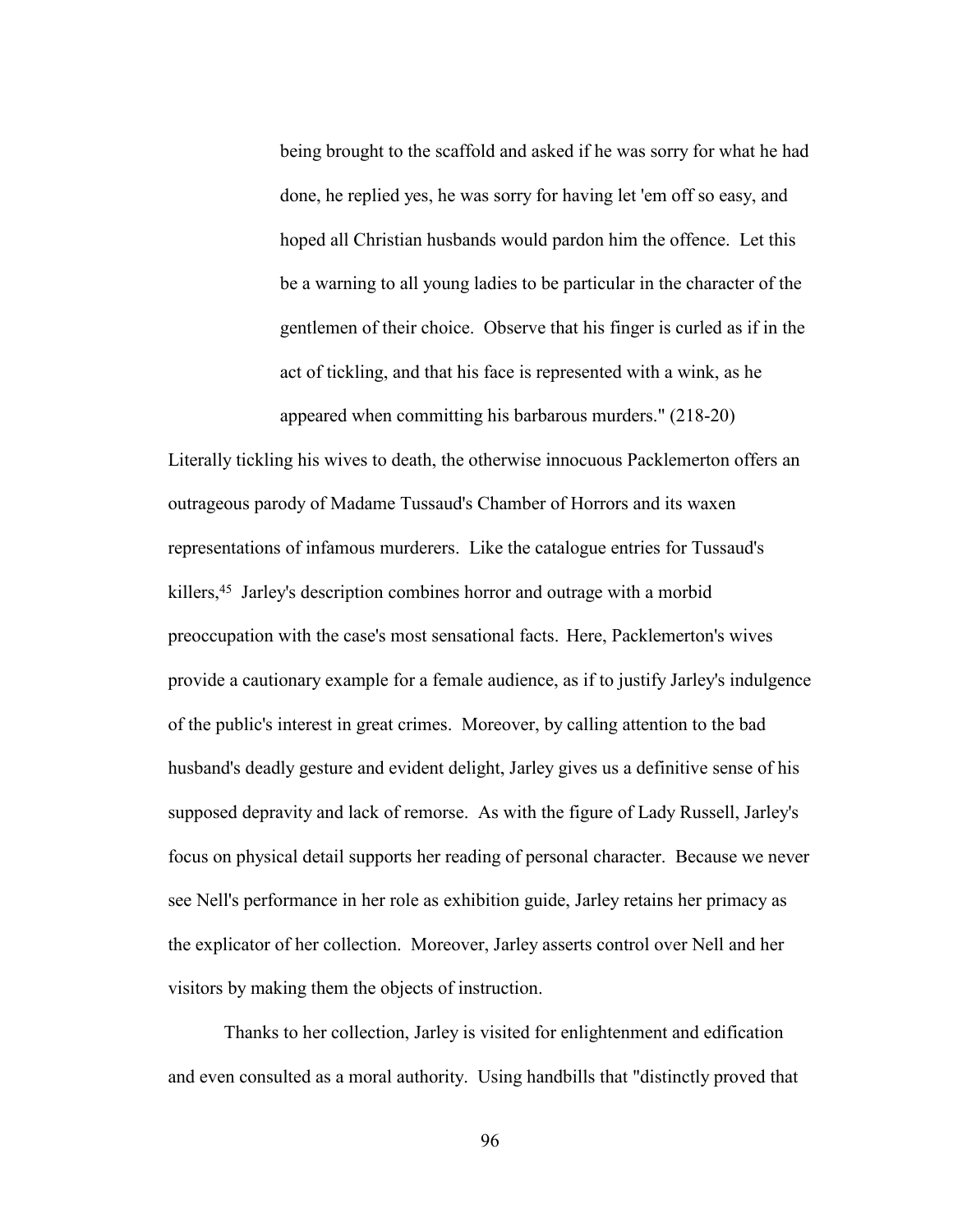wax-work refined the mind, cultivated the taste, and enlarged the sphere of the human understanding" (220-21), Jarley attracts audiences "of a very superior description, including a great many young ladies' boarding-schools" (221). "[A]t great pains to conciliate" the favor of these girls (221), Jarley alters certain figures to suit their tastes, though "she does so superficially, without recourse to wax modeling," using clothes and makeup (Bloom 193). For example, she "alter[s] the face and costume" of the pantomime clown Joseph Grimaldi to represent the eminent Quaker minister Lindley Murray "as he appeared when engaged in the composition of his English Grammar" and turns "a murderess of great renown" into the philanthropist and Evangelical tract writer Hannah More (Dickens, OCS 221). In addition, Jarley changes the former prime minister Pitt the Younger into the poet and hymnist Cowper and redresses the ill-fated Mary Queen of Scots as the celebrated and notorious Lord Byron. As Richard Altick observes, Dickens here "poke[s] fun at the duplicity whereby showmen, with only a minimum alteration of appearance, made a single figure do duty successively for several characters" (333). Jarley's comically incongruous transformations also help to make her collection somewhat more topical, as her exhibition incorporates the recently deceased Murray, More, and Byron within its walls. More important, by substituting model writers for figures from history, politics, and entertainment, Jarley attempts to give her collection more of a learned and moral character, which receives the approbation of Miss Monflathers, the head of the leading girls' school in town. Monflathers endorses the altered Murray and More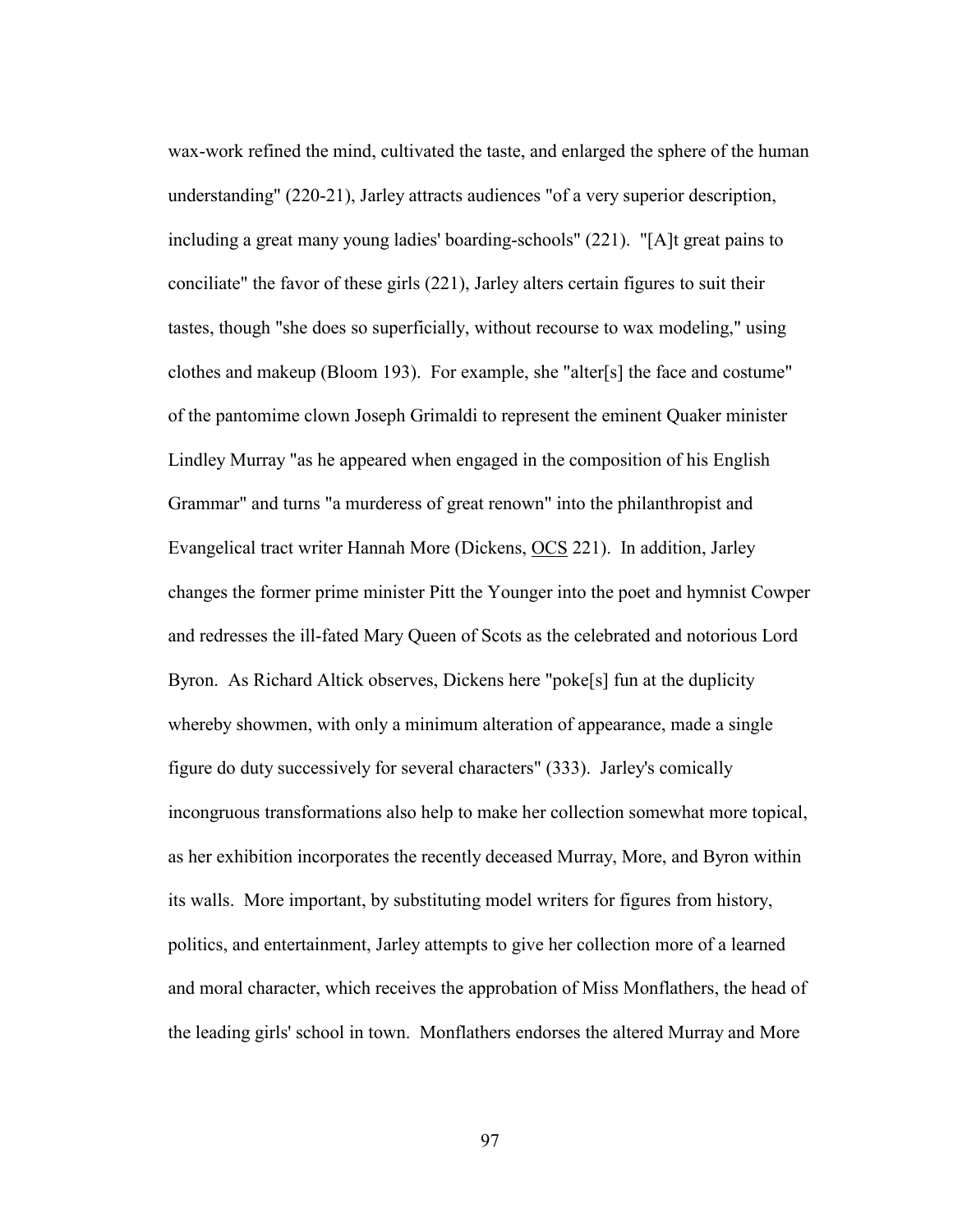as "quite startling from their extreme correctness" (221), but apparently bases her judgment on propriety rather than an unlikely verisimilitude.

 By contrast, the transgendered Queen of Scots, whose cross-dressing recalls that of Byron's Giaour and his Don Juan, so closely resembles her infamous countryman that the androgynous figure draws fanatic screams from Monflathers's students. The headmistress herself condemns this display while enforcing social decorum on her girls, who behave like the stereotypical mob or crowd:

> Miss Monflathers, however, rebuked this enthusiasm, and took occasion to reprove Mrs. Jarley for not keeping her collection more select, observing that His Lordship had held certain free opinions quite incompatible with wax-work honours, and adding something about a Dean and Chapter, which Mrs. Jarley did not understand. (223)

While the girls' shrieks reveal their true reading interests, their mentor's restraint and disapproval hint at Byron's "[p]erceived transgressiveness" (Elfenbein 62), especially in sexual and religious matters. Refused burial at Westminster Abbey by its Dean and Chapter, in part, because of the poet's suspected incest with his half-sister Augusta Leigh, Byron is to be excluded from "wax-work honours" like those that once accompanied state funerals for England's royalty and its national heroes.46 Viewed as bad company, Jarley's Byron seems closer in character to her Brigand than to her nun. In fact, his inclusion in the otherwise proper gallery has the effect of contaminating the whole, challenging Jarley's claims to respectability, as does the "suspicious bottle" (221) from which she habitually drinks. In a similar way, Monflathers' attack on Nell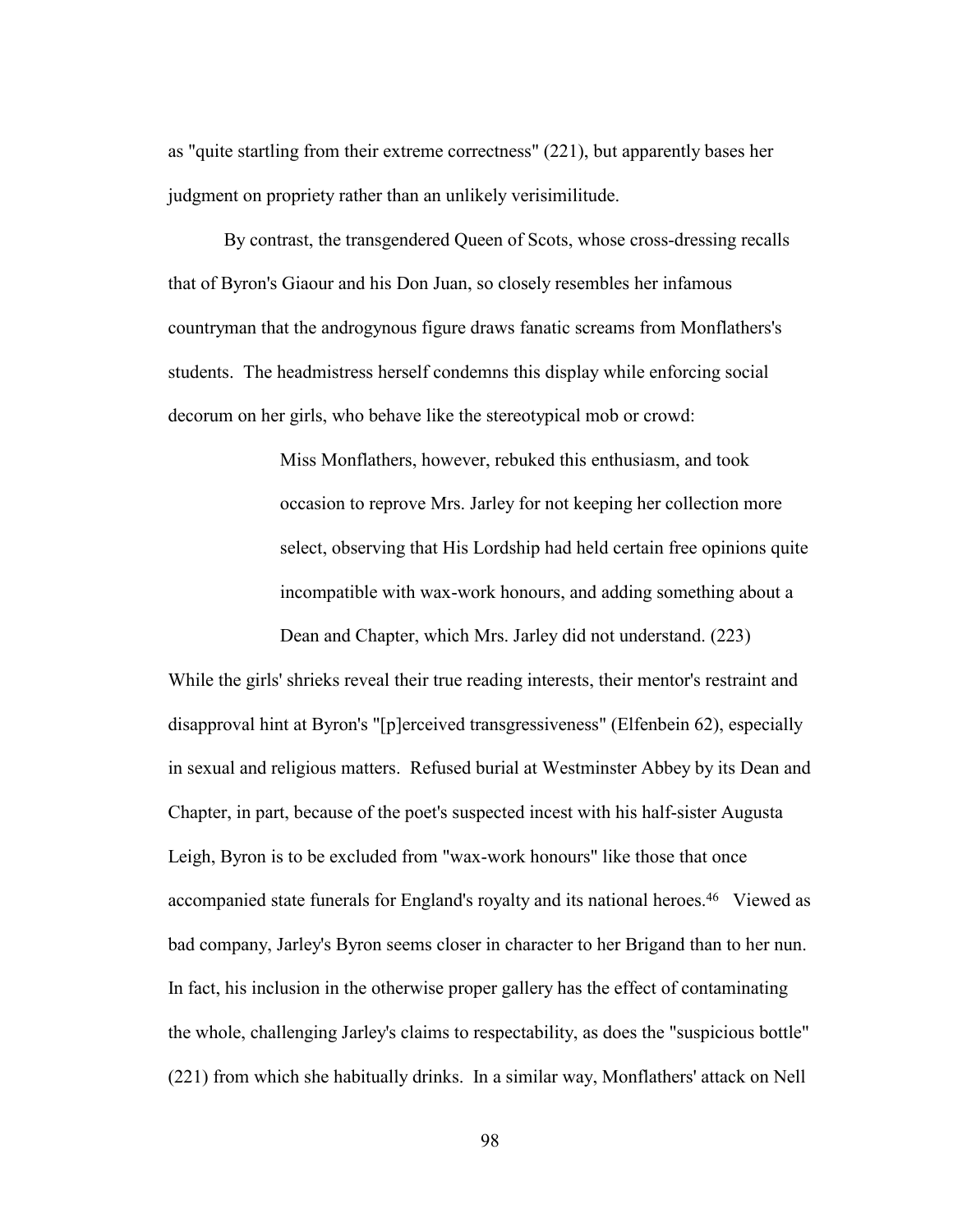as an ungenteel, "naughty and unfeminine . . . wax-work child" (240) and her threat to have the girl and her mistress punished for their unwelcome solicitations also serve as indictments of Jarley's establishment.

 Not to be deterred by Monflathers, school break, or the loss of "the regular sightseers" who have already visited, the profit-minded Jarley redirects her efforts to "the General Public," who "want stimulating," according to her (247). In a marketing ploy to attract customers, she closes her collection on short notice, only to reopen the following day for a limited time only under the pretense of popular demand: "Mrs. Jarley produced another announcement, wherein it was stated, that, in consequence of numerous inquiries at the wax-work door, and in consequence of crowds having been disappointed in obtaining admission, the Exhibition would be continued for one week longer, and would re-open next day" (247). Despite an affordable sixpence admission charge that is a fraction of Tussaud's standard shilling entry fee, the norm for rational recreation (Pilbeam 73), "the first day's operations were by no means of a successful character" (Dickens, OCS 248). Dickens explains why in a passage that puts on display what he refers to, tongue-in-cheek, as "a discerning and enlightened public":

> [T]he general public, though they manifested a lively interest in Mrs. Jarley personally, and such of her waxen satellites as were to be seen for nothing, were not affected by any impulses moving them to the payment of sixpence a head. Thus, notwithstanding that a great many people continued to stare at the entry and the figures therein displayed; and remained there with great perseverance, by the hour at a time, to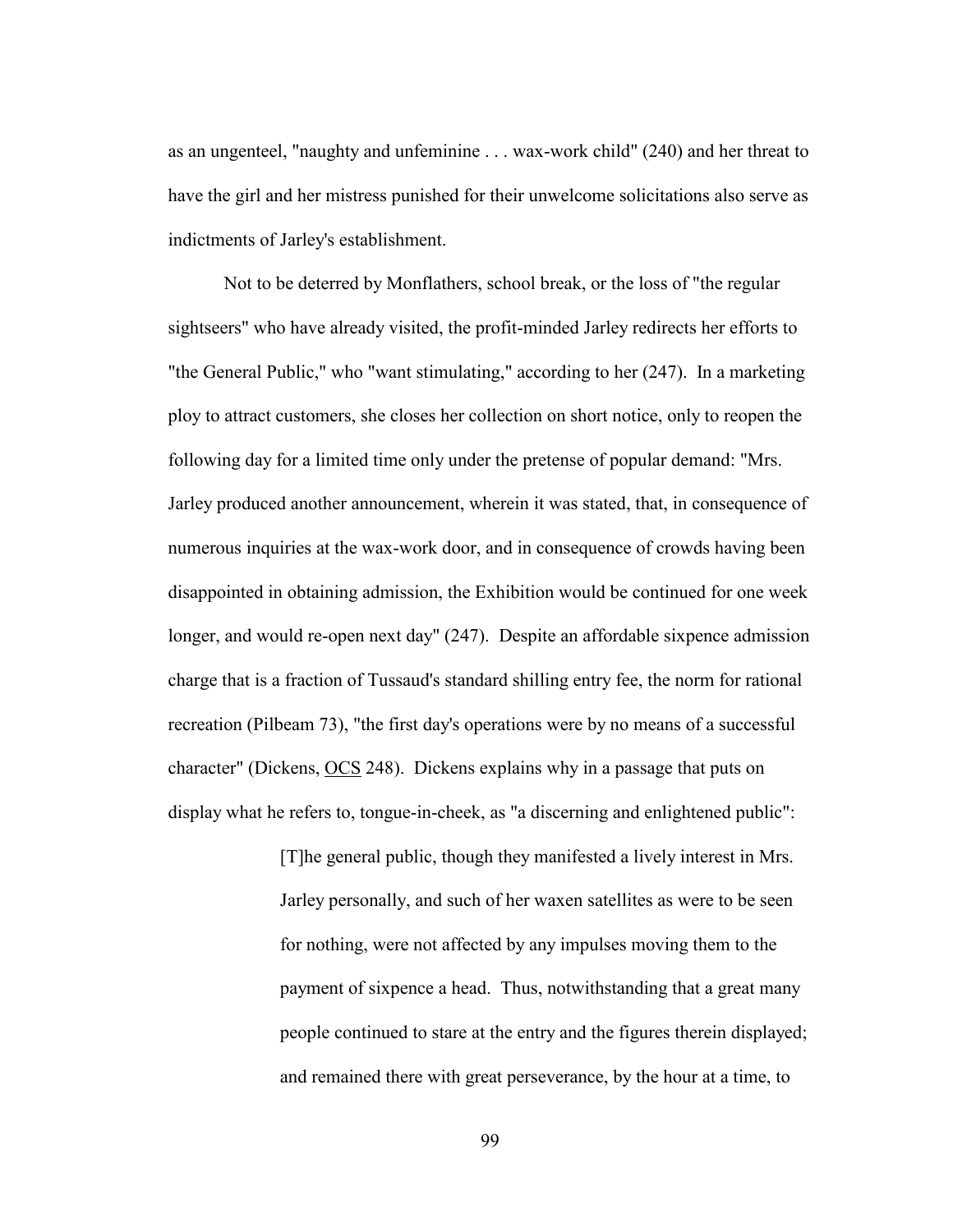hear the barrel-organ played and to read the bills; and notwithstanding that they were kind enough to recommend their friends to patronise the exhibition in the like manner, until the doorway was regularly blockaded by half the population of the town, who, when they went off duty, were relieved by the other half; it was not found that the treasury was any the richer, or that the prospects of the establishment were at all encouraging. (248)

Accustomed to cheaper or free fairground, theater, and street entertainment (Pilbeam 94), Jarley's curious though reluctant crowd seems unwilling, rather than unable, to pay. Despite her "extraordinary efforts to stimulate the popular taste, and whet the popular curiosity" (Dickens, OCS 248), which include changing the grammarian Murray back into the clown Grimaldi<sup>47</sup> and displaying "fairground 'freak' trappings" of human oddities in wax (Pilbeam 131), the results are the same, which reflects Tussaud's own struggles to attract working-class customers with reduced fares at offpeak hours (Pilbeam 94). Paul Schlicke relates the "depressed state" of Jarley's "classical market" (Dickens, OCS 248) to the decline of early nineteenth-century itinerant popular entertainment in England, particularly in the summer of 1840, when the long-running Bartholomew Fair was effectively shut down (89-95, 124). However, the loitering crowd's lingering interest testifies to Jarley's success in creating a spectacle that captures the public imagination in part through its limited access (Bloom 200-01).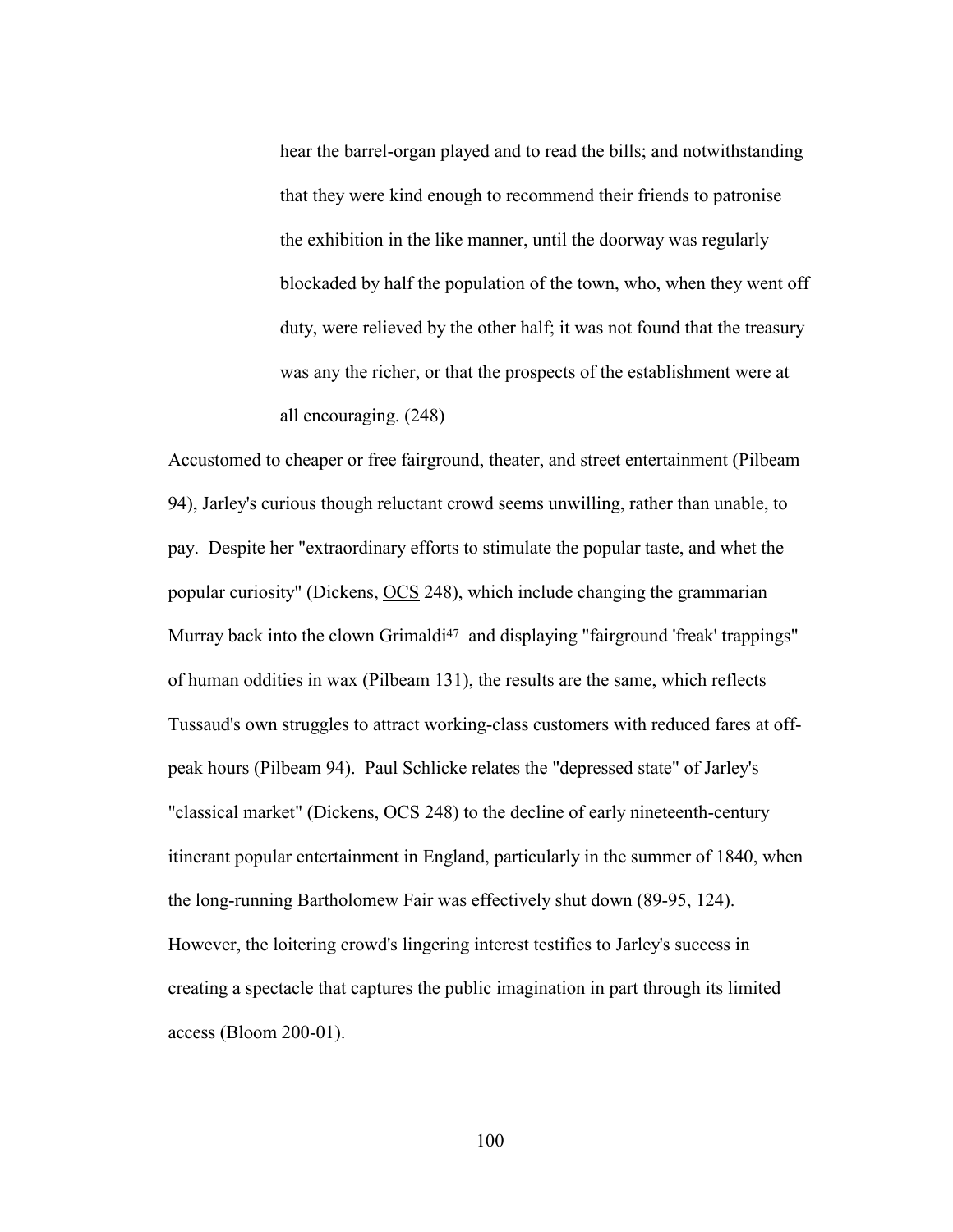Moreover, by exhibiting Jarley's benign crowd for his audience, Dickens renders society as a spectacle in itself, opening it up "not merely to the gaze of power," as Tony Bennett explains, "but, in principle, to that of everyone: indeed, making the specular dominance of the eye of power available to all" (65). Put on show under the auspices of Jarley's waxworks, the general public emerges as a selfregulating entity under the watch of themselves and Dickens's readers, whose gaze is made literal by the two H. K. Browne illustrations that portray Jarley's audience. Following Dickens's instructions, the first depicts Nell's travels with the Brigand in a cart. As Dickens wrote, "I want the cart—gaily decorated—going through the street of the old town with the Wax Brigand displayed to fierce advantage, and the child seated in it also, dispensing bills—as many flags and inscriptions about Jarley's waxwork fluttering from the cart, as you please. That's the figure I want" (qtd. in Page xxvi). Besides these essentials, Browne includes Jarley's carters, dressed as a beefeater playing a drum and an equestrian courtier with a bugle, along with onlookers of various ages and classes. The other picture grants the reader-viewer a privileged perspective inside the waxworks from which not only the collection and its proprietor but also the crowd outside can be seen. Mrs. Jarley sits in front of "a grove of green-baize hung with the inscriptions she had already seen (Mr. Slum's productions)," at "a highly ornamented table" where she "preside[s] and take[s] the money," "in company with his Majesty King George the Third, Mr. Grimaldi as clown, Mary Queen of Scots, an anonymous gentleman of the Quaker persuasion, and Mr. Pitt holding in his hand a correct model of the bill for the imposition of the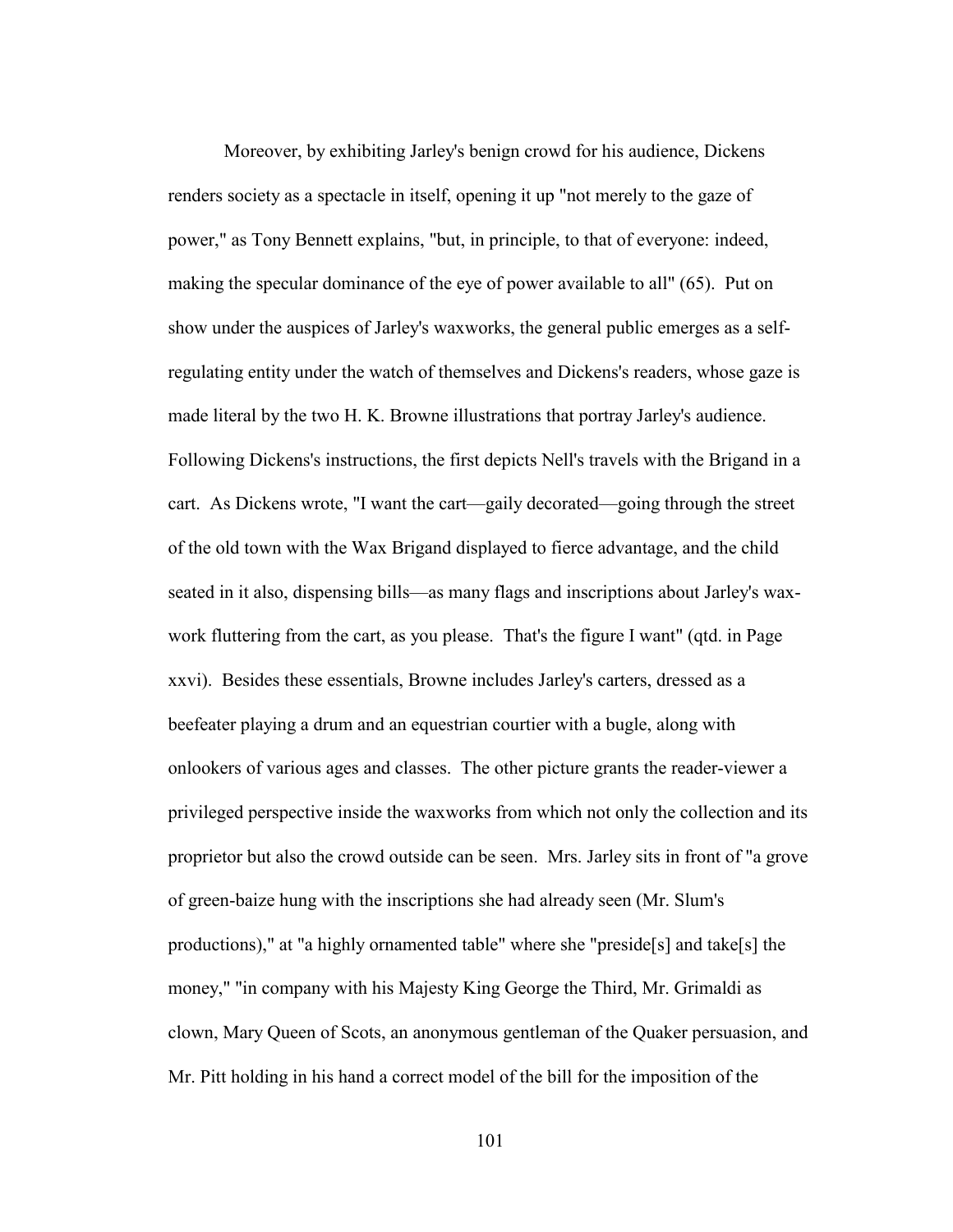window duty" (220). At the far right, three spectators peek in through the open curtains at the entrance, with one surreptitiously touching Grimaldi's extended arm. Together, the two illustrations provide for readers' inspection at close proximity a cross-section of English society that responds with curiosity and a more or less controlled enthusiasm to spectacles produced for them.

 Besides representing Britishness through the historical figures it contains, then, Jarley's waxworks also evokes a sense of national identity as a form of mass culture and an emulative space. By juxtaposing historical figures from "different eras, domains, and social classes" in a non-hierarchical display and offering up-close access to them in an exhibitionary setting, Jarley encourages visitors "to fantasize about transcending class distinctions through upward mobility" (Bloom 181, 182), as she herself attempts to do. Though Jarley closes her unprofitable waxworks to refashion herself through marriage to her carter George, other Dickens collectors and their associates maintain museum-like curiosity shops that serve as sites of spectacle and surveillance even when they provide no visible means of support.

## **"Dead-and-Alive": Dickens's Curiosity Shops**

Historically, so-called curiosity shops proliferated during the nineteenth century in England, where their early spread was apparently related to the Napoleonic Wars, which temporarily kept British antiquaries from collecting on the continent (Wainwright, Romantic 27). Descendants of the antiquarian shops that had served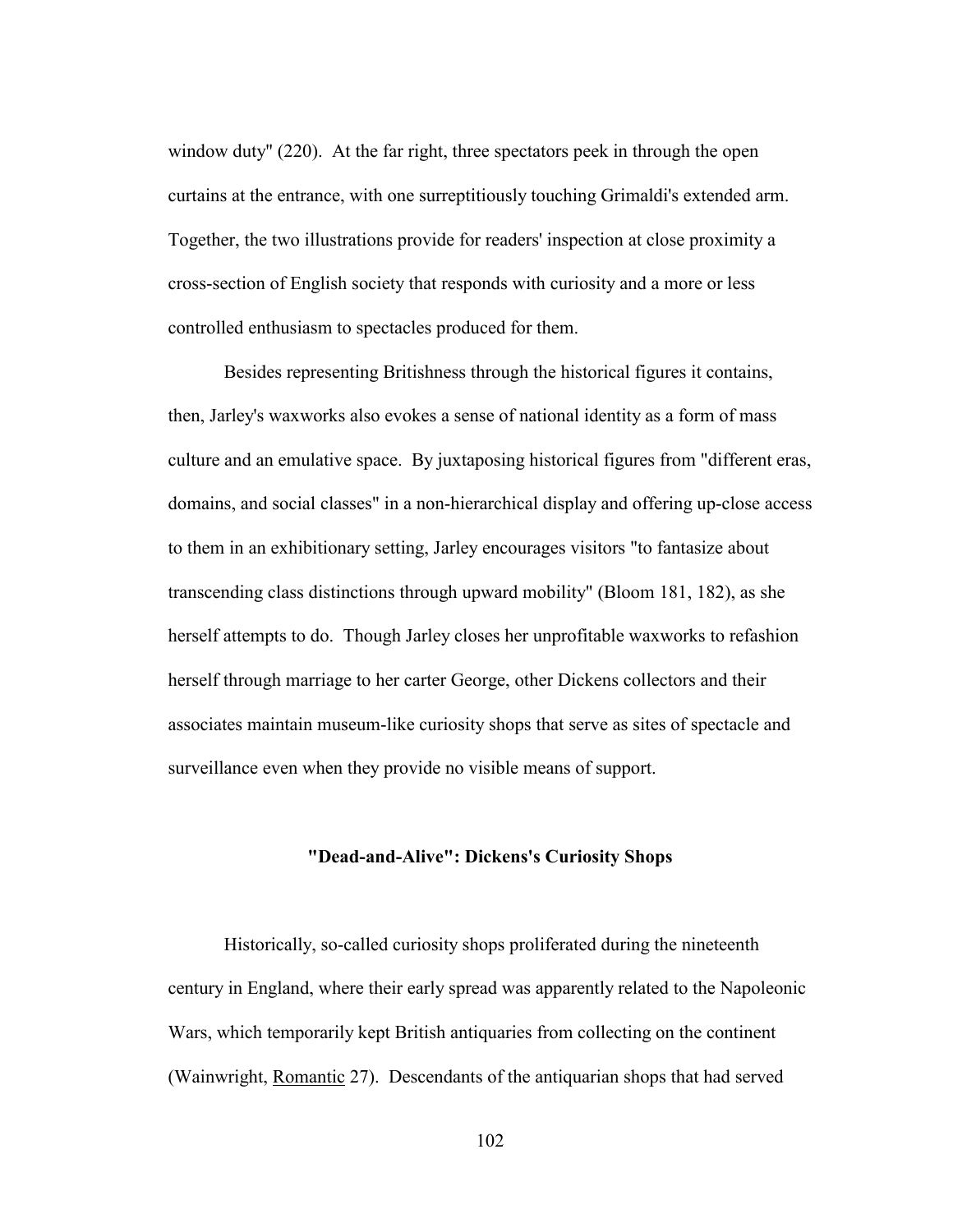eighteenth-century collectors (Altick 428), these stores included a wide assortment of brokers dealing in a variety of old, used, and rare goods, from first-class furniture and art dealers to what the naturalist Frank Buckland called "swarms of smaller 'dealers in curiosities,' whose dens are to be found in out-of-the-way corners, in out-of-the-way streets" (2nd ser., 28). Though some of these sellers specialized in such items as ecclesiastical articles and Asian antiquities (Sala 518), others traded in "almost every imaginable kind of commodity," as George Dodd explained at mid-century:

> Let a pedestrian walk through Monmouth Street and St. Andrew's Street, the New Cut, or any other part of London in a dense and poor neighbourhood, and observe the motley assemblage of articles, some to all appearances useless, yet all for sale, and he will acquire a general notion of the miscellaneous nature of the lower class of shop trading. Old furniture shops, or curiosity shops, such as we find in Wardour Street, are a new species--and among the most interesting. (398)

In an 1852 article for Dickens's Household Words, George Sala detailed the characteristic contents of Wardour Street's well-known stores, which sold "ancient furniture, armour, old china, cameos, and other curiosities and articles of vertu" (518). Among the dozens of Victorian London's curiosity shops, Wareham's at the corner of St. Martin's Court, Leicester Square, demonstrates the typical range of goods in which most traded. This well-known dealer in arms and objets d'art carried weapons and other artifacts from New Zealand and elsewhere, along with historical relics of old London and an occasional taxidermic oddity (Buckland, 3rd ser., 2: 63, 118, 156).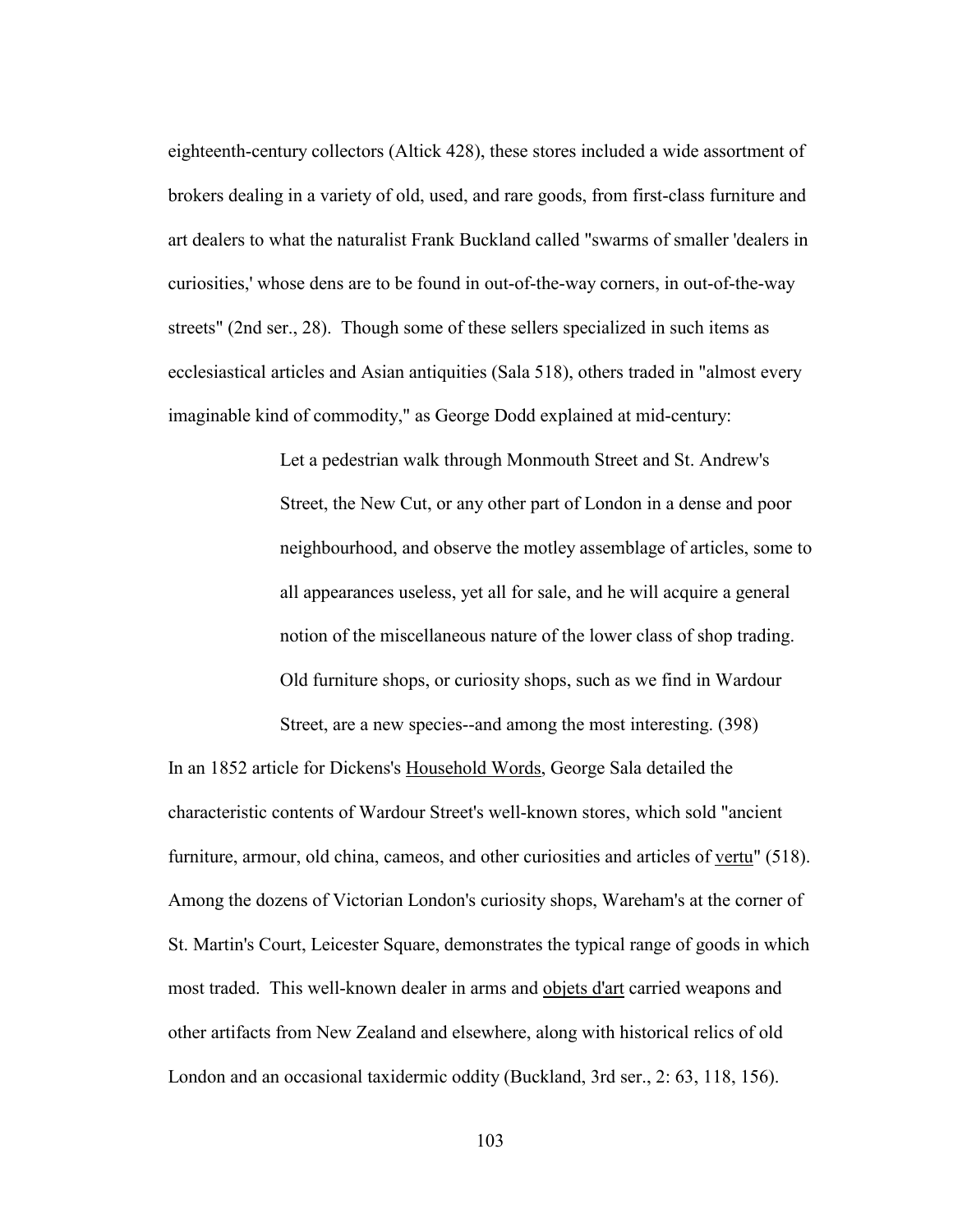Not surprisingly, then, more than any other venues in Dickens's novels, his curiosity shops serve as repositories of a variety of old-fashioned, obsolete, and even grotesque objects that resemble or reflect their owners. In these storehouses of marginalized people and things, we discover an abundance of abandoned goods, preserved through a proprietary impulse in those who try to make a living from the material remains of the past. Take, for example, the curiosity-dealer's warehouse in The Old Curiosity Shop:

> The place through which he made his way at leisure was one of those receptacles for old and curious things which seem to crouch in odd corners of this town and to hide their musty treasures from the public eye in jealousy and distrust. There were suits of mail standing like ghosts in armour here and there, fantastic carvings brought from monkish cloisters, rusty weapons of various kinds, distorted figures in china and wood and iron and ivory: tapestry and strange furniture that might have been designed in dreams. The haggard aspect of the little old man was wonderfully suited to the place; he might have groped among old churches and tombs and deserted houses and gathered all the spoils with his own hands. There was nothing in the whole collection but was in keeping with himself; nothing that looked older or more worn than he. (13)

Dickens's venerable collector is, like the contents of his shop, an aged remnant of bygone days. Still, he is quite at home with his "curious ancient things" (526), which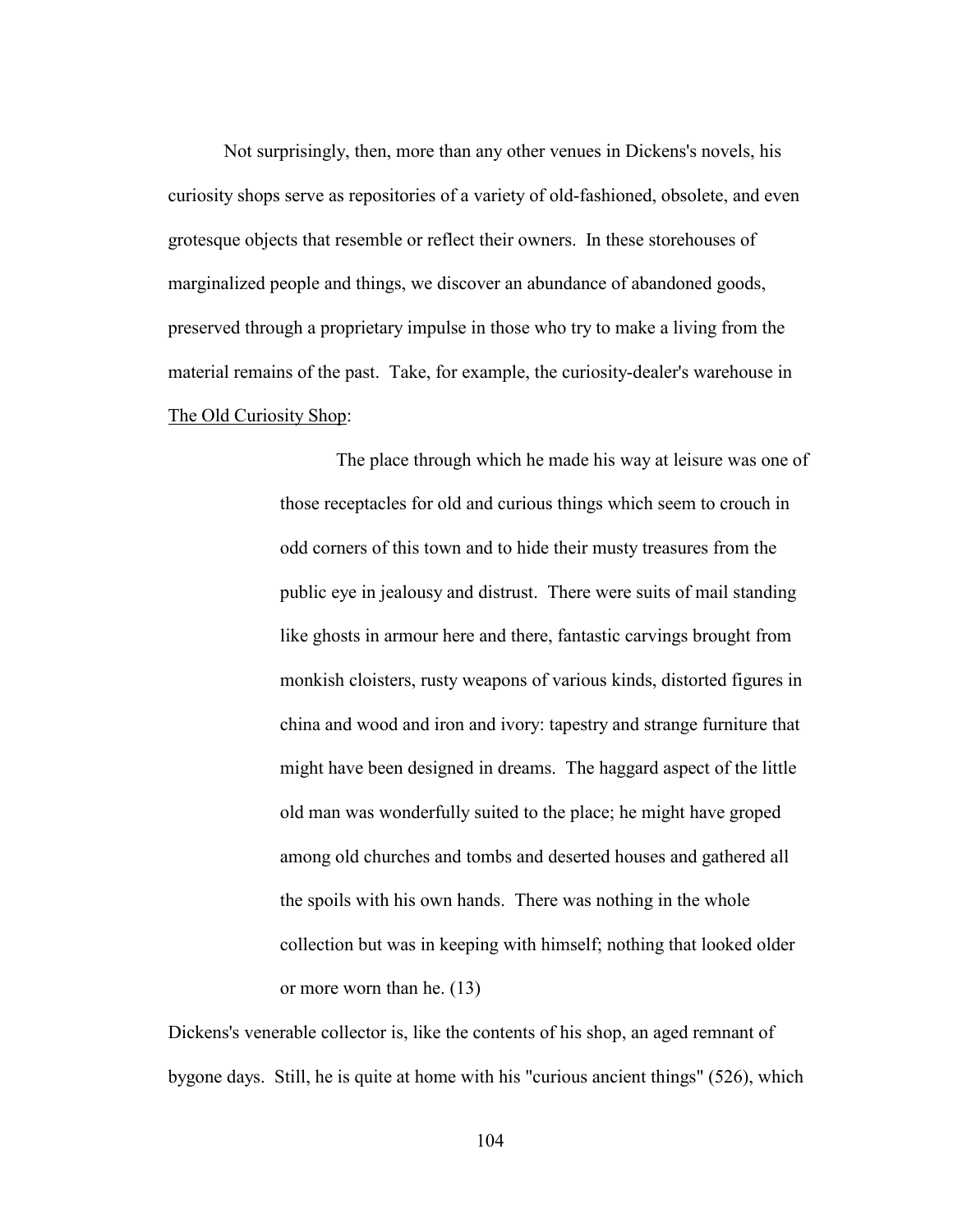the narrator suggests he has rescued with great effort from obscurity or oblivion. Despite his apparently comfortable situation, Nell's entrepreneurial grandfather only manages to eke out "an anxious and precarious subsistence" (526) from his oldfashioned stock, and is later reduced to dusting Jarley's statues. Although the shop's inventory suggests otherwise, the old man saves nothing and lives in poverty. Consequently, the eponymous old curiosity shop fails to protect its owner from the ruinous gambling debts to which he falls prey. Ultimately, the shop's only worth is its value as collateral for the loans which Nell's grandfather cannot afford to pay back to his predatory creditor Quilp.

 Trent's shop and its later curious counterparts might all be designated as what one Victorian writer called "dead-and-alive" shops:

> A dead-and-alive shop is one devoted to a business in which the customers are few and far between. In the thronged, equally with the most secluded, thoroughfares you will meet with these shops; where the traffic is thickest, presenting a striking contrast in their tranquil placidity to the turmoil, the bustle, the uproar around them. They are not necessarily shabby shops, or poverty-stricken shops--they are simply dead-and-alive shops. The profits of their owners may be as certain as those of other tradespeople; but, for all the business you see doing, the shutters might as well be up and the name painted out. ("Dead-and-Alive" 460)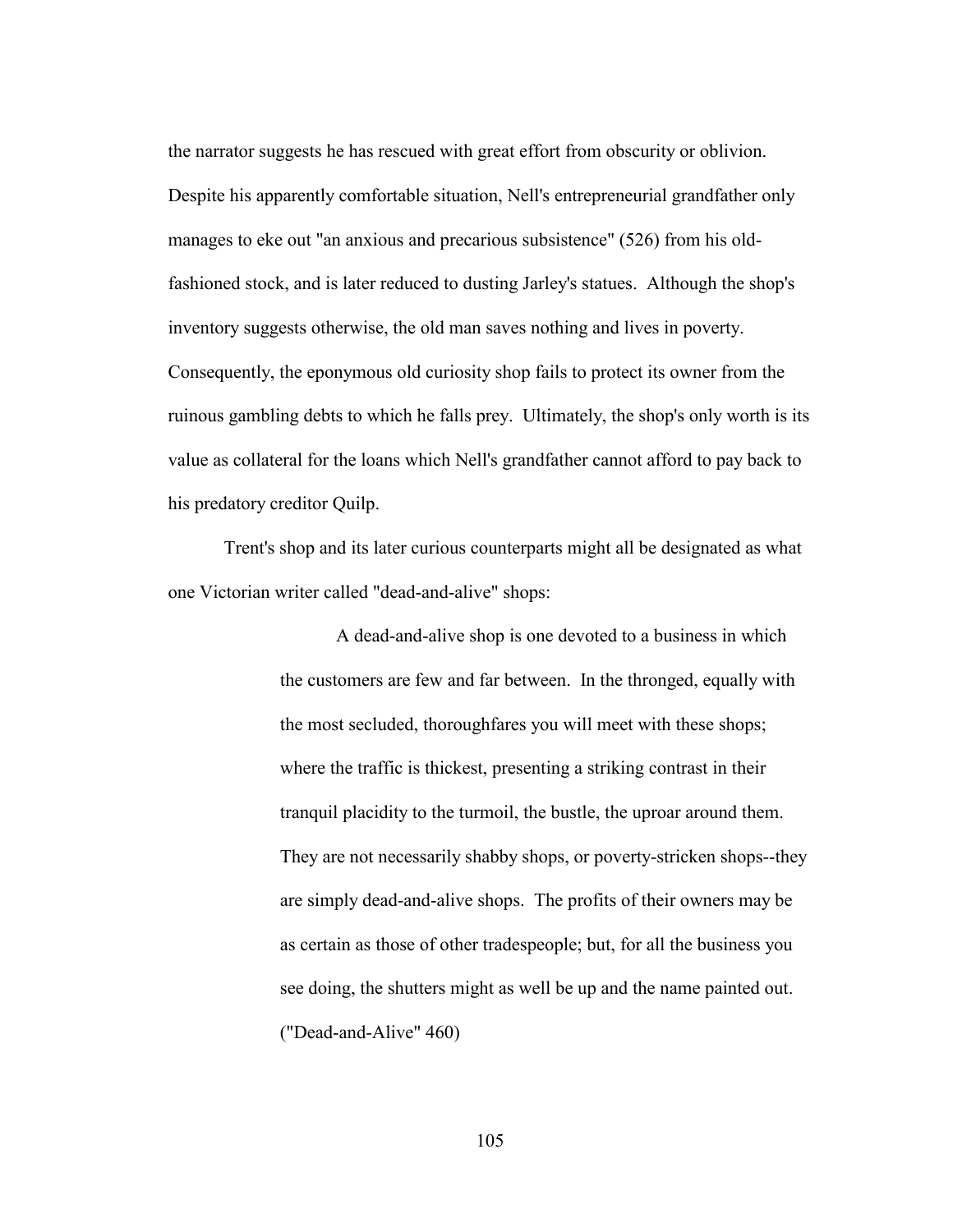As Dickens remarks of Krook's rag, bottle, and general marine store in Bleak House, "Everything seem[s] to be bought, and nothing to be sold there" (99). Because little commerce appears to take place in shops of this sort, they emerge as singular curiosities in their own right. Their objects, removed from the commercial realm, become de facto collections, rather than displays of consumer goods. In fact, with their more-or-less permanent collections, such eclectic and sometimes exotic shops look strikingly like museums.

 The resemblance of curiosity shops to some Victorian museums was compelling enough to attract the notice of at least a few contemporary observers. The twenty-five-year-old Beatrix Potter, who had a special passion for china and old furniture, memorably compared her March 1892 trip to a Falmouth shop to a museum visit:

> Burton's old curiosity shop which makes the greatest display is quite a museum, crammed from floor to garret with odds and ends, but the great part absolute rubbish. The foreign things, which form the greater part of the stock, struck me as not so much bona-fide curios bought from sailors, as an inferior class of article imported wholesale. Perhaps the oddest part of this collection was a great quantity of French cavalry sabres, pistols, helmets and bayonets from German battlefields and the surrender of Metz. How he got them I know not, but they were certainly genuine, any quantity of sabres at five shillings apiece and holster pistols, said to be Waterloo, and rusty enough for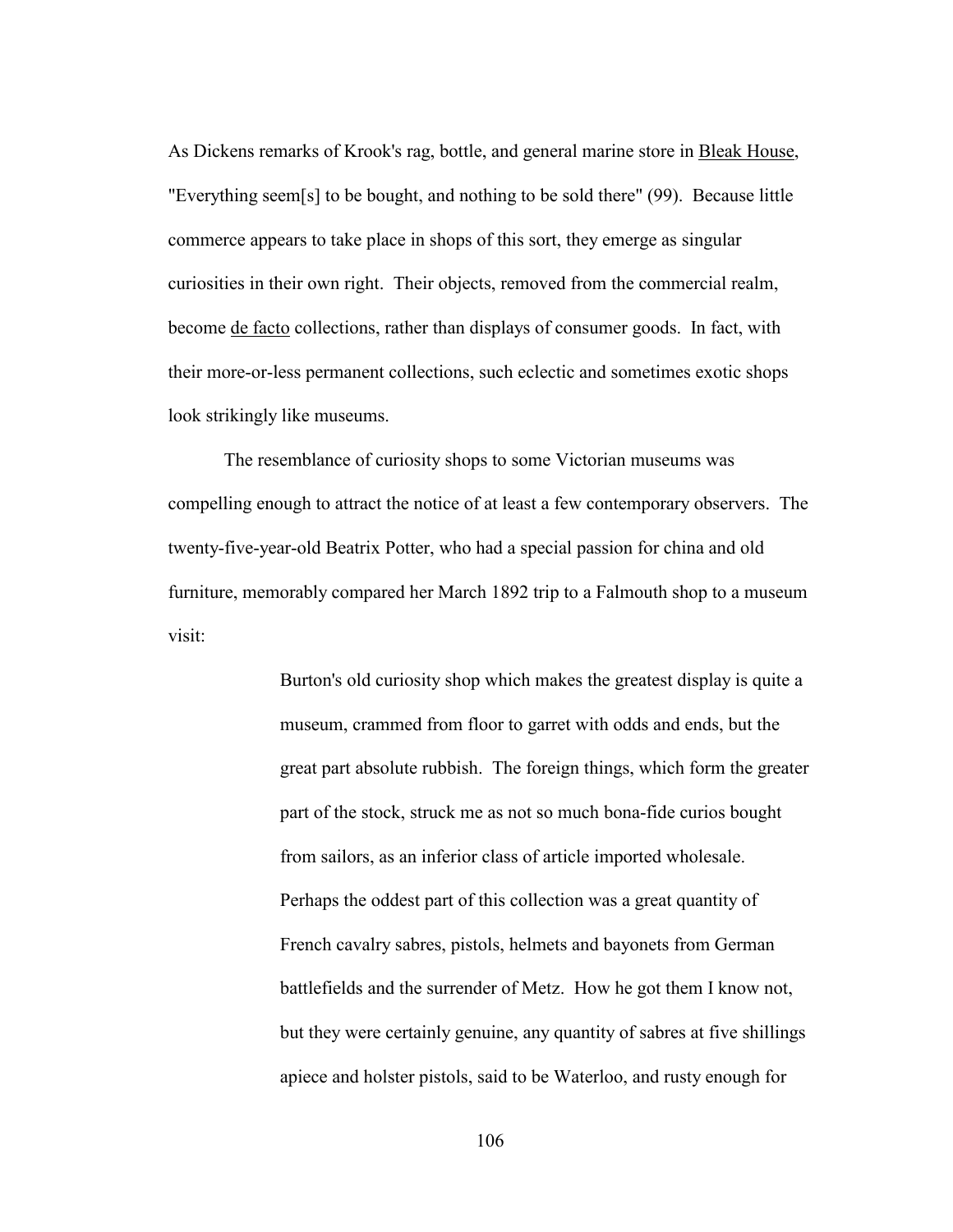Blenheim, at about the same price. There were hideous African idols and weapons labelled 'poisoned' in large letters, which is a novel way of attracting purchasers, but it seemed more of a museum than a shop. (223)

Besides the plenty and variety of this shop's exotic goods, the many labels throughout the place make it seem like more than a store. As in a museum, each object is carefully marked and identified and its provenance described.

 Other writers of the day noticed the likeness between curio shops and museums, not only in their appearance, but also in their possible functions. As an anonymous enthusiast suggested in Chambers's Journal in 1857, shop-windows could reveal "museums of marvels" within, offering free recreation and even instruction:

> [W]hat are to [others] simply shops, are to me galleries of art, science, and marvels, and treasuries of never-failing enjoyment; exhibitions where there is no fee for admission, where you are constrained to purchase nor catalogue nor programme of the entertainment, where there are no reserved seats and no fees to attendants. Pass with a glance, or linger for prolonged inspection, you incur neither liability nor obligation; and should you, on these unexpensive terms derive, in any measure, entertainment at the moment, or material for afterthought, how deep should be your gratitude to the source of the benefaction! ("Shop-Windows" 225)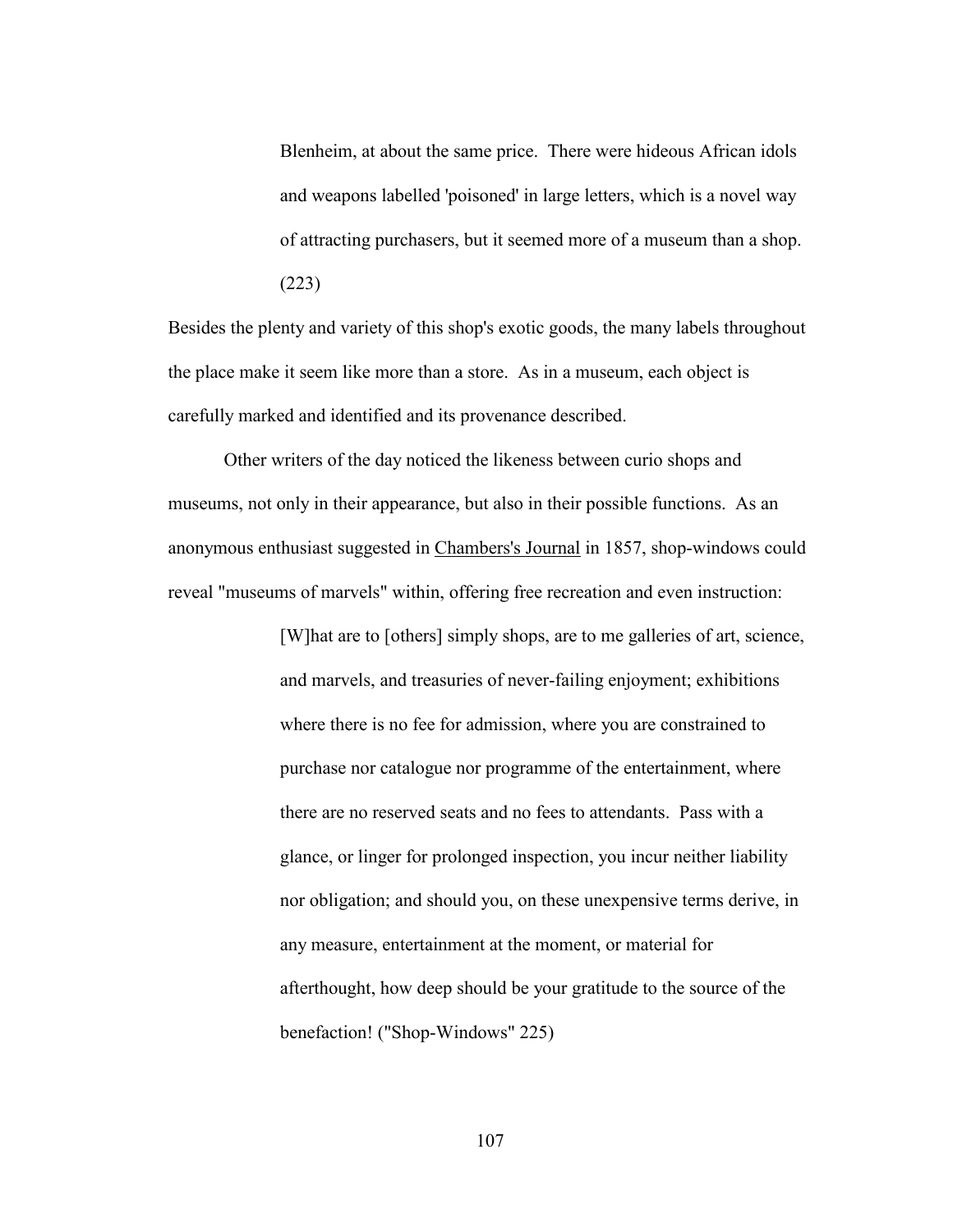By acting like a visitor to an exhibition, the consumer transforms the shopkeeper, whatever his true relationship to the objects he displays, into an unwitting collector, rather than a vendor. Along similar lines, a writer for St. James's Magazine in 1870 delighted in what the bric-à-brac shops near Leicester Square had to offer:

> But what wonderful places are those Castle Street shops! How many months (or years) should I require to give you an inventory of the contents of only one of them? Such pistols, such helmets, such cups, such vases, such anything and everything that is delightfully suggestive and delightfully old! A shop like this, in my humble opinion, is an epitome of history in a tangible form; assisting us as it does in realising a vivid idea of the manner in which our ancestors lived and moved and had their being. ("Dead-and-Alive" 463)

Though this writer does not actually call the curiosity shop a museum, his description still connects the two through their similar effects on the viewer. The Castle Street shop becomes a de facto museum, providing entertainment and even edification for the unsuspecting shopper. The purpose of visiting such an establishment, in turn, becomes one of contemplation rather than acquisition; the shop embodies the material past for the spectator. As George Sala wrote in Household Words, even "humble dealers, whose stores resemble[d] more the multifarious odds-and-ends in brokers' shops than collections of antiquity and vertu," had important lessons to offer: "These bring home the savage tomahawk, the New Zealand boomerang, the rosary of carved beads, to the poorest door; and render old armour, old furniture, old lace, and tapestry,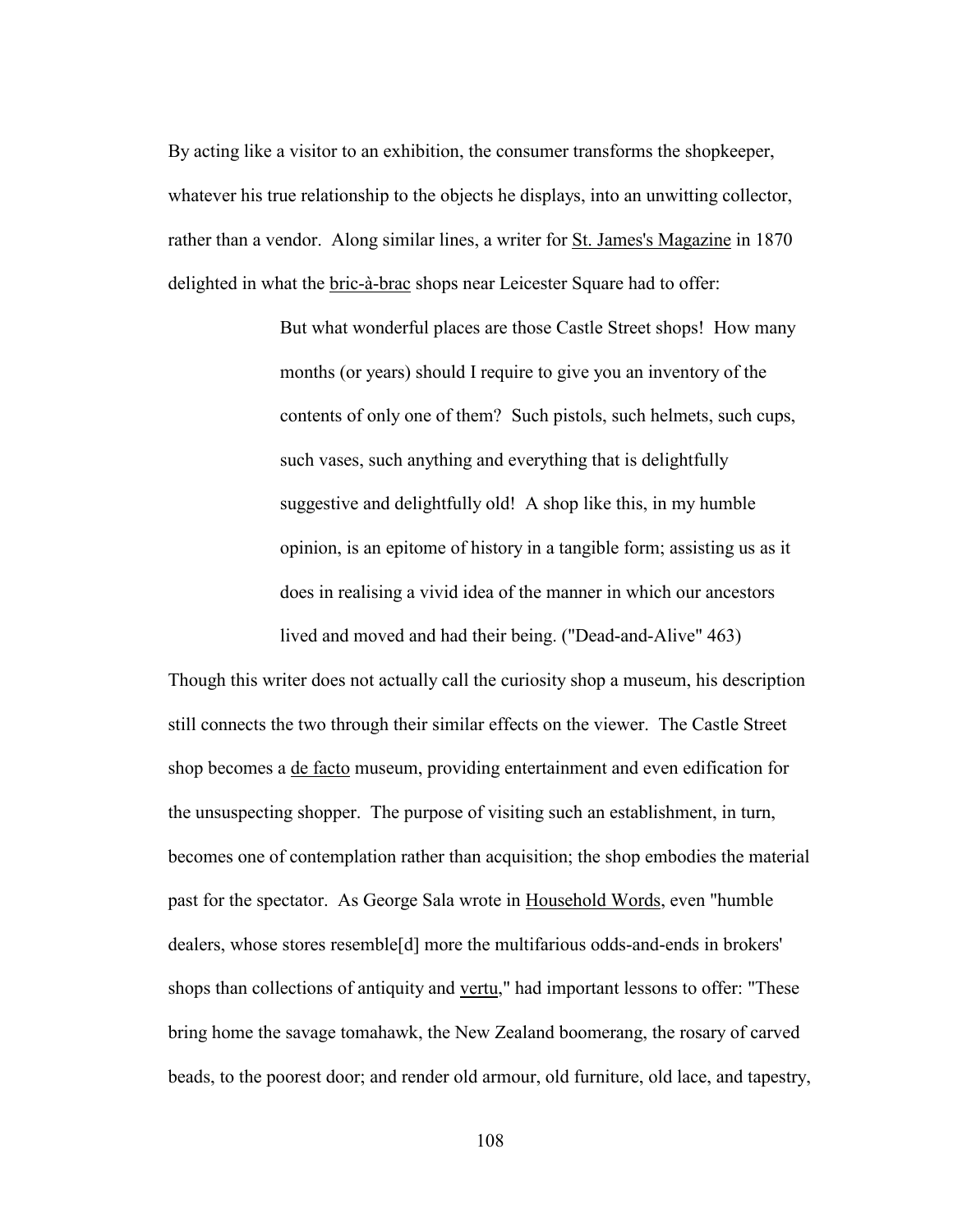comprehensible to the meanest understanding" (519). Like museums, small curiosity dealers could make what was ancient or strange both present and familiar.

 Museums, in turn, were often likened to curiosity shops when they displayed a lack of organization. This comparison was invariably a derogatory one, as Professor W. A. Herdman of University College, Liverpool, made clear in an 1887 address:

> In what respect is a Museum better or higher than a mere collection of curiosities made by an amateur, or than the confused assemblage of heterogeneous objects seen on the shelves of the bird-fancier's shop, if it is not that in the Museum the specimens are supposed to be arranged and labelled in a natural (that is, a scientific) manner? (180)

Because modern museums were distinguished by their specialization and classification (Murray 1: 231), the absence of these features made museums seem primitive or even provincial. In the 1880s, Thomas Greenwood described the chaotic arrangement of the typical local museum as "[c]onfusion worse confounded" (3):

> The orderly soul of the Museum student will quake at the sight of a Chinese lady's boot encircled by a necklace made of shark's teeth, or a helmet of one of Cromwell's soldiers grouped with some Roman remains. Another corner may reveal an Egyptian mummy placed in a mediæval chest, and in more than one instance the curious visitor might be startled to find the cups won by a crack cricketer of the county in the collection, or even the stuffed relics of a pet pug dog. (4)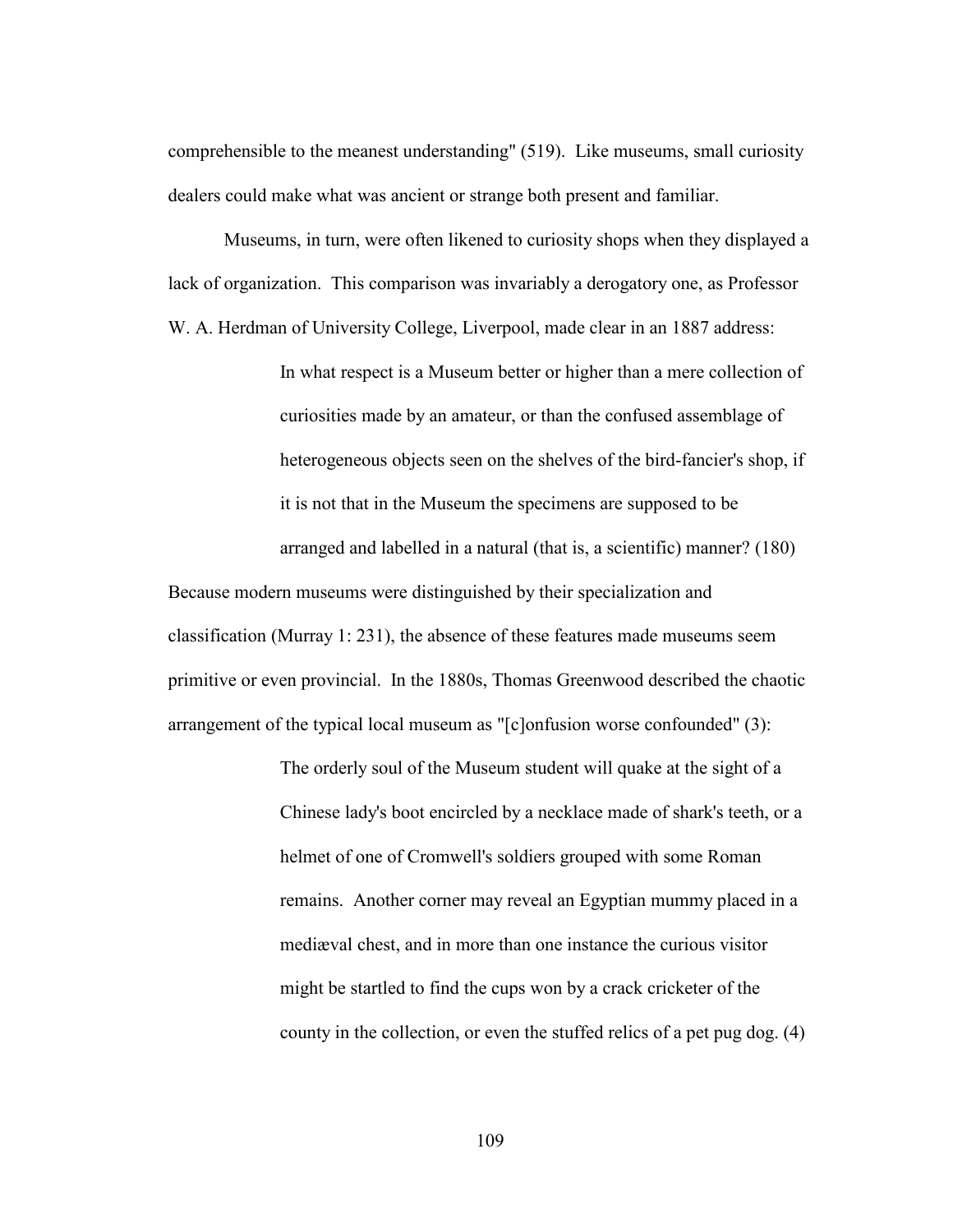The early museum historian David Murray provided a very similar picture of dust and disorder around the turn of the century:

> Local museums . . . are often crowded with what are popularly known as curiosities;—odds and ends connected with the town, furniture and utensils presented to the museum simply because they are old and out of date, gifts by friends in foreign lands,—birds, beasts, eggs, and fossils. (1: 265)

Likewise, Murray's contemporary W. Stanley Jevons describes the interior of the ordinary local museum as "a heterogeneous and absurd jumble" that might contain anything from a Roman altar "dug up in a neighboring farm" to "a glass-case full of butterflies, surmounted by poisoned arrows and javelins from the hill tribes of India":

> A large cork model of a Chinese temple blocks up one corner of the room, while other parts are obstructed by a brass gun of unknown history and no interest, a model of an old three-decker, an Egyptian mummy, and possibly the embalmed remains of some person who declined to be laid under the turf. (76)

In short, the provincial museum, like an old curiosity shop, was an incongruous and unorganized agglomeration of old and new, foreign and domestic, natural and artificial.

 Moreover, curiosity shops were also known to supply both public and private collections with rare and sometimes valuable artifacts and specimens. In fact, many prominent collectors, including Sir Walter Scott, Byron, and George IV, often turned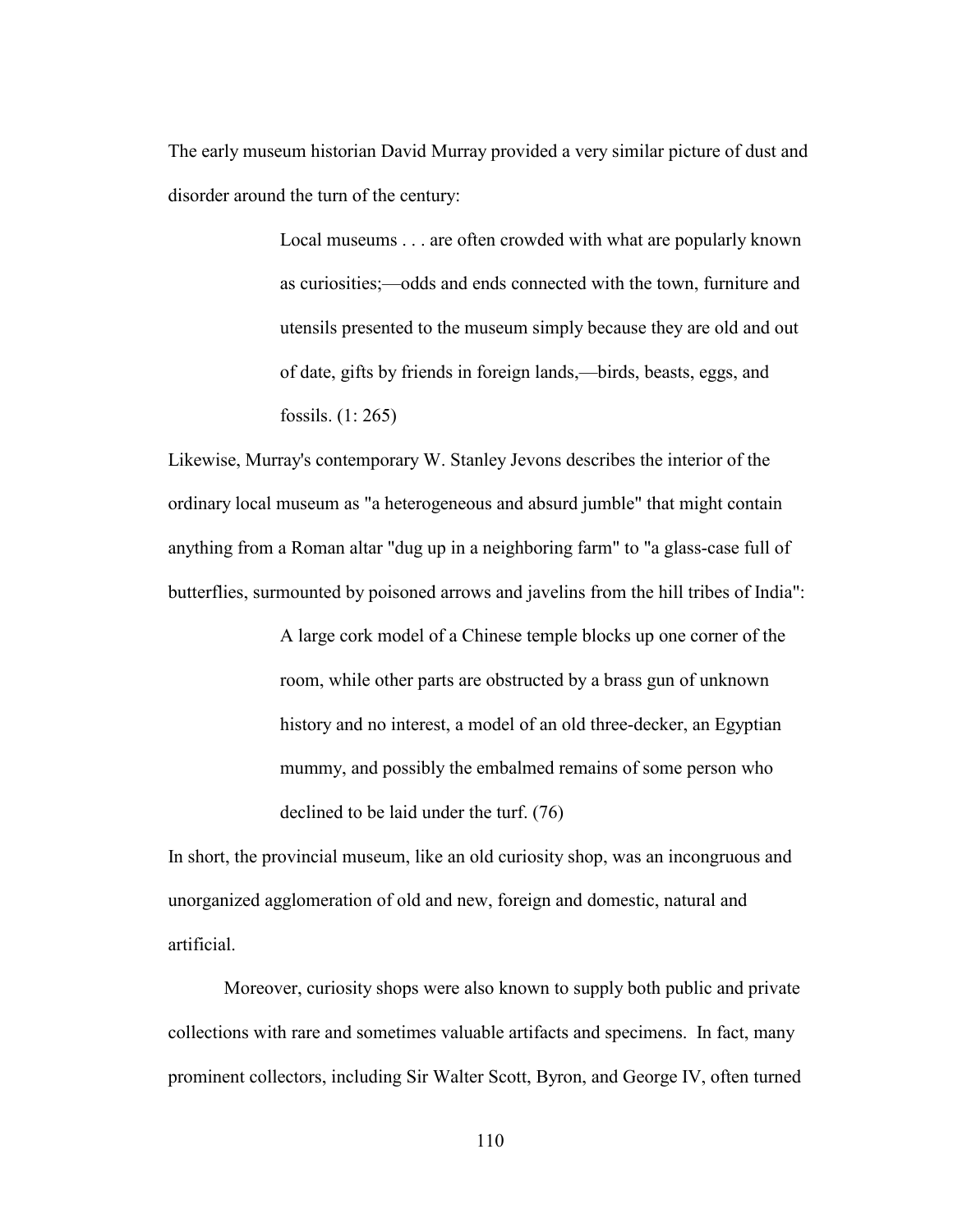to dealers in antiquities to stock their own houses, shelves, and cabinets (Wainwright, "Curiosities" 1528). According to Dickens, John Gould's noted collection of hummingbirds, put on public display during the Crystal Palace year of 1851, was started "with a case of the most beautiful and curious, picked out of the odd groups of glass domes in curiosity shops" (Dickens and Knight 289). Collections of arms and armor, displayed in the great halls of ancient houses or newly built mansions, were also augmented by purchases from prominent dealers or obscure antiquarians like Dickens's old Trent (Wainwright, Romantic 61-2). In the 1870s, the nascent South Kensington Museum bought a number of important works in ivory from retired Bond Street dealer John Webb, who once specialized in furniture and works of art (Wainwright, "Curiosities" 1528-29; Maskell 121).

 Although the intersections between museums and curiosity shops might have seemed coincidental to many Victorians, in Dickens's novels, these connections acquire "stupendous" significance, to borrow from Mrs. Jarley. In Dombey and Son (1846-8), the seafaring Solomon Gills's Ships' Instrument Maker's shop is implicated in the larger world of commerce around which Dombey's trading firm and the novel revolve, even if fails to turn a profit. As the store's name suggests, "[t]he stock-intrade of this old gentleman comprised chronometers, barometers, telescopes, compasses, charts, maps, sextants, quadrants, and every kind of instrument used in the working of a ship's course, or the keeping of a ship's reckoning, or the prosecuting of a ship's discoveries" (28). However, Sol's maritime merchandise is hopelessly out-ofdate, "presumably made virtually obsolete by the new industrial and commercial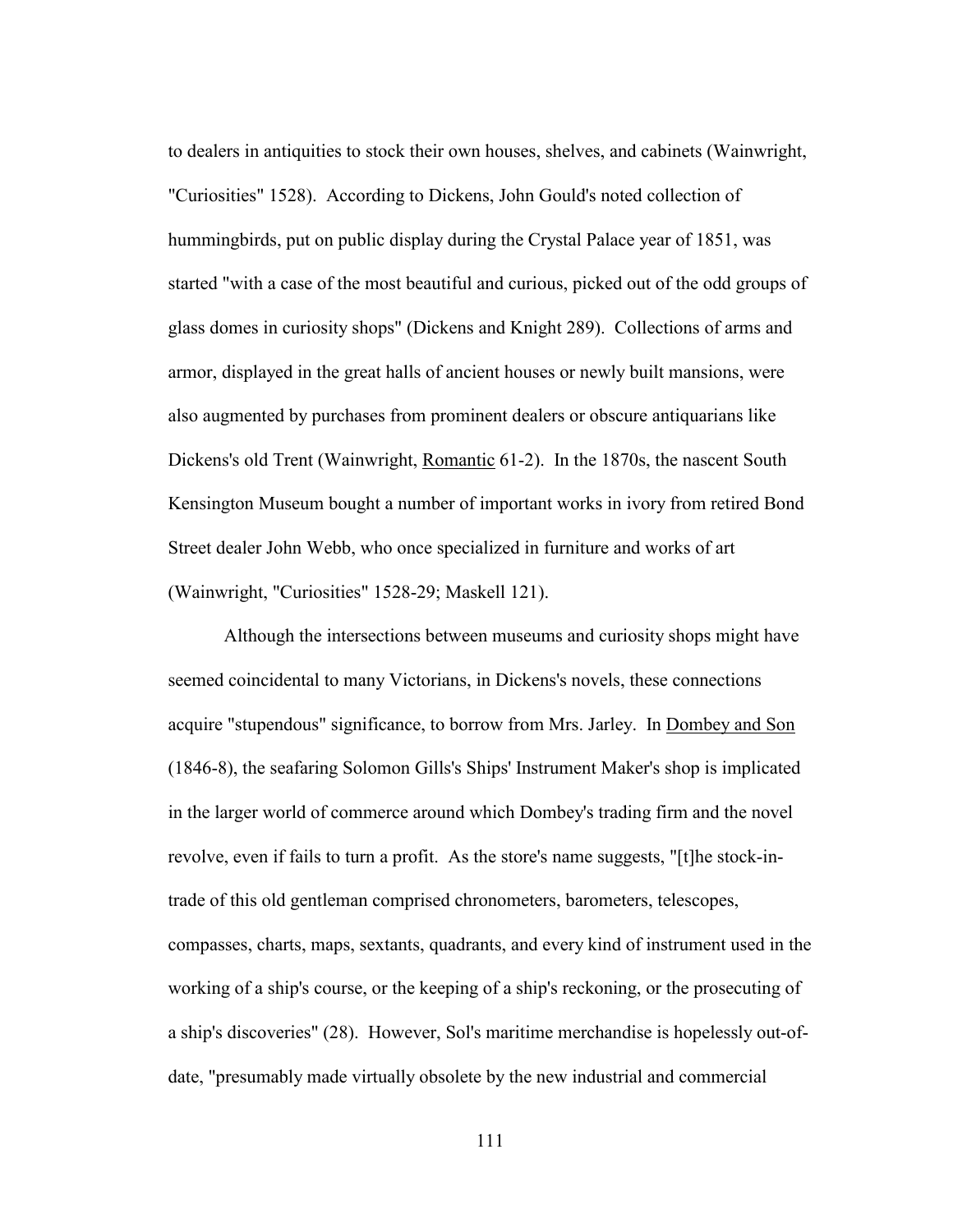developments" of the early nineteenth century (Hawes 90). Kept afloat by shrewd investments, Sol turns his "fiction of a business" (Dickens, Dombey 731) into what is best described as a proto-museum in which storytelling, spectacle, and surveillance give his anachronistic instruments a new life as evocative objects of wonder for family, friends, and window-shoppers.

 In what his Mr. Venus would later call the shop's "general panoramic view" (Our Mutual Friend 88), Dickens emphasizes the amphibious Gills's efficiency in arranging his nautical stock into spaces for storage and display:

> Objects in brass and glass were in his drawers and on his shelves, which none but the initiated could have found the top of, or guessed the use of, or having once examined, could have ever got back again into their mahogany nests without assistance. Everything was jammed into the tightest cases, fitted into the narrowest corners, fenced up behind the most impertinent cushions, and screwed into the acutest angles, to prevent its philosophical composure from being disturbed by the rolling of the sea. Such extraordinary precautions were taken in every instance to save room, and keep the thing compact; and so much practical navigation was fitted, and cushioned, and screwed, into every box (whether the box was a mere slab, as some were, or something between a cocked hat and a star-fish, as others were, and those quite mild and modest boxes as compared with others); that the shop itself, partaking of the general infection, seemed almost to become a snug,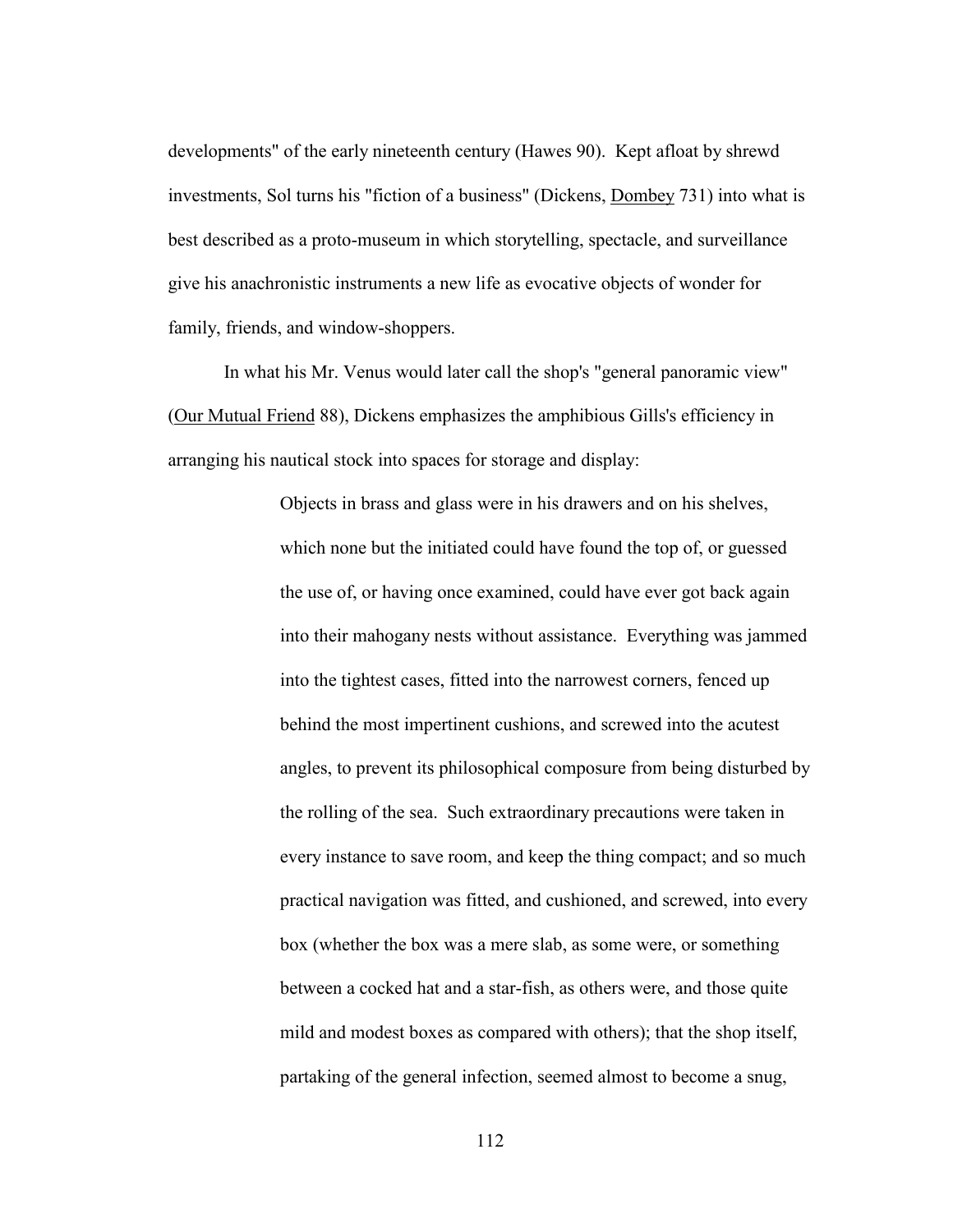sea-going, ship-shape concern, wanting only good sea-room, in the event of an unexpected launch, to work its way securely, to any desert island in the world. (28)

Dickens's narrative style here imitates Gills's compartmentalization of his "brass and glass" wares. Squeezed between commas and parentheses, Dickens's many participial phrases, qualifications, and descriptive elaborations syntactically mirror Sol's efforts to stuff as much as possible into a shop (or ship) that will never see water. However, Gills's seamanlike efficiency is not simply ironic or comic. His economical use of space and his wall-to-wall and floor-to-ceiling arrangement of marine objects evoke the salon style of hanging paintings as well as the overcrowded mammal galleries of the British Museum at mid-century, as described by Dickens's friend and the head of natural history, Richard Owen: "In this space, as is notorious, the specimens are packed as closely as they can be stored, often three, four, or five deep in the cases; or they crowd the floor like a herd of cattle; or they are attached to the wall, at heights inaccessible to the scientific observer" (13). By coping with a multitude of objects and limited space, Gills's shipshape shopkeeping reflects contemporary exhibitionary practices.

 The instrument maker's store further resembles a museum through its lack of business, which threatens to render its old-fashioned collections permanent. Like old Trent's curiosity shop, which attracts no customers despite a variety of goods, Sol's store brings no purchasers, but only occasional visitors like "a man who asks change for a sovereign, and a woman who inquires the way to Mile-End Turnpike" (33).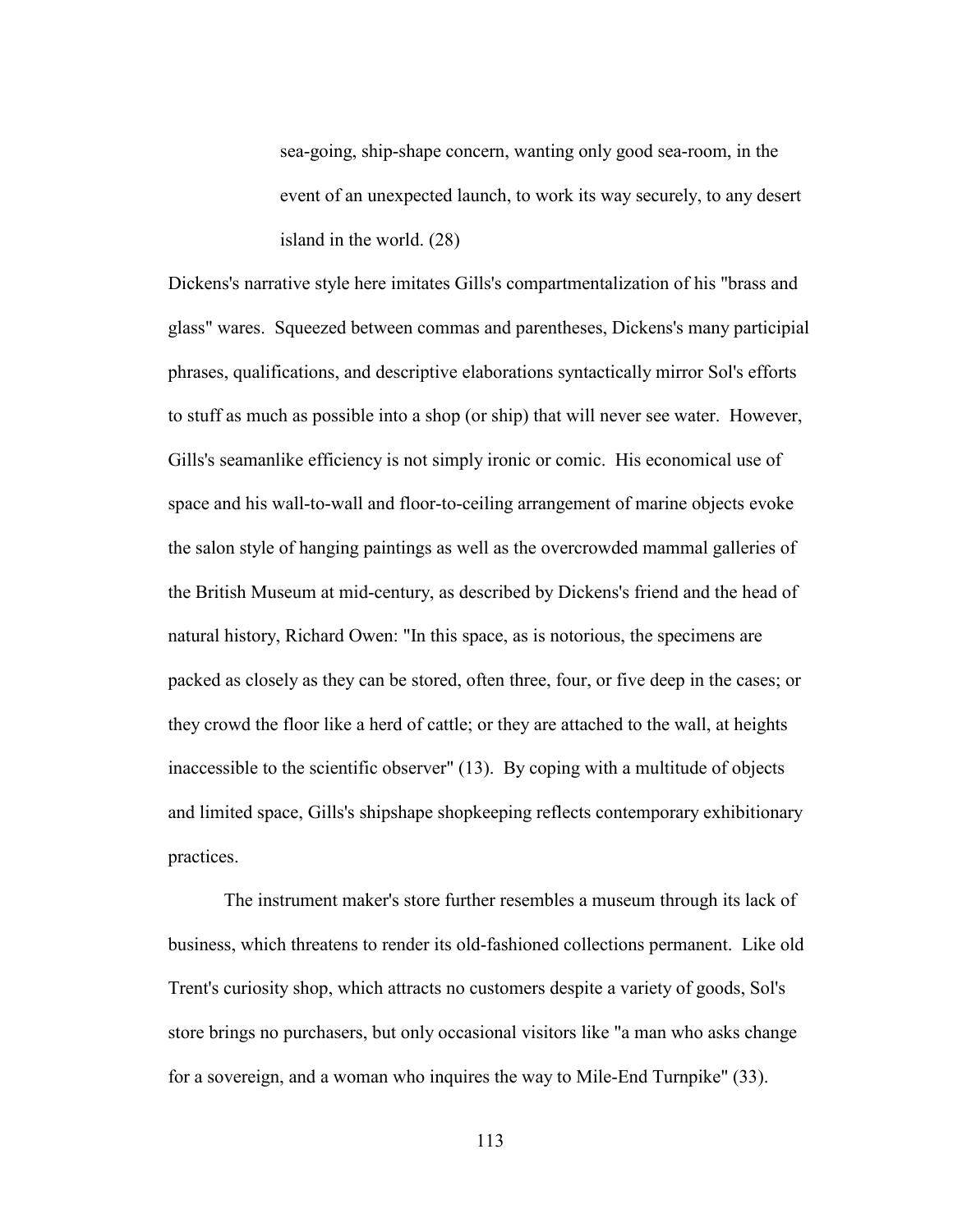Sol's other customers are little more than window-shoppers who, like Mrs. Jarley's reluctant crowds, are willing to look but not to spend. To give Sol paying customers from passersby, his desperate nephew Walter Gay is "half tempted to rush out, collar somebody, bring him in, and make him buy fifty pounds' worth of instruments" (96). In the absence of any sales, the instrument maker describes his shop as "merely a habit," rather than a living, though Sol is "so accustomed to the habit" that he says he "could hardly live" without it (32). Even so, he has no illusions about the shop's prospects: "[T]here's nothing doing, nothing doing" (32). He recalls a time when "fortunes were to be made" in his line, though those days are now past: "But competition, competition—new invention, new invention—alteration, alteration—the world's gone past me" (32).

Indeed, Gills blames his difficulties on changing times in an age where the railroad represents the turmoil of a disruptive and disquieting "progress" (53):

> Tradesmen are not the same as they used to be, apprentices are not the same, business is not the same, business commodities are not the same. Seven-eighths of my stock is old-fashioned. I am an oldfashioned man in an old-fashioned shop, in a street that is not the same as I remember it. I have fallen behind the time, and am too old to catch it again. Even the noise it makes a long way ahead, confuses me. (33)

Here, Dickens reflects on the effect of "the introduction of machine-shop, industrial methods into instrument-making in the early nineteenth century," a period in which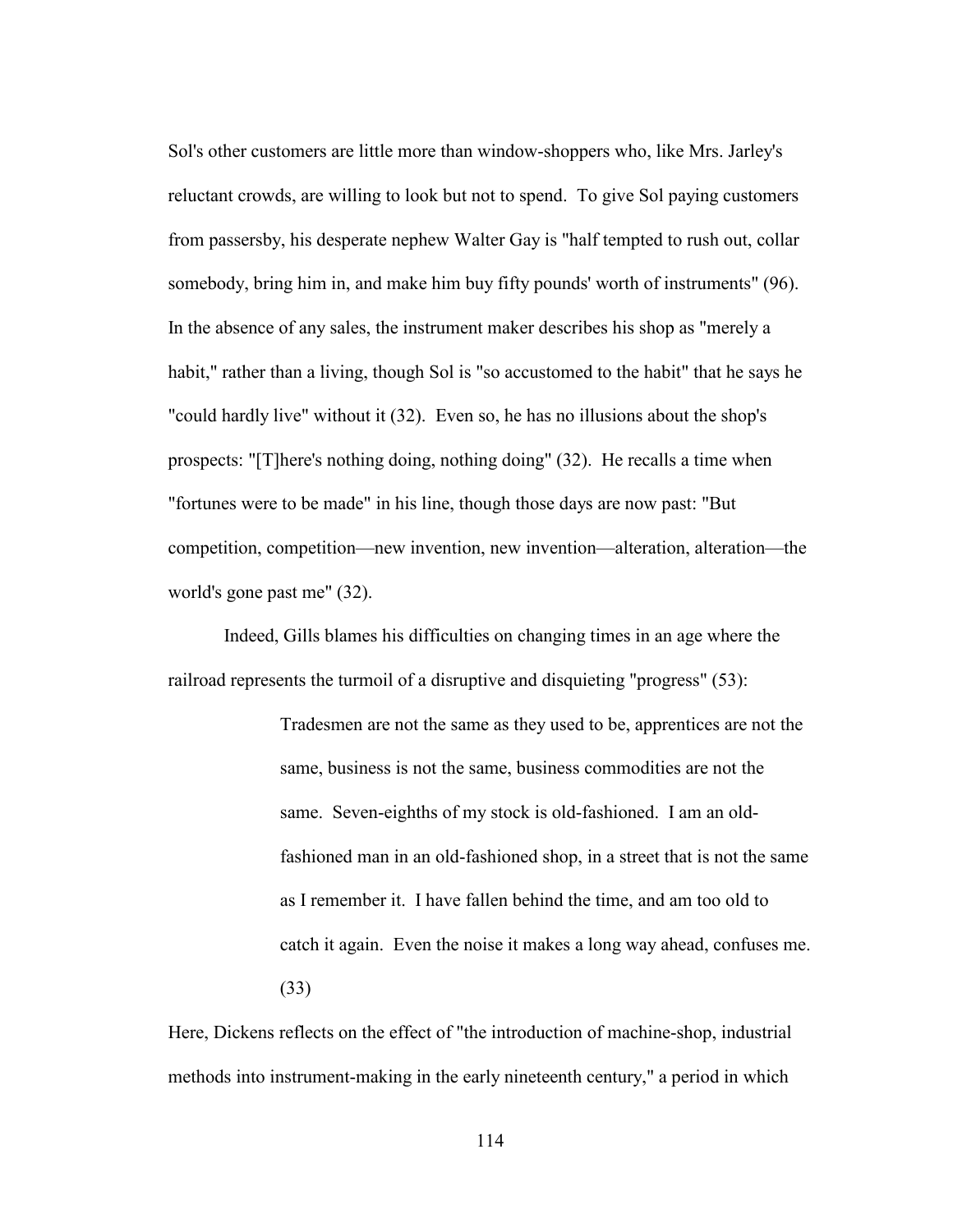"instrument-making not only developed from handicraft to mechanical industry, but also from empirical practice to rational science" (Turner 23, 25). Moreover, by the end of the eighteenth century, London's leading instrument makers had lost their privileged position at the head of their trade to German manufacturers (J. A. Bennett 241). The sea-change Sol witnesses in commerce and commodities makes him seem, even to himself, as outdated as his dusty merchandise, most of which has outlived its original purpose. Consequently, Sol's old weather-worn wooden Midshipman, with its "obsolete" naval uniform, shoe buckles, waistcoat, and quadrant (27), serves as the fitting "guardian genius of his trade and shop" (218) and a metonym for the store. Unlike "the last bottle of the old Madeira" Sol saves to celebrate his nephew's anticipated good fortune (729), his store's other contents have not improved with time, making it difficult to sell them off to pay his debts, despite his instruments' supposed worth and his resignation to their liquidation "for ready money" (96).

 Too old to be sold as useful commodities, but not yet historic enough to be sought as antiquities, Gills's instruments still accumulate subjective value in the eyes of their proprietor and his inner circle. Sol's storytelling session with his nephew reflects their mutual appraisal of the collection's evocative qualities. As a protective uncle and surrogate parent, Sol warns Walter, "As to the Sea . . . that's well enough in fiction, Wally, but it won't do in fact: it won't do at all. It's natural enough that you should think about it, associating it with all these familiar things; but it won't do, it won't do" (33). Though Sol tries to discourage Walter from a seafaring life with stories of shipwrecks inspired by his shop, he cannot help showing his enthusiasm for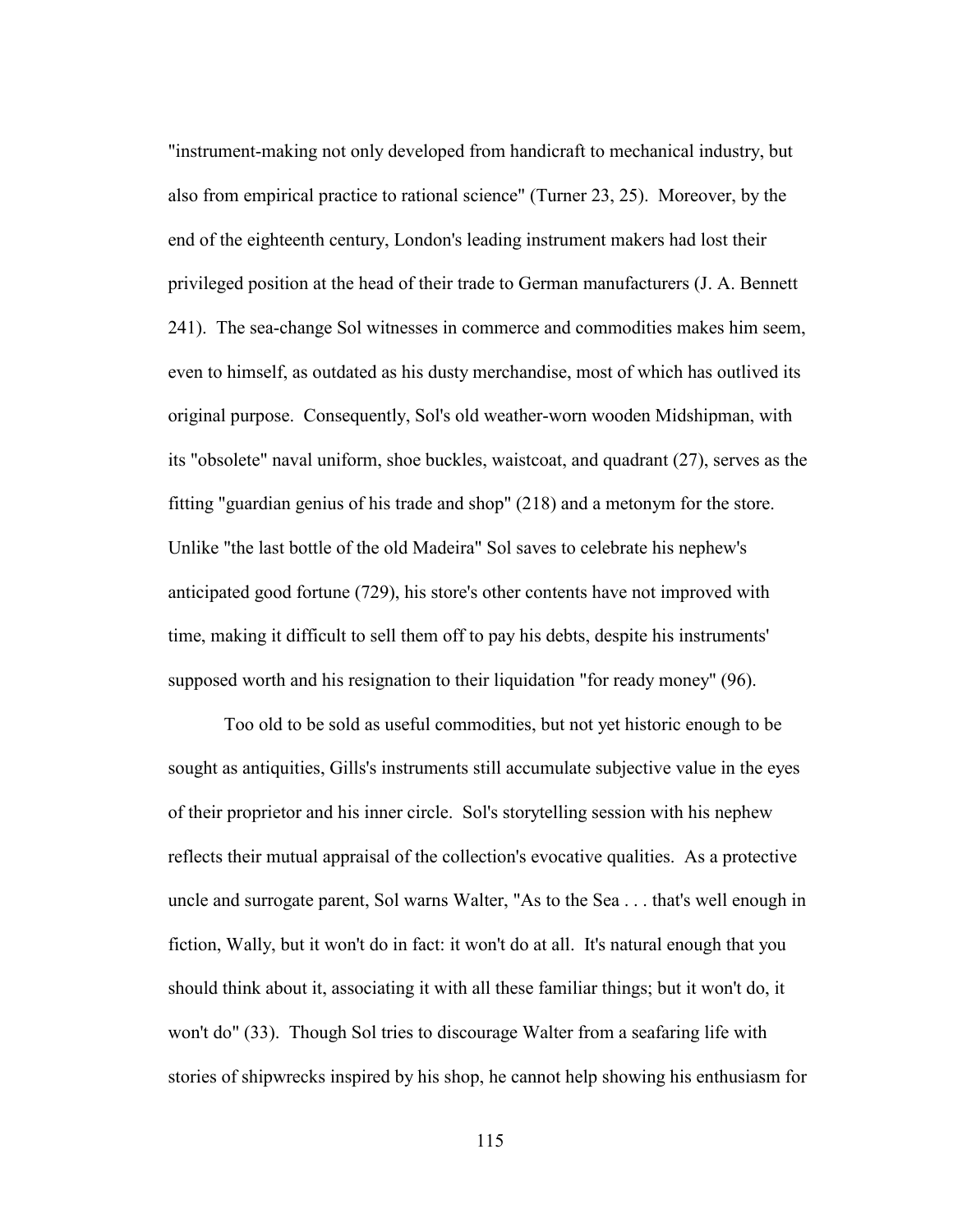the sea, even when he talks about its dangers. The provisions in Sol's store thus serve as visual prompts in his anecdotes of commerce and adventure, which have filled Walter's ears for years. In fact, Walter, like little Nell under Jarley's tutelage, learns these narratives of his uncle's collection by heart and recites them as if reading from a script. Walter eagerly joins Sol in one of these shared performances, anticipating his uncle's words throughout:

> Solomon Gills rubbed his hands with an air of stealthy enjoyment, as he talked of the sea, though; and looked on the seafaring objects about him with inexpressible complacency.

> "Think of this wine for instance," said old Sol, "which has been to the East Indies and back, I'm not able to say how often, and has been once around the world. Think of the pitch-dark nights, the roaring winds, and rolling seas."

"The thunder, the lightning, rain, hail, storm of all kinds," said the boy.

"To be sure," said Solomon, "—that this wine has passed through. Think what a straining and creaking of timbers and masts: what a whistling and howling of the gale through ropes and rigging:"

"What a clambering aloft of men, vying with each other who shall lie out first upon the yards to furl the icy sails, while the ship rolls and pitches, like mad!" cried his nephew.

"Exactly so," said Solomon: "has gone on, over the old cask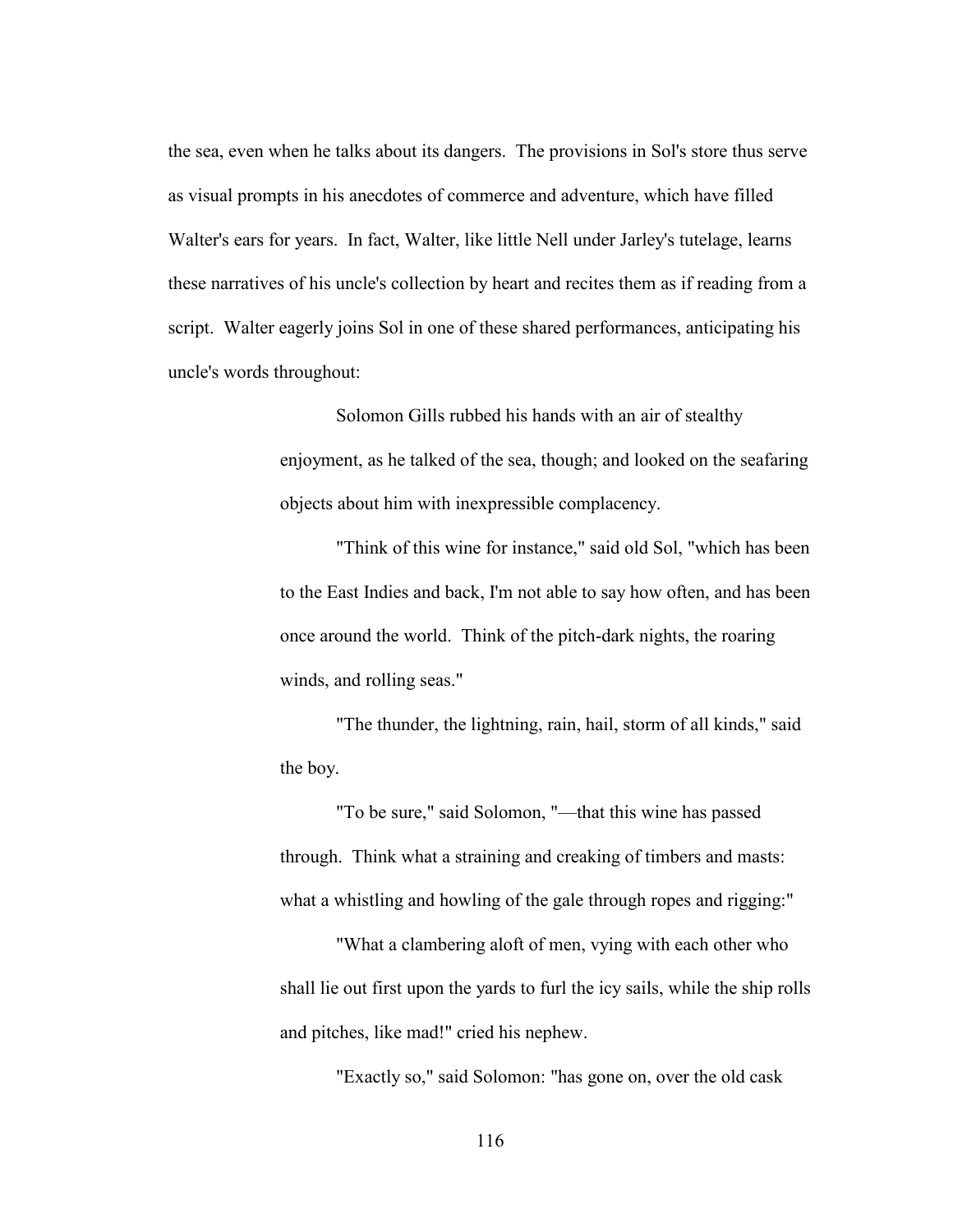that held this wine. Why, when the Charming Sally went down in the——"

"In the Baltic Sea, in the dead of night; five-and-twenty minutes past twelve when the captain's watch stopped in his pocket; he lying dead against the main-mast—on the fourteenth of February, seventeen forty-nine!" cried Walter, with great animation.

"Aye, to be sure!" cried old Sol, "quite right! Then, there were five hundred casks of such wine aboard; and all hands . . . going to work to stave the casks, got drunk and died drunk, singing 'Rule Britannia,' when she settled and went down, and ending with one awful scream in chorus." (33-4)

The dialogue continues thus, with Sol feeding off his nephew's memory and enthusiasm. As the tales progress, Walter shoulders more and more of the imaginative burden. He repeats words and details that he has ostensibly heard many times before and even improvises with his own embellishments, helping Sol to spin his yarns. Eventually, the two exchange roles; Walter takes over the bulk of the narrative, showing how completely he has made these stories his own. Sol's evocative collection thus serves to inspire Walter with his uncle's supposedly "secret attraction towards the marvellous and adventurous, of which he was in some sort, a distant relation, by his trade" (34-5).

 Besides Walter, Sol's old friend Captain Cuttle shows a great affinity for the instrument maker's many works. In fact, Cuttle views Sol as a technological virtuoso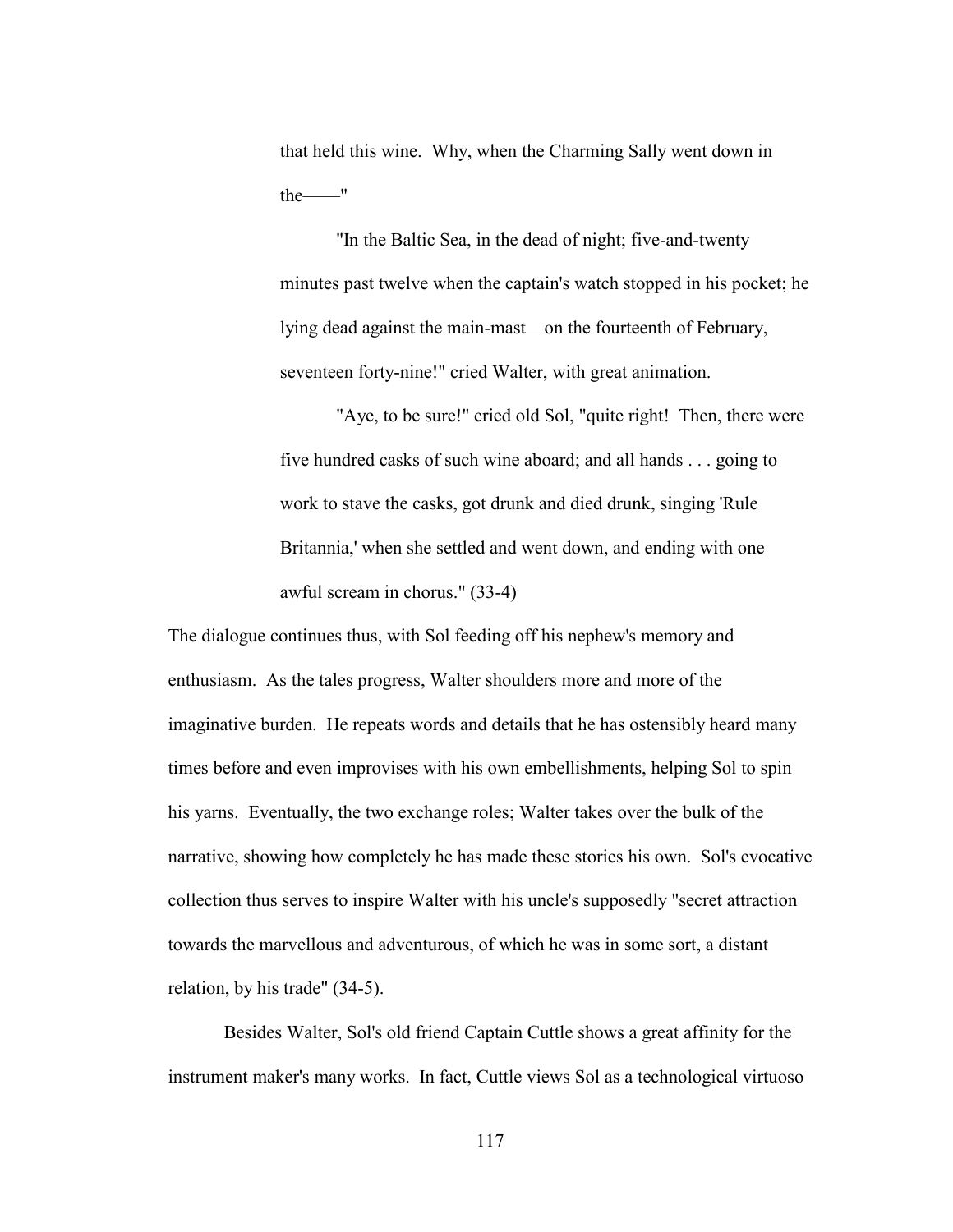with magical powers of creation. For instance, the Captain becomes "quite lost" in contemplating a clock he imagines Sol making, looking at Walter "as if his face were the dial" (36). This "ideal timepiece" (36) reflects Cuttle's appraisal of his friend's mechanical ingenuity through its fast pace rather than the accuracy of Sol's "unimpeachable chronometer" (29): "'And it would go!' said Captain Cuttle, making a species of serpent in the air with his hook. 'Lord, how that clock would go!'" (36). However, he is even more enthralled by the actual objects that surround him. These creations advertise Sol's technical wizardry instead of their own obscure uses, as Cuttle narrates:

> "But he's chockfull of science," he observed, waving his hook towards the stock-in-trade. "Look ye here! Here's a collection of 'em. Earth, air, or water. It's all one. Only say where you'll have it. Up in a balloon? There you are. Down in a bell? There you are. D'ye want to put the North Star in a pair of scales and weigh it? He'll do it for you." (36)

In Cuttle's estimation, Sol is a godlike master of the universe, effortlessly gathering, transporting, and measuring its components through his instruments. Dickens continues, "It may be gathered from these remarks that Captain Cuttle's reverence for the stock of instruments was profound, and that his philosophy knew little or no distinction between trading in it and inventing it" (36). The Captain consoles himself for his lack of comprehension of Sol's instruments, saying, "[I]t's a fine thing to understand 'em. And yet it's a fine thing not to understand 'em. I hardly know which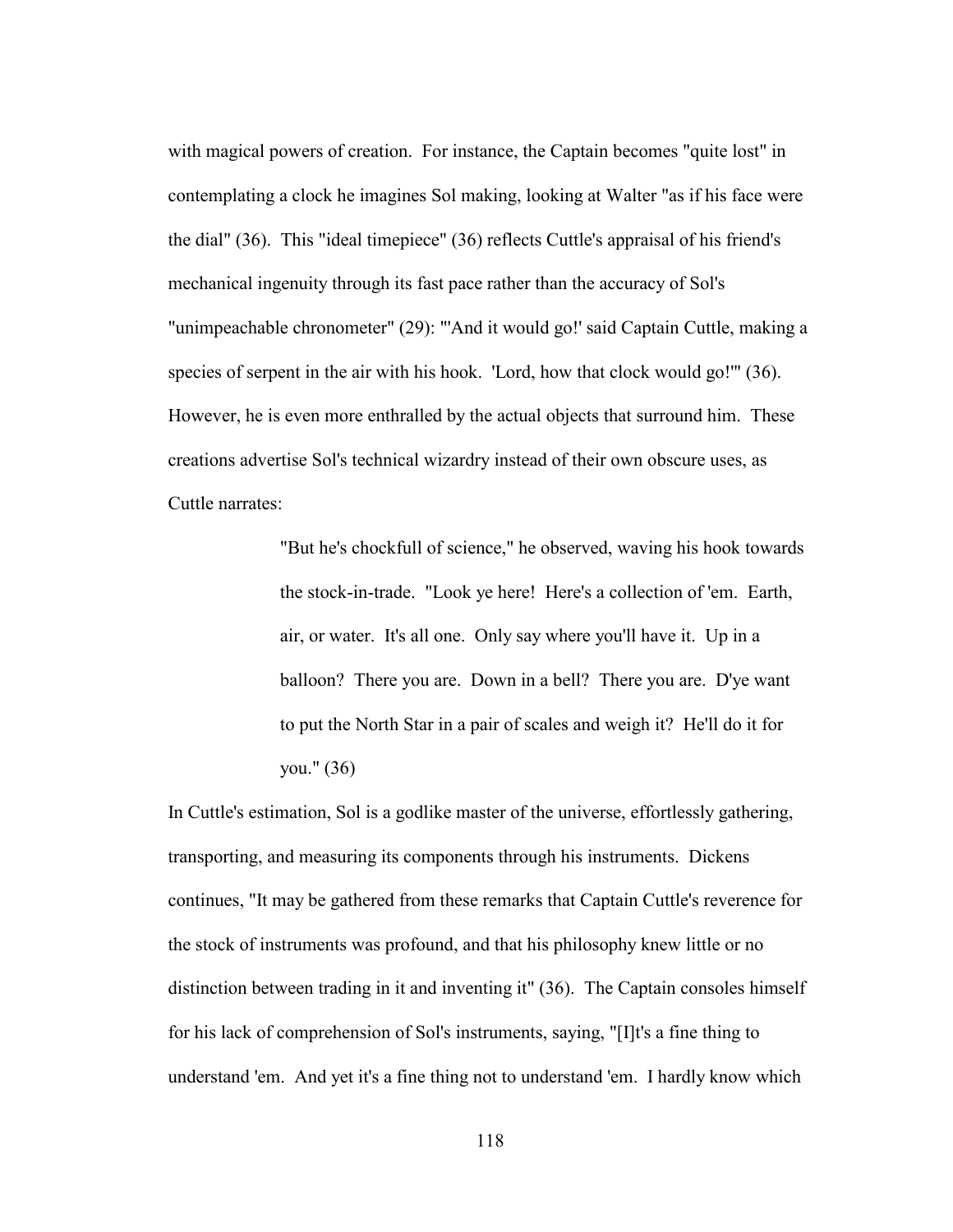is best. It's so comfortable to sit here and feel that you might be weighed, measured, magnified, electrified, polarized, played the very devil with: and never know how" (36). In this "prodigious oration," facilitated by an old bottle of Madeira and his excitement over Walter's newfound employment with Dombey, Cuttle "opened up to view the sources of the taciturn delight he had had in eating Sunday dinner in that parlour for ten years" (36). Moreover, his comments suggest the potential for Sol's shop to serve as a Foucauldian disciplinary institution, capable of turning its devices on unwitting spectators in a display of power. Cuttle's sense of awe and the company of friends temper any feelings of anxiety he might have in such a setting, though.

 Cuttle's stewardship of Sol's instruments becomes more formalized when he takes over the shop in his friend's absence and eventually becomes a partner in the reconstituted firm of Gills and Cuttle. While developing pretensions as a man of both business and science, Cuttle also combines the functions of spectacle and surveillance that Tony Bennett identifies with the Victorian exhibitionary complex in its dual provisions for "the display of objects to a great multitude" and "vantage points from which everyone could be seen" (65). "Self-buried . . . among the instruments" (455), Cuttle constructs a "fortification" or "garrison" in which to hide from his former landlady, whom he leaves with three months' advance rent but no notice (303, 304). He makes himself into an invisible eye, seeing without being seen: "[T]he Captain curtained the glass door of communication between the shop and parlour, on the inside; fitted a key to it from the bunch that had been sent to him; and cut a small hole of espial in the wall" (303). Having established his observation post for the "crowd"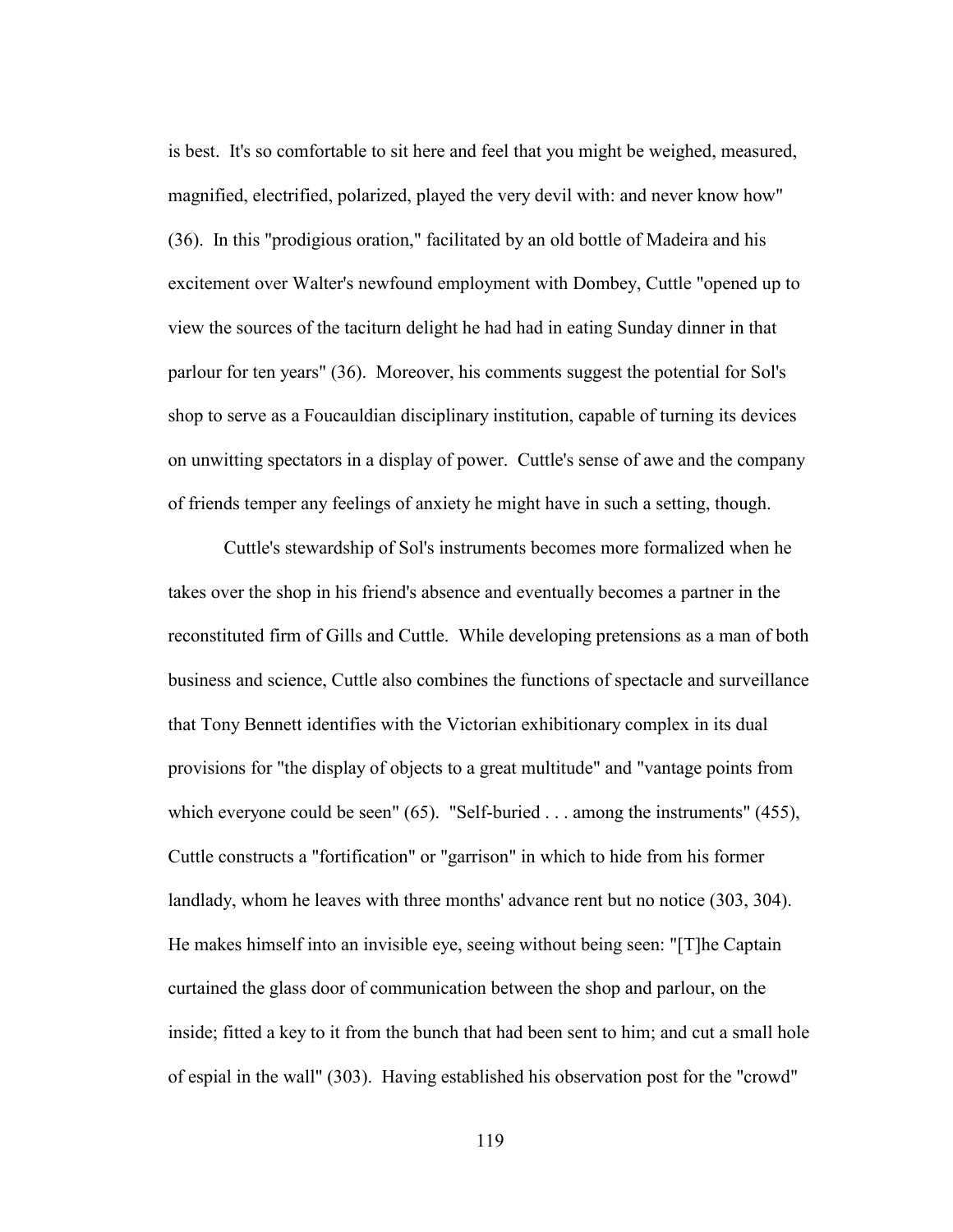Walter predicts (96), Cuttle prepares the collection for viewing. After inspecting the stock, he has it "laborious[ly]" polished, "with the general idea . . . that too much friction could not be bestowed upon it, and that it could not be made too bright" (304). Cuttle also "ticketed a few attractive looking articles at a venture, at prices ranging from ten shillings to fifty pounds, and exposed them in the window to the great astonishment of the public" (304). Though Cuttle attempts to appropriate Sol's character as a businessman and scientist, his lack of expertise turns these objects into mere curiosities whose names and uses remain a mystery to him. As his assistant Rob the Grinder says, "He don't know nothing about it, the Cap'en don't. . . . He'll never make money" (450-1).

 Although the Captain's arbitrary appraisal of Sol's things may be no more accurate than his valuation of their maker's abilities, Cuttle's appreciation for these objects gives them greater exposure and effect. Just as a ship's telescope earlier captures the attention of a powder-headed old gentleman, who stares at it "with all his might and main" until he "satiate[s] his curiosity" (96), his new display inspires other onlookers with amazement. The language Dickens uses to describe the abstracted gaze of Cuttle and the venerable gentleman recalls contemporary accounts of mesmerism, in which subjects were induced into an insensible and sleeplike "trance" or "coma" through an operator's ostensible influence (Winter 2-3). Dickens had witnessed mesmeric demonstrations as early as 1838 and performed mesmerism himself in the early forties (Kaplan 36, 77-93). Although the instrument maker's "science" in Dombey and Son does not extend to such practices, the effect of Sol's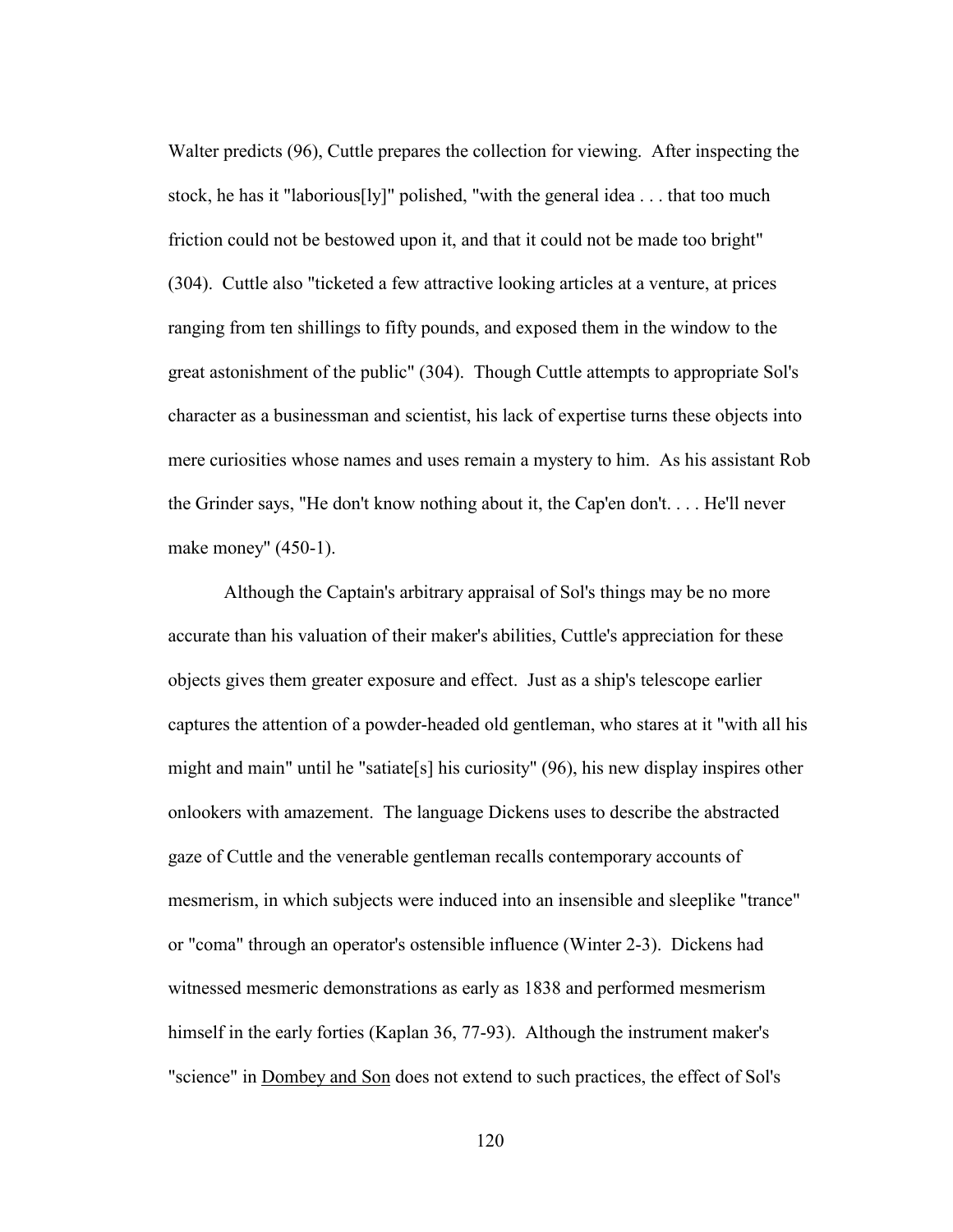objects on some of their charmed viewers could be likened to a mesmeric state. Because Sol's visitors are entranced by an external visual stimulus rather than the magnetic, electrical, or mental influence of a mesmerist, their condition might be more accurately described as a hypnotic spell (Winter 185). In any case, Sol's audience at times displays the characteristics of an altered state of mind while viewing the contents of his shop. The emotional and intellectual response to Sol's ingenious instruments also forms an analogue to the quality of "wonder," elicited by "things so strange that they defied rational understanding" and prized in the early modern period (Swann 25).

 Through its scientific and nautical character, the Ships' Instrument Maker's shop resembles the Gallery of Practical Science, mentioned by Dickens in his early pamphlet Sunday under the Three Heads, which makes Gills and Cuttle seem more like full-fledged curators. Located in the West Strand, at Adelaide Street and Lowther Arcade, this institution advertised itself as a form of rational recreation, "Blending Instruction with Amusement," as its 1834 catalogue claimed ([1]). Besides its many natural and artificial curiosities, including a "Model of a Human Skull wrought in Wood, with Teeth formed out of the Hippopotamus's Tooth" and "A Mouse Nest formed in a Bottle, in a Wine-Cellar, in the year 1815" (National 35, 38), the Gallery featured a number of technological innovations and improvements for ships and their navigation. There, Dickens would have seen such items as "Safety Tubes" to keep sinking ships afloat; an apparatus for raising sunken ships; life preservers and rafts; patent rudders; steam engines; model ships, guns, anchors, paddle wheels, and pumps;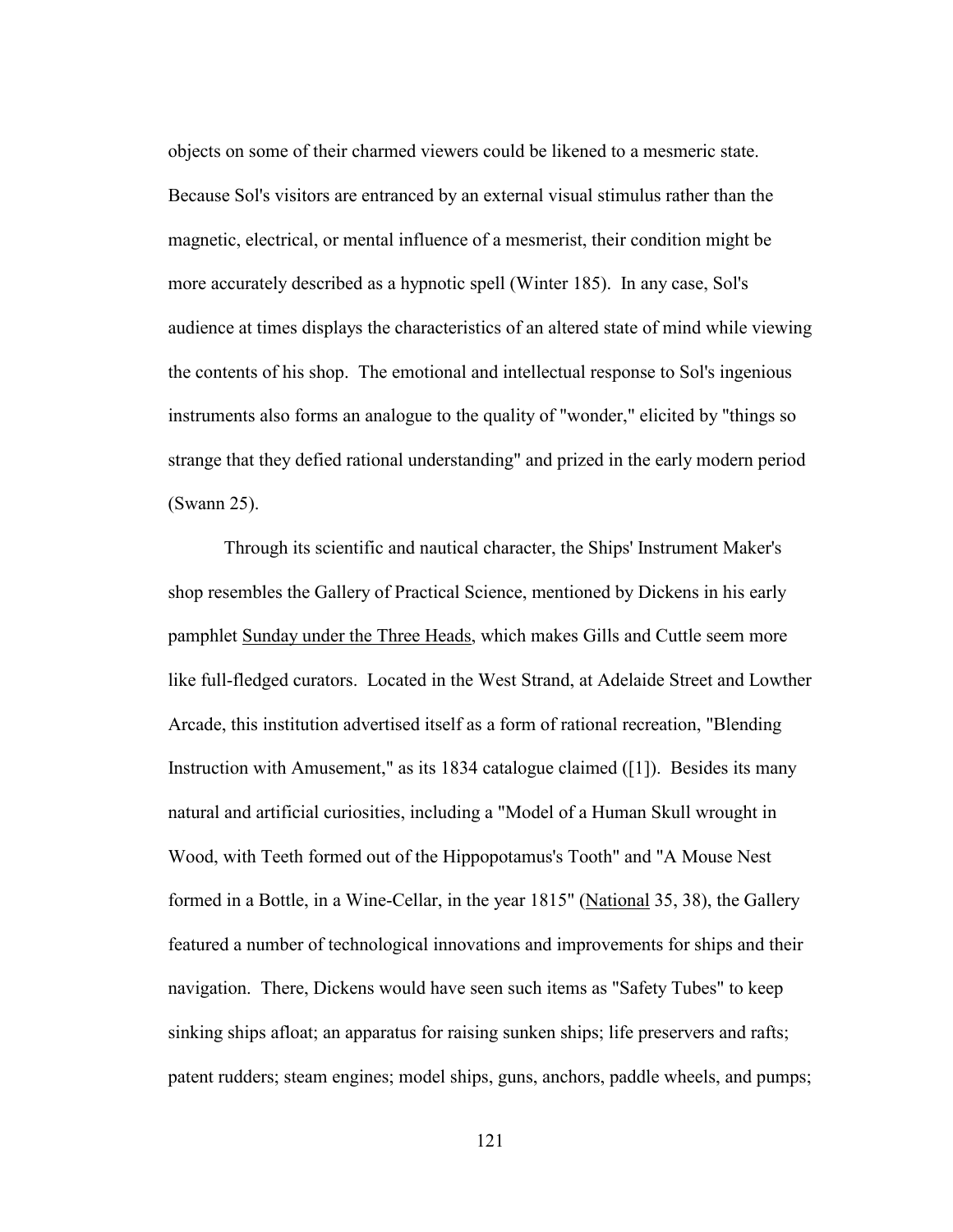and even "A Mouse in a Diving Bell" (National 9-14, 16-21, 23-5, 27-8, 30-32, 39- 40). Although such inventions could very well be the sort that made Sol's inventory obsolete, the Gallery also had a few more traditional instruments, including "A Watch by Collins, dated London, 1645" (National 41), which brings to mind Sol's "tremendous chronometer in his fob" (29). Moreover, the "outlandish shells, seaweeds, and mosses" (28) decorating Sol's chimney-piece form a counterpart to the Gallery's many natural history specimens, including the wing and foot of an albatross and the saw of a sawfish.48

Geographically speaking, the Ships' Instrument Maker's shop is more in the neighborhood of another London museum. In fact, Dickens locates Sol's wooden Midshipman in the immediate vicinity of "the rich East India House, teeming with suggestions of precious stuffs and stones, tigers, elephants, howdahs, hookahs, umbrellas, palm trees, palanquins, and gorgeous princes of a brown complexion sitting on carpets with their slippers very much turned up at their toes" (27). Inside the India House, the Oriental Repository, later the India Museum, had opened in 1801 as a library for Indian manuscripts and "the first institution in Britain (and probably Europe) explicitly dedicated to non-European collections" (Jasanoff 108). In its inception and its collections, this repository also commemorated Britain's 1799 defeat of French ally Tipu Sultan at the South Indian capital of Seringapatam in the kingdom of Mysore, which was a landmark victory in "the war that technically brought about the British East India Company's final mastery over southwestern India and ultimately the rest of the subcontinent" (Breckenridge 198).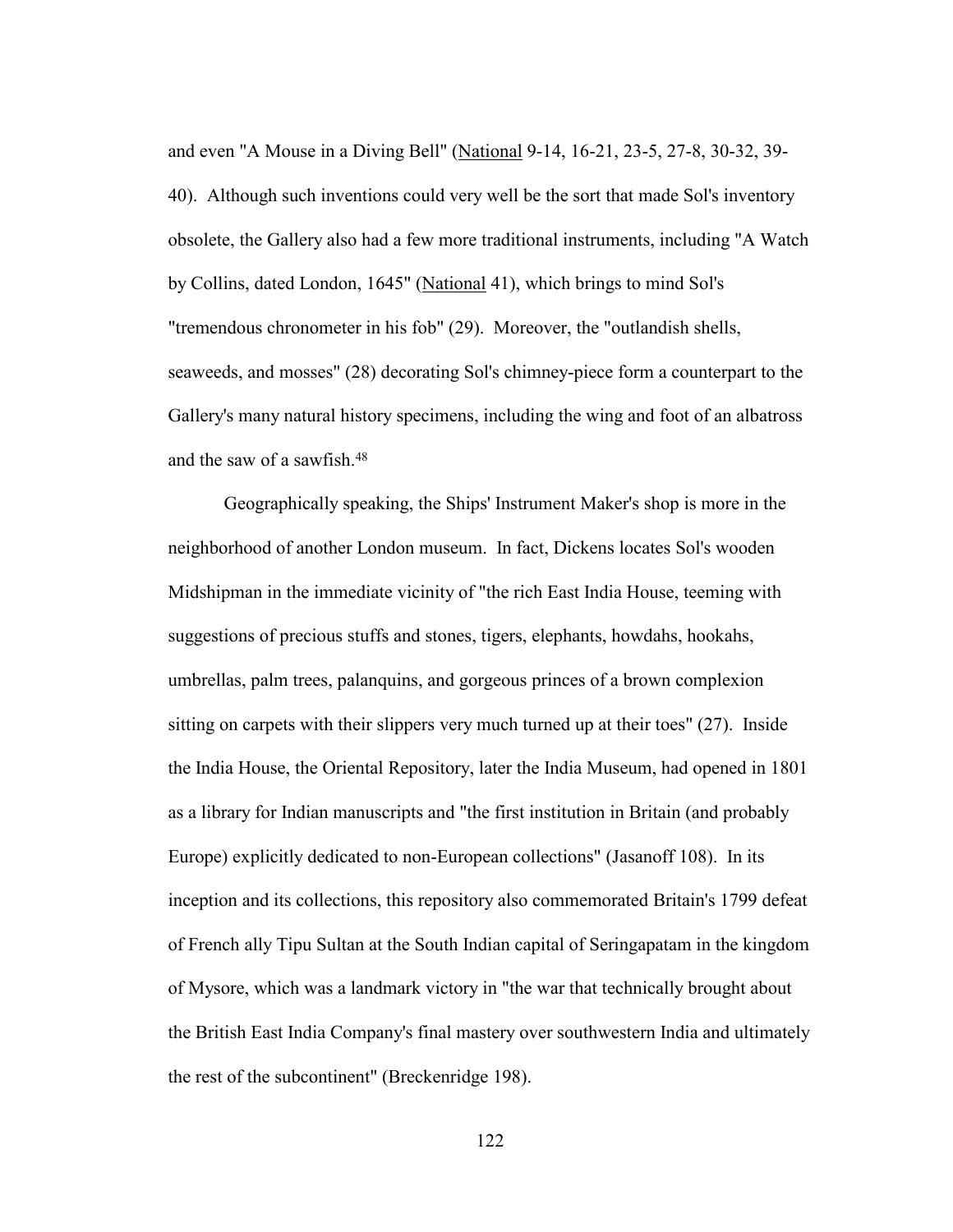Seventy years after this conquest, a writer in Dickens's All the Year Round recalled the attractions of the early India Museum, in spite of its limited hours—three hours on Saturdays—and "dark poking rooms":

> You entered the central vestibule; you wound about two or three passages, and ascended forty stairs; and then you found six or eight rooms, very scantily supplied with window-light. In these rooms the curiosities were stowed, some in very dark corners, and some on shelves too high up to be seen; but there was wherewithal to whet one's appetite in the doings and the products of the East. ("Oriental" 208)

Describing the vicissitudes of its parent company that had forced the museum's removal to cramped but well-lit quarters in the new India Office, the writer continues, "This Museum illustrates, more completely than the British or the South Kensington Museums can do, the habits and customs, the arts and sciences, the growths and products, the utilities and luxuries, of Oriental countries" ("Oriental" 209). Along with weapons, natural history specimens, native manufactures, arts and crafts, and musical instruments from India, the museum displayed technical devices from the Far East, including "an abacus, or Chinese counting-machine, Chinese implements and materials for writing, for drawing, for engraving on wood, and for printing; also Chinese weighing and measuring machines, a Chinese mariner's compass . . . and various Chinese trinkets" (Platt 63-4). The museum's most celebrated object, however, was Tipu's Tiger, a musical automaton that consisted of an Indian tiger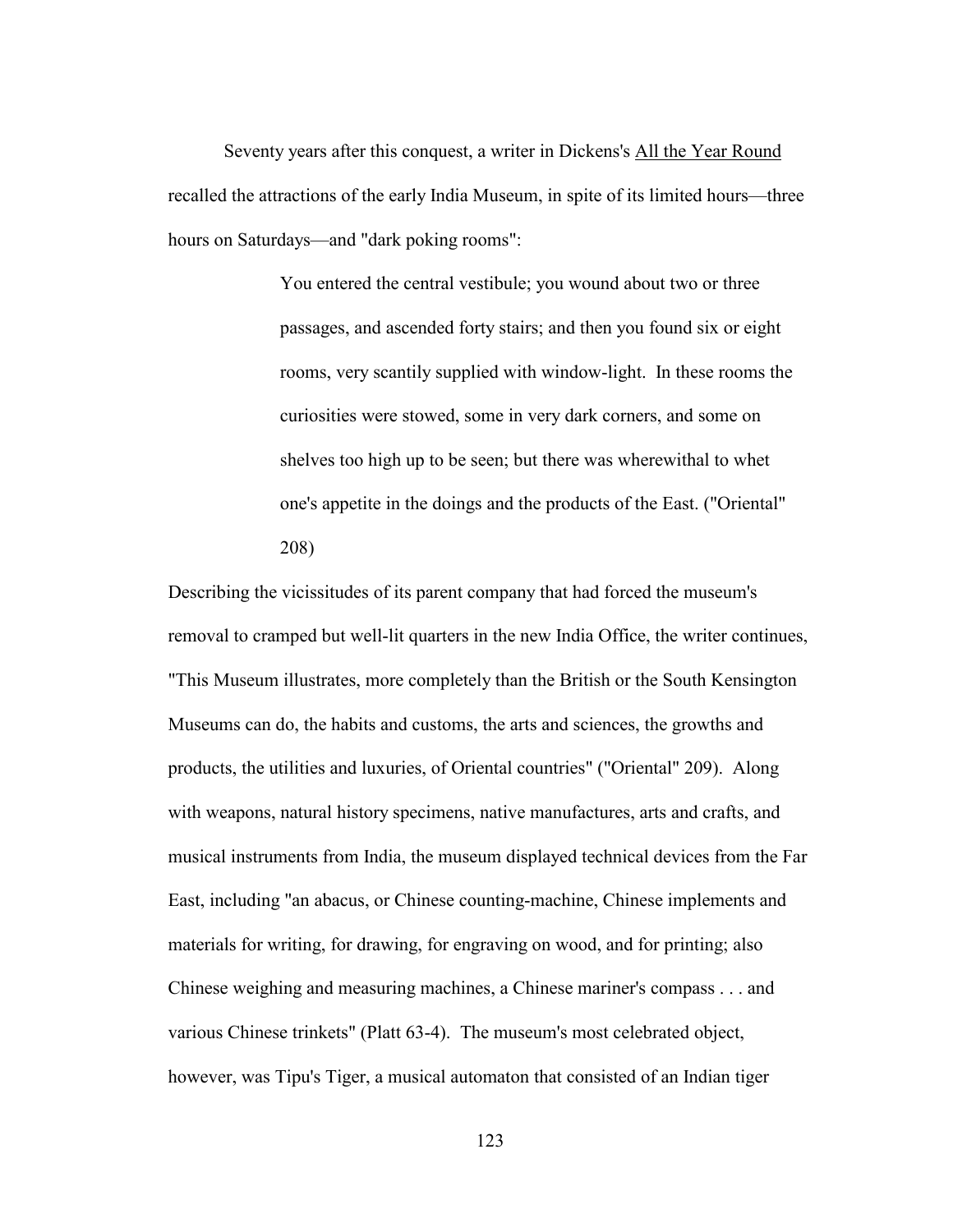mauling a prostrate British soldier, now at the Victoria and Albert Museum. As a contemporary described it, "The interior contains pipes and other mechanism, which, when wound up by a key, cause the figure of the man to utter sounds of distress, and the tiger to imitate the roar of the living beast" (Platt 64). Said to be a favorite amusement of the former sultan, Tipu's Tiger vividly depicted Oriental brutality for its British audiences while encouraging a patriotic identification with the forces that had vanquished its owner (Jasanoff 178-9). Although Sol Gills's shop houses no such elaborate or exotic inventions, its many more familiar marine instruments connect the store to the India Museum's other gadgets. Moreover, Sol's instruments serve as throwbacks to the age when the India Company established and expanded its dominion abroad, linking the shop to British imperialism of the past and present.

Sol's shop also looks forward to other collections, as it anticipates the expanding collections of scientific instruments in Britain's national museums in the second half of the century. Despite the presence of mathematical instruments, largely surveying equipment, in Sir Hans Sloane's foundational collections at the British Museum, not until the middle of the nineteenth century did the museum begin a concerted effort to expand its holdings of scientific instruments, which reflected a growing institutional interest in medieval and later European antiquities (Anderson 211). Meanwhile, the 1876 Special Loan Collection at the South Kensington Museum revealed the value of a collection showing the history of scientific instruments as a supplement to the museum's scattered collections of mostly contemporary equipment (Anderson 214-221). Likewise, George Wilson, the first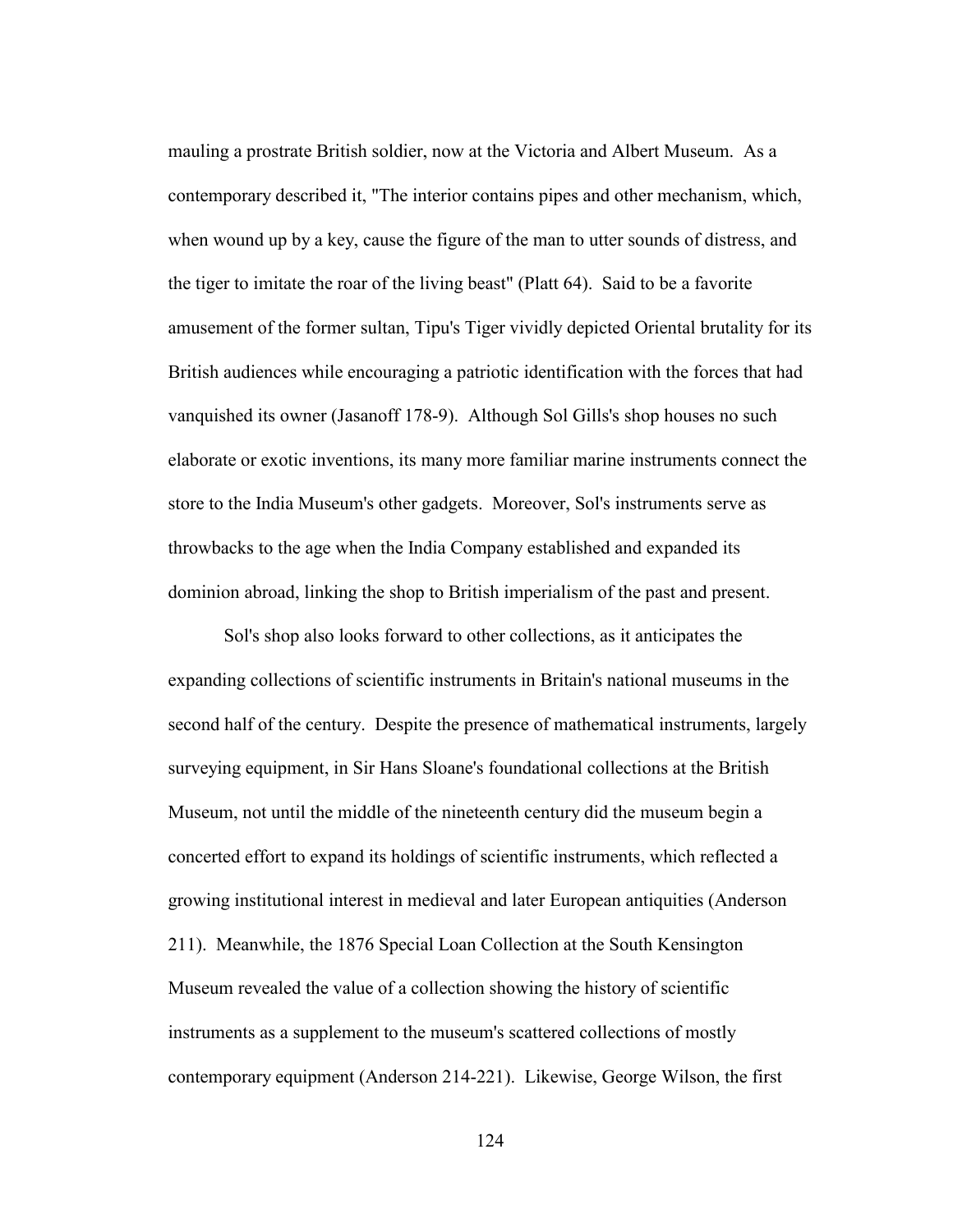director of the Industrial Museum of Scotland, later the Edinburgh Museum of Science of Art, suggested in 1857 that instruments used by prominent scientists could function as "personal relics, historical monuments, and objects of instruction" (qtd. in Anderson 222). The formation of such collections depended almost exclusively on individual initiative overcoming multiple obstacles, including institutional bureaucracy; the absence of an audience for scientific instruments except as antiquities or works of art; and the lack of a source from which to recruit historians of science as curators (Anderson 224). Ahead of their time as collection pieces, Sol's instruments show the foresight of his investments as Dickens describes them: "[I]nstead of being behind the time in those respects, as he supposed, he was, in truth, a little before it, and had to wait the fulness of the time and the design" (731).

 Three years after the publication of Dombey and Son, the 1851 Crystal Palace exhibition (see Chapter 4), which drew over six million visitors without incident, demonstrated on a grand scale "the orderliness of the public" to which Jarley, Gills, and Cuttle belong (T. Bennett 72). Six years after that, the profits of the Great Exhibition were used to establish the South Kensington Museum, later the Victoria and Albert, which marked a departure from the curious aspects of Sol's shop and similar exhibitions and a turning-point in the evolution of British museums as an instrument of public education. It "detached art and culture from the function of bedazzling the population and harnessed them, instead, to that of managing the population by providing it with the resources and contexts in which it might become self-educating and self-regulating" (T. Bennett 40). Moreover, the South Kensington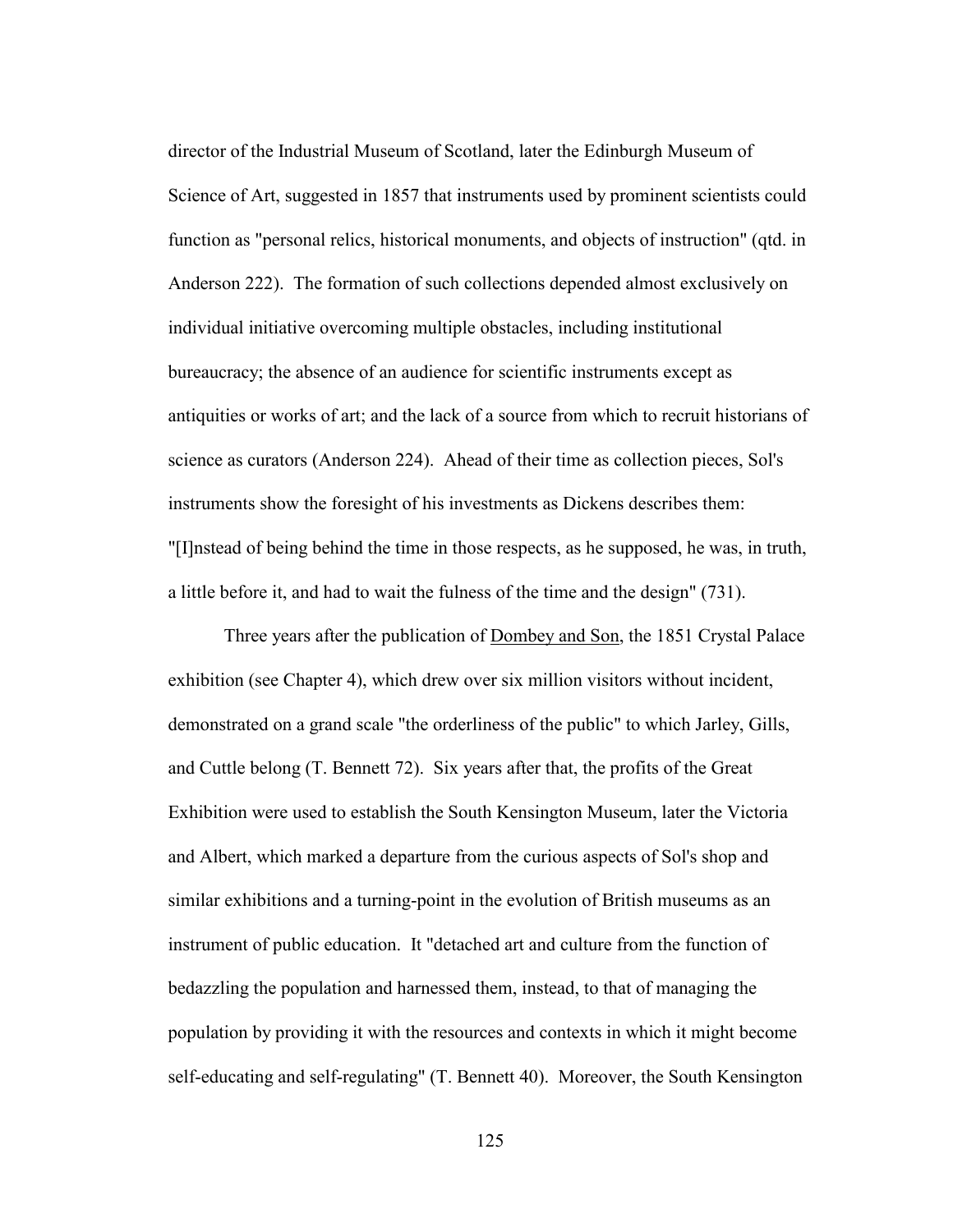was "officially dedicated to the service of an extended and undifferentiated public" (T. Bennett 71), accommodating the working classes through late-evening hours and three free days a week. Meanwhile, under the Museum Acts of 1845 and 1850, which allowed towns to use taxes for municipal museums and free libraries, Britain's public museums grew in number from about 60 in 1850 to around 250 by 1900 (Alberti 304; Pearce, Museums 107).

 Dickens's later portrayal of the newly extended museum public through the upwardly mobile anatomist and taxidermist Mr. Venus of Our Mutual Friend (1864-5) shows an advance over his earlier representations of Jarley and Gills in relation to the exhibitionary complex. Despite appearances, particularly its location among Clerkenwell's "poorer shops" (83) and its virtual lack of visible customers, Venus's business is flourishing, unlike those of his predecessors, because he corners a lucrative market for his services. Combining the two cultures of art (Jarley) and science (Gills), Venus lives up to his namesake, the Roman goddess who brings the sculptor Pygmalion's statue to life, by figuratively animating the dead. Through his unrivaled skill in manipulating bodies and bones, Venus affirms his self-proclaimed identity as "the trade" (89). He preserves a macabre collection of lifelike "trophies" (472) and memento mori in a "musty, leathery, feathery, cellary, gluey, gummy" shop that Dickens explicitly refers to as his "museum" (84, 760). This designation, not used with either Jarley or Gills, suggests a continuity between Venus's wares and similar institutional collections, including the osteological, pathological, and physiological series at the College of Surgeons' Hunterian Museum, profiled in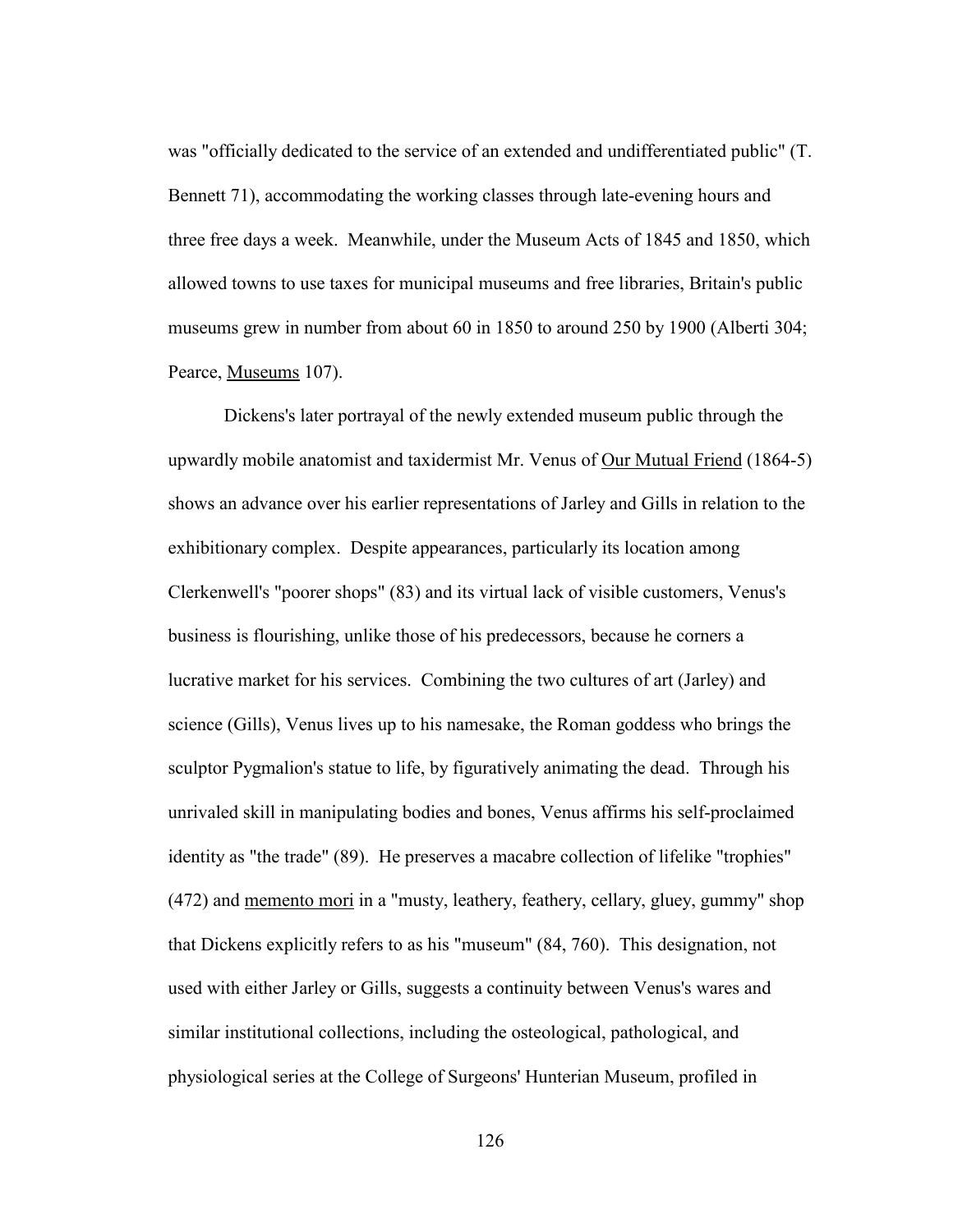Dickens's Household Words in 1850 ("Hunterian" 277-82). This family resemblance is reinforced by Venus's professional performance as his collection's curator; as he shows his handiwork by candlelight, "all [his] heterogeneous objects seemed to come forward obediently when they were named, and then retire again" (88). Moreover, the "winking and blinking" eyes of Venus's stock simulate the museum crowd's gaze (563), putting visitors like Wegg and Boffin under surveillance and on alert. More important, Venus contributes directly to the exhibitionary complex as a middle-man of sorts, purchasing parrots, rattlesnakes, and other "curios newly brought from distant lands by sailors debarking at the Thames wharves" (Altick 428) and preparing these specimens "for a Museum" (Dickens, Our Mutual Friend 492).

As a result of his profitable involvement in museums, Venus shows an increasing affinity for the middle-class culture his institutional clientele represents. As Bennett puts it, "[T]hose exposed to [culture's] influence were to be transformed into the active bearers and practitioners of the capacity for self-improvement that culture was held to embody"  $(24).<sup>49</sup>$  Venus himself abandons the articulation of women's skeletons out of a sense of propriety and a desire for matrimony and respectability, and his impending marriage to the felicitously named Pleasant Riderhood represents the final stage in the rebirth of Venus. An aspirant to middleclass values and culture who makes, not breaks, museum pieces, Venus thus serves as the culmination of Dickens's vision of the relation between collecting, Victorian museums, and British national identity.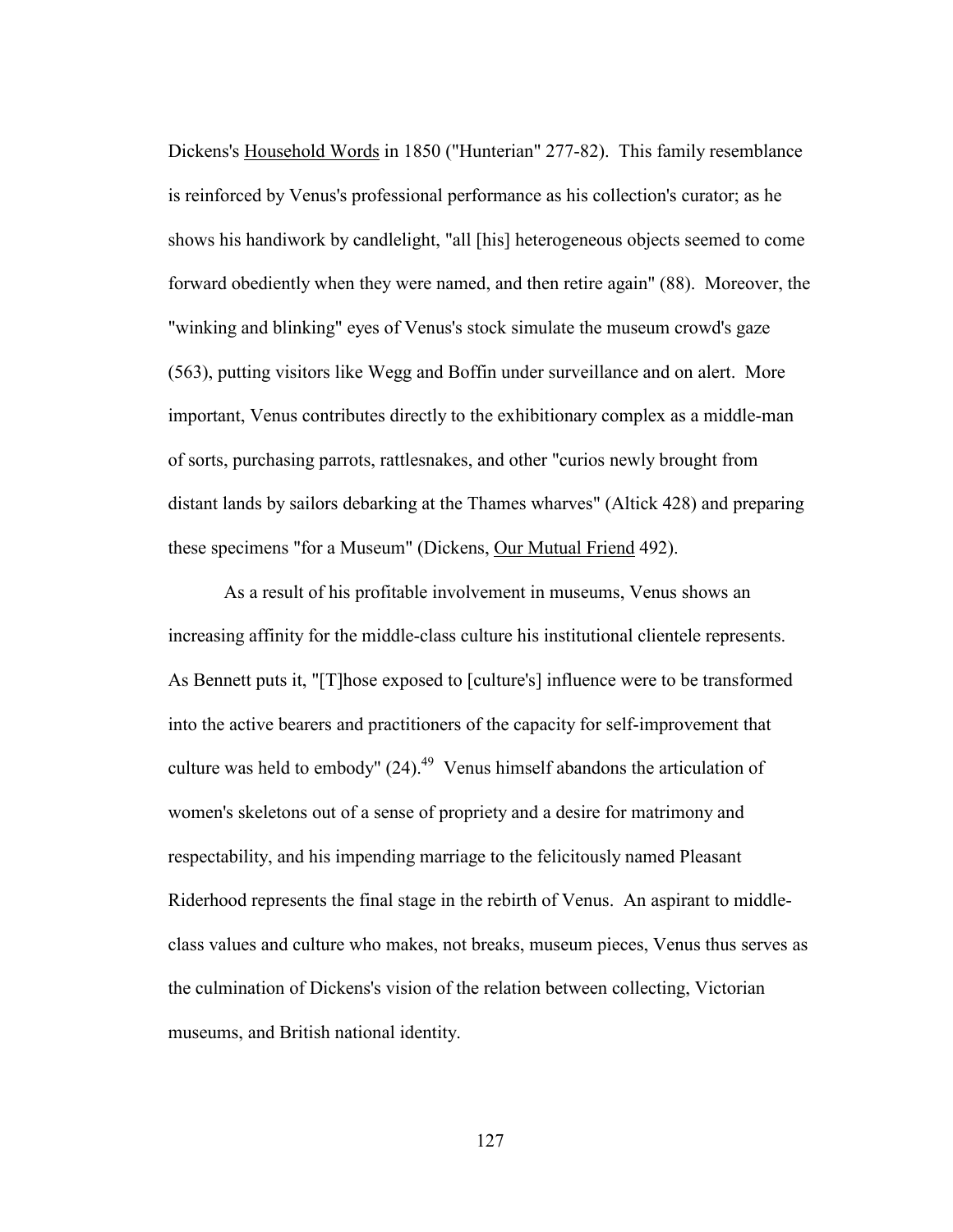## **Chapter Three**

## **Mid-Victorian Pathologies of Collecting**

By mid-century, collecting had achieved such widespread popularity in Britain that it was increasingly referred to in print, however lightheartedly, as a mania, linking it to psychological disorders and social contagions. According to one writer of the day, the infectious or "epidemic" nature of collecting posed a threat to society because it encouraged the irrational and competitive pursuit of objects whose value was determined solely by fashion:

> There are . . . certain pursuits, which, like certain diseases—the influenza, for example—may be said to attack society. A long dissertation might be written for the purpose of proving this; but the existence of those well-known manias for collecting articles which are one day unthought of or neglected by all, and the next day sought after with frantic energy by hundreds, is a proof which is amply sufficient. (Noble 481)

The craze for acquiring such items as album portraits (cartes de visite), stamps, and coins was said to transform radically those affected by it: "[P]eople who are usually provokingly inert become painfully energetic; the timid, when they begin the great work of a collection, assume an air of boldness; the characters of all one's friends seem to be mysteriously changed; and the change is generally not a pleasant one" (Noble 481). Carried to extremes, collecting could produce such pathological effects,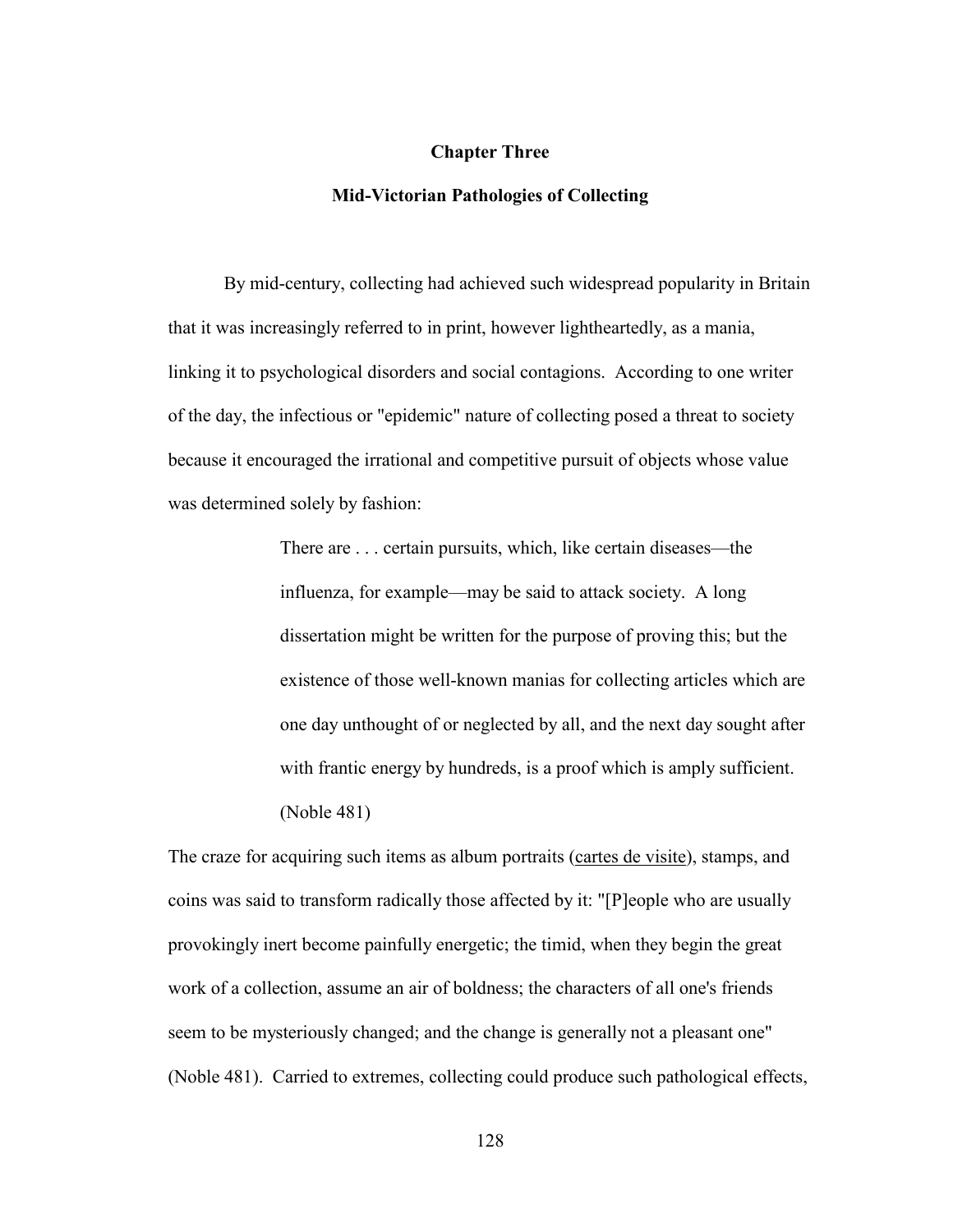turning people into their polar opposites and potentially interfering with personal and social relations.

 In Victorian fiction of the fifties and sixties, the collecting mania was increasingly identified with the wealthy, who were represented as suffering from an excess of money and leisure. In the works of Henry Noel Humphreys, Charles Dickens, and Wilkie Collins, male heirs from the middle classes or gentry seek social legitimation by using their inherited wealth to collect in the tradition of the upper classes. This endeavor is discredited, however, because of its pathological aspects, which include obsessive, antisocial, and even immoral tendencies that are seen as antithetical to bourgeois domesticity. As Russell Belk suggests, when collecting is carried to an excess, its individual and private nature presents potential problems, "creating family strife, cutting the collector off from broader participation in the world, and substituting a focus on things for a focus on other humans" (151). The mid-Victorian representation of collecting to extremes reflects a growing concern with the possible detriments of elite modes of collecting for not only the individual and the family but also the middle and upper classes and the nation itself.

## **Victorian Bibliomania**

Epitomized by the celebrated 1812 sale of the Duke of Roxburghe's library of rare early printed books, the so-called bibliomania of Romantic Britain attracted, or rather afflicted, men of wealth and status, who competed for antiquarian books and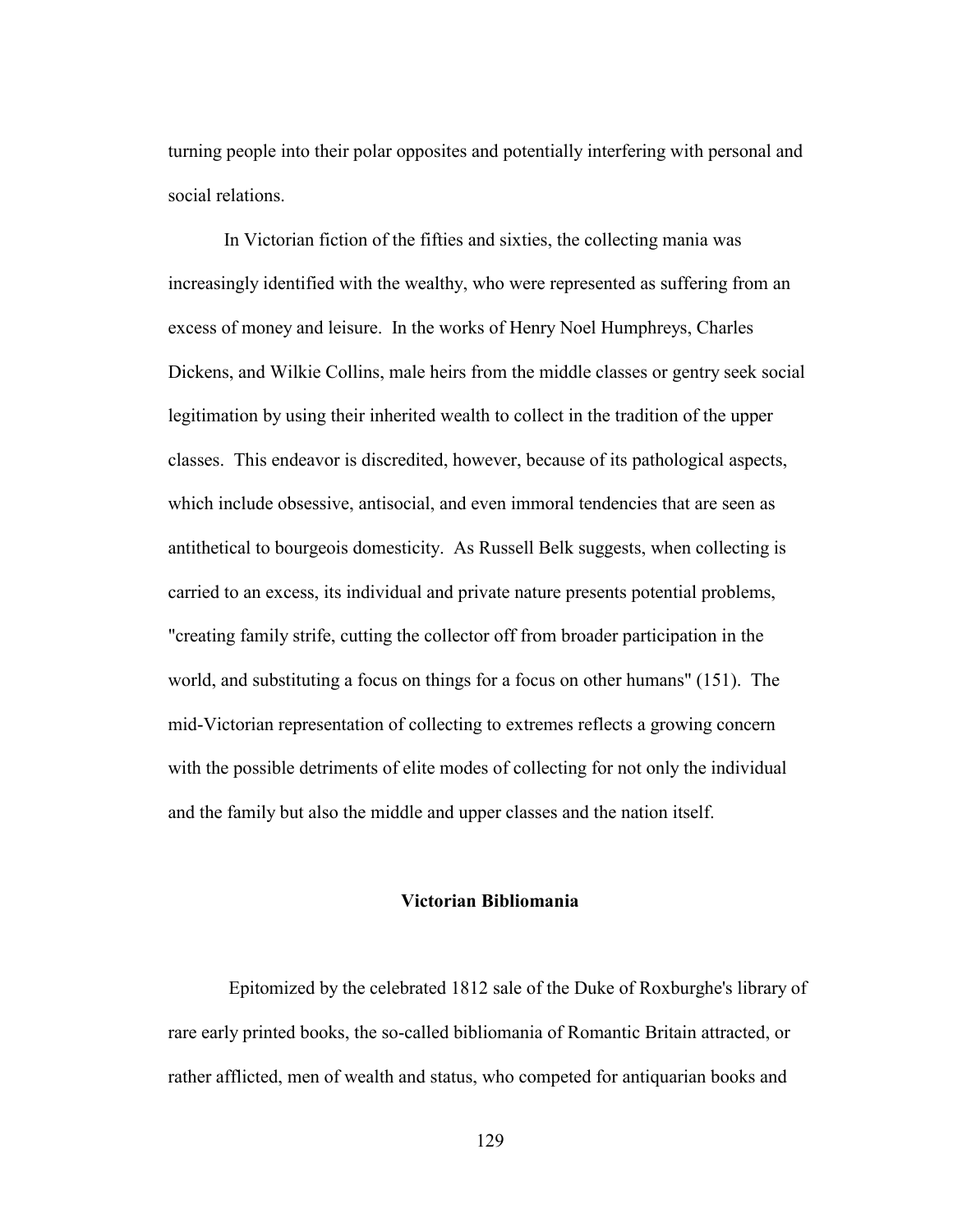manuscripts at unprecedented levels in the auction-room. In Bibliomania; or Book-Madness (1809; rev. 1811, 1842), the Rev. Thomas Frognall Dibdin famously diagnosed bibliomania as a gender- and class-specific mock pathology which almost exclusively affected men, particularly those "in the higher and middling classes of society" (11). Dibdin describes eight primary "symptoms" of bibliomania, all of which show an obsession with particular physical formats (large paper, uncut, and vellum) or editions (unique, first, illustrated, black letter, and variant) (44-58). Dibdin's portraits of individual collectors also exemplify the physical and psychological excesses of the "ardent passion for books," including what one contemporary described as "ardour, eagerness, importunity, avidity, impetuosity, restlessness, anxiety, devotion, and insatiability" ("On the Bibliomania" 8, 12). These characteristics were most prominently displayed at the sales of renowned aristocratic libraries, where collectors battled over rare books, as reflected by Dibdin's frequent use of metaphors of combat to represent their bidding wars. These contests ultimately became displays not so much of literary taste but of wealth in action, as buyers who wished to distinguish themselves through their purchases often gave "extravagant sums . . . for certain curious and uncommon—but certainly not highly intrinsicallyvaluable—publications" (Dibdin 114). As antiquarian texts rose in cost, bibliomania came to be perceived as a "luxurious, privatized" form of cultural consumption, and bibliomaniacs were criticized for accumulating books for their rarity or appearance rather than their perceived literary or historical value (Connell 25, 27). After prices that had increased severalfold subsided in the wake of a banking crisis and economic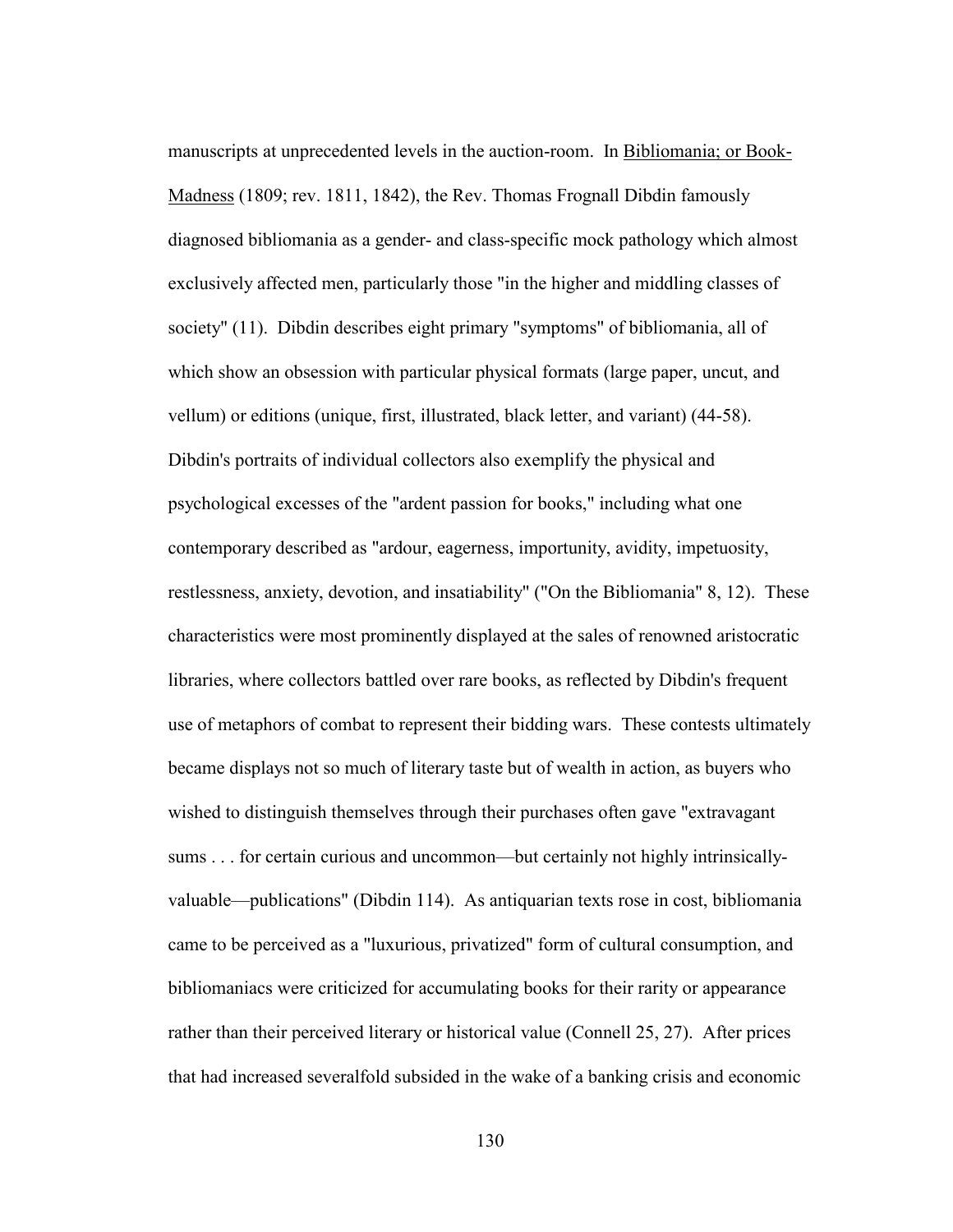depression in the 1820s, the wealthy book collector became associated with the "capricious" financial speculation of the 17th-century Dutch tulip mania and the 18thcentury South Sea Bubble (Connell 25).

 However, as Philip Connell explains, "the early-nineteenth-century antiquarian book collector was also commonly depicted as making a valuable contribution to the preservation of literature and learning for the benefit of society as a whole" (27). The mid-eighteenth-century creation of a library at the British Museum from the collections of Sir Hans Sloane, George II, and earlier benefactors had already established the idea of the great library as a symbolic national resource. Moreover, following the end of perpetual copyright in 1774, the increased availability of works related to the nation's literary past contributed to the idea of literary history as a shared cultural heritage among a broader though stratified reading public. Apologists for great libraries suggested that the social elite could serve this collective cultural patrimony by creating material repositories of literature and learning for the nation (Connell 27-30). In fact, preserving the nation's literary heritage was seen in some quarters as an urgent matter and the exclusive and solemn duty of the upper classes; as one writer put it in 1821, "[D]estruction must very soon overtake the labours of the mind . . . unless the noble and wealthy become the efficient patrons, and the curators of literature, by adorning their mansions or palaces, with large collections of books" ("On the Bibliomania" 73). It was also suggested that, besides forming large libraries that could be bequeathed to the nation, such collectors might contribute further to a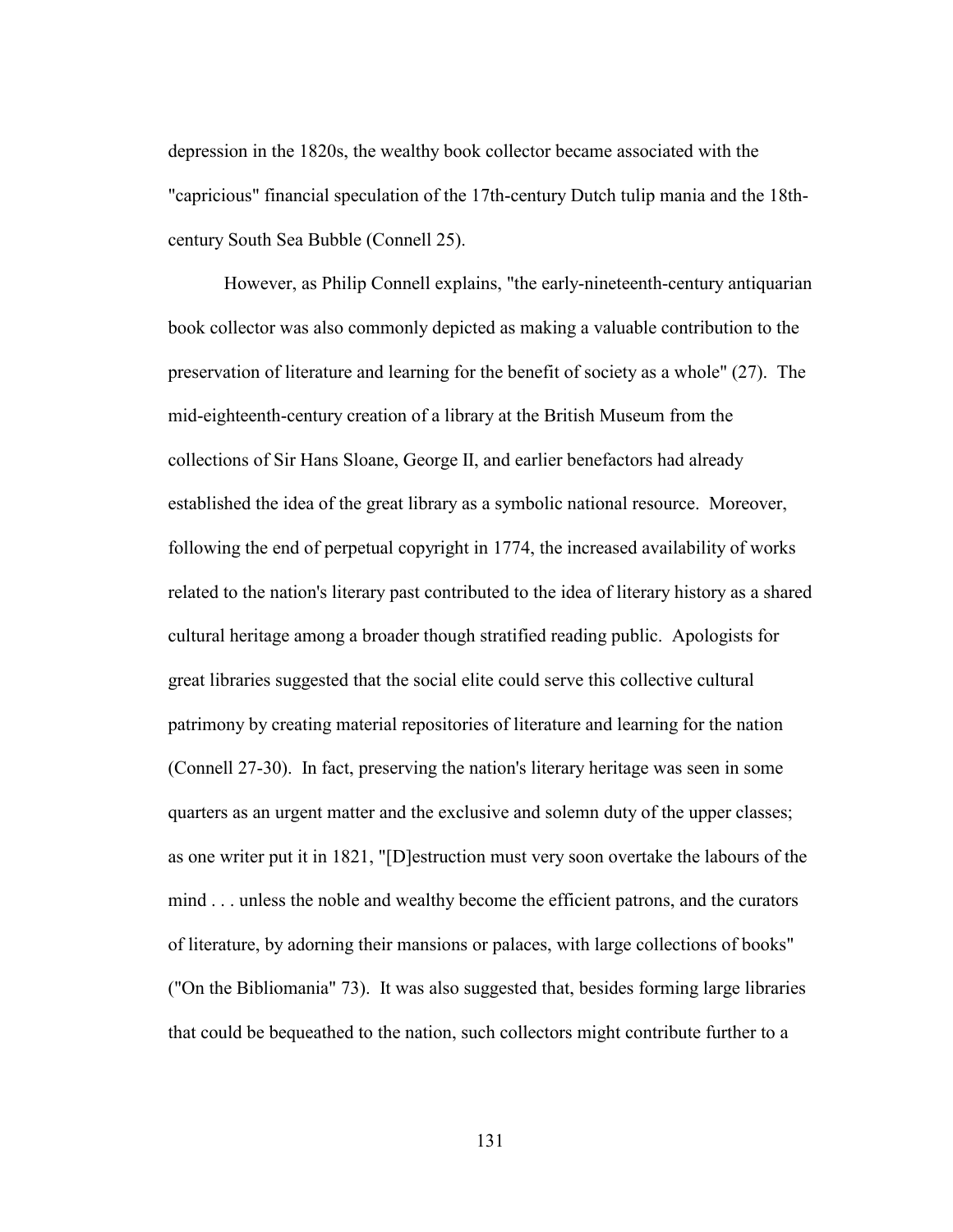national literary heritage as gentlemen scholars through their own publications (Connell 36-9).

 The continuing ambivalence toward bibliomania as both a dissipating speculative force and a conservative cultural force was reflected at mid-century in its depiction in Victorian fiction. Though bibliomania began to be dissociated from landed property, it was still tied to mobile and speculative wealth in the person of upstart nouveaux riches "anxious to consolidate their social status through the creation—if not wholesale acquisition—of an impressive library of old books" (Connell 25). In the case of the eccentric Parisian bibliomaniac Dubois D'Erville from Stories by an Archaeologist and His Friends (1856), author and book artist Henry Noel Humphreys combines the manuscript mania of famous Victorian bibliophiles Richard Curzon and Sir Thomas Phillipps with the age-old search for the Holy Grail of ancient literature, the legendary lost books of Livy. The recipient of "a small patrimony which he inherited from a distant relation" (Humphreys, Stories 1: 24), Dubois uses his new wealth to pursue the long-lost decades of Livy's Roman history<sup>50</sup> in the hopes of restoring a monument of ancient literature and making a name for himself. His hard-won but short-lived success illustrates the hazards of high-stakes book collecting and the truth of the proposition "publish or perish." Humphreys reveals his bias against hereditary wealth, typically associated with the upper classes, by having Dubois pursue books with his fortune at the cost of not writing and publishing, which leads to the irretrievable loss of Dubois's own unwritten books.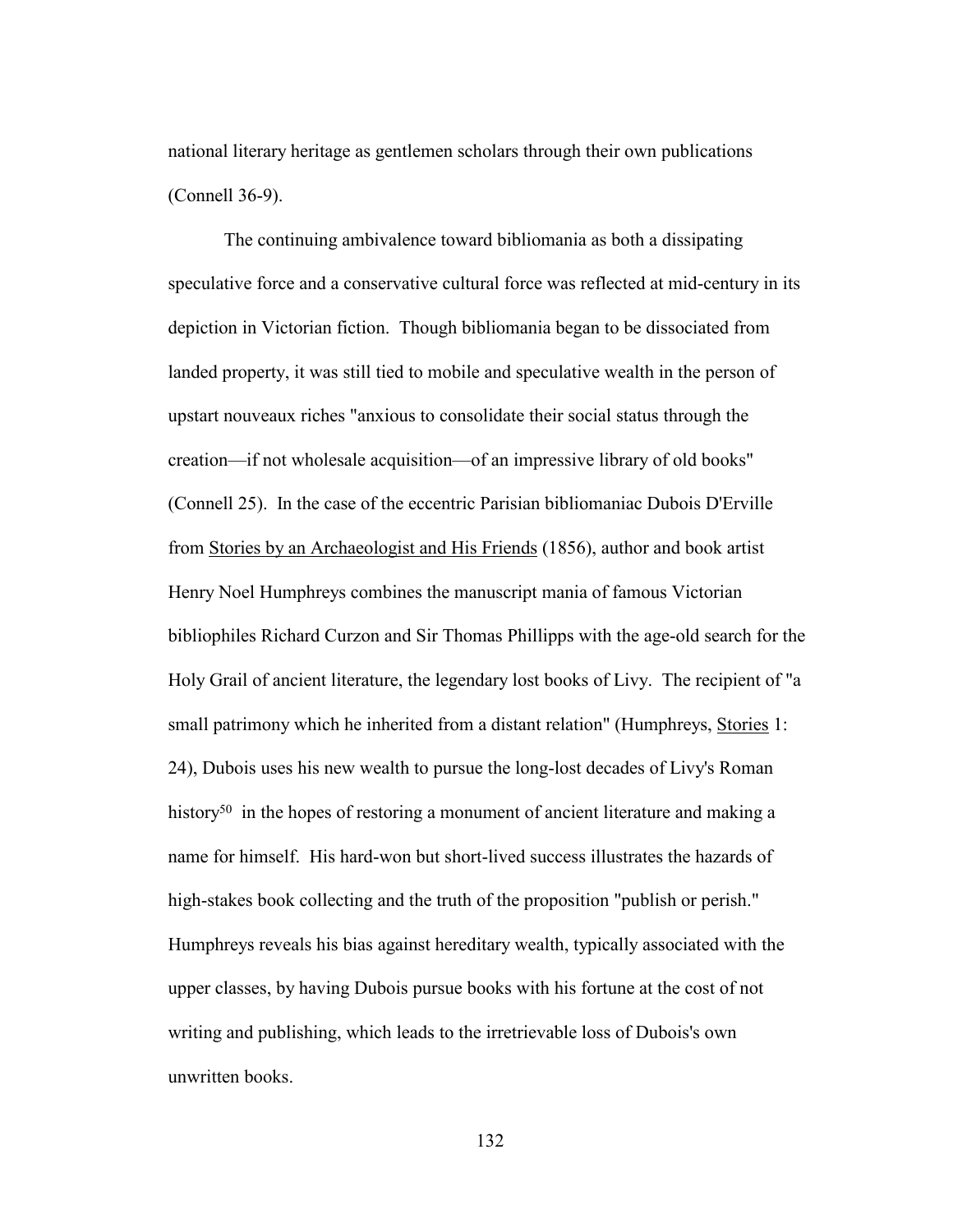Humphreys' Stories reads like a Victorian version of the Canterbury Tales, with a miniature society of storytelling archaeologists at Naples touring Italy, from which travelers' interest had been diverted to northern Europe by the Gothic Revival (1: 4-5). Humphrey's introduction, which takes the place of Chaucer's General Prologue, attempts to modify the public's image of the archaeologist as a venerable but dry-as-dust gentleman specializing in arcana, suggesting that "there are young archaeologists as well as old" and that their pursuits and discoveries are the stuff of "true romance" (2, 4). Humphrey's international men's club consists of, among others, an English botanist, an Italian numismatist, and a Spanish poet, whose prologues involve the presentation of an artifact that relates to the story that follows. The first storyteller and the narrator of Humphreys' "Lost Books of Livy," a "semi-insane" Parisian bibliophile (7), exhibits a "small fragment of one of the lost books of Livy, on papyrus; which he had detected serving as the inner lining of a cover to a folio Psalter of the tenth century in the monastery of La Cava; but which had lost much of its interest from being a portion of one of the passages quoted by Priscian . . ." (1: 15- 16). Of Livy's original 142 books, which cover the history of Rome from the city's foundation to the beginning of the reign of Augustus, only thirty-five have survived in their entirety, and of those, six were discovered after the fifteenth century (Ullman 60; Humphreys 1: 22). As Humphreys' French bibliomaniac goes on to tell, his friend Dubois D'Erville becomes attracted to "the charms of classical literature" in general and to Livy in particular for his style and the "grandeur of [his] subject" (20, 21), the growth of an empire from humble origins, which also had a special resonance with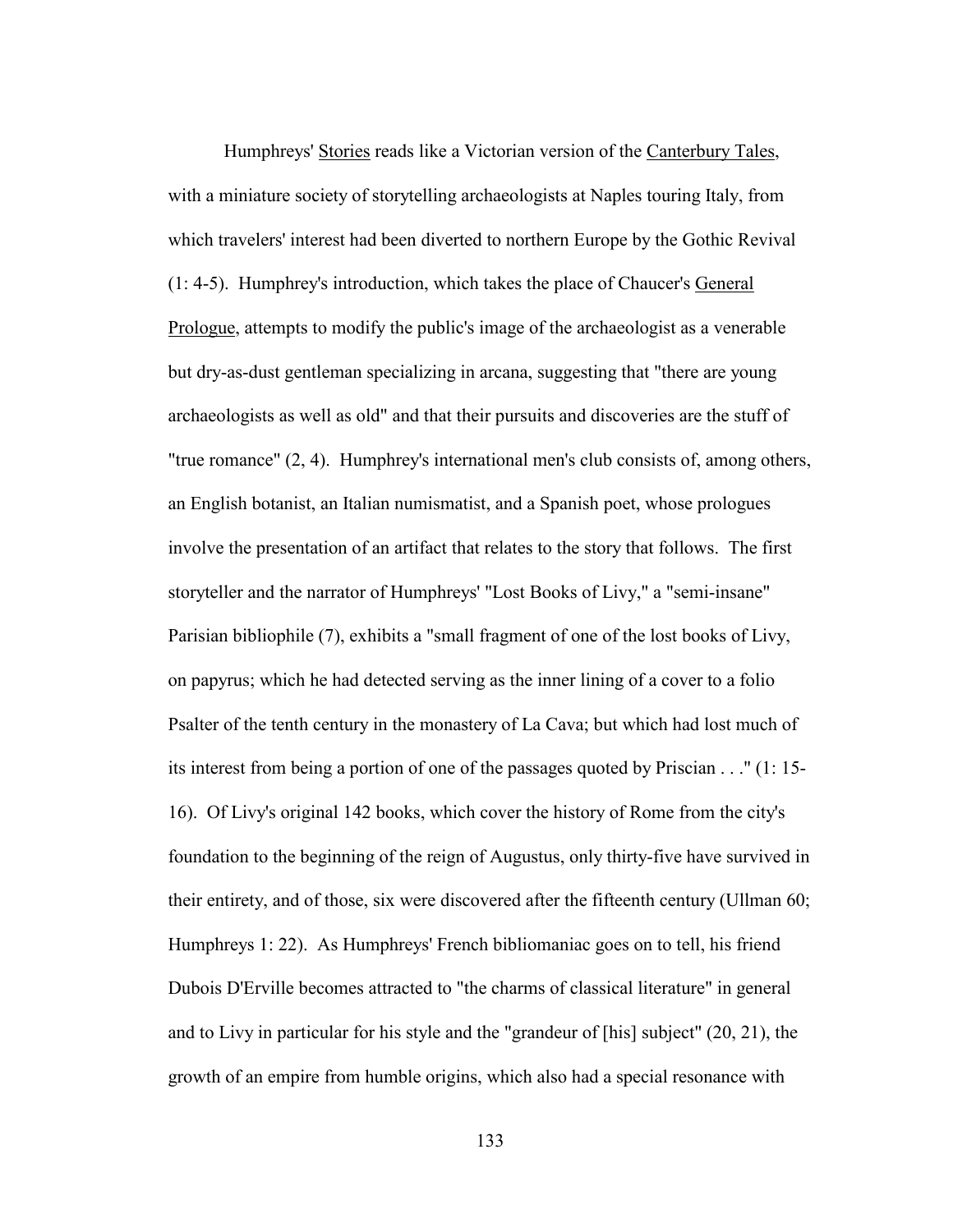Humphreys' British readers. As a student, Dubois reads about the recovery of Livy's books with great interest, and from then on, he devotes himself to finding the rest, convinced "that the remainder, or a great portion of them, were still destined again to see the light, if but sufficient energy and perseverance were devoted to the search"  $(22)$ .

 As B. L. Ullman explains, Livy's lost books "symbolize that continued hope of uncovering more and more of ancient literature which has been one of the characteristics of [Western] culture for six centuries" (Ullman 61). The revival of interest in Livy during the Renaissance dates from the discovery between 1318 and 1324 in Padua, the city of his birth, of a sepulchral inscription from the church of Santa Giustina that was mistakenly identified as Livy's epitaph, an error that persisted until the end of the seventeenth century. The fifteenth-century discovery of what were thought to be Livy's bones in a lead coffin from an adjoining monastery led to a new wave of excitement and controversy. Spurious though these finds were, they gave scholars hope that Livy's lost books, missing since the fifth century, would come to light like his supposed corporeal remains. Though rumors arose during the fifteenth century of a complete Livy in northern Europe, not until 1517 were parts of Books 33 and 40 of Livy found at Mainz, the birthplace of modern printing, in a manuscript that itself has since vanished. Ten years later, Books 41 to 45 were uncovered in Lorsch, near Worms, in Germany, the most significant find of the last six centuries. Another German find followed in 1615, when the rest of Book 33 turned up in an eleventhcentury manuscript at Bamberg. Despite recurring rumors of a complete Arabic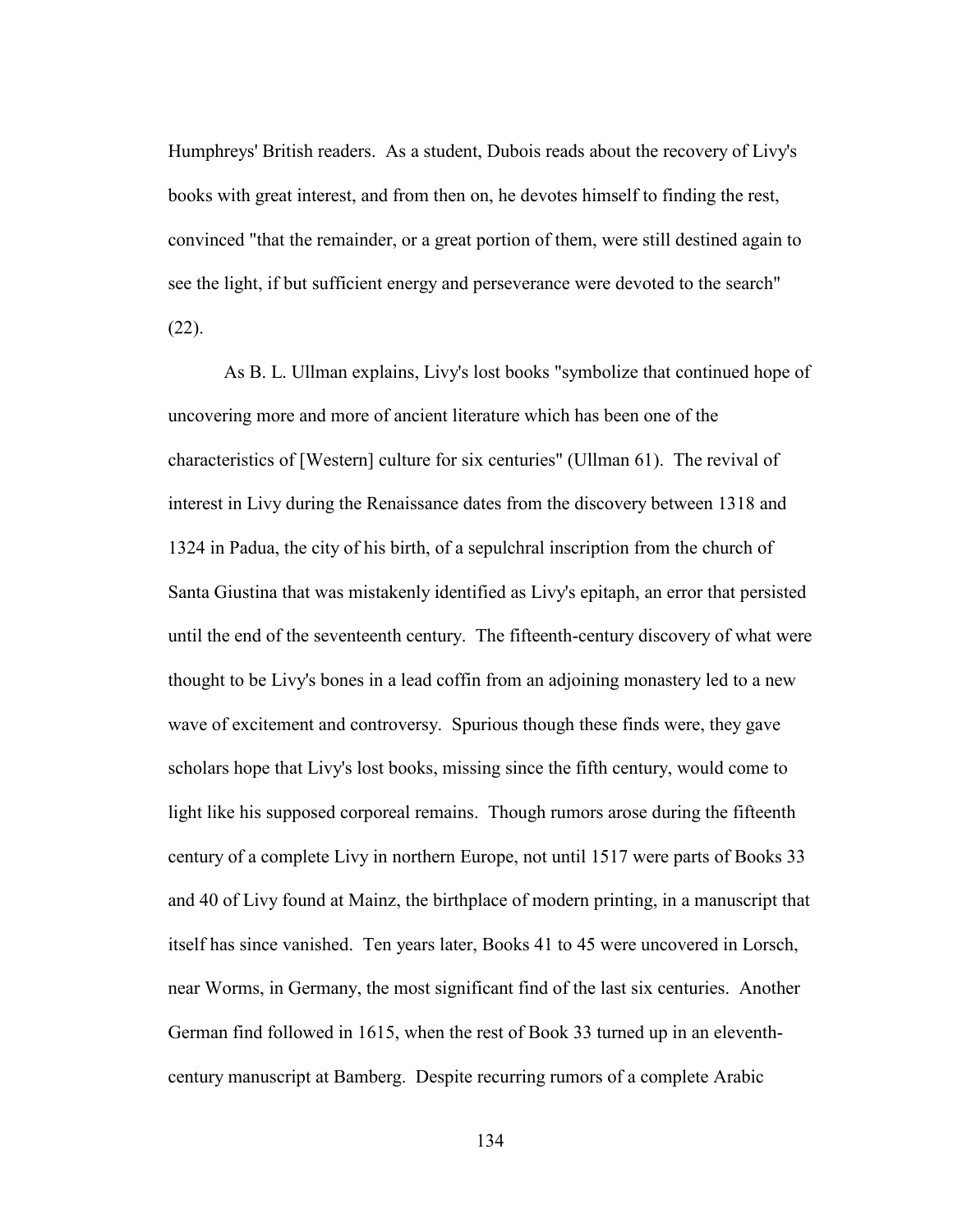version somewhere in the Mediterranean, including a fraudulent report of one in Italy toward the end of the eighteenth century, there was only one more bona fide discovery, the 1772 find of a small palimpsest fragment of Book 91 in the Vatican Library (Ullman 53-70).

 The latest success in the quest for Livy most likely suggested to Humphreys as well as Dubois that the rest of Livy might have survived in palimpsests, "manuscripts containing two texts, one written over the top of an imperfectly erased lower text" (Greetham 273). Products of the cost of parchment and its ability to be scraped down for reuse, medieval palimpsests were often created when monastic scribes overwrote classical texts with Christian ones, thereby obliterating many pagan works (Greetham 53, 178, 306).51 In fact, Humphreys' Dubois is said to be heartened by the "wonderful" 1828 recovery "of one of the finest works of Cicero, his 'republic,' discovered in palimpsest, nearly scraped out to make way for a commentary of St. Augustine on the Psalms of David" (24). Dubois becomes convinced that he will find the lost Livy in palimpsest after reading about the recovery "by some erudite enthusiast" of "long lost works" from such manuscripts, where "some half mystic, half religious treatise, or interminable dissertation in monkish Latin" hid "treasures of classic literature" (23). Humphreys' description of these palimpsests as a "desecration" of classical writings rhetorically grants these secular works the sacred status of the texts that supplanted them, making Dubois's recovery efforts a kind of holy mission.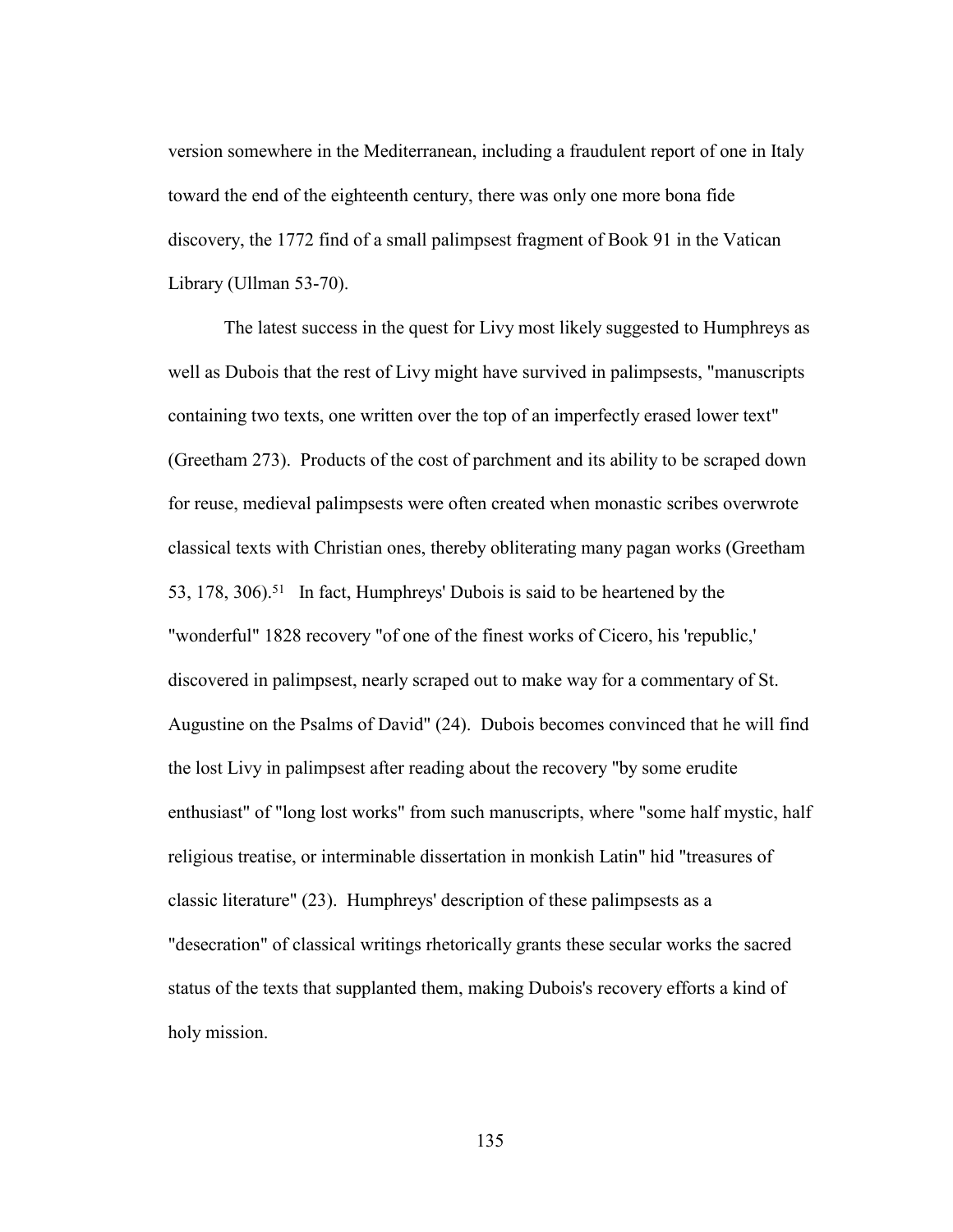Despite his noble cause, a sense of destiny, and great personal sacrifices, Dubois's extended "pilgrimage" (26) across Europe and Asia does not turn up the object of his search: "Year after year, many years of indefatigable travail and research were passed in this vain pursuit" (24). Having abandoned "family, friends, and acquaintances" (24), Dubois spends his youth and middle age far from home, accompanied only by a devoted wife of whom little is known, seeking out ancient manuscripts in libraries and convents from Paris to Syria in hopes of finding more of Livy. His pursuit of ancient manuscripts in the monastic libraries of the Near East reflects their attraction for scholars and collectors since the seventeenth century, as A. N. L Munby explains: "Their venerable antiquity, their continuous existence since the earliest days of the Christian Church, the remoteness of many of them, the dangers attendant upon reaching them, the lack of any sort of catalogue of their contents—all these have served to raise high hopes of epoch-making discoveries" (3: 122-3). Dubois follows in the wake of travelers such as Lord Prudhoe, the discoverer of the monastery of Souriani's ancient Syriac library, which was later purchased for the British Museum, and Robert Curzon, later Baron Zouche, who in the 1830s acquired a group of ancient Coptic and other manuscripts for the British Museum, as recorded in his famous Visits to Monasteries in the Levant (1849). In fact, Dubois's travels "among the wild and half-savage tribes of the mountainous districts of Asia Minor, and Syria; where he had sought out lonely and long-forgotten Christian convents" (26), resemble Curzon's "arduous field-work," "dangerous journeys in bandit-infested countries," and "interminable parleys with suspicious monks" (Munby 3: 124) in all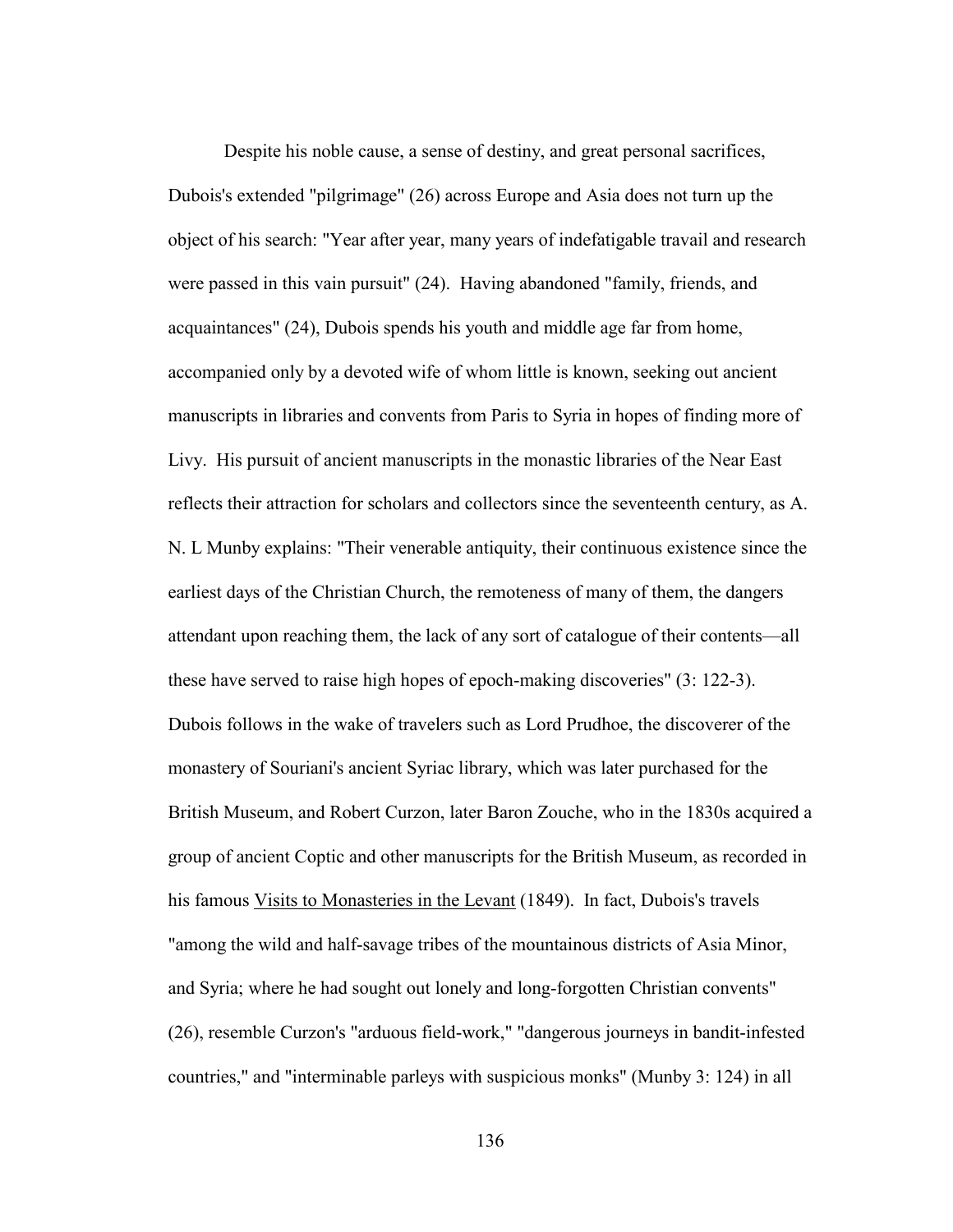but their outcome. As a speculative venture, Dubois's unavailing quest for Livy is compared to earlier profitless schemes: "In this wandering pursuit, in search of an ever-escaping treasure—like the dreams of the gold-seeking alchymists—was the remainder of the middle portion of the life of Dubois worn away in wandering obscurity" (26). Ironically, Dubois's life comes to resemble one of his fabled palimpsests, as his early and unproductive years of "trial and adventure" (32) are largely concealed from the few who know him later, including the narrator: "None ever knew the particulars of these passages in his strange career . . . . None ever learnt the epoch or manner of his supposed marriage; nor of the loss of his devoted partner, which left him to follow out his pursuit in lonely widowhood. Neither did any know the precise reasons which determined the wanderer at last to settle permanently in Paris" (27).

 The narrator speculates that Dubois moved back to his birthplace to provide a home for his growing daughter and because of the city's post-Napoleonic revival as "a great central mart for the traders in antiquities" where his collecting could continue in earnest (32). Dubois's residence, a suite of apartments in the somewhat dilapidated "hotel of a noble of the old Régime" in the rue Cassette (28), associates him and his fortune with France's defunct upper classes. However, his "piles of old-written vellum, and dusty and worm-eaten MSS. of all descriptions" (29), connect him to British bibliomania. The dissolution of many monasteries throughout Europe in the eighteenth and early nineteenth century, coupled with political and social upheaval in France that led to "the obliteration of the aristocratic native collector," created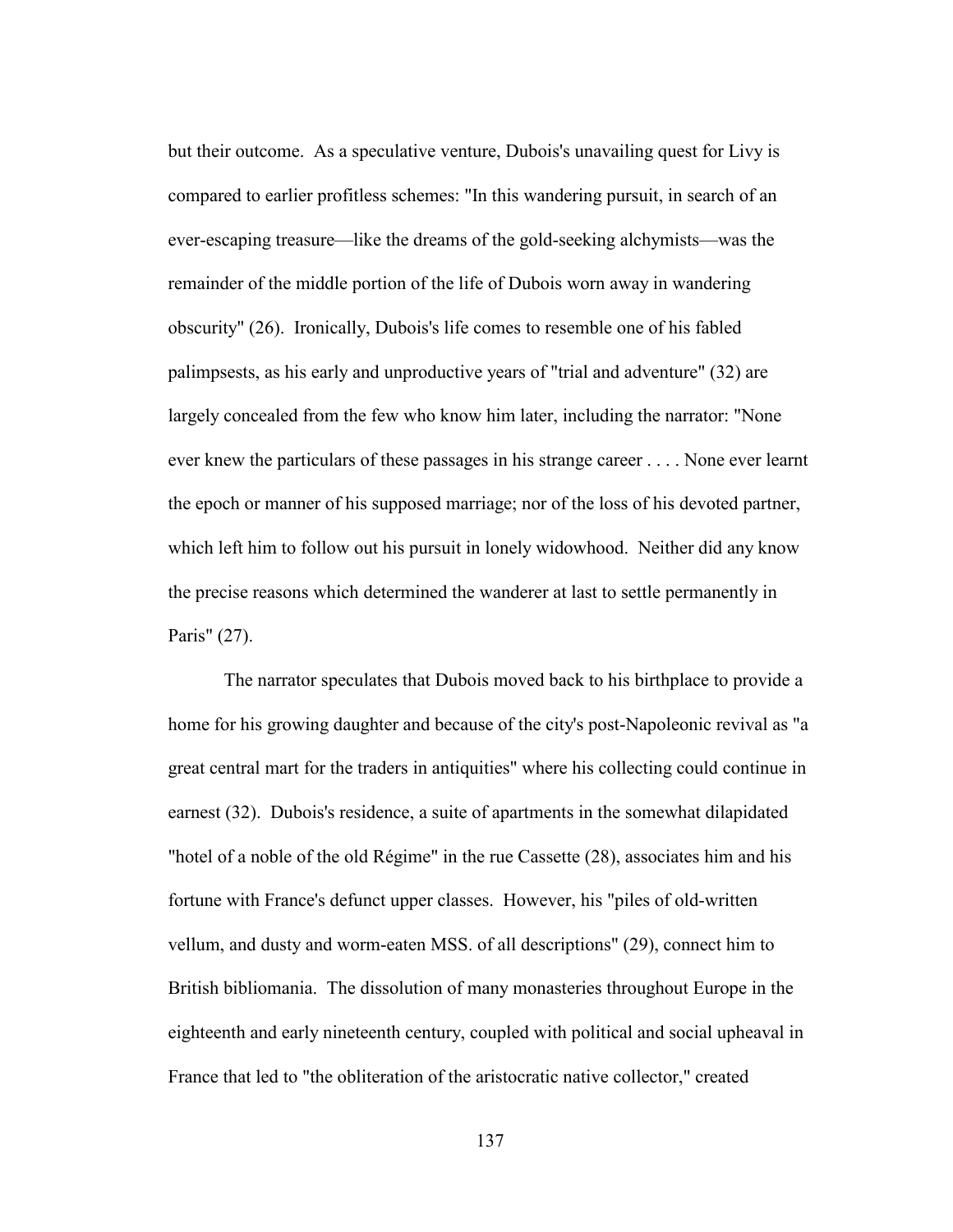unparalleled opportunities for English and other collectors to acquire the scattered remains of private and monastic libraries on the Continent at the end of the Napoleonic wars (Munby 3: 19). In particular, illuminated manuscripts, "of which the English were very fond . . . and which are of so much importance in the history of painting" as a record of medieval European art, had made their way to England in large numbers by the 1830s (Herrmann 152). As Alice H. R. H. Beckwith explains, such manuscripts not only were revered as art treasures and studied as cultural documents but also were emulated by modern illuminators as design specimens during the Gothic Revival (12-14). In fact, Humphreys himself, who researched illuminated manuscripts in Italy, illustrated his Art of Illumination and Missal Painting (1847) and Illuminated Books of the Middle Ages (1849) with chromolithographed facsimiles of pages from English and Continental examples and used medieval illuminations as a model in his elaborately bound and illuminated gift books of the forties and fifties.52

Dubois accumulates many illuminated manuscripts, not for their own intrinsic interest, but as potential palimpsests. In fact, Dubois regards the "exquisite illuminations" of manuscripts thought to be palimpsests "as so many abominations, covering and concealing some treasure of classic literature" (34). He erases such offending matter to recover what he suspects lies beneath:

> [T]he medieval romance, with its matchless miniatures and intricate borderings, sparkling with gilding, purple and crimson; and its ornaments blending and intertwining with curious art, would soon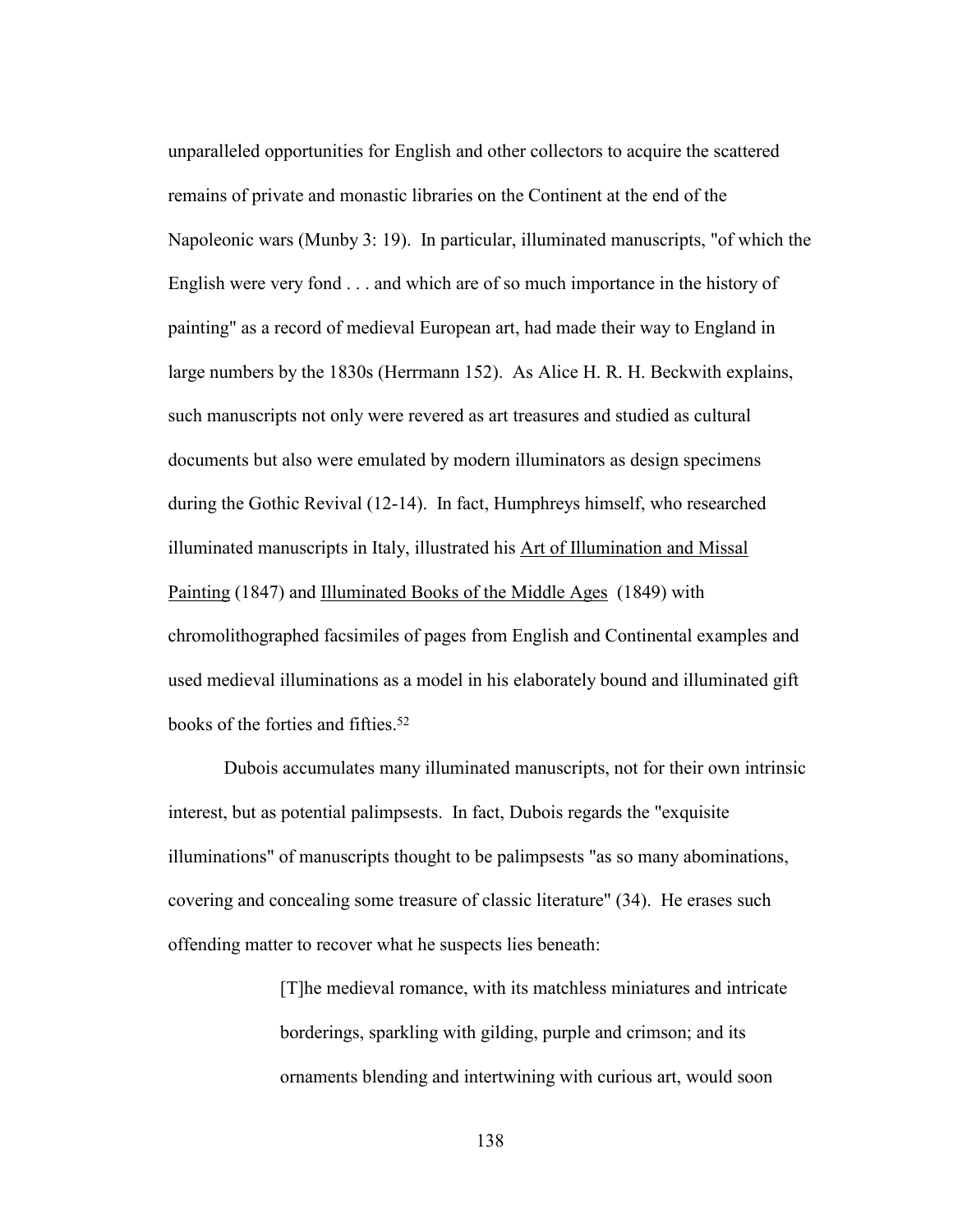disappear, along with the fine Gothic text, beneath the sponge and the acids, and the soap, of the indefatigable seeker of the lost books of Livy. (34)

Dubois's misguided "enthusiasm" (34) for this work suggests parallels with Dibdin's anxious bibliomaniacs as well as other speculators; as Humphreys writes, "[T]he sponge trembled in his hand to begin the work of obliteration; as a speculative miner might dig ruthlessly through waving fields of luxuriant corn, all beautiful with parasitic flowers, seeking for some fancied vein of gold, or the hiding-place of some buried treasure" (35). As beauty becomes a blight for Dubois in the pursuit of literary riches, his artistic vandalism reveals the cost of his labors; as Humphreys' Spanish poet later puts it, "All this archaeological research is certainly destroying, as well as creating . . ." (1: 246).

 Dubois's destruction is somewhat mitigated by his daughter Marcelline's counterefforts. An amateur painter, Marcelline develops an interest in "the quaint beauties of medieval art" from "the opportunities which her father's mania had afforded her of examining the exquisite miniatures and ornamental illuminations with which important manuscripts from the fourth to the sixteenth century are frequently enriched" (33). Marcelline sees a "cruel desecration" in her father's "ruthless obliteration of all those quaint and delicately beautiful works of art" (35), which leads to her preservation of them through a collection of her own careful and accurate copies. Moreover, Marcelline's "almost daily" examination of new manuscripts for noteworthy illuminations (33) gives her the ability to date these documents through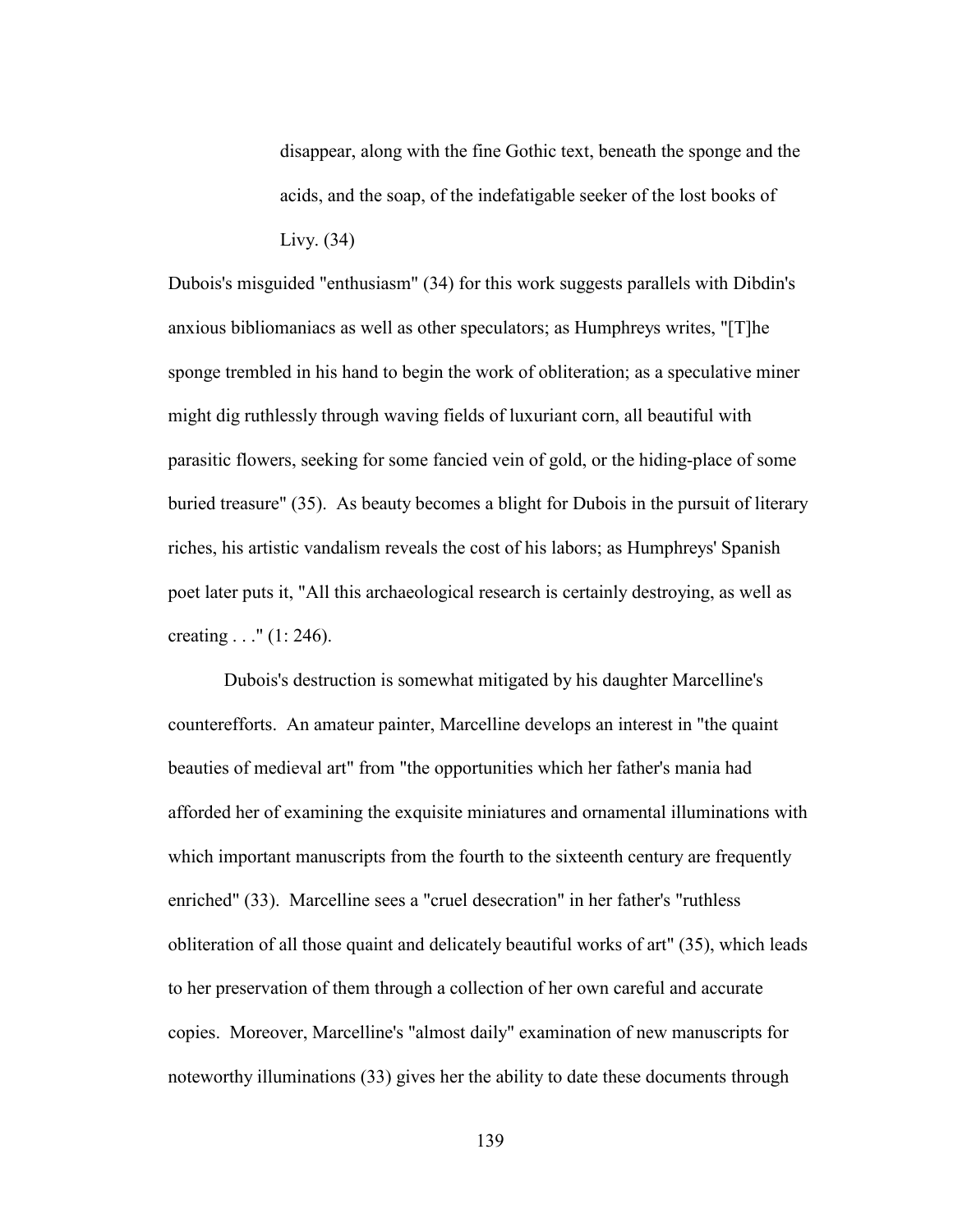their art, making Dubois's daughter an unexpected resource for her father in his researches. As Humphreys writes, "[B]y the continual study of the beautiful art of decorating manuscripts . . . she could identify the age of a codex so enriched, with greater certainty, by the style and certain delicate peculiarities in the manner of its ornamentation, than the most learned paleographers by the character of the writing; or the bibliophilist by the nature of the subject" (49). Marcelline's interest in illumination reflects the art's emergence as a pastime for many women and a profession for some in mid-nineteenth-century England (Beckwith 14). In fact, women "were often the target audience for the numerous manuals of illumination" (Beckwith 14), beginning with Humphreys' own 1847 Art of Illumination. As the work of her own hands, Marcelline's fresh "collection of exquisite facsimiles" (41) represents a constructive alternative to her father's mutilated and sepulchral library of "musty" manuscripts and "disinterred inscription[s]" (40). Marcelline even begins a collection of "detached pieces, cut from the pages of illuminated volumes" of unknown origin (43), gifts of her cousin and Dubois's only other surviving relative, his nephew by marriage, Hyppolite de Debaye. However, Marcelline and Dubois's "deep preoccupation in their own cherished works" signifies their "somewhat oppressive" devotion to the past (39), which manifests itself in the "filial and holy affection" that prevents Marcelline from acknowledging Hyppolite's declarations of love (47).

 Dubois's collecting is further problematized by his resemblance in several respects to the most famous—or infamous—book collector of the day. During his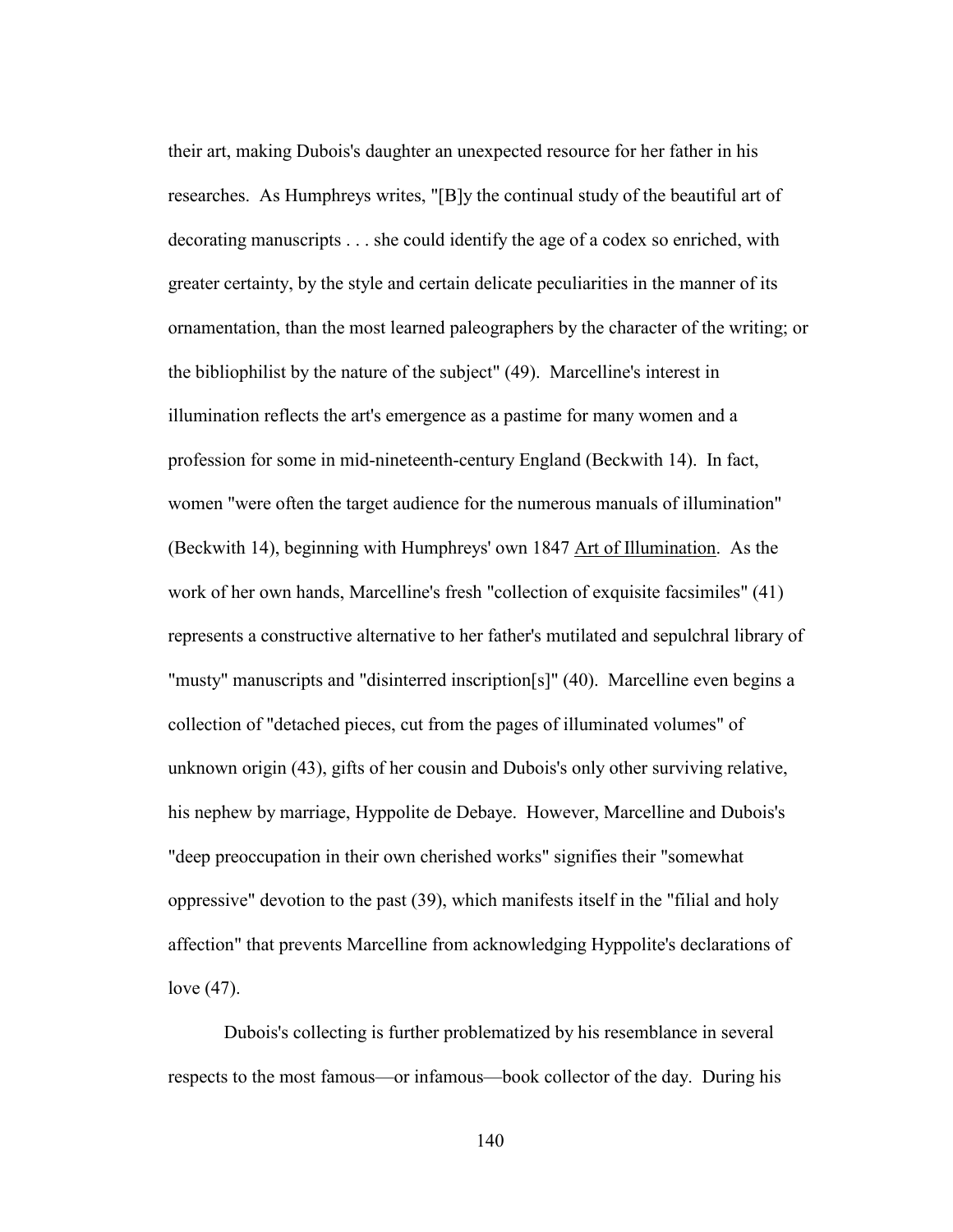lifetime, the Worcestershire baronet and self-described "Vello-maniac" Sir Thomas Phillipps (1792-1872) accumulated some 60,000 manuscripts and over 50,000 printed books in what has been called "the greatest library of unpublished historical material ever brought together by one man" (Munby 4: 170). Phillipps's antiquarian interests, and especially his concern with genealogy and historical documents related to descent and origins, have been ascribed to his own birth out of wedlock to a wealthy calico manufacturer and a servant and his compensatory desire to establish a flattering pedigree for himself and enhance his social status (Muensterberger 73-100). In his manuscript "Preface to My Catalogue of Manuscripts" (c. 1828-37), Phillipps identified more altruistic motives for paying "any price that was asked" for "everything that lay within my reach" in the way of unpublished historical manuscripts, "particularly those on Vellum": "My chief desire for preserving Vellum MSS. arose from witnessing the unceasing destruction of them by Goldbeaters; My search for charters or deeds by their destruction in the shops of Glue-makers & Taylors" (Munby 1: 18). Through his voracious appetite for written and printed matter, which often strained the substantial income from his father's estate, Phillipps became a much sought-after customer who lavishly purchased manuscripts from auctioneers and booksellers, though he had a reputation as a hard bargainer who paid slowly (Munby 2: 1-43). As an illuminator and historian, Humphreys was familiar with the so-called Bibliotheca Phillippica and the library's owner, even if he never visited them. In his Illuminated Books of the Middle Ages (1849), Humphreys refers to Phillipps's copy of the illustrated eleventh-century Gospels of Matilda of Tuscany,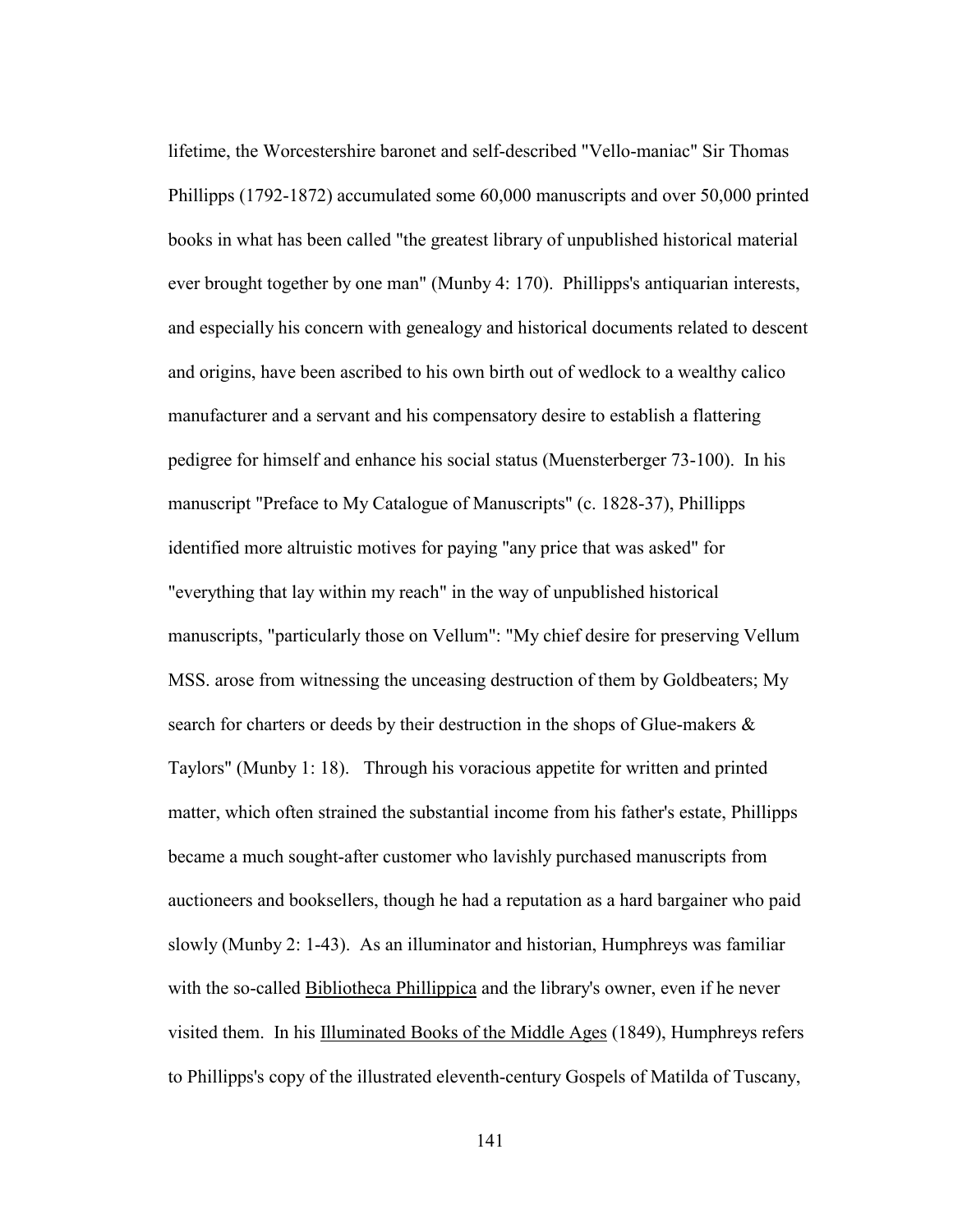"described by Ottley in Archaeologia, vol. xxiv" (26),<sup>53</sup> in his catalogue of "The Most Remarkable Illuminated Books of the Middle Ages" (24), though he admits, "I have not myself examined the whole of the MSS. inserted in this list . . ." (30). Moreover, Phillipps's much-despised son-in-law, the Shakespearean scholar and suspected bookthief James Orchard Halliwell,<sup>54</sup> has been identified, along with the author and antiquary Thomas Wright, as a contributor to Humphreys' Stories, <sup>55</sup> although the grounds for this attribution are unclear.

 By the time Stories by an Archaeologist was published in 1856, Phillipps estimated the size of his library at about 20,000 manuscripts and 30,000 printed books (Munby 4: 86). Though there is no indication that Dubois collects on such a grand scale, he certainly has the resources to do so. Besides his inheritance, Dubois's sale of several Eastern codices and literary palimpsests gives him the means "to purchase, and even sacrifice if necessary, after due examination, almost any manuscript that appeared in the market" (42). As with Phillipps, Dubois's renowned acquisitiveness and spendthrift habits make him a favorite of booksellers: "He had become, in fact, so well known, that almost every dealer took their new batches, procured from sales or by importation, to Dubois; before offering them elsewhere; as he frequently paid a high price for an apparently valueless book, if he suspected it of being a palimpsest

. . ." (42). Moreover, Dubois encounters what Phillipps calls "vast treasures upon the Continent in consequence of the dispersion of Monastic libraries by the French Revolution" (Munby 1: 18). Despite not sharing Phillipps's social stigma, Dubois displays a similar desire for social legitimation through the preservation of old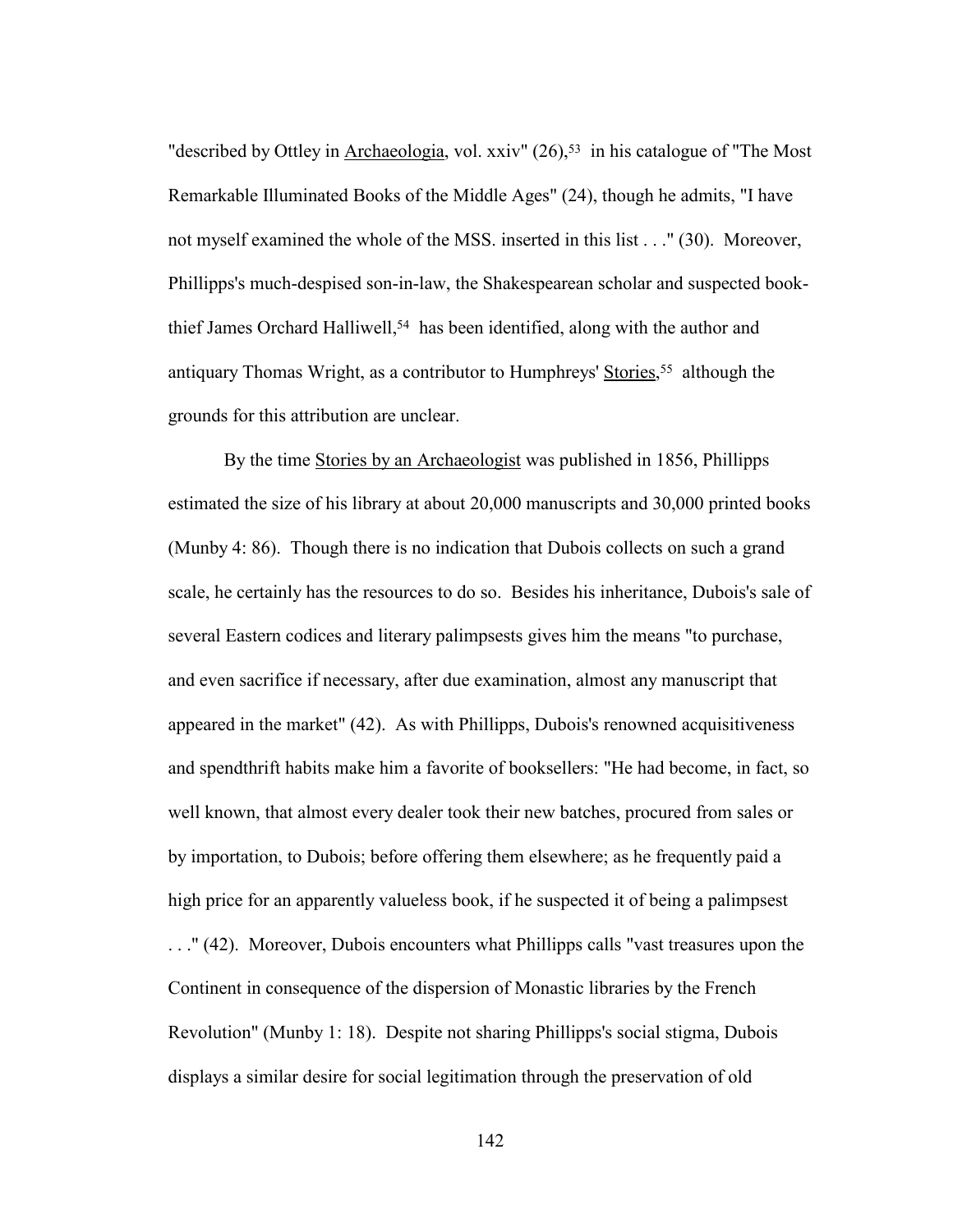manuscripts, and he receives many visiting scholars at his library, much like his counterpart (Munby 3: 142; 4: 29-42).

 However, perhaps the most striking difference between these two collectors relates to their own scholarship, which is either supported or supplanted by their collecting. Phillipps, who is said to have displayed a "genuine veneration for scholarship" (Munby 4: 169), was an occasional contributor to antiquarian journals, including Collectanea Topographica, where he served as the "erratic" co-editor from 1833-43 (Munby 3: 109), and the capricious proprietor from the 1820s to the 1860s of the Middle Hill Press, which printed Phillipps's library catalogues and manuscript material on English topography, genealogy, and local history. Many of Phillipps's own publications were delayed by his quarrels with printers and hampered by the triviality of their subject matter, faulty editing, poor sales, and Phillipps's lack of sustained effort, though he published some Anglo-Saxon texts for the first time (Munby 3: 11-18, 69-72, 118-21; 4: 47). By contrast, Dubois never publishes, despite "talents [that] might have rendered him remarkable in any walk of literature" (19). Dubois's overspecialization and collecting prevent him from fulfilling his scholarly potential; his search for Livy "so filled every moment of his existence, that the vast pile of erudition which he had accumulated, [was] allowed to lie waste . . . " (19). Ultimately, the narrator laments Dubois's lost books more than Livy's because the former were never even written: "Poor Dubois!—hosts of projected works, full of the deepest erudition, the most curious learning, long lay teeming in his brain; but, absorbed by one engrossing pursuit, he has never found time to commit even the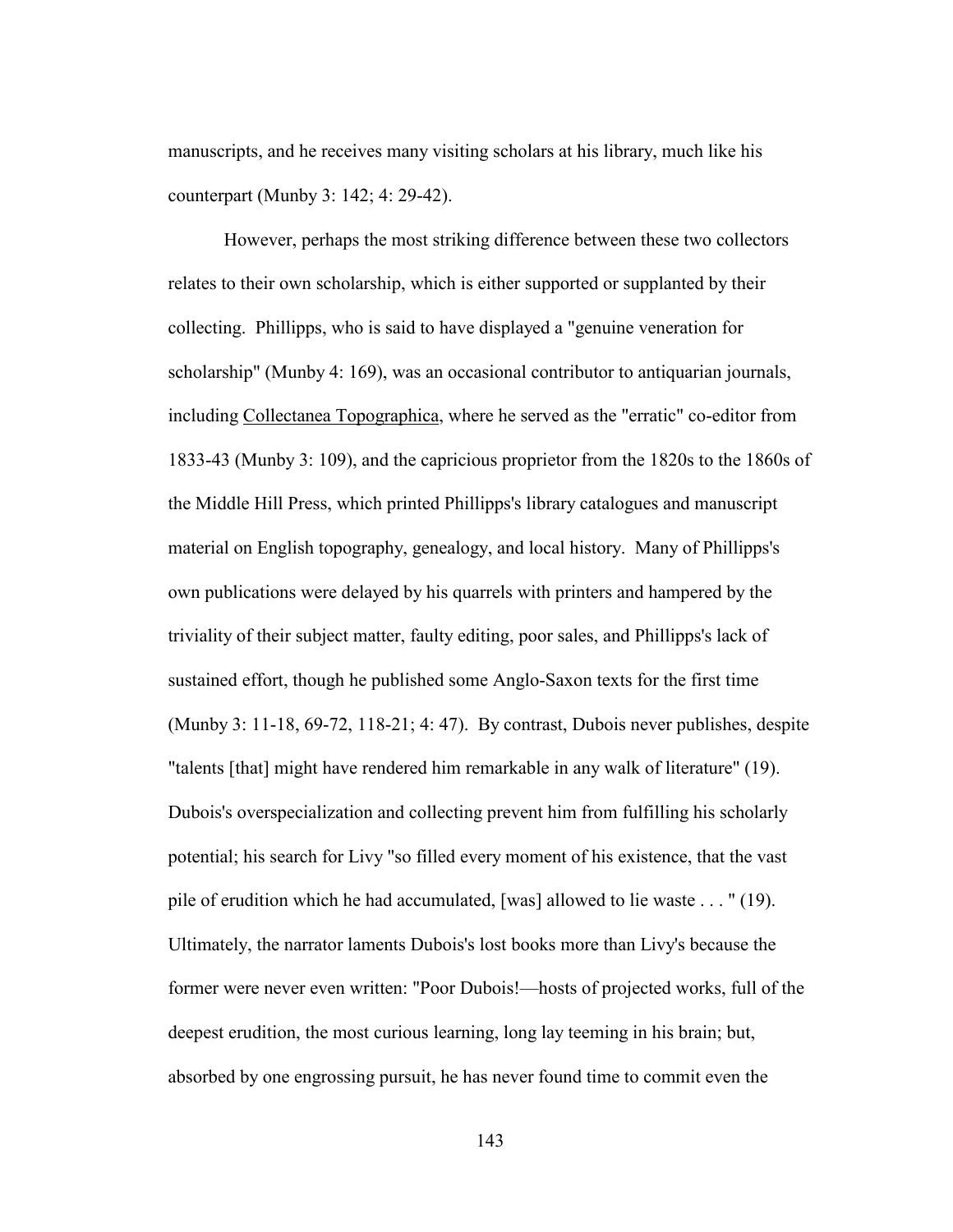introduction of any one of them to paper" (19-20). Committed to rescuing another's writings, Dubois sacrifices his own in the bargain.

 Dubois's literary legacy, if not his reputation as a collector, thus comes to rest entirely on his success in recovering Livy's lost books. Dubois's persistence is finally rewarded when he uncovers—in a "disentombed palimpsest" (61), of course—what he identifies as "a portion of the second decade of the annals" (50), which had been entirely lost. He celebrates his apparent triumph, exclaiming, "The name of Dubois . . . will go down to future generations joined with that of Livy!! Yes! [T]he 'Lost Books' are in my grasp; and my life has been well—nobly—spent!" (50). Dubois goes on to explain to Marcelline the significance of his find:

> "To read the story of that turning point in the early history of Rome; that of the extension of her conquests in the south of Italy and Cisalpine Gaul, and the defeat of Pyrrhus, and the first Punic war, in the long-lost words of Livy, is a privilege which modern Europe will owe to Dubois D'Erville! . . . and then my own great privilege . . . to be the first among moderns to read the whole of the noble history of Livy: for I believe the whole is there  $\dots$ ." (51)

Far from being the vindication he expects it to be, Dubois's discovery becomes, ironically, a Pyrrhic victory because of what follows. First, during a celebratory reception for his learned friends, Dubois's attribution of the books to Livy is challenged on the grounds of style, orthography, arrangement, and even content, though he parries these objections to attain, if not a victory, at least a standoff.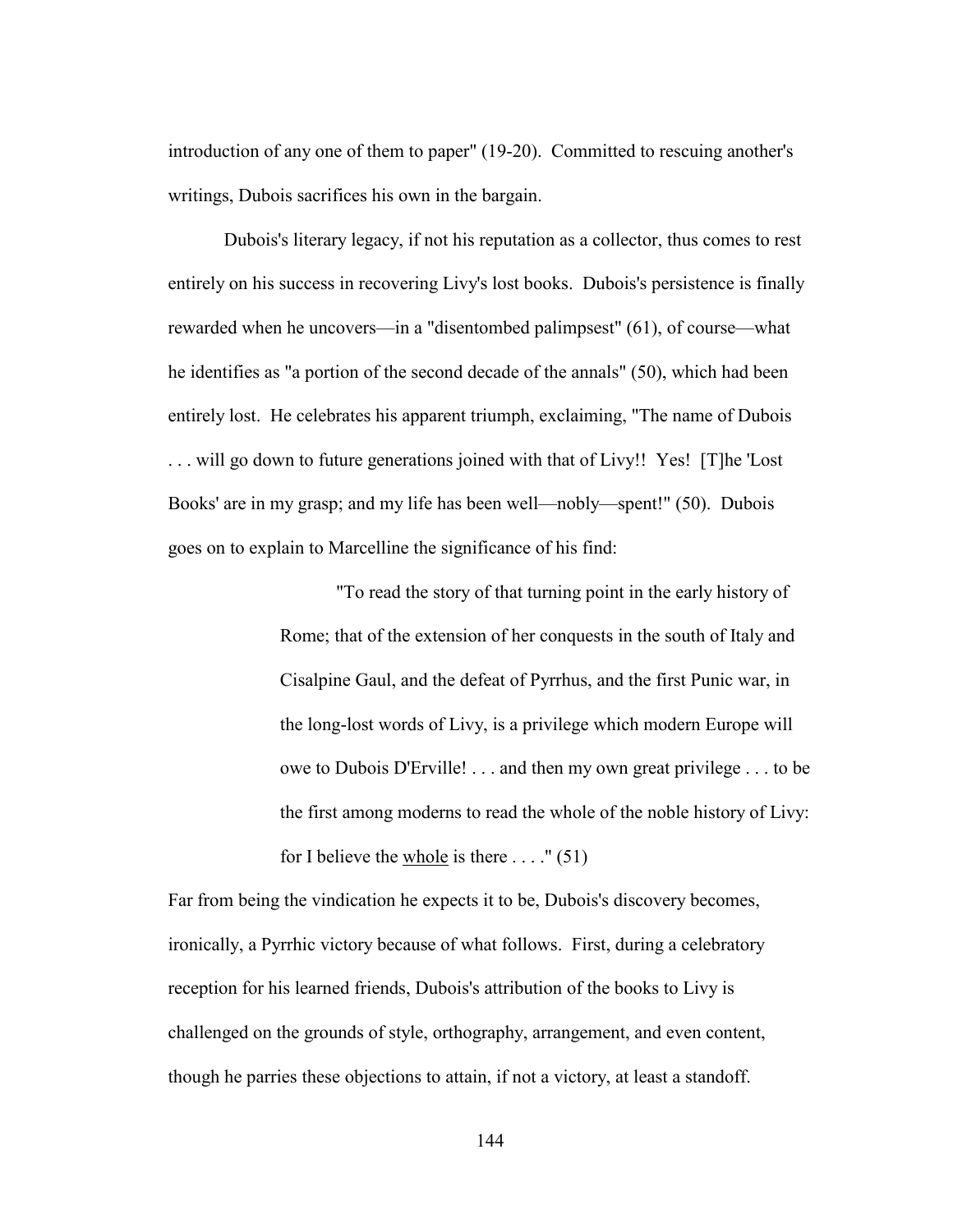However, more damaging to Dubois's legacy is the overnight robbery of all his manuscripts, presumably by two "repulsive and suspicious" peddlers who tried to sell him some "valueless" manuscripts earlier that same evening (59). Despite some promising leads from dealers to whom the stolen manuscripts were offered, Dubois is unable to save the books from being boiled down as "old parchment" in, of all places, the gelatin factory where Hyppolite works (67).

 The "destruction of his cherished discovery," the now "twice lost books of Livy" (68), proves to be personally devastating to Dubois: "[H]e began to accumulate fresh bibliographical treasures around him. But he never recovered the old enthusiasm, the rapid flow of ardent words, that used of old to be brought forth by any new event of moment in the field of his research" (67-8). His failure to preserve the antiquarian text keeps it from further transmission through the original or printed copies. Moreover, Dubois's loss of the apocryphal Livy foreshadows his own extinction; as the narrator tells his listeners, "[A]ll the erudition, all the vast learning, that poor Dubois D'Erville had collected during a life of truly gigantic labours, has perished with the brain in which it was stored" (69). His only tangible contribution to posterity is Marcelline, "the last representative of the ancient family" (69), whose marriage to Hyppolite after Dubois' death at least holds the promise of survival for the D'Erville line.

## **Boffin's Books**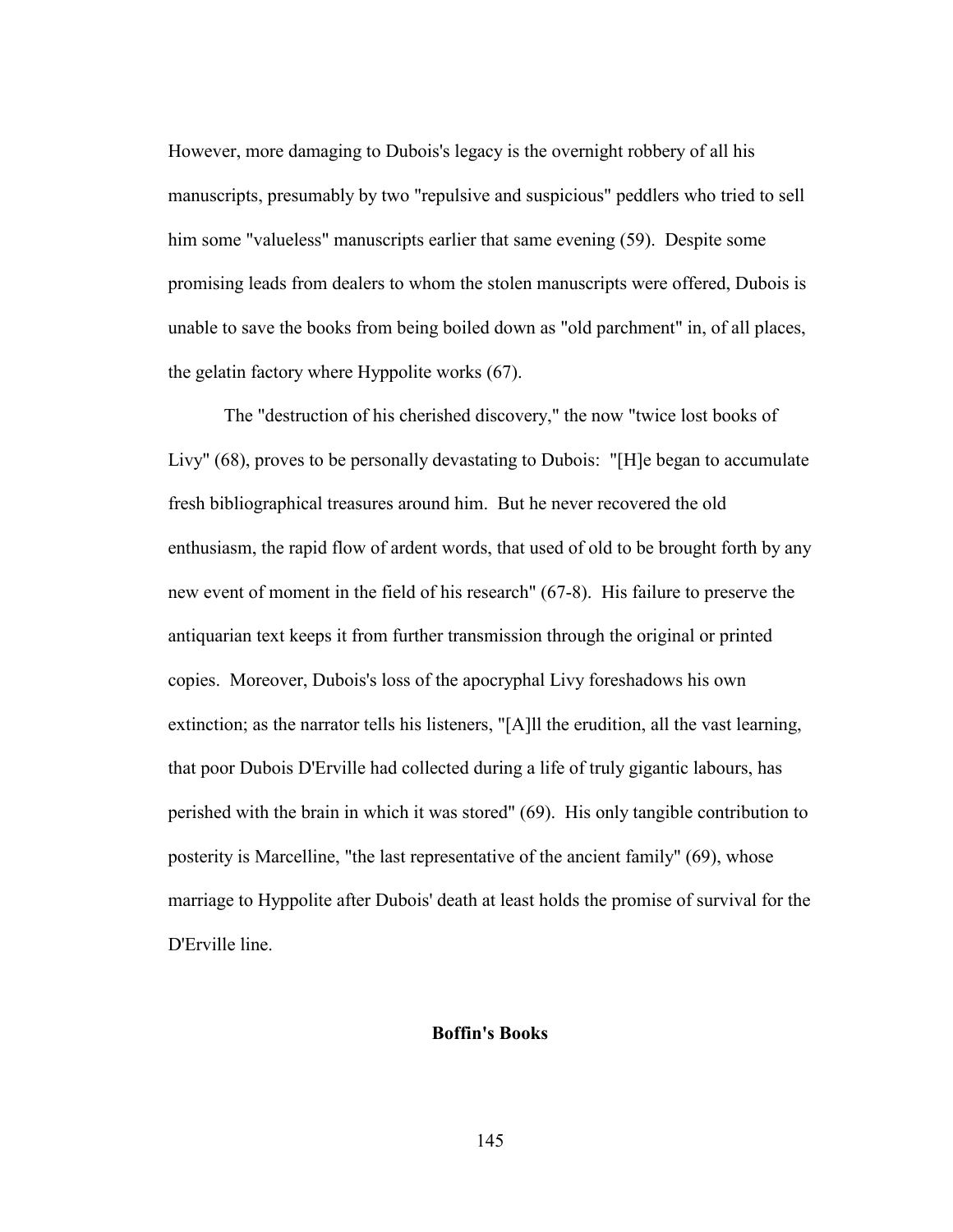Whereas Humphreys' Dubois specializes in a single author in manuscript form, his counterpart in Dickens's Our Mutual Friend (1864-5) falls victim to a monomania for ancient history and, later, eccentric biography in printed books, again with mixed results. Dickens's characterization of dust-contracting heir Noddy Boffin's book collecting as a "curious pursuit" (461) aligns the Golden Dustman's pastime with the acquisitive activities of eighteenth-century aristocratic virtuosos, whose collecting was described in similar terms. More important, the secretive, speculative, and neurotic aspects of Boffin's behavior affiliate him with the bibliomaniacs that had been alternately celebrated and disparaged in the early nineteenth century. Early on, Boffin's desire to use his inheritance from his employer to furnish himself with an impressive library and a quasi-classical education manifests itself in indiscriminate and extravagant book-buying that profits him little in terms of actual learning. Moreover, Boffin's adoption of an elitist, if not outdated, mode of consumption undermines his relationships with others as husband, father, and employer. Thus, the upwardly mobile but miserly Boffin appears to be corrupted as much by his books as by his fortune.

 Boffin's bibliomania derives in part from Dickens's own collecting and reading of early nineteenth-century books. Dickens owned several works of anecdotal literary history by Isaac D'Israeli, the co-founder of the conservative Quarterly Review and father of the Prime Minister Benjamin Disraeli, including both series of Curiosities of Literature (1791-1823), The Literary Character (1795, rev. 1818), and Quarrels of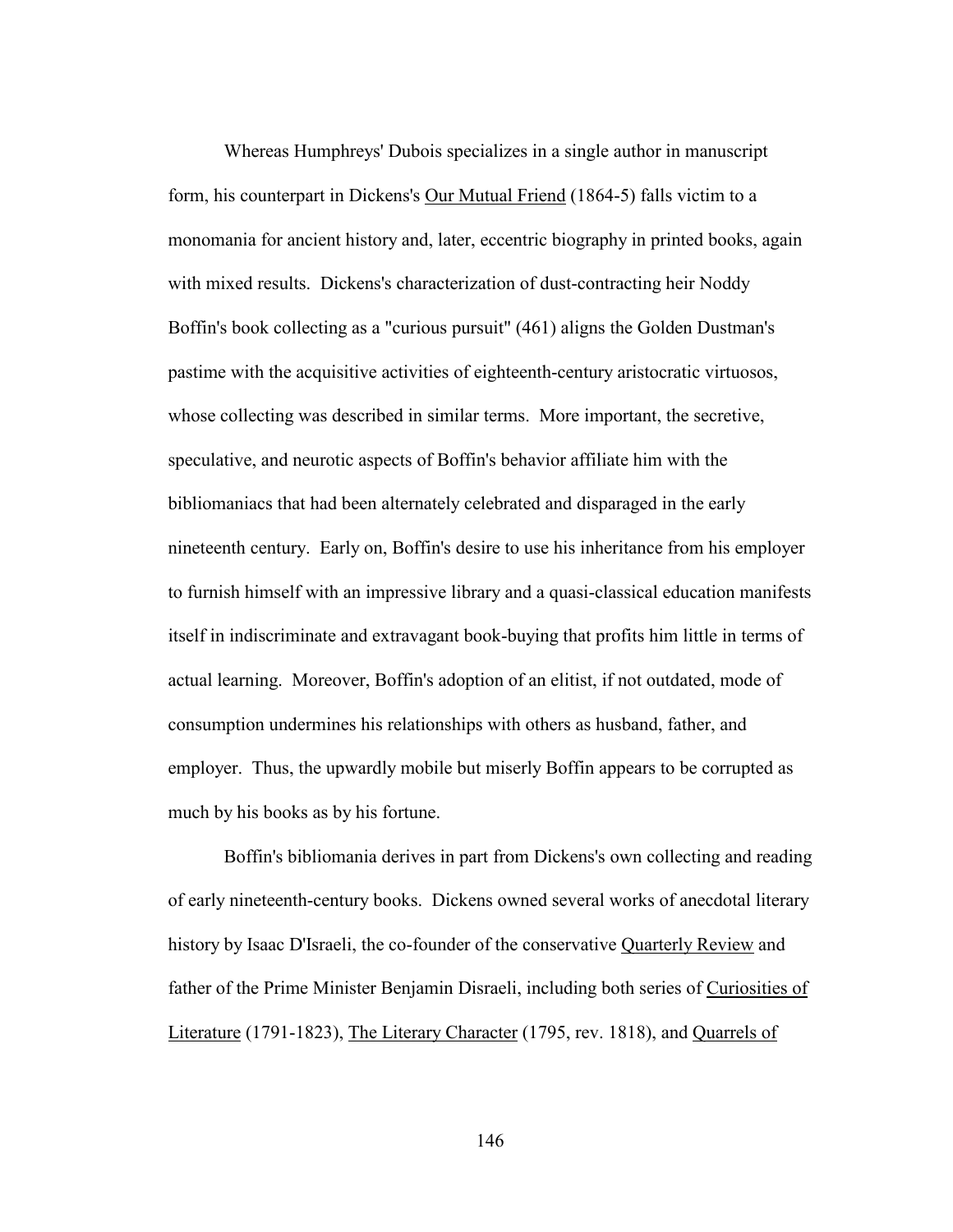Authors (1814). Unlike his contemporary Thomas Dibdin, D'Israeli did not show a fondness for the bibliomania, which he describes in his Curiosities as the "collecting [of] an enormous heap of books without intelligent curiosity" (117). D'Israeli explains that the library of the bibliomane, or "the mere book-collector" (117), is distinguished from that of the bibliophile, or "the lover of books" (122), by its lack of use: "Some collectors place all their fame on the view of a splendid library, where volumes, arrayed in all the pomp of lettering, silk linings, triple gold bands, and tinted leather, are locked up in wire cases, and secured from the vulgar hands of the mere reader, dazzling our eyes like eastern beauties peering through their jalousies!" (117- 18). According to Philip Connell, the "purely obsessional and acquisitive impulse" of D'Israeli's bibliomane represents "a perversion of the legitimate and productive impulse to accumulate and preserve knowledge" (34). For D'Israeli, the focused and systematic acquisitions of men of letters like Humphrey's Dubois, who collect and read books but do not write them, serve as a corrective to the indiscriminate accumulations of bibliomanes like Dickens' Boffin: "Their expansive library presents an indestructible history of the genius of every people, through all their eras—and whatever men have thought and whatever men have done, were at length discovered in books" (125). Whereas D'Israeli credits the man of letter's useful bibliophily for the preservation of "the monuments of vanished minds" and the philanthropic foundation of public libraries (125, 128), he associates the bibliomane with an uncontrollable multiplication of books that is the product of "the increase of literature" in commercial society (120).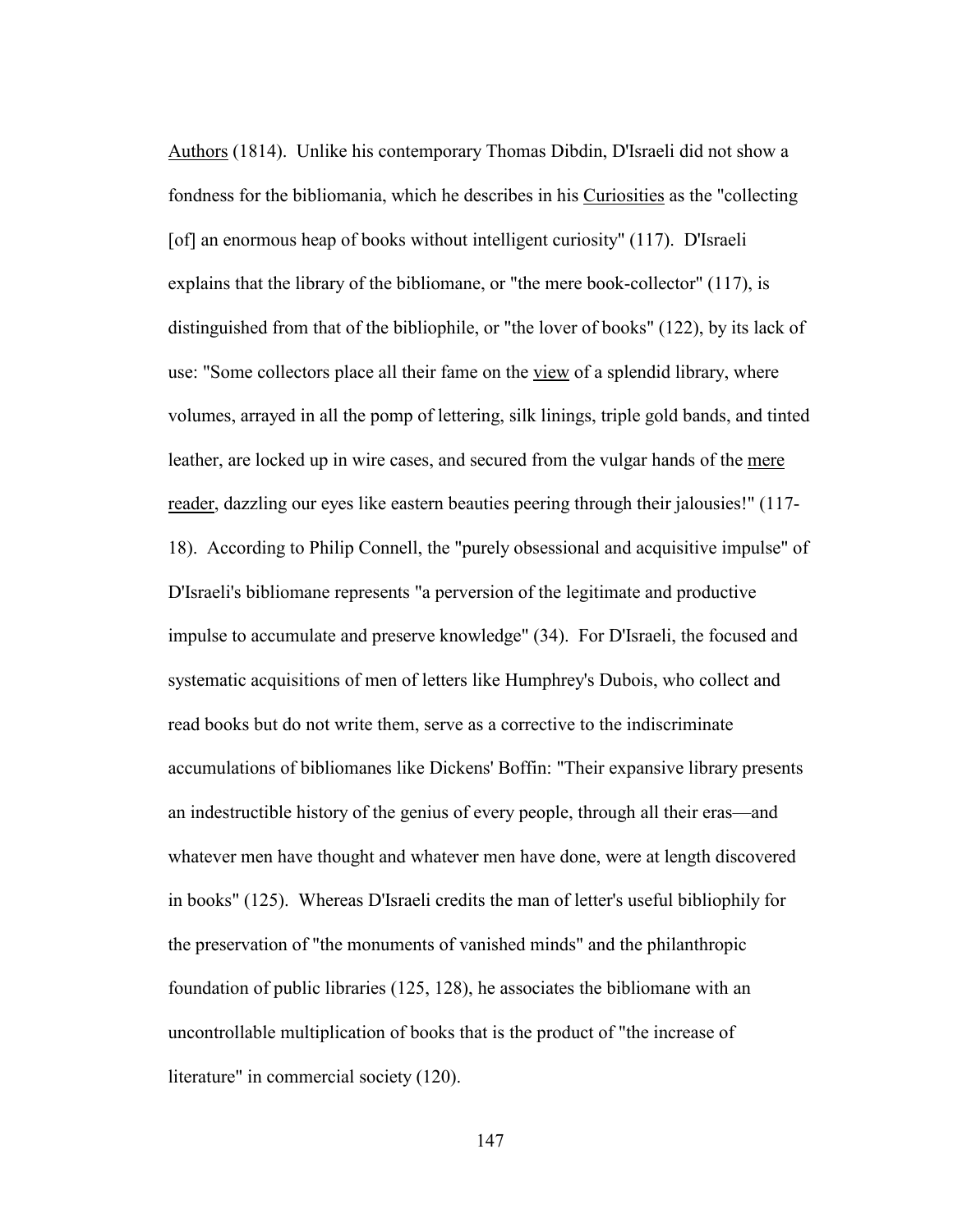An article dramatizing the destructive effects of bibliomania was published in Bentley's Miscellany in June 1838, during Dickens' tenure as its editor (1837-9). In "The Bibliophilist," an early Victorian true-crime narrative about a serial killer, the city merchant, diarist, and dandy Thomas Raikes recounts the criminal career of Father Don Vincente, a Spanish monk and librarian turned homicidal bookseller.<sup>56</sup> Vincente's willingness not only to pay "exorbitant price[s]" for rare books but also to resort to murder suggests that he will go to any lengths to obtain "a scarce or precious edition" (567). The possible victim of a "deranged" intellect (566) in the wake of the dissolution of his Cistercian monastery and the loss of its "magnificent" library of scientific, literary, and historical manuscripts to dispersal and destruction (565), Vincente enters the speculative and competitive book trade in a symbolic act of restoration and recuperation. Vincente's bibliographic proclivities identify him as what D'Israeli calls a bibliognoste, or one who specializes in publication history (122): "He never read as a matter of study, but his life was spent in turning over leaves, examining title-pages, collating dates, and scrutinizing editions . . ." (Raikes 566). Vincente's preeminence among Barcelona's booksellers and his unwillingness to part with his most valuable books motivate a league of dealers, led by his neighbor Augustin Patxot, to ruin him. By pooling their resources, Vincente's competitors manage to outbid him at all the local auctions, which keeps him from adding to his stock; moreover, "it violently exasperated his temper, inasmuch as it thwarted his darling passion, as well as ruined his trade" (567). After Vincente loses out to his archrival on a supposedly unique copy of a 1482 first edition published by Lambert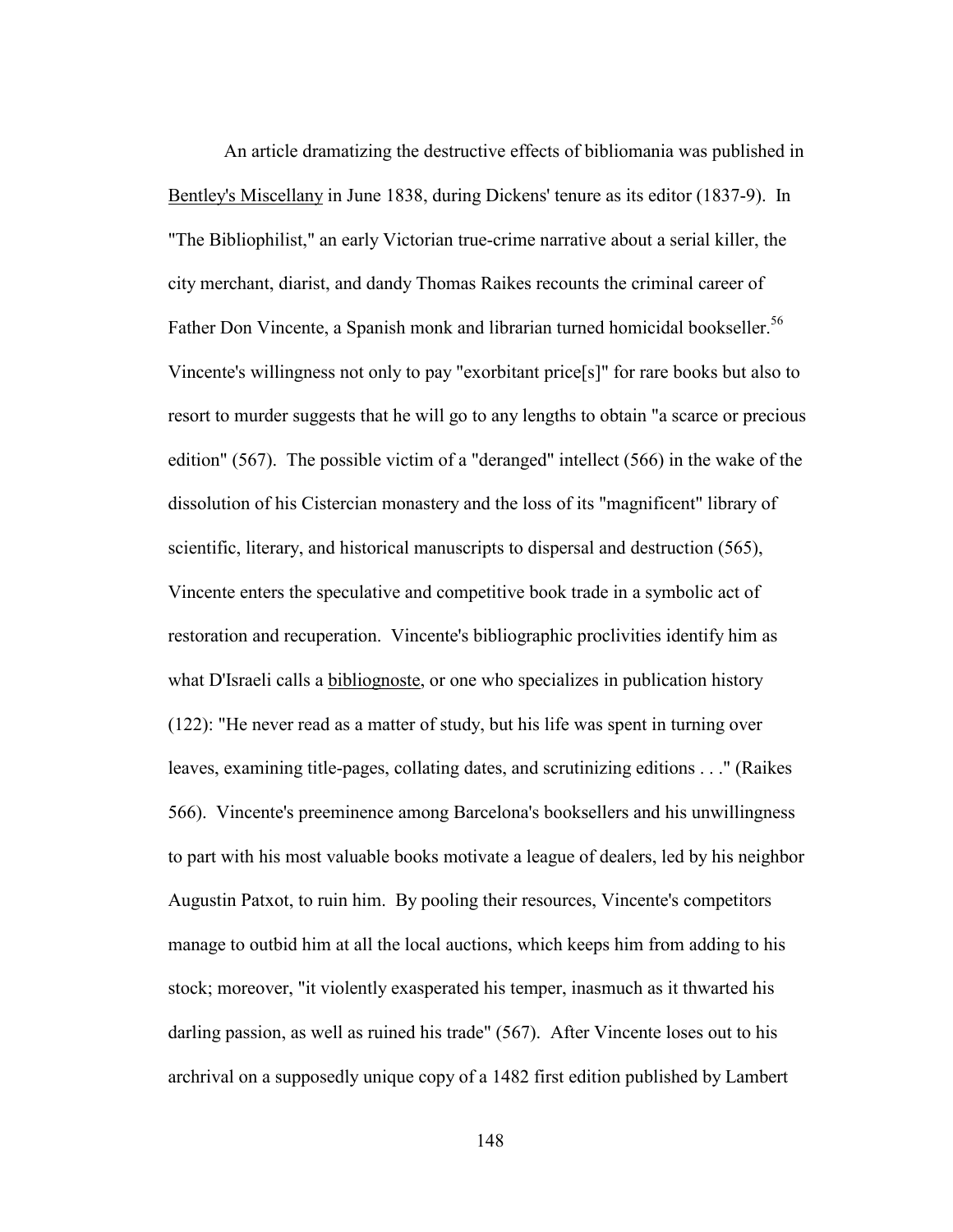Palmart, Spain's Gutenberg, he kills nine men of learning, including Patxot, and robs them of their most important books. The authorities' accidental discovery of Patxot's Palmart in Vincente's house leads to his confession, but only after he is assured that his library, including the ill-gotten books, will be preserved intact, "and kept as a monument of literature for future ages" (573). At his trial, Vincente explains the motive for his murders as a product of bibliomania and his aspirations as a literary and cultural conservator: "It has been my sole object to promote the neglected interests of science, and preserve for posterity those inestimable treasures which the Vandalism of the present age is daily seeking to destroy,—treasures which, once lost, can never be replaced" (574). After his guilty verdict is read, Vincente's final defeat comes when he learns that his Palmart, for which he started his killing spree and which served as evidence against him, is not a unique copy after all. Though Dickens' Boffin does not match Vincente's violent passion for books, the miserliness that accompanies his own bibliomania may owe something to the insanity of Raikes's mad monk.

 Another bibliognoste, and one of the most famous of Dibdin's collectors, appears to have served Dickens as an even more direct model for Boffin. Known as "The greatest Collector of curious Books of his time" (Kirby, plate facing 5: 382), the Rev. Isaac Gosset would at first seem to have little in common with Boffin besides his love of books. Unlike the unlettered Boffin, Gosset was classically educated and possessed a remarkable memory, which contributed to his facility with languages. A scholar and a preacher, Gosset specialized in classical and theological works, but his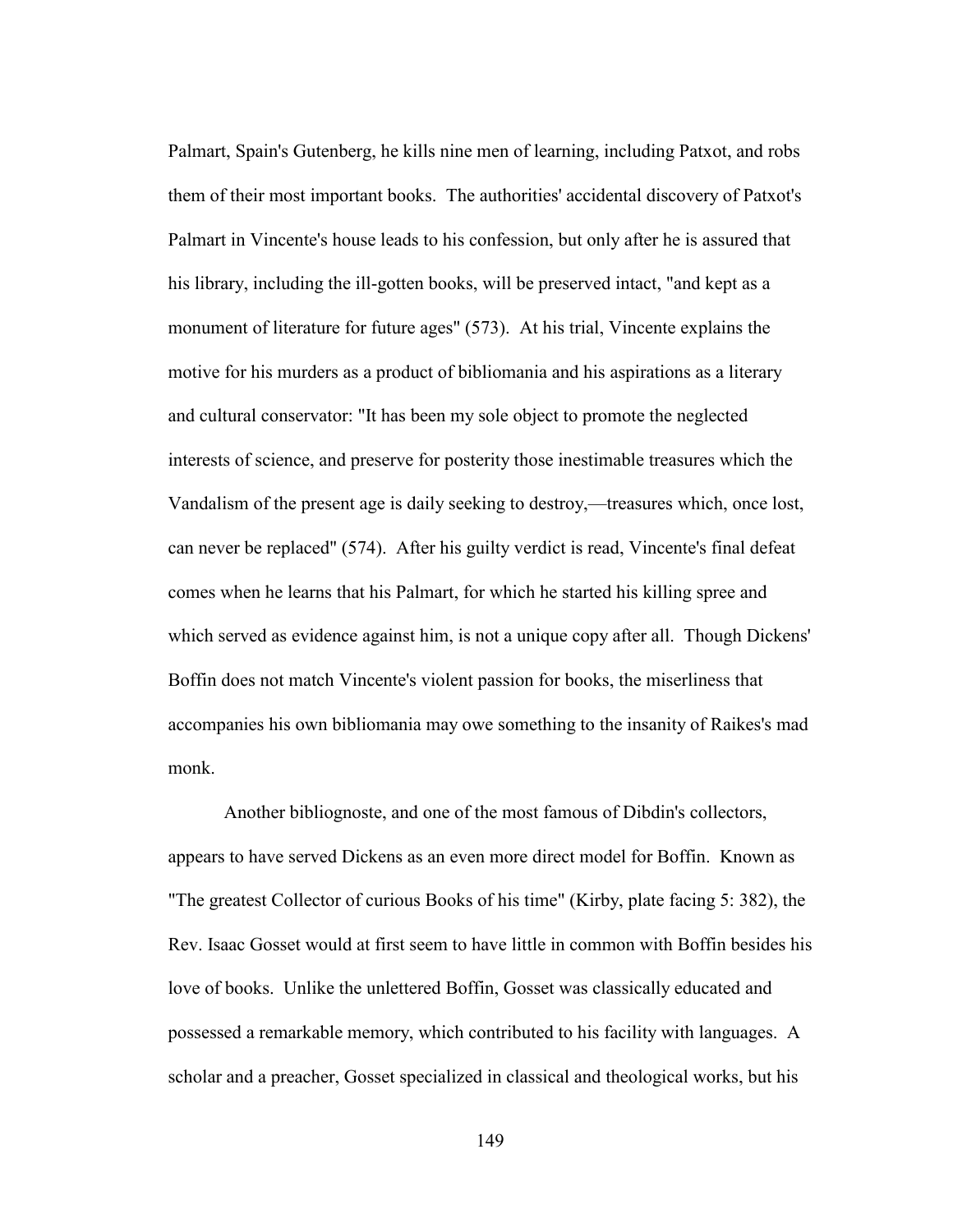extensive knowledge of "the titles and contents of books of all denominations" earned him a place among Dibdin's upper class of bibliomaniacs, under the alias of Lepidus (Kirby 5: 384-5; Dibdin 121-2, 578). Even if Dickens did not read Dibdin, he would have encountered Gosset in R. S. Kirby's Wonderful and Eccentric Museum (1803- 20), which he, like Boffin, owned.57 Like the parsimonious Boffin, Gosset showed great domestic economy, taking "particular care that nothing should be wasted" (5: 383), not even a pile of crooked old nails that he straightened for some home repairs. Moreover, Boffin's apprehension over the transportation of his books (473-4) seems to derive from Gosset's similar worries, as recorded by Kirby: "So exceedingly attached was he to his library, that when it was to be moved, he worked and fretted himself almost to death; and when carried away, he actually sat on the steps, and cried like a child, for fear that any of his best editions might be damaged" (5: 387). Finally, both Boffin and Gosset are the beneficiaries of inherited wealth, with Gosset "having had a handsome fortune left him by his own father, which, like his father, he improved by dabbling in the stocks" (Kirby 5: 388).

 Despite sharing Gosset's financial circumstances, Boffin lacks the minister's prodigious knowledge of books and editions, which makes his initial acquisitions somewhat haphazard. Boffin's indiscriminate love for books both old and new develops out of his newfound interest in books as reading matter and objects alike. His passion for books as material possessions is equaled in Dickens only by the Veneerings, whose unread "library of bran-new books, in bran-new bindings liberally gilded" (27), is meant to cover up their rapid social rise in the world (Rheims 23).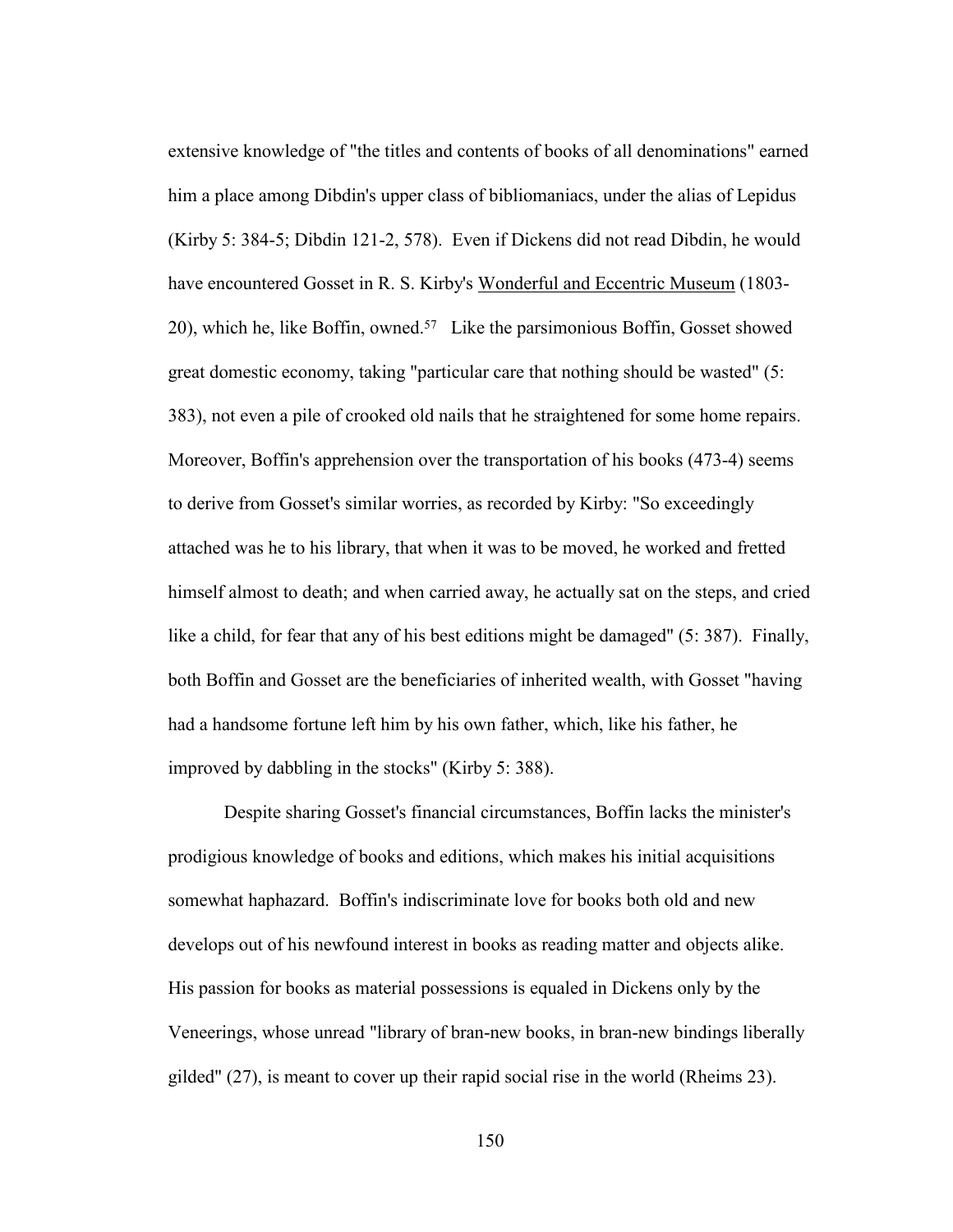Like the Veneerings, Boffin tries to "keep up appearances" (61) by matching his sudden acquisition of wealth with things that befit his new station in life. Wrestling with a personal literacy that is rudimentary at best (Friedman 40-1), Boffin compensates for his limited education by acquiring books that he feels will provide him with a more "[f]ashionable" level of learning and culture (95). However, his purchase of Gibbon's Decline and Fall of the Roman Empire at auction seems to be guided more by the appearance of its fine binding "in a gorging Lord-Mayor's-Show of wollumes" (58) than by the author or title, which evokes the bibliomane's "scopophilic tendencies" (Connell 36). In a statement that reflects the growing commodification of the literary past, Boffin conflates Gibbon with the physical product of his labors: "'Bought him at a sale,' said Mr. Boffin. 'Eight wollumes. Red and gold. Purple ribbon in every wollume, to keep the place where you leave off. Do you know him?'" (59). Impressed by the physical features of this set, Boffin literally judges his books by their covers, which he puts on display by arranging the books "flat, in a row, like a galvanic battery" (62). Moreover, he assumes that others will recognize these "wollumes" by their distinctive looks rather than by their title, which he mangles. The ballad-monger Silas Wegg's failure to identify the "Decline-And-Fall-Off-The-Rooshan-Empire" (59) from its outward appearance suggests the inadequacy of Boffin's description, which is more aesthetic than bibliographic.

 Despite his lack of familiarity with books and their contents, Boffin shows the wonderful capacity to be affected and even absorbed by Wegg's inadequate and mechanical readings. Though the utilitarian Wegg approaches books as mere tools or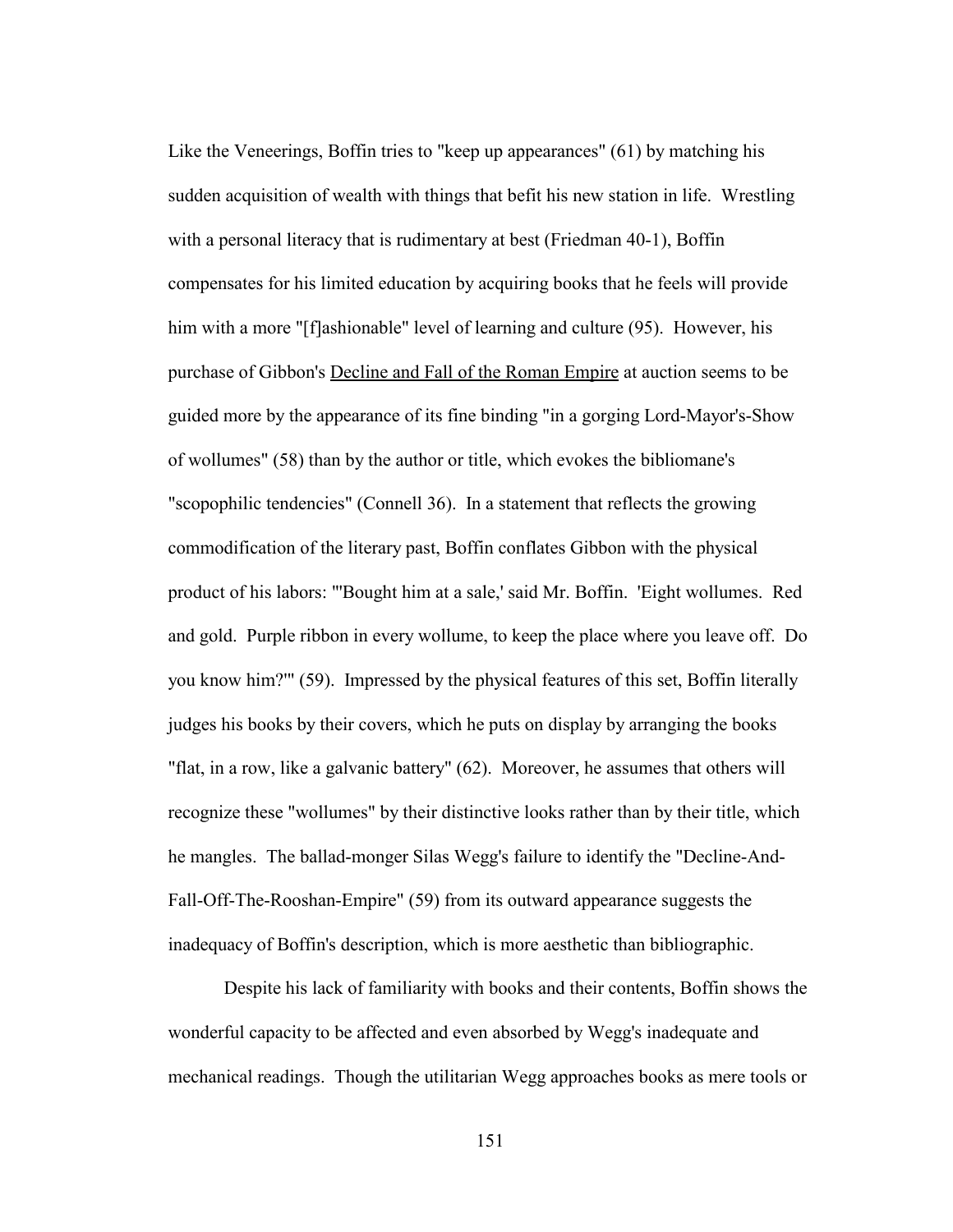"implement[s]" (59) and puts Boffin's wife to sleep with his "rote" literary performances (66), Boffin himself responds with enthusiasm, if not understanding, to what he hears. A former handler of rubbish or "dust," Boffin is fascinated by the literary and historical remains of the past, though his comprehension is somewhat limited, due in part to Wegg's stumbling over "the hard words, biographical and geographical" (66). After Wegg's first session on Gibbon, Boffin is "both excited and frightened by ancient Rome's violence and turmoil," though he fails to follow the historian's chronology and responds with awe rather than outrage to Commodus' cruel gladiatorial exploits (Friedman 42-3). After over a year of Wegg's Gibbon, Boffin briefly turns to other narratives of ancient history, including Charles Rollin's Ancient History and Josephus's Wars of the Jews, both of which disappoint under Wegg's management and are mercifully abandoned. In a move to biography, which he conflates with fiction, a perplexed Boffin finds Plutarch's Lives "in the sequel extremely entertaining, though he hoped Plutarch might not expect him to believe them all" (470).

 It is with his lives of misers, however, that Boffin comes to feel most at home. In fact, these books transform Boffin from a reader by proxy into a full-fledged collector and an apparent miser, as he comes to resemble those eccentrics whose biographies he covets. As Dickens ultimately reveals, Boffin only goes through the motions of avarice to serve as an object lesson to his ward Bella and to test Wegg's moral character. In effect, Boffin studies to become a miser, reading about the haunts and habits of his supposed brethren in order to make his performance as one of them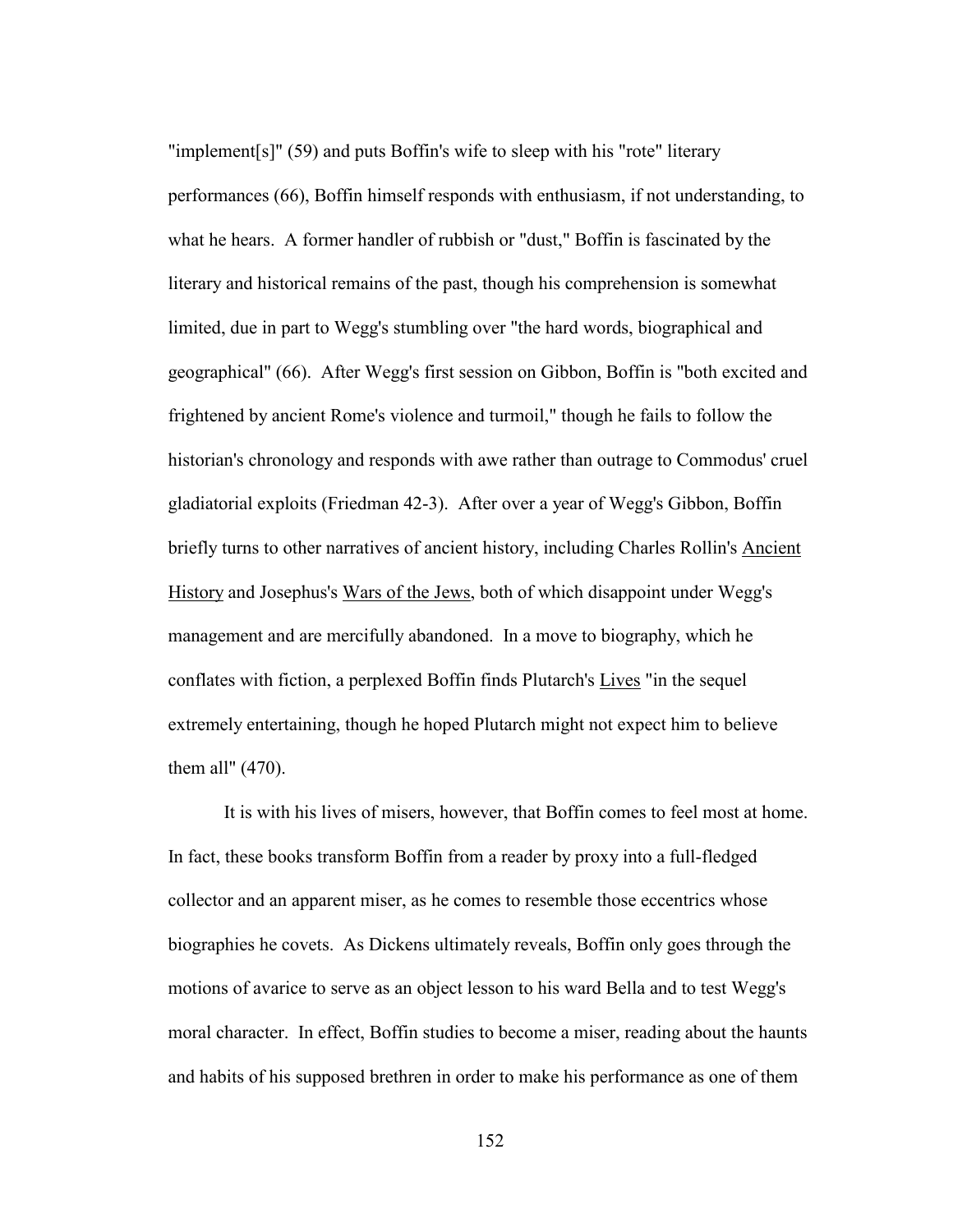all the more convincing. This mission does not make Boffin's interest in misers any less real, though Stanley Friedman insists that Boffin "feign[s]" his bibliomania for books about them to make his miserly behavior more credible (52). Here, it is necessary to distinguish between Boffin's pretended miserliness and his genuine love for books generally and miserly tales in particular. Boffin's previous purchases cultivate his habit of reading through Wegg, and his discovery of books about misers provides a new field of literature for him to pursue physically, financially, and intellectually. Moreover, Boffin's reading promises to add to his already extensive firsthand knowledge of misers, gleaned from years of serving as foreman for the elder Mr. Harmon, "a flinty-hearted rascal" who refuses to spare "a sixpence coach-money" when he sends his seven-year-old grandson John to study abroad (95). Ultimately, the difference between Boffin's short-lived interest in history books and his passion for miserly literature is one of degree. Whereas Boffin becomes bored with classical history and Wegg's rendition of it, his monomaniacal "appetite for Misers" is "whetted instead of satiated" with each new acquisition, no matter how large (463). In this respect, Boffin resembles Dibdin's voracious Gosset, whom Dibdin describes as being "insatiable in his bibliomaniacal appetites" (121), as well as his misers, whose increasing wealth only augments their desire for more riches (Merryweather 175).

 In Boffin's case, his illicit love affair with books produces what Maurice Rheims calls "a clandestine atmosphere of intrigue and deceit" (32). Partly to hide his books and the secret behind his miserliness from his wife, Boffin moves into an "eminently aristocratic family mansion" (293) and turns his former residence, the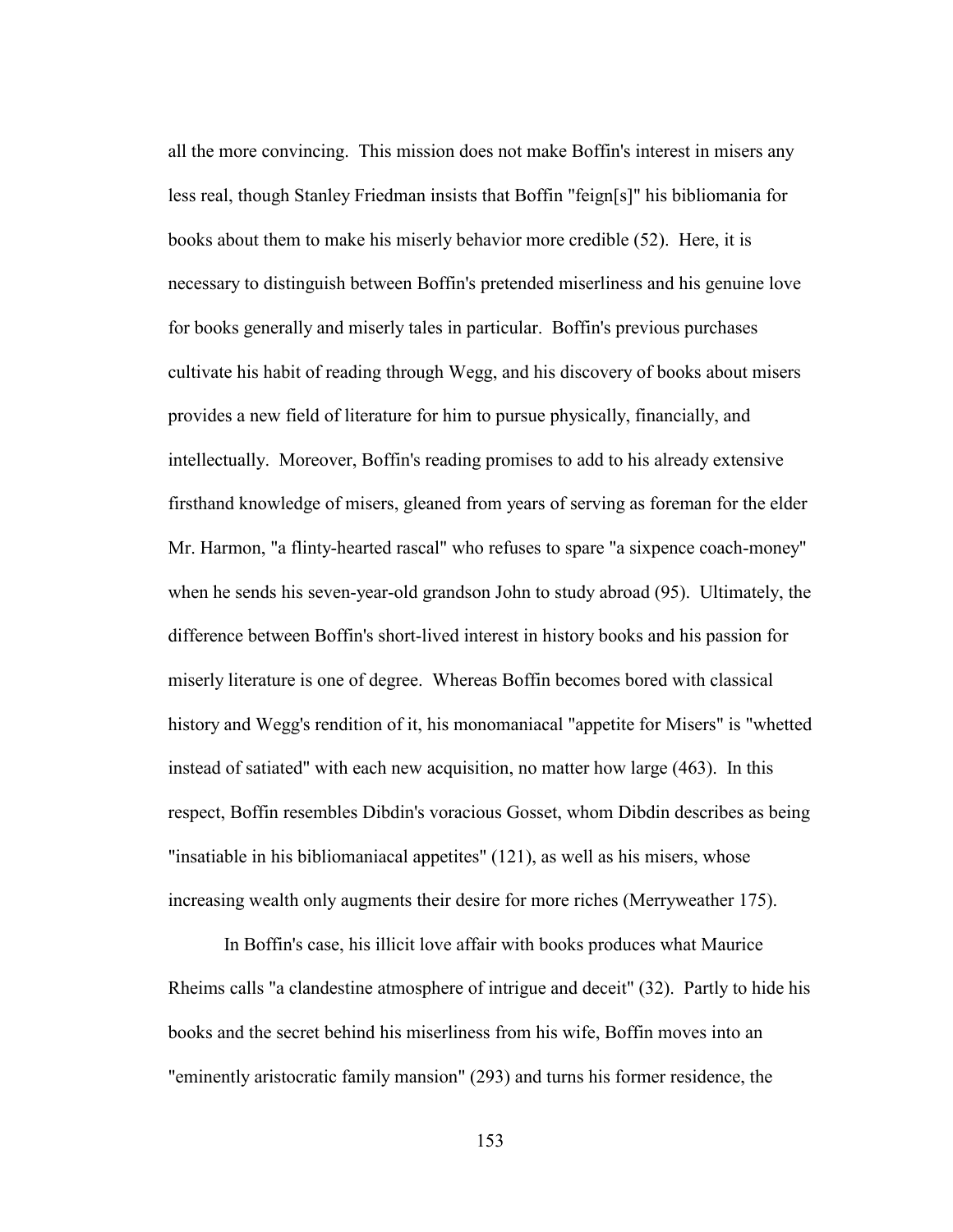aptly-named Boffin's Bower, into a repository for his library and a retreat from his family. In addition, as an ersatz bachelor, Boffin takes on his young protégée Bella as his window-shopping companion, collecting assistant, and confidante. As Boffin explains, Bella can "read at sight," and her eyes "are as sharp as they're bright" (461), making her an indispensable resource for Boffin in the continuing pursuit of his desiderata. Bella also lends a hand in the physically demanding task of hauling Boffin's books back to the Bower. Before long, she becomes Boffin's second self, at least in a collecting sense: "It very soon became unnecessary to tell Bella what to look for, and an understanding was established between her and Mr. Boffin that she was always to look for Lives of Misers" (463). As Bella services Boffin's collecting needs, she become in some sense closer to him than his own wife, who seems unaware of her husband's peculiar "taste" (463) for either Bella or his misers.

 As with his earlier acquisitions, the accumulation of Boffin's books also poses certain logistical challenges. Physically, Boffin's books take up a great deal of space and are difficult to move. Since a book's size seems to imply its substance to Boffin, he shows a penchant for multi-volume works even before he begins to collect his misers. The bulkiness of Boffin's books makes their serial acquisition and transport a virtual necessity, though he somehow manages to cram himself and his growing library of miserly literature into a single cab. Despite the trouble that Boffin takes to move his books, he does not immediately make use of the dozens of volumes of the Annual Register or its lengthy companions, but instead has Wegg read from Frederick Somner Merryweather's Lives and Anecdotes of Misers (1850), the "little book"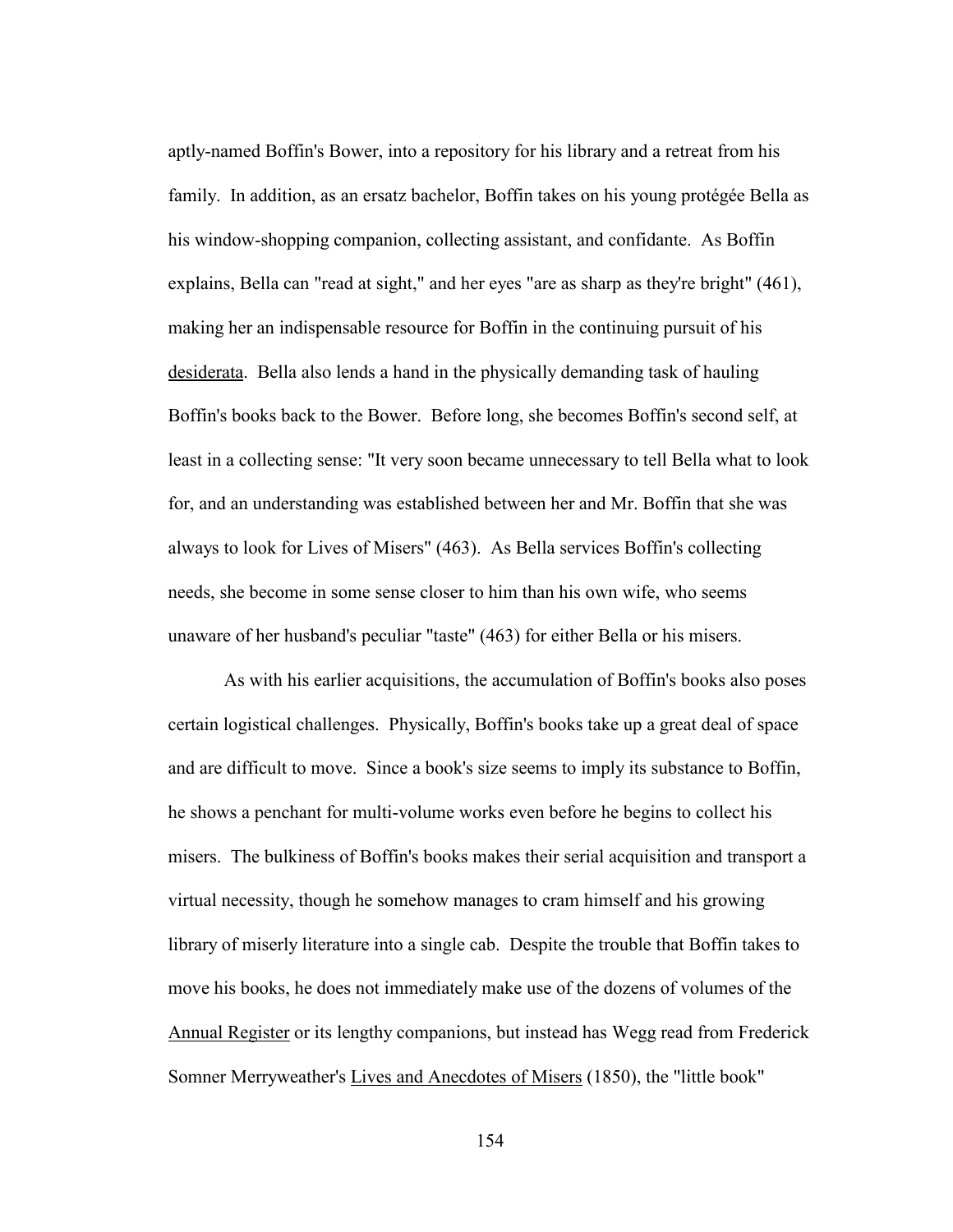which Boffin carries over in his breast-pocket (475). Thus, Boffin goes to extraordinary lengths to impress the avaricious Wegg with the number of his purchases and the extent of his expenditures.

 As Dickens emphasizes, the mere acquisition of Boffin's books requires a great deal of time and trouble, not to mention money. Of necessity, Boffin expands his narrow initial search for books about misers to "any Lives of odd characters who may have been Misers" (461). Boffin's willingness to purchase "[a]ny book that seemed to promise a chance of miserly biography" (461) suggests a parallel with gambling and financial speculation, in which some misers are said to have engaged. Further, Dickens associates Boffin's speculative collecting with the hysteria and enthusiasm that characterized the mania for buying stocks following the establishment and extension of limited liability in the fifties and sixties.<sup>58</sup> As with "Shares," whose addictive influence Dickens likens to that of "henbane or opium" (118), Boffin's eccentric biographies incite rampant acquisition with no guarantee of a reward, much like the palimpsests of Humphreys' Dubois:

> The moment [Bella] pointed out any book as being entitled Lives of Eccentric personages, Anecdotes of strange characters, Records of remarkable individuals, or anything to that purpose, Mr. Boffin's countenance would light up, and he would instantly dart in and buy it. Size, price, quality, were of no account. Any book that seemed to promise a chance of miserly biography, Mr. Boffin purchased without a moment's delay and carried home. (461)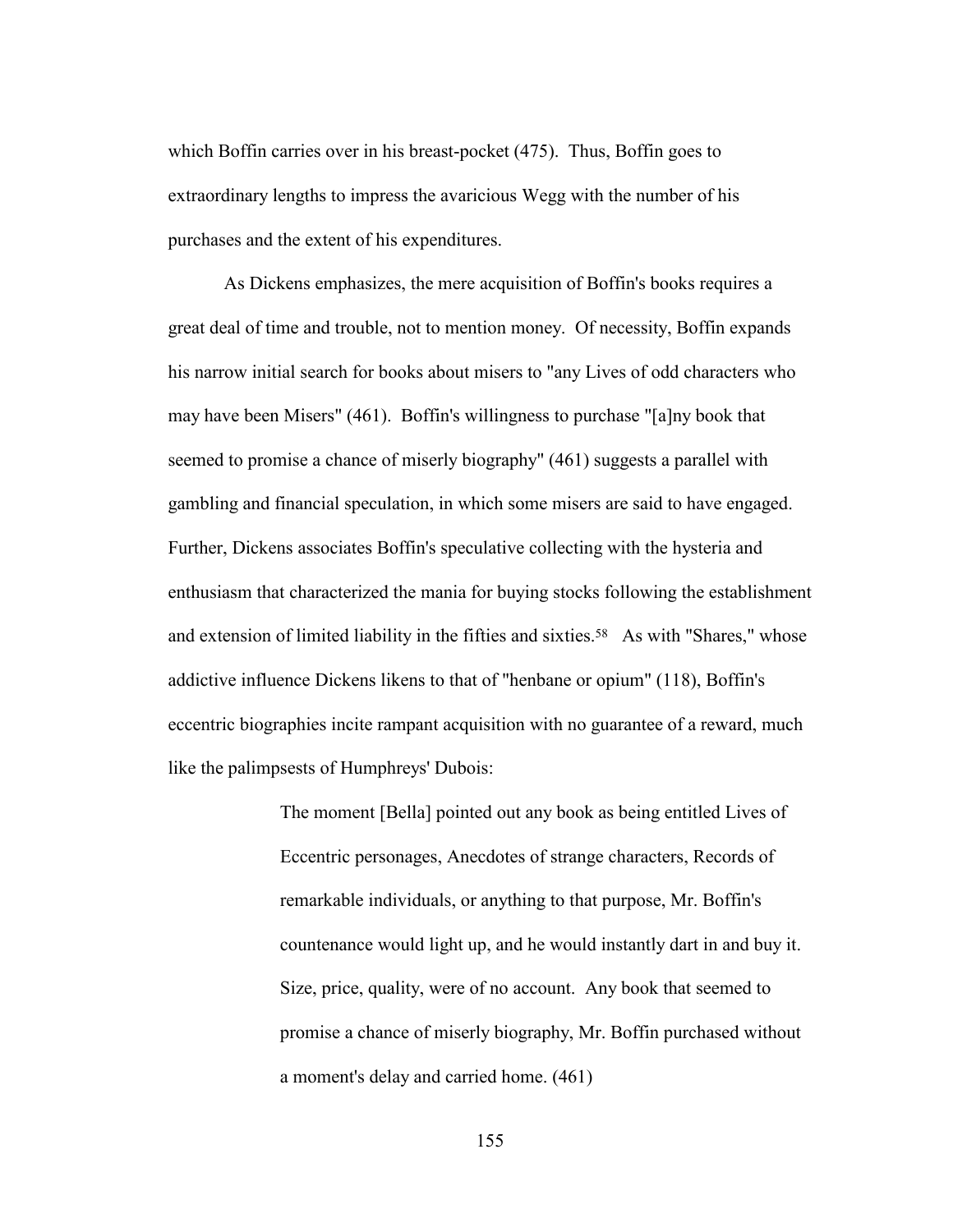Despite their joint efforts, it still takes Boffin and Bella weeks to turn up such accounts: "Morning after morning they roamed the town together, pursuing this singular research" (463). Their routine is seen as a singularly inefficient, if not unproductive, undertaking: "Miserly literature not being abundant, the proportion of failures to successes may have been as a hundred to one; still Mr. Boffin, never wearied, remained as avaricious for misers as he had been at the first onset" (463). The redundant nature of Boffin's searches and acquisitions is reinforced by his habit of repeating instructions to Bella and rereading the misers' lives he finds. Boffin's eccentric but nonetheless predictable collecting thus becomes a symptom of "an increasingly mechanized culture that implicated individuals in the mass production of goods and repetitive patterns of consumption" (Vrettos 402).

 Rather than celebrating Boffin's perseverance in collecting, Dickens describes how his costly pursuit makes him, in reality, more like one of his misers. As Dickens writes of Boffin, "He seemed to save up his Misers as they had saved up their money. As they had been greedy for it, and secret about it, and had hidden it, so he was greedy for them, and secret about them, and hid them" (463). By suggesting that the book collector and the miser devote themselves to accumulation for its own sake, Dickens echoes contemporary critics who also noted similarities between these two cultural types. For example, an 1862 review in Sharpe's London Magazine lamented the fate of rare books which were consigned to oblivion by their owners, who resembled misers in their propensity for useless stockpiling: "Too often, when a jealous collector has bought a unique or unknown volume for its weight in gold, he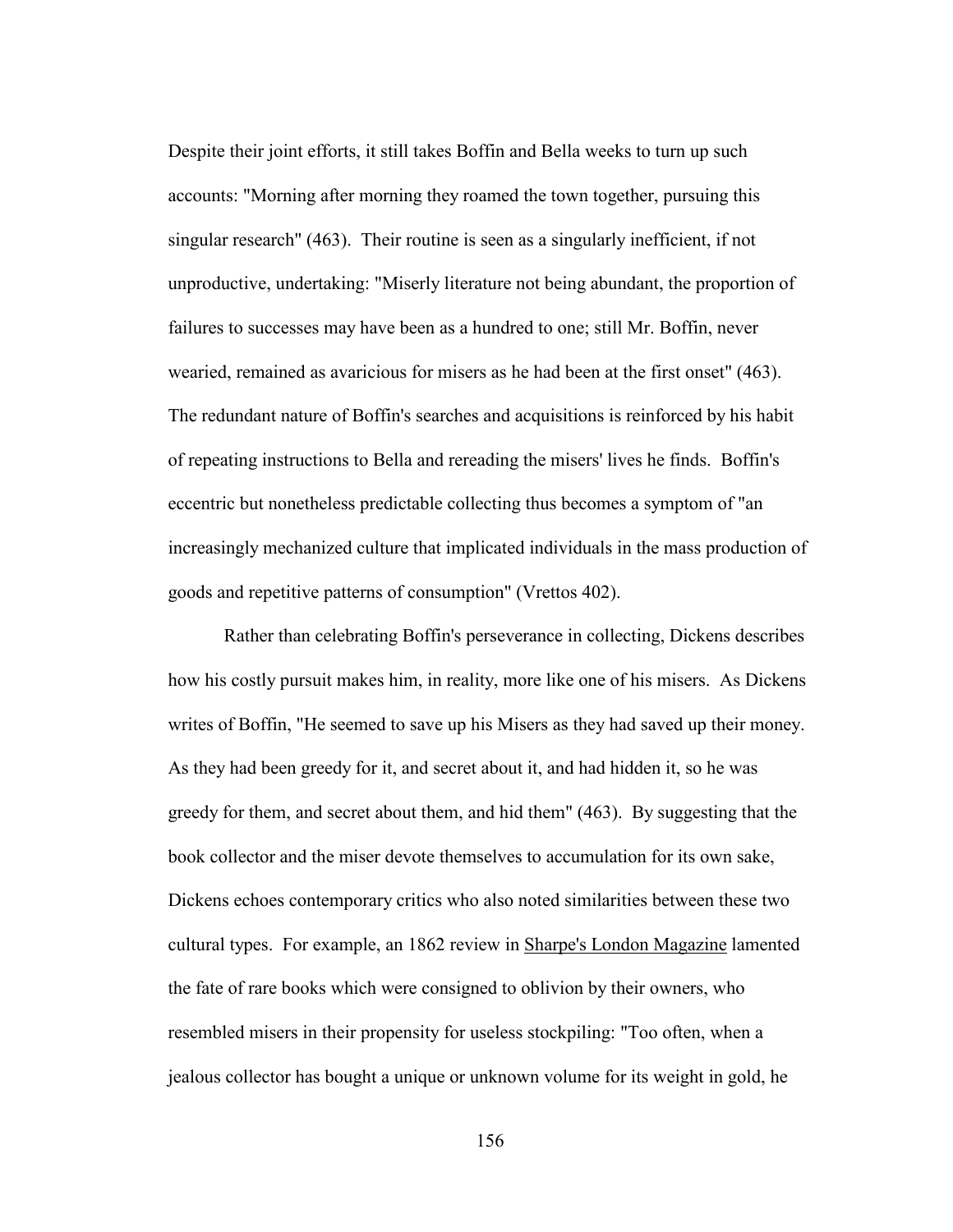shuts it up under lock and key, never reads it, never shews it, and death only can separate it from him" (25). In his Memoirs of Remarkable Misers (1863), which would have found a welcome place among Boffin's books, Cyrus Redding connects the miser and the collector even more directly when he writes, "There is a species of miser in society that will accumulate particular things whether of use or not, merely to have the pleasure of possessing them; but then such individuals do no social mischief, however idle the indulgence of their fancies may be" (1: 342). Redding classifies the collector as a particular kind of miser, though his collector displays a tendency to convert money into possessions rather than to hoard it as wealth. Moreover, the collector is usually said to have a rational purpose which the miser lacks, though collecting often begins as mere accumulation or hoarding (Pearce, On Collecting 21).

 Dickens associates Boffin's bibliomania with not only miserliness but also madness when he writes, "[A]s he pursued the acquisition of those dismal records with the ardour of Don Quixote for his books of chivalry, he began to spend with a more sparing hand" (463). As Boffin's literary forebear, Quixote famously gives himself up to reading books of knight errantry, acquired at the great personal cost of both property and reason. Like Cervantes's middle-aged collector, who follows "in every way the practice of the knights he had read of" (33), Boffin begins to imitate his misers, whom Dickens describes as "wretched lunatics" (463). Thus, Dickens suggests that Boffin's book-madness is both a form of insanity and a contributing factor in his apparent avarice.

Boffin's acquisitiveness also attracts others who would encourage his new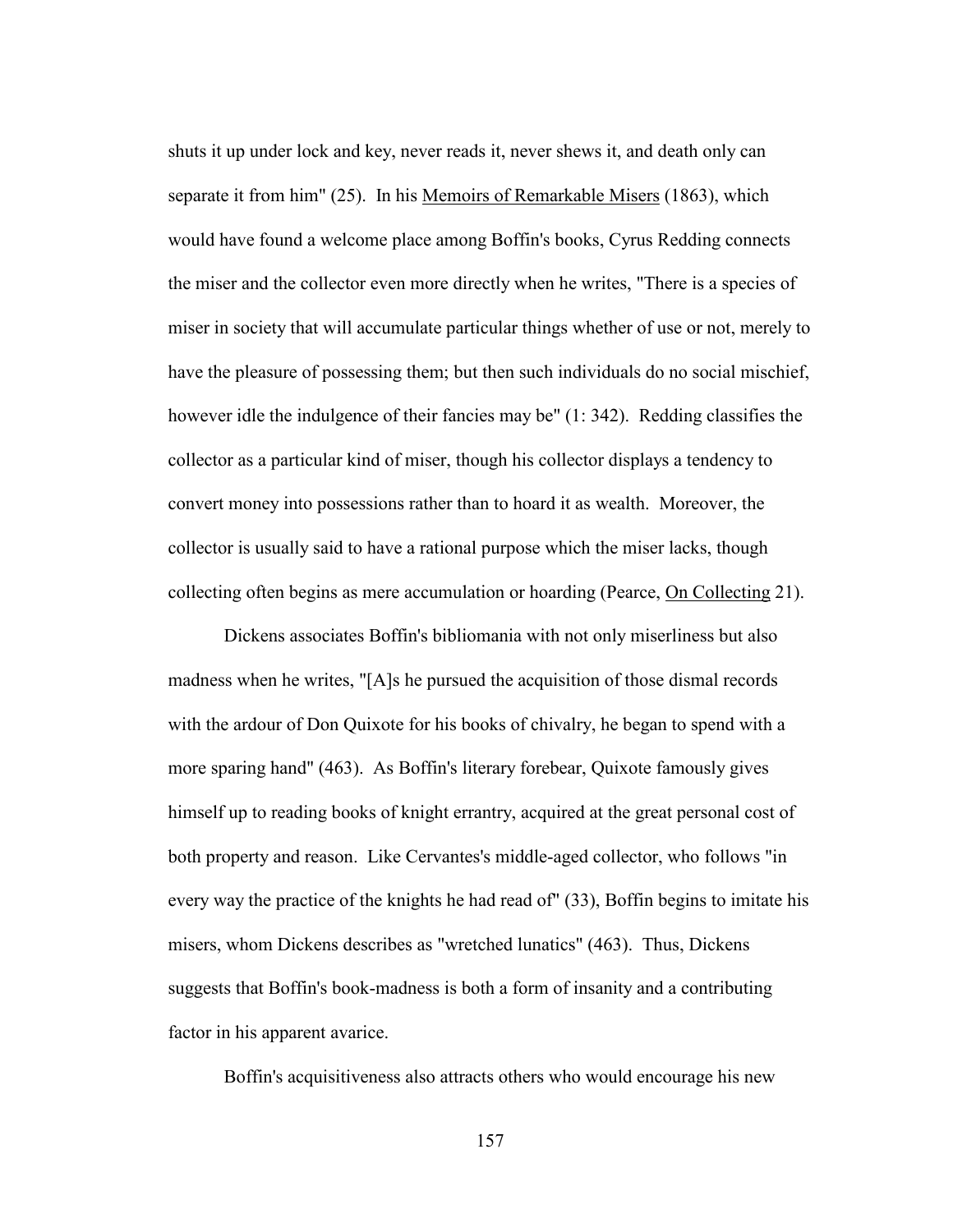pastime, thus threatening to expand his sphere of malign influence. As John Hill Burton observes in The Book-Hunter (1863), "Your affluent omnivorous collector . . . naturally brings about him a train of satellites, who make it their business to minister to his importunate cravings" (30). Though Burton specifically addresses the dealer as a speculative agent, his statement can be extended to other figures who associate themselves with Boffin's bibliomania. Like Bella, Wegg and Mr. Venus also participate in Boffin's collecting enterprise and are affected by it. Under Boffin's anxious direction, the two manage to carry a cab load of his books on misers into the bachelor's paradise of the Bower. Together, Wegg and Venus also enjoy an intimacy with Boffin and his new books that is denied to Bella and Mrs. Boffin. Showing an interest in old Harmon's possible hiding places for money and papers, Boffin selects a number of passages from his books which describe misers' "secret hoards" (476). He thus encourages his companions' avarice by inviting their speculations about what may lie hidden at the Bower.

 Whereas the moral Venus shows an interest in Boffin's misers without becoming like one of them, Wegg demonstrates that great wealth is not a prerequisite for avarice. Indeed, the "thankless" Wegg attempts to blackmail his employer with what he believes to be the final version of the Harmon will, only to discover that Boffin has been "leading him on" with his miser's masquerade (755). Acting as the younger Harmon's agent, Boffin uses his books of misers to torment Wegg with false hopes of striking it rich, "in order that [his] disappointment might be the heaviest possible" (768). Thus, collecting comes to serve, however indirectly, as a means of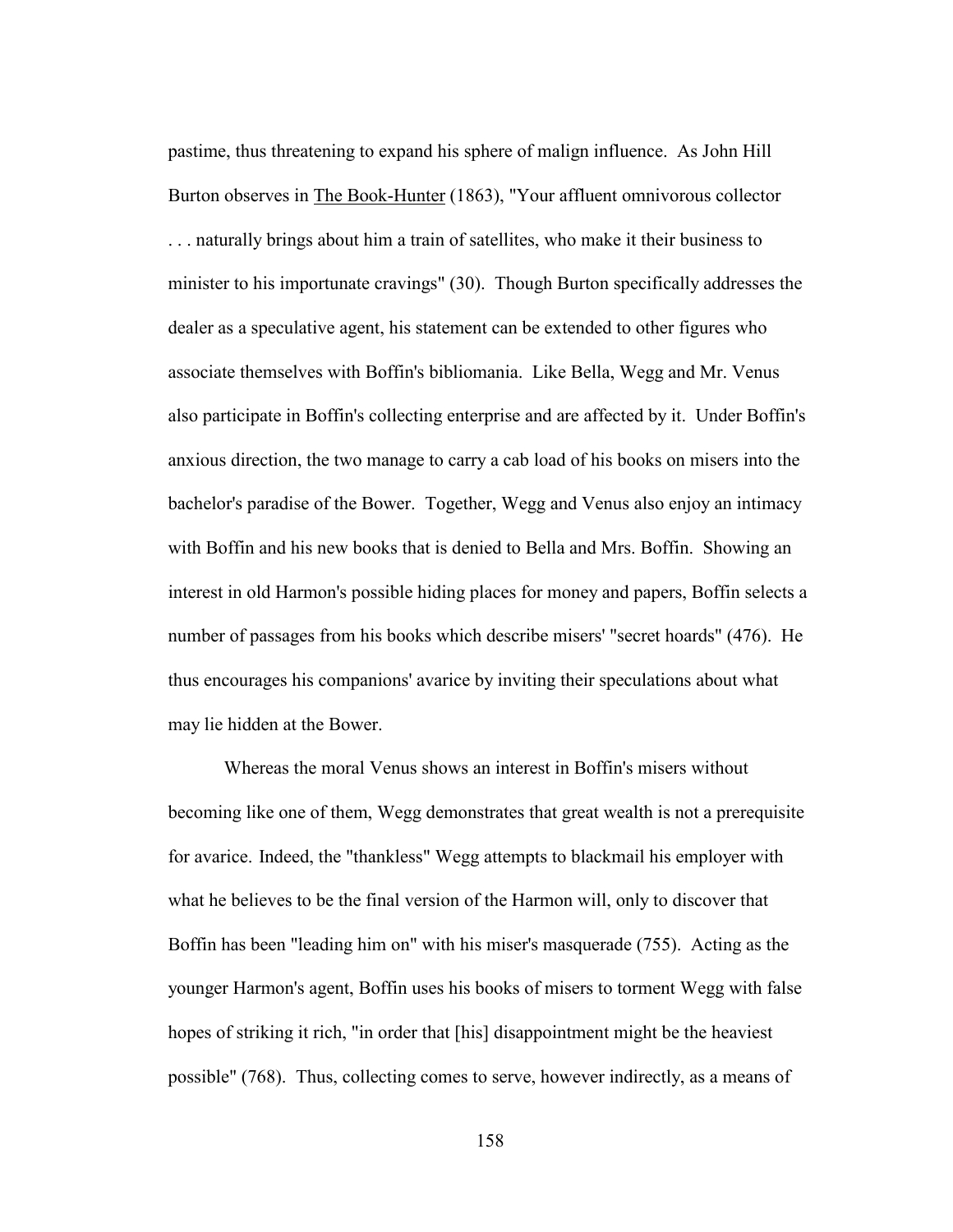punishment. The chastened Wegg responds by blaming Boffin for his own avarice: "[I]t's not easy to say how far the tone of my mind may have been lowered by unwholesome reading on the subject of Misers, when you was leading me and others on to think you one yourself, sir" (769). However, Wegg's conspiracy against Boffin predates his employer's pretenses, and he fails to recognize that Boffin's miserly tales present their protagonists "as negative exemplars, people who experience great unhappiness as a result of their greed" (Friedman 51). As Henry Wilson writes in the preface to his Wonderful Characters (1821), one of Boffin's books of misers, "It will not unfrequently fall to our lot to direct the attention of our readers to characters remarkable for their avarice and other vices, but their failings will not be held forth as worthy of imitation" ([iii]). Wegg himself is made into an object lesson through his misreading of Wilson and others and his unsuccessful emulation of real-life misers.

 Meanwhile, Boffin's bibliomania, if not his feigned avarice, seems bound to persist. After owning up to his charade as a miser, Boffin still shows signs of his "depraved appetite for miserly characters" (641) when he corrects Bella's mistaken reference to one miser in passing: "[B]y-the-by, my dear, he wasn't Blackberry Jones, but Blewberry" (755). Though at least a remnant of his former obsession survives, Boffin deprives himself of the means necessary to continue expanding his library of misers when he relinquishes his fortune to its rightful heir, the younger John Harmon. Even if Boffin thus escapes the worst effects of bibliomania as described by Dibdin and others, Dickens suggests the potential of this pursuit, especially among the newly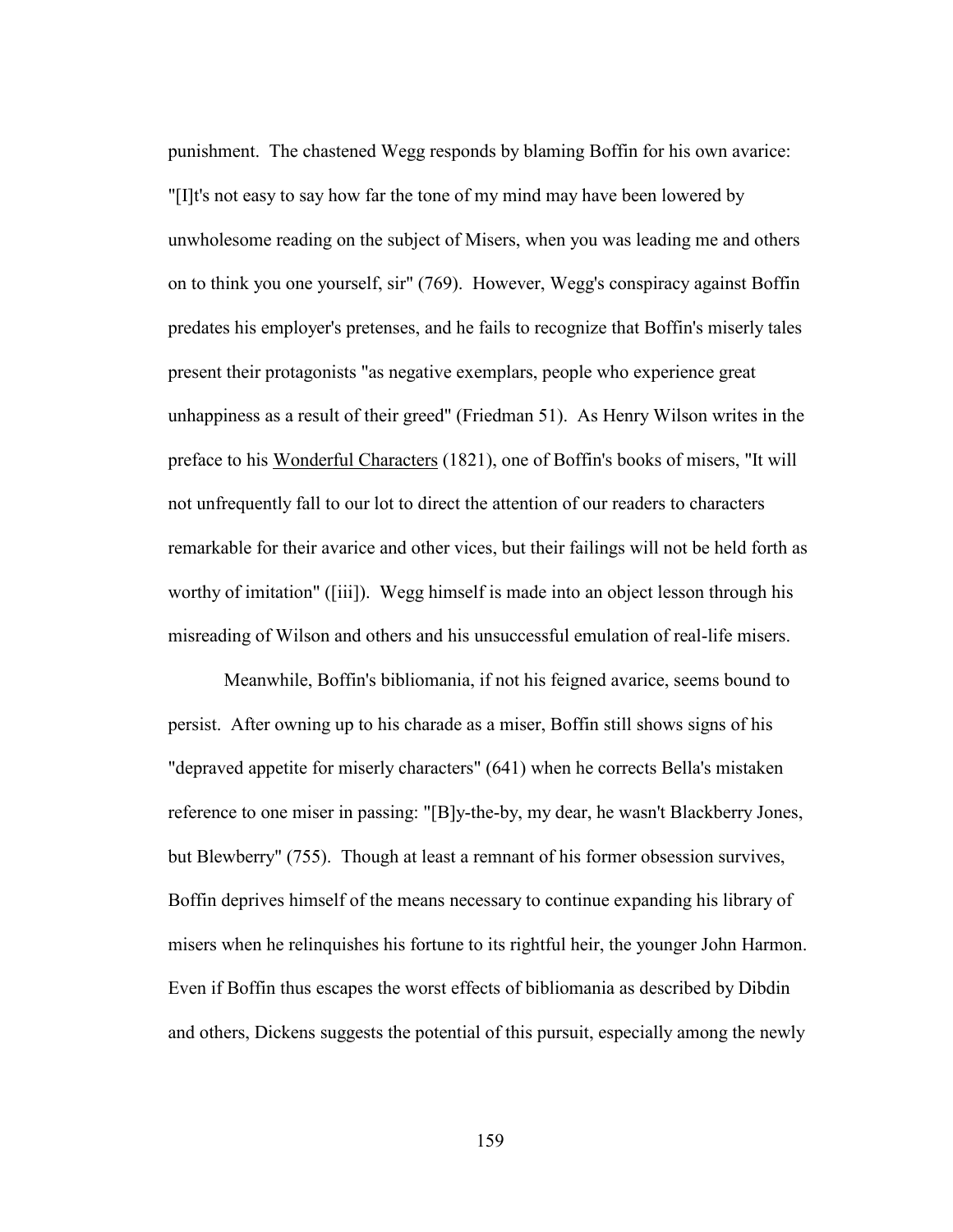wealthy, to become a lasting obsession and to deprive its victims of their fortunes, their friends and family, and even their sanity.

## **The Heir of Limmeridge**

Five years before Our Mutual Friend, Dickens's portrayal of collecting as both a symptom and a supposed cause of what Merryweather calls the "disease" of avarice (159) was anticipated by his friend and colleague Wilkie Collins's depiction of collecting and psychosomatic illness among the idle rich. In The Woman in White (1859-60), the middle-aged bachelor-invalid Frederick Fairlie's collection of coins, prints, paintings, and objets d'art provides one of his two hobby-horses, the other being the hypersensitivity to movement, sound, and light that leads to his withdrawal from family and society. As his solicitor remarks, Fairlie's decades-old obsessions constitute an unaltered routine: "His talk was to the same purpose as usual—all about himself and himself and his ailments, his wonderful coins, and his matchless Rembrandt etchings" (114). In the course of Collins's narrative, Fairlie's collecting, which is intertwined with his hypochondria, emerges as his real affliction, turning him into a selfish and sedentary recluse who "will do anything to pamper his own indolence, and to secure his own quiet" (275). Like other fanatic collectors, the antisocial Fairlie "turn[s] away from people as a potential source of affection and support and seek[s] gratification instead through possessing things," on which he "bestow[s] love and devotion" (Goldberg and Lewis 115).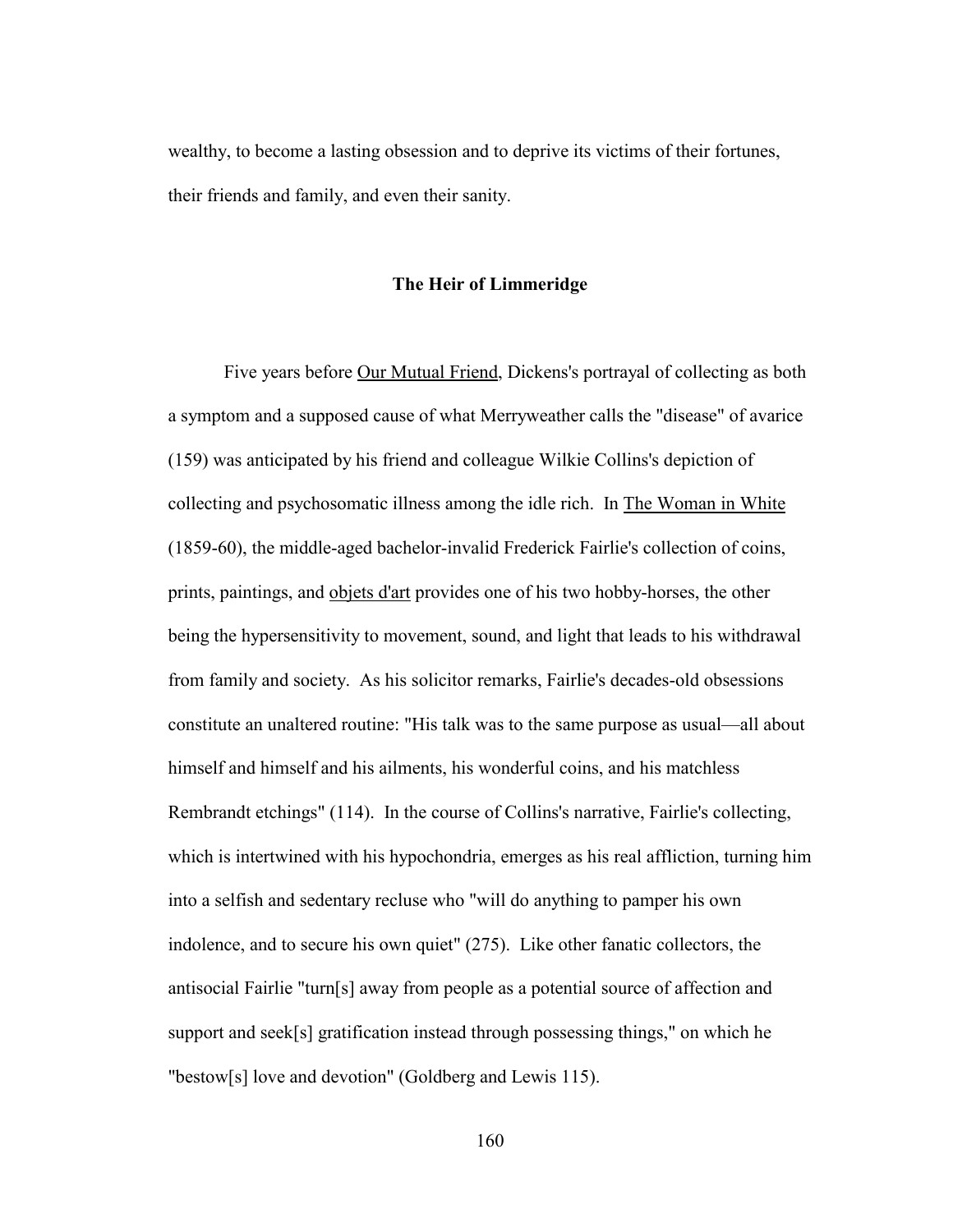Despite his detachment from others and his professed indifference to rank and title, Fairlie shows the utmost concern for his perceived position in society. In fact, his collecting, like his imaginary ailments, may have begun as a compensatory strategy and means of distinction for him as a younger son who long stood second-inline as heir to the family estate and fortune. As a member of a landed and leisured gentry that was constantly being infiltrated by nouveaux riches (Macleod 25), the master of Limmeridge House turns to art collecting, which had its origins in aristocratic practice, to clarify his place in the social order. Rather than allowing Fairlie to consolidate his social status, however, his adoption of elitist modes of collecting cultivates habits of luxury and self-indulgence that alienate him from the gentry as well as his family. By condemning Fairlie's excesses, many of which are associated with a profligate aristocracy, Collins endorses bourgeois social mores and demonstrates the personal consequences of imitating the wrong social models.

 Like later Aesthetic patrons, whose collections provided "places of retreat and reverie" (Macleod 273), Fairlie constructs an artful sanctuary and idealized refuge for himself with his objets d'art, which offer him solace and silence. Fairlie's lavish living quarters in his Cumberland mansion display the qualities of what Clive Wainwright calls the eighteenth- and nineteenth-century Romantic Interior, an elite mode of interior decoration that employed an eclectic mix of classical, medieval, or Renaissance art and antiquities (1-25). In the tradition of such interiors, the overall character of Fairlie's room is still modern for its time, from the carpet and curtains to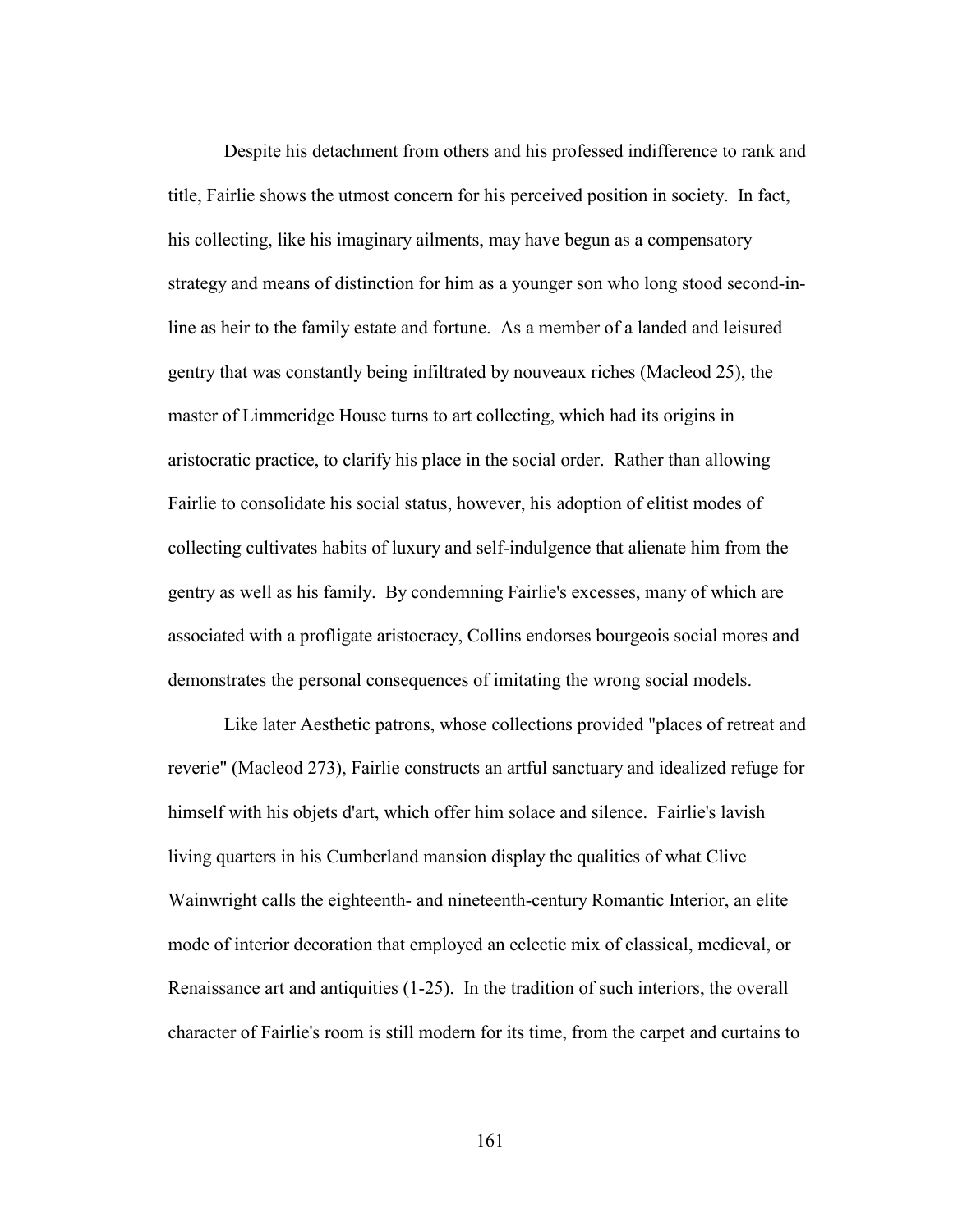many of its furnishings. Walter Hartright, Limmeridge's drawing-master and art conservator, describes this spacious chamber as Fairlie's luxurious private museum:

> I found myself in a large, lofty room, with a magnificent carved ceiling, and with a carpet over the floor, so thick and soft that it felt like piles of velvet under my feet. One side of the room was occupied by a long bookcase of some rare inlaid wood that was quite new to me. It was not more than six feet high, and the top was adorned with statuettes in marble, ranged at regular distances one from the other. On the opposite side stood two antique cabinets; and between them, and above them, hung a picture of the Virgin and Child, protected by glass, and bearing Raphael's name on the gilt tablet at the bottom of the frame. On my right hand and on my left, as I stood inside the door, were chiffoniers and little stands in buhl and marquetterie, loaded with figures in Dresden china, with rare vases, ivory ornaments, and toys and curiosities that sparkled at all points with gold, silver, and precious stones. (31-2)

This individual arrangement of priceless materials and objects and their equally precious means of display exhibits Fairlie's aesthetic sensitivity as well as his privileged status as a rich connoisseur.

 Fairlie's personal and social distinction is further represented by the cabinet of coins he is inspecting upon Hartright's arrival:

Placed amid the other rare and beautiful objects on a large round table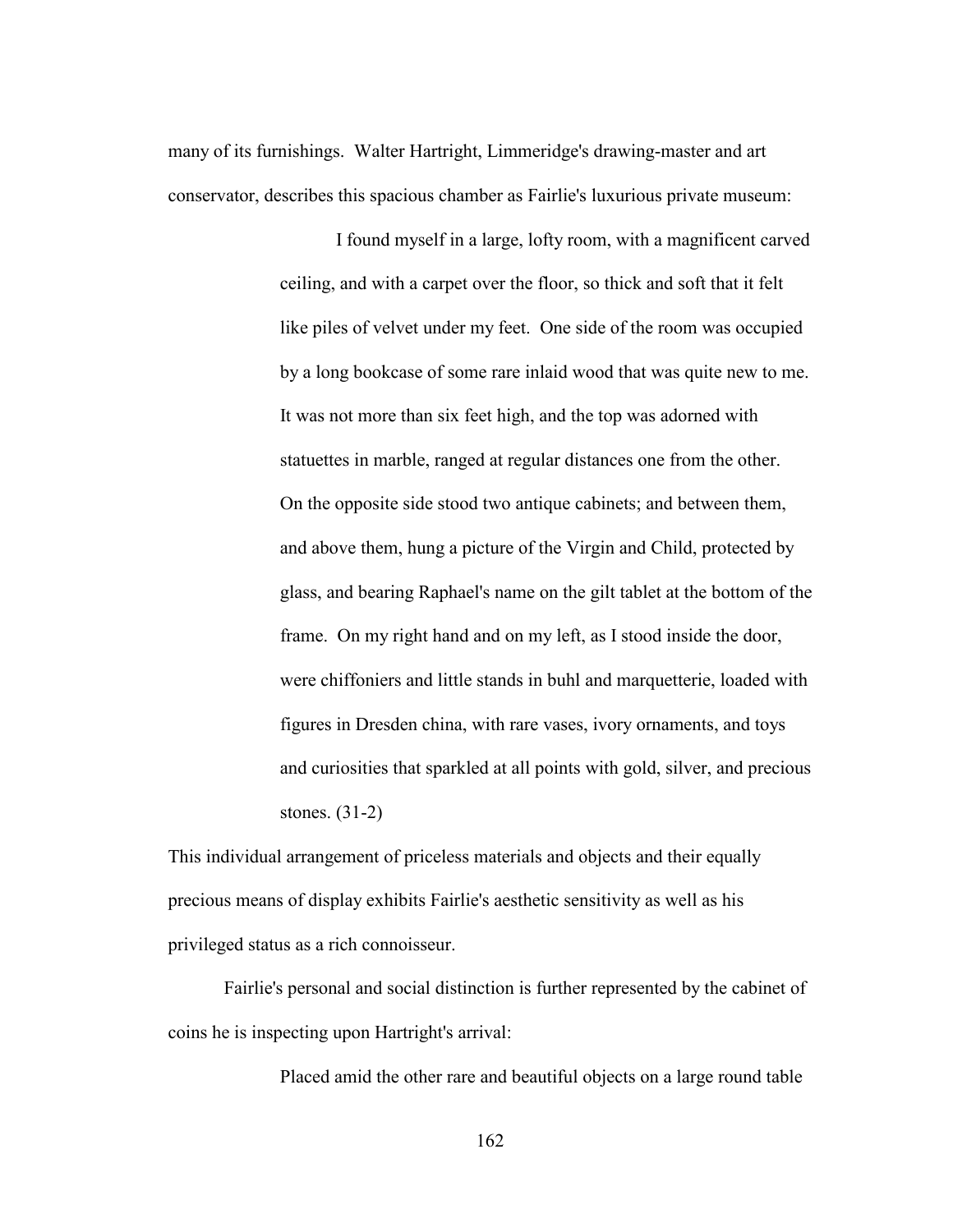near him, was a dwarf cabinet in ebony and silver, containing coins of all shapes and sizes, set out in little drawers lined with dark purple velvet. One of these drawers lay on the small table attached to his chair; and near it were some tiny jewellers' brushes, a washleather 'stump,' and a little bottle of liquid, all waiting to be used in various ways for the removal of any accidental impurities which might be discovered on the coins. (32-3)

As someone who can afford to have money that is not being used as capital, Fairlie is typical of the coin collector of his day, as described by J. Ashcroft Noble in the 1860s: "The [coin] collector is generally a man of learned leisure. As a rule, he is past middle age, and has settled down after the toil of life in some quiet country mansion, or old-fashioned town house in a street with no thoroughfare, to enjoy the well-earned otium cum dignitate" (486). Though Fairlie shares the resources and retirement of Noble's affluent and educated numismatist, he shows no real interest in his coins as archaeological objects or art, particularly portraiture. Unlike the antiquarians of the past, who valued their coins as illustrations of classical or national history (Lightbown, "Some Notes" 194), Fairlie focuses mostly on the condition and rarity of his coins. Besides cleaning his coins to improve their appearance, Fairlie seeks out uncommon examples, though his Assyrian "[c]opper coin of the period of Tiglath Pileser" (179) is either misidentified or a fake, since early Near Eastern societies did not use coins (Burnett 9). For Fairlie, then, his coins are, like the rest of his objets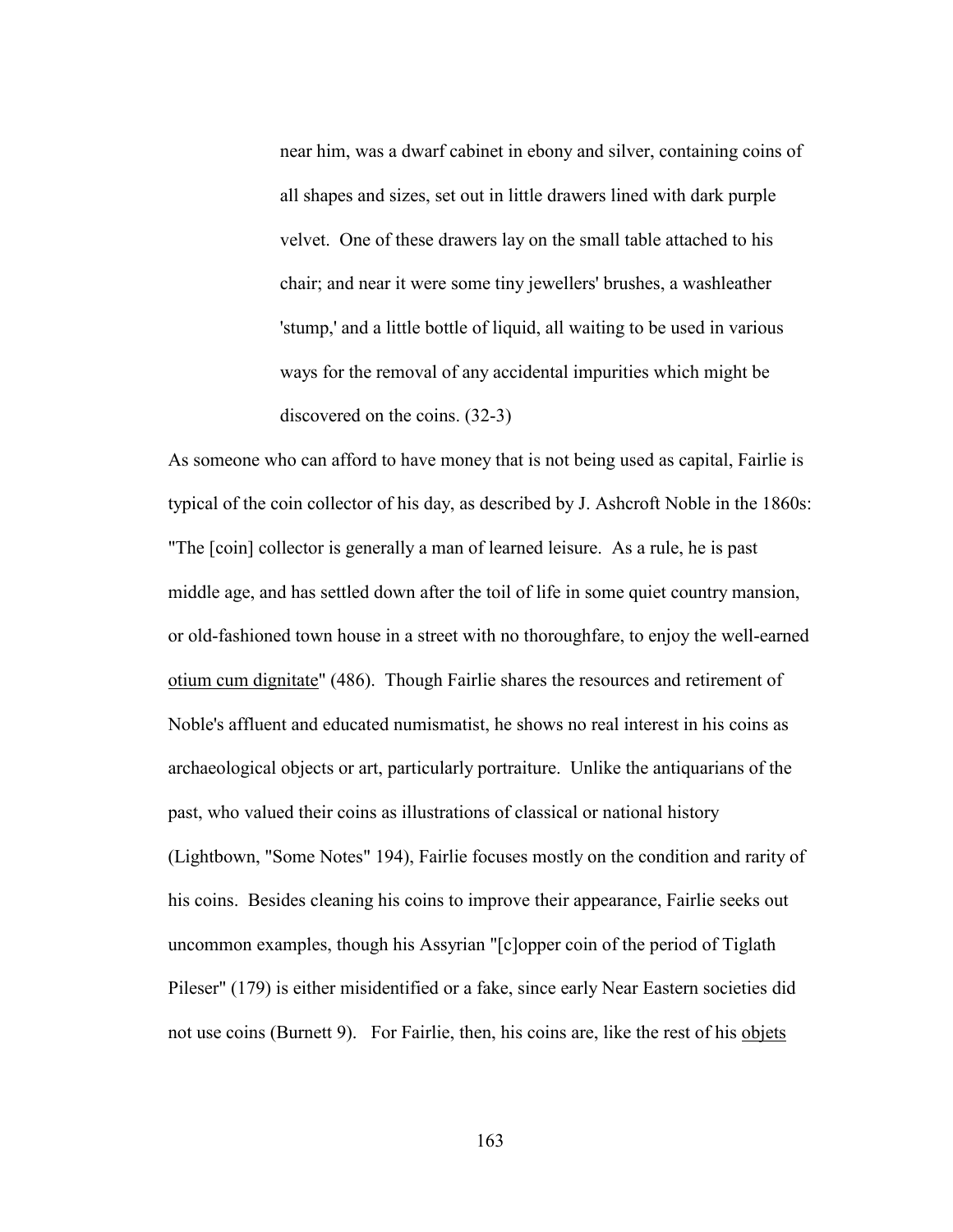d'art, a sign not so much of his learning as of his wealth and leisure and a demonstration of his refined tastes.

 Fairlie's ownership, if not connoisseurship, of Old Masters also shows him to be fairly typical of his gentry class in terms of his possessions. However, his ownership of a few singular works places him in the upper echelon of collectors of such art during the mid-nineteenth century. Fairlie's Madonna and Child by Raphael, the physical centerpiece of his collection, is also his most precious possession; as Anna Jameson observed in the 1840s, "To possess one Raphael, is to go crowned and crested among collectors" (83). According to art historian John Steegman, Raphael reigned supreme in the 1850s and for many years after as "the ultimate authority by which excellence was judged" among English connoisseurs (Herrmann 316). The presence on Fairlie's walls of one of Raphael's iconic Madonnas, then, signifies Fairlie's membership in a collecting elite.

 Fairlie's pursuit of such works is not limited to Raphael or paintings. He shares with his Italian brother-in-law Count Fosco a passion for Rembrandt, whose etchings had been popular in Britain since the 1750s. In fact, Rembrandt's prints became preeminent among English collectors towards the end of the eighteenth century. Later, their appeal spread from Victorian connoisseurs to the general public and even led to the revival of etching as a fine art in the 1850s (Griffiths 164, 196; G. White 151). In 1844, J. Maberly wrote, "At the present, the works of Rembrandt stand the prime favourite of collectors. There has never, indeed, been a time when this artist was not highly prized; he has endured while others have passed away" (54).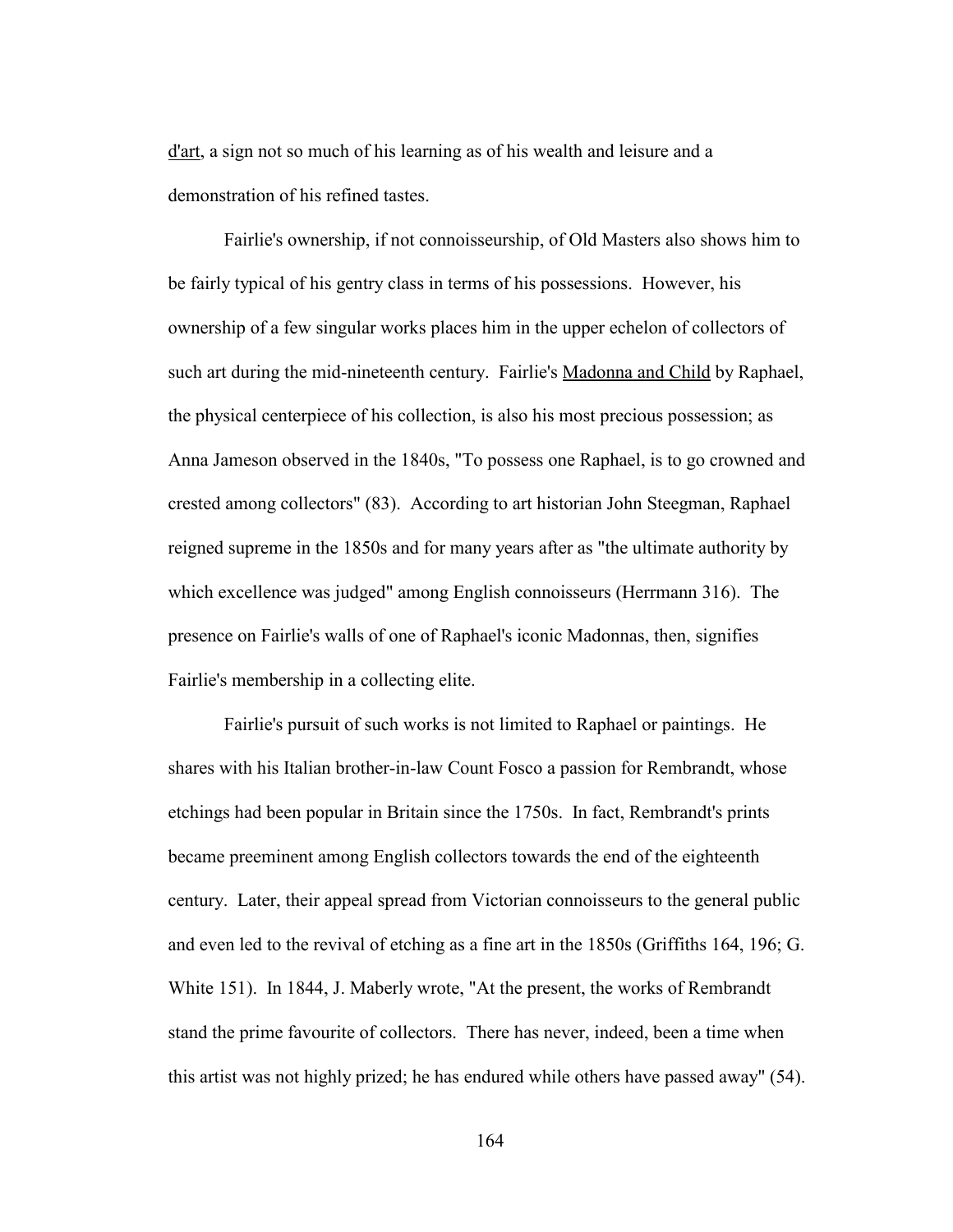Throughout the nineteenth century, Rembrandt enthusiasts sought rarities, variations, and fine impressions, and they paid increasingly high amounts for them, though many common prints were available to the middle class at the moderate price of a few pounds (Maberly 139). However, the most esteemed albums of these etchings were assembled by aristocratic collectors, from the Lord Viscount Fitzwilliam of Richmond—like Fairlie, a man of "extremely retired habits" (Dibdin 509)—to Lord Aylesford, whose collection was considered to be the world's finest in terms of condition and completeness (Griffiths 300).

 Though Fairlie to some extent follows popular tastes with his Rembrandt etchings, he achieves international stature by acquiring a great rarity that eludes even his aristocratic rivals in collecting. Fairlie's extensive collection of Rembrandts is distinguished by a "[u]nique" print, "[k]nown all over Europe, as The Smudge, from a printer's blot in the corner which exists in no other copy" (179). In designating this etching by a slight imperfection, Collins follows Thomas Dibdin's satirical description of what he calls the "burr" in some Rembrandt prints. "It is only a sombre tinge," writes Dibdin, "attached to the copper, before the plate is sufficiently polished by being worked; and it gives a smeared effect, like smut upon a lady's face, to the impression" (507). Despite the diminished aesthetic appeal of such printer's flaws, their rarity made the impressions on which they occurred more valuable. Consequently, Fairlie's singular etching is valued at three hundred guineas, which would have been fairly representative of similar rarities among Rembrandt etchings at the time. In fact, the British Museum's "exceeding fine impression" of Rembrandt's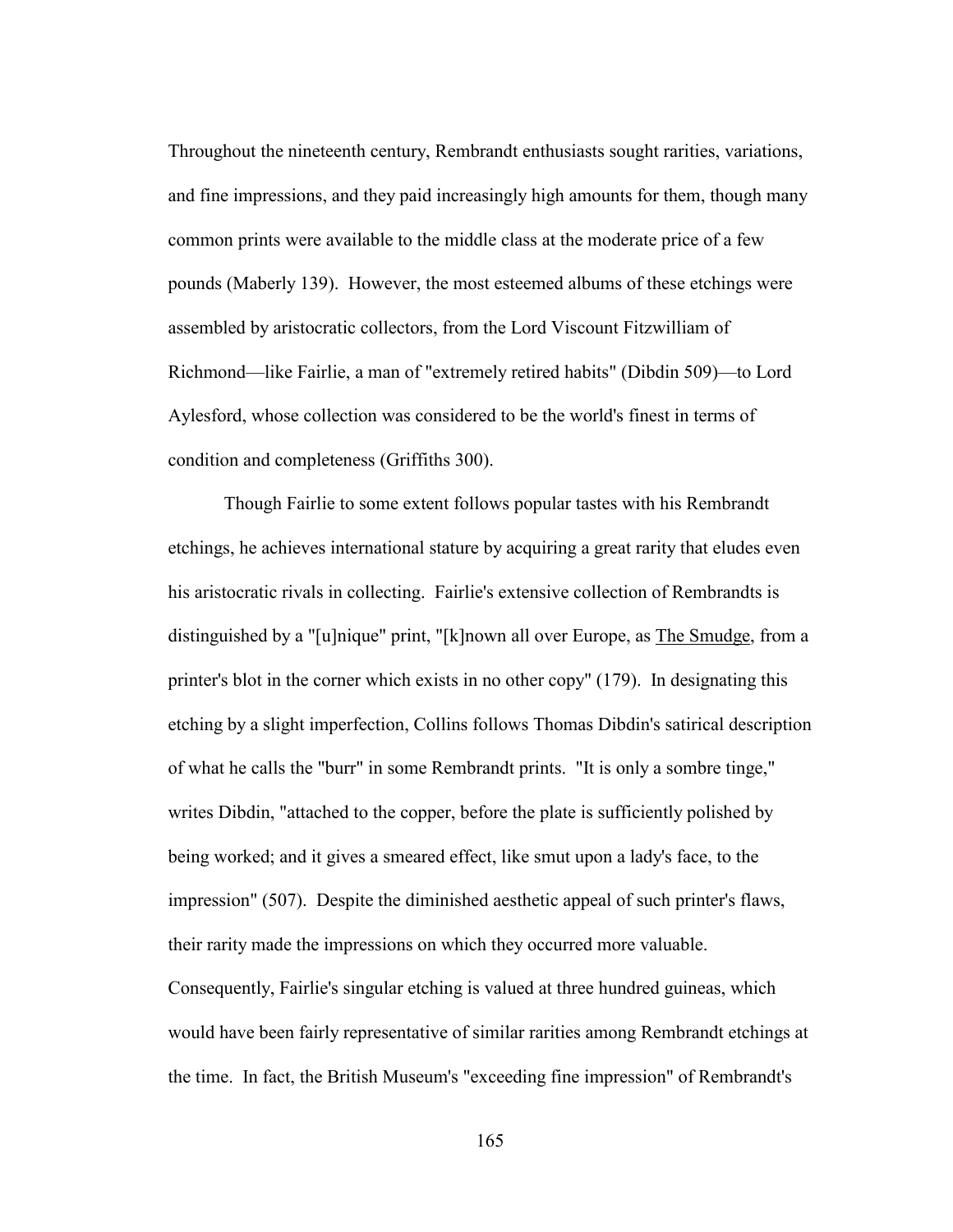portrait of "Advocate Toiling," esteemed for both its rarity and its beauty, was valued at over three hundred pounds in the 1840s (Maberly 71-2).

 Fairlie's portfolio of Rembrandt prints is juxtaposed both physically and ideologically with the one it sits next to on his shelf. The presence in Limmeridge of English watercolors, an increasingly popular art form that was purchased by a financially and socially ascendant middle class eager to display and invest its surplus wealth (Macleod 230-232), might be taken as a sign of Fairlie's transcendence of class-based collecting practices. More likely, though, these affordable and fashionable works reflect the infiltration of the gentry by nouveaux riches and their tastes. Indeed, Fairlie's friendship with a "mighty" London merchant who is "up to his eyes in gold" (7) suggests a possible and potent source of upper middle-class influence upon Fairlie's collecting habits. Despite Fairlie's apparent emulation of this businessman's possessions, he repudiates the market through which he has obtained the drawings. As he says to Hartright, "They have come from a sale in a shocking state—I thought they smelt of horrid dealers' and brokers' fingers when I looked at them last. Can you undertake them?" (35). Fairlie's disgust over the hands through which his works of art have passed aligns him with the eighteenth-century construction of a pure and ideal art produced independently of the marketplace (Macleod 244). It also emphasizes the increasing importance in the nineteenth century of the dealer as a middleman between artists and collectors, as an open market in watercolors for the rising professional and industrial classes replaced earlier direct patronage by the nobility and landed gentry (Clarke 123-5, 134, 143). In this light,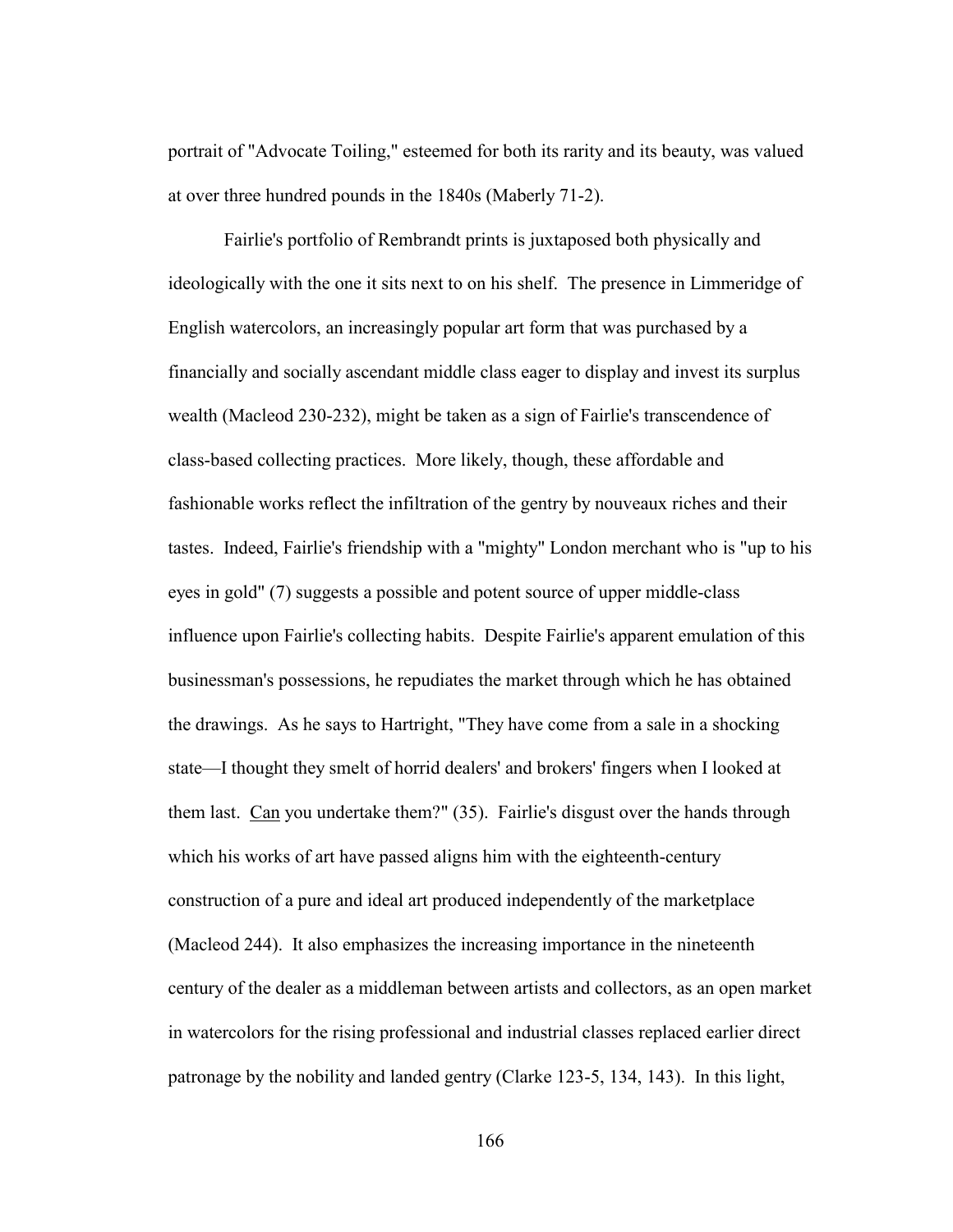Fairlie's desire to have Walter restore his neglected watercolors seems motivated primarily by his desire to remove from them the taint of commerce, which Hartright mockingly refers to as the undetectable "odour of plebeian fingers" (35). Even as Fairlie follows upper middle-class collecting trends, he maintains a careful distance from the source of the new prosperity, trade. Defining himself in terms of his status and inutility, Fairlie proudly proclaims that he is "not a man of business" (96). Far from revealing their new owner's progressive tastes, Fairlie's watercolors reinscribe his acute class consciousness, as he turns them over to his hired hand for repair.

Hartright is just one of several men whom Fairlie acquires to service his collections and enhance his social standing. In his typically superior fashion, Fairlie considers his assemblage of paid subordinates to be in his possession as well as his employ.<sup>59</sup> By greeting Hartright with the phrase "So glad to possess you at Limmeridge" (33) and repeating it later, Fairlie asserts his proprietary claim to the drawing-master as both an employee and an adjunct to his collections. Despite Fairlie's liberal promises to treat Hartright on equal terms, he almost immediately asks him to perform menial physical tasks related to his objects: "Do you mind putting this tray of coins back in the cabinet, and giving me the next one to it? In the wretched state of my nerves, exertion of any kind is unspeakably disagreeable to me" (34). Fairlie handles his domestic servants with even more condescension, correcting and scolding his Swiss valet Louis for not reading his mind when he tells him to retrieve other collection pieces. Worse yet, Fairlie objectifies Louis when the valet is holding a heavy volume of etchings for his inspection. When Gilmore asks Fairlie to dismiss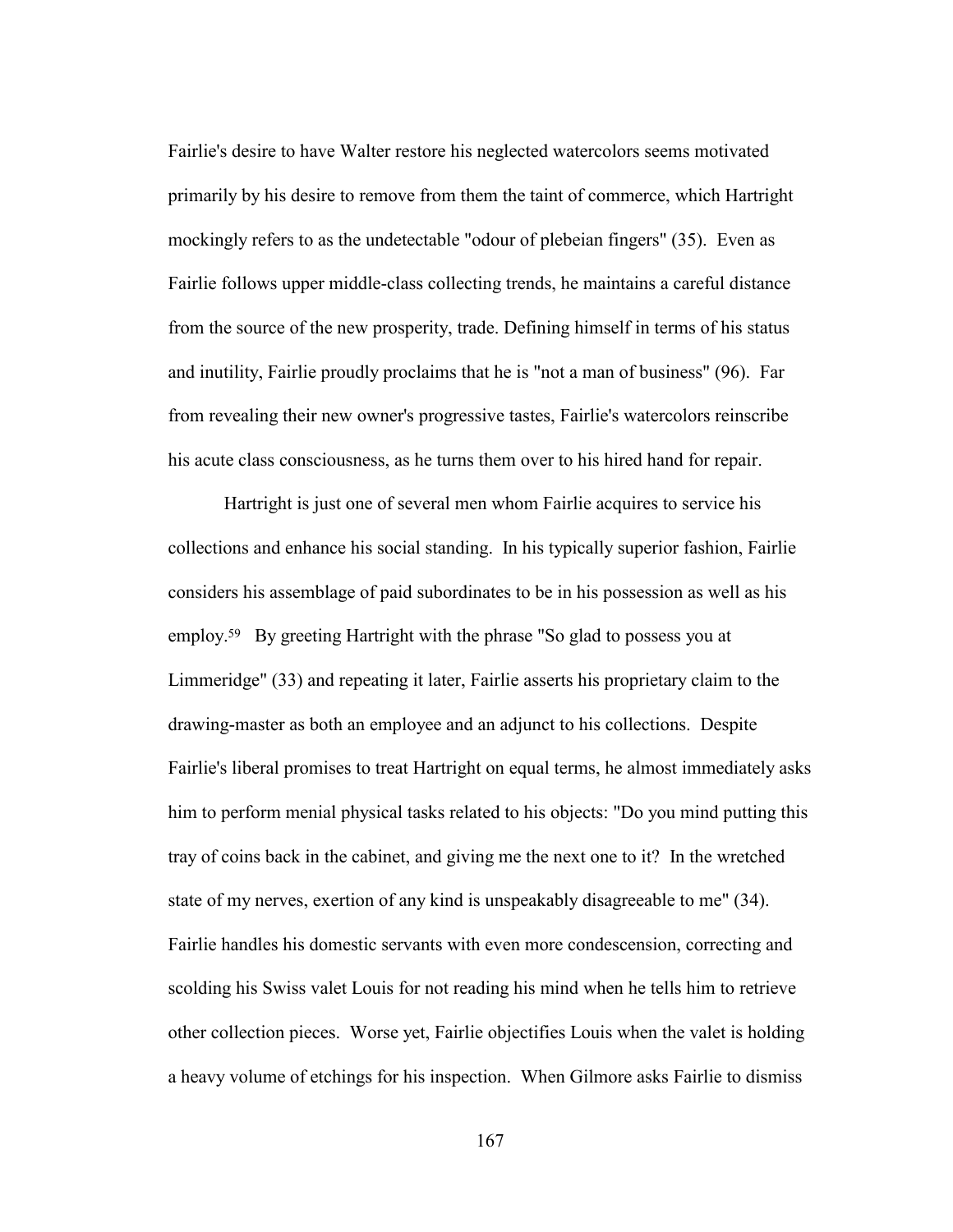"that man," Fairlie insists on calling Louis "a portfolio stand," reducing him to a mere instrument like the magnifying glass Fairlie uses to examine his etchings (140-41). Fairlie's niece Marian predicts a similar fate for the professionals hired to help him catalogue his collection: "With this new interest to occupy him, Mr. Fairlie will be a happy man for months and months to come; and the two unfortunate photographers will share the social martyrdom which he has hitherto inflicted on his valet alone" (179).

 Fairlie's creation of a photo album "of all the treasures and curiosities in his possession" (179) for presentation to the Mechanics' Institution of Carlisle<sup>60</sup> lends his collecting a higher purpose, though his gesture also serves as an act of selflegitimation, as Fairlie makes a strategic claim for his identity as a cultural benefactor. Fairlie's visual documentation of his collection exploits new technologies of reproduction to extend his objects to a wider audience, which he hopes to instruct and edify:

> "I had the photographs of my pictures, and prints, and coins, and so forth, all about me, which I intend, one of these days, to present (the photographs, I mean, if the clumsy English language will let me mean anything)—to present to the Institution at Carlisle (horrid place!), with a view to improving the tastes of the Members (Goths and Vandals to a man)." (310)

The misanthropic Fairlie's deprecation of "the barbarous people in [his] neighborhood" (310) includes not only the working classes, who were typically the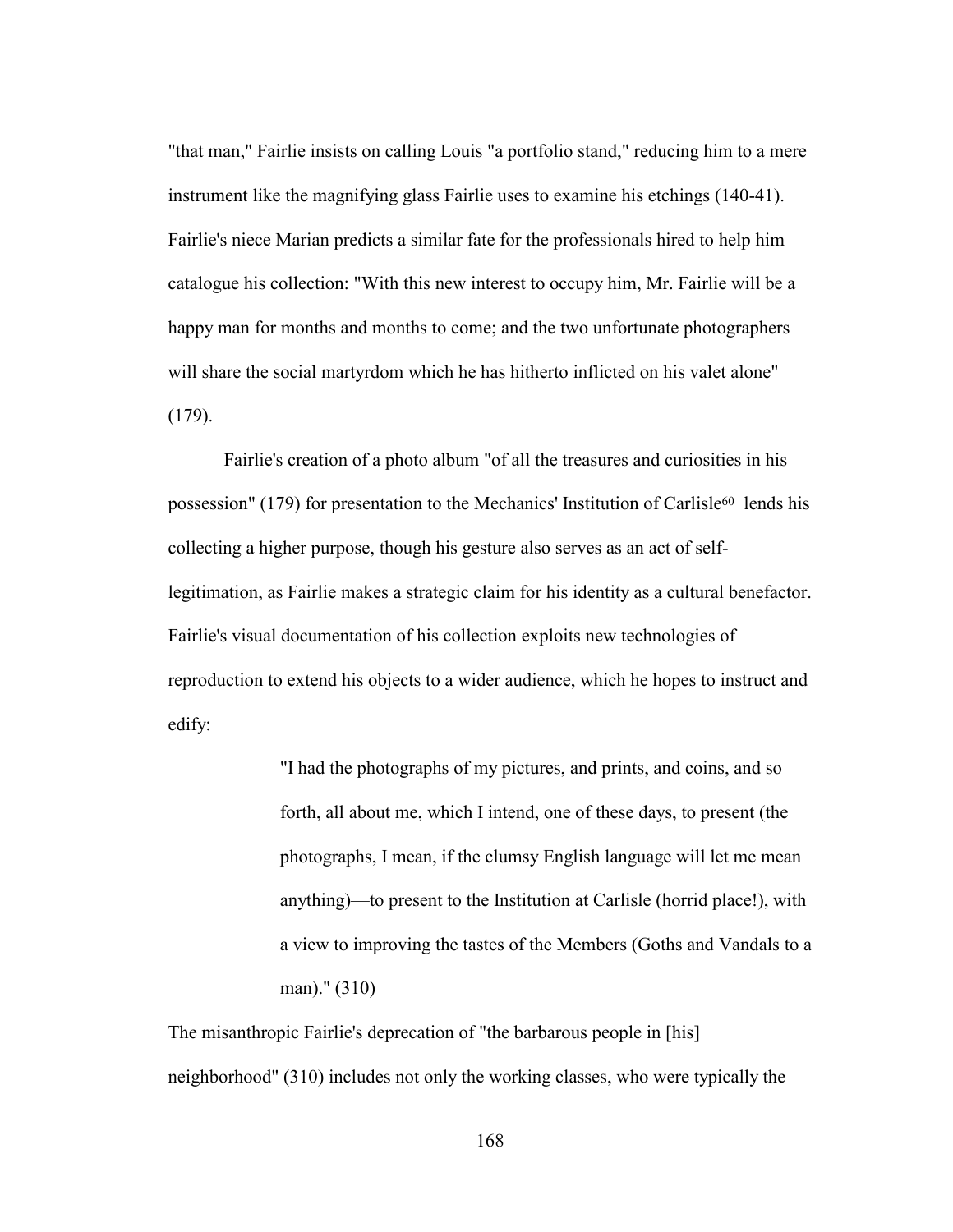target audience for such improving measures as his album (see Chapter 3), but also his social peers, especially benefactors of the local mechanics' institute. Seeking to distinguish himself from the haves as well as the have-nots, Fairlie rhetorically sets himself apart from his gentry neighbors, whom he calls "sad Goths in Art" (33). Moreover, by making culture only partially available to his perceived subordinates through representations of his objects rather than through the objects themselves, Fairlie retains his social authority as an owner and a member of a dominant status group (Macleod 52). Fairlie's union of photography and philanthropy also creates for posterity a record of his collecting, potentially making for a peculiarly modern form of immortality.

 In addition, Fairlie tries to give his objects a life beyond his own by conserving the originals for future generations. His decision to have his watercolors and etchings mounted in portfolios rather than placed in frames allows them to be not only more efficiently stored but also more effectively preserved. Besides saving wall space, Fairlie's albums give him more convenient access to and physical control of his pictures. Moreover, this early means of storage and display is superior to framing as a means of conservation; as art historian Michael Clarke notes, "[D]rawings which have been kept in portfolios are generally in better condition than those hung in frames, due to their not having been exposed to the damaging effects of light" (125). Fairlie shows a similar, albeit comical, concern for the welfare of his possessions when he worries that Count Fosco, "an alarmingly-large person," will "shake the floor, and knock down my art-treasures" (319).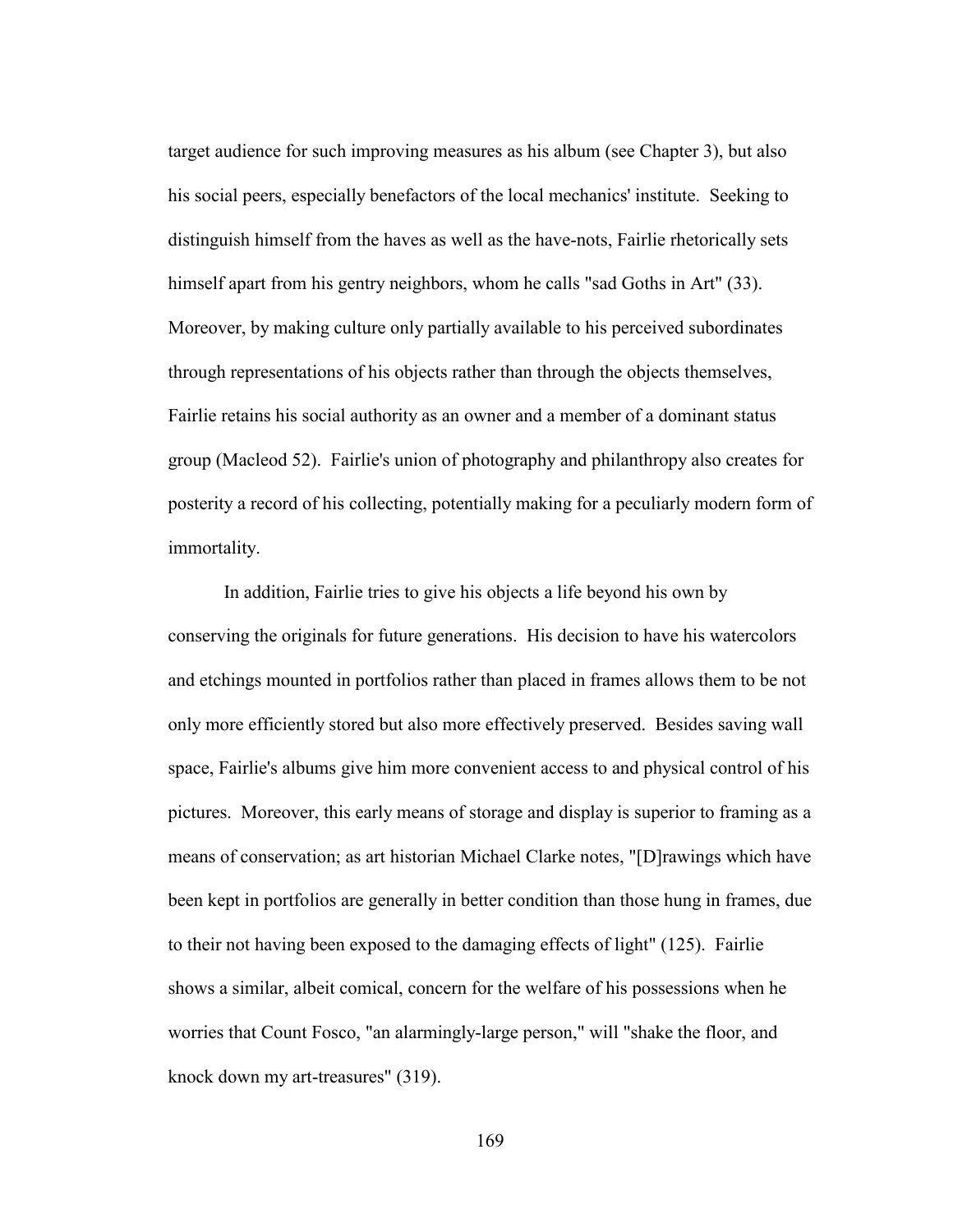Fairlie's obsession with preserving and protecting his collections and himself contrasts conspicuously with his utter neglect of his estate and family. His solicitor, Mr. Gilmore, laments the disrepair into which Limmeridge has fallen under Fairlie's custodianship: "The house was not what it used to be in the time of Mr. and Mrs. Philip Fairlie. I . . . looked about at some of the places which I first saw when I was staying at Limmeridge . . . more than thirty years since. They were not what they used to be, either" (114). Gilmore attributes Fairlie's indifference as the guardian of Limmeridge to his marital and property status: "[H]e was a single man, and . . . he had nothing more than a life-interest in the Limmeridge property" (114). Because he has neither any children nor an estate as a permanent and personal legacy, Fairlie troubles himself as little as possible with family affairs, including Laura's marriage, typically leaving his duties and decisions for others. Eager to be rid of the "dreadful responsibility" of both his nieces (316), who plan to live together after Laura's wedding, Fairlie sanctions the marriage at all costs, "in the interests of peace and quietness" (143). He refuses to listen to Gilmore's concerns about the debt-ridden Glyde's "mercenary motives" for marrying Laura and instead turns to his "sweet etchings" (142) to regain his composure, inviting Gilmore to do the same. Fairlie's failure to act as the head of the family and his retreat into his collections expose the sisters to Fosco and Glyde's scheme of identity theft and incarceration (Lulves); as Marian explains, "We two women had neither father, nor brother, to come to the house, and take our parts" (279). Without her uncle's intervention, Marian develops typhus after eavesdropping on the two co-conspirators from a verandah roof in the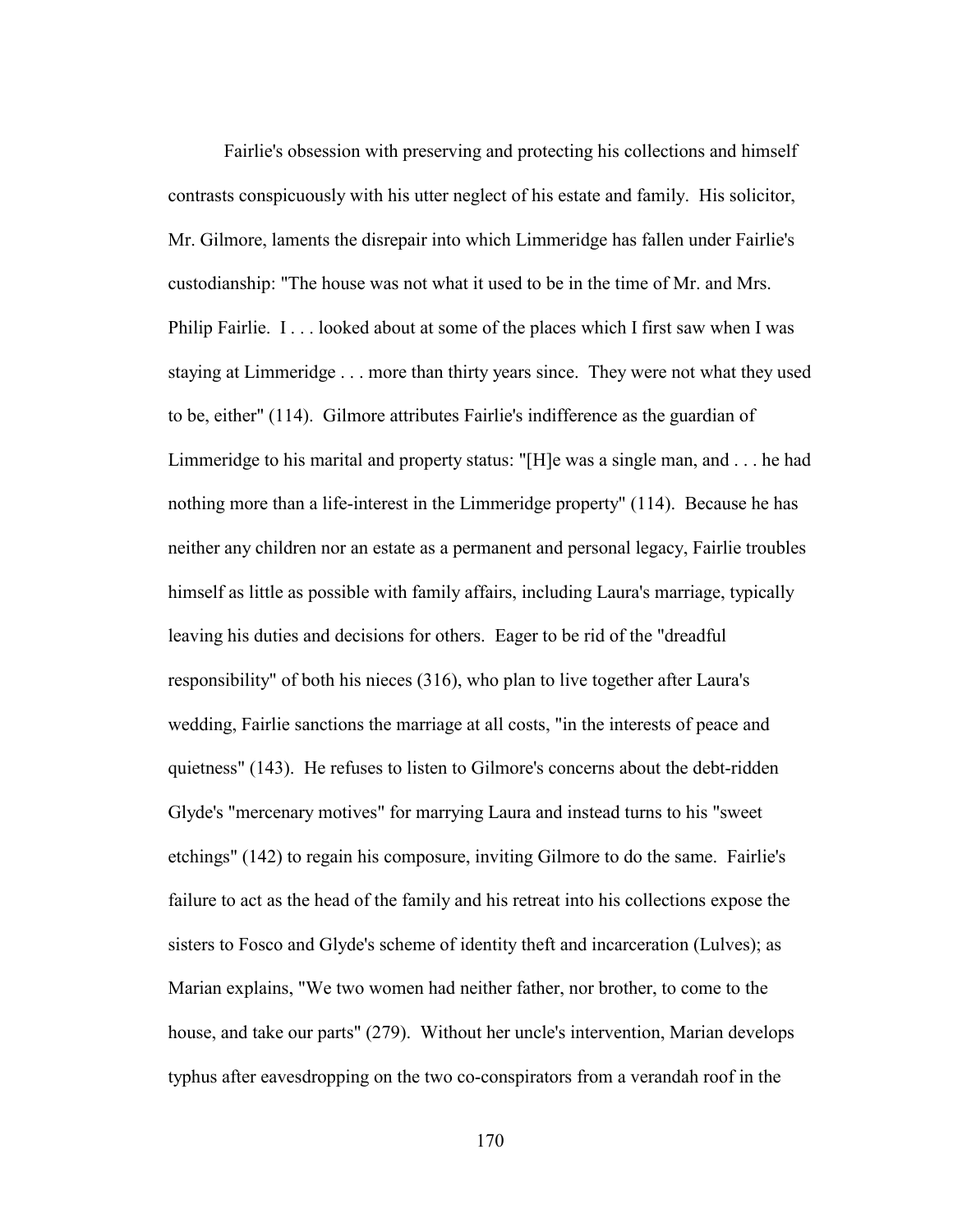rain, leading to her secret confinement at Blackwater Park and Laura's disappearance and supposed death. Ultimately, Laura herself is cheated out of her fortune of twenty thousand pounds and placed in an asylum under the alias of her other half-sister and look-alike, Anne Catherick. By doing nothing, Fairlie condemns his brother's daughters to suffer as "solitary prisoner[s]" like himself (96).

 Fairlie's refusal to acknowledge his nieces' claims upon him reveals his inability or unwillingness to deal with women in particular. He reserves his affection and praise for his art, including his Raphael and its cherubs, whom Fairlie sees as ideal children: "'Quite a model family!' said Mr. Fairlie, leering at the cherubs. 'Such nice round faces, and such nice soft wings, and—nothing else. No dirty little legs to run about on, and no noisy little lungs to scream with. How immeasurably superior to the existing construction!'" (37). Fairlie's reference to Raphael's "family" of angels overlooks the actual family of the painting's Madonna and Child, revealing Fairlie's aversion to children and family alike. His preference for "our delightful Raffaelo's conception" of children over the "horrid" village brats he imagines in his garden likewise confirms his identity as a lifelong bachelor (36-7). Viewing the painting's sacred subject in a secular way, Fairlie reads into it a nightmarish though personally reassuring fantasy about clean and heavenly children without legs or voices. As an idealized depiction of motherhood, the painting also renders femininity less threatening to Fairlie by distancing it from sexuality in the person of the Virgin. Moreover, Fairlie's idolization of the Madonna as art helps him to dissociate it from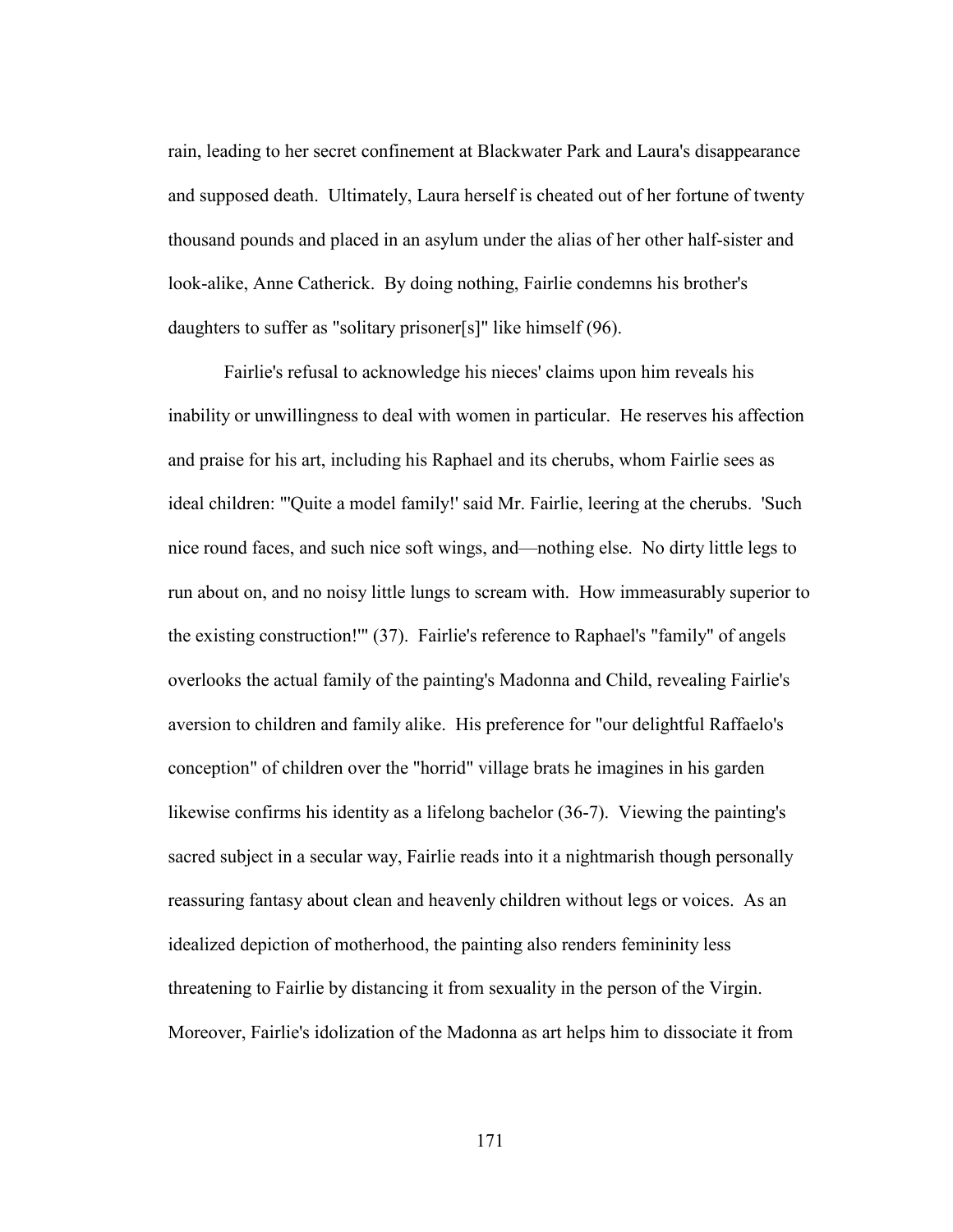the feminine "to create a kind of domesticity from which women are excluded" (Watson 75).

 In her study of the bibelot as a literary object in later nineteenth-century French fiction, Janell Watson explains that such encoding of domestic collections as "artistic" masculinizes them, providing the bachelor-collector with what she calls "macho domesticity," which is an alternative to "the domestic interior comfort associated with the bourgeois or the woman, beings with which he tends to be fundamentally incompatible" (75-6). Along similar lines, Fairlie's "presentation copies of [his] art-treasures" (Collins 318) for the neighborhood mechanics' institute illustrate an interior "masculinized through an erudite aesthetics, thus culturally legitimized for a . . . male artistic elite" (Watson 76), or at least one in the making. When he speaks of "coquetting" with his coins (318) and admires the "heavenly pearliness" in the lines of his "sweet etchings" (142-3), Fairlie's gendering of his curiosities as feminine defines his collecting in terms of womanizing in yet another effort to reinforce his masculinity in the absence of women (Watson 76-7).

 However, Hartright's first impression of Fairlie shows him to be unmanly, even in the midst of his objects:

> His feet were effeminately small, and were clad in buff-coloured silkstockings, and little womanish bronze-leather slippers. Two rings adorned his white delicate hands, the value of which even my inexperienced observation detected to be all but priceless. Upon the whole, he had a frail, languidly-fretful, over-refined look—something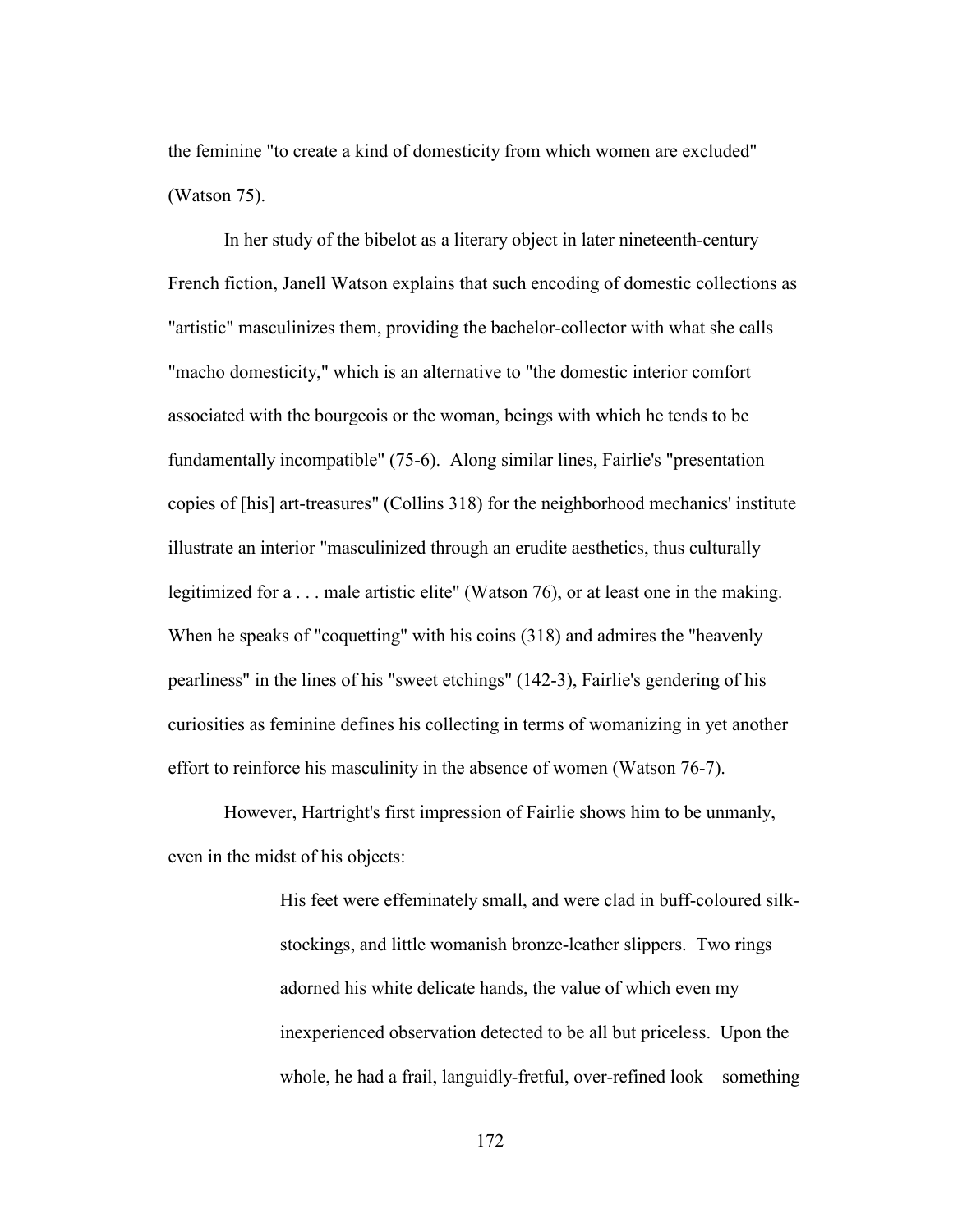singularly and unpleasantly delicate in association with a man, and, at the same time, something which could by no possibility have looked natural and appropriate if it had been transferred to the personal appearance of a woman. (32)

Hartright's assessment of Fairlie is reinforced by others' appraisals of him, including Marian's description of him as "weak," "pamper[ed]," and "indolent" (275) and Sir Percival's remarks on "his effeminate tastes and amusements" (200). Through these statements, Collins relates Fairlie's collecting directly to his degeneration into an effete aesthete and languid connoisseur. He resembles his "nervous and sensitive" niece Laura rather than his brother Philip, a veritable ladies' man (30). Submissive, easily fatigued, overdelicate, and vain, Fairlie displays traits that Collins stereotypically identifies with women. Whereas Marian's masculine characteristics (if not her features) win the respect of even her adversaries, Fairlie's transgression of gender norms handicaps him in his role as guardian, a role which he resists passively, of course.

 The ironic construction of the misogynistic Fairlie as a kind of counterfeit woman ultimately suggests his unsuitability as Limmeridge's male heir. Only with his paralyzing stroke and final demise does Fairlie fulfill his purpose, not as a collector, but as the family patriarch. In death, Fairlie provides the newly married Laura and Hartright with his income and serves as the means by which the son of a drawingmaster and an heiress without a fortune will someday become "one of the landed gentry of England" (584). Thus, Collins reworks the gentry in the image of the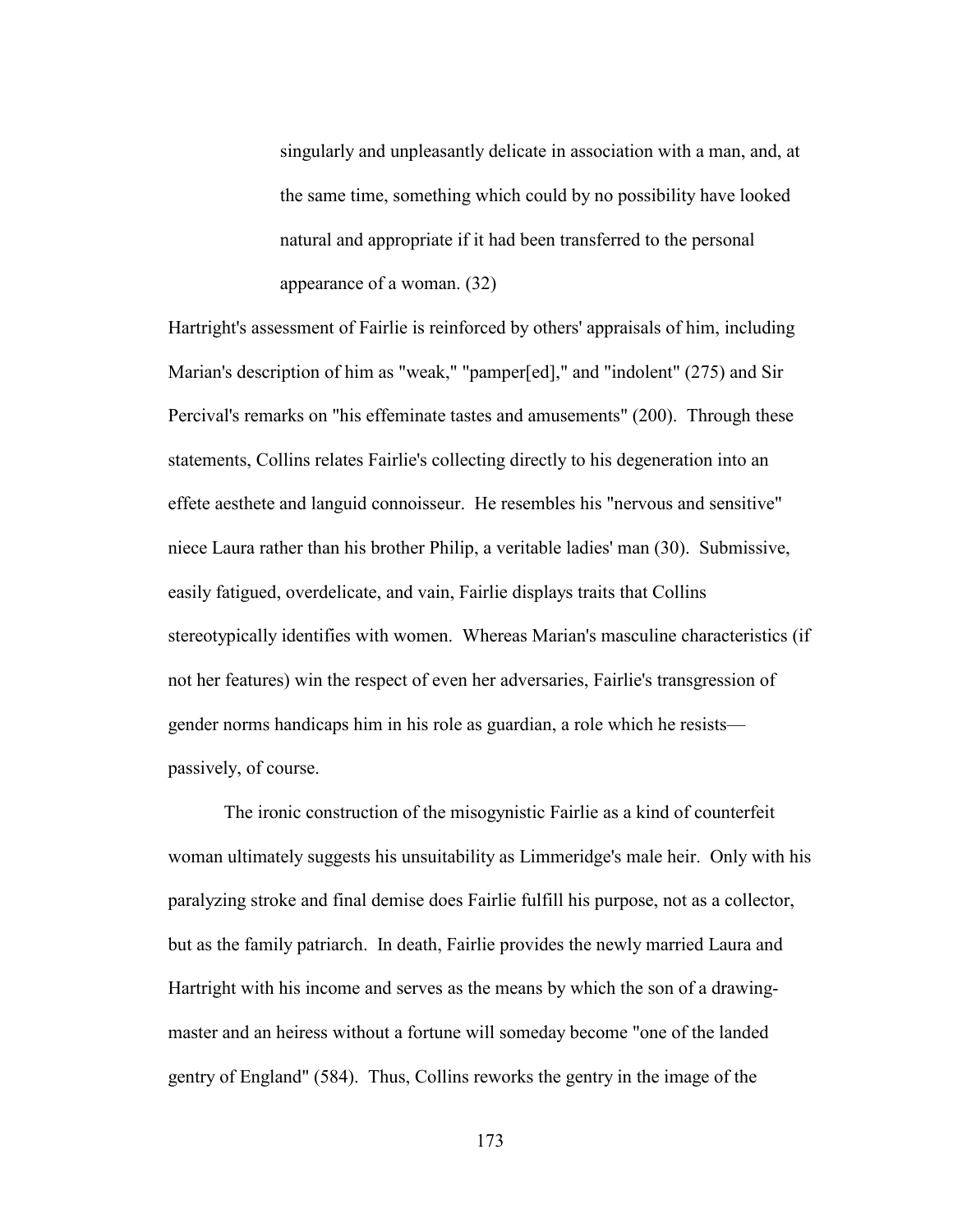middle classes rather than that of the aristocracy, which Fairlie had aspired to do through his collections.

 Besides putting an end to his social pretenses, Fairlie's death signals the failure of his collecting to preserve his name, which Hartright incidentally does by documenting events in order to recover Laura's own identity and place in society. Through the deceased Fairlie and others, Collins repeatedly associates collecting with decay and death, including Hartright's near-fatal experiences as draftsman for a "private expedition to make excavations among the ruined cities of Central America" (160); generations of "hideous family portraits" within the dingy Elizabethan galleries of Glyde's Blackwater Park (182); Fosco's homemade mummies (199); and the "famous carvings," "broken, and wormeaten, and crumbling to dust," from Old Welmingham church (460). Only in Laura's "little treasures from Limmeridge" (191), those "relics that reminded her of Hartright" (159), is one of the novel's collections redeemed by the domestic connections and personal memories it maintains.

 The narrative's distrust of elitist collecting is consistent with its overall antipathy towards "rank and title" (18), beginning with Anne Catherick's mysterious fear of a baronet and compounded by the deceptions of the morally and financially bankrupt Glyde and Fosco. Fairlie's self-imposed isolation resembles the "suspiciously-unsocial secluded life of Sir Percival's parents" (457), whose withdrawn habits hide the secret of their son's illegitimate birth. Fairlie's vanity as a would-be benefactor is mirrored by Fosco's enormous self-satisfaction in teaching the "barbarous English people" something about opera (530) and his homage to himself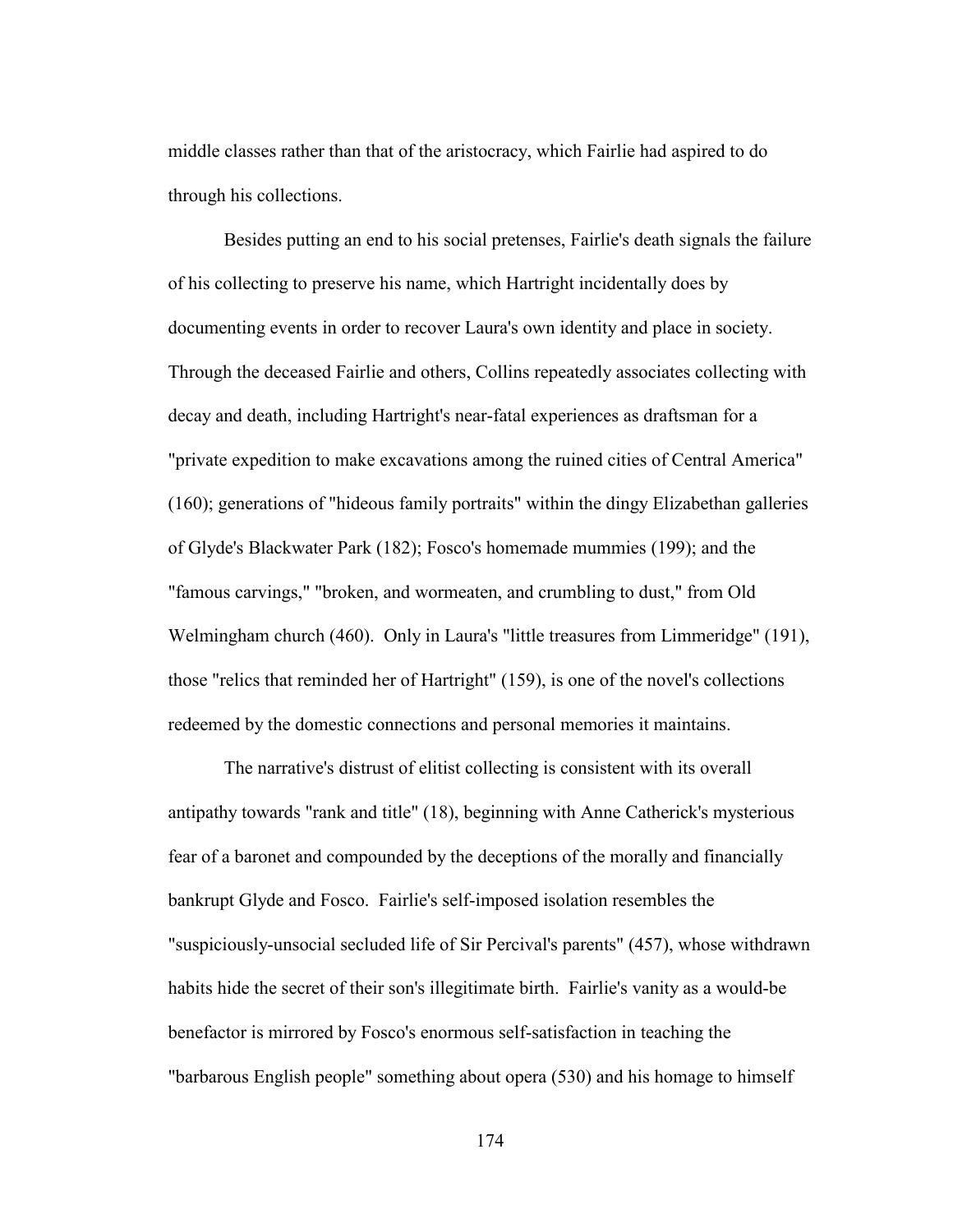in offering his avian menagerie to the London Zoo (555). Moreover, Fairlie's mention of having spent much of his early life abroad suggests that he may have developed many of his tastes and habits from aristocratic Continental models like Fosco during the early nineteenth century. By showing the unhealthy and even fatal consequences of Fairlie's solitary and sedentary breed of collecting, Collins rejects its social and national sources, as he looks to revitalize England's gentry through middle-class and domestic influences.

\*\*\*

Mid-Victorian representations of newly wealthy collectors who emulate aristocratic traditions of collecting reveal concerns about the origin and effects of their profligate practices. Despite ostensibly altruistic or philanthropic motives, Dubois and Boffin's bibliomania and Fairlie's art collecting promote antisocial or misanthropic tendencies, as manifested by the deterioration of the collectors' professional and personal relations, including the neglect or loss of family and friends. In particular, the collectors' vulnerable young female relatives are exposed to the unhealthy influence or negative consequences of obsessive collecting; to varying degrees, Dubois' daughter Marcelline, Boffin's ward Bella, and Fairlie's nieces Marian and Laura are placed in jeopardy by negligent paternal figures whose collecting takes precedence over their parenting. At its worst, the mania of sixties' collecting becomes symptomatic of personal degeneration, which anticipates by thirty years the physician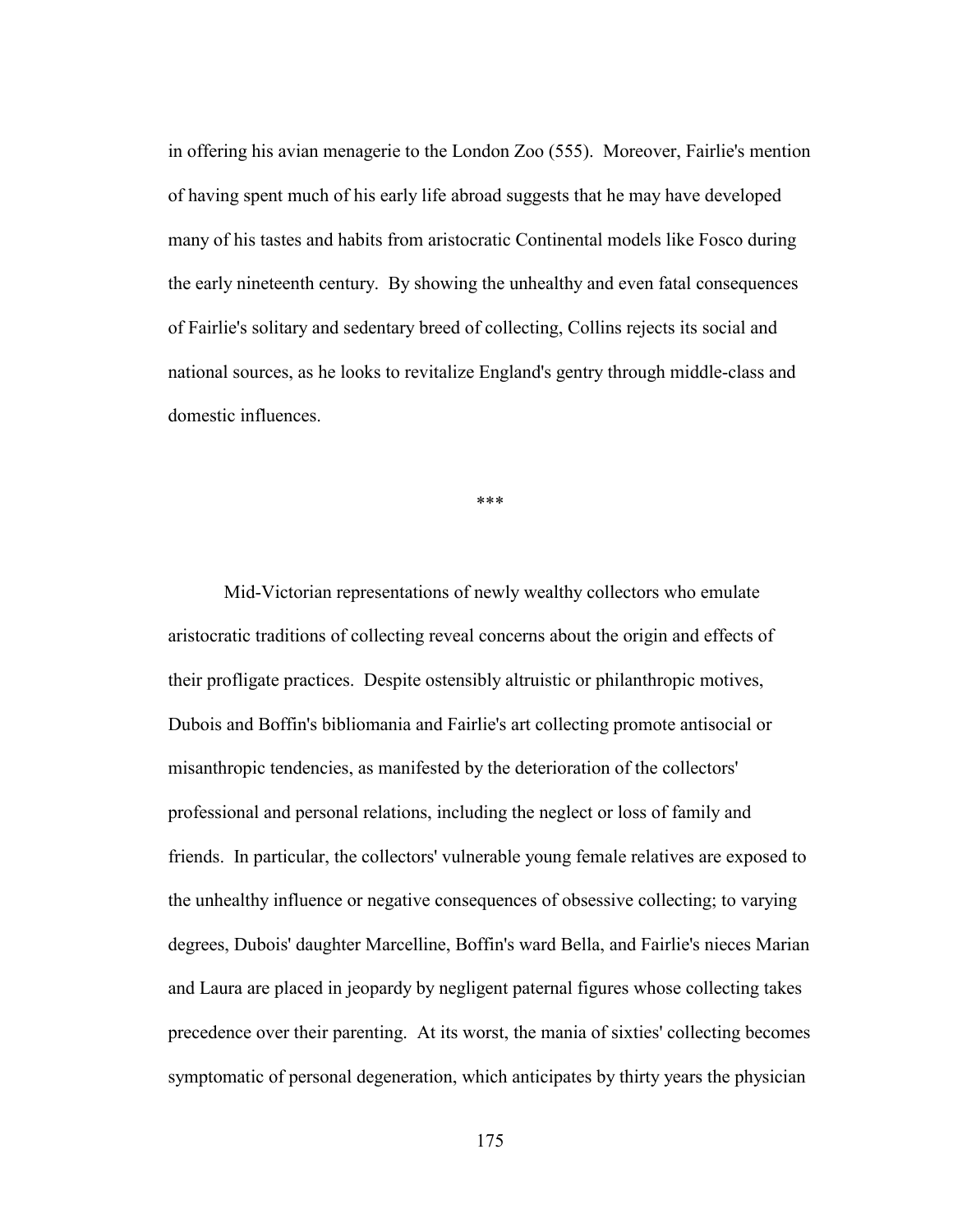Max Nordau's fin-de-siècle diagnosis of the "present rage for collecting" as part of a more pervasive social "degeneration" (27), a mental and moral decay mainly associated with "the rich inhabitants of great cities and the leading classes" (2), including the decadent collector-protagonist of Oscar Wilde's Picture of Dorian Gray (1891).

According to Bookworm writer Walter Hamilton at the end of the century, single women of wealth and leisure were especially susceptible to the collecting mania connected to Nordau's degeneration: "[U]nmarried ladies, having private means, easily fall victims to it, and with them the disease generally assumes its most virulent character, and is practically incurable" (44). The most prominent example of such a woman is Queen Victoria herself, who began her "most urgent" collecting for "therapeutic reasons" after Prince Albert's death in 1861 (Black 44). The next chapter considers how Victoria, through her collections of foreign jewels at mid-century, provoked her beloved and otherwise faithful poet laureate to question the value of those acquisitions for herself and the nation.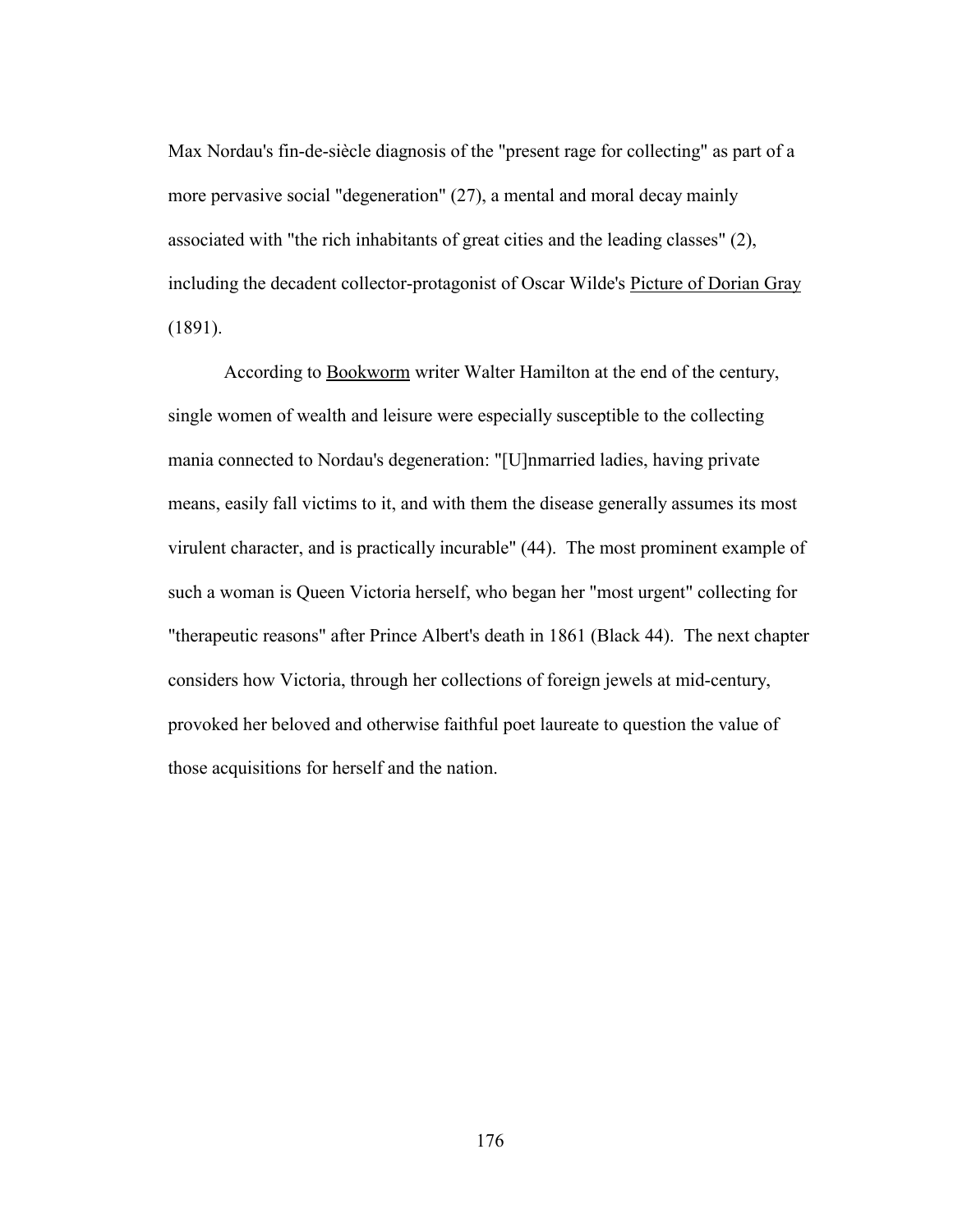#### **Chapter Four**

## **The Stones in the Sword: Tennyson's Crown Jewels**

Of all the illicit affairs in The Idylls of the King, none is more unusual than "bold" Sir Bedivere's relationship with Excalibur  $(PA 207)^{61}$  Commanded to cast the kingdom's founding sword into the lake where it surfaced, the Round Table's first knight finds himself dazzled by the brand's moonlit handle, which "twinkle[s] with diamond sparks, / Myriads of topaz-lights, and jacinth-work / Of subtlest jewellery"  $(PA 224-26).$ <sup>62</sup> Thinking of how the gems might please "the eyes of many men" by being preserved for posterity "in some treasure-house of mighty kings" (PA 259, 269), an enthralled Bedivere tries to salvage the sword through disobedience and deceit. Only when Arthur threatens to slay the faithless knight does Bedivere return Excalibur to its source. The precious stones in the sword, as objects of desire, thus become an obstacle almost as difficult to overcome as the very vows that make and break Camelot.

 The conversion of Excalibur from sword into stones is hardly an anomaly in the Idylls. Tennyson's poem is itself a collection like Arthur's sword, encrusted with a dragon's hoard of jewels. These gems are more than colorful baubles, as they come out of nature to become part of the king's commerce with his wife and knights. As I will explain, the qualities of rarity and reflection that recommend Excalibur's pommel and haft to Bedivere help to distinguish gems as uncommonly precious possessions in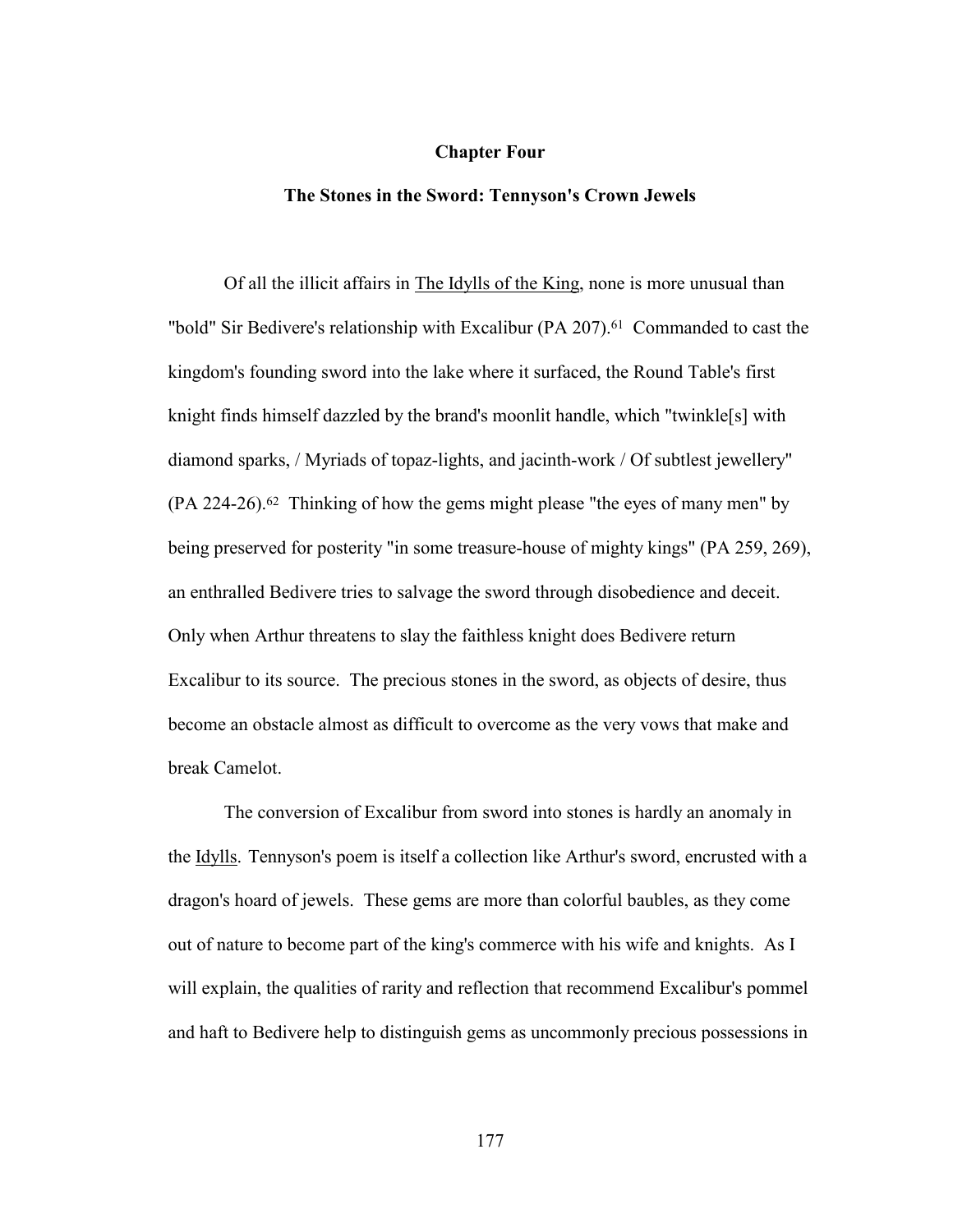the Idylls. In fact, these ornaments for person and property become, after the Grail itself, the most sought-after of all objects in Tennyson's Camelot.

 Arthur's kingdom, however, is founded on disciplining the body, not on adorning it. The body is, after all, a distraction from "high thought, and amiable words / And courtliness, and the desire of fame, / And love of truth, and all that makes a man" (G 478-80). Even in Camelot, these masculine ideals typically come into conflict with more worldly matters and material interests, including sexual desire. If women are to be worshipped by chaste love and won "by years of noble deeds" (G 473), then the quest for precious stones would seem to be superfluous, if not actually antagonistic, to Arthur's project of keeping the kingdom together. Yet Tennyson's gems, which articulate the body, become a locus of value recognized and even accumulated by the very king who tries to keep bodies under wraps. Although Arthur expects his bachelor knights to lead celibate lives, he also encourages them to decorate their maiden loves with hard-won gems, making these women's fair charms even more difficult to resist. Because it does not profit Arthur to tempt his Table in some dearly-bought war of "Sense . . . with Soul" ("To the Queen" 37), the very visible presence of Camelot's stones seems problematic, to say the least.

 The virtual absence of gems from the rest of Tennyson's work makes their ubiquity here all the more conspicuous.<sup>63</sup> Yet this is not to say that these jewels are misplaced; indeed, they amass significance by being gathered in this textual treasury. In particular, four prominent collections of Camelot's precious stones—Arthur's gemmed sword, Elaine's pearl sleeve, Lancelot's nine diamonds, and Nestling's ruby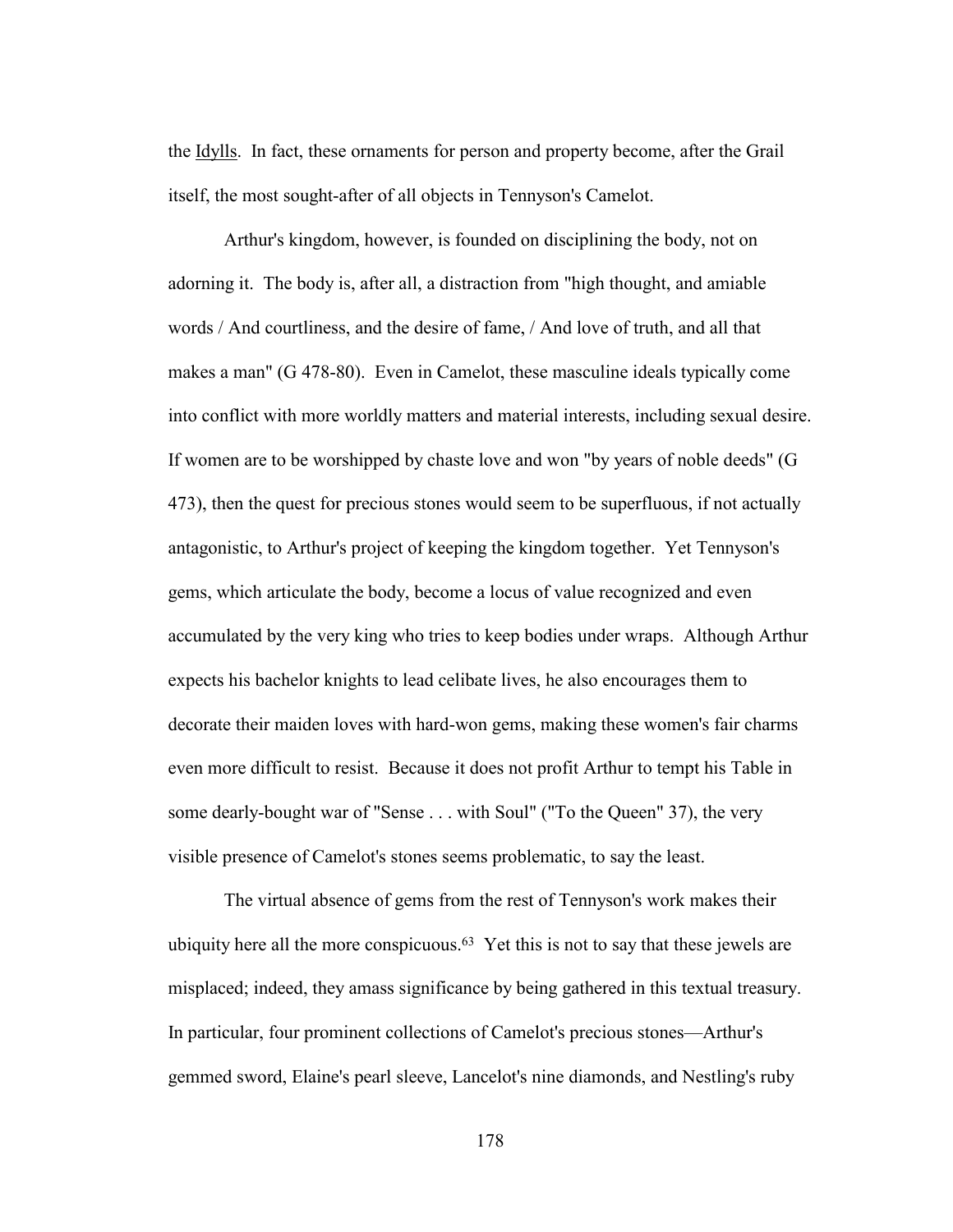carcanet—all emerge as storied objects of desire in the Idylls. Although Tennyson borrows the first two of these collections from the Morte d'Arthur, his jewels nonetheless provide a model of consumption that Malory only begins to suggest.

 Appointed to specific uses, Tennyson's gems obtain symbolic value through their connection to particular owners. As Arjun Appadurai states, however, "[E]ven though from a theoretical point of view human actors encode things with significance, from a methodological point of view it is the things-in-motion that illuminate their human and social context" (5). To write the social history of Camelot's jewels, then, I will trace how its gems shift in meaning and value as they move from one frame of reference to another. When these collections change hands, they acquire an unexpected agency by being improperly displayed, given, or obtained; used in a manner contrary to custom, conduct, or character, they bring disappointment and even death to those who would make them their own. If, as Walter Benjamin suggests, "the most distinguished trait of a collection will always be its transmissibility" (66), then Camelot's jewels are defined by the very failure of the transactions in which they figure.

 Because Victoria, as queen and collector, had taken possession of many foreign jewels at the height of her reign, Tennyson's gems offer an implicit warning to the monarch about her own acquisitions. In particular, the great diamond of Lancelot and Elaine speaks directly to Victoria by virtue of its close resemblance to one of her recently acquired Indian jewels. In 1849, English officials in the Punjab seized the famed Lahore Treasury's most prized gem, the 186-carat Koh-i-noor diamond, for the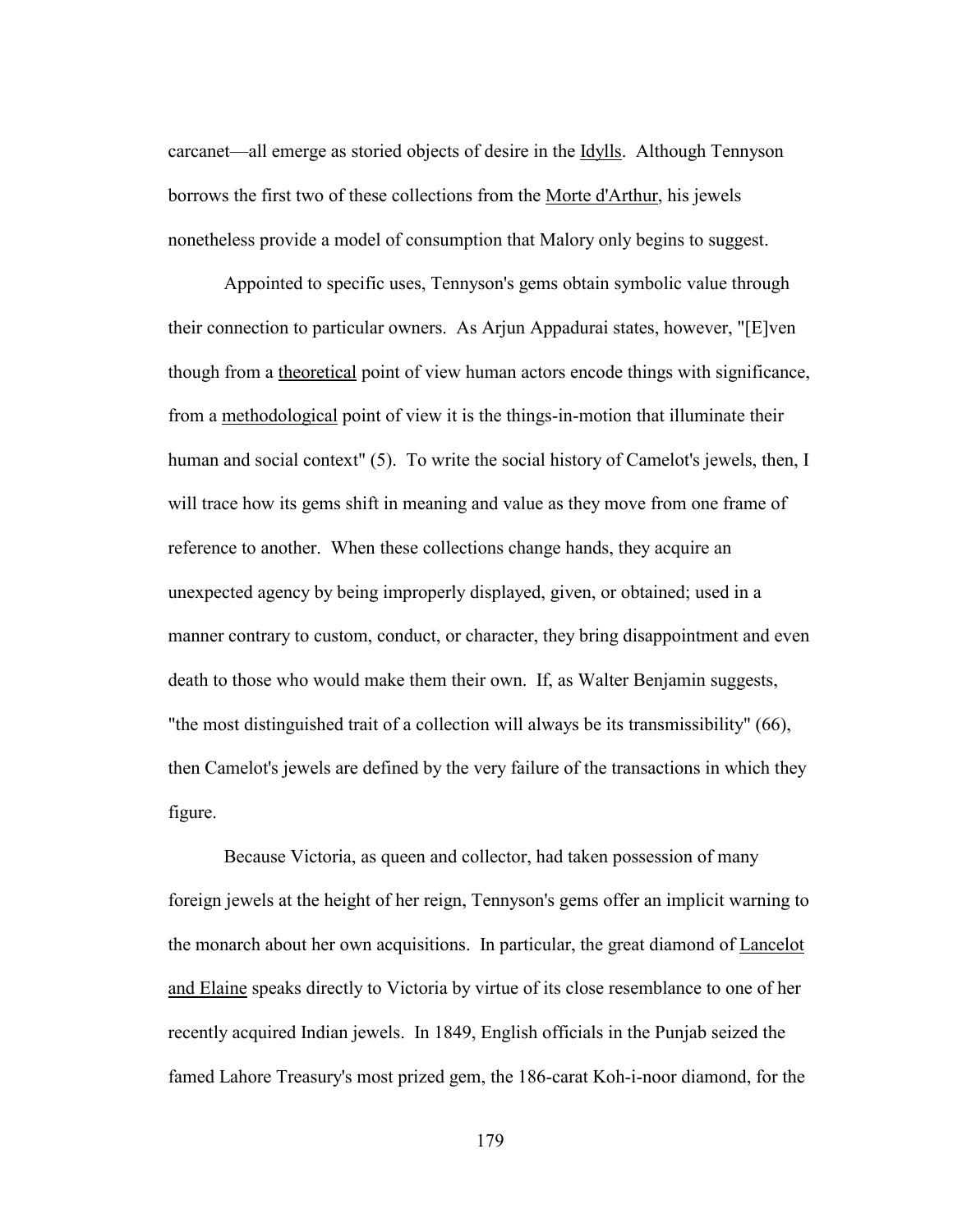Queen, in accordance with the treaty imposed on the teenage Maharajah Dhulip Singh and his regents by the British (Howarth 126-7). This new crown jewel was presented to Victoria in 1850 by the governing East India Company, and it was later featured at the Great Exhibition of 1851 as the epitome of empire's rewards. Despite the conquest symbolized by this celebrated diamond, the Indian Mutiny of 1857 soon made Britain's hold on the stone's native land a tenuous one. When Tennyson decided to make a large diamond the centerpiece of Elaine only a year later, just after British troops had restored order to India, the idea of a queen who needed to control her possessions was a matter of sovereign interest.64

Ultimately, then, Camelot's gems, collected incessantly, afford the so-called poet of empire a rare chance to question the validity and permanence of England's own acquisitions. By portraying gems as fickle forms that often abandon their owners, especially women, Tennyson implicates Queen Victoria's own crown jewels as failed representations of imperial dominion. If England could hardly hold what it had, the suggestion was, it could not afford to obtain even more costly possessions. This reading of the Idylls expands our sense of the imperialist anxieties that Tennyson's epic exhibits throughout, revealing greater apprehensions than those expressed in the dedication "To the Queen."65 Moreover, my focus on precious stones in the Idylls shows that Tennyson's poetic reflections on material culture were not confined either to "brands" (in the sense of swords and commercial names alike) or to issues of his relationship with the Victorian literary marketplace. As vehicles of dissent, Camelot's gems offer Tennyson, in his self-conscious role as poet laureate, a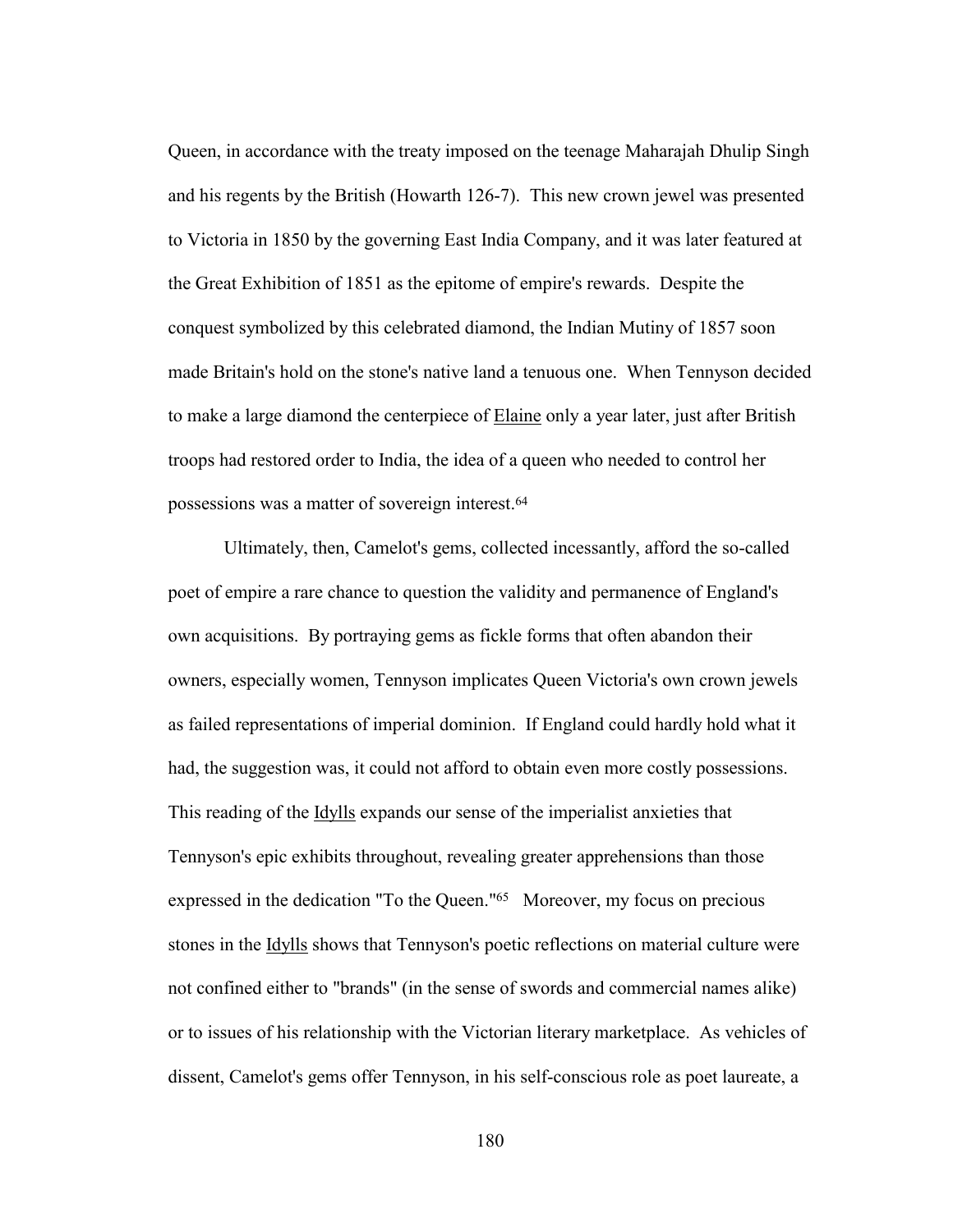way of voicing concerns about the state without the conspicuous appearance of contradicting his Queen.66 By subtle yet effective means, then, Tennyson attempts in the Idylls to make Victoria, as consumer and queen, more aware of the costs of her own possessions in the imperial marketplace.

I.

Even as Camelot's gems look forward to Victoria's reign, Tennyson looks back on collecting precious stones during the Middle Ages for his own instruction and inspiration. Inherently attractive and relatively rare, gems were valued, then as now, for their durable looks and scarcity alike. However, of nearly a dozen different kinds of jewels mentioned by Tennyson, only pearls, mostly of a misshapen or dully opaque and worthless variety, are indigenous to Britain (Kunz and Stevenson 166-7). Since gemstones had to be brought at considerable cost to England, usually from the East via Italian ports, they became the special prerogative of those of high social and economic standing (Lightbown, Mediaeval 26). Thus, the wealthy and powerful, from royals and nobles to great ecclesiastics and rich merchants, all accumulated stores of precious and semi-precious stones. Although these exotic gems were sometimes kept as a financial reserve, their main purpose was wear and display, especially on ceremonial occasions (Pomian 18-19; Lightbown, Mediaeval 63-4).

 Hard to come by and highly esteemed, jewels also represented many different aspects of what Krzysztof Pomian refers to as "the other side of the boundary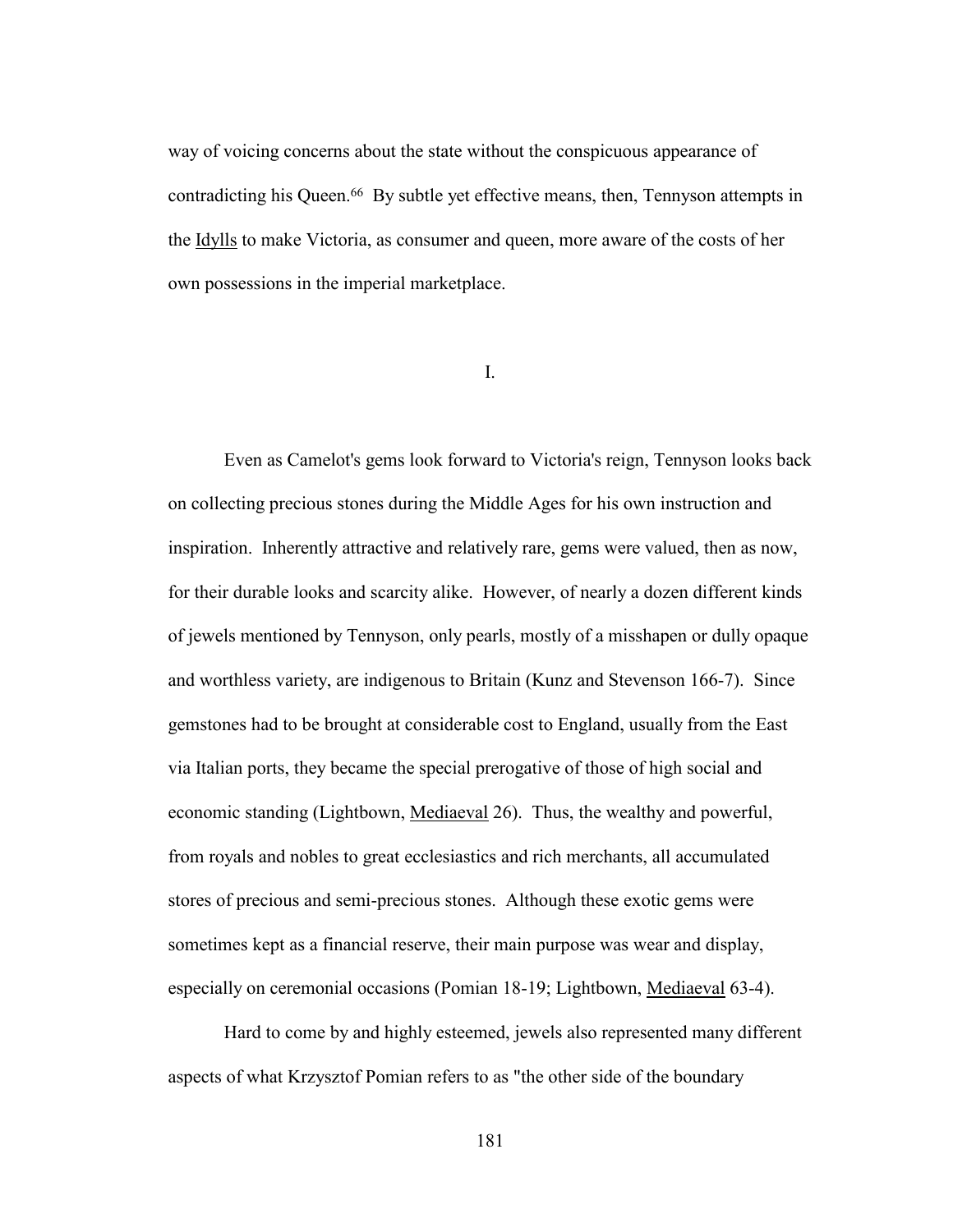separating the sacred from the secular," or "the invisible" (22). Spatially and temporally distant, the invisible is a timeless, autonomous, and otherworldly, fantastic, or ideal realm articulated through a culture's narratives. This world and its meaning are made materially accessible through "semiophores," or collection pieces, endowed with special significance, which have been removed from everyday use and are kept out of the economic circuit (Pomian 29-34). As Pomian explains, gemstones, as semiophores, are as multifaceted in their meaning as they are in their appearance. For one, they encapsulate the natural world in all its power and beauty. In Western medieval societies, gems were also variously identified with mythical figures and events, exotic origins, and alimentary powers. Moreover, jewels served to legitimate a specifically male authority. According to Pomian, precious stones, like precious metals,

> were noble and extraordinary substances used to produce or decorate images, reliquaries and more generally everything the king used, including his dishes, clothes, furniture, weapons, armour and regalia, in short, everything which represented either the realm as an undivided whole or else the power and wealth of its sovereign. Put another way, the contents of treasure-houses belonging to kings and princes represented the invisible firstly because of the materials from which they were made, secondly because of the forms they were given, such as the crown, as these were the legacy of an entire tradition, and lastly because they had been acquired from a particular individual and thus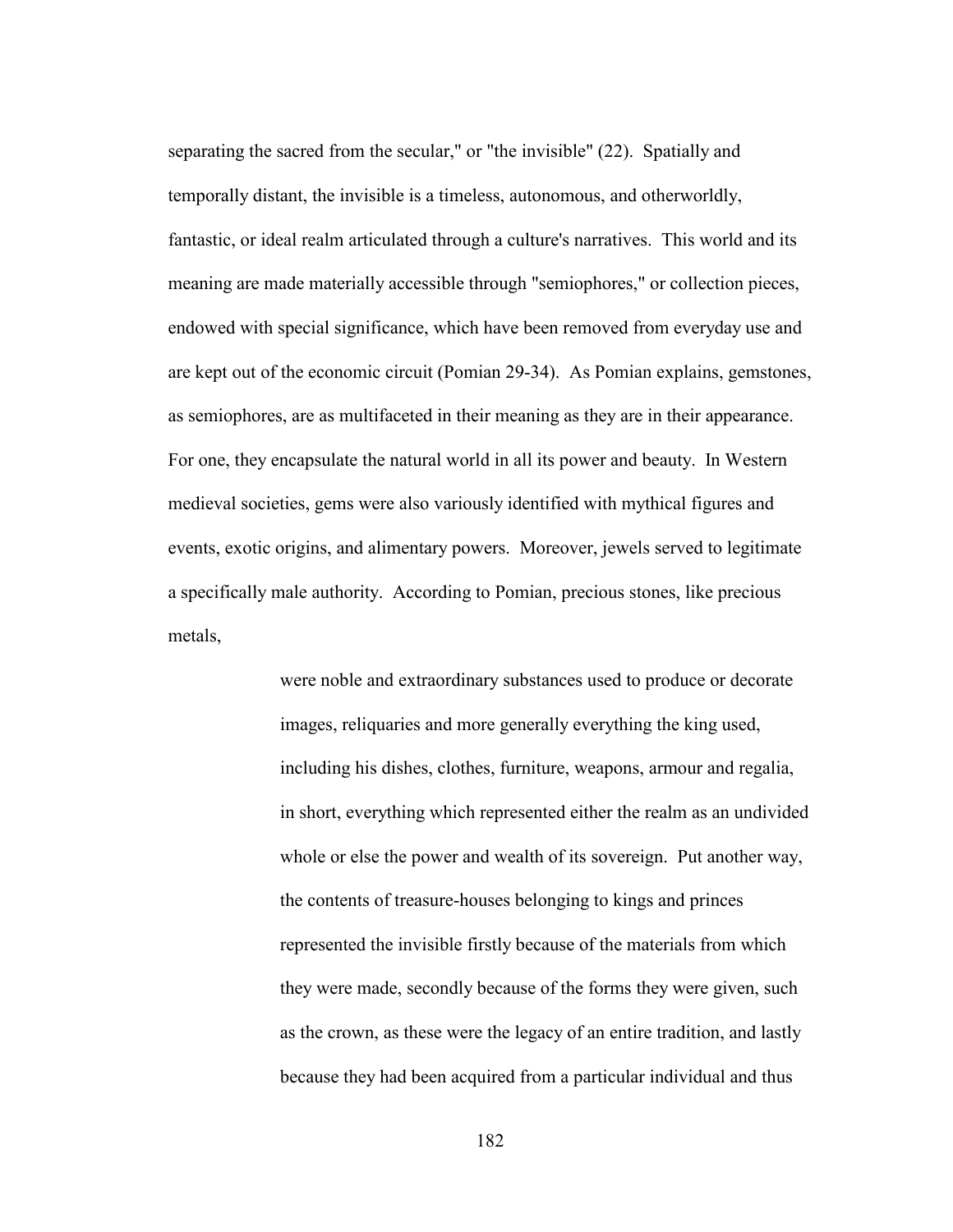constituted a reminder of past events, or else were either very old or came from exotic places. (Pomian 23)

Despite its apparently comprehensive character, Pomian's reading of jewels as the exclusive province of princes and kings overlooks their intimate association with womanhood in its real and idealized forms, as we see in the **Idylls**. Like the gems on Excalibur's hilt, which come from the Lady of the Lake, virtually all of Camelot's precious stones pass through some woman's hands. Men may handle jewels that are on loan or in transit, but women are the ones who make a lasting impression on Camelot's stones through their traffic in them.

 This commerce in gems expresses what Susan Pearce describes as a characteristically feminine collecting interest in the female body "and its enhancement and adornment through ornaments" (On Collecting 203). As one of Tennyson's contemporaries observed, women's looks were universally highlighted with precious stones:

> [W]omen . . . wreathe [gems] in their tresses, clasp them round their throats, their arms, their waists, decorate their bosoms, ears, fingers, ankles, and even in some lands, their very toes and nostrils with them; using these sparkling trinkets to attract attention to the charms they deem most worthy of admiration. (Barrera 3)

Even the fairest maiden could profit from such embellishment, as Enid's mother suggests in The Marriage of Geraint. Although Enid might suffer from her father's loss of fortune, she can still outshine any "great court-lady" by being "set forth at her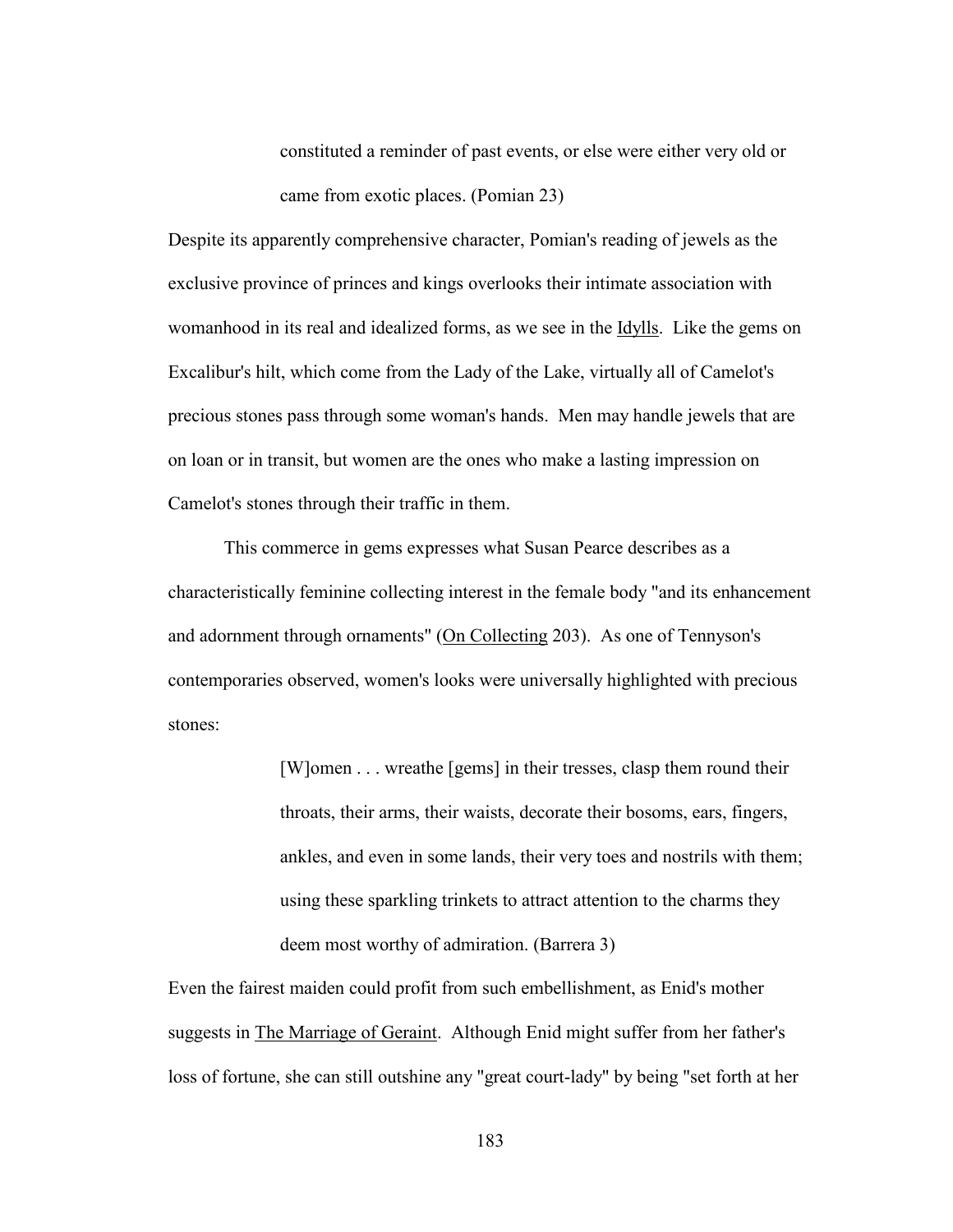best" (MG 723, 728). It may be that Enid's unadorned beauty first enchants Geraint, but her gowns and gems are what promise to win her lasting acceptance at King Arthur's court.

 Throughout the Idylls, then, gemstones become identified with the women who own and wear them. In Merlin and Vivien, the earliest of Tennyson's idylls, "the fair pearl-necklace of the Queen" (449) becomes a supremely treasured possession through its association with Guinevere. When the queen's necklace accidentally "burst[s] in dancing," its pearls are split up, "[s]ome lost, some stolen, some as relics kept," and they subsequently live "dispersedly in many hands" (450, 451, 455). In a metonymic sense, Guinevere is possessed through these unstrung pearls, which serve as souvenirs of and proxies for her. As Merlin's anecdote of the necklace reminds us, the appropriation of the queen's jewels comes at an additional cost to Guinevere herself: "nevermore the same two sister pearls / Ran down the silken thread to kiss each other / On her white neck" (452-54). Because Guinevere's serial arrangement of pearls is never restored, her body no longer serves as the privileged site for displaying this special collection. Deprived of a valuable and intimate possession in her crown jewel, Guinevere becomes less of a sight herself. Although the immediate consequences of this loss might appear trifling, the queen's inability to manage her image ultimately helps to bring down Camelot. In fact, Guinevere's broken necklace, which was once as sound as Arthur's kingdom, provides a glimpse of that later, larger dispersal that the queen also precipitates.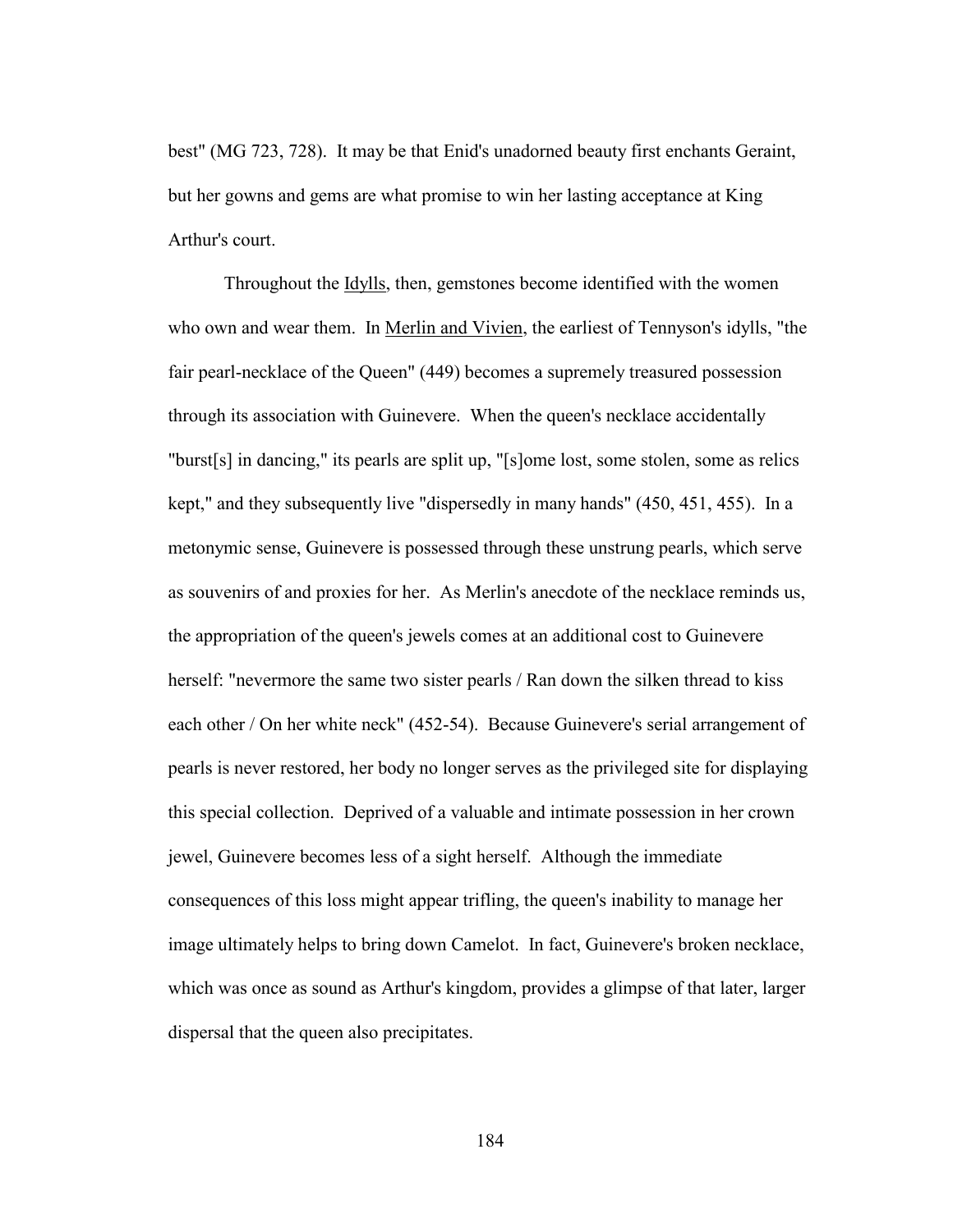Moreover, what happens to Guinevere's pearls points to the pervasive connection between women, jewels, and violence in the Idylls. In fact, Camelot is established upon these grounds; the bejeweled Excalibur, "Wrought by the lonely maiden of the Lake" (PA 272), becomes the very instrument with which Arthur "beat his foemen down" (CA 308). In a similar fashion, Arthur's emerald cameo of the Virgin Mary channels divine agency for the king on the battlefield near Castle Gurnion. With this talisman, Arthur becomes a holy warrior, strengthened by divine intercession; in Lancelot's words, "[I]n this heathen war the fire of God / Fills him" (LE 314-15). In typical chivalric fashion, Arthur's knights also joust for gems, doing battle to win their ladies precious stones that are literally beyond price. In particular, the champions Lancelot and Tristram brave deadly blows to win jewels for other men's wives. Thus, Tennyson's women authorize male violence through the gems with which they are associated and, at times, equated.

 These gems themselves tend to be obtained at a great price, like Lancelot's diamonds, which are "Hard-won and hardly won with bruise and blow" (LE 1158). Whenever precious stones happen to emerge from heaven or earth in the **Idylls**, Tennyson makes his readers aware of the individual and social costs of these artifacts. As with Victoria's Koh-i-noor, Lancelot's diamonds are said to be the spoils of past fratricide and regicide. The ruby necklace of The Last Tournament comes to Camelot at the price of the life of the child who bore it, having been "smitten in mid heaven with mortal cold" (27). Moreover, when the curatorial Bedivere imagines putting Arthur's gemmed sword on exhibit for posterity, he provides a narrative of its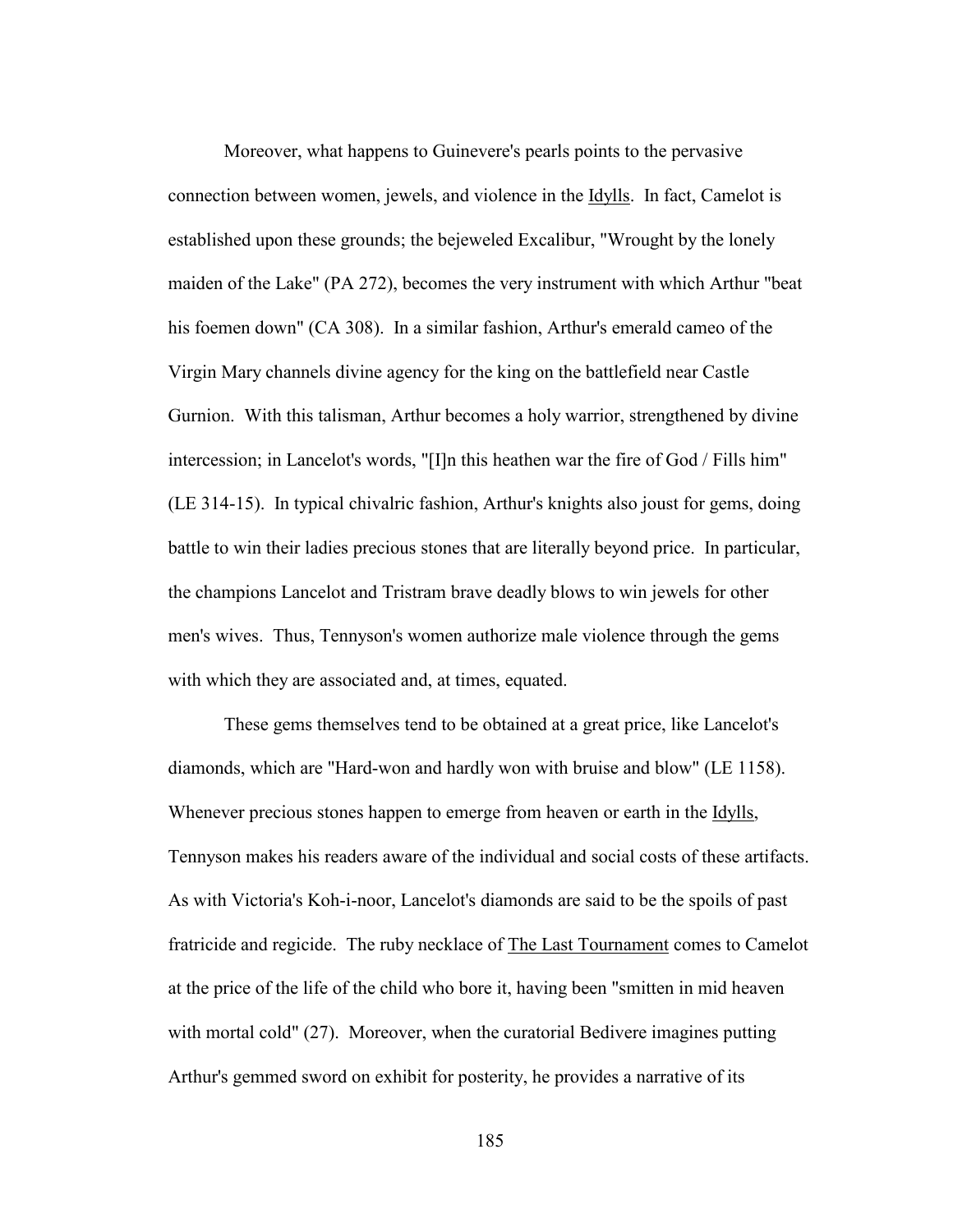production by the Lady of the Lake: "Nine years she wrought it, sitting in the deeps / Upon the hidden bases of the hills" (PA 273-74). Although this account of Excalibur's origins does not demystify the sword's "jewels, elfin Urim, on the hilt, / Bewildering heart and eye" (CA 298-99), it at least acknowledges the hard labor behind this museum-piece.

 In his stories of Camelot's precious stones, then, Tennyson suggests that there is always a price to be paid for them. As acts of exchange give voice to otherwise silent stones in the Idylls, those who take what is not theirs through illicit transactions suffer grave consequences. Where gems are given, found, earned, or inherited, the exercise of individual taste becomes for Tennyson a paramount necessity in dealing with these prestigious objects from foreign lands, whether medieval or Victorian.

### II.

The predominantly royal and female passion for collecting gems in the **Idylls** had its parallel in Victorian England, where the Queen herself emerged as an archcollector of beautiful objects of all kinds. From her childhood, when she assembled, dressed, and played with a large collection of dolls, <sup>67</sup> Victoria showed a great zeal for acquiring everything from exquisite lace to fine art. The many sculptures at Osborne House, the Queen's residence on the Isle of Wight, included portrait busts, copies of classical works, and subject-pieces commissioned from fashionable sculptors of the day, along with a few antique marbles. In painting, Victoria's collecting interests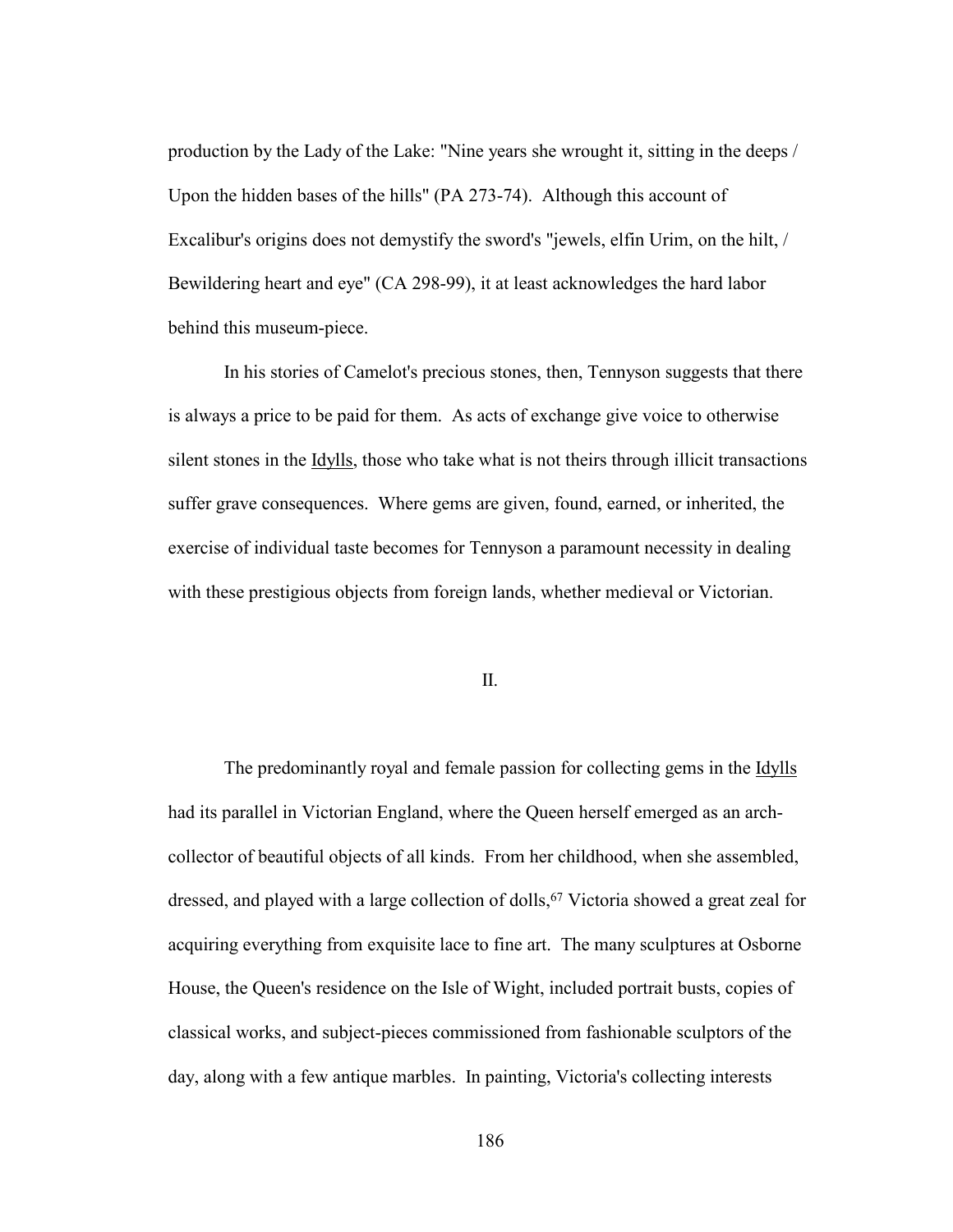usually followed her husband's progressive tastes. Albert commissioned works from many contemporary painters, including Winterhalter and Landseer, who grew in popularity through the Prince Consort's patronage (Ames 133-4, 145). Victoria herself made the more expensive purchases, including early Italian and German paintings, as gifts for Albert, who also gave her works of art.

 Victoria received public recognition as a collector and benefactor at the 1851 Crystal Palace exhibition, for which she loaned a number of articles from her own private collections. Nearly three dozen of these items were among the first listed in the exhibition's Official Illustrated and Descriptive Catalogue, which describes such royal objects as portraits of Victoria and Albert on Sèvres china; a jewel-case in the cinque-cento style; ornate furniture and domestic decorations, including several elegant carpets; and specimens of Abyssinian clothing, saddlery, jewelry, and arms. Victoria's Indian artifacts on exhibit included several richly adorned canopied seats and ivory palanquins, which helped to capture the splendor and luster of the latest jewel in England's imperial crown.68

As Victoria's female counterpart in Camelot, Guinevere handles many of Camelot's jewels, though she manages to accumulate or preserve very few. Whereas Guinevere's loss of her pearls is merely accidental, her later divestments of precious stones are purposeful performances: she tries to send a message through her gems. The first of these stones are the diamonds of 1859's Elaine, in which Lancelot tries to complete a unique collection of gems as a gift for the queen. Having won eight crown diamonds in a series of annual jousts, Lancelot goes after the "central diamond and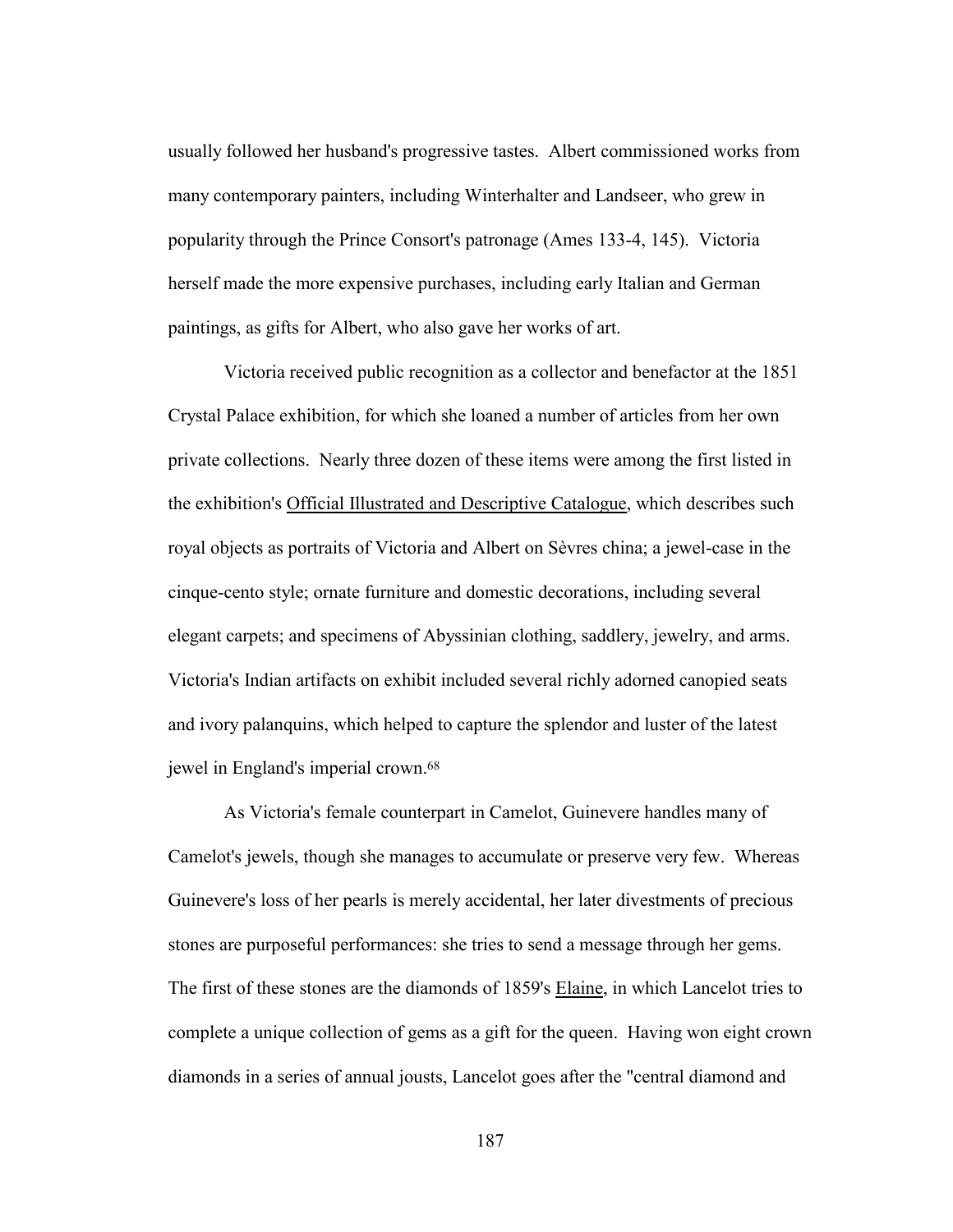the last / And largest" (LE 73-74). Once he has finished his task, Lancelot plans to "snare" Guinevere's "royal fancy" (LE 71) with unexpected and unequaled largesse; he will give her the diamonds "all at once" (LE 70), expecting her love and more in return.

 Though Tennyson adopts the device of a diamond joust from Malory (Book 18, Chapter 21), he borrows the great diamond of his idyll from Victoria's own crown collections. By the time of the Exhibition, the story of the Koh-i-noor, which had made its way to England after the annexation of the Punjab, was already well-known. When the diamond arrived in England in the summer of 1850, the Times devoted a leading article to the history and adventures of this unrivaled jewel. Recognizing the diamond's symbolic importance, the paper announced:

> Her Majesty's steam-sloop Medea has just arrived at Portsmouth, with a freight more precious, in nominal value, than was ever carried from Peru to Cadiz. Major Mackeson, one of her passengers, a meritorious and distinguished officer, brings with him that famous diamond of the East called, in the fondness of Asiatic hyperbole, the Koh-i-noor, or Mountain of Light, which, after symbolizing the revolutions of ten generations by its passage from one conqueror to another, comes now, in the third centenary of its discovery, as the forfeit of Oriental faithlessness and the prize of Saxon valour, to the distant shores of England. ("Major")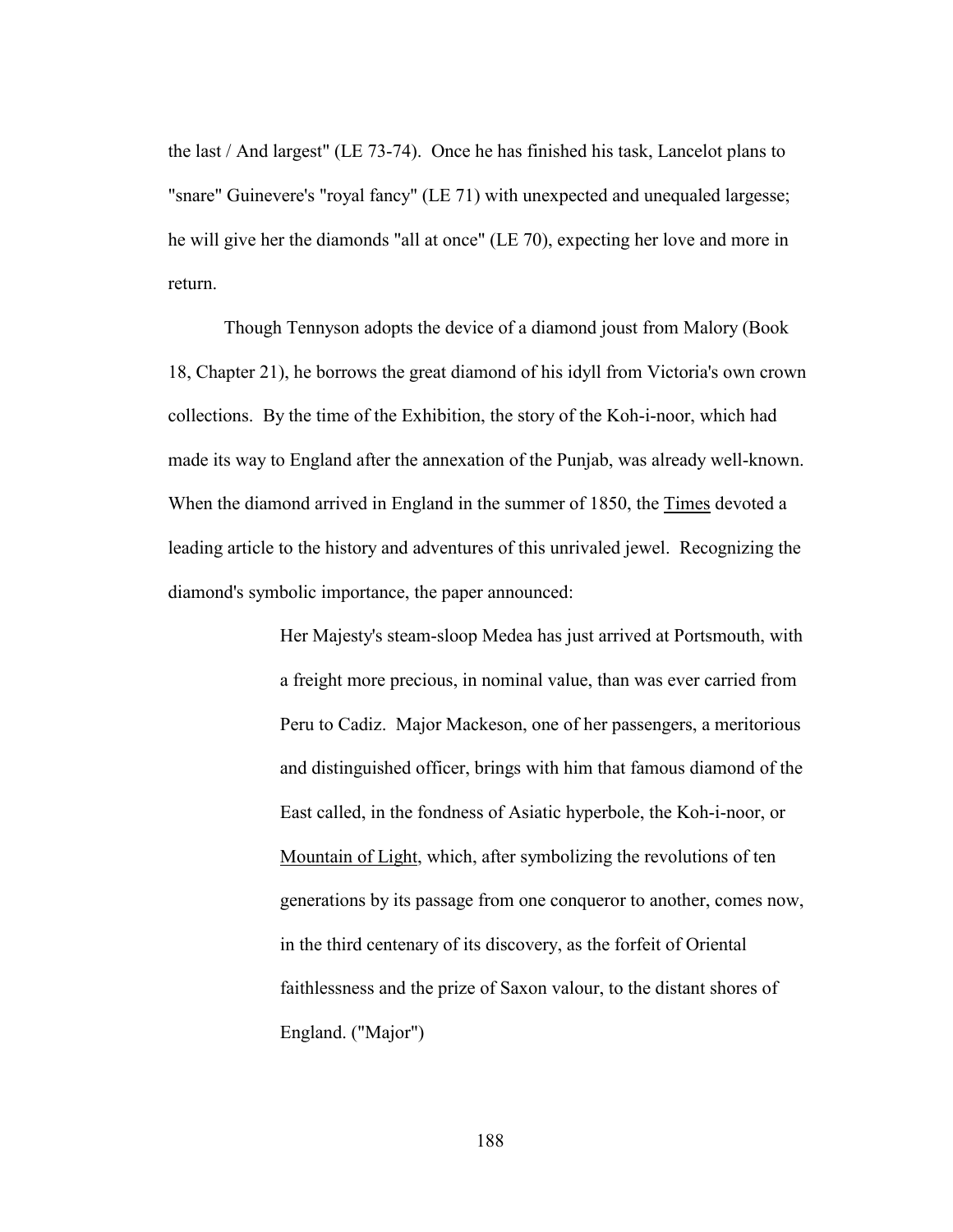As the Times noted, this unique trophy of empire carried a host of associations with it. First and foremost, the Koh-i-noor seemed to hold "the sovereignty of Hindostan" within itself. Over three hundred years, this gem had "pass[ed] in the train of conquest and as the emblem of dominion from Golconda to Delhi, from Delhi to Mushed, from Mushed to Cabul, and from Cabul to Lahore." Everywhere it traveled, the diamond stood out "in lustre, esteem, and value." In England, it was said to be the largest known diamond in the world, "[e]xcepting the somewhat doubtful claims of the Brazilian stone among the crown jewels of Portugal," and its worth was estimated at a whopping two million pounds. Moreover, since England had obtained this jewel "in virtue of conquest and sovereignty," this diamond was held to be "a fitting symbol of that supremacy" which Britain had so "fairly" won ("Major"). Even before the Koh-i-noor was seen at the Crystal Palace by over six million visitors, then, the diamond occupied the Victorian popular imagination as visible proof of England's prosperity and an important symbol of Britain's imperial power.

 The diamond's contemporary celebrity is further reflected in its use by Coventry Patmore as a model for value and virtue in his 1856 bestseller The Angel in the House. In the late section entitled "The Koh-i-noor" (Vol. II, Canto VIII), Felix responds to his beloved Honoria's desire "[t]o know what mind [he] most approved" by contrasting "man's hard virtues" with "sweet and womanly" ones (Patmore 183). What is most striking about Felix's ideal woman is, according to him, "not that she is wise or good, / But just the thing which I desire" (183). Likewise, Patmore's title diamond was valued for how it fulfilled Victorian fantasies of conquest and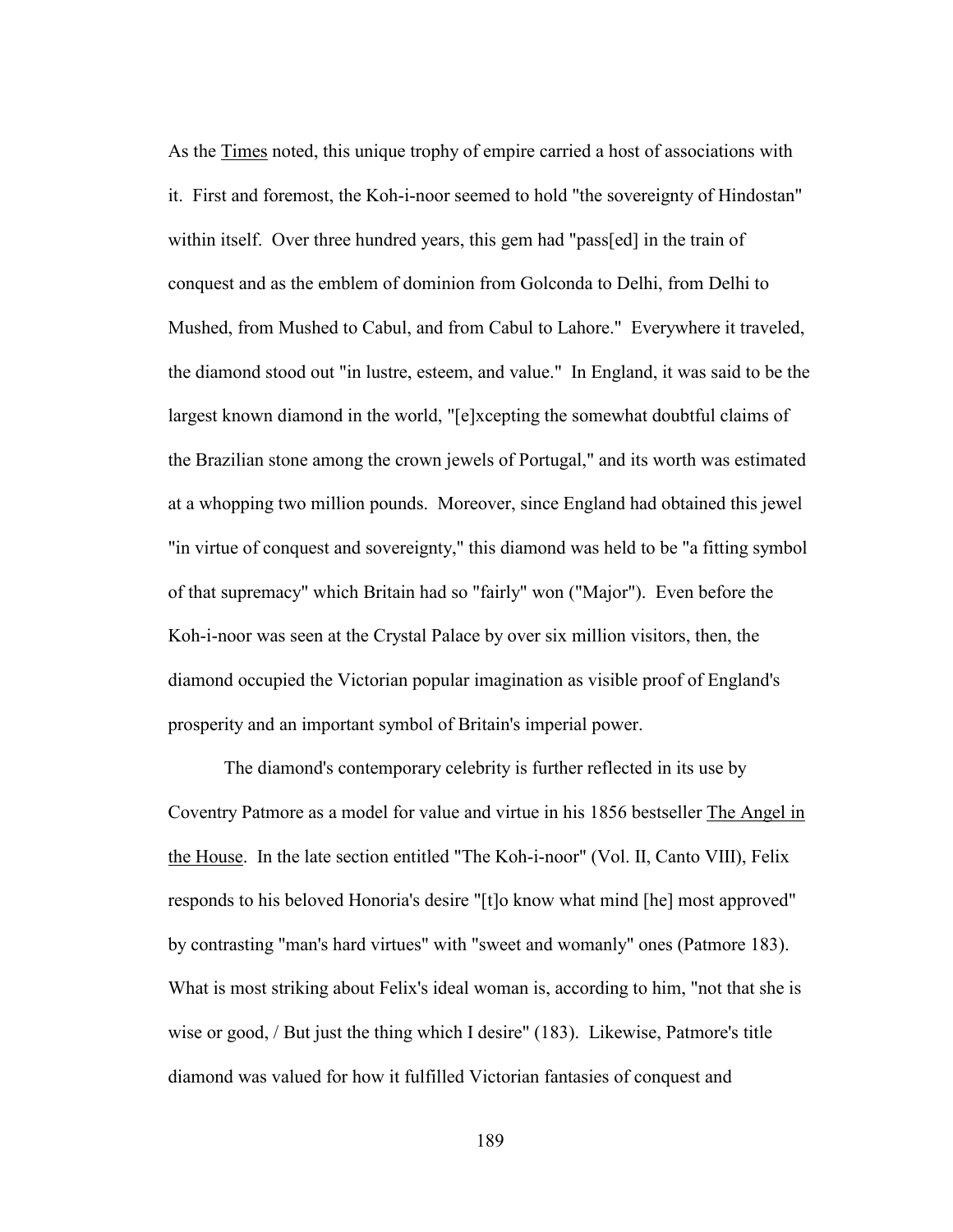sovereignty, becoming what the British wanted it to be, if only for a time. When Felix says of his "gentle Mistress," "The more I praised [her] the more she shone" (184), he could just as well be speaking of the Koh-i-noor. Both appreciate in value according to what others see in them; in Felix's words, "[A] woman, like the Koh-inoor, mounts to the price that's put on her" (185).

 However, at the height of Felix's reverie, Patmore hints at the trouble with such exotic possessions. In the section following "The Koh-i-noor," he writes, "A woman is a foreign land, / Of which, though he settle young, / A man will ne'er quite understand / The customs, politics, and tongue" (Patmore 186). As Victoria was soon to discover, her own diamond, like its native land, could also be a hard mistress. After all, the Hindus from whom the stone was taken believed that it brought disaster upon those who possessed it (King 68). Previous owners of the diamond had been variously robbed, betrayed, blinded, dethroned, imprisoned, and even assassinated, giving rise to the diamond's legendary curse (Streeter 116-35). Not long after the Koh-i-noor was presented to Victoria, she was herself attacked and struck on the head by a deranged ex-cavalry lieutenant named Pate; at least one observer blamed this assault on the Queen's unlucky charm (Howarth 142). Moreover, in 1860, Charles William King, whose books on precious stones provided source material for George Eliot and Wilkie Collins,<sup>69</sup> noted that the "usual consequences" of the diamond's possession had been "manifested in the Sepoy revolt, and the all but total loss of India to the British crown" (68).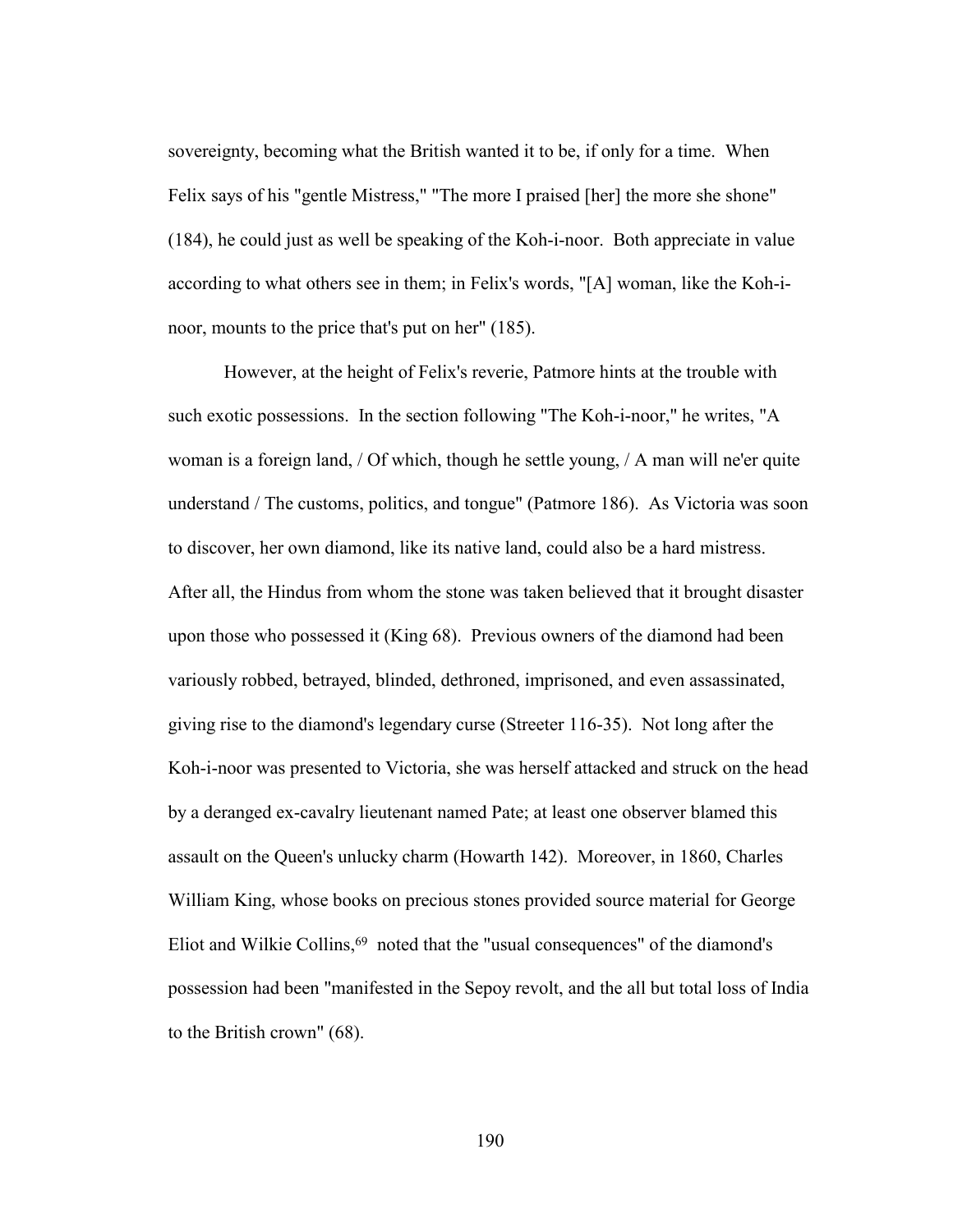Because Lancelot's gem is big enough to stand out in the king's costly canopy, it bears more than a passing resemblance to Victoria's jinxed jewel, which was said to have decorated the legendary Peacock Throne of the Moguls, completed by the same emperor who built the Taj Mahal ("Koh-i-noor" 49). Like its historical counterpart, Tennyson's fictional diamond is both large and costly; Lancelot's entire collection, of which it is the centerpiece, is valued at "the price of half a realm" (LE 1157). The treasured gem also adorns a king's crown, matching the Koh-i-noor's use by sultans, monarchs, and emperors in various personal ornaments. In addition, the two stones become gifts fit "for queens, and not for simple maids" (LE 230).

 More important, Lancelot's diamond, like the Koh-i-noor, proves to be an unstable possession, passing through many hands in a series of doomed exchanges. Before Arthur wins his throne, he happens upon the skeleton of a king slain by his brother, along with "a crown / Of diamonds, one in front, and four aside" (LE 45-46). Setting the crown on his head, Arthur takes his discovery as a sign that he "likewise shalt be King" (55). Of course, the future king little suspects the mordant irony of this premonition, which portends his own violent passing at his nephew Modred's hands in Camelot's civil war. Later, Lancelot nearly loses his own life in winning the final diamond from this same crown, whose jewels Arthur turns to "public use" as tourneyprizes (60). Moreover, Gawain, "surnamed The Courteous" (553), ruins his good name with the king by mishandling this same stone. Commanded to "take / This diamond, and deliver it, and return" (543-44) with news of the knight with the red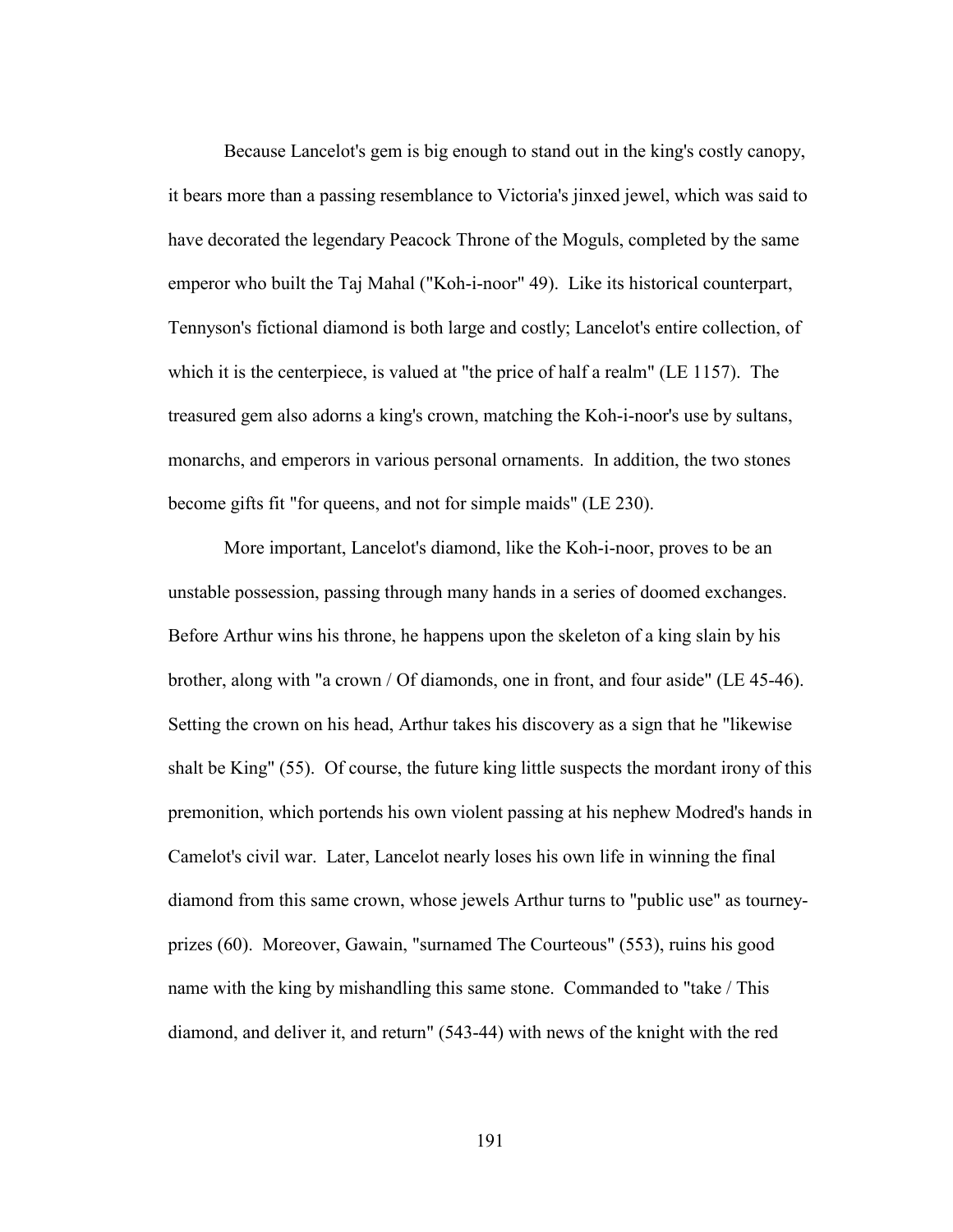sleeve, Gawain gives up his mission before it is complete, turning the gem over to Elaine, partly as a sign of his own fondness for her.

 Gawain's personal appraisal of Lancelot's diamond reveals a distinction between its potential worth as a gift and its supposedly intrinsic value:

"[I]f you love, it will be sweet to give it;

And if he love, it will be sweet to have it

From your own hand; and whether he love or not,

A diamond is a diamond." (688-91)

As Gawain suggests, even if Lancelot and Elaine do not share the kind of attachment that would lend meaning to the exchange of this diamond between them, the stone can still circulate at some future date within a personal economy of meaning or according to its fair market value. Gawain's treatment of Lancelot's diamond as a present for Elaine brings to mind not only Victoria's Koh-i-noor, which was bestowed upon her by colonial officials, but also the Queen's many Indian artifacts received as offerings from foreign potentates. Amidst the sumptuous Indian regalia at the Crystal Palace, the carved and jeweled ivory throne given to Victoria by the Rajah of Travancore was admired as a specimen of design, and it received pride of place as Albert's seat during the Exhibition's dazzling closing ceremonies (Breckenridge 203-4). In addition, the presents of the Nawab Nazim of Moorshedabad included an ivory howdah, fully loaded with elephant trappings, all worked in gold and silver (Official Catalogue 4: 929). Such imperial gifts showed generosity towards the Queen, but they also served as a self-interested display of wealth and power, exhibiting the giver's wealth for all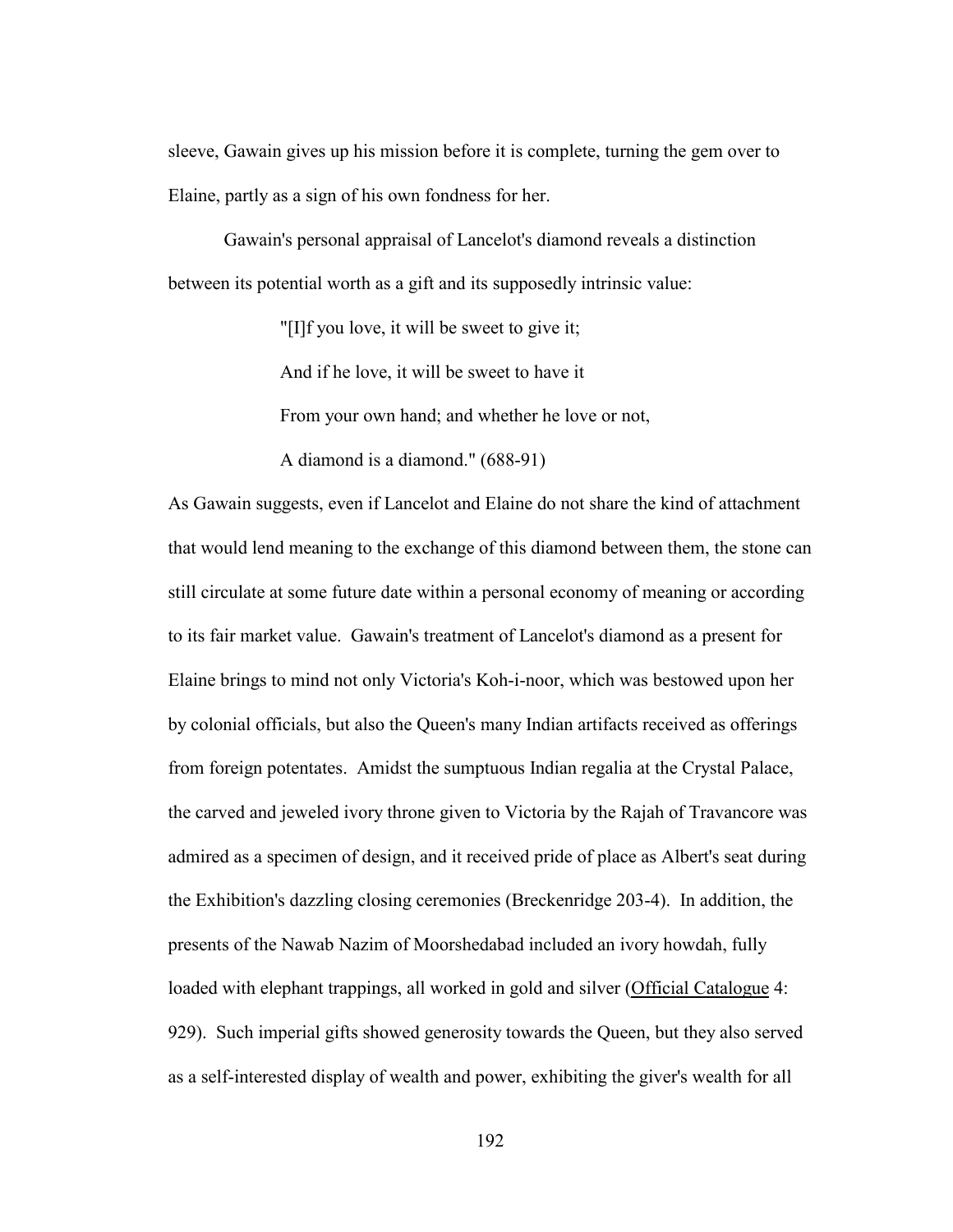the world to see. Moreover, these gifts invited reciprocation from Victoria, who could be expected to give back even more because of her lofty imperial rank.

 Such mutual exchange helped to enhance solidarity among peoples and nations within the British realm, even if it does not do so in the Idylls, where gems repeatedly suppose what Susan Pearce calls "an unbecoming degree of intimacy" between giver and recipient (On Collecting 73). The lack of reciprocity in Camelot's gift-exchange signals the failure of jewels, as exemplars of material culture in Tennyson, to validate socially or sexually transgressive relationships and unrequited loves. Thus, in Geraint and Enid, Earl Doorm's offer of a thickly gemmed gown, like his other unwelcome advances, is met with Enid's refusal rather than her acquiescence. In Elaine's case, her gift of pearls fails to win her the favor of Lancelot's diamond, through which she seeks to possess its proprietor. Although Lancelot is willing to give Elaine anything she desires, save himself, Elaine only wants what she cannot have, and so loses both diamond and knight without recompense or reward. Since Lancelot's gem is destined for Guinevere, Elaine's nightmare about this capricious stone proves prophetic: "some one put the diamond in her hand, / And . . . it was too slippery to be held" (211-12).

 Because of Elaine's pearls, Lancelot's idealized transaction with Guinevere also fails to materialize. By wearing Elaine's pearl sleeve as an accessory to his jousting disguise, Lancelot accumulates surplus meaning for his diamonds and himself. His secret identity earns the fury of his own kinsmen, who ambush and critically wound the "stranger knight" (466) who threatens to outshine their Lancelot.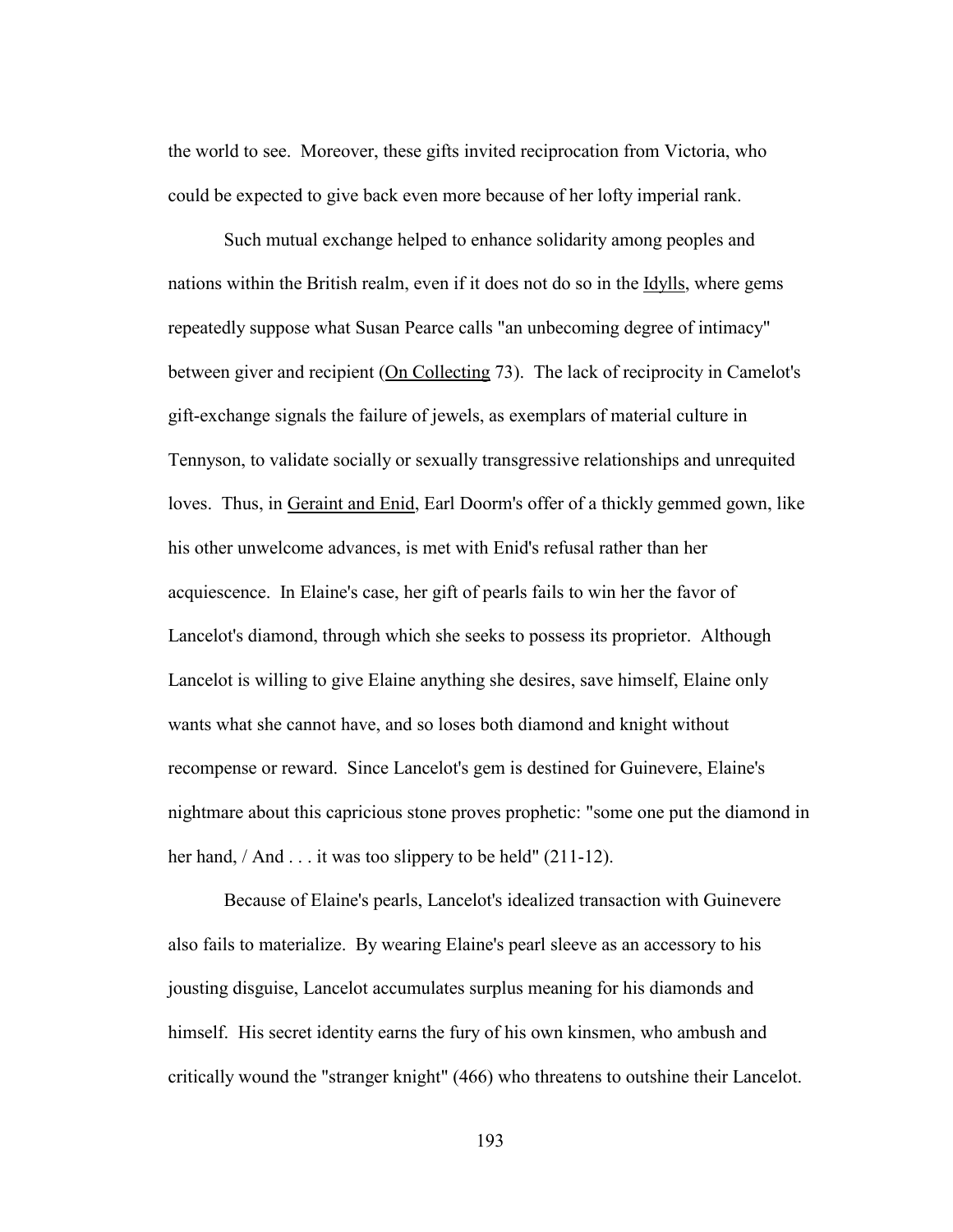After Lancelot's ruse is discovered, Elaine's pearls speak clearly through Camelot's gossip: "The maid of Astolat loves Sir Lancelot, / Sir Lancelot loves the maid of Astolat" (720-21). Guinevere, of course, is not deaf to these rumors; in fact, she anticipates them, taking Elaine's favor as a sign of Lancelot's devotion to this apparent rival for her affections.

 Still, Lancelot invites Guinevere to make use of the meaningful properties with which his labor invests the diamonds. He instructs her to customize them according to her taste:

> "Take, what I had not won except for you, These jewels, and make me happy, making them An armlet for the roundest arm on earth, Or necklace for a neck to which the swan's

Is tawnier than her cygnet's . . . ." (1174-78)

The possession ritual Lancelot describes would allow Guinevere to personalize the diamonds, just as Victoria did with the Koh-i-noor by having its setting changed from an armlet into a brooch. In so doing, she made the diamond that had been worn by a long succession of male rulers into a queen's jewel. In Guinevere's case, however, no alteration of form can make her diamonds into what Lancelot wants them to be. To the queen, the stones appear not as a sign of long-suffering devotion, but as a bribe for her affections, which she refuses to ransom any further. Here, the Koh-i-noor's association with Lancelot's large diamond contrasts strongly with its proximity to idealized and faithful married love in Patmore. Cast out of the realm of ideal values,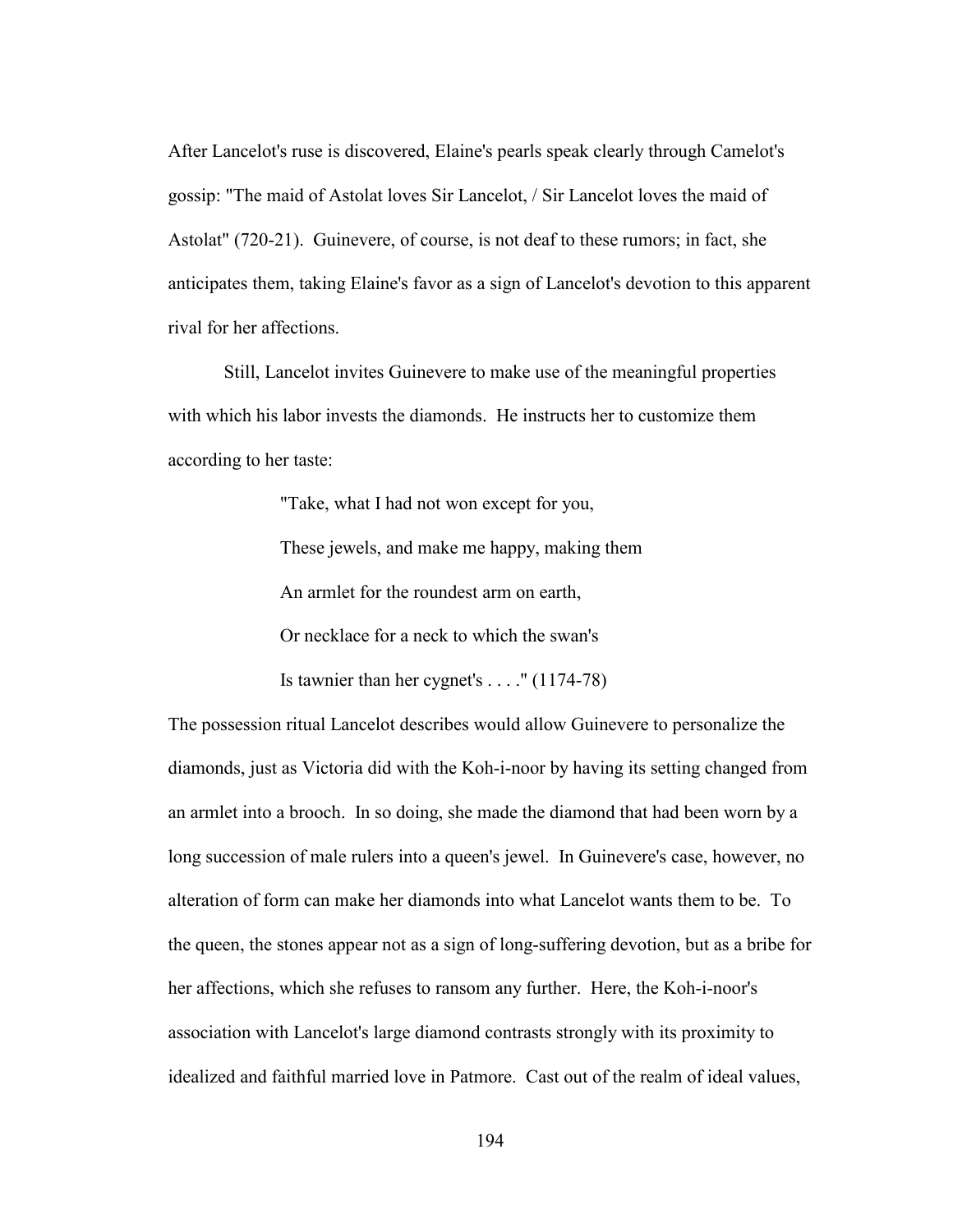Lancelot's gems become, like the jeweled knight in Percivale's vision, an emblem of mere materialism (HG 409-20).

 Too late, Lancelot learns that the peril of using a gift as a sign of possession lies in its transmissibility. With a sense of drama and irony, Guinevere lays claim to the diamonds, only to discard them after she has instilled the stones with her own meaning. In a final act of dispossession, Guinevere empties the diamonds of their former significance by handling them with scorn. Like Victoria at her Golden and Diamond Jubilees, Guinevere makes quite a spectacle with her gems. However, this queen's display is a furious and irrevocable gesture:

she seized,

And, through the casement standing wide for heat,

Flung them, and down they flashed, and smote the stream.

Then from the smitten surface flashed, as it were,

Diamonds to meet them, and they past away. (1225-29)

Guinevere's violence, reminiscent of that used to win her jewels or the Koh-i-noor itself, forces a rupture in the meaning of the diamonds that accompanies their transferal. By discarding the indestructible tokens of Lancelot's love, Guinevere breaks her bond with him. When she lets go of the jewels, Guinevere also robs Lancelot of an important means of expressing his attachment to her supposed rival. In addition, the queen's disposal of the diamonds deprives Lancelot of the hard-won signs of his knightly prowess and, by extension, of his masculinity. Even if, as Clyde de L. Ryals notes, Lancelot has earned the gems "in a honorable combat at a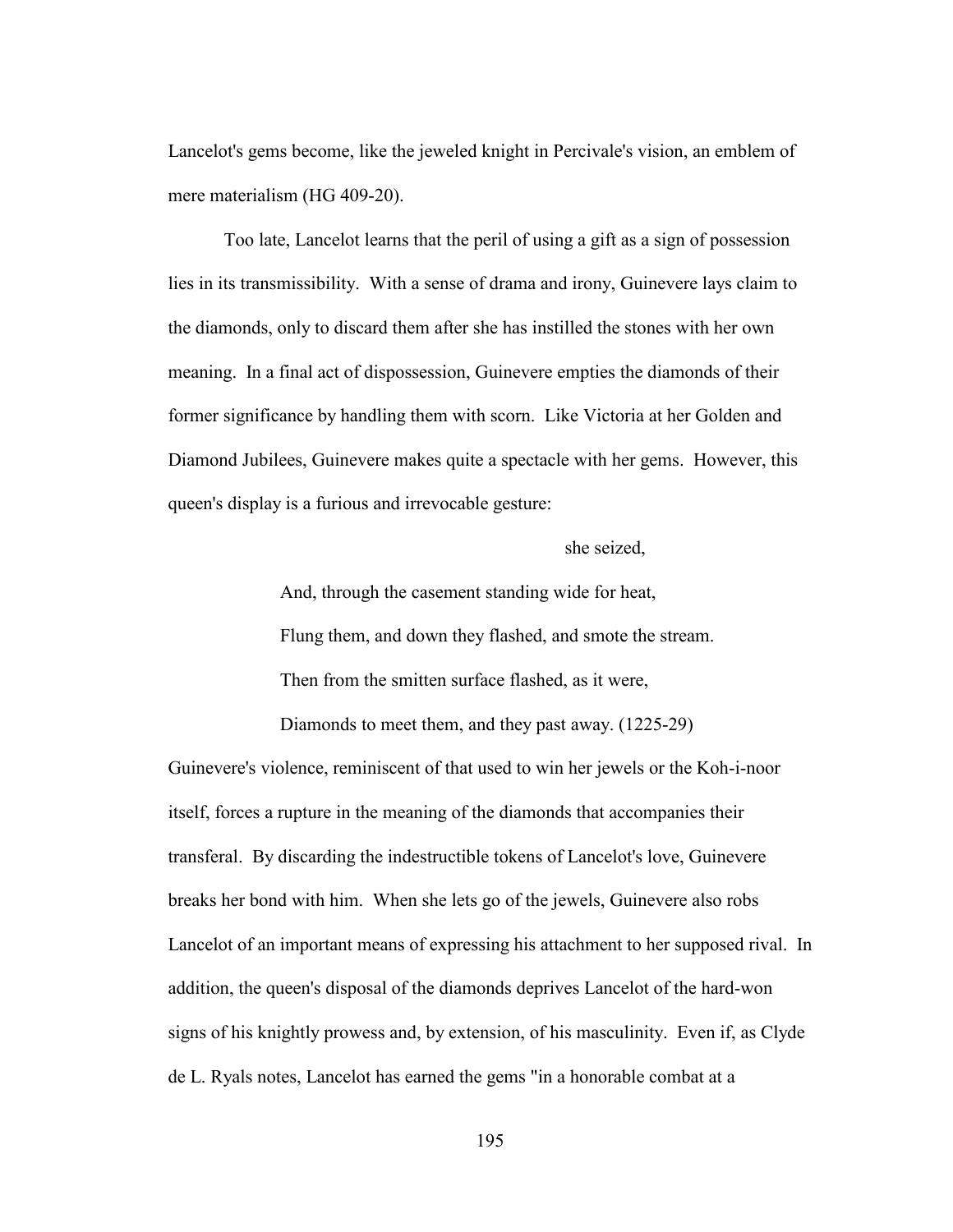tournament where courtesy and manners prevailed" (127), he forfeits his title to them by virtue of his infamous conduct towards both king and queen.

 Despite the seeming finality of her act, not even the queen herself can decree the ultimate meaning of her diamonds. Once they leave her hands, the diamonds again take on a life of their own, as Harold Littledale noted more than a century ago:

> There is a grim irony of fate in the fulfillment of Elaine's dream when the Queen in jealous wrath flings the diamonds into the river. [Elaine's] barge is approaching, and the vanished gems become an offering to the spirit of the dead maiden. (204)

Indeed, Elaine's ineffable smile seems to mock the thwarted queen as she surrenders her jewels. Though Guinevere attempts to deprive Elaine of Lancelot's diamonds, she all but gives them to her former rival, who symbolically lays claim to the gems. However, in death, as in life, actual possession of these jewels eludes Elaine, who is bereft of Lancelot's diamond, along with her own pearls. Unlike her "pearlgarland[ed]" counterpart in the 1832 "Lady of Shalott," Elaine does not apparel herself in a "crown of white pearl," nor does she clasp "one blinding diamond bright" (33, 46, 49). Having yielded her treasured gems, Elaine holds only a lily, a sign of her purity, and a letter to Lancelot, asking him for the favor of prayer and burial. Like so many of Camelot's gems, the lost diamonds sink into a literal and textual void, never to be seen again.

 Through their linked destinies, Elaine's pearls and Lancelot's diamonds alike emerge as what Jacques T. Godbout terms dangerous or "poisoned" gifts (Godbout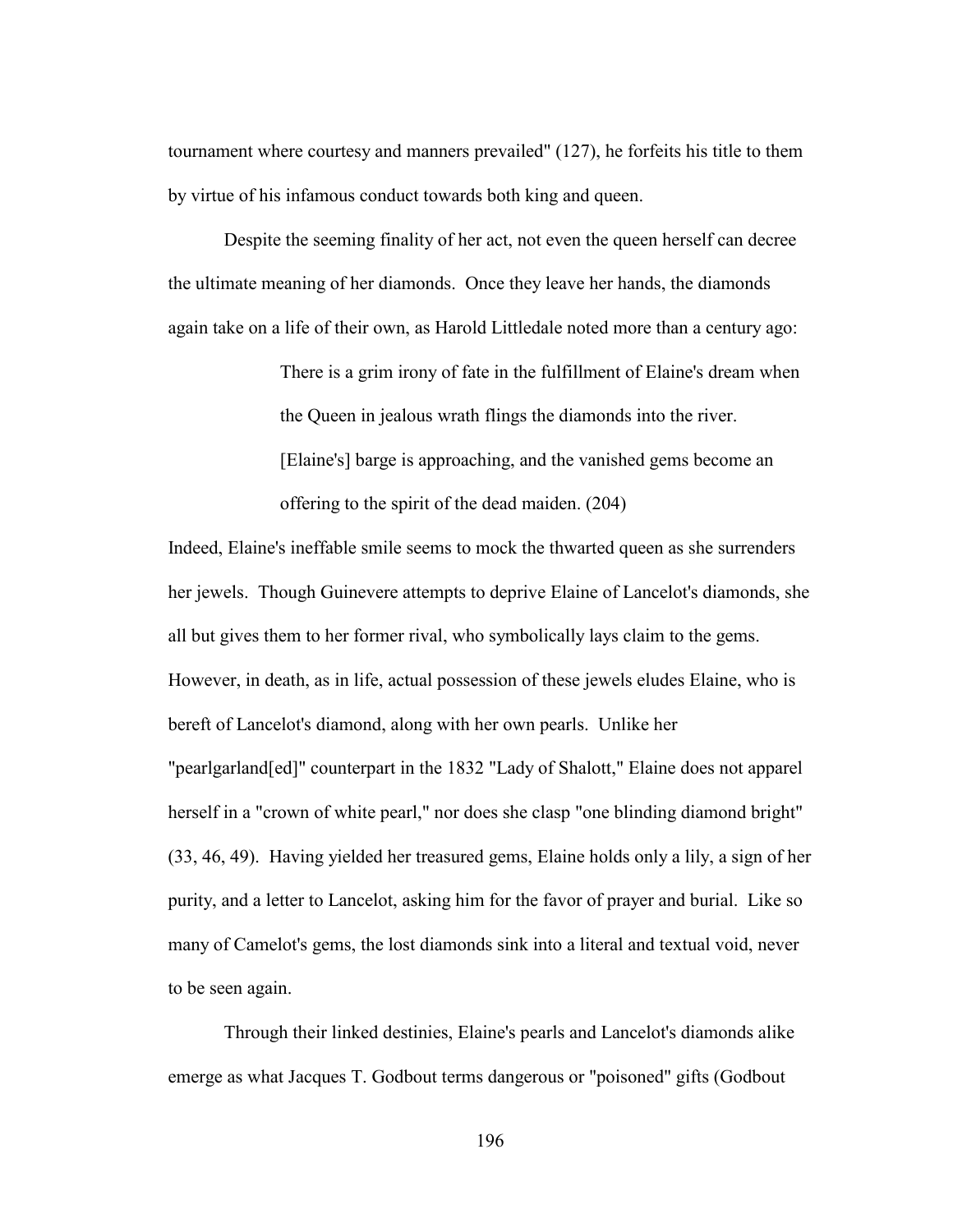and Caillé 8-9). These either harm the recipient directly, like Snow White's apple, or pose a threat through the connections they offer, like the Trojan horse (Godbout and Caillé 54, 211; Hyde 72-3). Elaine's pearls are tainted as gifts by the surreptitious way in which she offers them to Lancelot, which in turn ruins the value of his gems in Guinevere's eyes:

# "What are these?

Diamonds for me! they had been thrice their worth Being your gift, had you not lost your own. To loyal hearts the value of all gifts Must vary as the giver's." (1204-8)

Threatened by Lancelot's gift, Guinevere refuses it, "because to accept it would be to tacitly endorse an unwanted relationship" (Godbout and Caillé 9).70

Tennyson's portrayal of Camelot's poisoned gift jewels in Lancelot and Elaine shows his awareness of the ill-fated character of Victoria's own dangerous diamond, which soon became a burden for the crown. Because the Koh-i-noor was taken from its Indian owner, even its very status as a gift proved to be a lasting source of contention; in 1882, the maharajah who was forced to surrender the diamond petitioned Parliament for its return, without success. Besides its supposed curse, this corporate gift of Britain's former Indian administration made great demands upon its new owner. For one, the Koh-i-noor had to be guarded closely and kept "safelier" than the elusive diamond of Elaine's dream (LE 217). When Victoria's diamond was exhibited at the Crystal Palace, it was placed within a glass bell-jar, inside what was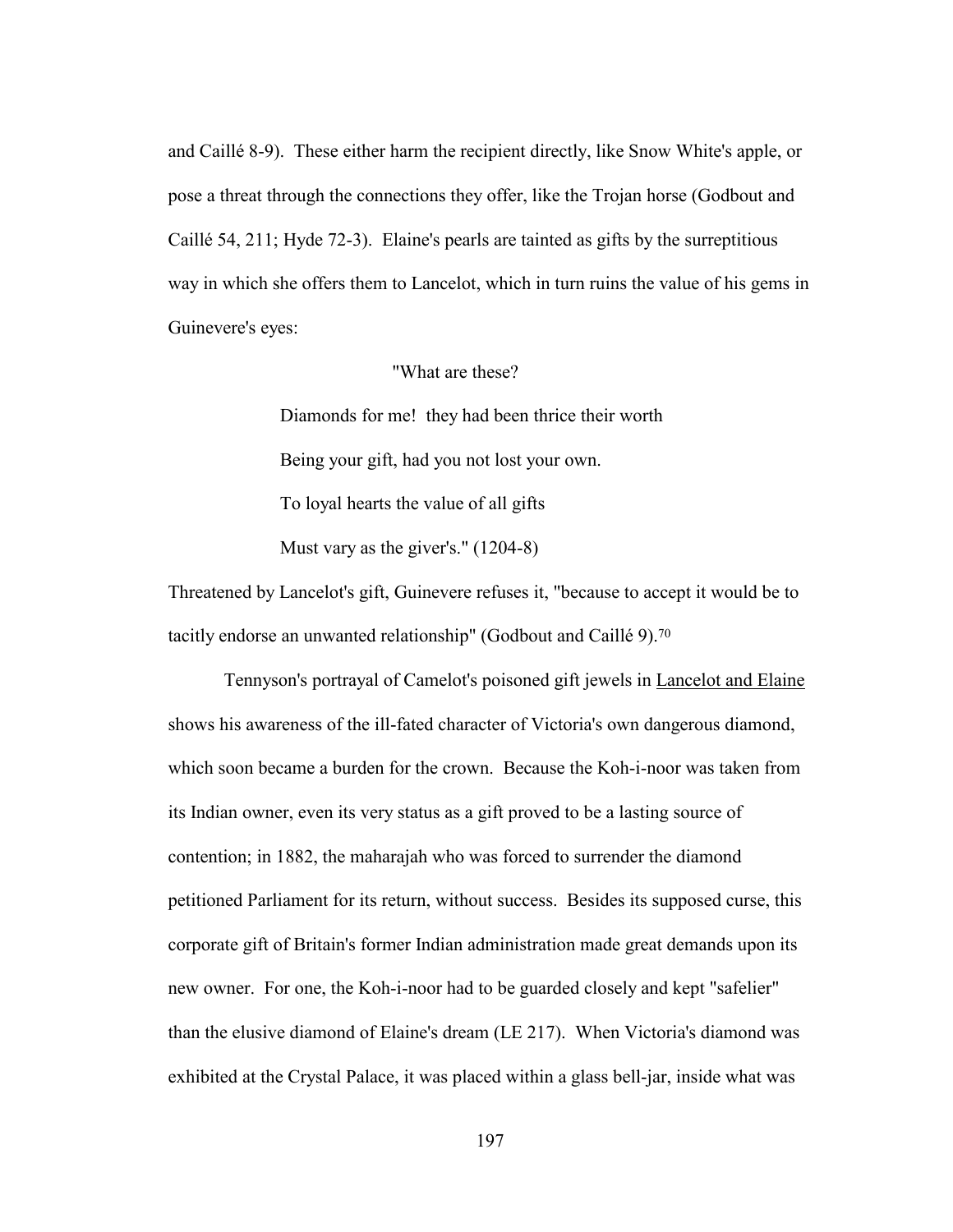popularly described as "Mr. Chubb's 'iron cage'" (Horne 438). This intricate London locksmith's invention was meant to protect the Koh-i-noor from the very kind of violence with which it had so recently been won. The exhibition catalogue declared this mechanism, which was on display as a technological wonder, to be impregnable: "This case . . . contains an arrangement for elevating and depressing the diamond without unlocking. It is considered to be impossible to pick the lock or obtain an entrance into this receptacle" (Official 3: 663). Rigged to lower the diamond automatically into an iron-and-steel safe upon any threat to the stone, this device was a feat of engineering ingenuity and manufacturing prowess, meant to defeat a wouldbe thief both physically and intellectually. The challenge and reward presented by these defenses inspired R. H. Horne to write a short story for Dickens's Household Words about an imaginary attempt to steal the diamond. In what turns out to be a dream, the author's alter-ego, a self-described "private gentleman of small means" who takes great pride in his modest collection of gems, successfully mines the Koh-inoor by burrowing underneath the Crystal Palace at night and drilling through its renowned safe to gain his prize, only to discover later that "the greatest Treasure of the earth" is a fake (Horne 436, 441). Despite its whimsy, Horne's story reminded contemporary readers that what was won and kept by force could also be taken by it, thus necessitating constant surveillance.

 Moreover, the Koh-i-noor brought with it increased obligations in the costly and difficult administration of expanding regions in India. After the Indian Mutiny had, in one historian's words, "shaken any easy hopes in the steady conversion of non-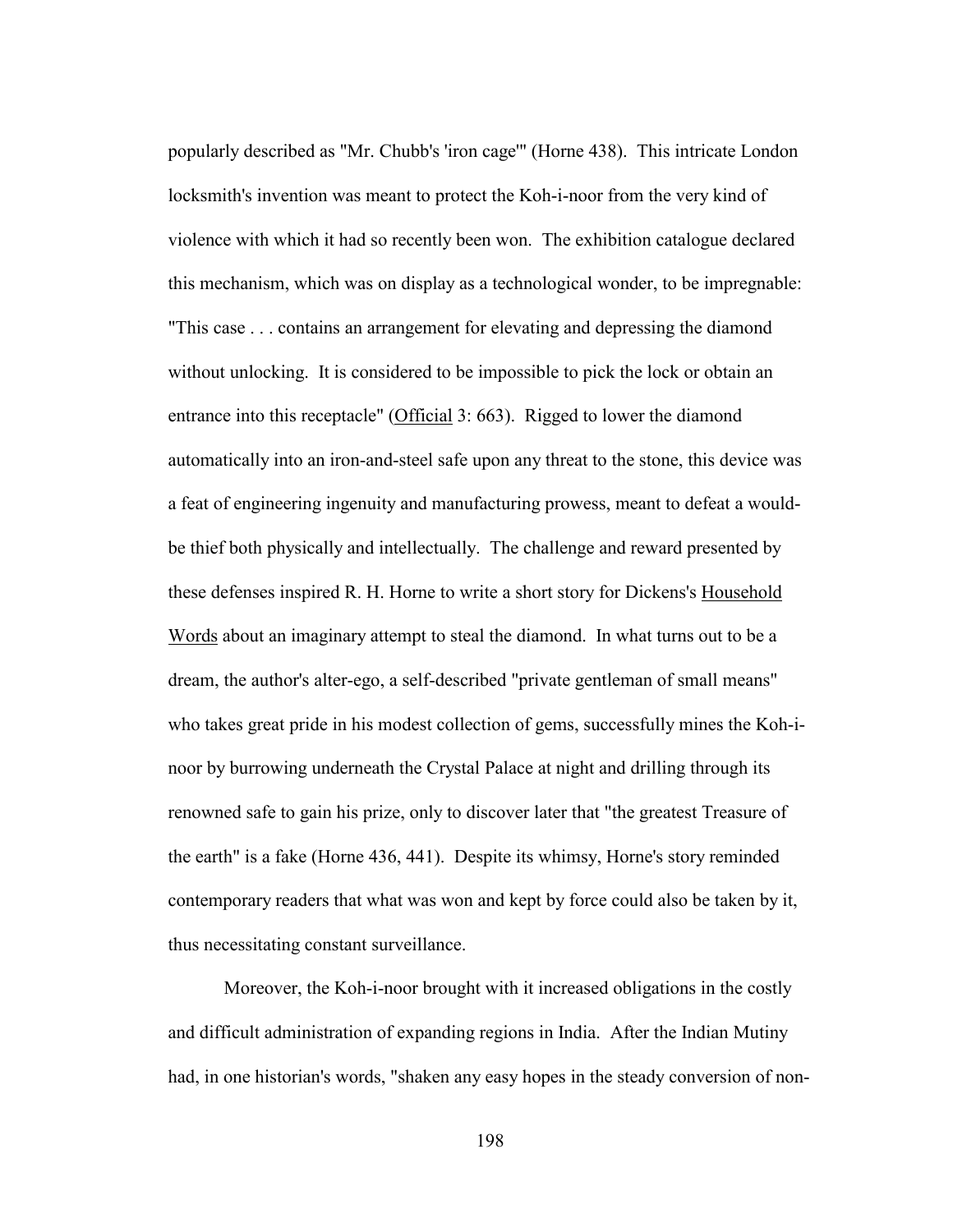English peoples to English civilization" (Webb 356), the Koh-i-noor hardly seemed like an ideal representation of imperial dominion. Just as Guinevere believed that she had won Lancelot's diamonds only to lose his heart, Victoria had acquired perhaps the world's greatest gem, only to have its motherland nearly slip through her fingers. Moreover, since the East India Company, which obtained the diamond for the Queen, handed over its administrative duties to the crown in 1858, this colonial possession beckoned to past glory rather than future conquests. Even if Victoria's ownership of the gem seemed like "an appropriate and honourable close to its career" for the writers of the official Crystal Palace catalogue (Official 3: 696), holding the Koh-i-noor did not necessarily grant Victoria absolute sovereignty over India.

 Guinevere's lost diamonds also provide an oblique commentary on some of Victoria's other crown jewels. Early in Victoria's reign, there was a dispute between the Queen and her uncle Cumberland, the King of Hanover, and later with his successor, her blind cousin George, over the Hanoverian crown jewels. Ever since Hanover was made a kingdom at the 1814 Congress of Vienna, George IV and William IV had held these jewels as rulers of both it and Britain. However, as a woman, Victoria was excluded from the Hanoverian throne and its trappings, including the renowned Hanoverian pearls, which had belonged to Catherine de' Medici, Mary Stuart, and Queen Elizabeth (M. Wilson 138). Despite the crown's efforts to purchase the jewels as early as 1841, no compromise could be reached, due in part to varying appraisals of these treasures. Thus, in 1858, the very year in which Elaine was written, Victoria, like Guinevere with her diamonds and pearls, was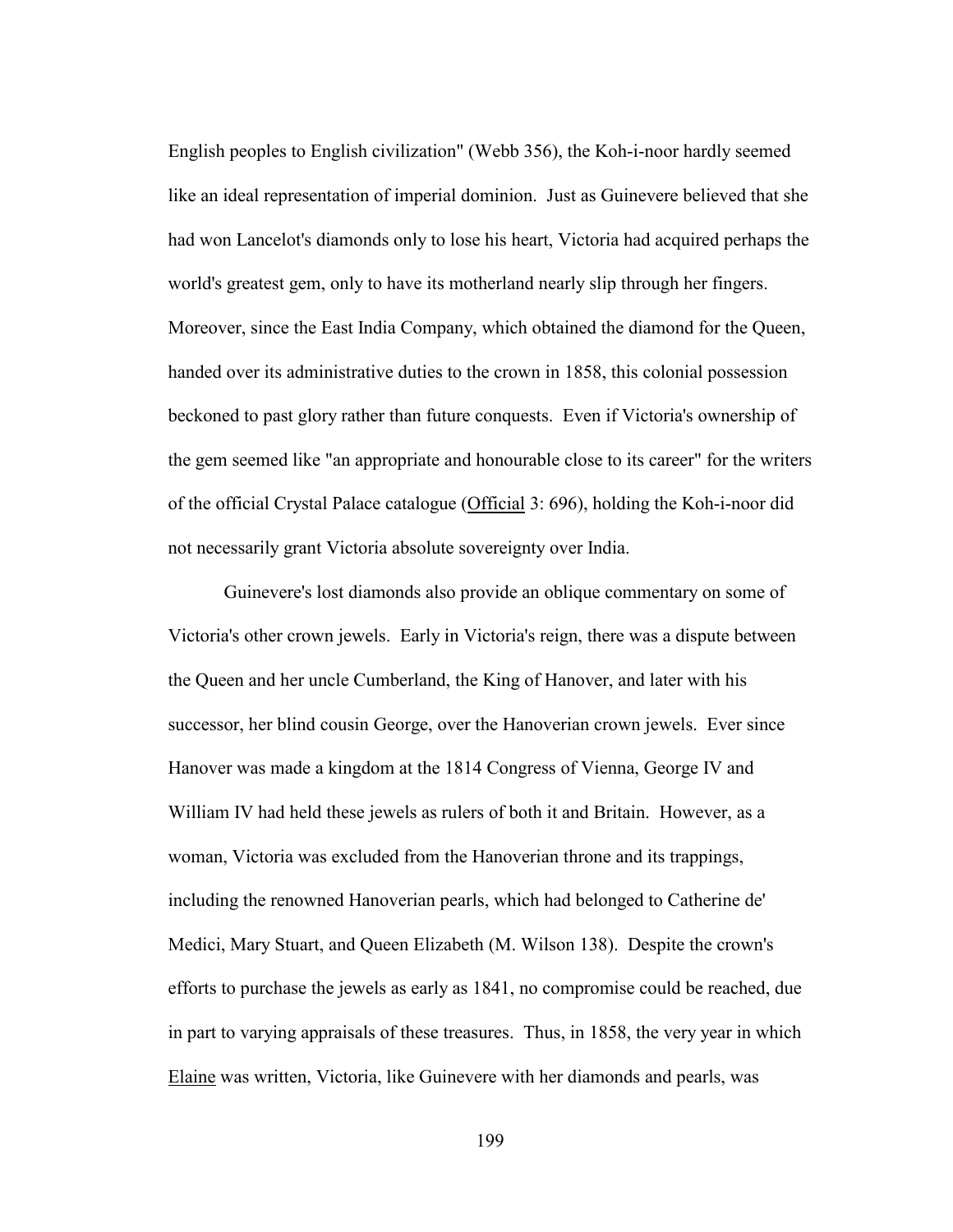dispossessed of the jewels, which were surrendered to the Queen's foreign relatives. The throne's failure to hold onto its treasures surprised even the Hanoverian emissary, Count Kielmansegge, who had expected England to come up with the funds necessary to retain the regalia (Ames 132).

 Besides being a personal disappointment for the Queen, Victoria's lack of success in keeping the Hanoverian jewels in England was a loss to the nation. Indeed, her surrender of precious objects that had formed part of the English regalia for decades suggested a symbolic relinquishment of power. Even if Victoria's ornaments remained in the family, so to speak, their departure from Britain signaled the inability of the monarchy to maintain its possessions by diplomatic or economic means. As Tennyson was to suggest in The Last Tournament of 1871, the jewels of empire, like the Koh-i-noor or even India itself, could not be bought but with blood.

## III.

Like Lancelot's great diamond, the ruby carcanet won by Tristram in The Last Tournament closely resembled one of Victoria's newest crown jewels. The Timur Ruby, which once belonged to the conqueror Tamerlane, had also lately arrived from the Lahore Treasury. Like the Koh-i-noor, the ruby appeared at the Crystal Palace in 1851, but with little fanfare. Whereas the exhibition catalogue devoted a full two pages to the history of Victoria's great diamond, the Timur went unnamed as part of a "Short necklace, of four very large spinelle rubies" (Official 4: 919).71 The semi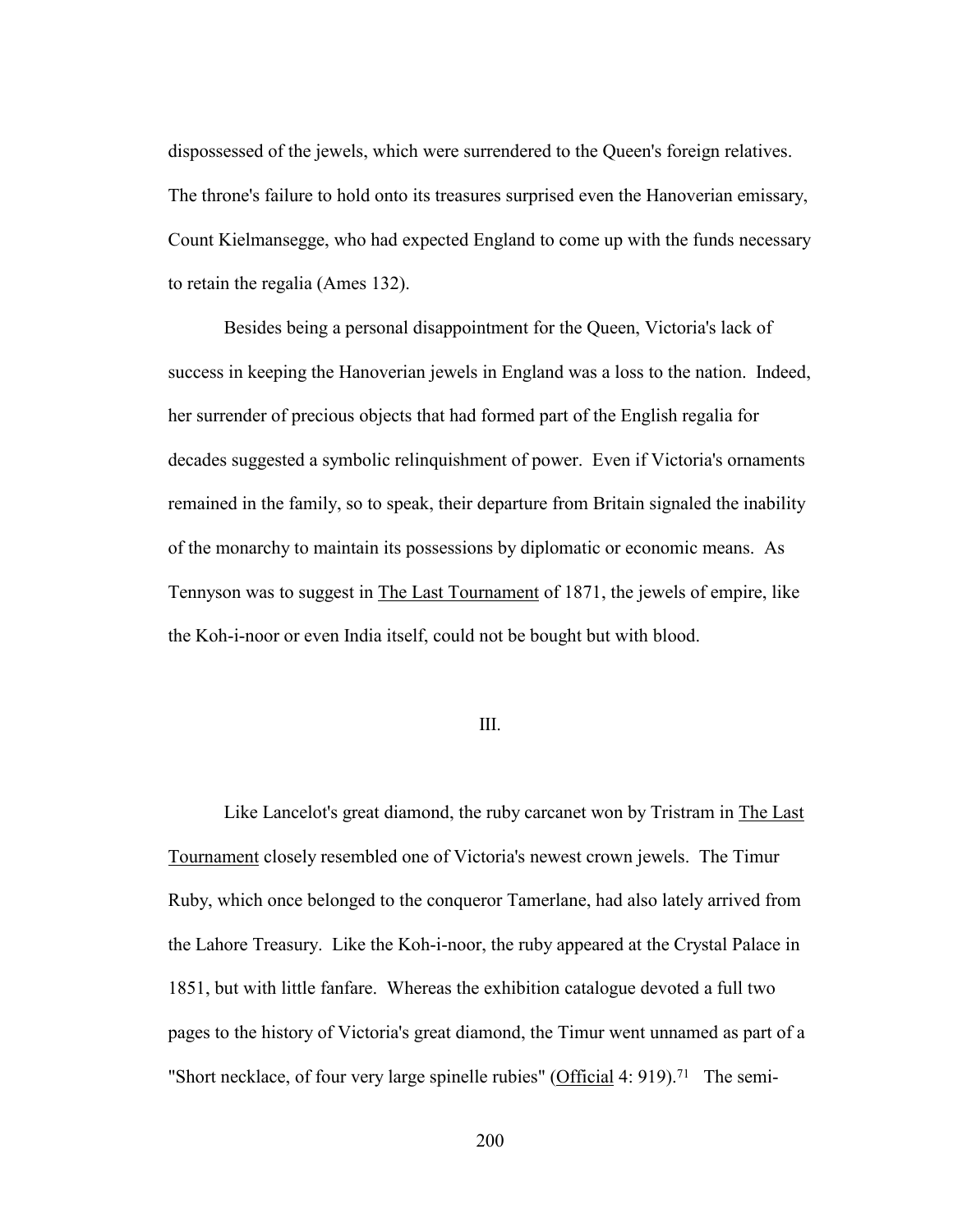triangular Timur served as the center and largest of three rubies in the middle of Victoria's carcanet, with a smaller gem on the snap at the back. Even by itself, the Timur would still have been as visually and historically distinguished as the Koh-inoor. Weighing over 350 carats, the stone, like its diamond counterpart, had once decorated the fabulous Peacock Throne. Described as "upwards of three fingers in breadth and nearly two in length," the gem was so highly valued that it was long known as the "Tribute of the World" (M. Wilson 150). Its provenance was even engraved on its surface, though one Mogul emperor, in a memorable gesture of appropriation, had this inscription altered to remove the names of three of the jewel's former owners (Bruton 131-2).

 More important, the Timur Ruby had long been a companion piece to the great Koh-i-noor itself. As Eric Bruton has noted, "There is a close historical association between the famous diamond and the great 'ruby' because, although they have been fought over and presented for services rendered, they have remained in common ownership . . . since 1612" (133). Victoria's custodianship of the jewels ensured that this legacy would continue. As the **Edinburgh Review** observed in 1866, the Timur, an "enormous stone, time-honoured in Indian tradition," accompanied the Koh-i-noor "into the possession of Her who is now the Sovereign of India" (Story-Maskelyne 243).72

With a longer history than even the Koh-i-noor, the Timur Ruby also witnessed more violence than any other storied stone. As Mab Wilson writes, "For close to a millennium it watched the savage games of kings, noted their unconcealed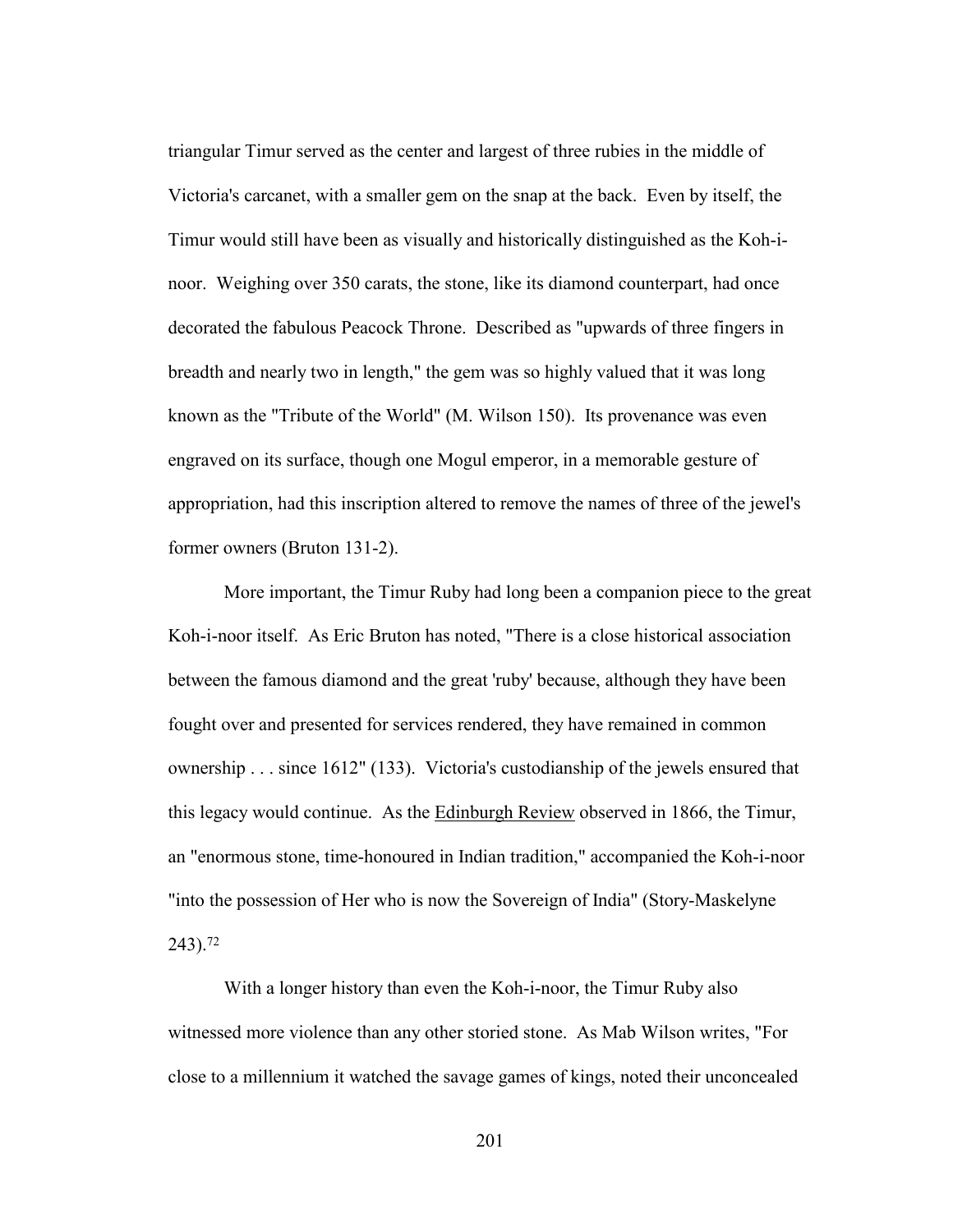pleasure in cruelty, saw greed that was senseless in its magnitude, patricide, fratricide, torture, and rapine" (146). The Timur's documented past goes back as far as the eleventh century and the Hindu dynasties of Delhi, from where it passed by conquest to successive Muslim sultanates, and from them to the great Tamerlane and his Tartar line. The venerable ruby came by way of Persia as a tribute to the Indian Moguls in 1628, soon after which the Koh-i-noor joined it (M. Wilson 146-7; Howarth 11).

 Although Tennyson's ruby carcanet may lack these particulars, it too sees and even occasions great bloodshed as it acquires a sense of agency. Even more than Lancelot's great diamond, the rubies of The Last Tournament prove to be stubbornly resistant to manipulation, and they earn the character of cursed stones whose very ownership means death. Their path of destruction begins with Nestling's passing, after which the queen tries to redeem "the jewels of this dead innocence" (LT 31) by making them a tourney-prize. Cursing her lost diamonds, Guinevere assures her husband that the rubies will bring "rosier luck" (45) because of their more propitious origins. However, the blood-red of the rubies fails to remind the queen that these jewels are to be won with violence that she herself commissions.

 Far from being the token of purity or talisman of virginity envisioned by Guinevere (49-50), the rubies become a fitting emblem of the victorious Tristram's perceived transgressions: he is literally caught red-handed, covered in someone else's blood. When Tristram declines to give his prize to some lady on the field, he violates custom and courtesy, adding to his crimes. As Marcel Mauss writes of taonga gift exchange among the Maori, "To keep this thing is dangerous, not only because it is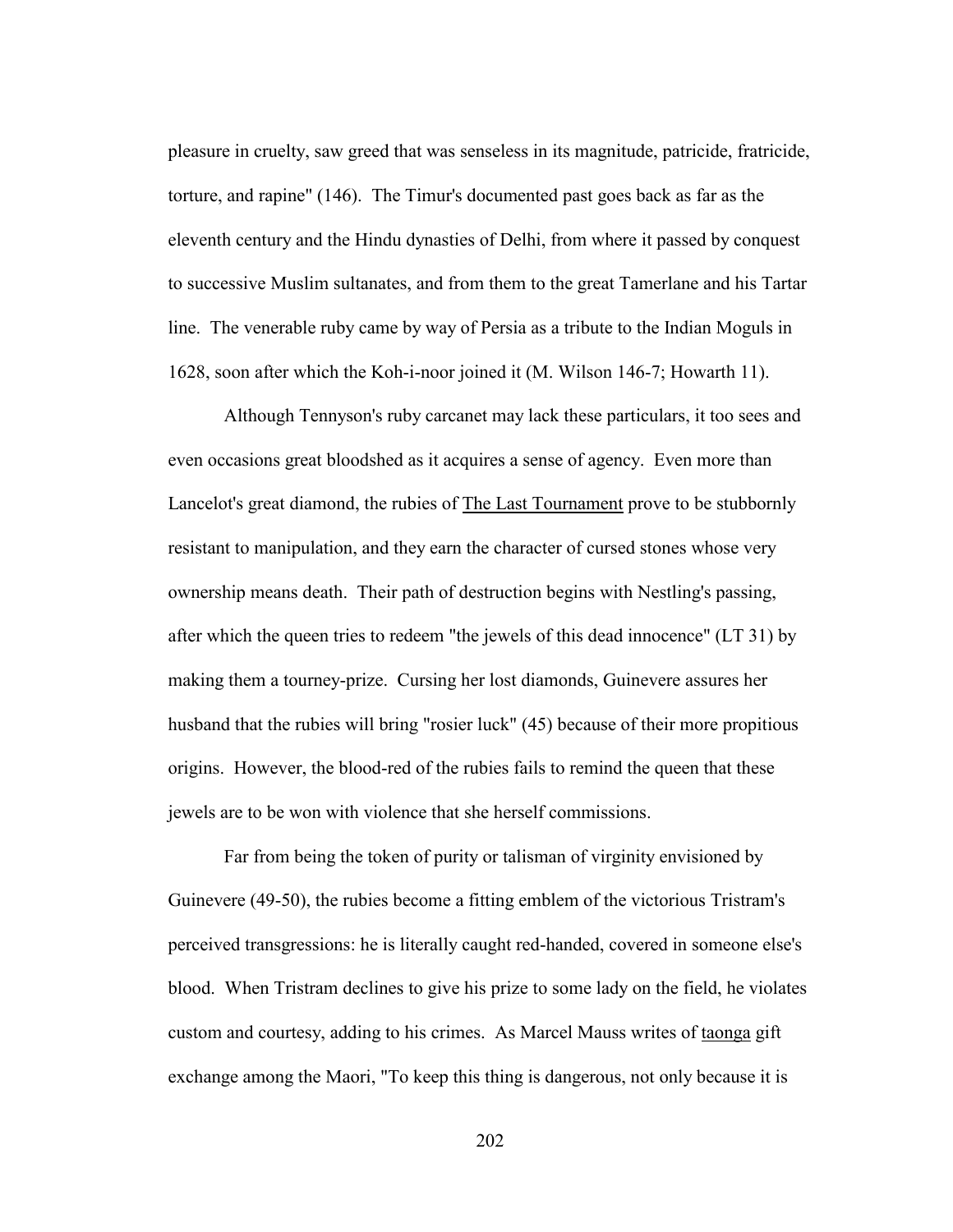illicit to do so, but also because it comes morally, physically, and spiritually, from a[nother] person. . . . [I]t retains a magical and religious hold over the recipient" (10). Even if Tristram owns the jewels, he does not fully possess them because he fails to lay immediate claim to their symbolic properties through timely and appropriate exchange.

 Moreover, through their appearance, Tristram's red rubies acquire an ominous association with Pelleas, the ruthless "Red Knight" who travesties Arthur's court and brutalizes the king's knights and subjects. Rather than conveying innocence, then, the jewels begin to carry the taint of sin and death, as Tristram's dream about the ruby necklace shows. Like Elaine's vision of the elusive diamond, Tristram's nightmare focuses on a collection that cannot be held or even preserved. In Tristram's imagination, the two Isolts, his wife and his lover, struggle for possession of the rubychain. The women do violence for and to the gems, which melt like "frozen blood" in the queen's intemperate grasp (412), leaving her hand with the same telltale stain that incriminated Tristram. The broken circlet also reflects Tristram's divided love, which is split between the sensual attractions of Queen Isolt and the spiritual ministrations of his wife (Kincaid 205). Sensing that he has sullied the sacred memory of the innocent infant by tarnishing her jewels (Gray 116), Tristram hears "a rush of eagle's wings, and then / A whimpering of the spirit of the child, / Because the twain had spoiled her carcanet" (416-18). As one critic has suggested, this subdued protest from beyond the grave shows Tristram's mind "pronouncing judgment upon itself."73 Because he has not lived up to the spirit of his trophy, Tristram suspects that these gems, like Elaine's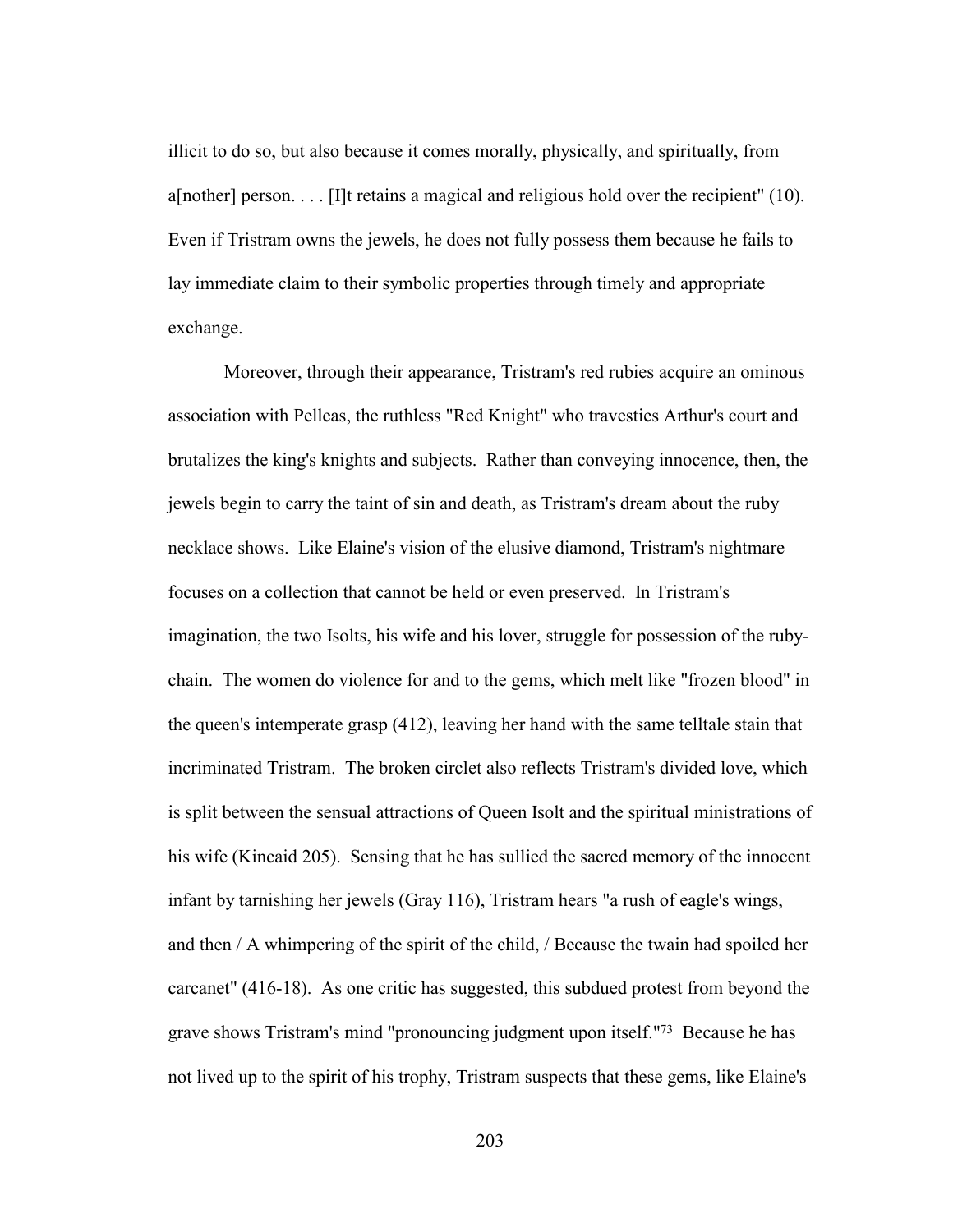diamond, will surely slip away. Tennyson's juxtaposition of this dream with the slaughter of the Red Knight and his followers in a river of blood further foreshadows the misfortune that the matching rubies threaten to bring.

 Despite his misgivings, Tristram still attempts to claim the rubies for himself in a divestment ritual dedicated to erasing the meaning associated with their previous owner (McCracken 87). As he shows a consumer's anxiety of influence, Tristram implicitly acknowledges that the personal properties with which an object is invested can persist even after it changes hands. Hoping to free up the jewels' symbolic dimensions for his own use, he carries the stones to Queen Isolt and presents them to her at sunset. Though he does not believe in eternal love or any "inviolable vows" (683), Tristram places the trappings of his disowned ideals in the best light possible to seduce Mark's queen, who is unmoved by Tristram's half-hearted professions of constancy. To redeem the gems, Tristram provides a mystical account of their origins. Calling the rubies "the red fruit / Grown on a magic oak-tree in mid-heaven" (738-39), Tristram effaces their former owner and her part in the jewels' history and meaning. He then brings the carcanet down to earth and personalizes his prize by identifying the rubies as the fruits of his labor, "won by Tristram as a tourney-prize" (740). By calling the rubies his "last / Love-offering and peace-offering" to Isolt (741-42), Tristram makes yet another attempt to arbitrate the use and meaning of the carcanet. In a concluding act of appropriation, Tristram tries to take possession of Isolt herself through the necklace, which he flings around her neck.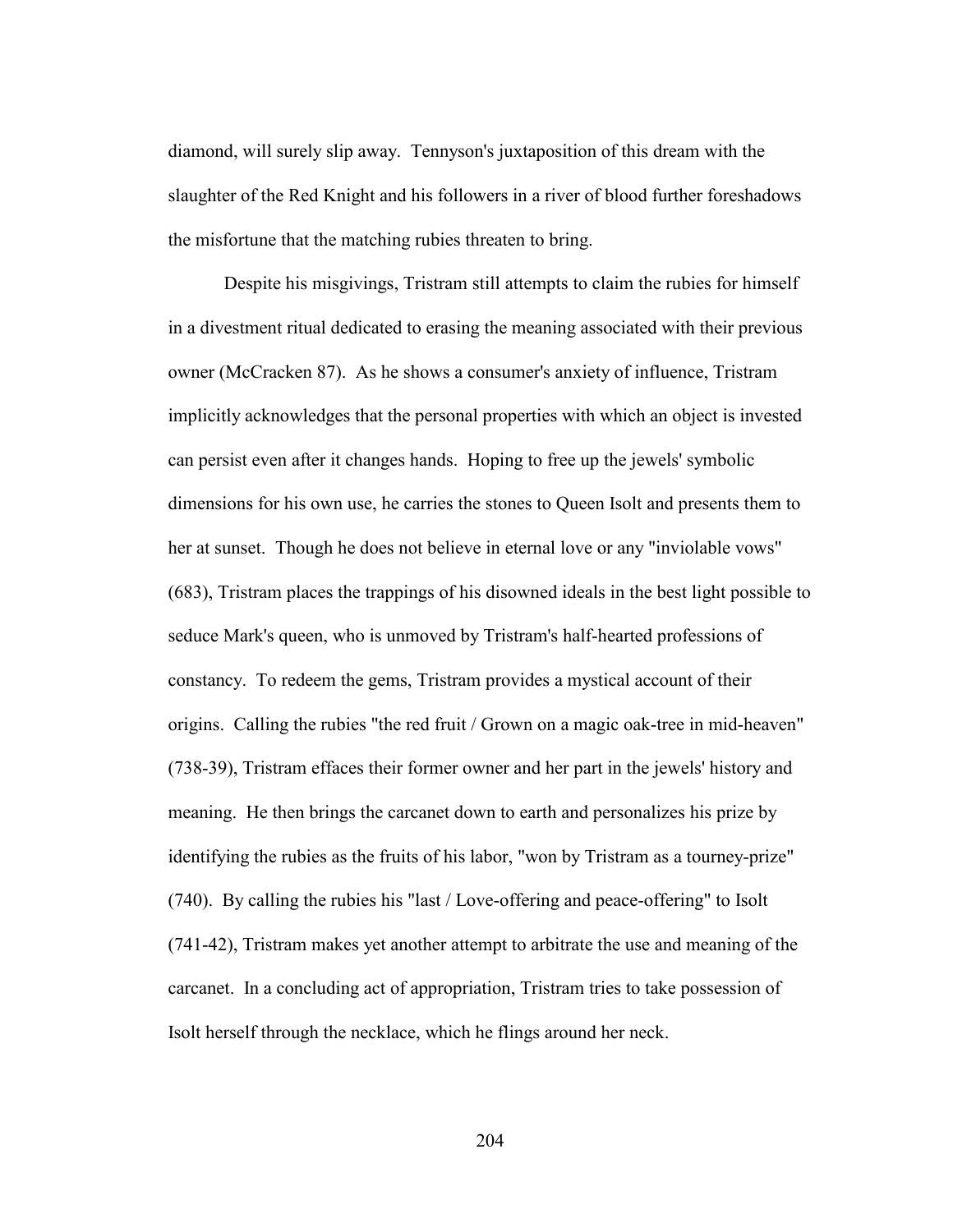However, just as Tristram's lips touch Isolt's "jeweled throat" (745), the rubies symbolically contaminate this transaction, revealing the couple's complicity in sin. As he tries to trade the tokens of dead innocence for living vice, Tristram falls victim to his own sexual excesses (Reed 120). Though Mark may not have witnessed his wife's previous transgressions, he catches Isolt and Tristram in the act this time and voids their illicit exchange by striking his rival dead. Thus, Tristram's rubies connect sexual rivals more directly than Lancelot's diamonds; Mark encounters his adversary face-to-face, rather than through his jewels. Though the carcanet's story ends with its owner's life, its malign influence appears to linger on: immediately after Mark kills Tristram, Guinevere flees Arthur's court, precipitating Camelot's final battle.

 The immense personal and social costs of Tristram's rubies call to mind a related passage from Tennyson's primary source for The Last Tournament. Sharon Turner's History of the Anglo-Saxons records a legend of King Alfred about the discovery of the infant "Nestingum," a foundling abandoned, like his namesake in Tennyson, in a tree, though "dressed in purple, with golden bracelets, the marks of nobility, on his arms" (2: 119).<sup>74</sup> More important, Turner's history also cites King Alfred's translation of a paragraph on jewels from Boethius that could hardly have escaped the poet's notice:

> Why should the beauty of gems draw your eyes to them to wonder at them, as I know they do? What is then the nobility of that beauty which is in gems? It is theirs; not yours. At this I am most exceedingly astonished, why you should think this irrational, created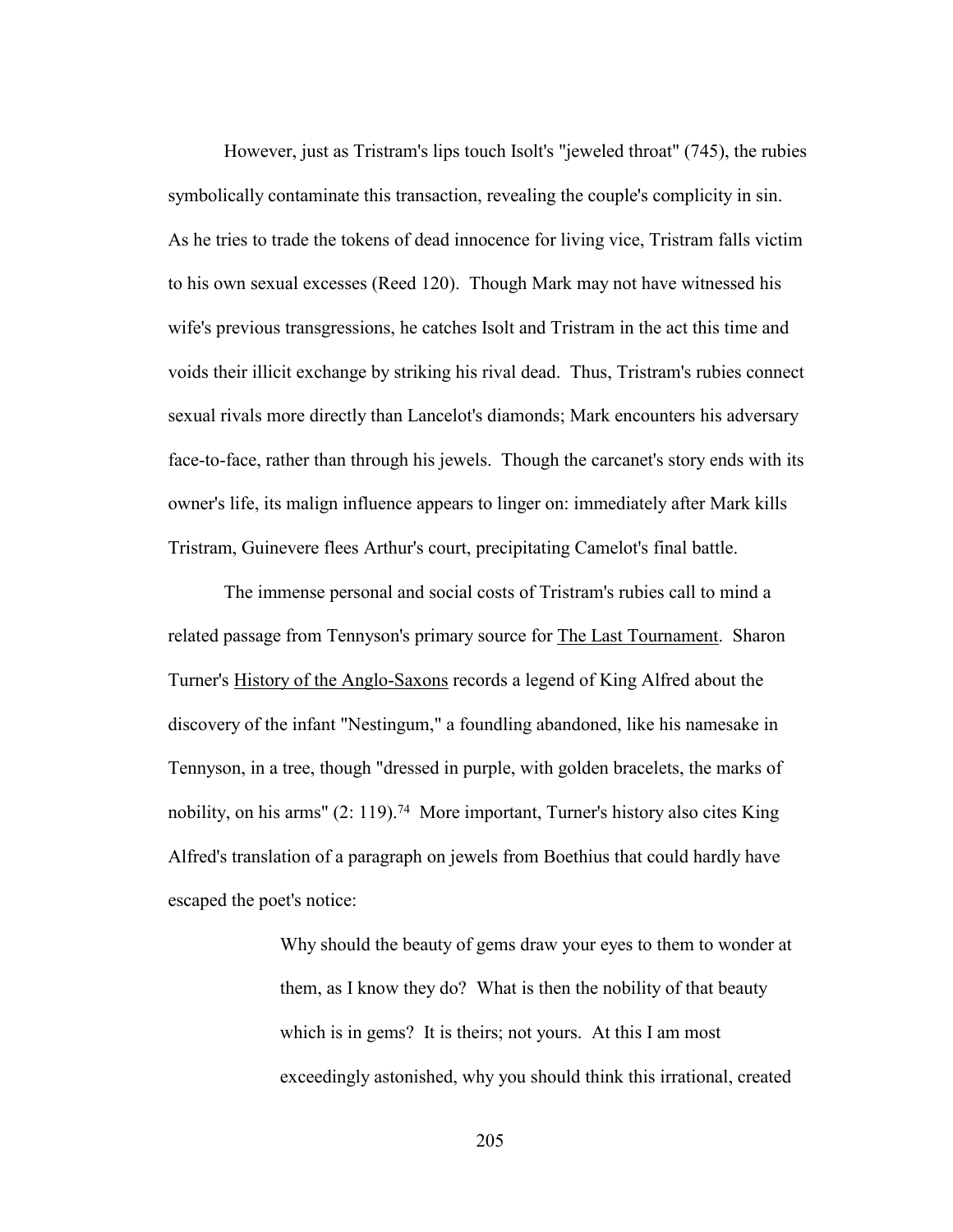good, better than your own excellence: why you should so exceedingly admire these gems, or any of those dead-like things that have not reason; because they can, by no right, deserve that you should wonder at them. Though they be God's creatures, they are not to be measured with you, because one of two things occurs; either they are not good for you themselves, or but for a little good compared with you. We too much undervalue ourselves when we love that which is inferior to us, and in our power, more than ourselves, or the Lord that has made us and given us all these goods. (2: 26)

As Turner notes in his own more succinct translation of the excerpt, Alfred embellished extensively upon the original. The same could be said of Tennyson, who elaborates upon this passage in The Last Tournament, which serves as an extended admonition against taking material things at face value. In fact, Alfred's translation might provide a fitting postscript to the <u>Idylls</u> as a whole, since Tennyson repeatedly portrays gems there as seductive and potentially dangerous objects of uncertain worth.

 Moreover, Tristram's attempts to remake Nestling's rubies in his own image mirror Victoria's extensive efforts to transform the Koh-i-noor for her personal use. In form and setting, the famous diamond had been materially changed since its arrival, taming its foreign aspects and making it seem like more of an English possession. Upon the unaltered diamond's debut at the Great Exhibition, a writer in the Illustrated London News commented that the Koh-i-noor was "gigantic but somewhat rough and unhewn" in appearance and even "ungraceful" or awkward in its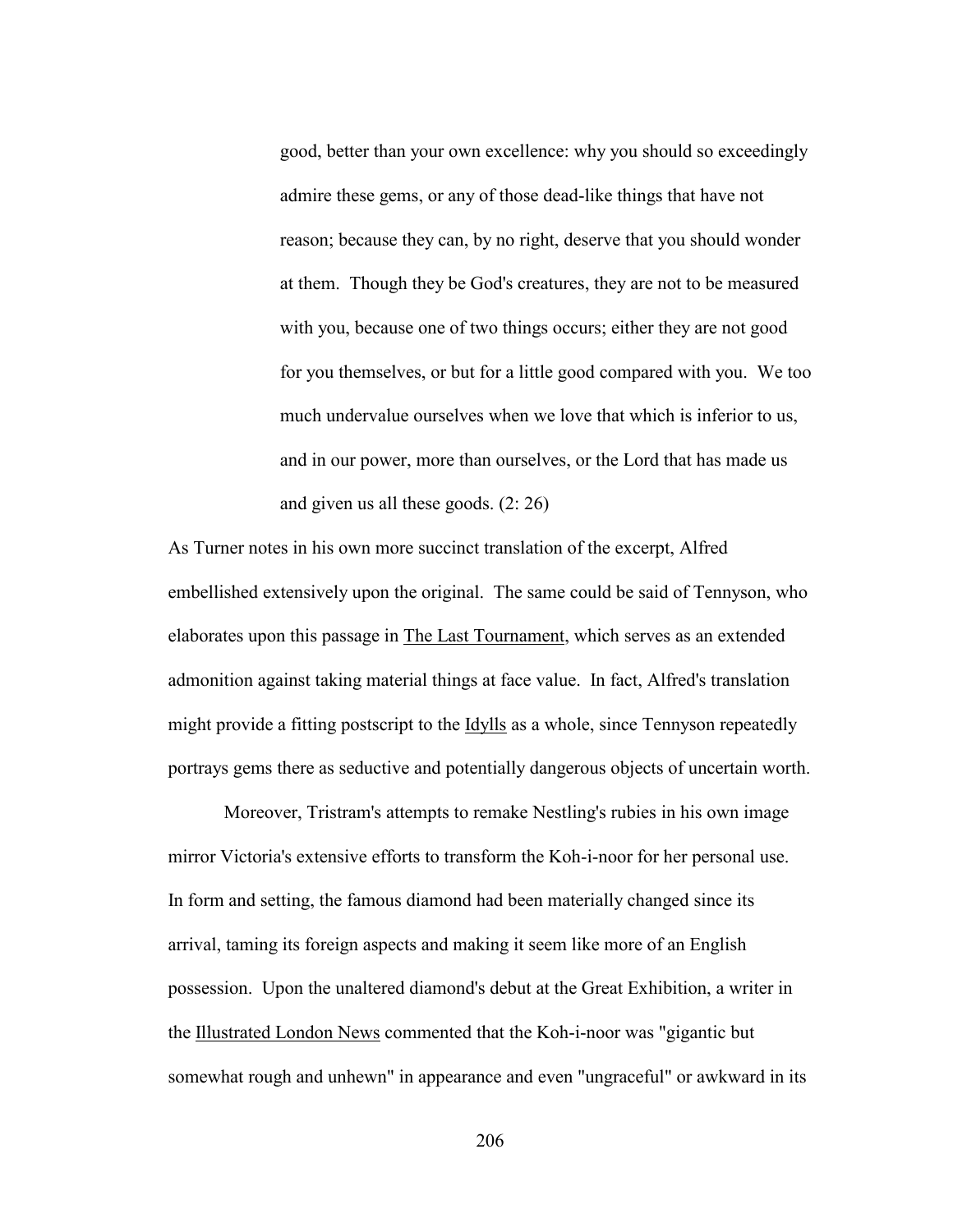form ("Guide" 426). The diamond's lack of polish was attributed to the Eastern predilection for size over looks in gems; Indian tastes were said to consider "the magnitude of too great importance to be submitted to the great reduction necessary to show the beauty of a stone" ("Guide" 428). Other cut stones from India at the Crystal Palace were supposed to give visitors an idea of "the rich and lavish magnificence of the East, and also of the barbarous nature of this magnificence, since the gems [were] little altered from the rough state in which they occurred in nature" ("Guide" 428). These responses to the Koh-i-noor and its companions reflect the Victorian perception of the East as a diamond in the rough, alluring but yet to be tamed.

 As for the Koh-i-noor itself, the diamond was said to lack "the best form for exhibiting its purity and lustre" ("Guide" 428). Despite the various and expensive means used for displaying the stone to its best advantage, it came far from satisfying public anticipation, leading to suggestions that the diamond's appearance and value alike had been exaggerated ("Lady's" 242). The Times itself had compared the Crystal Palace at its opening to Victoria's diamond in a simile that only heightened expectations; as the paper reported, "'[T]he blazing arch of lucid glass' with the bright hot sun flaming on its polished ribs and sides shone like the Koh-i-Noor itself" ("Opening" 4-5). The letdown exhibition-goers felt at the actual sight of the diamond was great, as R. H. Horne observed:

> Like everybody else, I have been, of course, to the Great Exposition; and, like everybody else, I was strikingly disappointed by the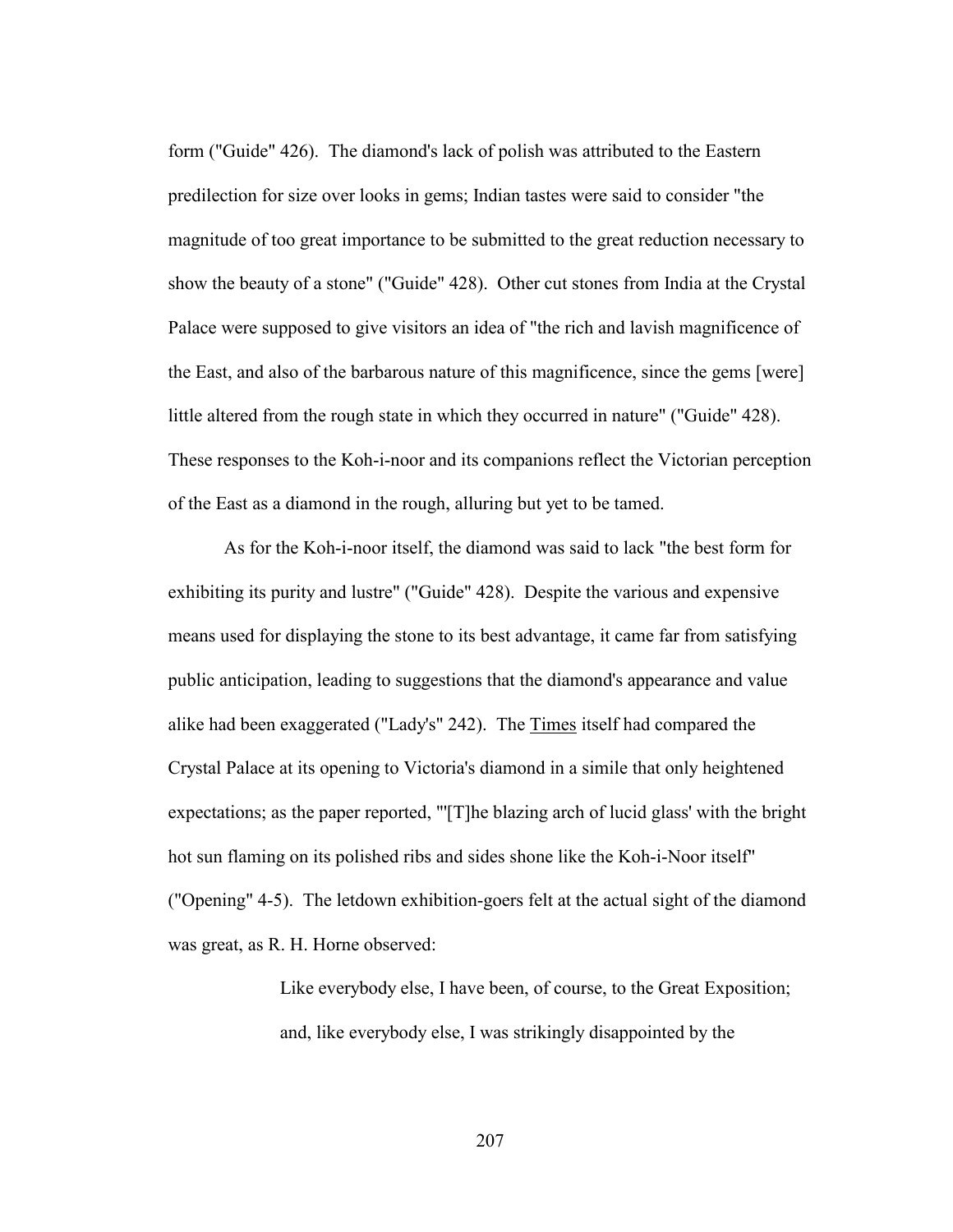appearance of the Koh-i-noor. My imagination had portrayed something a million times more dazzling.  $(436-7)$ 

Many at the Crystal Palace who had looked forward to seeing a true "Mountain of Light" mistook the building's great central crystal fountain for the neighboring Koh-inoor. This confusion suggests how large the gem and its native land loomed in the Victorian imagination.

 Although the diamond could not be increased in size, at least it could be made to look more like a British jewel. Thus, in 1852, the Koh-i-noor was painstakingly recut in an operation that was said to have "greatly improved its brilliancy and general appearance, [though] at the expense of more than a third of its weight" (Barrera 281). Despite this reduction in size, the diamond's still considerable dimensions somewhat limited its dazzling effects. As Victorian mineralogist Nevil Story-Maskelyne explained, "So large a stone as the Koh-i-nur could never be endowed with the splendour of a smaller diamond" because "as a stone rises in weight and size above twenty carats it loses proportionally in effect" (248). He added that a simple repolishing of the stone's rounded Indian facets would have done just as well for improving its appearance. However, not even the Koh-i-noor's loss in weight could rob the diamond of its unique prestige.

 In fact, this gem's reputation in its new land began to improve over time. English views of the diamond changed for the better with Victoria's extended ownership of the stone. In an 1882 history of the Koh-i-noor that the Queen herself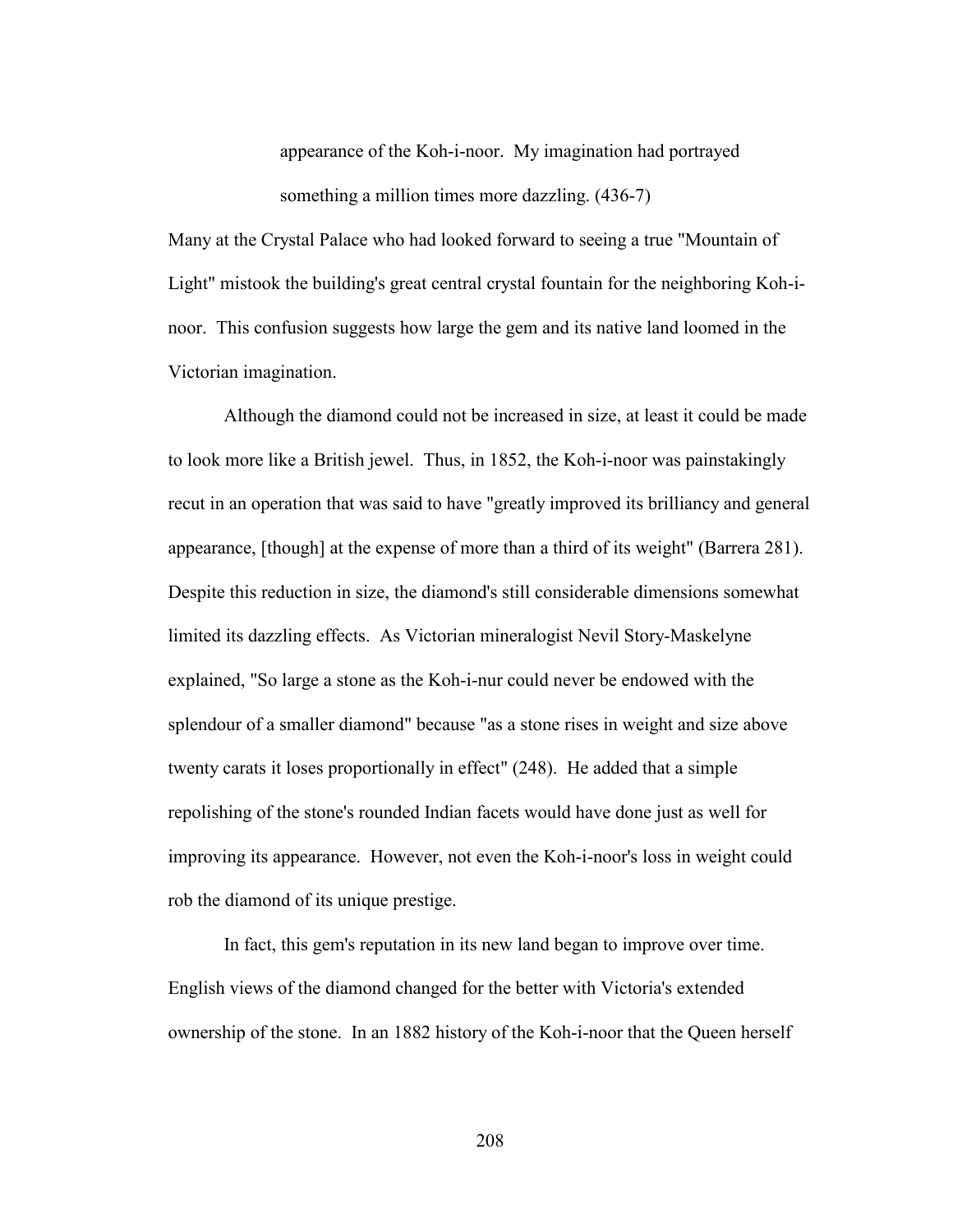read in manuscript, Edwin W. Streeter assured his British readers that the gem would no longer leave "sorrow and sufferings . . . in its wake":

> A strange fatality presided over its early vicissitudes, but its alleged 'uncannie' powers have now ceased to be a subject of apprehension. Its latest history eloquently demonstrates the fact that extended empire is a blessing, just in proportion as it finds hearts and hands willing to

fulfil the high duties which increased privilege involves. (128, 134-35) With good fortune generally following Victoria at home and abroad, the Koh-i-noor slowly acquired a new character. As Stephen Howarth notes, "Gradually it became an accepted standard that bad luck would befall a man who wore the jewel, while good luck would follow a woman" (143). This rosier version of the Koh-i-noor's talismanic powers derived, in part, from one of the stone's former owners, Shah Soujah, who estimated the stone's value by its good luck, "for it [had] ever been his who [had] conquered his enemies" (qtd. in Story-Maskelyne 232).

However, as both Streeter and Tennyson acknowledged, with Britain's material gains came added responsibility. The ceaseless expansion that the British empire was still experiencing had given it, in India, a throne "in our vast Orient" ("To the Queen" 30-1), of which Victoria became the Empress on May 1, 1876, twenty-five years to the day after the opening of the Crystal Palace. A quarter-century after the Great Exhibition, imperial England, like the "spiritual city and all her spires / And gateways in a glory like one pearl" (HG 526-7), still held a promise as great as its "orient," or lustrous iridescence, a pearl's counterpart to a diamond's fire. By placing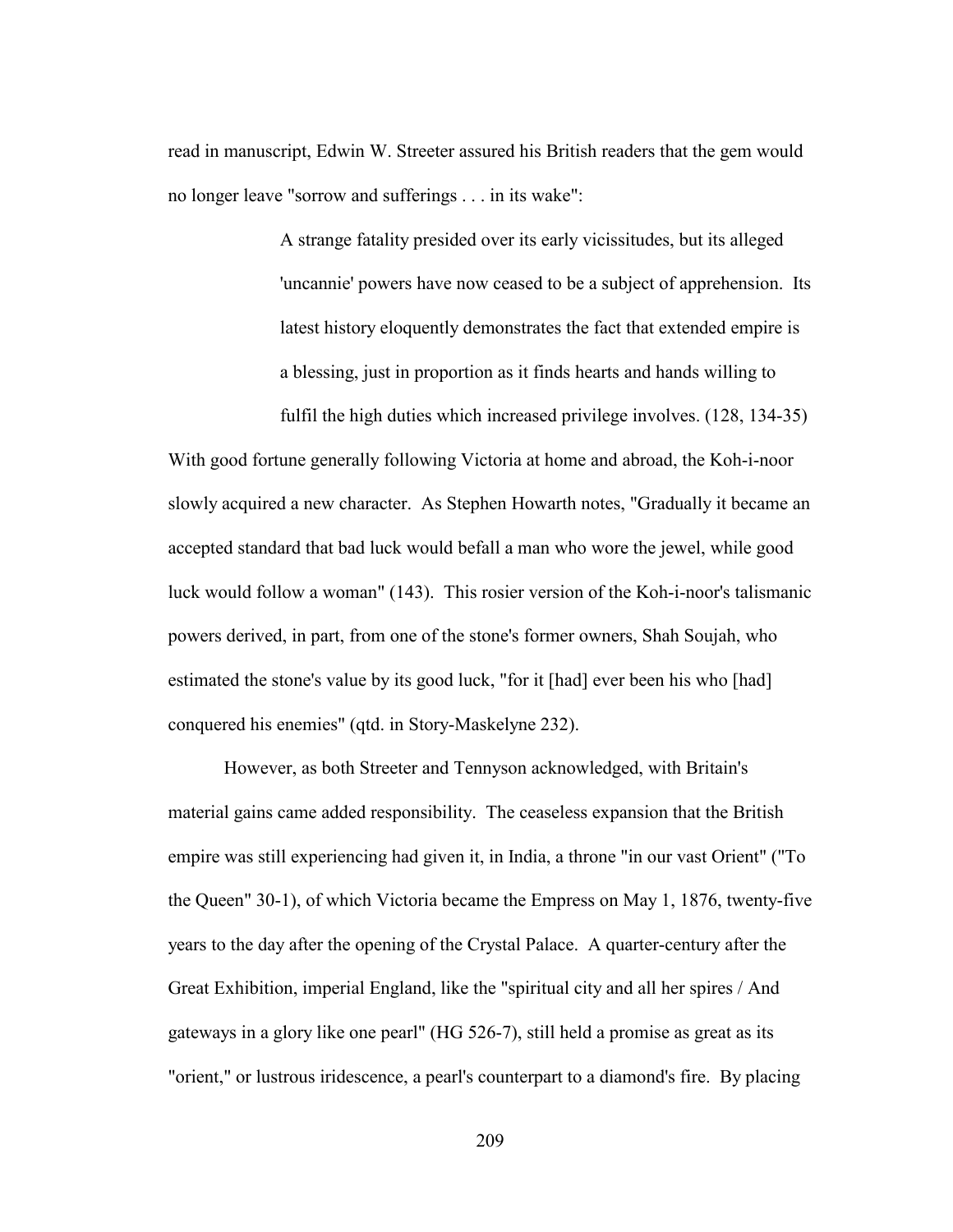his Queen's jewels at the center of the Idylls, Tennyson portrays India and empire as pearls of great price, to be won and worn with caution.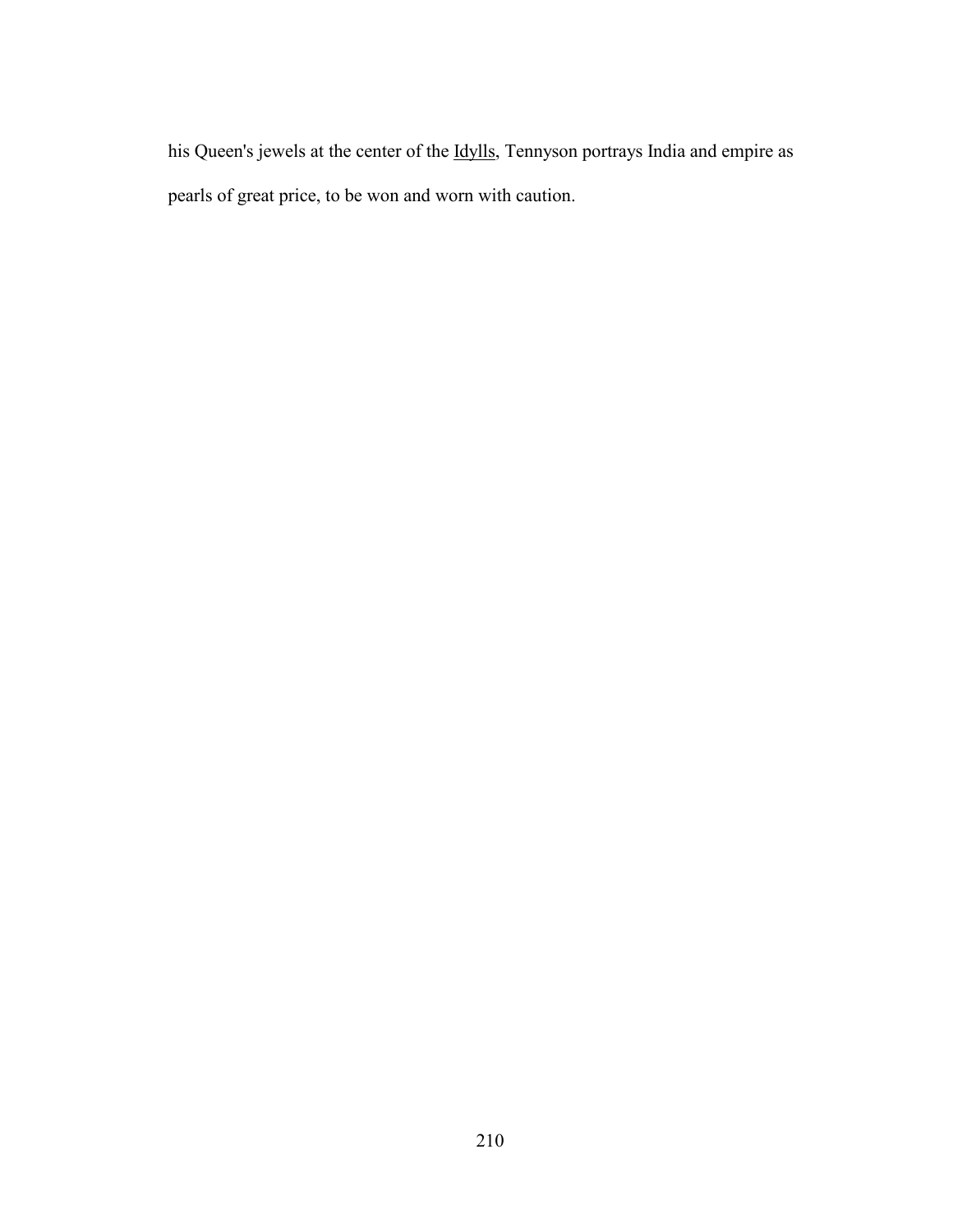### **Chapter Five**

## **Aurelians Abroad: Literary Lepidoptery at the Fin de Siècle**

Do you know the pile-built village, where the sago dealers trade—

Do you know the reek of fish and wet bamboo? Do you know the steaming stillness of the orchid-scented glade When the blazoned, bird-winged butterflies flap through? It is there that I am going with my camphor, net, and boxes, To a gentle, yellow pirate that I know— To my little wailing lemurs, to my palms and flying-foxes, For the Red Gods call me out and I must go!

In a letter dated March 22, 1869, Charles Darwin, having just read fellow evolutionist Alfred Russel Wallace's Malay Archipelago, congratulated his colleague on the engaging account of his recent travels, which Wallace had dedicated to him:

—Rudyard Kipling, "The Feet of the Young Men" in The Five Nations (1897)

My Dear Wallace,—I have finished your book; it seems to me excellent, and at the same time most pleasant to read. . . .Your descriptions of catching the splendid butterflies have made me quite envious, and at the same time have made me feel almost young again, so vividly have they brought before my mind old days when I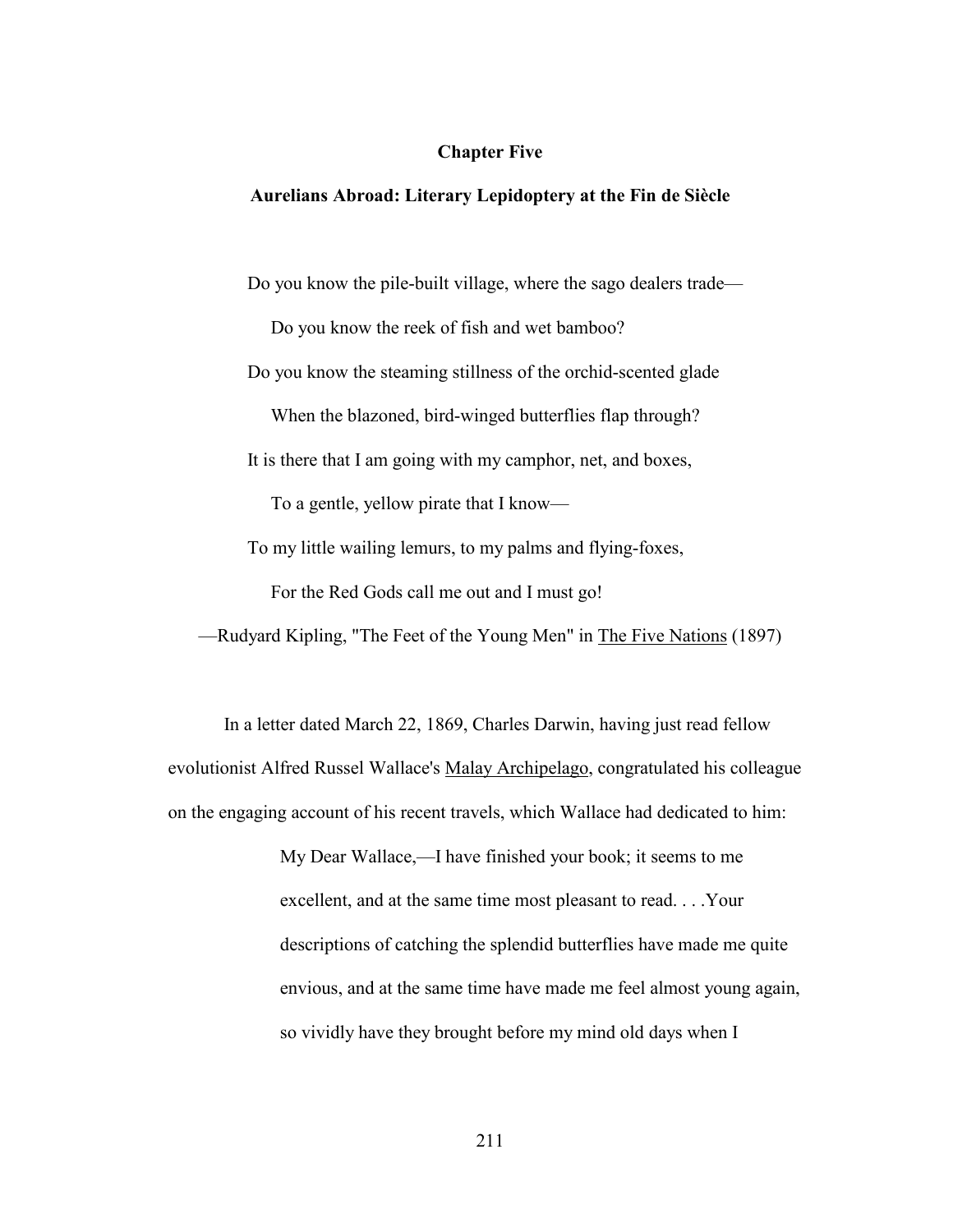collected, though I never made such captures as yours. Certainly collecting is the best sport in the world. (F. Darwin 2: 294-5)

Darwin's response to Wallace's book reflects the nostalgic and competitive aspects of collecting from nature, both of which he knew well. Having collected since his schoolboy days at Shrewsbury, Darwin hunted beetles during Cambridge's entomological craze of the 1820s, following the publication of William Kirby and William Spence's enormously successful Introduction to Entomology (1815-26), the first popular work on insects in English. Even after he returned from his voyage aboard the Beagle, Darwin never lost his passion for the acquisitive aspects of entomology, as his letter to Wallace shows.

 In Wallace, Darwin recognized a kindred spirit whose narrative evoked fond memories of collecting insects for pleasure and prestige. Among the butterfly anecdotes that elicited Darwin's sense of nostalgia and envy, Wallace describes his capture of a large birdwing, so named for its impressive wingspan, on the Aru Islands in what is now Indonesia:

> The next two days were so wet and windy that there was no going out; but on the succeeding one the sun shone brightly, and I had the good fortune to capture one of the most magnificent insects the world contains, the great bird-winged butterfly, Ornithoptera poseidon. I trembled with excitement as I saw it coming majestically towards me, and could hardly believe I had really succeeded in my stroke till I had taken it out of the net and was gazing, lost in admiration, at the velvet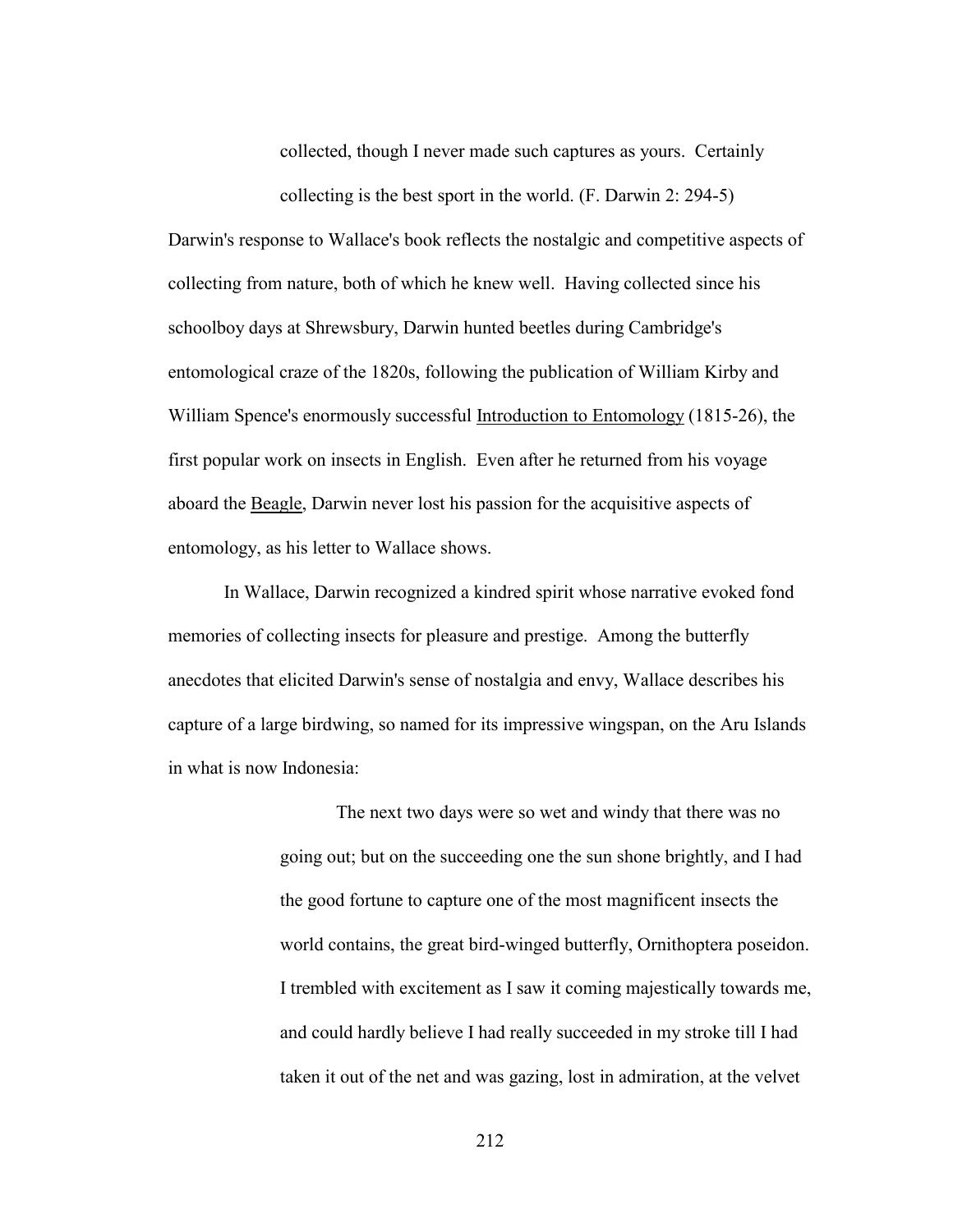black and brilliant green of its wings, seven inches across, its golden body, and crimson breast. It is true that I had seen similar insects in cabinets at home, but it is quite another thing to capture such one's self—to feel it struggling between one's fingers, and to gaze upon its fresh and living beauty, a bright gem shining out amid the silent gloom of a dark and tangled forest. The village of Dobbo held that evening at least one contented man. (328-9)

As Darwin suggests, Wallace brings to life the firsthand experience of obtaining an exotic butterfly in its native setting. Here, as in other passages from Wallace, "[t]he butterfly-as-object is gorgeous and, in addition, representative of the perceived inexhaustible richness of nature's forms that await discovery and capture" (Merrill 114).

 Among Victorian insect collectors, butterflies and moths were by far the favorite objects of pursuit and study because of their beauty and the opportunities they offered for discoveries about their habitat, distribution, and behavior. In fact, one writer of the day estimated that the admirers of Lepidoptera, or Aurelians,<sup>75</sup> many of whom "only suffer[ed] themselves to look upon the most beautiful of the Insectworld," outnumbered followers of all the other orders combined (Smith 111). Facilitated by road improvements, the growth of the railways, and the increased accessibility of the countryside, butterfly collecting as a pastime enjoyed its heyday in the late Victorian era (Salmon 43). Darwin's theory of evolution, though it was disputed by some entomologists, brought new attention to races, varieties, and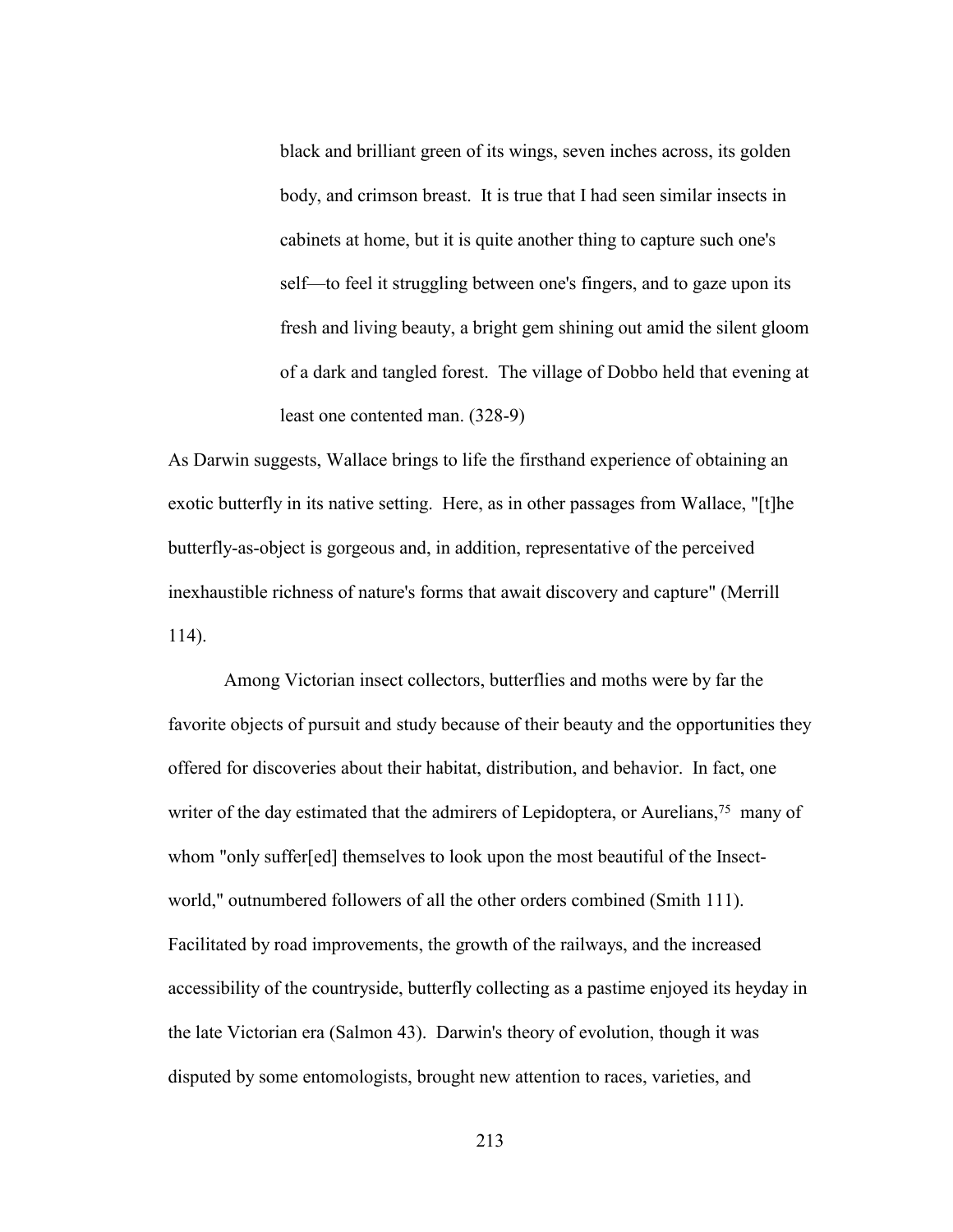genetics, helping to make butterfly and moth collecting "almost popular enough to rank as a field sport" from the 1870s until World War I (Salmon 95). Meanwhile, exotic butterflies such as Wallace's, like other foreign flora and fauna, provided incentive for travel abroad among freelance entrepreneurs, colonial personnel, and commissioned collectors, whose systematic cataloging of the world grew out of and contributed to an expanding commercial and administrative infrastructure overseas and thus reflected a dominant imperialist ethos (Browne, "Biogeography" 305-14; Raby 8).

 With a resurgence of interest in entomology at the end of the nineteenth century,76 butterflying abroad became part of a project of imperial self-fashioning for some privileged British collectors, to whom tropical butterflies in particular exemplified the treasures of nature and empire in all their beauty and variety. In the 1840s, Capt. Thomas Brown related the appearance of these butterflies to their latitudinal location between Cancer and Capricorn: "Almost every country on the globe is inhabited by numerous species of lepidopterous insects. These are habited in more splendid attire as we approach the Tropics" (192). Around the same time, the Scottish lepidopterist James Duncan contrasted the flora and fauna of Britain with that of tropical countries through their butterflies: "The remarkable superiority in size and beauty of most tropical productions over those of temperate regions, is scarcely more strikingly exemplified in any department of nature than in this. The most richly ornamented of our native species . . . appear insignificant when contrasted with those of Brazil and Eastern Asia" (65). According to Duncan, tropical butterflies, many of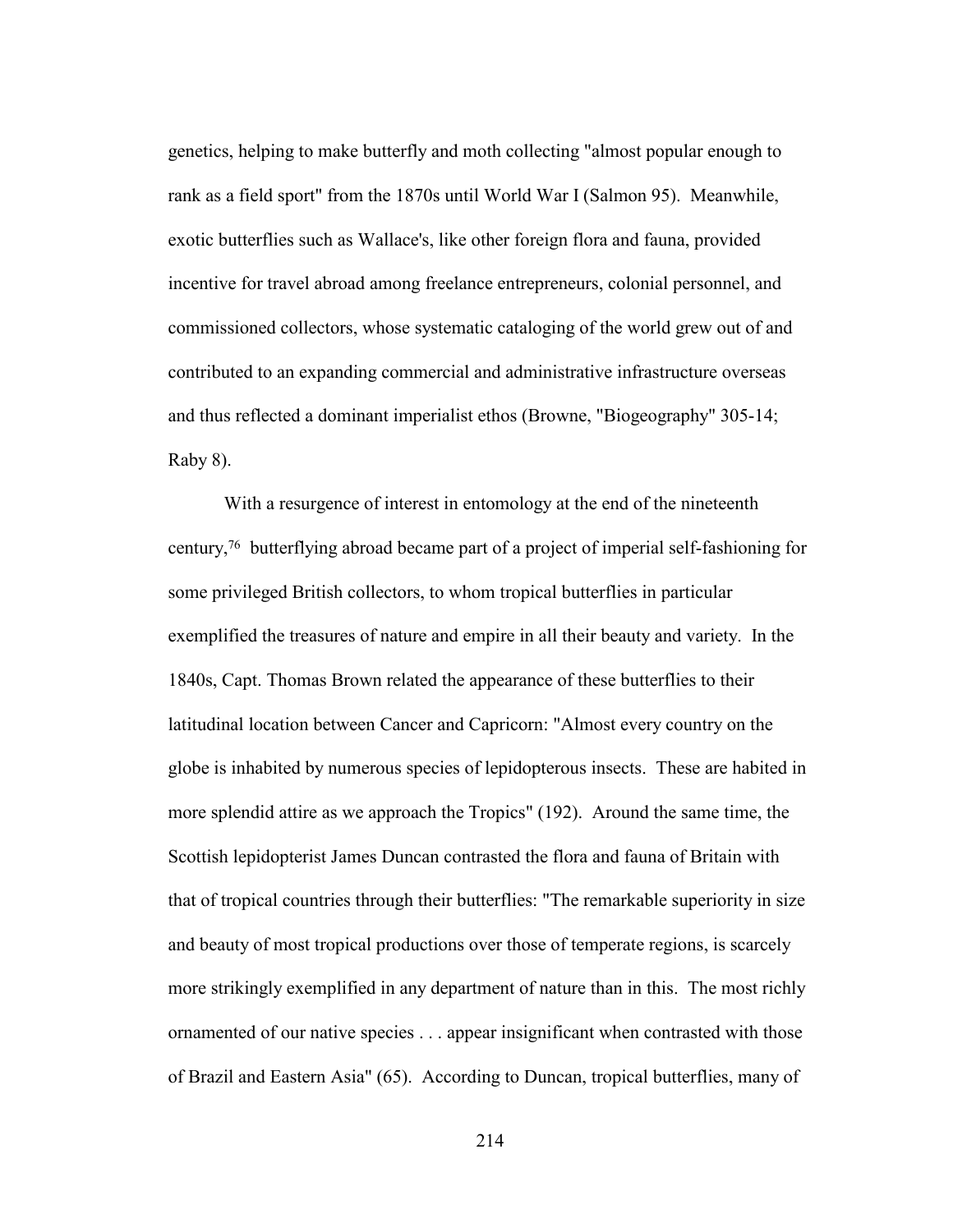them relatively new to European naturalists, displayed striking "modifications of form," including as many as three or four hind-wing tails, and "exhibit[ed] almost every possible shade of colour . . . combined and blended in the most elegant and harmonious designs . . ." (66). Attractive, abundant, and diverse,<sup>77</sup> these butterflies exemplified what British collectors described as the "luxuriance" of life in tropical regions and environments that were the site of much eighteenth- and nineteenthcentury European travel and exploration (Martins and Driver 59).

 As emblems of individual and evolutionary change, tropical butterflies mirrored their collectors' own attempts at self-transformation through the acquisition and display of natural objects, as shown in British fiction and travel writing of the fin de siècle. In Joseph Conrad's Lord Jim (1901), Arthur Conan Doyle's Hound of the Baskervilles (1902), and the diaries of Margaret Fountaine (1878-1939), the tropical butterfly collector's pursuit and capture of rare and exotic specimens is further associated with attempts to possess or control cultural others, who are themselves likened to butterflies in terms of their appearance or behavior. In turn, the elusiveness of butterflies in these works comes to suggest the futility of their collectors' colonial ambitions in a region that was seen in the 1890s as resistant to European acclimatization.<sup>78</sup> Thus, the entomologist's dream of appropriation, which began as a domestic Victorian obsession, became a fleeting imperial fantasy in literature at the turn of the twentieth century.

### **Entomology and the Victorian Natural History Craze**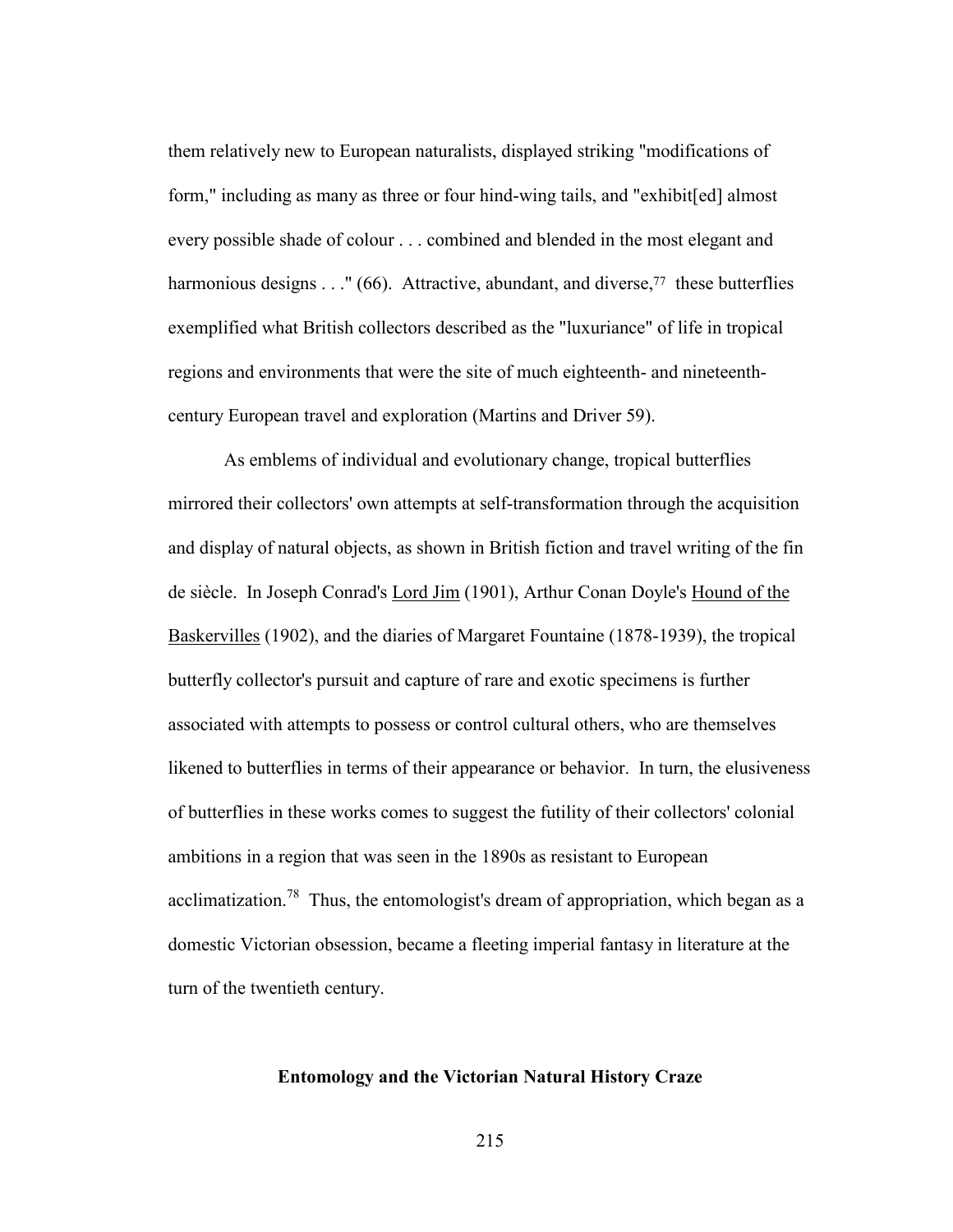The immense popularity of Victorian natural history is perhaps best represented by the various collecting crazes that swept Britain during the first half of the nineteenth century. Like other natural history crazes of the day, the entomological craze of the 1820s was not confined to the universities, but soon reached the middle and working classes. Other popular manias in natural history were largely the result of developments in collecting tools and techniques, innovations in collecting practices, and the appearance of many new and relevant publications. Though seabathers had shown great interest in seaweeds and shells as early as the mid-1700s, collecting seaside objects did not become a real craze until the 1820 and 1830s, when tow-nets and dredges came into wide use (Allen 127-30). Moreover, rapid improvements in microscope design and affordability in the 1830s granted naturalists superior access to a hitherto neglected world of marine microorganisms (Allen 128- 9). The 1840s saw an unprecedented orchid craze, especially among wealthy collectors, who could afford to purchase these exotic and often expensive flowers for their greenhouses, which had been improved for heating orchids with hot water circulated through pipes (Scourse 114-15). That same decade, entomologists began the innovative practice of "sugaring" leaves and tree trunks at dusk with a solution of brown sugar, water, and beer or rum to attract a large number and variety of nocturnal moths (Stainton, British 49-51; Allen 147-50). Just after 1850, the Victorian fern craze, also known as Pteridomania, came into vogue. The removal of high excise duties on glass, in place since the Napoleonic wars, made Wardian cases, or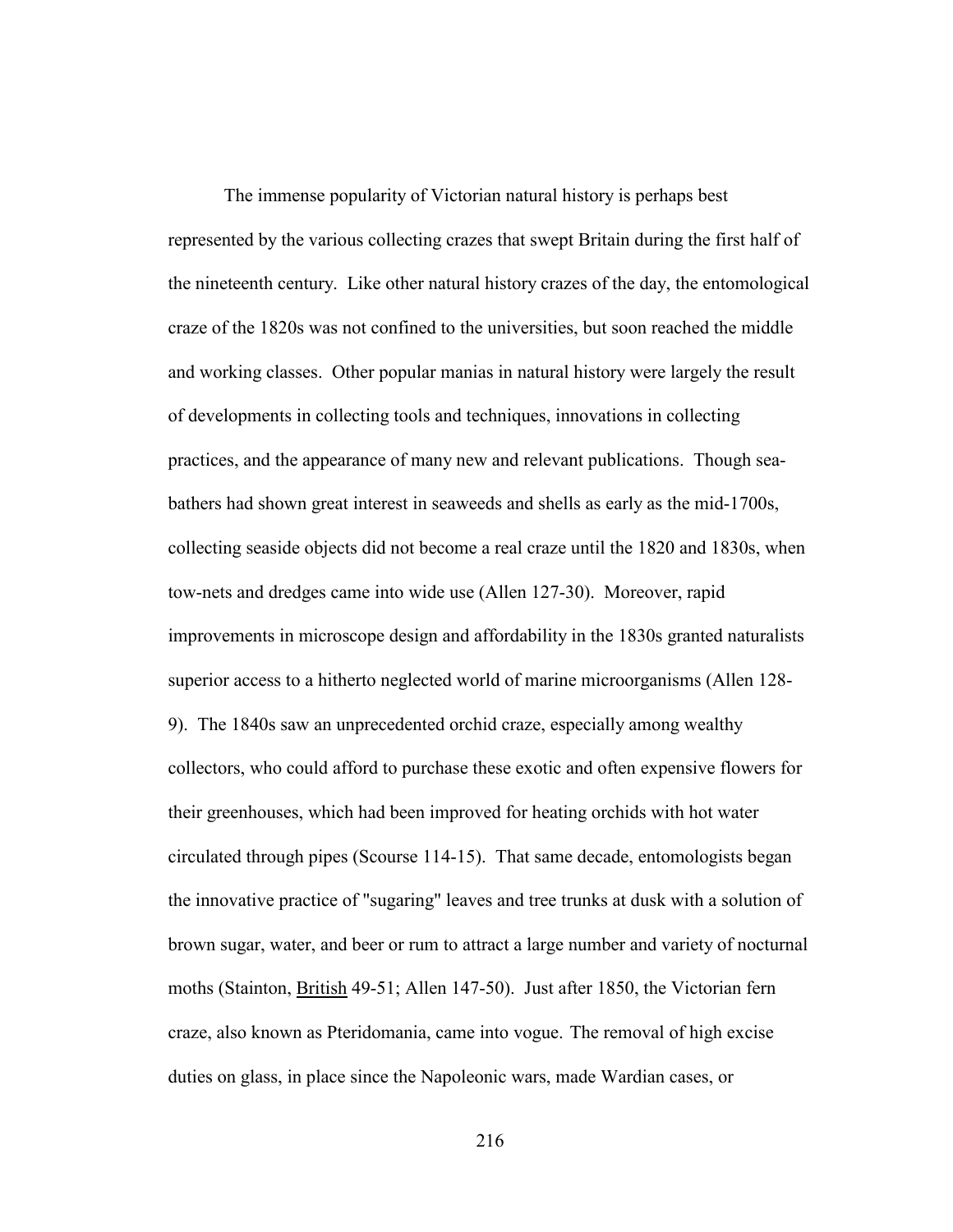terrariums for growing exotic and native ferns indoors, more affordable to those who took up this new fashion (Barber 111-15).<sup>79</sup> In a related development, the publication of Philip Henry Gosse's A Naturalist's Rambles on the Devonshire Coast (1853) made the marine aquarium it described an almost immediate sensation, sparking a resurgence of interest in beachcombing (Allen 136-7; Kingsley 139-60). By this means, natural history was domesticated as it moved into the middle-class Victorian parlor (Barber 13).

 Natural history possessed several intrinsic qualities that appealed to a wide range of Victorians across lines of age, class, and gender. First, natural history was wonderful entertainment, presenting many surprises and discoveries (Merrill 30). Its accessibility was another great attraction; physically and financially, natural history was available to all in some form. As a democratic Victorian pastime, it also offered a means of self-improvement to everyone, at least in theory; the various departments of natural history all promised opportunities for cultivating the body, mind, and spirit that satisfied a dominant Evangelical ethos. Besides providing healthy exercise through long outdoor excursions, natural history was said to form habits of observation and accurate perception that fostered a methodic and scientific mind (Budgen 1: 171; Kingsley 46-7). Moreover, because natural history was supposed to increase one's reverence for nature and its divine creator, it was used to support the pious tenets of natural theology, the Victorian precursor to intelligent design, in which it had its moral and religious foundation. However, it was science, rather than religion, that made natural history a truly prestigious pursuit and even "a form of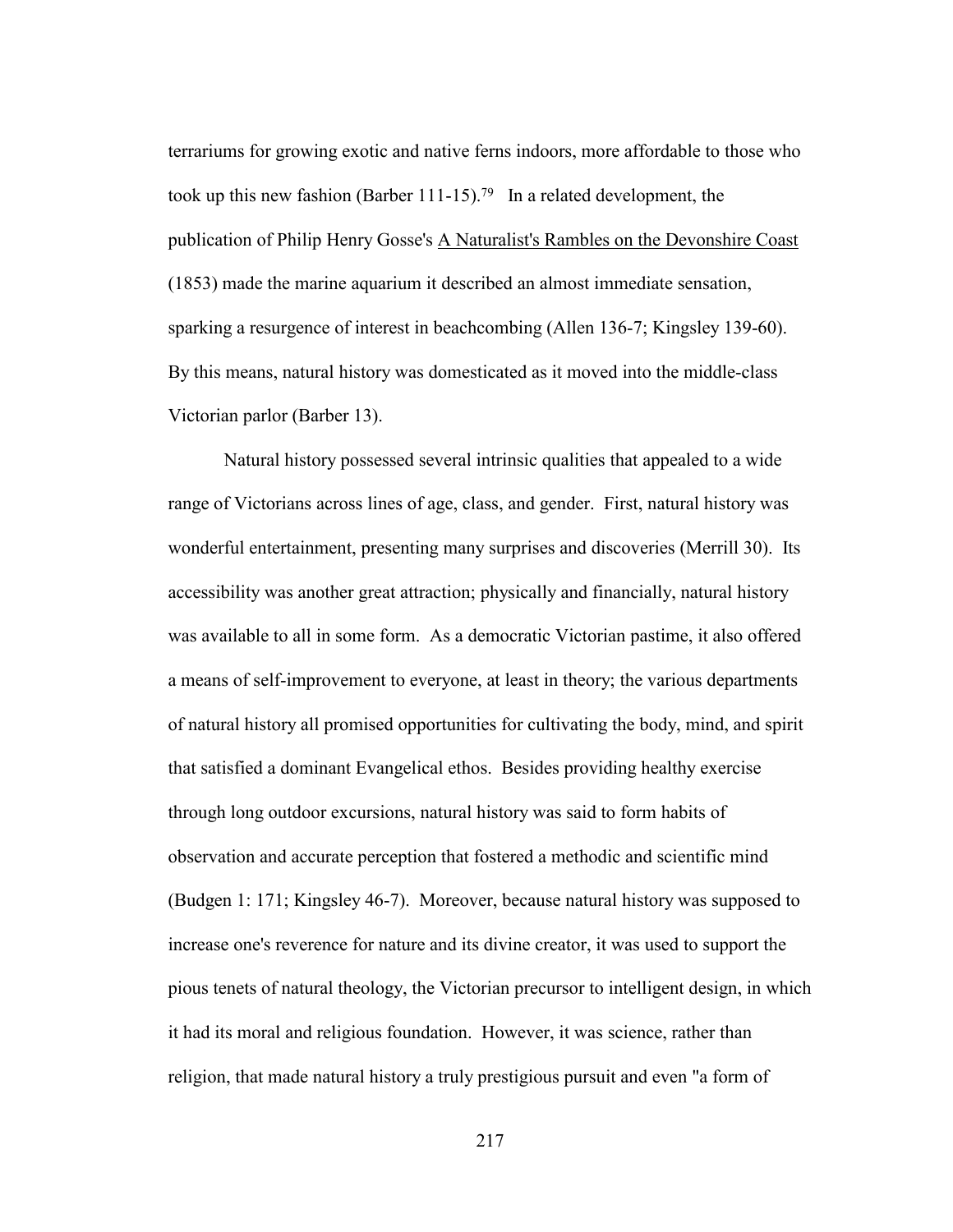economic and social mobility" (Levine 11); because collections from nature possessed scientific and commercial value, they often served as social capital (Browne, Charles Darwin 206-08). Above all, the enduring attraction of Victorian natural history can be attributed to "the fact that it center[ed] on collecting, the acquisition of natural objects that in themselves are colorful, intricate in form, pleasing to the eye, and gratifying to the touch" (Merrill 82).

 Of all the branches of natural history, entomology, which combined the thrill of the chase with striking visual and tactile elements, most strongly evoked what Lynn Merrill calls the "joy in the specimen" (114). In fact, Prince Albert, an avid sportsman, gave royal sanction to entomology when he told the geologist Charles Lyell "that he looked back with more pleasure to collecting insects, than he had ever found in stag-shooting" (C. Darwin, Correspondence 10: 421). Albert's fellow entomologists likewise relished the pursuit and capture of insects from beetles to butterflies, which were valued all the more highly because of the difficulty with which they were obtained. In The Romance of Natural History (1860), Philip Henry Gosse recounts a typical butterfly chase, which runs the emotional gamut from exhilaration and frustration to anticipation and euphoria:

> [A] gorgeous butterfly rushes out of the gloom into the shade, and is in a moment seen to be a novelty; then comes the excitement of pursuit; the disappointment of seeing it dance over a thicket just out of sight; the joy of finding it reappear; the tantalising trial of watching the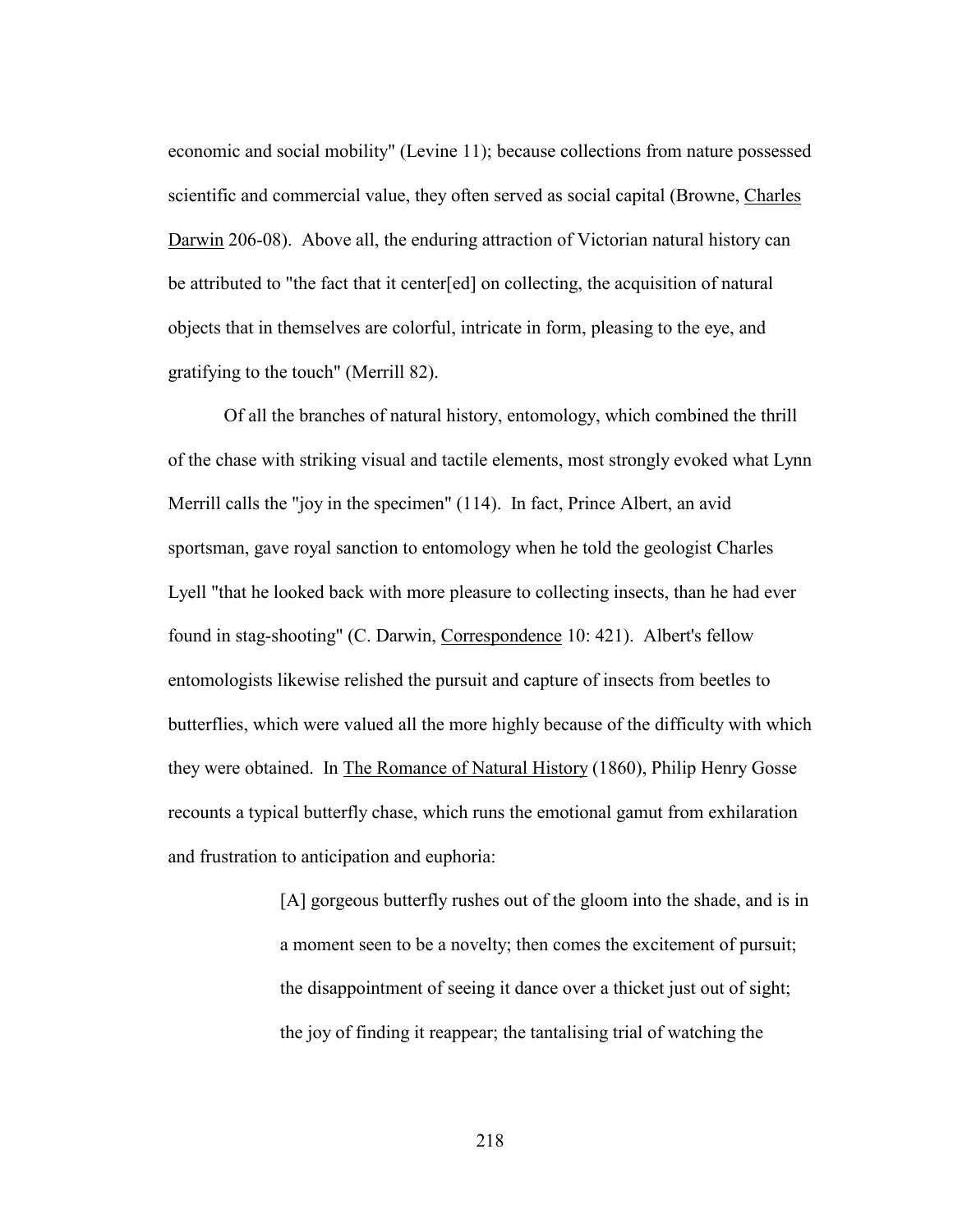lovely wings flapping just out of reach; the patient waiting for it to descend; the tiptoe approach as we see it settle on a flower; the breathless eagerness with which the net is poised; and the triumphant flush with which we gaze on its loveliness when held in the trembling fingers. (257-8)

The delight that Gosse describes could be relived through the entomologist's collection, whose objects evoked retrospective pleasures. In 1929, the sixty-fouryear-old Norwich globetrotter and lepidopterist Margaret Fountaine, clearing out one of her old cabinets, was imaginatively transported to the southern locales where she had captured her tropical butterflies decades earlier:

> Today I had got as far as the drawer containing the Agrias, those very expensive but exquisitely beautiful things, and these were immediately followed by a few brilliant Preponas from the forests of Matto Grosso, which struck me as being more lovely than ever, and give me such a longing to be back in Brazil. The contents of the next drawer took me back to India and Java, for there were the Kallimas, then came the Charaxes, full of hot, African sunshine . . . . (Butterflies 113)

Unlike plants, which were altered in form and color when pressed and dried for collectors' albums, properly preserved insects could retain their original appearance for years, vividly reminding the collector of the scenes in which they were taken, whether at home or abroad.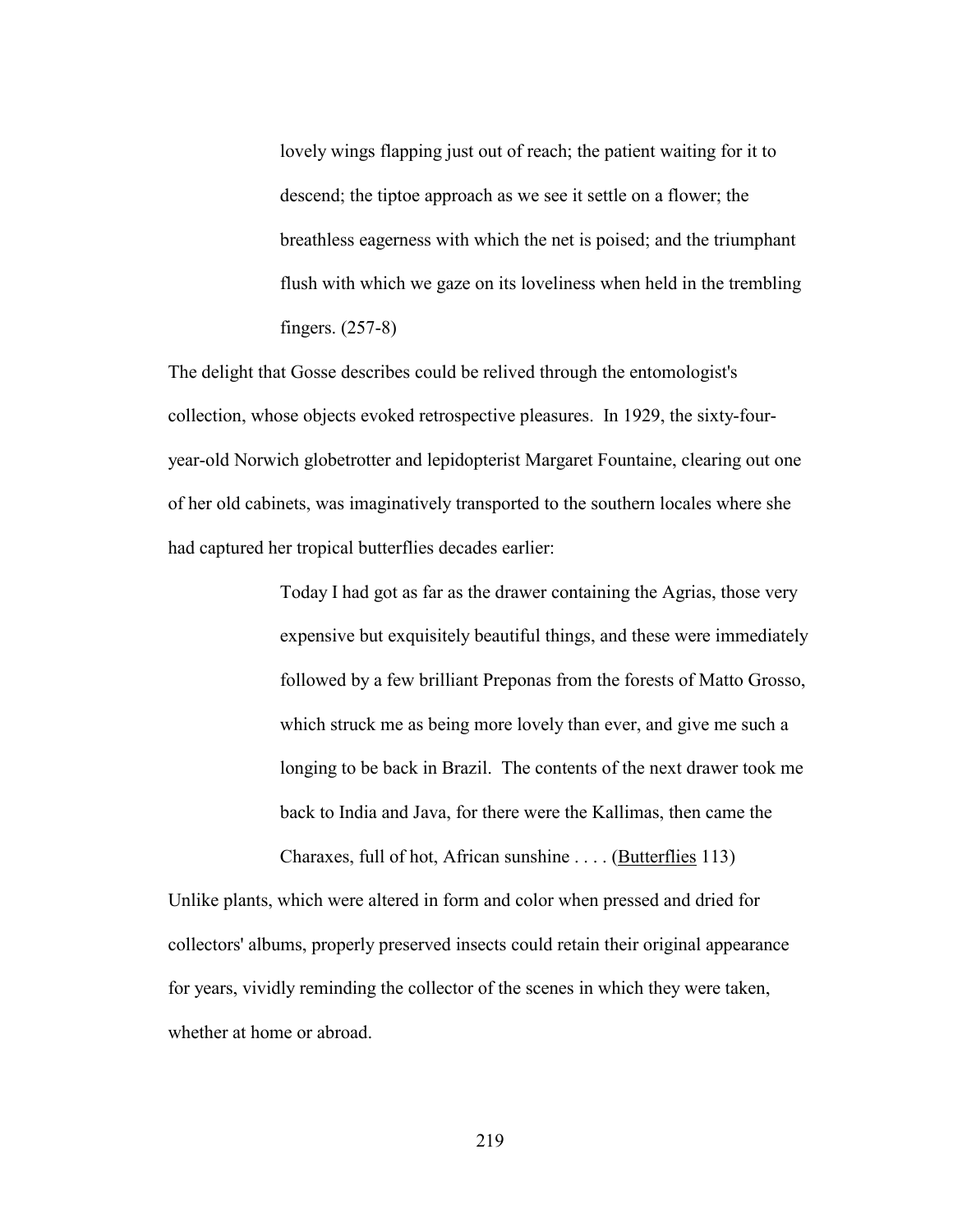By the mid-nineteenth century, entomology had attracted thousands of enthusiasts throughout Britain, most of them men, as had been the case since the sixteenth century, when natural history emerged as a predominantly male activity in England. In 1856, Henry Stainton's first partial "List of British Entomologists" in his Entomologist's Annual included among its 269 names twenty-one vicars, several physicians and museum keepers, a police sergeant, an innkeeper, a prison gardener, and a member of Parliament, among others. Stainton catalogued his professionally and socially diverse entomologists by name, address, and area of specialization in order to promote the free and liberal exchange of specimens between sometimes widely scattered collectors, whose communications and transactions were facilitated by the advent of the penny post in 1840. Some of the most esteemed entomologists of the day appeared in Stainton's rolls, including Henry Doubleday (who was said to have "The Finest Collection in England"), the Rev. F. O. Morris, Edward Newman, and J. O. Westwood. In subsequent years, Stainton invited other readers to add their names to the register. Due to a vast increase in entomologists from 1845 to 1865, which coincided with the spread of education in England (Allen 138), Stainton's list swelled to over 1200 entomologists by 1860. By that time, collectors were arranged both alphabetically and geographically and were also assigned a number for easy reference. In short, Stainton treated himself and his fellow entomologists like their insects, each a new specimen to be catalogued and described. More important, Stainton's lists, which for several years comprised the bulk of his Annual, helped to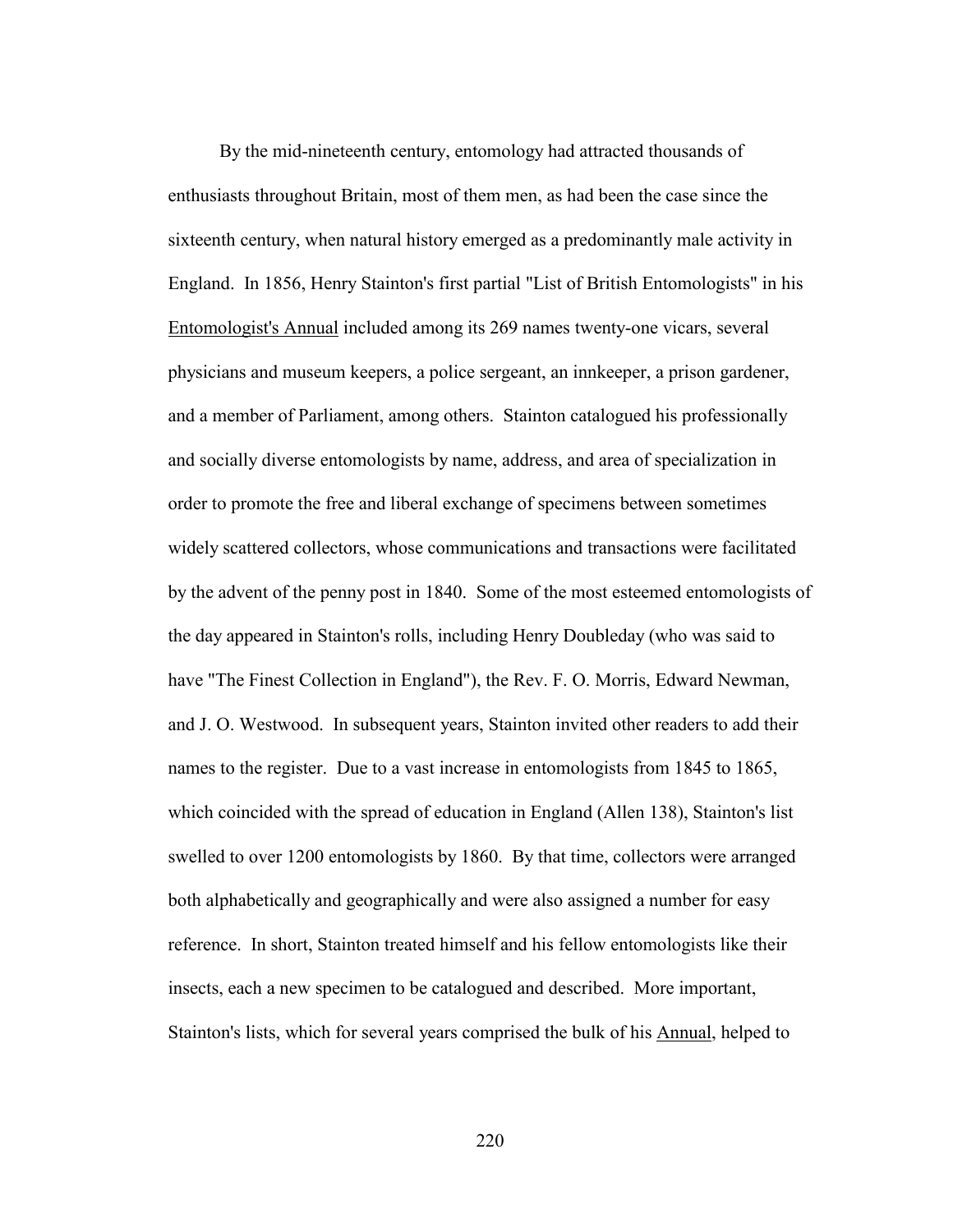build an extensive and easily accessible virtual community of insect collectors in the metropolises and provinces.

 The growing popularity of Victorian entomology was reflected by its conspicuous appearance in the fiction of the day. In 1856, Stainton noted with satisfaction in the Entomologist's Annual, "[I]t is difficult to take up any work of our greatest literary characters, without finding some allusion either to Entomology or Entomological pursuits":

> [E]ven in the first number of "Little Dorrit," Mr. Meagles states in reference to his dread of the plague while in quarantine at Marseilles, —"Why, I'd as soon have a spit through me, and be stuck upon a card in a collection of beetles, as lead the life I have been leading here"; and Bulwer Lytton, in the "Caxtons," devotes a whole chapter to the earwig . . . . This scientific information occurs in Chapter III., Part VII., of that clever novel. (Preface viii-ix)

Two years later, Stainton documented the latest addition to this growing body of work by including an epigraph from Tom Brown's School Days (1857) that indicated the presence and the potential of young entomologists at England's boarding schools: "If we knew how to use our boys, Martin would have been seized upon and educated as a natural philosopher. He had a passion for Birds, Beasts, and Insects, and knew more of them and their habits than any one in Rugby; except perhaps the Doctor, who knew everything" (qtd. in Stainton, Entomologist's Annual for 1858 [viii]). In the previous century, entomology's literary exposure had been limited to poetry (Means 210-11),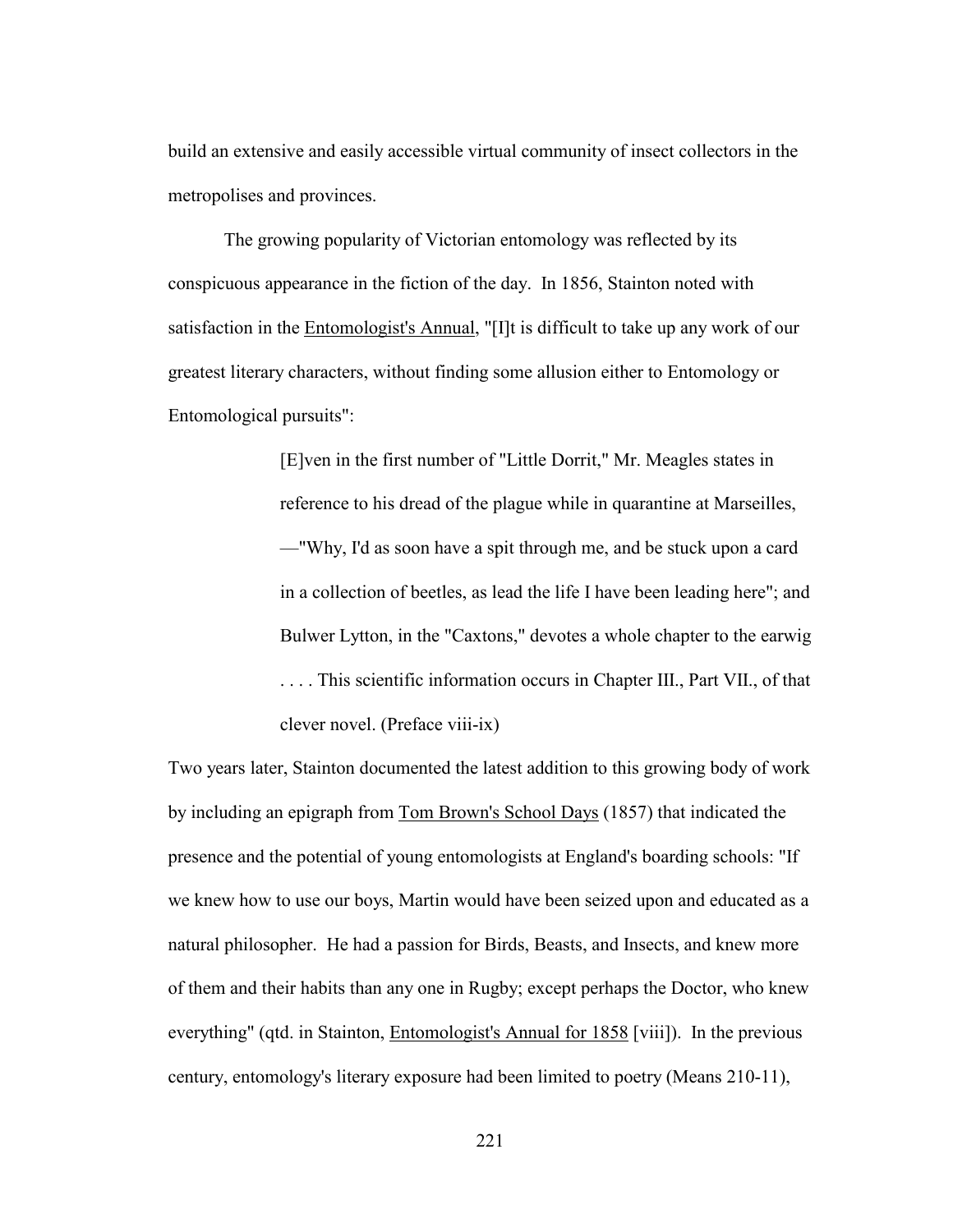including Pope's satirical portrayal of the Aurelian Joseph Dandridge among the virtuosos in The New Dunciad  $(1742)^{80}$  By contrast, entomology's newfound prominence in the Victorian novel suggested that it was "coming rapidly into notice as an attractive branch of science" (Stainton, "Preface" viii).

 Representations of entomologists in Victorian fiction tended to reflect the emerging social dynamics of insect collecting, with reference to gender, class, and profession. Elizabeth Gaskell's industrial novel Mary Barton (1848) refers to followers of "the more popularly interesting branches of natural history" among Lancashire's handloom weavers, including "entomologists, who may be seen with a rude-looking net, ready to catch any winged insect, or a kind of dredge, with which they rake the green and slimy pools; practical, shrewd, hard-working men, who pore over every new specimen with real scientific delight" (39). Gaskell's venerable Job Legh, whose walls are covered with "rude wooden frames of impaled insects," serves as her representative of the "thoughtful, little understood, working-men of Manchester" (40). The so-called rational recreation of such self-educated artisannaturalists allied them with respectable middle- and upper-class interests, "mak[ing] them look as if they had absorbed the bourgeois credo of individual selfimprovement" (Secord 388-9). Even as Gaskell celebrates their expertise in local flora and fauna, including "the two great beautiful families of Ephemeridae and Phryganidae" (39), she tends to subordinate the amateur Job Leghs to their more elite counterparts, portraying them as mere providers of specimens and information for their social superiors (Secord 392).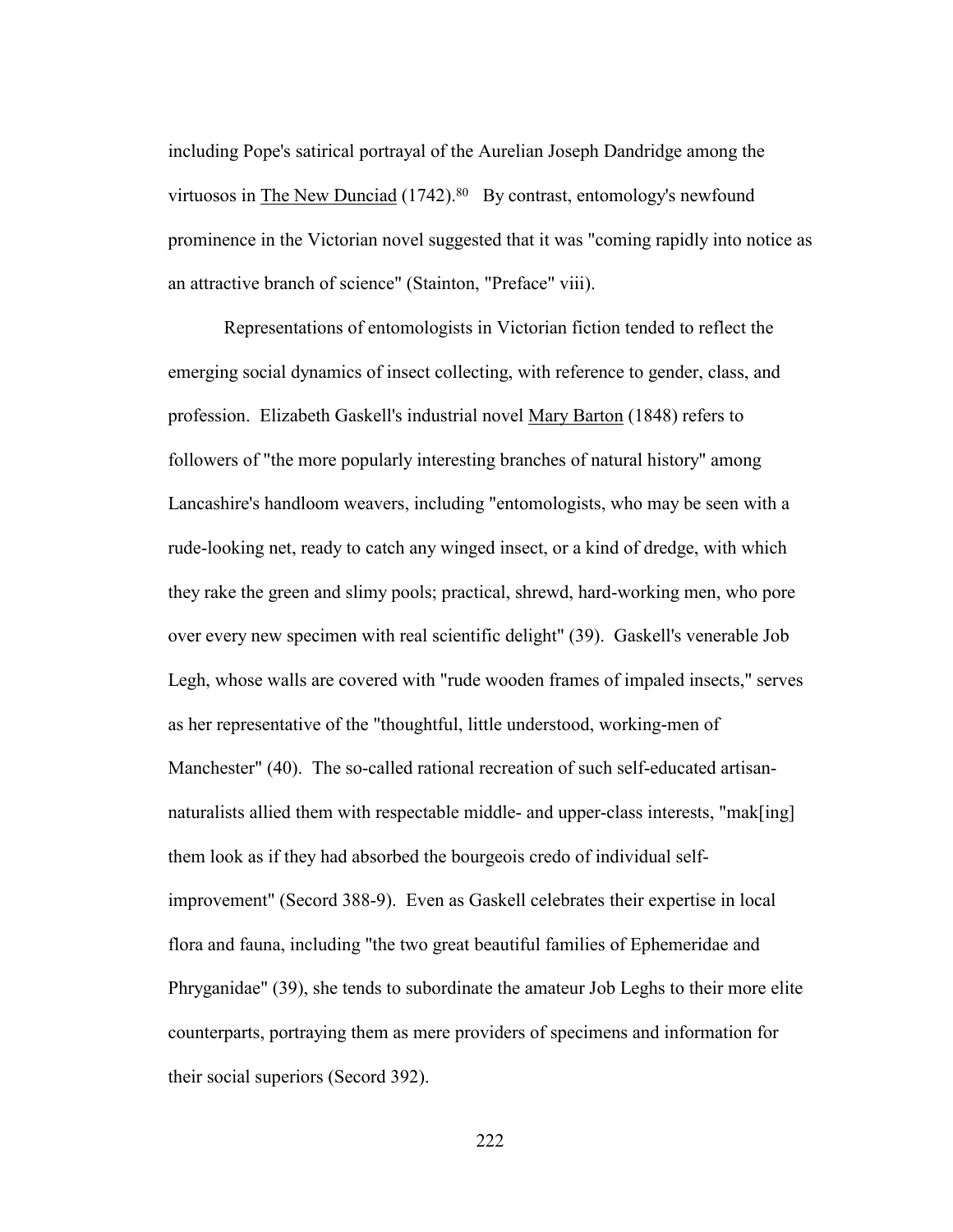Along similar lines, Victorian representations of clerical entomologists focus on their work with insects as a diversion or distraction from their professional responsibilities. In Anthony Trollope's Barchester Towers (1857), the absentee "canon in residence" of Barchester, Rev. Dr. Vesey Stanhope, turns over his preaching to the bishop's chaplain during a twelve-year hiatus with his family on the shores of Lake Como, assembling "that unique collection of butterflies for which he is so famous" while supposedly convalescing from a sore throat (I: 47, 48). Later, in George Eliot's Middlemarch (1871-2), the bachelor Rev. Camden Farebrother, like many of his real-life counterparts circa 1830, takes to entomology because of his university training, the relative want of other intellectual pursuits in an isolated country parish, and the pious spirit of natural history. Moreover, Farebrother's natural history collection, consisting largely of insects, circumscribes an exclusively male domain in a physical as well as an intellectual sense. Farebrother's insects provide a pretext for the vicar's meeting with the new physician Tertius Lydgate, which takes place in the parsonage den, away from Farebrother's widowed mother and unmarried aunt and sister, and among his "delicate orthoptera" (174), including grasshoppers, crickets, and locusts. Though Lydgate is about to cast the deciding vote against Farebrother for a lucrative infirmary chaplaincy, their interview focuses more on Farebrother's exhibition of his collection, which he describes as a sedative or "spiritual tobacco," suggesting that "the Vicar felt himself not altogether in the right profession" (172). Though Farebrother could use the new hospital chaplain's income, he discourages Lydgate from voting for him for fear of making enemies with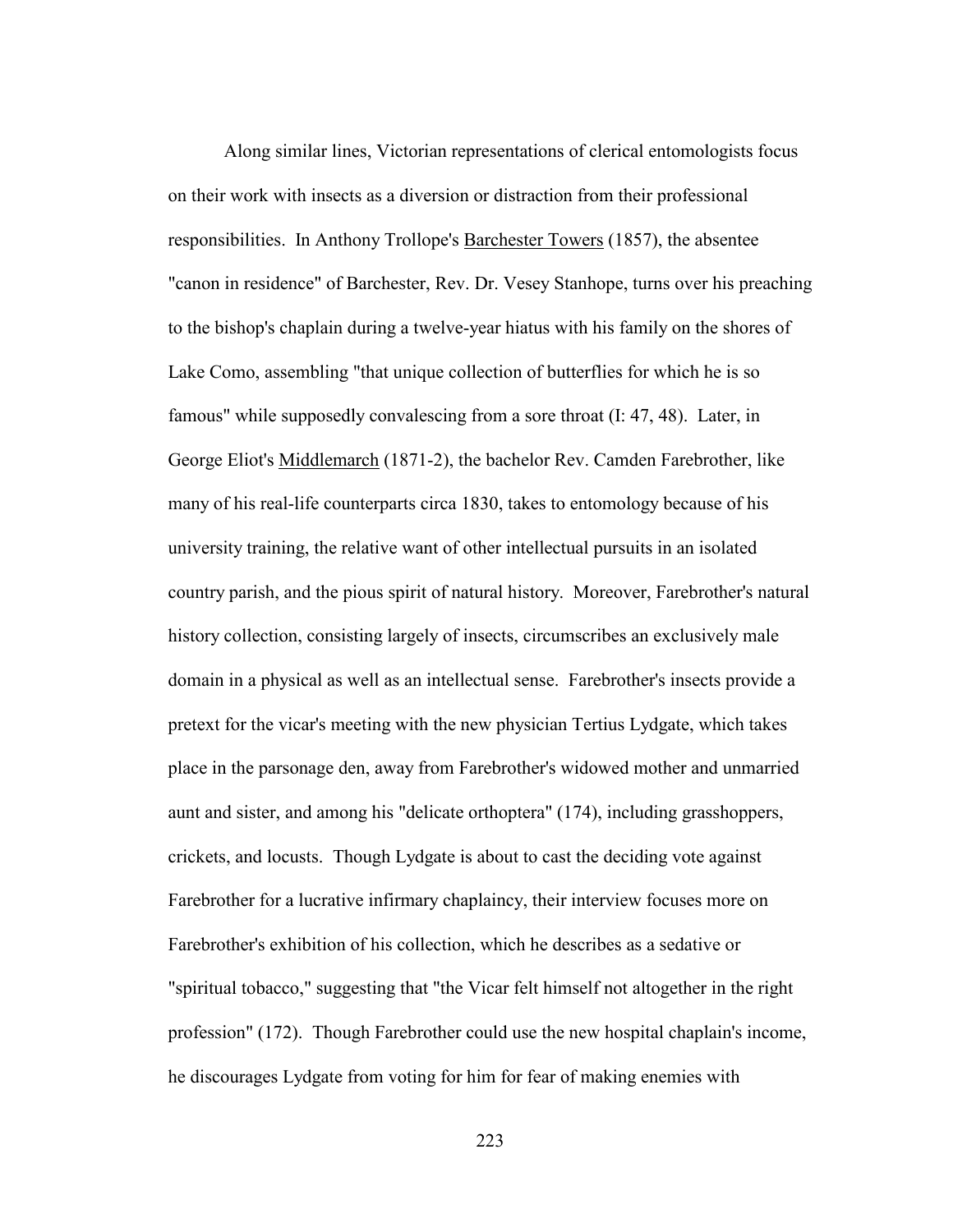Middlemarch's power brokers, and focuses instead on enriching his collection through barter.

 In his "exhaustive study of the entomology of [his] district" (172), Eliot's illsuited vicar performs what Henry Stainton described in 1857 as the entomologist's civic duty "to know the extent of our native riches" (Manual 1: 30). Just two years earlier, however, Charles Kingsley's Glaucus had confidently, if somewhat prematurely, asserted that prospects for discoveries in "the natural history of all our land species" were so diminished as to be "well-nigh exhausted": "Our home botanists, entomologists, and ornithologists, are spending their time now, perforce, in verifying a few obscure species, and bemoaning themselves like Alexander, that there are no more worlds left to conquer" (24). Subsequently, as travel became increasingly available to the middle classes, Kingsley's spirit of discovery and conquest and Farebrother's taxonomic impulse took enterprising entomologists like Wallace and Henry Walter Bates overseas on speculative ventures to collect and catalogue tropical fauna, including, most famously, butterflies, which they found in abundant variety. By the turn of the century, however, the butterfly collector abroad became identified more with the defeated ambition of Eliot's Casaubon and his hopelessly unfinished Key to all Mythologies than with the benign escapism of Farebrother's cabinet.

# **Birdwings and Beetles**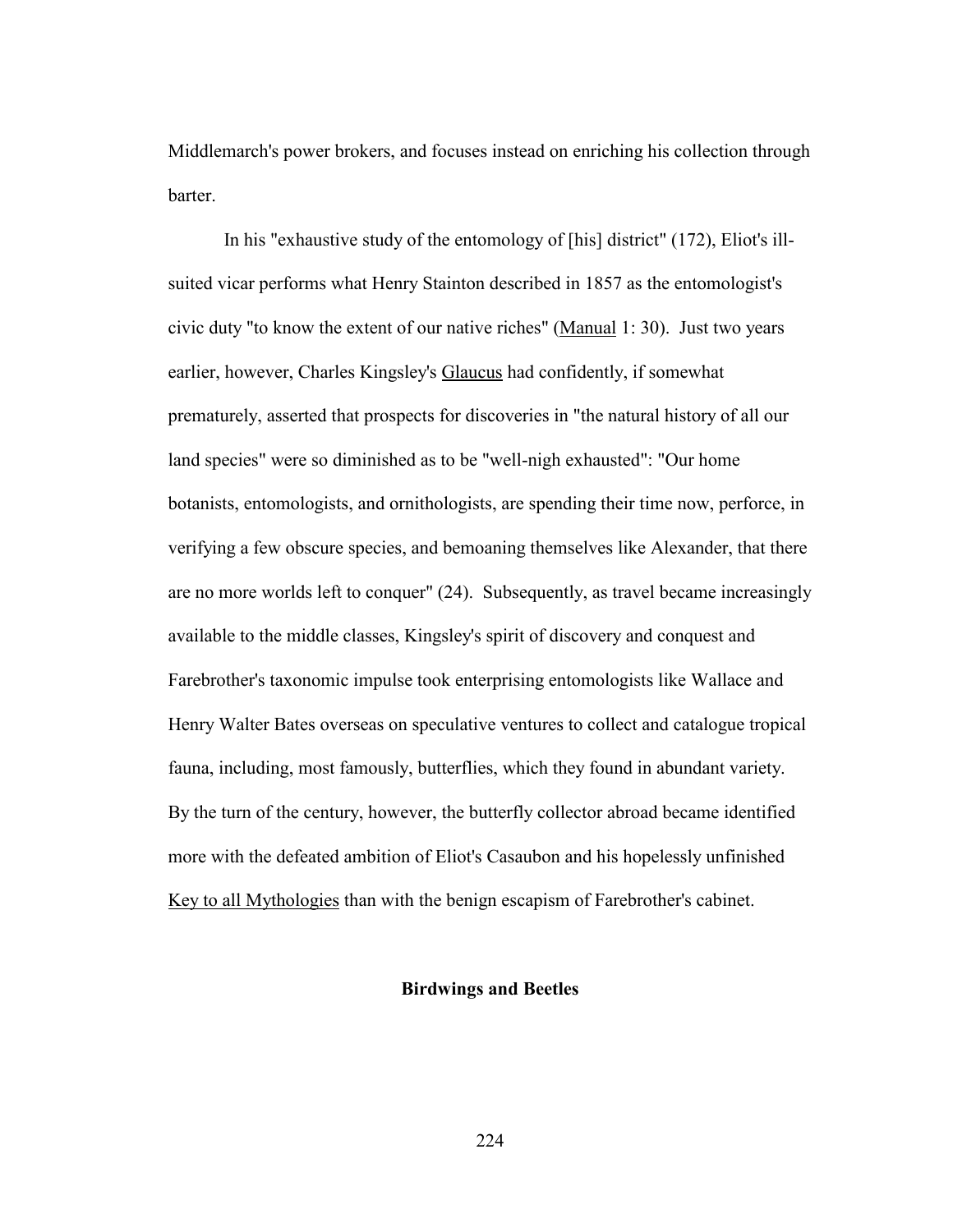From his remote Malaysian trading post in Conrad's <u>Lord Jim</u> (1901), the prolific German entomologist Stein, like his fictional and historical predecessors, "on account of a few bushels of dead insects, become[s] known to learned persons in Europe" (123). In the narrator Marlow's words, Stein's "collection of Buprestidae and Longicorns—beetles all—horrible miniature monsters, looking malevolent in death and immobility, and his cabinet of butterflies, beautiful and hovering under the glass of cases on lifeless wings, had spread his fame far over the earth" (123). However, Conrad ultimately demonstrates the failure of Western ideals in the East through his "learned collector" (123), who builds his business and his scientific reputation upon violence and death. Even as Conrad's novel celebrates the merchant-naturalist's singular triumphs and acquisitions, especially as a butterfly collector, it questions the larger imperial enterprise of which Stein's collecting is a part.

 As Conrad shows through Stein's career, an adventurous spirit and possessive individualism are no hedge against political unrest and personal tragedy. After taking part in the revolution of 1848, the expatriate Stein flees Germany, works as the assistant to a famous Dutch naturalist and collector in the Malay Archipelago for four years, and inherits a trading establishment and house on the island of Celebes (now Sulawesi) from a local Scotsman. Throughout a civil war over tribal succession rights, which includes a month-long siege of his house, Stein "never failed to annex on his own account every butterfly or beetle he could lay hands on," making his insects the mementos of surviving "some eight years of war, negotiations, false truces, sudden outbreaks, reconciliation, treachery, and so on" (125). After a short-lived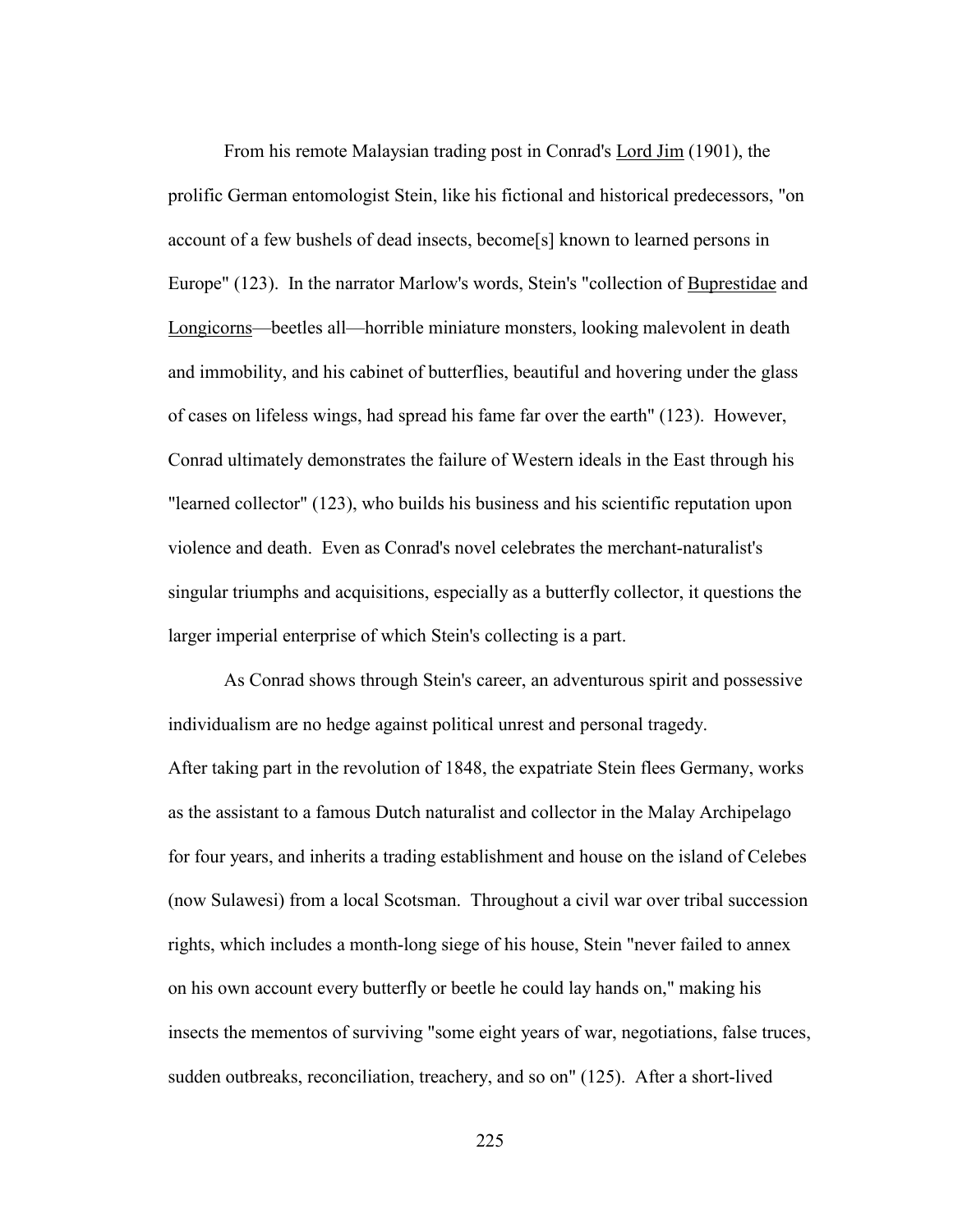peace, Stein departs on the heels of losing a local ally to assassination and his own native wife and their daughter to illness. Despite his renewed involvement in interisland commerce as a fleet owner and large-scale trader in island produce, the now aged and reclusive Stein never fully recovers from his Celebes disappointments. Having suffered a failure of spirit, he spends much of his time living "solitary, but not misanthropic, with his books and his collection, classing and arranging specimens, corresponding with entomologists in Europe, writing up a descriptive catalogue of his treasures" (126). Stein's retrospective project of naming and cataloging seems to be his final, desperate attempt to impose order on an unruly and alien world. His taxonomic work extends to the novel's English protagonist, whom the entomologist classifies as a "romantic" (129) before assigning him to the trading post at Patusan out of a sense of gratitude to his late British benefactor. In the end, the self-exiled Stein becomes as much victim as victor in Celebes; as with Jim, "all his conquests, the trust, the fame, the friendships, the love—all these things that made him master had made him a captive, too" (152). Consequently, Conrad depicts Stein as a virtual prisoner of the shelves, cases, and boxes or "catacombs" that surround him (124).

 In many respects, Conrad models his entomologist on Alfred Russel Wallace, whose Malay Archipelago was Conrad's favorite book (Clemens 305). As J. H. Stape notes, "Wallace amassed enormous collections of tropical species, particularly of butterflies and beetles, and his scientific curiosity, allied to an aesthetic appreciation of natural phenomena, is echoed in Stein's enthusiasm for the works of nature" (Knowles and Moore 397). When Marlow consults Stein about Jim's case, he is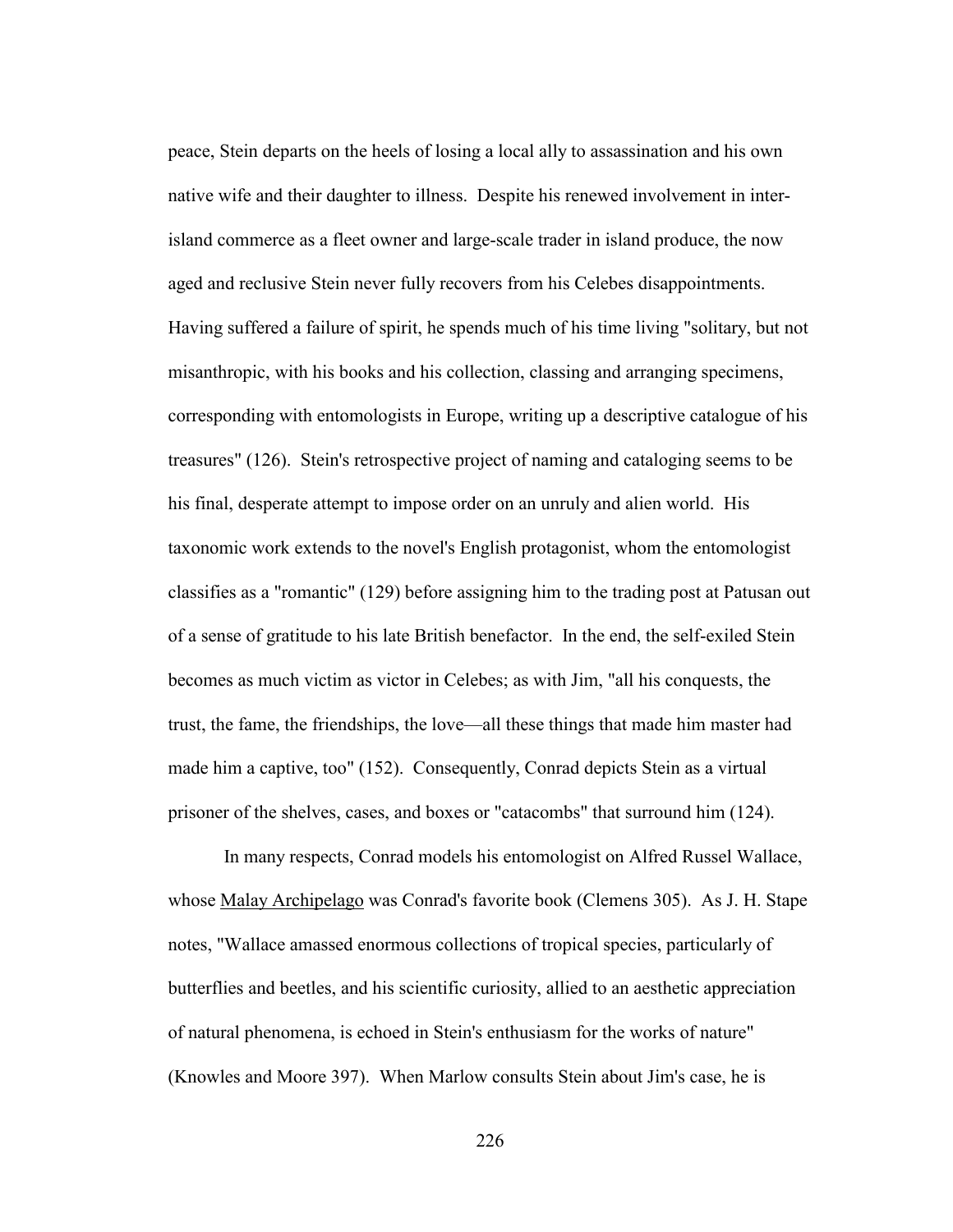working on a scientific description of his greatest capture, a birdwing butterfly, which is said to have "dark bronze wings, seven inches or more across, with exquisite white veinings and a gorgeous border of yellow spots" (124). Stein's prize specimen can be identified as a variety of Ripponia hypolitus, the more common name for Ornithoptera remus, which was "one of the rarest and remarkable species" of the "highly esteemed" birdwings, according to Wallace (167). As Wallace describes it, "The ground colour of this superb insect [is] a rich shining bronzy black, the lower wings delicately grained with white, and bordered by a row of large spots of the most brilliant and satiny yellow" (167), matching the appearance of Stein's bronze-winged, whiteveined, yellow-spotted butterfly.

 The resemblance of Stein's birdwing to Wallace's butterfly helps to establish the similarities between their collectors. Stein's account of his greatest hunt is a pastiche of several episodes from Wallace, emphasizing the element of chance in collecting, the thrill of the chase, and the overwhelming joy of finally obtaining a desired specimen that is as beautiful as it is rare. For this incident, Conrad draws most extensively upon two anecdotes from Wallace, including one where he describes how, with gun in hand, he obtained a new species of butterfly, Nymphalis calydonia, at Malacca, not far from British-colonial Singapore on the Malay peninsula (22). Wallace's later reaction to catching the spotted Ornithoptera croesus would provide a prototype for Stein's ecstasy over capturing his birdwing:

I had begun to despair of ever getting a specimen, as it seemed so rare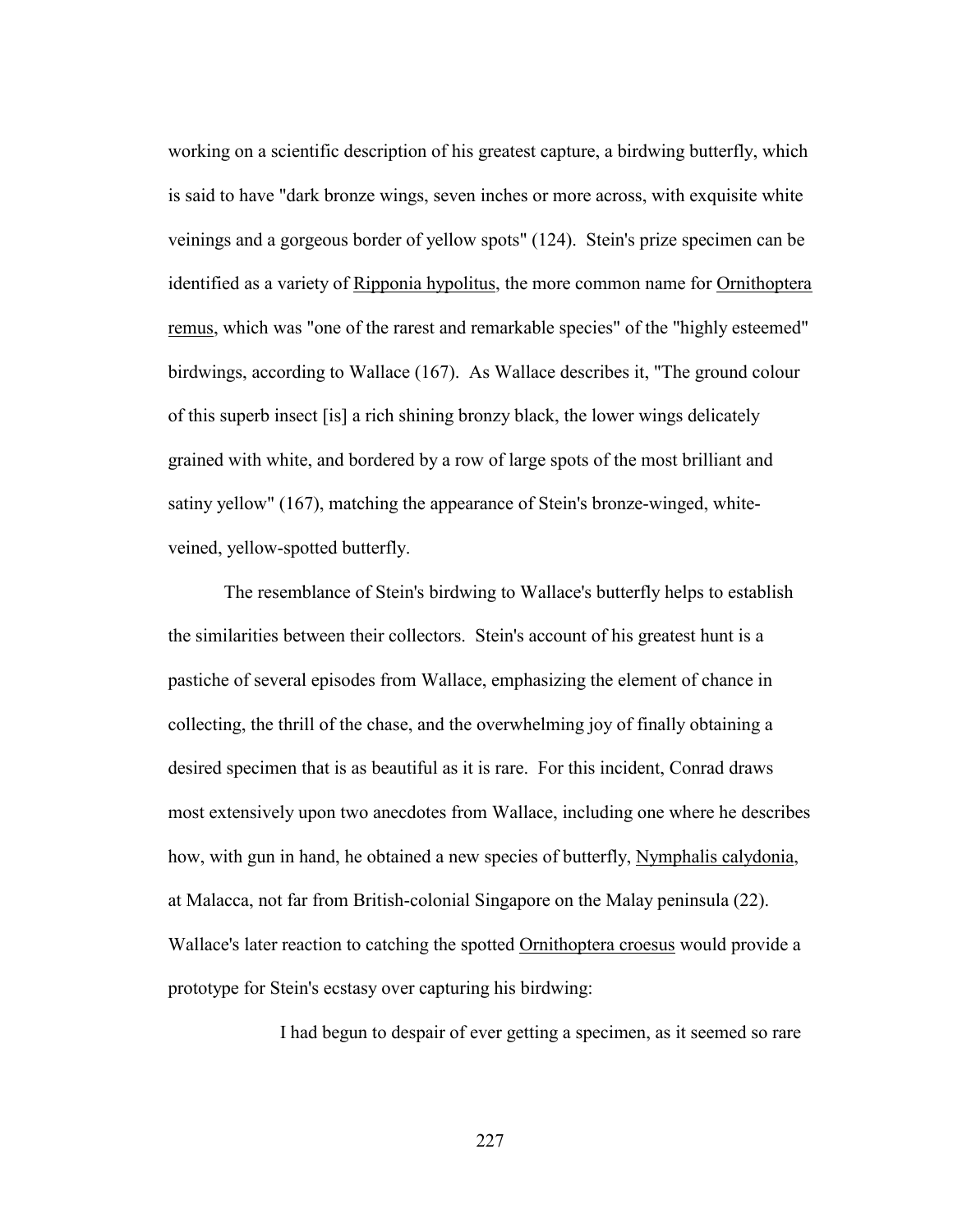and wild; till one day, about the beginning of January, I found a beautiful shrub . . . and saw one of these noble insects hovering over it, but it was too quick for me, and flew away. The next day I went again to the same shrub and succeeded in catching a female, and the day after a fine male. I found it to be as I had expected, a perfectly new and most magnificent species, and one of the most gorgeously coloured butterflies in the world. . . . The beauty and brilliancy of this insect are indescribable, and none but a naturalist can understand the intense excitement I experienced when I at length captured it. On taking it out of my net and opening the glorious wings, my heart began to beat violently, the blood rushed to my head, and I felt much more like fainting than I have done when in apprehension of immediate death. I had a headache the rest of the day, so great was the excitement produced by what will appear to most people a very inadequate cause. (Wallace 257-8)

Like Stein after him, Wallace takes a nearly orgasmic pleasure in possession, with extreme physical symptoms amounting to sexualized "captor passion" (Tagge 186). Wallace's capture of a female and his rapturous opening of her "glorious wings" further suggest a connection between the erotic and the entomological, as he attempts to render his unique delight over his acquisition.

 Echoing Wallace, Stein tells Marlow of his own birdwing, "You don't know what it is for a collector to capture such a rare specimen. You can't know" (126). In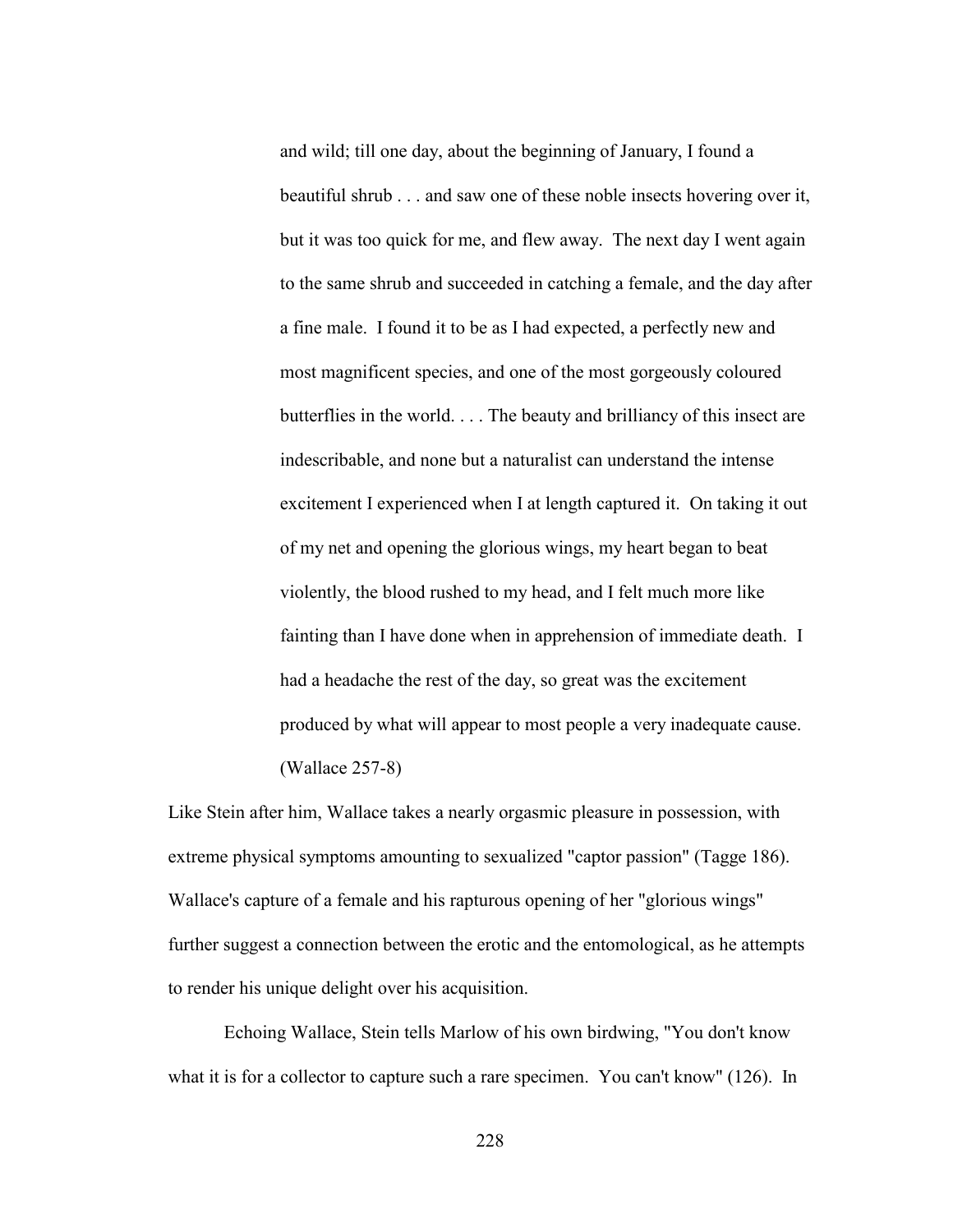Stein's case, Conrad combines Wallace's experiences of catching new butterflies and adds an element of danger not present in Wallace. Stein narrates how, after he singlehandedly fought off an enemy ambush by feigning death and then gunning down three of his attackers, he saw something pass over the forehead of a fallen foe. "It was the shadow of this butterfly," explains Stein:

> "Look at the form of the wing. This species fly high with a strong flight. I raised my eyes and I saw him fluttering away. I think—— Can it be possible? And then I lost him. I dismounted and went on very slow, leading my horse and holding my revolver with one hand and my eyes darting up and down and right and left, everywhere! At last I saw him sitting on a small heap of dirt ten feet away. At once my heart began to beat quick. I let go my horse, keep my revolver in one hand, and with the other snatch my soft felt hat off my head. One step. Steady. Another step. Flop! I got him! When I got up I shook like a leaf with excitement, and when I opened these beautiful wings and made sure what a rare and so extraordinary perfect specimen I had, my head went round and my legs became so weak with emotion that I had to sit on the ground. I had greatly desired to possess myself of a specimen of that species . . . . I took long journeys and underwent great privations; I had dreamed of him in my sleep, and here suddenly I had him in my fingers—for myself!" (128)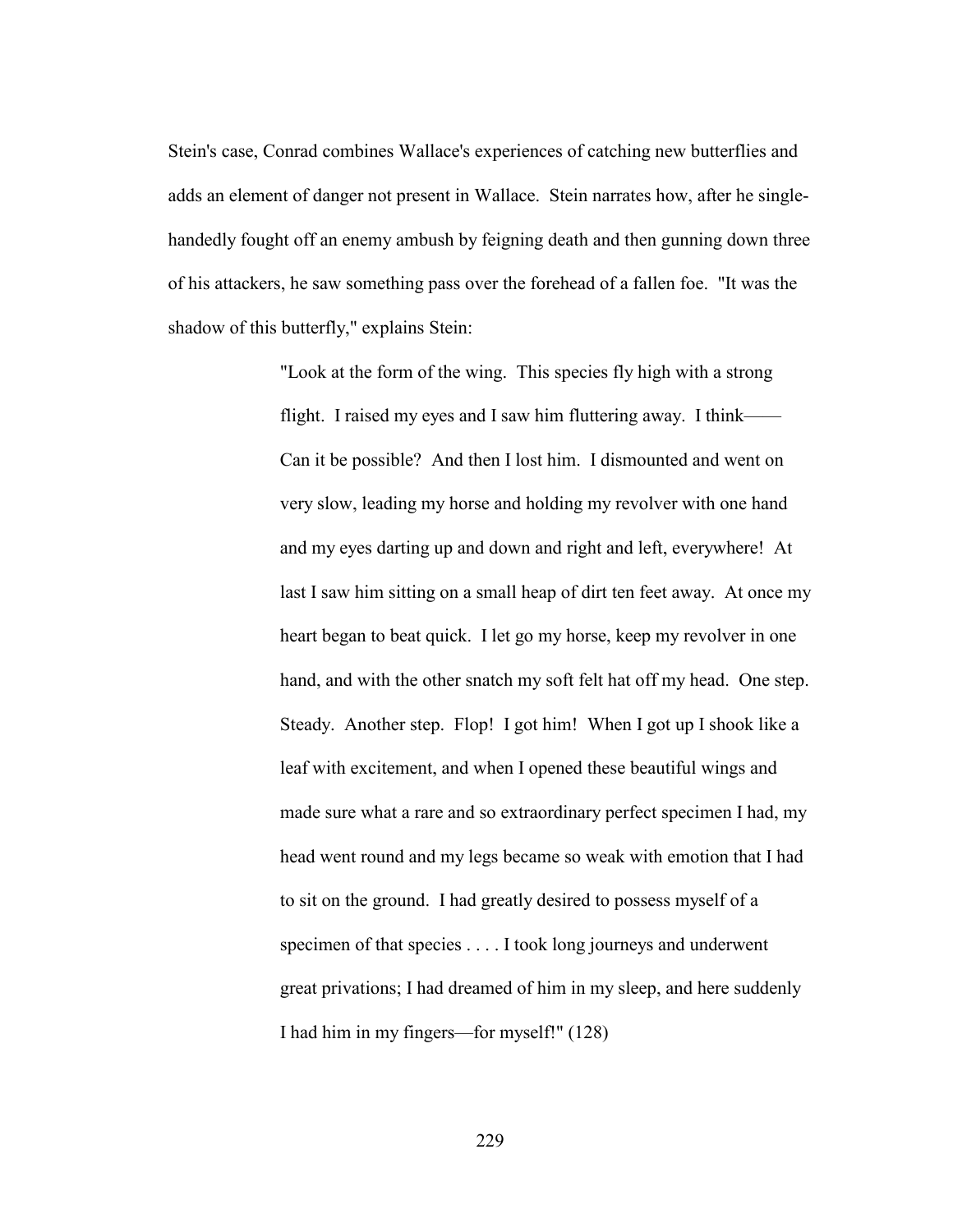After demonstrating his "intrepidity of spirit" and "physical courage" (123) by killing his enemies, the unflappable Stein quickly changes hats to take advantage of an unexpected opportunity as a naturalist.

Stein's wielding of his pistol in both episodes helps to characterize him as a proficient hunter of men as well as butterflies, linking his collecting to the "romantic, violent, and dangerous process of confrontation and conquest" that attends the spread of imperial dominion (Ritvo 243). Through its connection to the collector's neardeath experience and his ensuing violence, Stein's butterfly becomes, like big-game trophies from Asia and Africa (see Chapter 1), a reminder of the expedition on which it was procured and "a symbol of the force and power that supported and validated the routinized day-to-day domination of . . . empire" (Ritvo 247-8). Stein's resourcefulness in the face of imminent danger not only allows him to survive in an inhospitable environment but also yields the object of his heart's desire, suggesting the risks and rewards of empire. However, Stein's attempt to make of the moment something permanent is short-lived, as his butterfly's death foreshadows those of his friend and family. Ironically, in its very ephemerality, the butterfly captures the fleeting nature of Stein's success.

 Besides their collecting experiences, Stein and Wallace also share the distinction of acquiring specimens found in virtually no other cabinet. Wallace became the fortunate possessor of an exceptionally scarce specimen on the island of Java, where a boy brought him "the rare and curious Charaxes kadenii, remarkable for having on each hind wing two curved tails like a pair of callipers" (87). In his three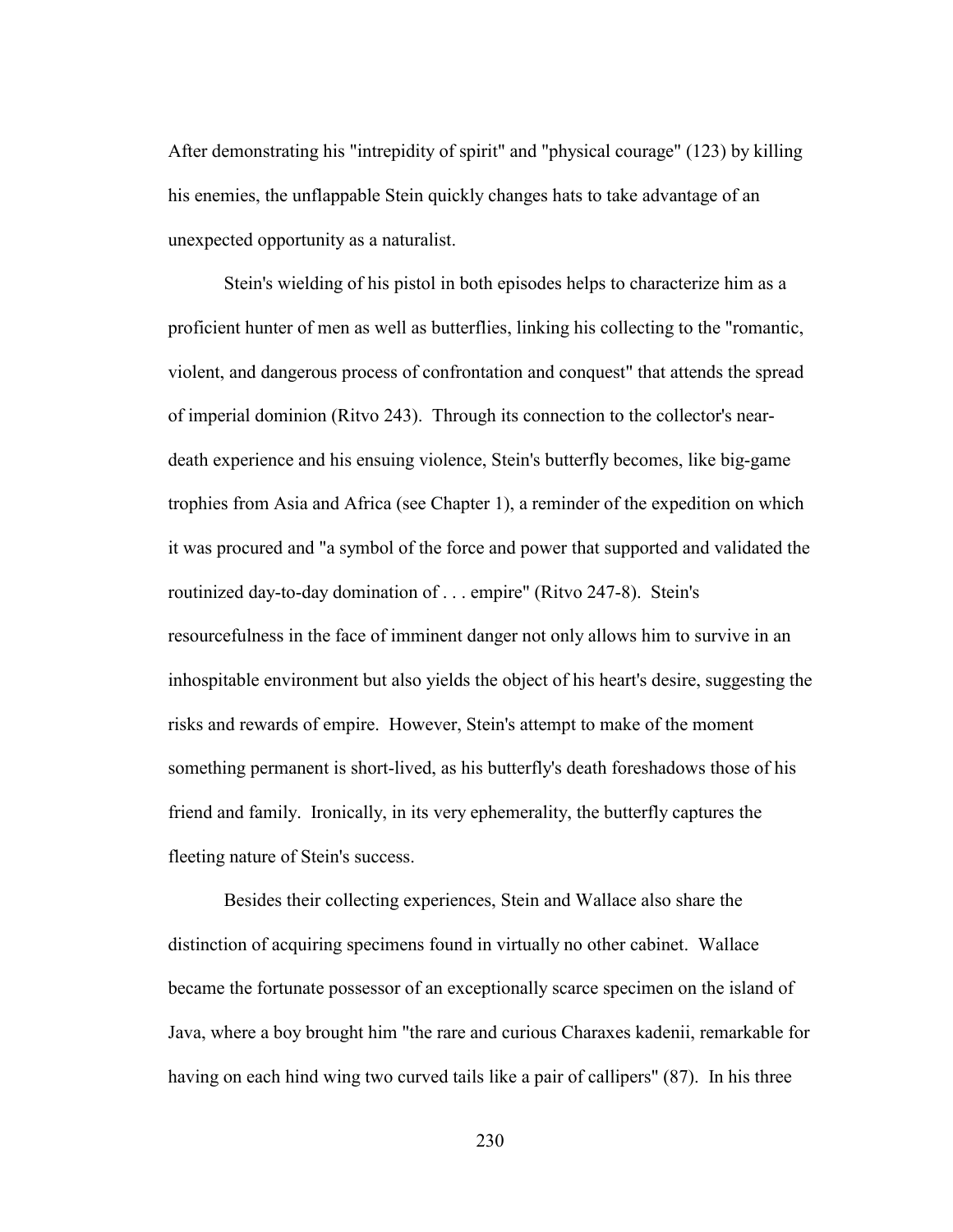and a half months on Java, this example was the only specimen Wallace ever saw, and eight years later, he boasted that it was still "the only representative of its kind in English collections" (87). Likewise, the extreme rarity of Stein's butterfly becomes a source of great pride for him. As he tells Marlow, "Only one specimen like this they have in your London, and then—no more" (124). Moreover, Stein's narcissistic identification with his fine specimens provides him with the means of achieving immortality through a museum back home; in his words, "To my small native town this my collection I shall bequeath. Something of me. The best" (124).

 As collectors, both Stein and Wallace view butterflies as the epitome of nature's—and empire's—productions. Wallace sees his butterflies as the best in the world, as shown by his superlative descriptions of Malay flora and fauna: "The richest of fruits and the most precious of spices are here indigenous. It produces the giant flowers of the Rafflesia, the great green-winged Ornithoptera (princes among the butterfly tribes), the man-like Orang-Utan, and the gorgeous Birds of Paradise" (1). Though Wallace remarks on the number and diversity of all Indonesian insects, including "elegant" Longicorn (long-horned) beetles "remarkable for their large size, strange forms, and beautiful colouring" (19, 28), his royal birdwings claim the entomological throne. Wallace's more than eighty thousand beetles impress by their sheer numbers and variety, but his butterflies are distinguished by the passion for possession they inspire in their collector. In a similar way, Stein's superb butterfly eclipses his beetles through the personal significance it acquires for him as a collector. Marlow himself witnesses the bespectacled Stein's "intense, almost passionate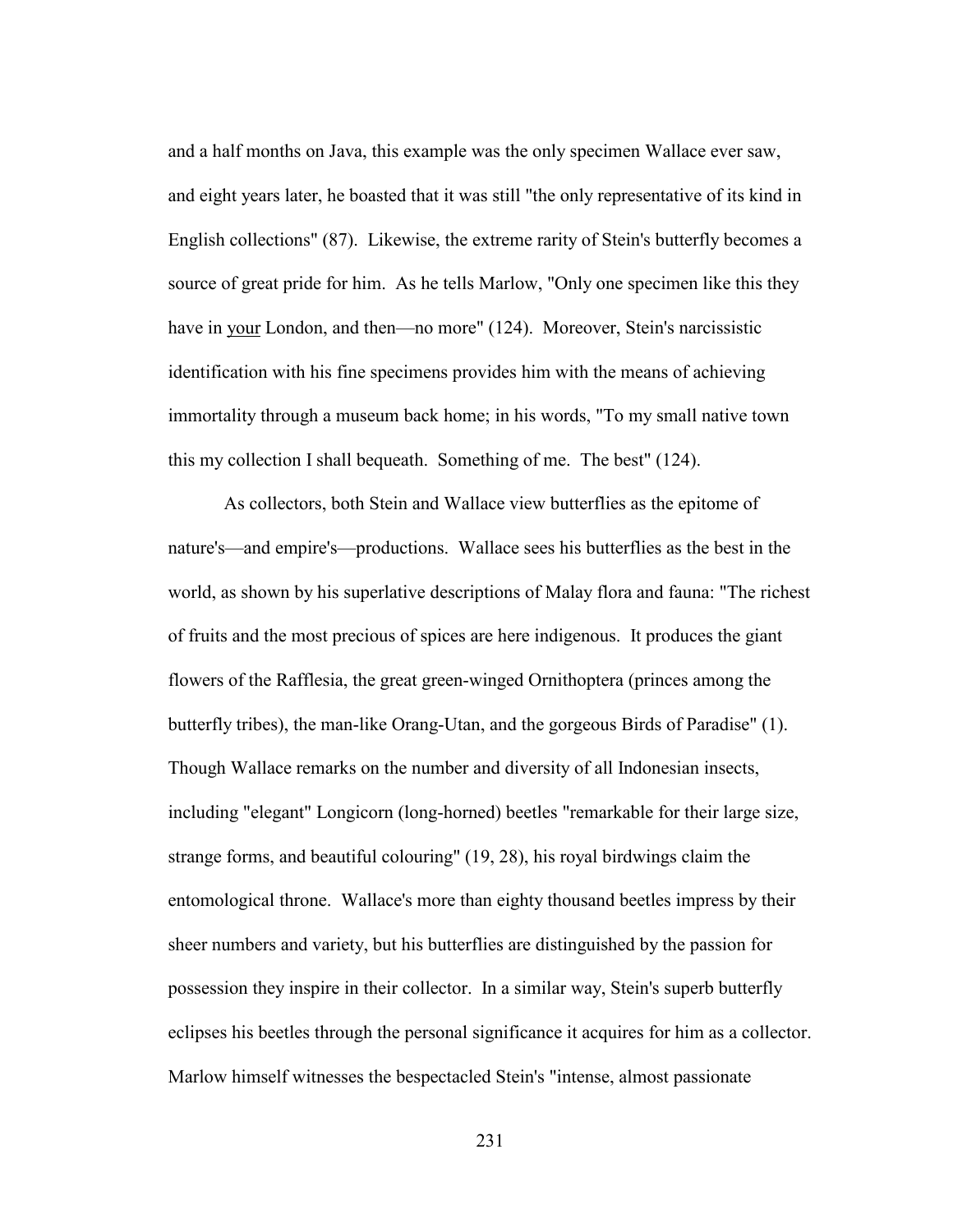absorption with which he looked at a butterfly, as though on the bronze sheen of these frail wings, in the white tracings, in the gorgeous markings, he could see other things" (126). Meanwhile, Stein's words provide Marlow with a lesson in reading this specimen:

> "Look! The beauty—but that is nothing—look at the accuracy, the harmony. And so fragile! And so strong! And so exact! This is Nature—the balance of colossal forces. Every star is so—and every blade of grass stands so—and the mighty Kosmos in perfect equilibrium produces—this. This wonder; this masterpiece of Nature—the great artist." (126)

In this Whitmanesque rhapsody, the curatorial Stein describes the sometimes paradoxical virtues embodied by his butterfly, which, even in death, is at once a feat of engineering and a work of art, eclipsing a flawed humanity in its perfection.

 In this butterfly, Conrad also provides an image of his protagonist, the doomed but undaunted Jim, who is "as perishable and defying destruction as these delicate and lifeless tissues displaying a splendour unmarred by death" (126). Despite past failures, Jim defeats the marauding "Arab half-breed" Sherif Ali (157) and confronts the petty tyrant Rajah Allang without regard for his own life to become the virtual ruler of Patusan. In the process, Jim emerges as "a creature not only of another kind but of another essence" (140), undergoing a butterfly-like transformation or rebirth in the East. His paternalistic acceptance of responsibility for "every life in the land" (240) elevates the "frail aspiring Idealist" Jim further above the figurative beetles or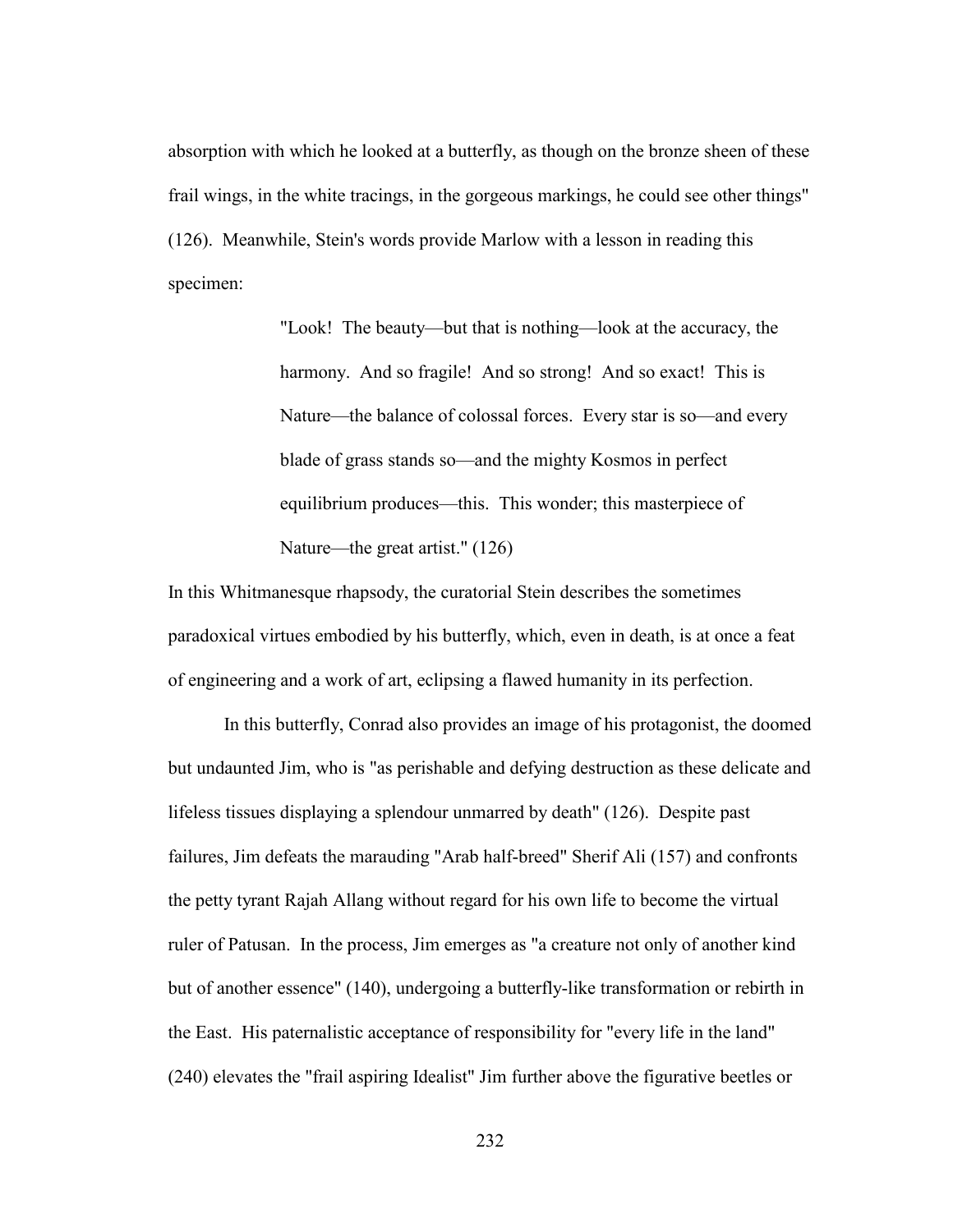"cynical self-preserving empiricists" around him, as Stein's collection comes to embody what Tony Tanner calls "a central metaphor for the extremes of human conduct and values" in the novel (41).

 Thus, butterflies become for Conrad, as for Wallace, a symbol of ideals and of the ideal. For Stein, the possession of an exceptionally rare and magnificent butterfly is, as Donald C. Yelton suggests, "the fulfillment of an ideal aspiration, a thing dreamed of at the very height of prosperity and good fortune" (474). Even as the capture of a butterfly represents the end of a quest, butterflies in general symbolize the collector's never-ending pursuit for perfection or completion. As Wallace comments, because of the element of chance and the difficulty of obtaining particular butterflies, a traveler's collection, no matter how "fine," must necessarily be "fragmentary and imperfect" (22). Likewise, when Marlow judges the would-be hero Jim for having abandoned the sinking Patna as its first mate, he compares this missed opportunity to an escaped butterfly: "[H]e knows of one which he certainly did not catch" (133). Reflecting on his own unfulfilled dreams or lost butterflies, Stein responds, "Everybody knows of one or two like that . . . and that is the trouble—the great trouble" (133). For these men, butterflies represent what can be imagined, if not achieved.

 In a more specific sense, tropical butterflies also exemplify the colonial aspirations of Europeans like Stein, Wallace, and all those who, in Conrad's words, "adventured their persons and lives and risked all they had for a slender reward" (138). Jim's own reward takes the form of the otherworldly Jewel, who shares her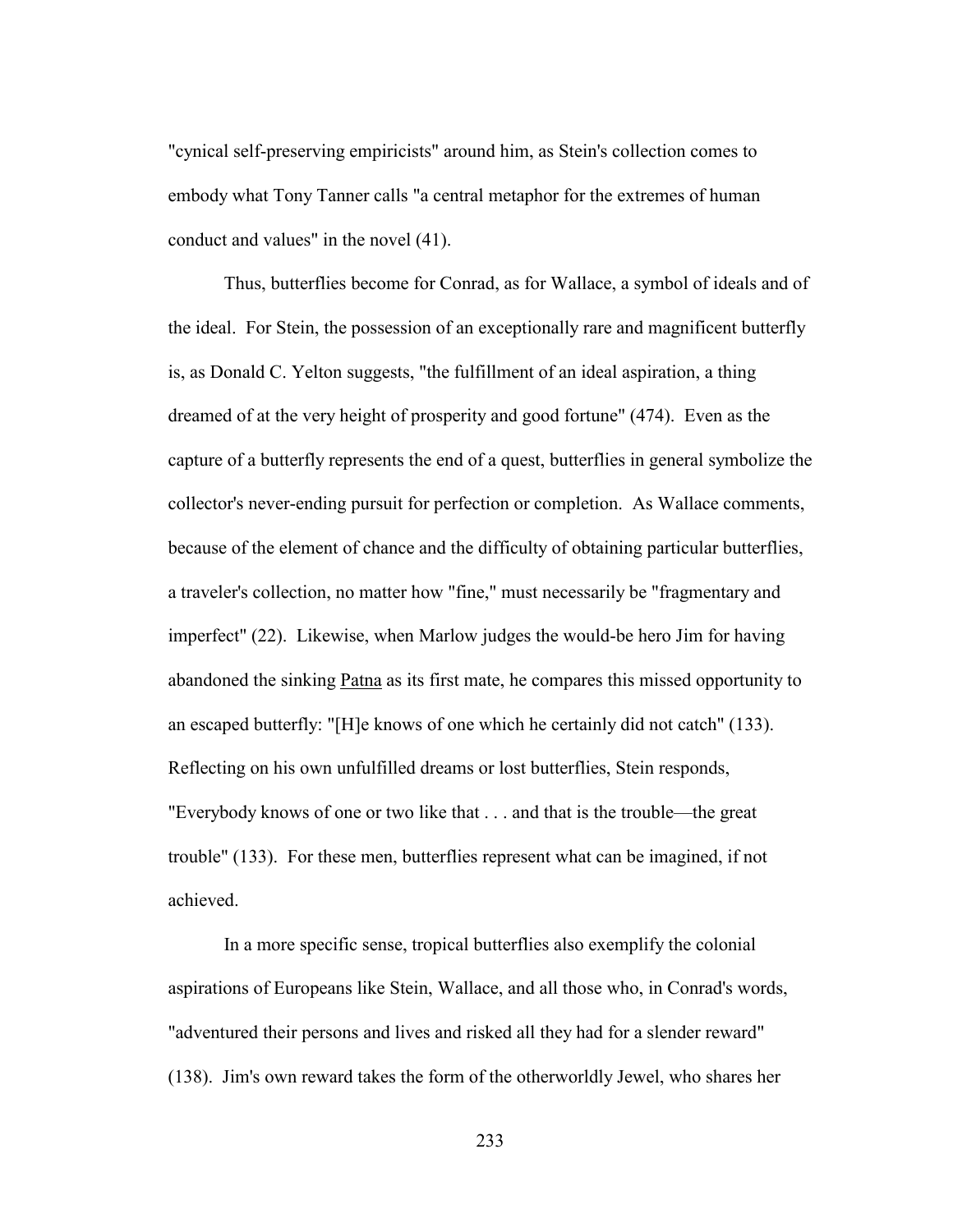character and her fate as a woman with Stein's butterflies. Like her ill-used mother, Jewel is one of "the beings that come nearest to rising above the trammels of earthly caution" (169). Moreover, Jewel's love possesses "an extraterrestrial touch," and her tenderness is said to hover over Jim "like a flutter of wings" (172). The characterization of Jewel as a butterfly is further reinforced by the description of her as a protective spirit: "[T]wo wide sleeves uprose in the dark like unfolding wings, and she stood silent" (187-88). As a woman, though, she is doomed to suffer the "lingering torment" of such fragile creatures (169). In this respect, she resembles the aptly-named geisha of Puccini's Madama Butterfly (1904), who becomes the victim of her American lover's "frenzy to pursue her . . . even if [he] should have to crush her wings" (9). Jim rescues Jewel from her brutish stepfather, "the unspeakable Cornelius" (168), only to abandon her later when he answers with his own life for the death of the Bugis chief's son, which results from Jim's misplaced trust in a stranger. After Jim's altruistic death at the vengeful Doramin's hands, Jewel seeks refuge in Stein's house, where she leads "a sort of soundless inert life" amid her inanimate counterparts in Stein's collection (253). Like Stein's butterflies and Jim himself, Jewel is sacrificed for the purpose of a male quest, namely Jim's obsessive pursuit of "a shadowy ideal of conduct" to atone for his earlier failure at sea (253).

 As with Jim's personal quest for redemption, Stein's solitary pursuit also comes to an end with himself. Of the collector, Marlow narrates, "Stein has aged greatly of late. He feels it himself, and says often that he is 'preparing to leave all this; preparing to leave . . .' while he waves his hand sadly at his butterflies" (253). Like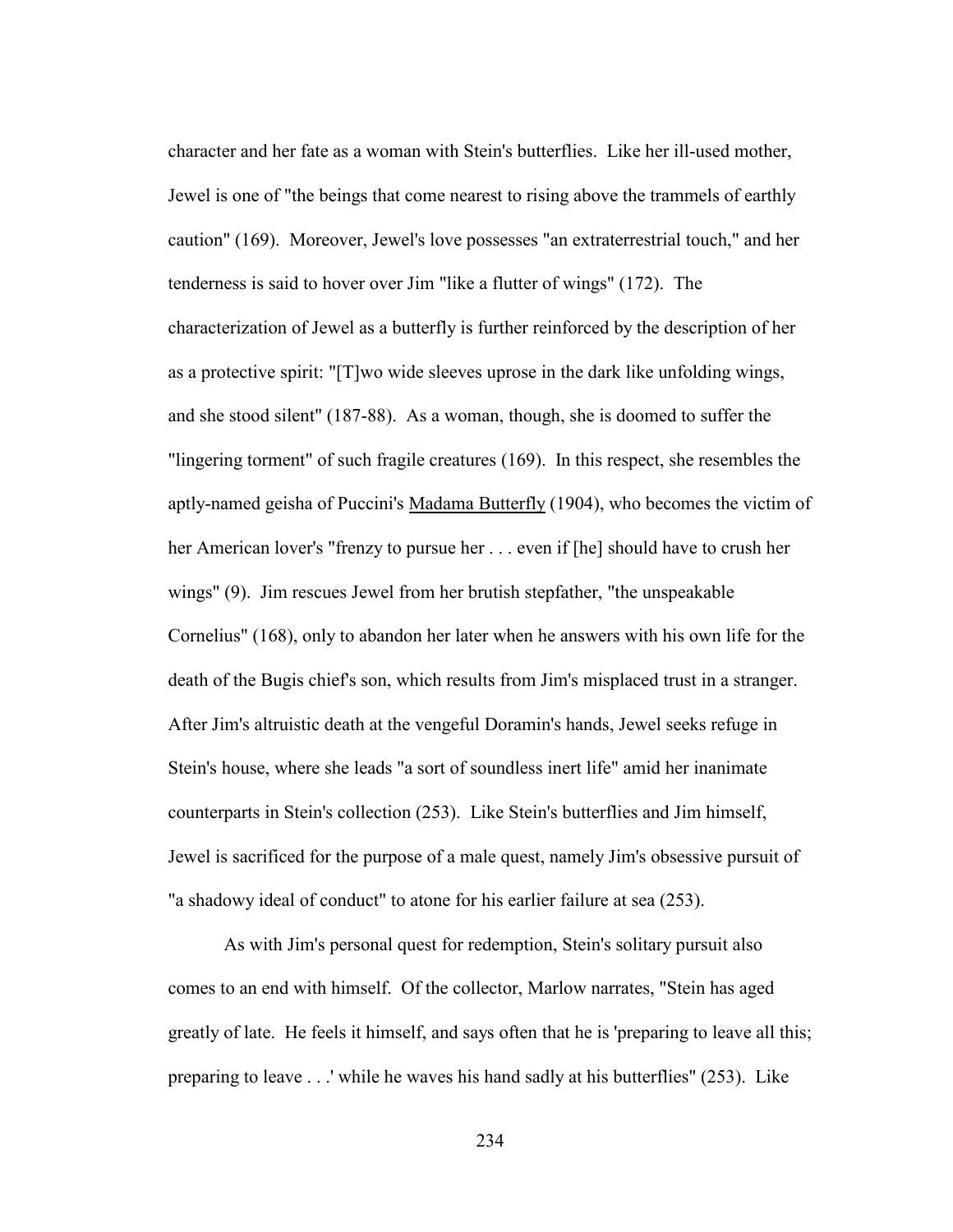Nick Carraway's departure from the Midwest in The Great Gatsby (1925), Stein's imminent exodus from his land of opportunity symbolizes the end of a dream. Because Stein's farewell to his butterflies signals his bequeathal of them to others, his gesture also portends his own death as a collector. Whereas Job Legh's enthusiastic return to insect collecting at the conclusion of Gaskell's <u>Mary Barton</u> indicates a New World renaissance for him and his family in Canada, Stein surrenders his romantic ideals along with his entomology at the end of Lord Jim. Unable to cultivate Jim as a surrogate son and heir to succeed him, Stein leaves his commercial operation to his unnamed partner, as Patusan apparently reverts to anarchy. Thus, Stein's colonial enterprise shares its uncertain fate with his butterflies, which finally slip through his fingers.

## **The Empire Strikes Back: The Butterflies of the Baskervilles**

Though the capitalist Harry Gee of Conrad's "An Anarchist" (1923) ridicules butterfly collecting as a "deadly sport" and mocks the lepidopterist-narrator as a "desperate butterfly-slayer" (137, 138), he nevertheless draws attention to the lethal character of this pursuit. To clear themselves of charges of cruelty for killing what they caught, nineteenth-century entomologists often pointed to the apparent insensibility of insects to suggest that they did not inflict any great pain on their quarry. Moreover, Victorian insect collectors developed more efficient and humane agents to improve and expedite the killing process, largely for their own convenience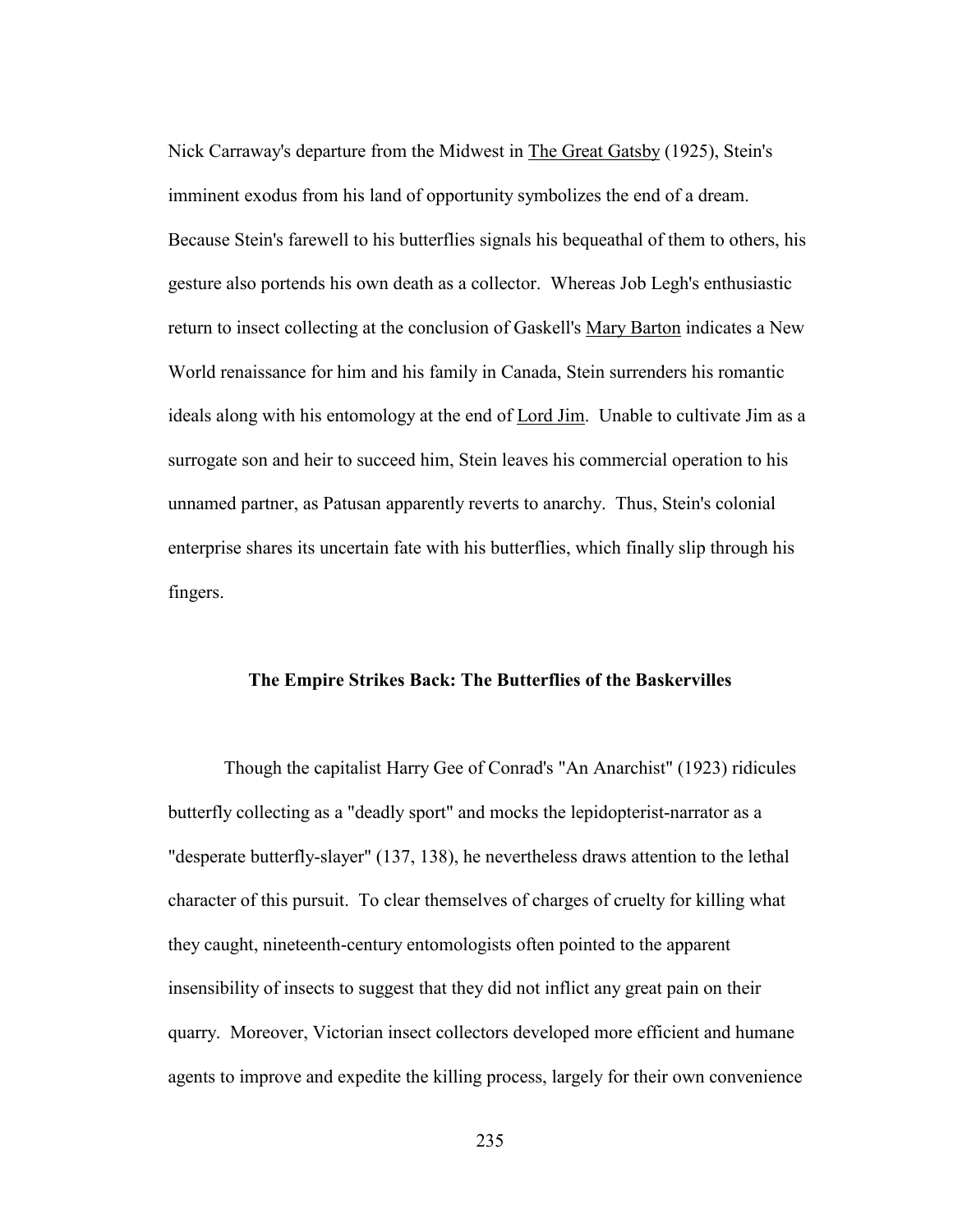(Allen 145-7; Salmon 61-5). Around 1835, crushed laurel leaves, which emit prussic acid gas, came into widespread use in killing jars as an alternative to such crude methods as red-hot needles, pins dipped in nitric acid, boiling water, and smoke. Though laurel did not injure the color of specimens, as did sulfur matches and ammonia, it worked rather slowly. By the mid-1850s, potassium cyanide had been adopted as a faster option, although it was more dangerous to use and tended to cause stiffening in insects' wings, as did chloroform, which had been made popular in surgery a few years earlier. Alternatively, butterflies could be "easily killed by a prolonged sharp pinch under the thorax before being taken from the net, and [did] not need to be put in a poison-box" (A. E. H. White 23), although this hands-on method was not for the squeamish.

 The frequent repetition of such necessary, if disagreeable, killing techniques supposedly inured entomologists to their cruelty, which contributed to the perception of insect collectors as unfeeling and heartless, if not bloodthirsty. In Arthur Conan Doyle's Hound of the Baskervilles (1902), the killer of Sir Charles Baskerville is concealed as well as revealed through his lifelong pursuit of lepidoptery, which is portrayed as the respectable but mortal pastime of an exile's son with aristocratic designs, who comes to England to seize a family title and inheritance. As with the rest of the Sherlock Holmes saga, Doyle's Hound "arouse[s] fear and pleasure that the foreign has invaded and threatens to contaminate and exoticize the homeland"; then, it "introduce[s] the hero Holmes to protect England and regulate the incursion of insidious and welcome interlopers" (J. McLaughlin 51). In an outcome that endorses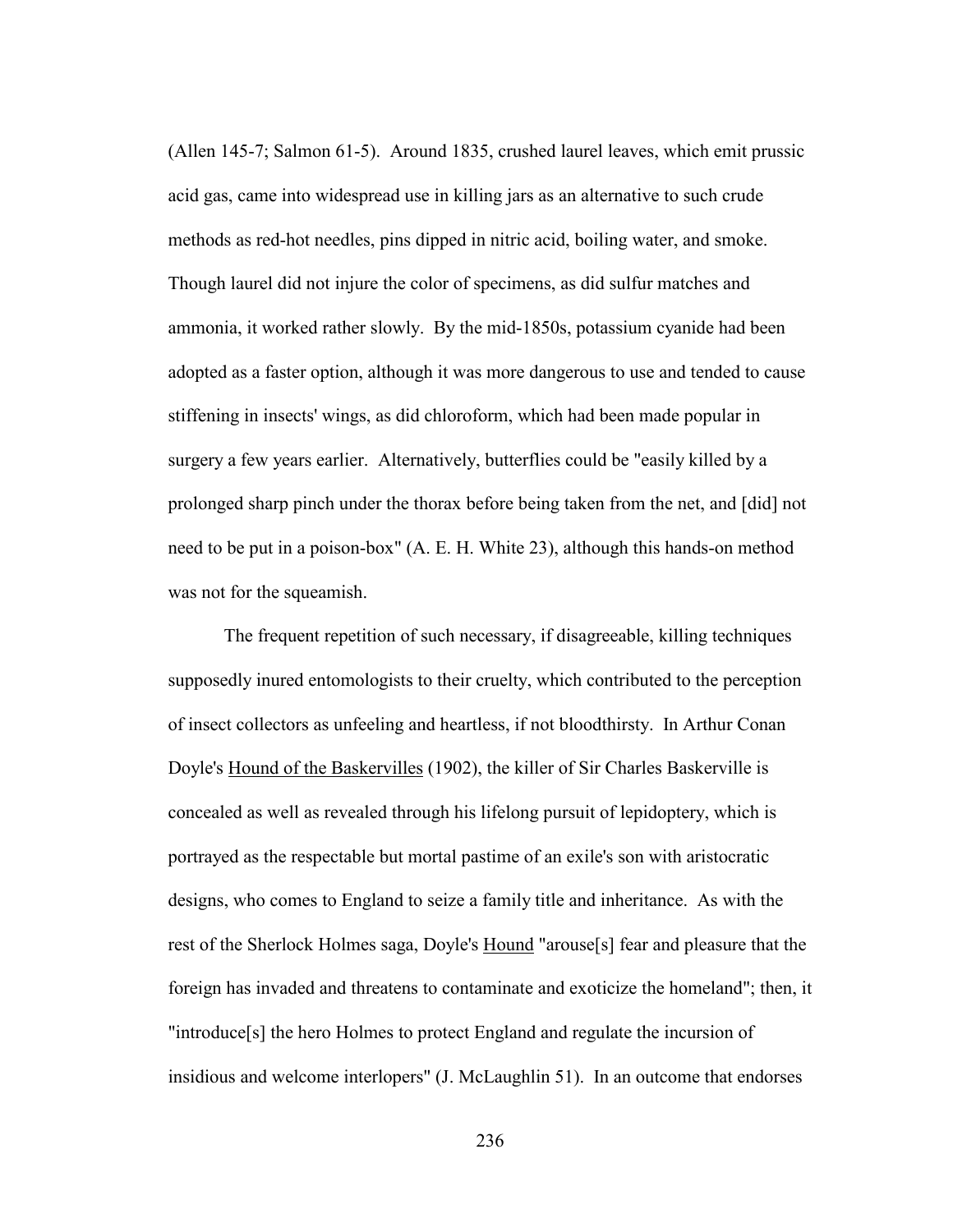northern over southern New World influences upon England, the failure of the predatory tropical butterfly collector's countercolonization allows for the renovation of Baskerville Hall, the restoration of the family's "fallen grandeur" (19), and the renewed prosperity of the countryside under the direction of a hardy Canadian farmer turned British heir.<sup>81</sup>

Written at "a moment of national crisis and doubt" during the Boer War of 1899-1902 (J. McLaughlin 50), Doyle's novel pits two cousins and ex-colonials against each other for possession of a five-hundred-year-old family estate, an uncle's fortune from South African gold mines, and symbolic control of the future of England. Rodger Baskerville, the nephew of Sir Charles, inherits his father's name, if not the "sinister reputation" (165) that forced his parent to flee in disgrace to Latin America.<sup>82</sup> Rodger's "taste for entomology" (166), cultivated abroad during his father's permanent exile, lends him an air of respectability as well as the perfect cover when he assumes the alias of the naturalist Jack Stapleton, a botanist and lepidopterist. Rodger's initial appearance as Stapleton in the novel reinforces the aspect of a harmless student of nature; in Watson's words, "He was a small, slim, clean-shaven, prim-faced man, flaxen-haired and lean-jawed, between thirty and forty years of age, dressed in a grey suit and wearing a straw hat. A tin box for botanical specimens hung over his shoulder, and he carried a green butterfly-net in one of his hands" (70). Rodger's interest in natural history identifies him as a man of education and science, like Sir Charles and his friend, the physician Dr. James Mortimer, who share an interest in comparative anatomy. Under the guise of Stapleton, Rodger takes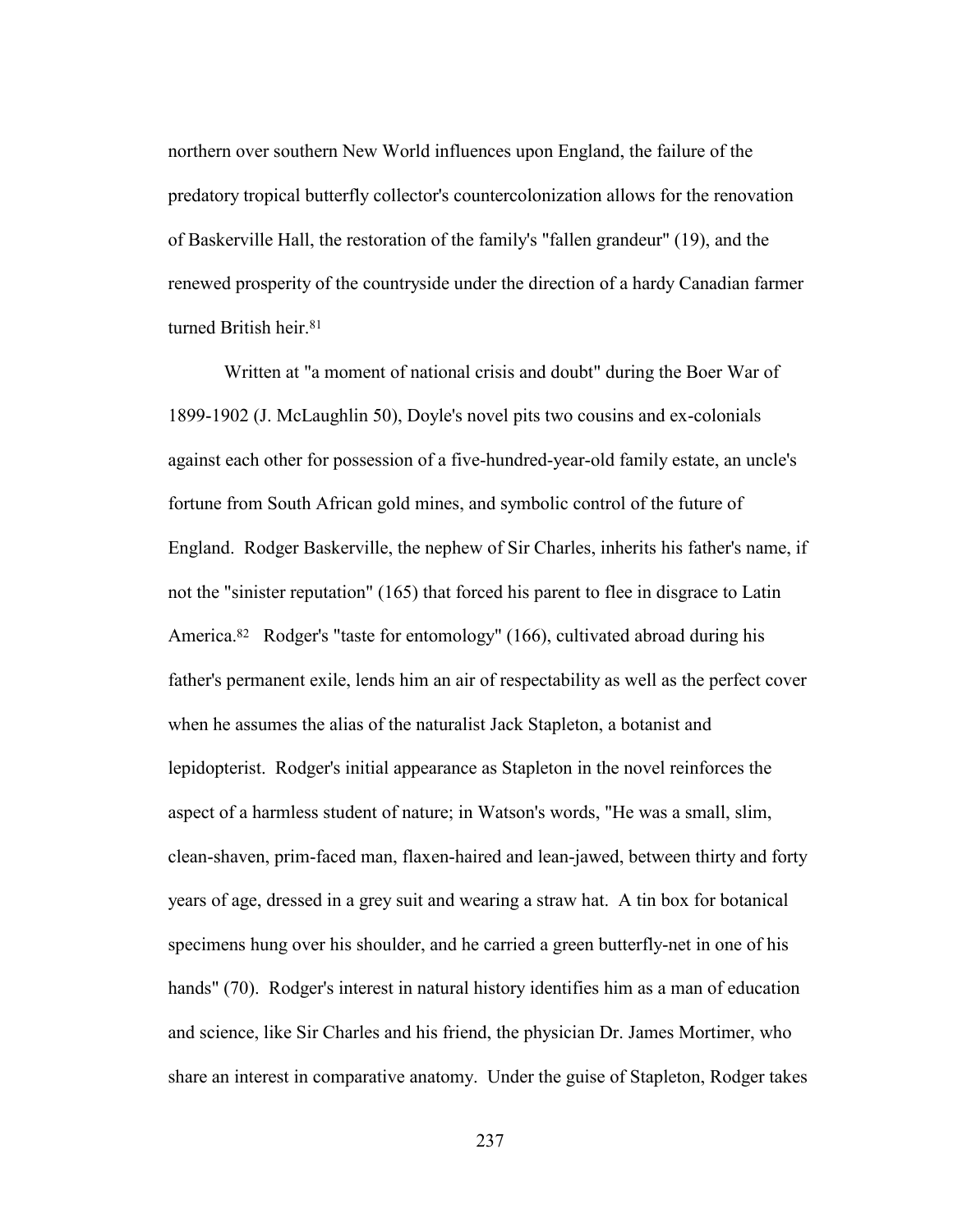advantage of the isolation of the moors and "a community of interests in science" (22) to befriend the superstitious Sir Charles while conspiring against his life. Rodger even feigns concern about his uncle's health when the baronet begins to fear for his life upon the apparent return of the legendary hound that is said to have haunted generations of Baskervilles. He continues this masquerade upon the arrival of Watson, whom he invites to inspect his collection of Lepidoptera, which Rodger proudly calls "the most complete one in the south-west of England" (78).

 Rodger's affected feelings, like his assumed name, establish a likeness between the collector and his specimens, many of which were known for their ability to disguise themselves through their protective resemblance to flower petals and dead leaves or their mimicry of noxious counterparts (Punnett 8). In fact, such involuntary deception was recognized by Victorian entomologists as a primary survival mechanism for butterflies. In The Naturalist on the River Amazons (1863), Henry Walter Bates, who collected with Wallace in South America in late 1848, suggested the importance of butterflies to an understanding of both mimicry and evolution. He noticed striking similarities in appearance between some Brazilian butterflies that were palatable to birds and other butterflies that predators apparently found distasteful or even poisonous. This defensive resemblance, which came to be known as Batesian mimicry, provided harmless butterflies with protection from predation and also offered evolutionists a convincing example of natural selection at work (Rice 264). Moreover, Bates observed that the distinct shapes, colors, and patterns of butterflies' wings "vary in accordance with the slightest change in the conditions to which the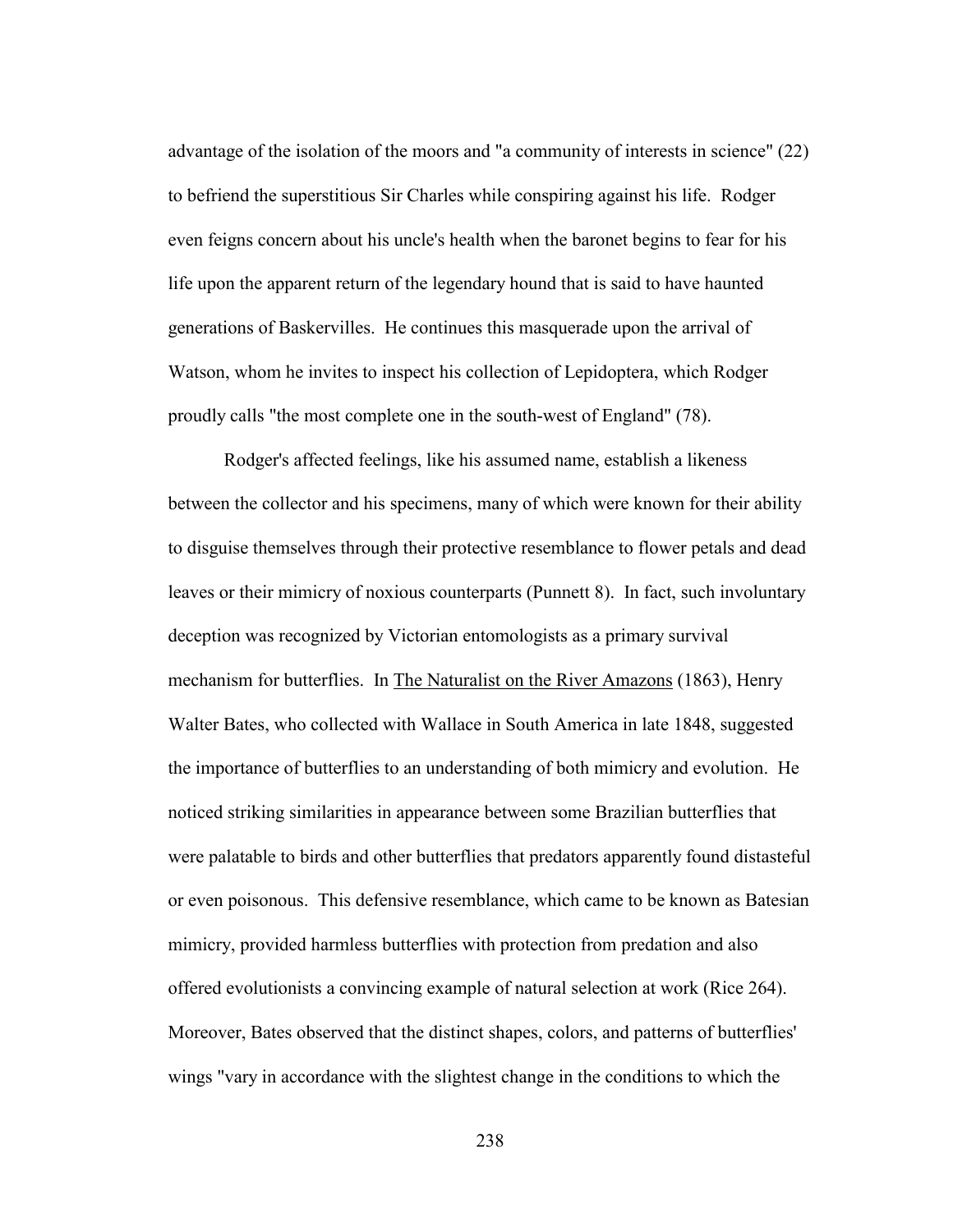species are exposed," making them an ideal register of adaptation to environmental change and "the story of the modifications of species" (338). Even as the murderous Rodger Baskerville shows "malignant and retrogressive tendencies" (Kissane and Kissane 362), he also demonstrates an adaptability to circumstance that gives him a personal, if not Darwinian, advantage over his unsuspecting relatives and others. Rodger's elaborate and deliberate subterfuge, reminiscent of the deceptions and disguises of Amazonian butterflies, not only protects him from detection, but also allows him to act as predator rather than prey. To this end, Rodger uses phosphorus to lend a glowing and demonic appearance to the savage mastiff-bloodhound, of mixed origins like himself, that literally frightens his uncle to death.

 Further imitating his specimens in habit and appearance, Rodger undergoes a series of identity changes, each of which reflects the ongoing metamorphosis of a butterfly from a caterpillar to an adult. After he marries a Caribbean beauty and embezzles a large amount of public funds, Rodger changes his name to Vandeleur and flees to England, where he establishes a school in the east of Yorkshire. Following the death of the consumptive tutor whose talents made the undertaking a success, Rodger's school sinks "from disrepute into infamy" (165). Having lost their good name, the Vandeleurs change their surname to Stapleton, and Rodger establishes himself near his family's ancestral home in Devonshire. This outpost allows Rodger to cultivate friendships with Sir Charles and his neighbors while plotting the weakhearted baronet's demise. When the new heir Sir Henry arrives in London, Rodger follows him, wearing a beard and looking like a spy, as Watson observes. He even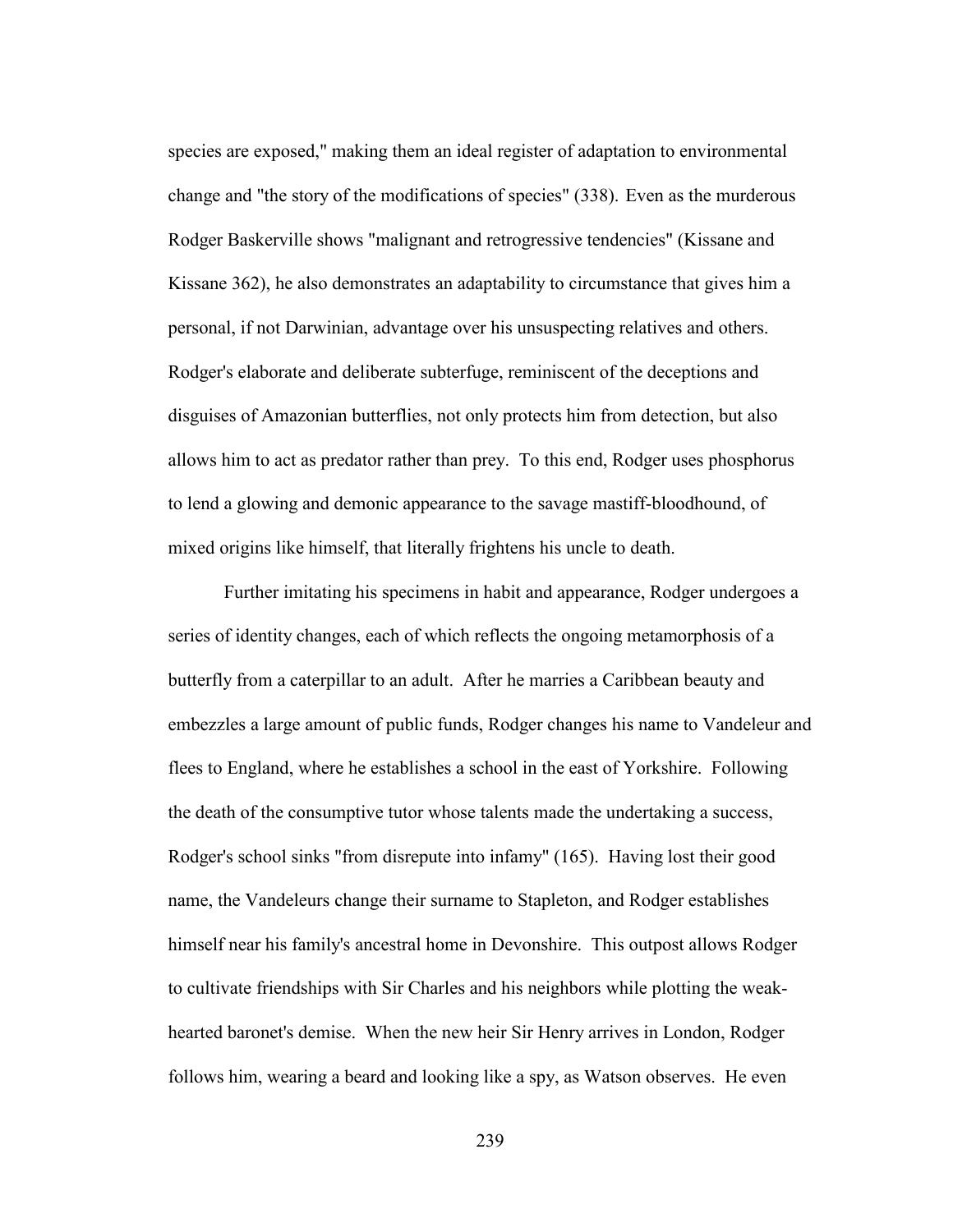uses Holmes's own name as an alias while fleeing from the detective. Moreover, Holmes speculates that Rodger, to avoid suspicion in the event of Sir Henry's death, could have "adopt[ed] an elaborate disguise" to establish his identity as the last of the Baskervilles (174).

 Rodger's spurious appearance as Stapleton is made all the more convincing by his Costa Rican wife Beryl's forced participation in his trickery. The partners in crime somehow manage to masquerade as brother and sister, despite the striking physical differences between them. As Watson narrates, "There could not have been a greater contrast between brother and sister, for Stapleton was neutral-tinted, with light hair and grey eyes, while she was darker than any brunette whom I have seen in England—slim, elegant, and tall" (75). In an effort to obtain the Baskerville estate, Rodger uses Beryl as a "decoy" (166) to attract the new Canadian bachelor-heir, just as moth collectors would draw swarms of males with a single female as bait in a practice called assembling (Allen 150). The ploy works all too well for Rodger, who soon becomes jealous of the affection that his wife and the baronet show for each other. Watson, Sir Henry, and even Rodger himself acknowledge a brother's "natural" love for his sister (94) but suggest that this affection has its proper limits, which Rodger violates with his excessive demands upon both Beryl and Henry. While the inappropriate intimacy between the supposed Stapleton siblings may appear to verge on incest, it actually invites adultery or bigamy, as the co-conspirators pursue relationships outside of their marriage, with Rodger courting the married Laura Lyons. In their sexual relations, then, the childless Stapletons ironically show the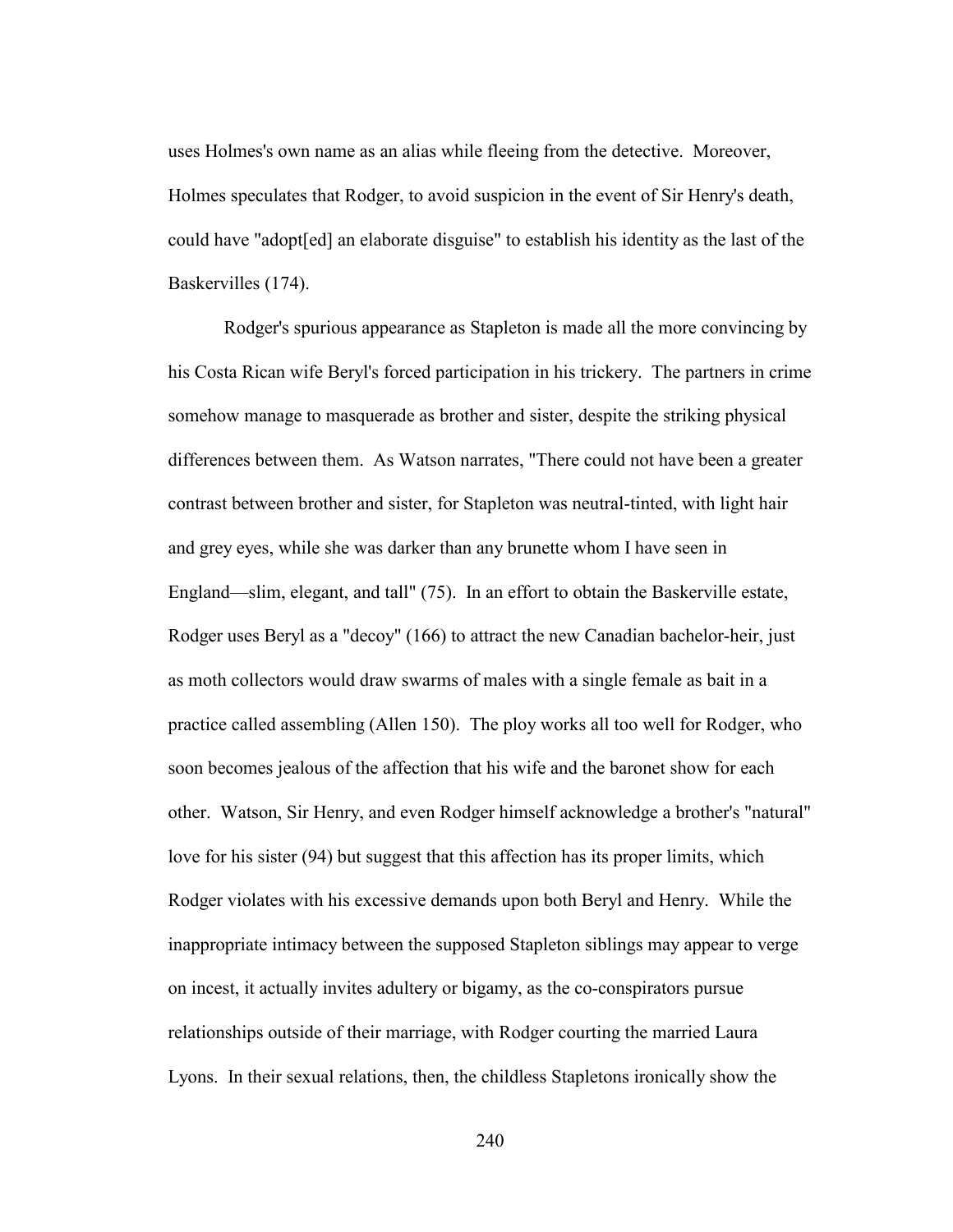kind of biological imperative typically associated with butterflies and other insects in their lives of propagation and proliferation. In this respect, the novel associates entomology with erotic attraction and lust, if not with reproduction, in what Kurt Johnson and Steve Coates describe as a typical fashion in fiction (293).

The changeable Rodger resembles his prey even more closely in his pursuit of a "Cyclopides" during his first interview with Dr. Watson. Watson emphasizes the affinity between hunter and hunted in his description of the chase:

> A small fly or moth had fluttered across our path, and in an instant Stapleton was rushing with extraordinary energy and speed in pursuit of it. To my dismay the creature flew straight for the great Mire, but my acquaintance never paused for an instant, bounding from tuft to tuft behind it, his green net waving in the air. His grey clothes and jerky, zigzag, irregular progress made him not unlike some huge moth himself. (75)

In this scene, Stapleton's excitement over what he describes as a very rare species, "seldom found in the late autumn" (76), apparently leads him to abandon all caution near the dangerous Grimpen Mire in his impulsive pursuit of this most desirable specimen, the loss of which he sorely laments. The naturalist's enthusiasm here seems genuine enough; indeed, Stapleton's knowledge and credentials as an entomologist are never doubted or challenged. In fact, Holmes later discovers at the British Museum that Rodger "was a recognized authority on the subject, and that the name of Vandeleur has been permanently attached to a certain moth which he had, in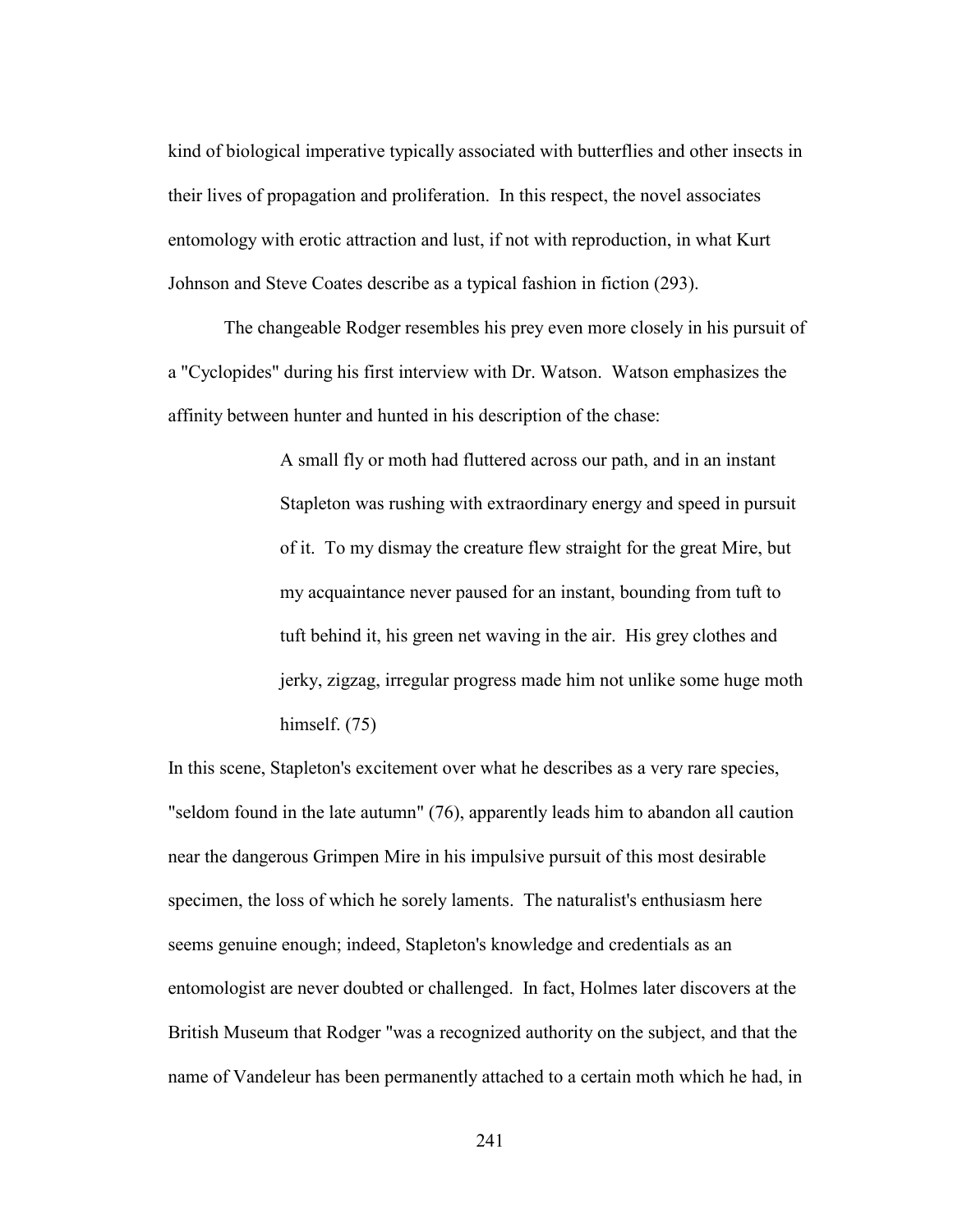his Yorkshire days, been the first to describe" (166). In the case of the Cyclopides, the exact identity of Stapleton's specimen remains uncertain, despite the fact that he twice refers to it by name. Donald Girard Jewell goes so far as to suggest that Watson "probably knew little about moths and butterflies anyway, so the naturalist could select any name he liked for his quarry" (11).

 However, Doyle's choice of Cyclopides, no matter how imprecise the designation, suggests significant parallels between the naturalist and his game. This genus, defunct even in Doyle's day because of changes in nomenclature, once belonged to the Hesperidae family of butterflies, commonly called skippers because of their short, jerking flight (Jewell 10; Stainton, British 61). The popular Victorian naturalist Edward Newman characterized their movement as "brisk and devoid of grace," "rather more like the blundering flight of a full-bodied moth than the businesslike progress made by a butterfly" (169). Watson's description of Rodger and his butterfly as moths of a sort further reflects the mothlike appearance of skippers in terms of their drab colors, from dark brown to tawny (Jewell 10). More important, skippers are known as "concealers" because their caterpillars, unlike those of most butterflies, hide themselves as in a silk cocoon before changing into a chrysalis (Newman 169). Rodger is a concealer of a similar kind, hiding under his many assumed identities and appearances before he plans to reemerge under his own name. Moreover, during his insect hunts, Rodger learns to penetrate the Cyclopides' boggy habitat, the great "impassable" mire (73), where he hides the ferocious hound he turns on both Sir Charles and Sir Henry. Like a butterfly, the elusive Rodger also shows his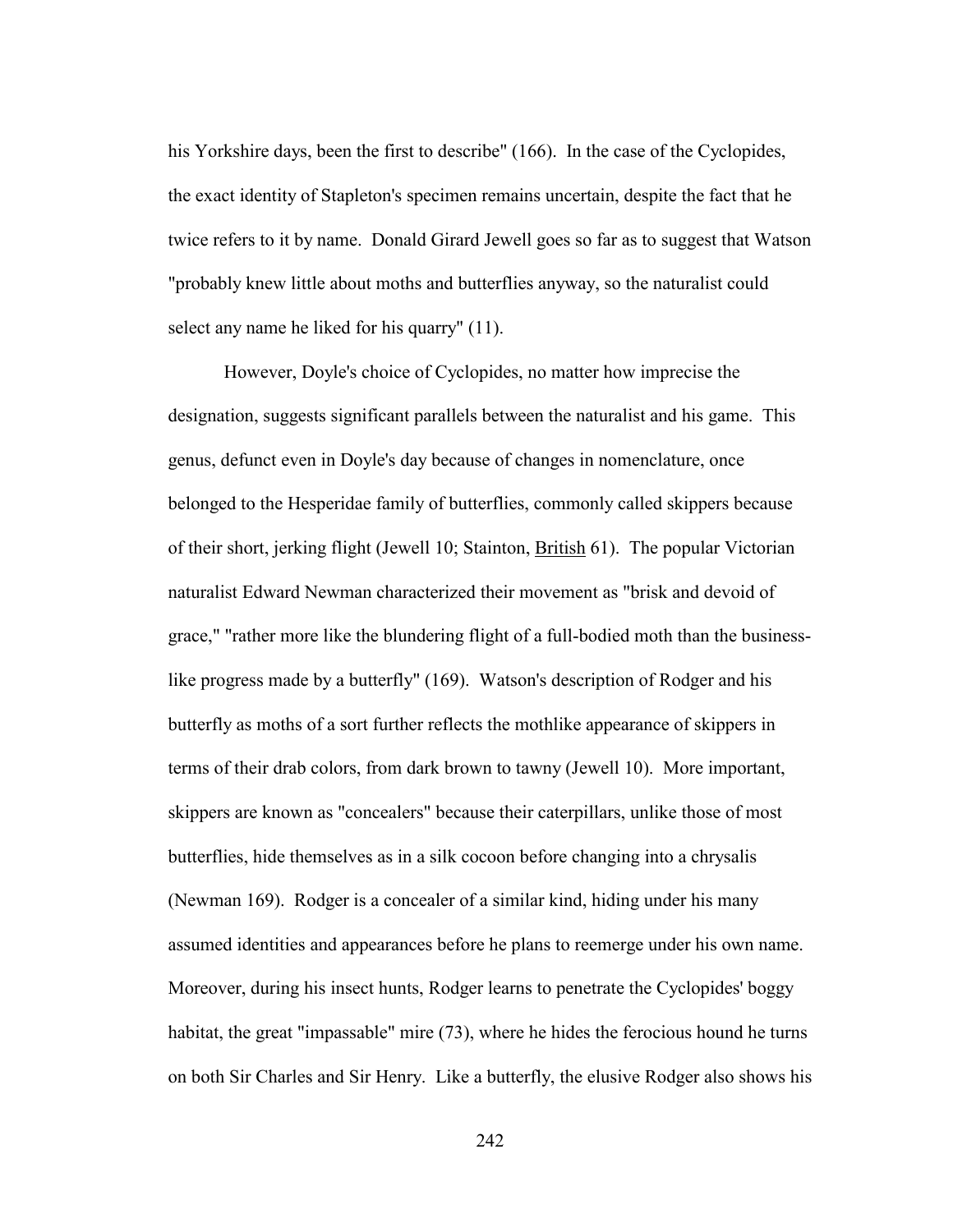"readiness of resource" when he escapes from Holmes and Watson in London (170). However, the naturalist's inability to capture the desirable Cyclopides foreshadows the ultimate failure of his designs upon the house of the Baskervilles.

 Rodger's character as a butterfly collector eventually suggests his propensity for killing those he cannot control. Once Holmes uncovers Rodger's "elaborate deception" (131) through his past as a schoolteacher and entomologist, Watson reappraises the naturalist and his occupation. As he states, "In that impassive, colourless man, with his straw hat and his butterfly-net, I seemed to see something terrible—a creature of infinite patience and craft, with a smiling face and a murderous heart" (131). In the family portrait gallery at Baskerville Hall, Holmes recognizes Rodger as a physical and spiritual "throwback" (145) to the degenerate ancestor who represents England's old aristocracy, the "wicked" kidnapper and villain Hugo (144), who was supposedly victimized by the original spectral Baskerville hound for his crimes. Holmes, like Watson, sees through the butterfly collector to what lies beneath: "[H]e seems a quiet, meek-mannered man enough, but . . . there was a devil lurking in his eyes" (144). Moreover, Holmes takes Rodger's general conduct, including his entomological pursuits, as evidence of a larger career of crime, including four unsolved burglaries in the West Country, one of which involved the cold-blooded shooting of a page by a masked gunman. Rodger's proximity to these crimes, his elaborate disguises and assumed names, and his practice of killing butterflies for "relaxation" (159) make him the prime suspect in these other cases. Rodger's transformation of his own wife into a living museum specimen, "swathed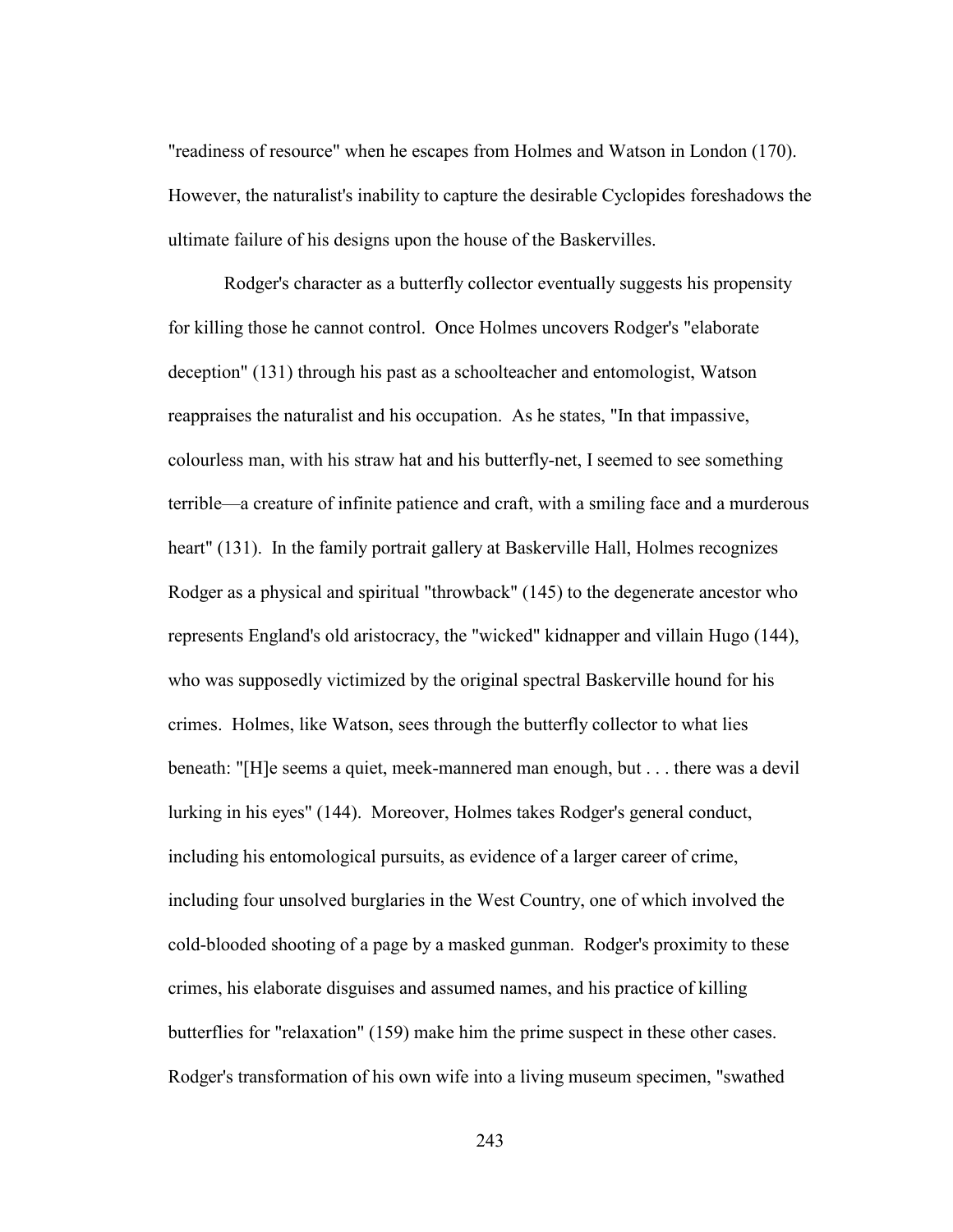and muffled in sheets" like a cocoon in the midst of his glass-topped cases of butterflies and moths (159), also shows the lengths to which the collector is willing to go to achieve his ends.

 Ultimately, butterfly collecting becomes for Doyle a metaphor for capture and control. Rodger's peripatetic pastime allows him to monitor his wife's progress with Sir Henry during the couple's outdoor rendezvous, and he even appears dressed in full butterfly attire, with net in hand, to interrupt the baronet's marriage proposal. In fact, Rodger wields such power over his "tropical and exotic" wife (82) that she is eventually reduced to the mute and immobile centerpiece of his butterfly collection to keep her from betraying him. Watson indicates his own sense of being placed at someone else's mercy through a reference to Rodger's avocation: "Always there was this feeling of an unseen force, a fine net drawn round us with infinite skill and delicacy, holding us so lightly that it was only at some supreme moment that one realized that one was indeed entangled in its meshes" (126). More important, Holmes's appropriation of the language of butterfly hunting suggests Rodger's inability to flee his pursuers. Once Holmes has identified his suspect, he tells Watson, "My nets are closing upon him, even as his are upon Sir Henry, and with your help he is already almost at my mercy" (133). Imagining himself as a hunter of butterflies and Rodger alike, Holmes adds, "We have him, Watson, we have him, and I dare swear that before tomorrow night he will be fluttering in our net as helpless as one of his own butterflies. A pin, a cork, and a card, and we add him to the Baker Street collection!" (145). Holmes's mention of the "Baker Street collection" evokes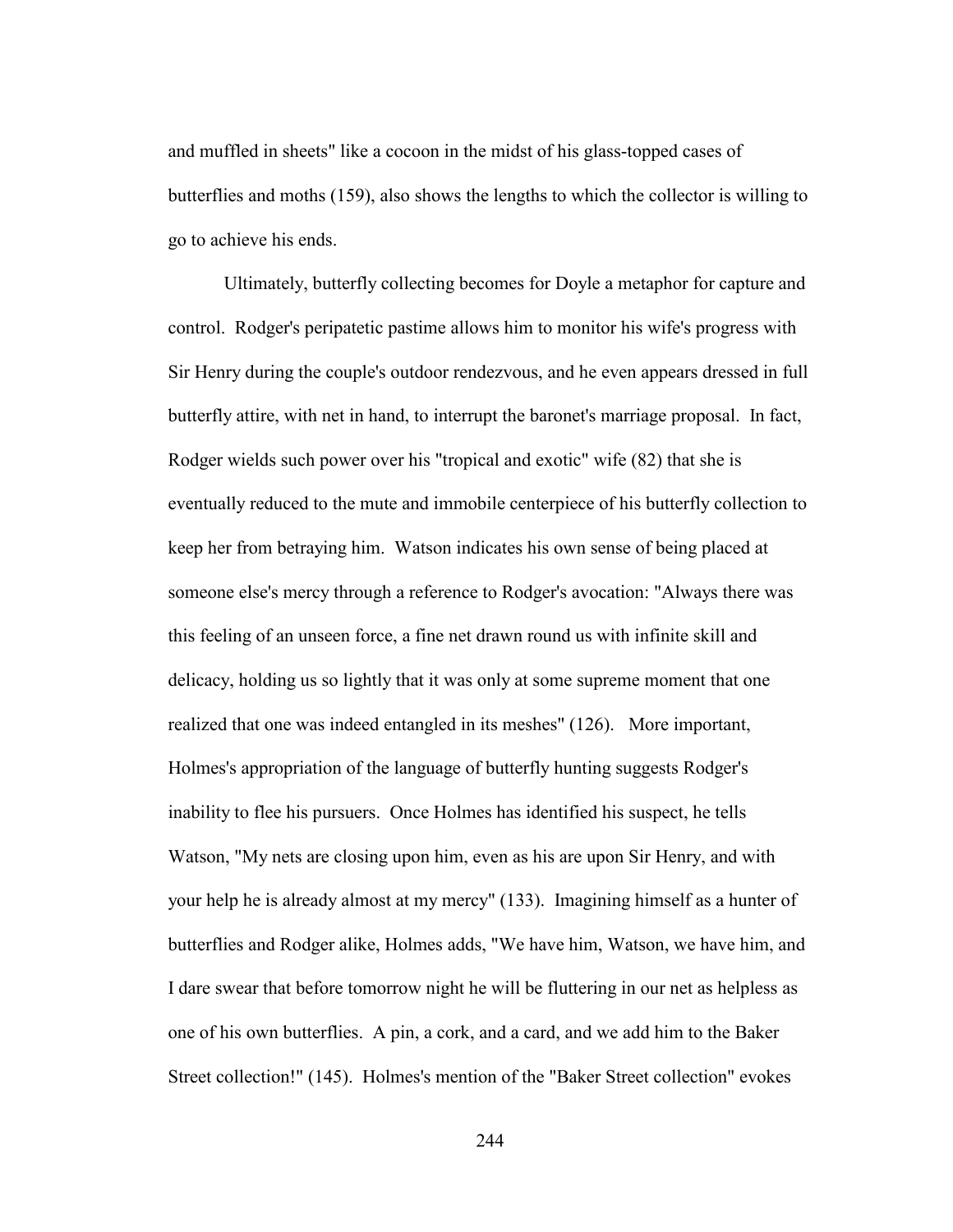not only the past criminals that have fallen into his net but also the wax figures of sensational criminals in Madame Tussaud's Chamber of Horrors, just around the corner. There, Rodger's likeness would have been identified with a numbered card, referring the spectator to his name and great crimes as listed in the exhibition catalogue. Perhaps it is Stapleton's destiny to be placed next to "Selden, the Notting Hill murderer" (61), who also haunts the moors.

 Turning the entomological tables on Rodger, Holmes converts the collector into a specimen for his pursuit. Though Rodger eludes capture in his butterfly-like "flight" (161), he apparently becomes the victim of the moors themselves, as Holmes surmises: "Somewhere in the heart of the great Grimpen Mire, down in the foul slime of the huge morass which had sucked him in, this cold and cruel-hearted man is for ever buried" (162). As the would-be usurper is seemingly consumed by the native soil, England itself decides the expatriate lepidopterist's fate, making way for the legitimate successor whose northern upbringing promises a new day for the Baskervilles. As with the ex-colonials in A Study in Scarlet (1888), Rodger is punished for exporting his "vicious behavior" and ill-gotten gains to the motherland (Kestner 9), whereas Sir Henry emerges as the next generation of England by prospering abroad and returning with new money to the old country to restore its former glory (Jaffe 78-9, 87).

 However, the uncertainty surrounding Rodger's disappearance leaves the specter of his threat from abroad hovering over the Baskerville estate, as he could reemerge, under another name, to seek his vengeance. An unexpected fog explains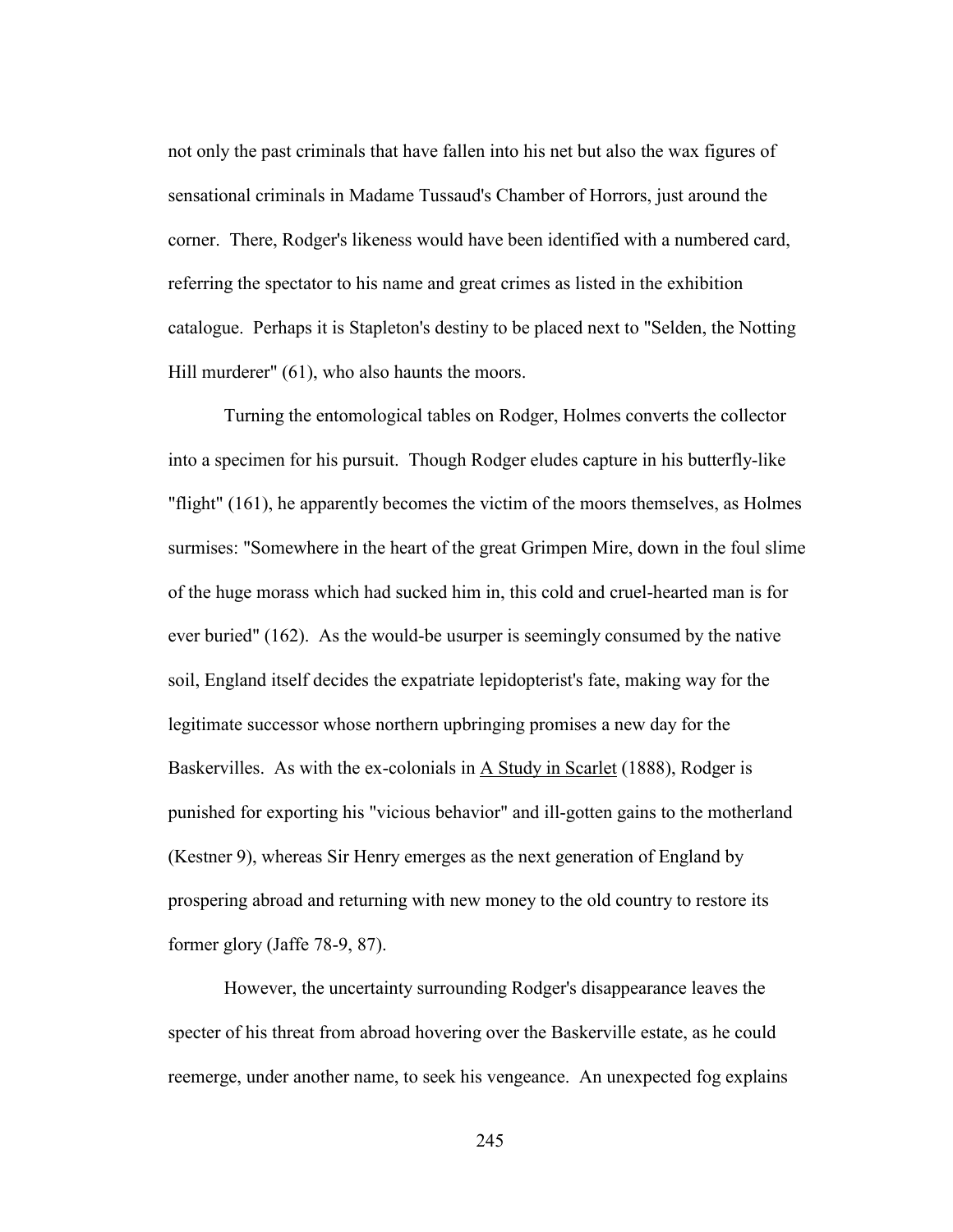how Rodger might have made a fatal misstep en route to his "bog-girt" island hideout on the night of his attempted escape (162). Yet Rodger's self-proclaimed mastery of the mire, cultivated while botanizing and butterflying, and the absence of a body raise the possibility that he survives his ordeal. Besides suggesting the need for continued vigilance against foreign threats disguised as native Britons, this lack of closure supplies one final possible correspondence between Rodger and his butterflies. As Victorian entomologists were fond of remarking, the butterfly traditionally served as an emblem of resurrection because of "its own progressive stages of caterpillar, chrysalis, and perfect insect," which were seen to parallel "the human soul's progress through earthly life and death, to heavenly life" (Coleman 34). Perhaps the objects of Rodger's collection are meant to imply that he, too, will rise again, whether from the mire or the Americas, to claim a contested patrimony.

## **Butterflies and the New Woman**

"[T]he most travelled British lepidopterist" of her time (Sheldon 193), the Norwich heiress Margaret Fountaine (1862-1940) collected in and wrote about sixty countries on six continents over fifty years. More important, butterflying overseas furnished Fountaine with an occupation that allowed her, as the fairly well-to-do eldest daughter of a country rector, to escape the confines of middle-class English domesticity and to define herself, as a collector abroad, through unconventional social relationships and male communities. For Fountaine, butterflying became a lived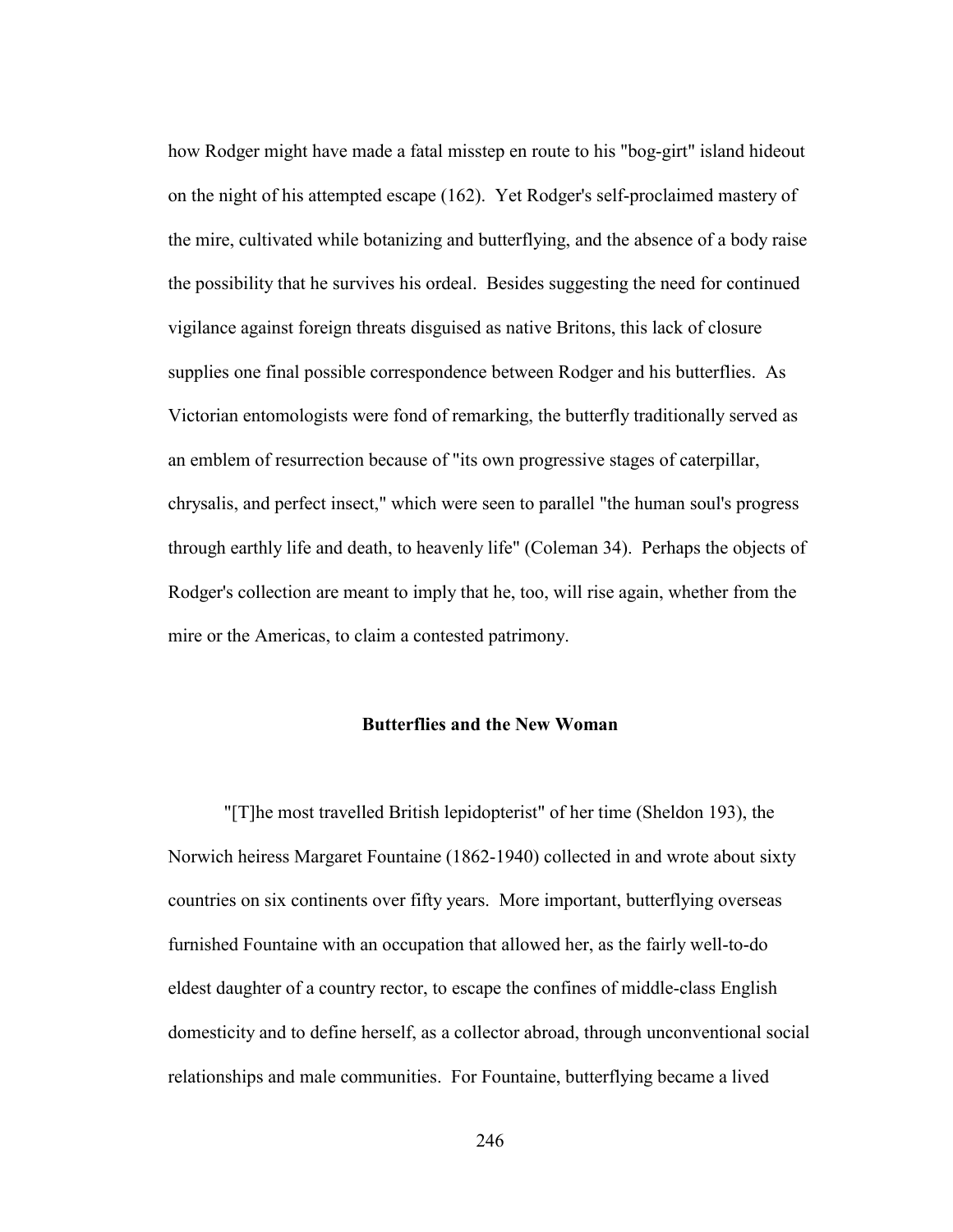metaphor, not only for escaping from her mother's dull house and friends into a world of travel and adventure, but also for love as chase and flight, evasion and pursuit. Meanwhile, writing served as a textual counterpart to Fountaine's collecting, as she recorded and relived each day's captures in her diaries. There, she also preserved personal mementos of her travels, including photographs, picture-postcards, and pressed wildflowers, which she described and annotated. These interpolated souvenirs serve as material witnesses to her autobiography, told as the story of a collector and "New Woman" of independent means.83 As her diaries reveal, however, Fountaine fell short of her own expectations as a tropical entomologist and a wouldbe settler on the edge of empire.

Although Fountaine's butterflies remained physically separate from her diaries, they in effect engendered the narrative of her life through their appeal to memory, as Susan Stewart's account of the souvenir suggests. According to Stewart, souvenirs are objects of nostalgia that authenticate and distinguish experiences, and whose value is conferred through their context of origin and their relation to the possessor who incorporates them into a personal narrative of origins (135-6). In Fountaine's case, her predilection for butterflies as souvenirs was influenced by her association of them with thoughts of joining the man whom she later called the "greatest passion, and perhaps the most noble love of my life" (Butterflies 31). In 1886, Fountaine began a long-distance relationship and secret, though sporadic, correspondence with Septimus Hewson, an Irish chorister and guide at Norwich Cathedral, whom she had admired from afar for almost three years. Within a few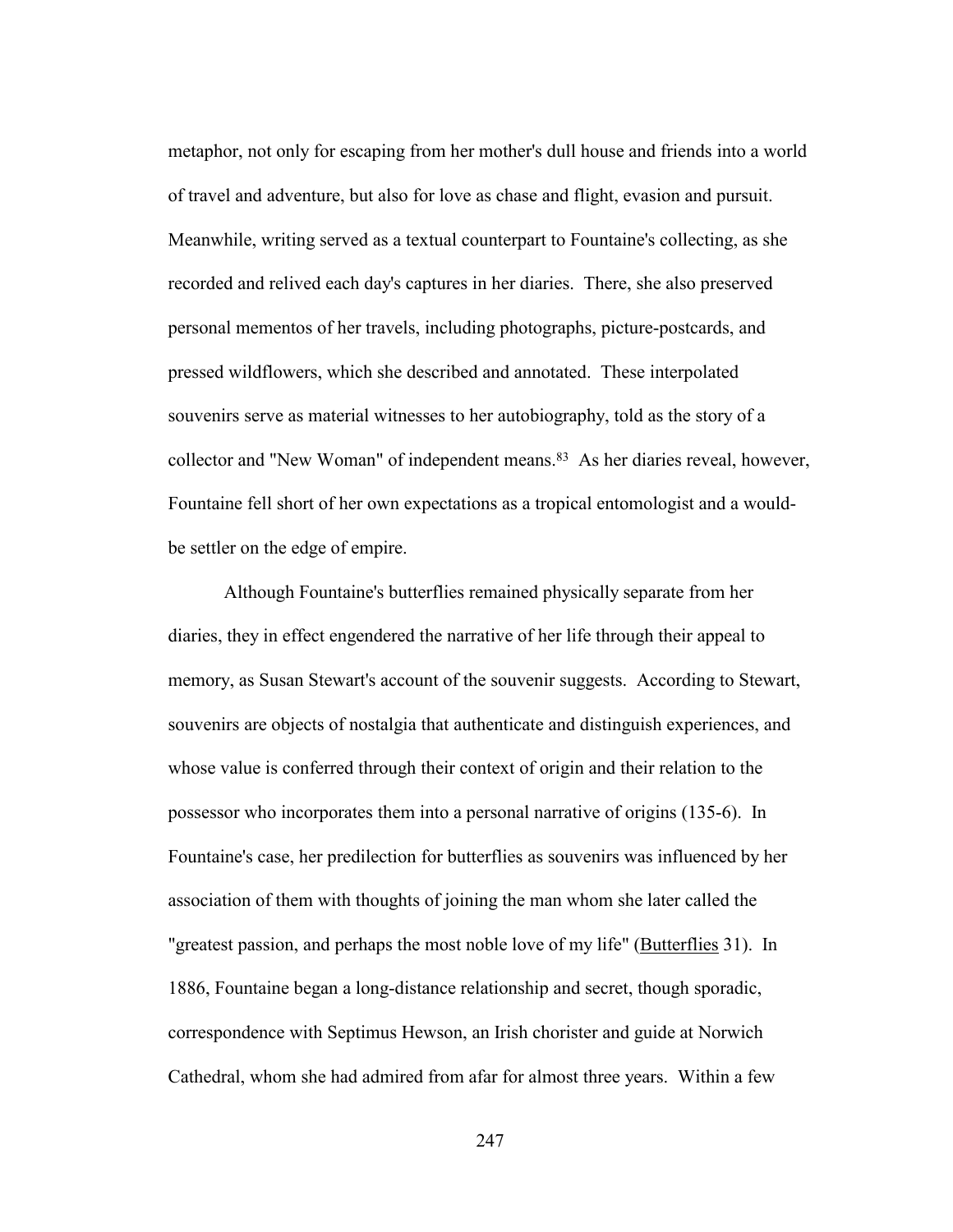months, however, Fountaine heard rumors that Hewson was already engaged; he was later dismissed from the cathedral for drunkenness and left for Limerick with his debts unpaid. In the spring of 1889, Fountaine's unexpected legacy from a rich uncle provided her with enough income to make her financially independent. After a brief chaperoned visit to Dublin, she made plans for a longer trip to Ireland while watching butterflies flit by her at the family's summer house. The twenty-seven-year-old heiress eagerly wrote her beloved "Sep" to tell him of her good fortune, as she recorded in her diary, "offering, as it were, to buy the love of the man I loved" (Love 42). Despite their difference in social class, the two became engaged, or so Fountaine thought, until she received a letter from her fiancé's aunt breaking off the affair.

 After the winter of 1890-91, which she spent recovering from the shock of her separation from Septimus, Fountaine turned to butterflies the following summer as a means of self-forgetfulness during a trip to Switzerland. As she explained, "I would often spend my afternoons at St. Jean and go out with an English girl after butterflies, a pursuit which once started became all-absorbing" (Love 55). Butterflying brought back Fountaine's memories of her childhood, when her prayer to capture a Greater Tortoiseshell to please her brother was answered (175). As she wrote of her first outings abroad,

> I filled my pocket-box with butterflies, some I had only seen in pictures as a child and yet recognised the moment I caught sight of them on the wing. I little thought years ago, when I used to look with covetous eyes at the plates representing the Scarce Swallowtail or the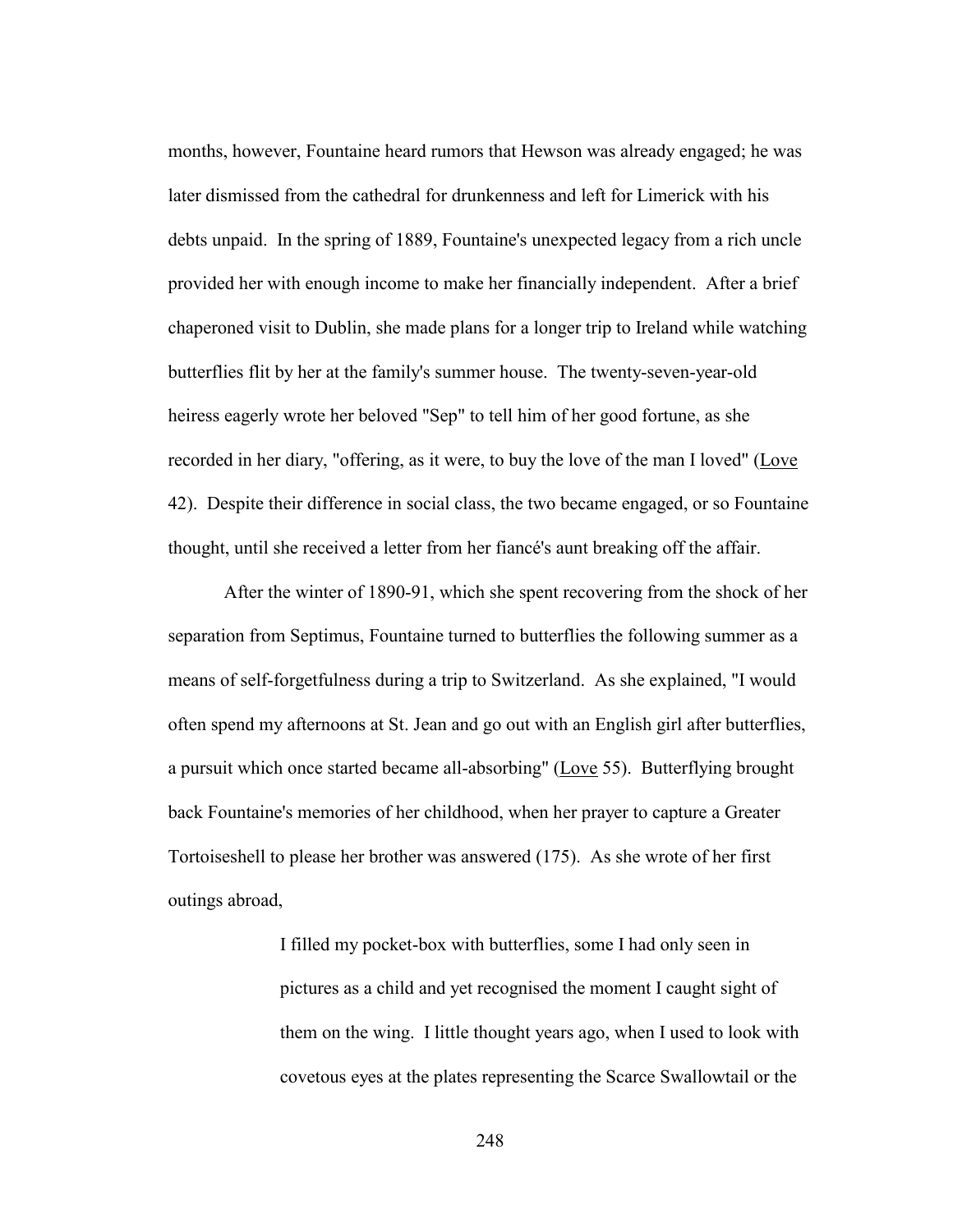Camberwell Beauty that I should see both these in a valley in Switzerland and know the delight of securing specimens. I was a born naturalist, though all these years for want of anything to excite it, it had laid dormant within me. (55)

This 1891 trip began Fountaine's decade-long Grand Tour in search of butterflies and fellow entomologists throughout Europe, as she exchanged her visits to the cathedrals of England for more exotic quarry. Having abandoned the sepulchers that reminded her of her former beau, Fountaine now enjoyed working out in the open air. At Lake Como, she rhapsodized, "What a delightful life it was to be free, to wander where I would" (62). She later wrote, "Never did I derive half the pleasure from my cathedral sketching as I do now from my butterflies; that was always more or less a misery from the cold, sitting in draughty aisles; now it is a life of wandering beneath summer skies, and later on sitting in a warm, comfortable room to classify and arrange my trophies" (82). As exotic objects, arising directly out of their possessor's immediate experience, Fountaine's souvenir butterflies thus became a sign of her survival outside her "context of familiarity" (Stewart 148).

 Throughout most of her life, Fountaine showed nothing of the "most laudable, stay-at-home character" or the "quiet domesticity" for which L. M. Budgen praised female butterflies in her Episodes of Insect Life (1849) (1: 314). Like other women travelers of her time, Fountaine created a unique traveling self through her participation in public life abroad, which challenged the Victorian ideology of separate spheres for men and women (Ghose 130; Frawley 25-6). Whenever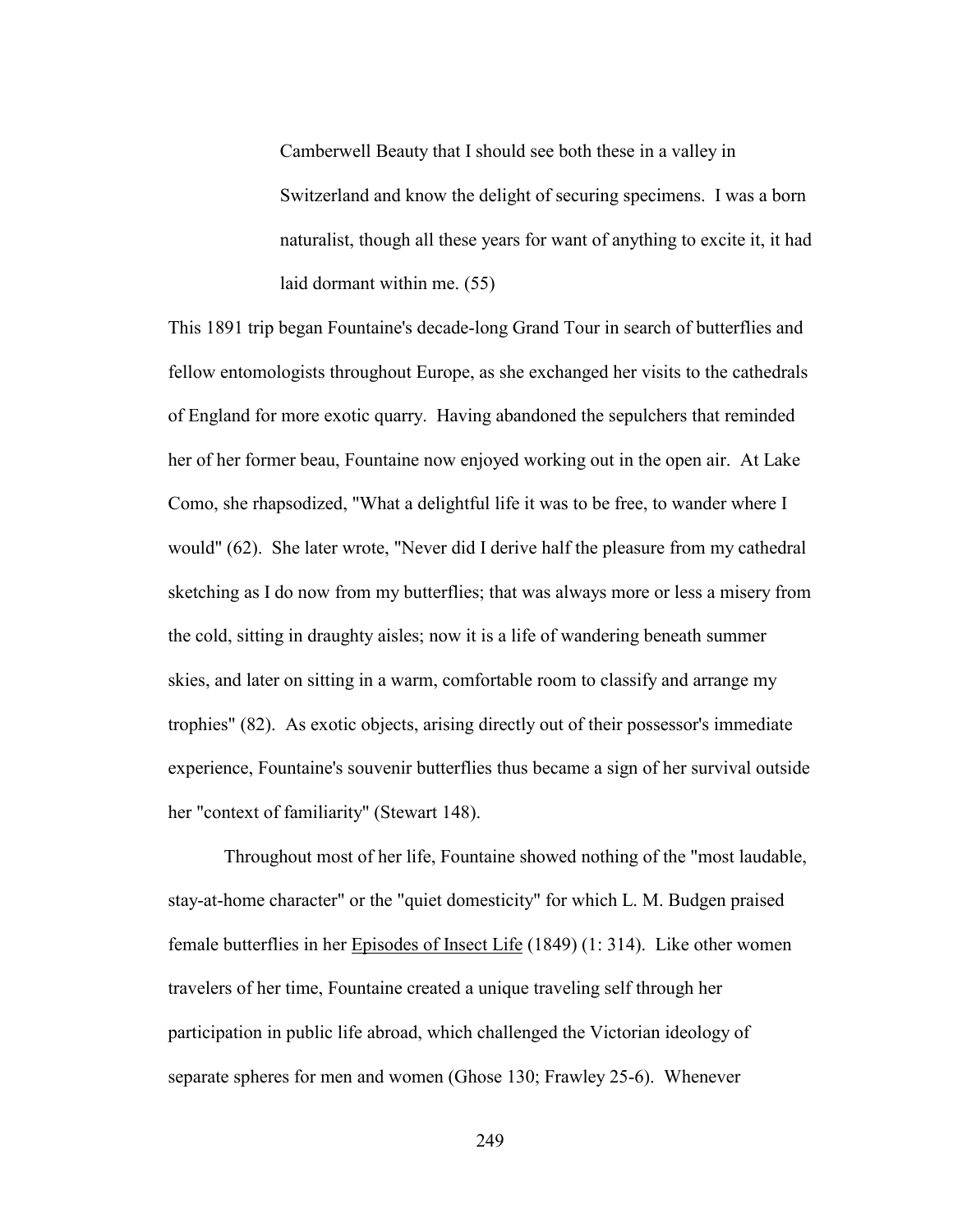Fountaine visited her mother in England, she found life there narrow and unexciting. Viewing her return home in 1892 as a kind of distasteful physic for the soul, she wrote, "I had got back to Norwich now; I suppose it is necessary to one's moral digestion to swallow so many degrees of district visiting, Blind Asylum Fridays, Charity Bazaars, etc., etc., to counteract the delights of moving over foreign lands with a tolerably well-lined purse" (Love 63). Even after her mother moved to Bath the next year, Fountaine found little affinity for her pursuits when she put her collection on display for the domestic goddesses of local society. She complained, "How little my mother's friends who come to see my butterflies in winter at Bath realise the long hours of toil and heat and thirst those little insects represent" (118). Indoors, among unsympathetic company, her butterflies did not appear to their best advantage, as Fountaine lamented: "Even the butterflies failed to show their true brilliance beneath the gas burners in my mother's dining room when her friends came to see all my precious collection spread out for their inspection" (119). She detested the "dull peace of an English home" and, at age thirty-three, wondered how she could ever have contemplated ending her days "in a little villa in West Kensington" (83).

 Fountaine's association of butterflies with her own freedom and femininity is best suggested by her remarks on the capture of "a splendid specimen of male Brimstone" in Florence (Love 59). Despite the insect's gender, as revealed by its coloring, Fountaine remarks, "It gave me a pang of remorse to take this creature away from her flowers and her sunshine, which I too knew so well how to enjoy; the death of a butterfly is the one drawback to an entymological career" (59; emphasis added).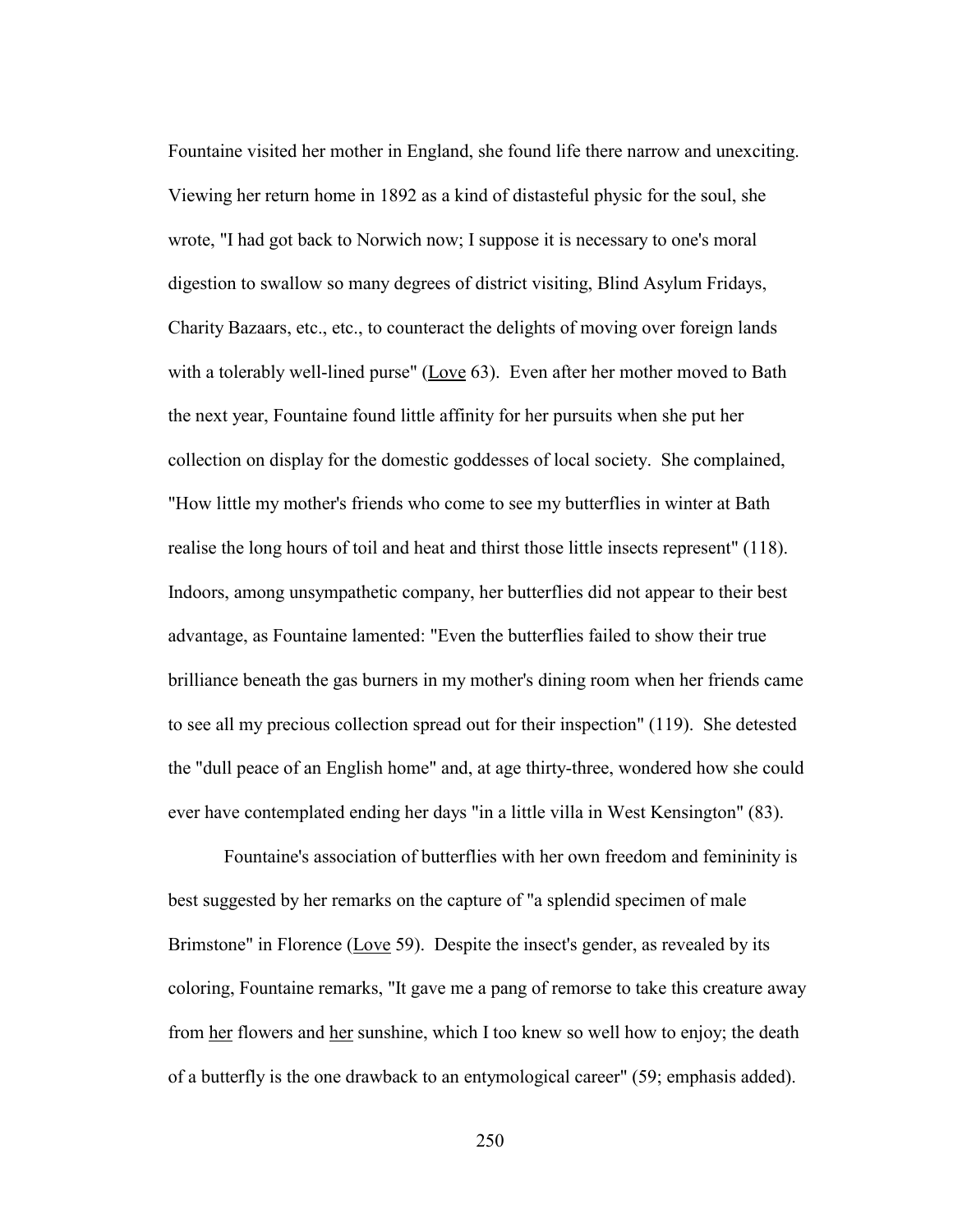Fountaine's transgendering of the prized butterfly allows her to displace thoughts about threats to her own liberty onto a collection piece. She viewed domesticity, especially family, as the greatest challenge to her peripatetic way of life: "It is the affections that hold us back from great enterprises, it is the affections that tie us down to one spot on earth—if not in body, in spirit" (128). Fountaine also condemned marriage "as being an unbearable tie and constraint that must either become most irksome or else be broken" (83). However, in 1905, she was briefly engaged to Edwin Gilbertson, the vice-consul of Broussa in Turkey, only to break it off after hearing of her fiancé's debts. Thus, Fountaine's travels both reflect and disavow the motive of husband-hunting, which was often assigned to unmarried women who ventured abroad (Ghose 140).

 Throughout her journeys, Fountaine cherished her escape from England and what she called "the conventionalities of civilisation" (Love 128). Even early in life, she declared, "[M]y ruling passion is the love of independence" (28). Her annual income of as much as four hundred pounds from her uncle Edward Lee Warner's estate provided her with the means to give scope to her "soaring" imagination (128), which found its material counterpart in her butterflies. Fountaine's modest but indispensable fortune allowed her to take advantage of the increased affordability and availability of foreign travel to the English middle classes and women alike (Frawley 21), while her rank and family connections provided her with introductions to wealthy collectors abroad, especially among communities of English expatriates on the Continent. Her ever-growing collection attested to her developing knowledge and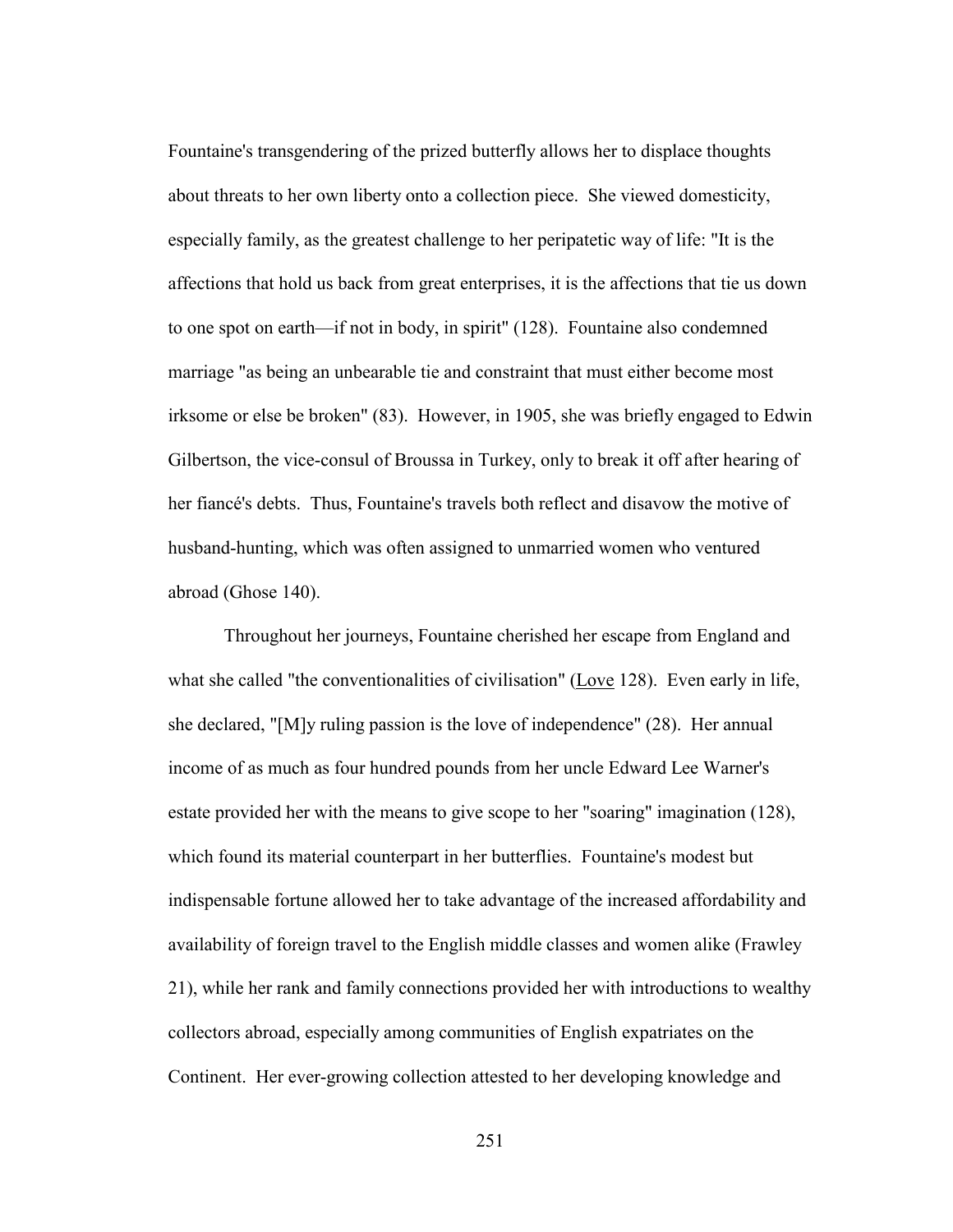skill in her pursuit, as she acquired a sense of purpose and achievement, along with a lifetime passion and an eventual living as a commissioned collector. Moreover, the search for countless new and exotic specimens vastly expanded Fountaine's social circle, acquainting her with hundreds of people she never could have met in Norwich, including many men further down the social scale. As an unaccompanied and independent Englishwoman, she enjoyed a greater freedom than she would have known at home, one which she sought to preserve, along with the butterflies that were her avowed interest, wherever she went.

As a beginning collector in the early 1890s, Fountaine was at the vanguard of a resurgence of interest in insects rivaled only by the craze of seventy years before. Unlike the previous century, however, when women accounted for a quarter to a third of English entomologists (Allen 28), Fountaine was in the distinct minority as a serious female collector, which reflects the resistance of the male-dominated scientific establishment to the participation of women, most of whom were educated in domesticity rather than science (Middleton 4; Mercer 157-8). Indeed, at the time of Fountaine's 1898 election to the Entomological Society of London, there were only four other women among the society's approximately four hundred fellows (Neave and Griffin 162-197). Still, her interest and knowledge earned her ready acceptance from male collectors overseas, where lepidoptery was very much in vogue. As Fountaine wrote after arriving at a hotel in Corsica in 1893, "To have come here for the purpose of collecting butterflies was to find myself completely in the fashion, at least among the male visitors, a row of some three or four Englishmen . . . having all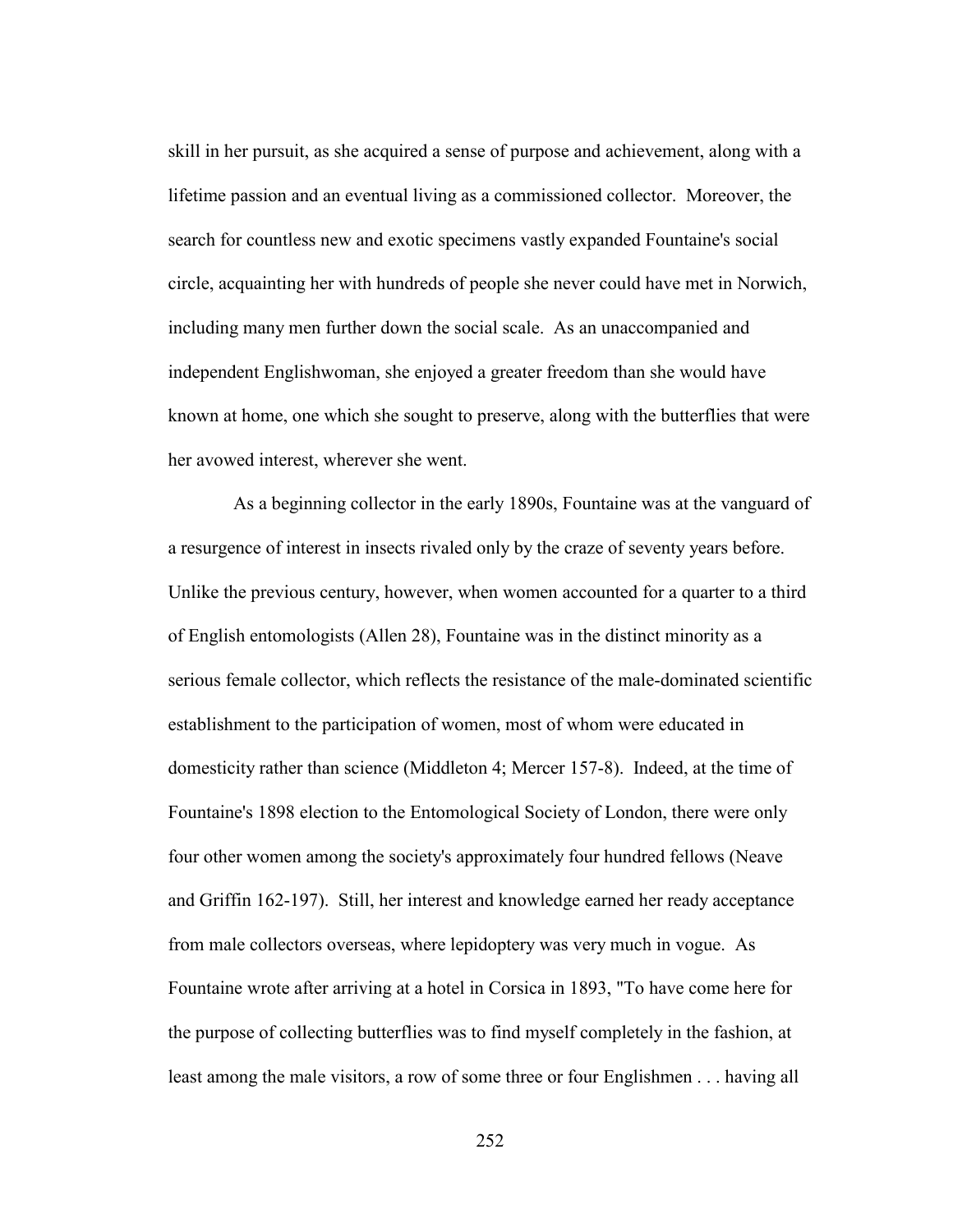come here for that express purpose" (Love 67). Compensating for a noticeable lack of female support at home, she sought refuge in the camaraderie and fraternity of male collectors, both in England and abroad.

 Fountaine particularly enjoyed male company when she could maintain the privileges of rank and gender, which reinforced the social constructions that she resisted as a female collector and symbolic colonizer (Ghose 139-40; Mercer 151-3). Frustrated in her pursuit of Septimus Hewson, Fountaine took the place of the butterfly, rather than of the collector, in her relationships with men. Though she decried a married woman's "hencoop existence," a conflicted Fountaine also "shiver[ed] at the thought of perpetual spinsterhood" (Love 36). Abroad, she became the exotic specimen to be won or lost. As the object of male desire, Fountaine avoided the disappointment of wanting what she could not have. At first intent on revenge for being abandoned by Septimus, Fountaine discovered the power she had over men, as she noted with great satisfaction: "I believe it is a terrible pain to a man to love a woman who scorns him after having encouraged his affections for a time, and it was the pleasure of inflicting that pain that my soul was craving for; I could do it, I had learnt at last" (56). She dressed "becomingly" when not in her butterfly garb and delighted in a "new and very becoming way" of doing her hair (74, 86). Men found her "very pretty," and she used her charms to great advantage, marveling at the power of women to attract younger men and make them their devoted slaves (96). She found herself pursued by all manner of men, from her singing-master and three Palermo youths to "a wild, gipsy-looking fellow" (68) and a bearded baron with a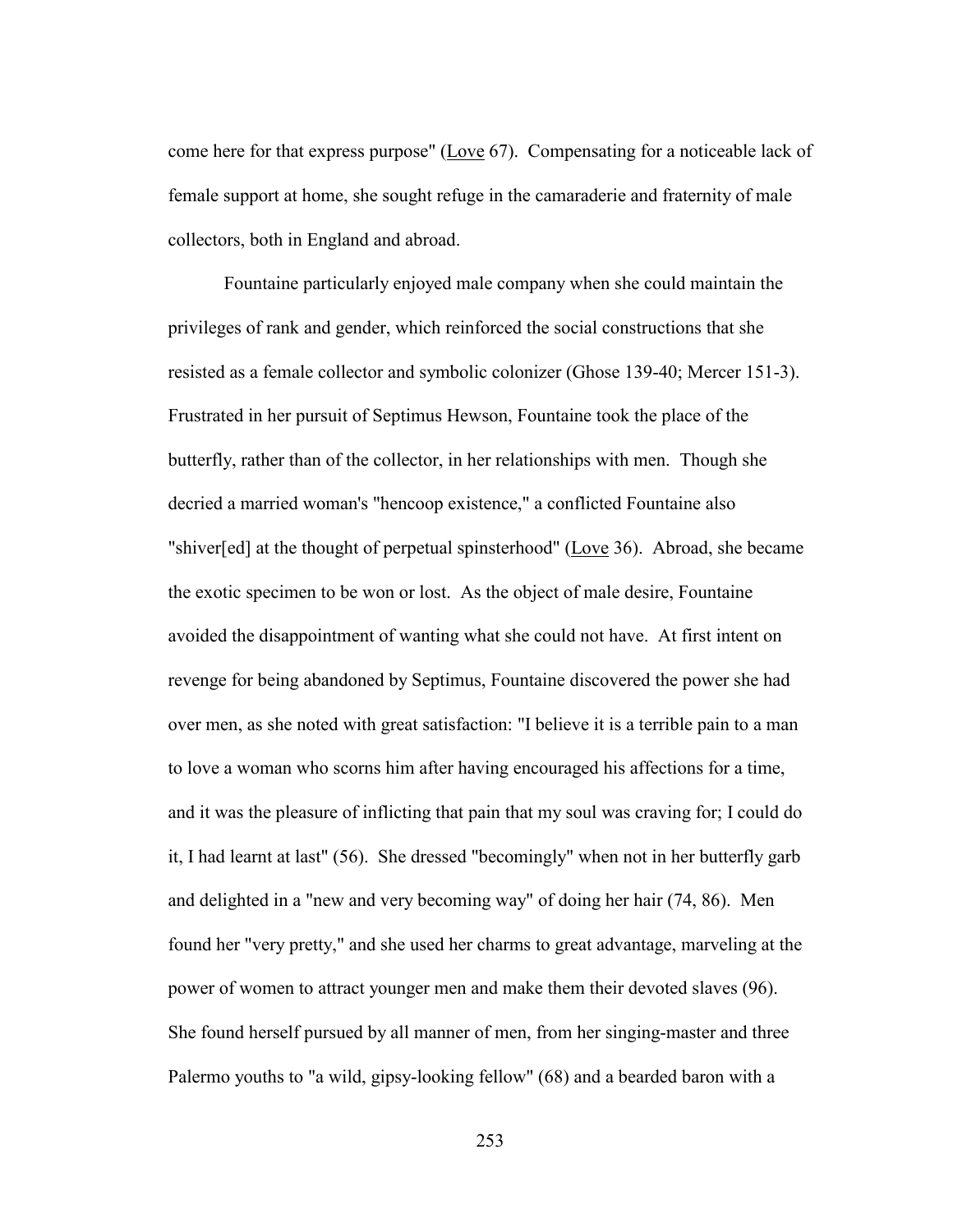Baedeker. Her butterflying thus acquired an erotic component, which was heightened by warm spring and summer days in pastoral settings. Ever vigilant against surrendering herself sexually, for fear of having to give up the life she so enjoyed, Fountaine finally gave in after two years with her longtime companion, Khalil Neimy.

 Fountaine's twenty-seven-year relationship with Neimy was a matter of shared passions rather than possession. Whenever she tried to make Neimy her husband, he became, whether by choice or circumstance, the one to flutter and evade. A Syrian dragoman of Greek descent who was fifteen years Fountaine's junior, Neimy endeared himself to her with his "untiring devotion and constant adoration" as her guide in Damascus in May 1901 (Love 137). He took to Fountaine's butterflying with enthusiasm; as she would later write, "Khalil also loved these insects for my sake, and his genuine delight at the acquisition of some fresh rarity was scarcely less than my own" (156). Near Baalbek, Fountaine vowed to marry him, while "the big, brown butterflies flitted unmolested to and fro among the hot rocks" (138). Almost immediately, though, Fountaine began to have second thoughts, feeling like one of her trapped butterflies, as she put it: "I saw there was but one way to extricate myself from this net into which I had fallen, and that was to break through its meshes; but should I have the heart to do it?" (Love, plate facing 137). She did not, and they might have been married in Damascus, had not Neimy belonged to the Greek Orthodox Church and been (she thought) a Turkish subject, which would have made her, as his wife, one too. Fountaine's apprehensions about relinquishing her British citizenship and the protections it afforded her as a woman and a traveler may be seen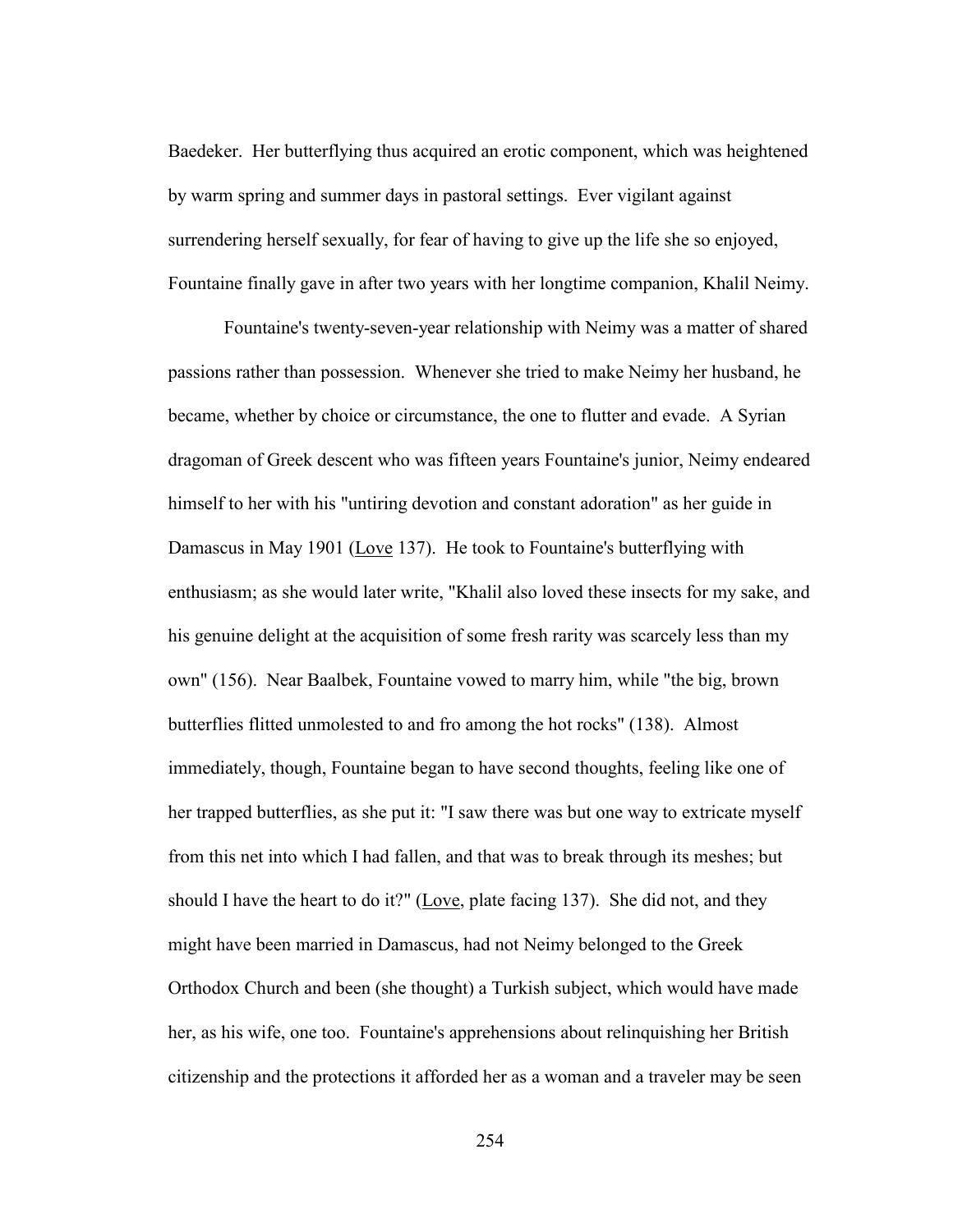as a reflection of the travel writer's common anxiety about being captured and made into the foreign "other" (Kerridge 167). Postponing marriage until Neimy should join her in England, Fountaine parted from him late in 1901, only to discover that he was already married, although he told her that his wife had turned to prostitution and their daughter had died.

When Fountaine rejoined Neimy in Constantinople in 1903, she declared him her husband "in all but name" (Love 167), but still hoped they would be married in fact. After spending much of the next four years apart, the two traveled together from 1907 to 1917, butterflying in the British tropics, beginning with two years in southern Africa, where "catching tropical butterflies was no easy matter; the intense heat seemed to have a most invigorating effect on them" (Love 193). From there, they journeyed on to Jamaica, "the headquarters of Papilio Homerus, that world-famed Papilio of huge magnitude" (204); the Indian state of Sikkim, "the entomologists' Eldorado," where Fountaine caught her first Kallima and obtained "the one and only specimen ever taken" of blue-grey Morphos (215); and southeast Asia.

Meanwhile, wanting to marry without losing her nationality, Fountaine determined to make Neimy a British subject. Towards this end, in 1914, the two tried farming in Australia, the land of Fountaine's "childish dreams" and home to "the huge Papilio Ulysses" (Butterflies 22, 23), where Neimy became a naturalized citizen three years later. In Fountaine's diaries, he underwent a corresponding metamorphosis, much like that of the caterpillars she raised, from Khalil to "Karl" and finally "Charles." Despite this Anglicization, he was really no closer to marrying Fountaine.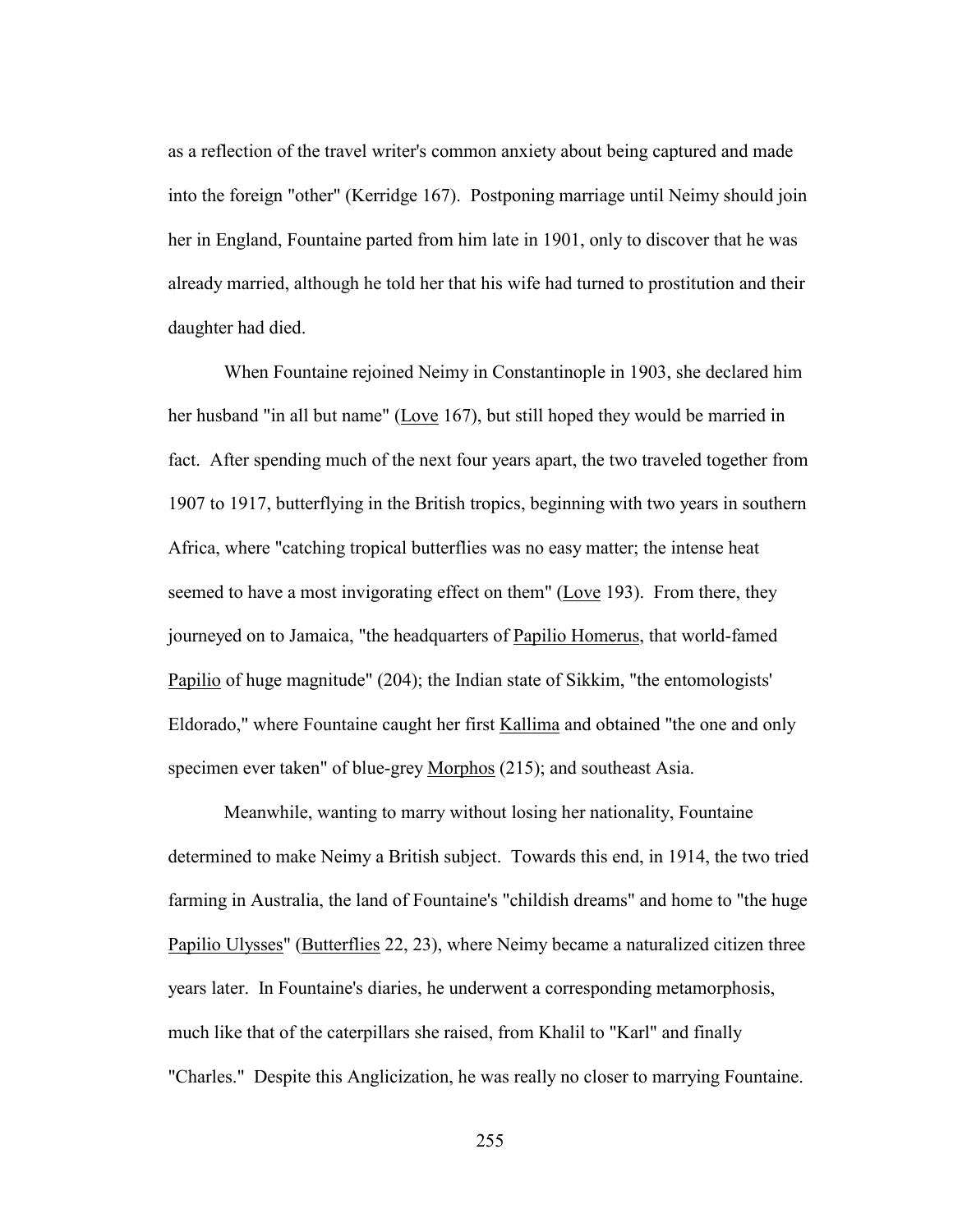In fact, at the prospect of marriage in 1917, Neimy began to suffer from suspicions, nightmares, and apparent dementia, accusing Fountaine of "the vilest acts" of infidelity (Butterflies 27). A paranoid Fountaine attributed their misfortunes to unknown "enemies conspiring against [her]" and a house she felt was haunted by colonial ghosts: "[T]hough a new structure, goodness knows what deeds of wickedness had been perpetrated on that spot many years ago, when Myola was a little township" (Butterflies 29). Thus ended their joint venture down under, where, as Fountaine had written in her youth, "[i]t is a pretty common thing for a young man to go . . . in order to make his way in the world . . ." (Love 24). She mourned the "wreck of our lost dreams" (Butterflies 30) and the loss of her stolen engagement ring, which reminded Fountaine of her diminishing prospects for marrying Neimy.

Following a three-year hiatus, for the rest of their lives together, the two spent frequent interludes of a few months butterflying, after each of which Neimy visited his ailing mother and attempted, without success, to secure a divorce, until his death in 1928. After a New Zealand reunion with Neimy in 1920, Fountaine lamented that "the old, unsatisfactory relationship, travelling together for the sake of collecting entomological specimens, had to be resumed; all the old subterfuges, falling back upon the butterflies as the reason for our travelling together in this way; and again, as in the old days, the butterflies saved the situation" (Butterflies 59). In lieu of a husband, Fountaine had to settle for a collecting companion, who masqueraded as her brother or cousin, à la the Stapletons in Doyle's Hound. Over time, Fountaine's love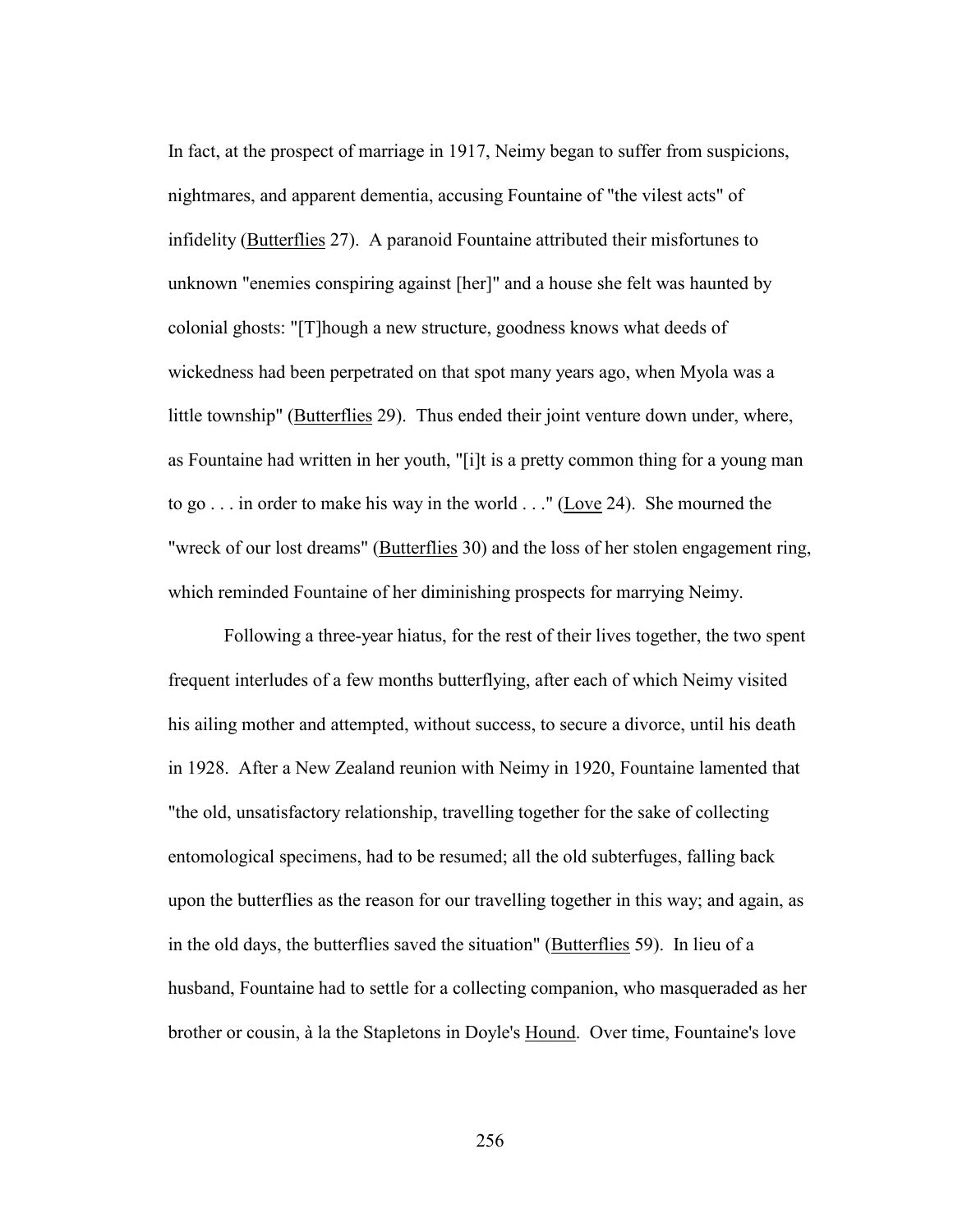for Neimy turned into more of a maternal feeling for him, and in their last years together he became "more . . . a son than . . . a lover" to her (Butterflies 92).

 With marriage eluding her as much as she had avoided it, Fountaine increasingly cultivated a surrogate motherhood of rearing butterflies. To obtain undamaged or perfect specimens, Fountaine, like many lepidopterists of her day, raised butterflies in captivity from eggs, caterpillars, or pupae. From these, she selected some for her collection and set the rest free. Because farming helped more butterflies to reach maturity than in the wild, Fountaine's efficient system of rearing, unlike collecting with a net, "produced a gain, rather than a loss, for the butterfly population," as W. F. Cater observes (Love 188). However, Fountaine found her mothering and collecting at odds when she had to kill butterflies she had raised for her collection. In her seventies, she portrayed herself as a murdering mother after the death of one butterfly in particular:

> I never before felt more sorry for any butterfly I have ever bred than for a poor little Dardanus female. She stretched out her long proboscis, and seemed to be feeling about to find something to suck and I? I gave her petrol, till she died. . . . [N]ow that Dardanus will always be there in my collection to remind me of the pangs of remorse I felt before I took her life. (Butterflies 114-15)

Fountaine's gas-guzzling African butterfly becomes for her a memorial to the costs of collecting, not the least of which is the compromise of her maternity. However, as she writes of the unfeminine brutality of plundering "the little, dusky wives and the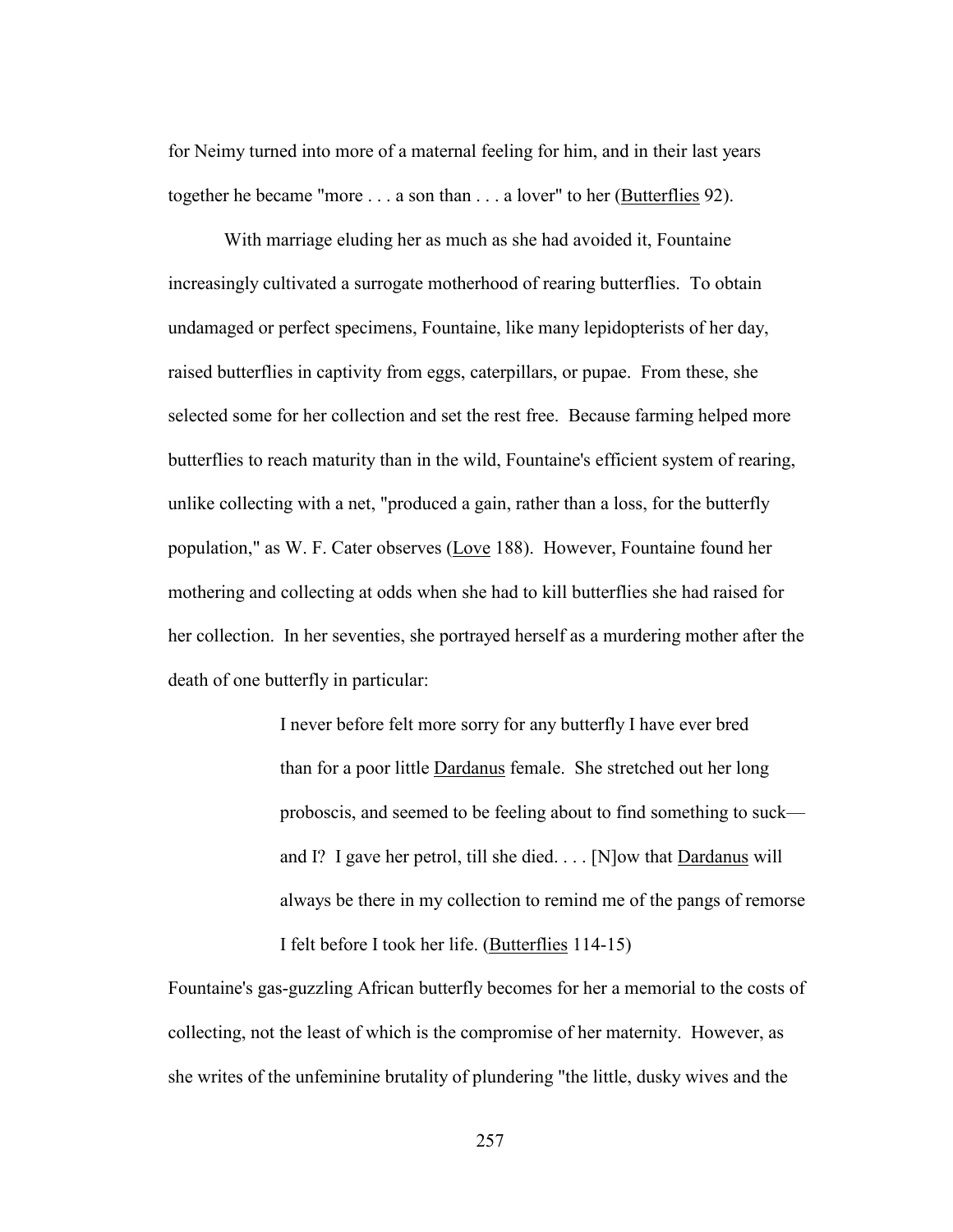mothers of the next brood," "[T]here was no choice but to take a good thing when I saw it or give up collecting altogether" (Love 79-80).

 Fountaine's acquisitiveness made her a rival of male collectors, with whom she competed for specimens and entomological preeminence, though often at a great disadvantage in terms of experience and resources. However, her emulation of the proprietary activities of male associates whose collections overshadowed her own helped her to negotiate a new identity for herself as a collector, albeit on a smaller scale. In the 1890s, she made the acquaintance of Henry John Elwes, an avid outdoorsman and the leading authority on Oriental skippers (Salmon 181). Elwes would later serve as Fountaine's mentor and an occasional traveling companion, but her introduction to his extensive collection at Colesborne proved inauspicious. After seeing Elwes's butterflies, Fountaine wrote in her diary, "I was dissatisfied with my own little collection in a way that was almost childish. 'Now you see the possibilities of a collection,' Mr. Elwes had said one day in the museum, to which I had replied, that on the contrary I only saw the impossibilities of a collection!" (Love 82). In 1925, Fountaine had a parallel encounter at the estate of former M. P. and banker Walter Rothschild, the second baron of Tring, whose private museum and zoo, assembled by a network of collecting agents, were described by his niece as "the greatest collection of animals ever assembled by one man . . ." (qtd. in Salmon 205). At his death in 1937, Rothschild's butterflies and moths alone numbered some 2.25 million specimens representing 100,000 species. Fountaine comments, "As to the Tring museum, it was infinitely more wonderful than anything I had ever imagined. I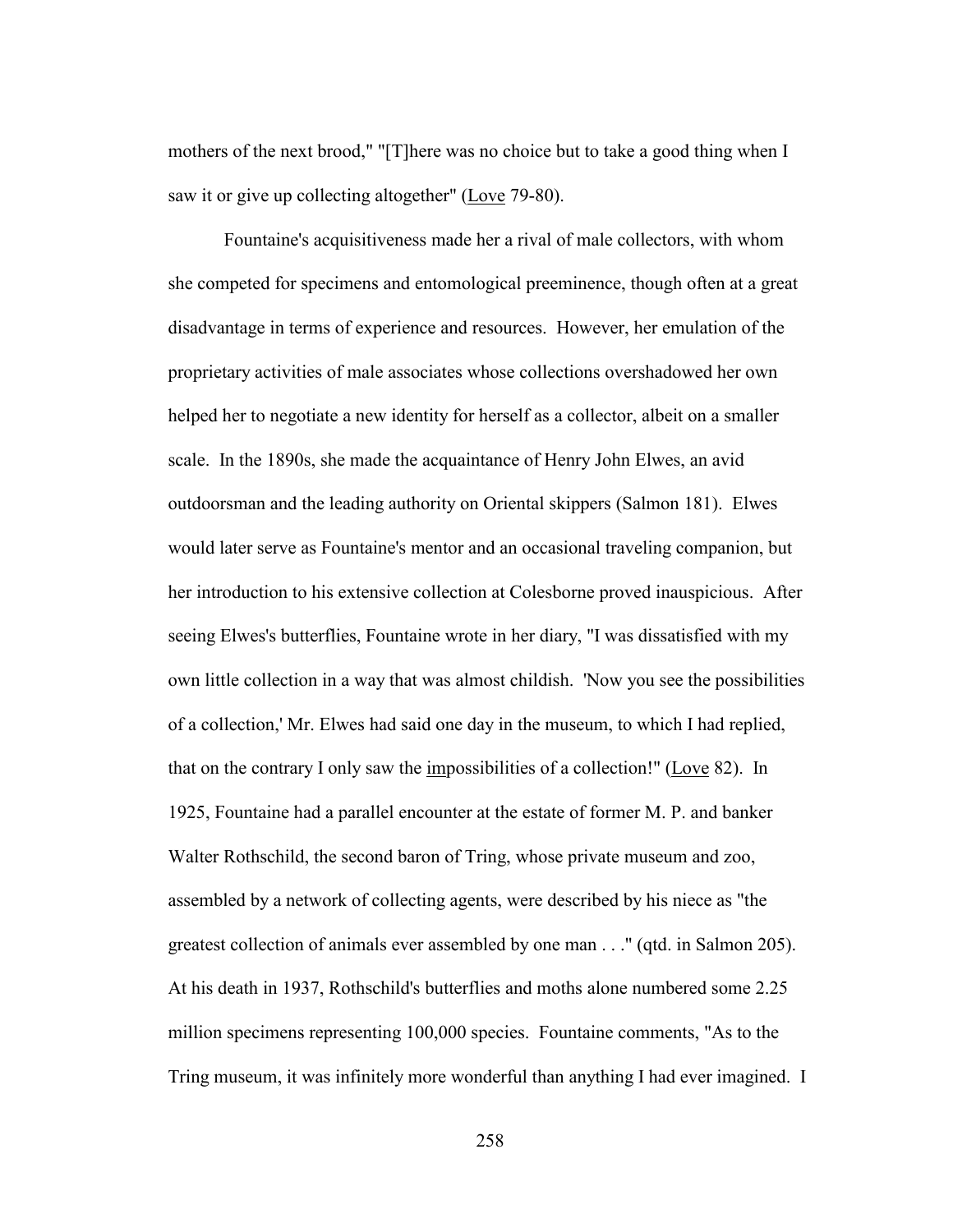felt inclined to quote the Queen of Sheba's remark to Solomon[:] 'The half of it had not been told me!" (Butterflies 79). Associating Rothschild with Solomon for his prosperity rather than his wisdom, Fountaine describes how his vast collection reduced hers to insignificance: "As to the lepidoptera, Lord Rothschild told me that the number of specimens he now had of butterflies and moths alone was more than one and three quarters millions, and I thought to myself how my poor little collection of some 16,000 butterflies would be merely a drop in the ocean" (Butterflies 79). In this light, Fountaine's paid collecting for Rothschild can be seen not just as a matter of financial necessity but also as a concession to his superior collection and a way of contributing to a greater scientific and cultural enterprise.

 From Rothschild, Fountaine, who herself "could claim relationship to some half dozen families in the British aristocracy" (Butterflies 51), borrowed the strategy of cultural patronage that allowed her to establish a personal legacy apart from her ancestry and traditional gender roles alike. After selling his huge collections of beetles and birds, Rothschild left the remainder of his Tring Museum to the Natural History Museum at South Kensington, though his "extensive and important" Lepidoptera were not moved to London until 1971 (Stearn 141-2, 379). Besides Rothschild's famous bequest, Fountaine probably knew of Elwes's donation of over 11,000 specimens of Palaearctic butterflies to South Kensington during his lifetime (Salmon 181). Emulating Rothschild and Elwes, Fountaine left her sketchbooks to South Kensington, while her collecting equipment and books went to the youngest member of the Royal Entomological Society. Closer to her childhood home at the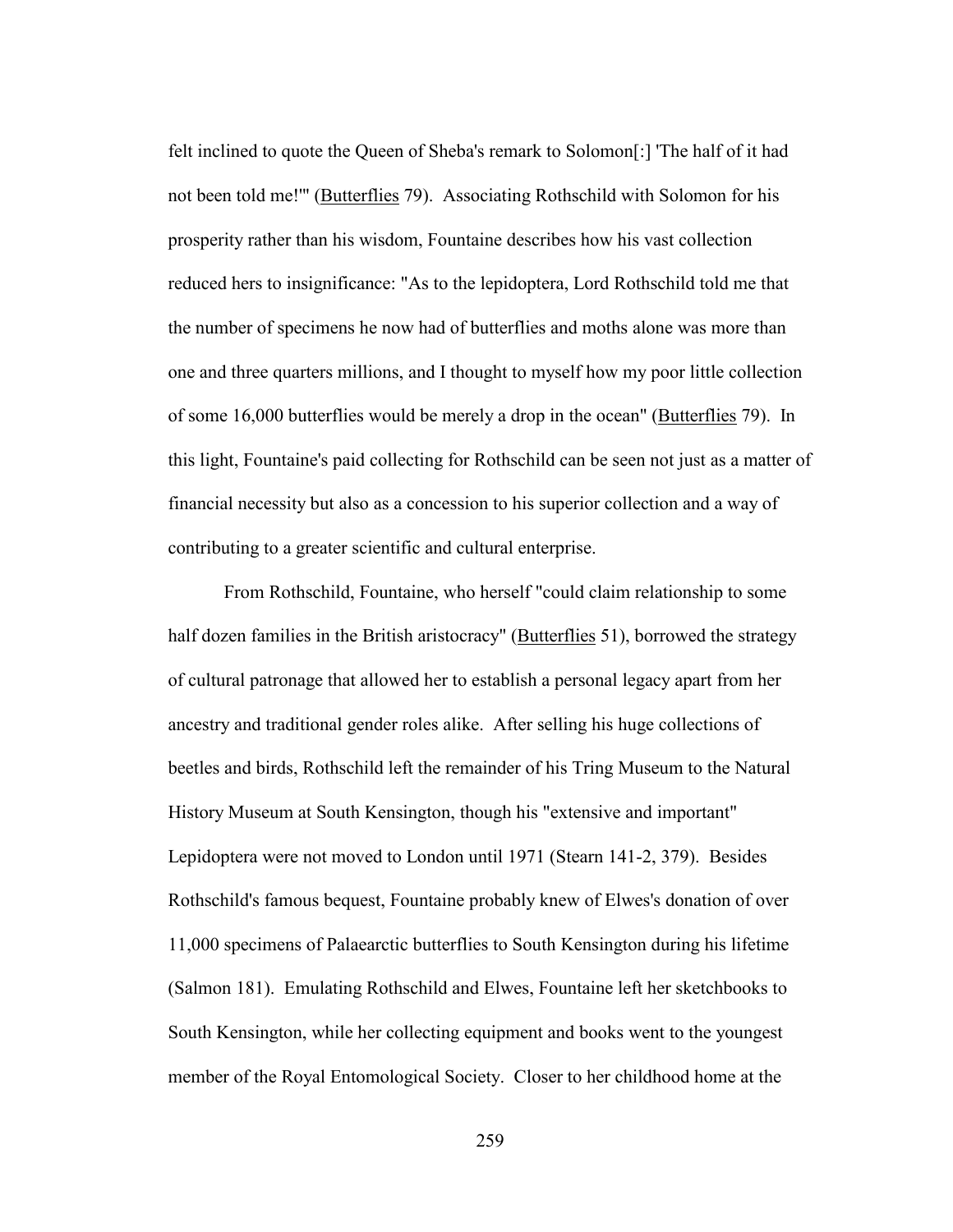South Acre rectory, Fountaine bequeathed her entire collection of almost 22,000 butterflies and her twelve-volume manuscript diaries to the Norwich Castle Museum, where they joined the insect collections "from Mr. [Joseph] Sparshall and Mr. Simon Wilkin, which were arranged and added to by the Rev. William Kirby" (Southwell 60), the so-called father of British entomology. These early nineteenth-century East Anglian collectors, the members of some of England's first provincial and national entomological societies, in a sense fathered Fountaine, whose butterflies ultimately transformed her into a fellow benefactor and identified her as a member of the civic elite.

 What distinguished Fountaine from her male predecessors, however, was the other use to which she put her butterflies. Though Fountaine never married Khalil Neimy, their collection of mostly tropical butterflies ultimately provided her with the means to formalize their relationship, however belatedly. As she designated in her will, "[T]he said collection shall be kept as a whole . . . and be known for all time as 'The Fountaine-Neimy Collection'" (Butterflies 131). By forever linking Khalil's name to her own through this donor memorial, Fountaine achieved a union that had escaped her in life. In the process, she also won recognition for her collection and implicit sanction for the transgressive life that had made it and her both. Like the fictional Stein and Stapleton, then, Fountaine found institutional validation for her collecting through a museum.

\*\*\*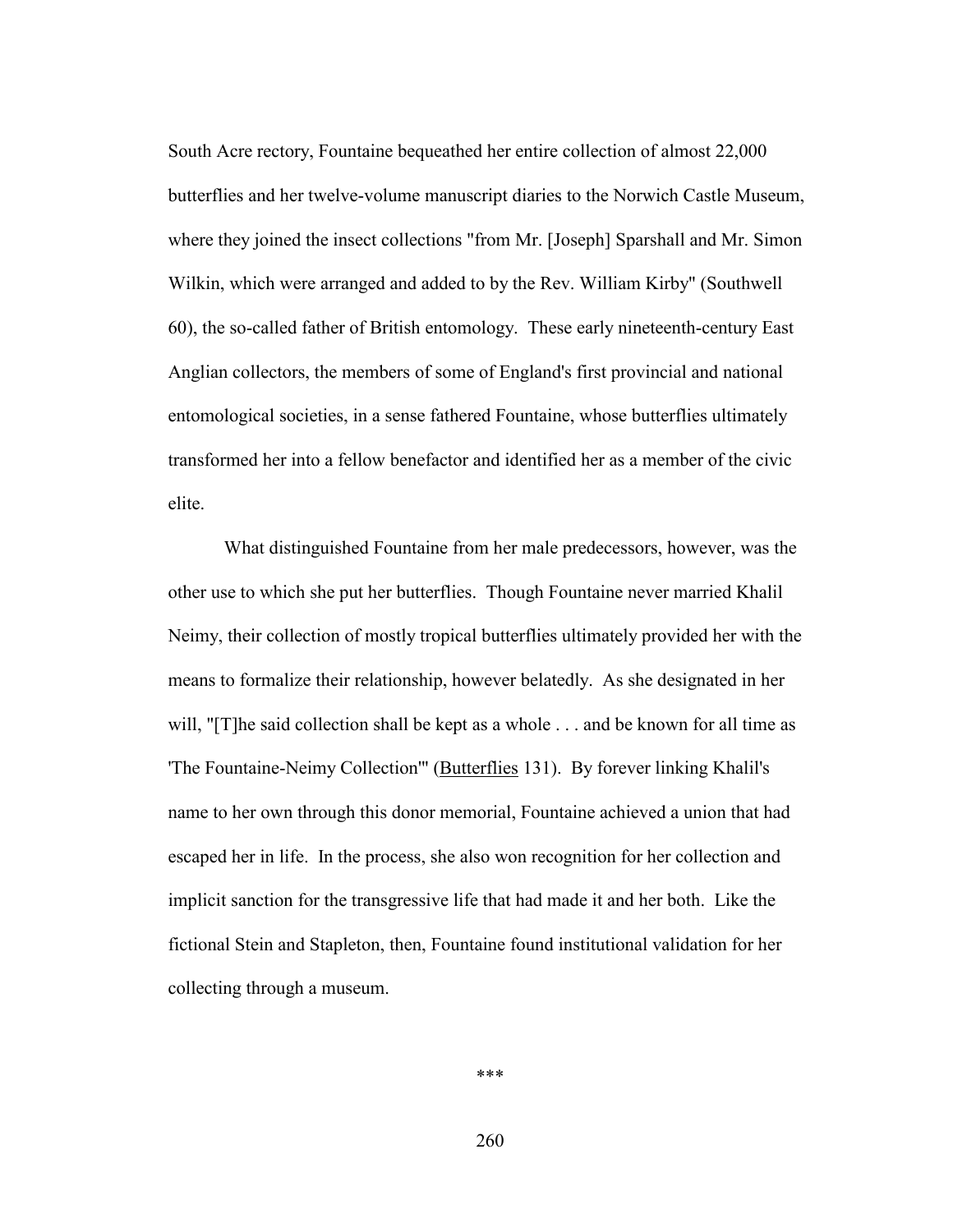With varying degrees of success, Stein, Stapleton, and Fountaine all make new selves abroad, apart from the traditional tethers of family, ancestry, and country. Even as they pursue their butterflies, these Aurelians all flee from a source of oppression back home: Stein, from his revolutionary past; Stapleton, from his family's profligate past; Fountaine, from the disappointment of lost love and the restrictions of English domesticity. Moreover, these fugitive collectors all inherit or stand to inherit a patrimony, whether from a relative or an acquaintance, that stimulates their collecting. Though they all make a name for themselves as collectors and authorities, they do not find lasting refuge in the tropics, which become more of a colonial nightmare than an entomologist's dream.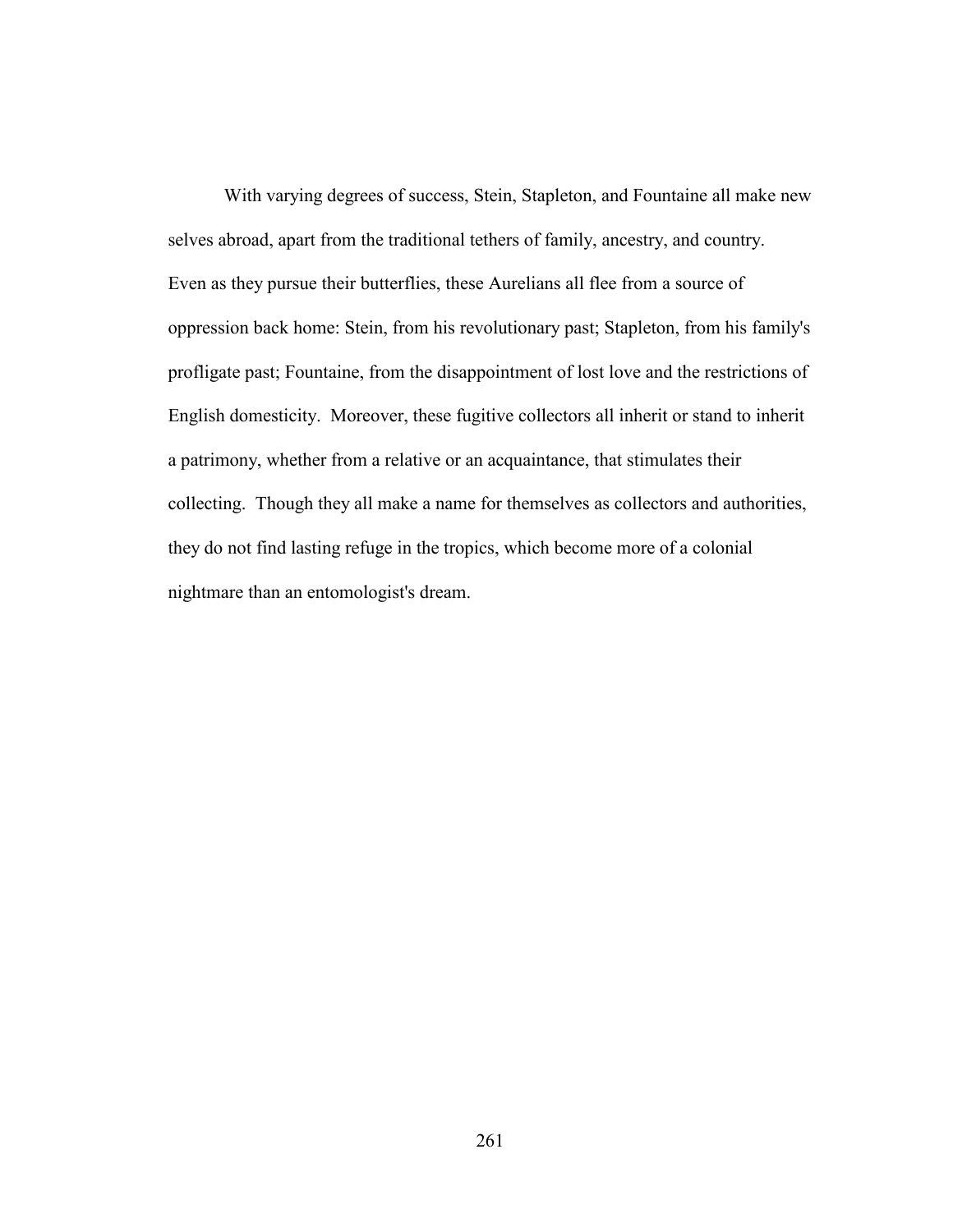## **Conclusion**

In 1850, the author of a British Museum guidebook contemplated a fossilized human skeleton from Guadeloupe, possibly only a few centuries old, perhaps "the bony framework of some Carib Indian that lived and died about the time that Columbus was preparing for his voyage across the Atlantic" (Masson 266). This West Indian relic that evoked the beginnings of European colonialism in the Americas simultaneously conjured up a post-apocalyptic vision of an underwater England:

> [S]hall the time ever come at all when, our present churchyards and burying-places, covered perchance by the sea, shall be but collections of fossil human beings, down into which the future geologist of the globe will dig for specimens of a race that once existed; and when, in some future scheme of fossil zoology, man shall figure at the head of a list of extinct vertebrate animals with whose remains his will be found associated? (265)

Despite the prospect of England's diluvian future, the death of the race, and his own potential afterlife as a fossil ages hence, the writer nevertheless imagines the persistence of collecting as a distinctively human endeavor. He asks, "Shall there ever be on this earth intelligent beings capable of studying such remains, and yet not possessing the organization that they present; or shall the only creature that shall wonder over fossil men be man himself?" (266).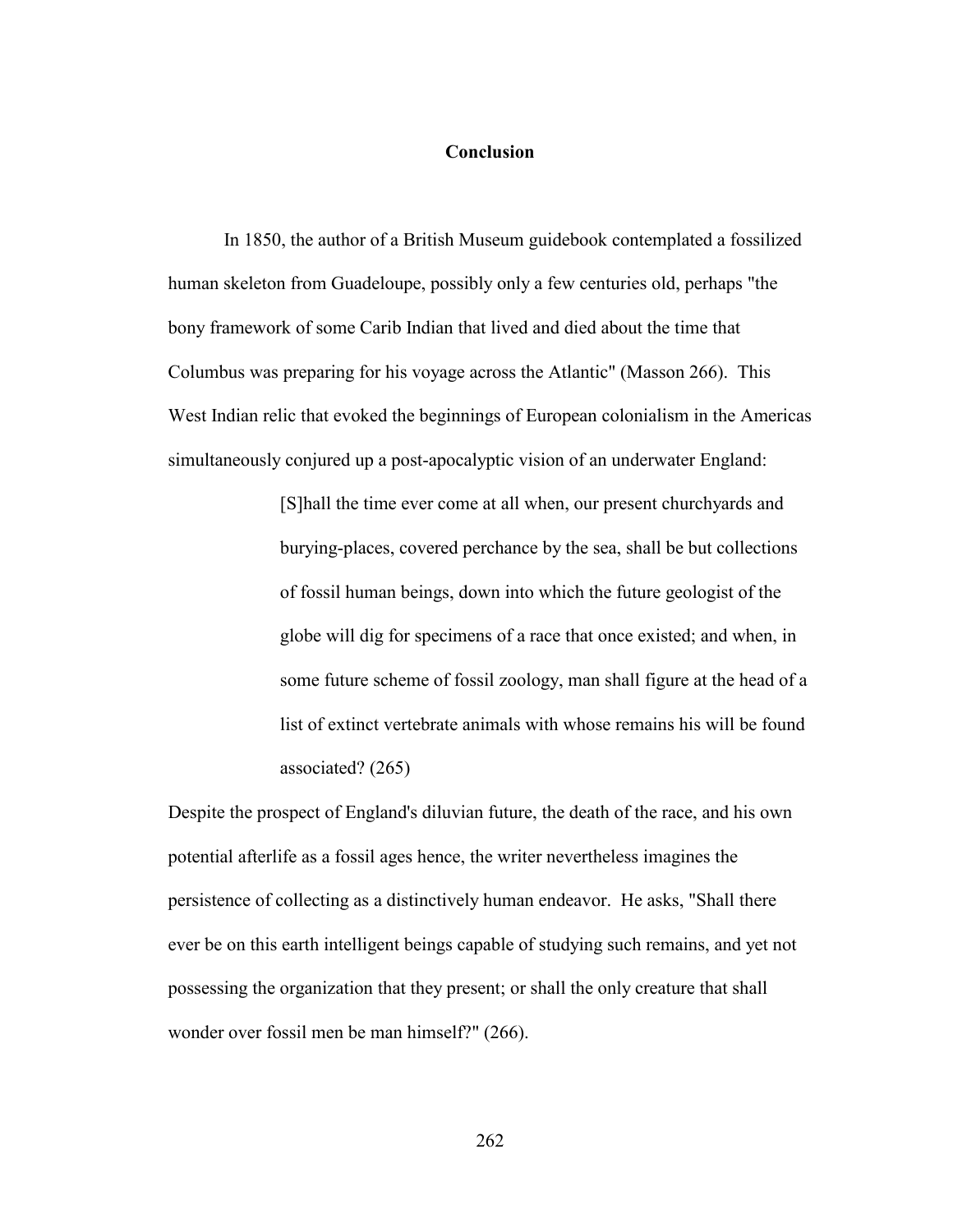In his evocation of science, empire, and the fate of the nation through a museum specimen, our fossil-gazer touches on many issues central to Victorian collecting, which helped to order knowledge, material culture, and social relations in nineteenth-century Britain. As this study has argued, collecting provided the Victorians with a widely available means of understanding, portraying, and refashioning themselves that was represented in the literature of the age as a source of prestige and social legitimation. From Dickens's earliest works to turn-of-the-century lepidopteran narratives, Victorian writing about collecting negotiated individual and collective identities through objects and texts. The Victorians saw themselves as a nation of collectors and, in the wake of the French Revolution, the Napoleonic wars, and the industrial revolution, looked to collecting as a source of British identity. During the first half of the nineteenth century, prominent author-collectors asserted their specifically male authority and British dominion abroad through travel narratives about acquiring exotic artifacts for the nation or assembling proprietary collections exhibited back home. Meanwhile, Victorian novels included an array of collectors of all ranks, many of whom seek to enhance their professional or social status through their collections, which are often the products of competition or emulation. However, from mid-century on, a period in which museums proliferated and the British empire grew during the age of the New Imperialism, authors increasingly turned to the figure of the collector to convey anxieties about habits of consumption that posed threats to personal identity or social stability and a world of objects that were not necessarily under the consumer's control.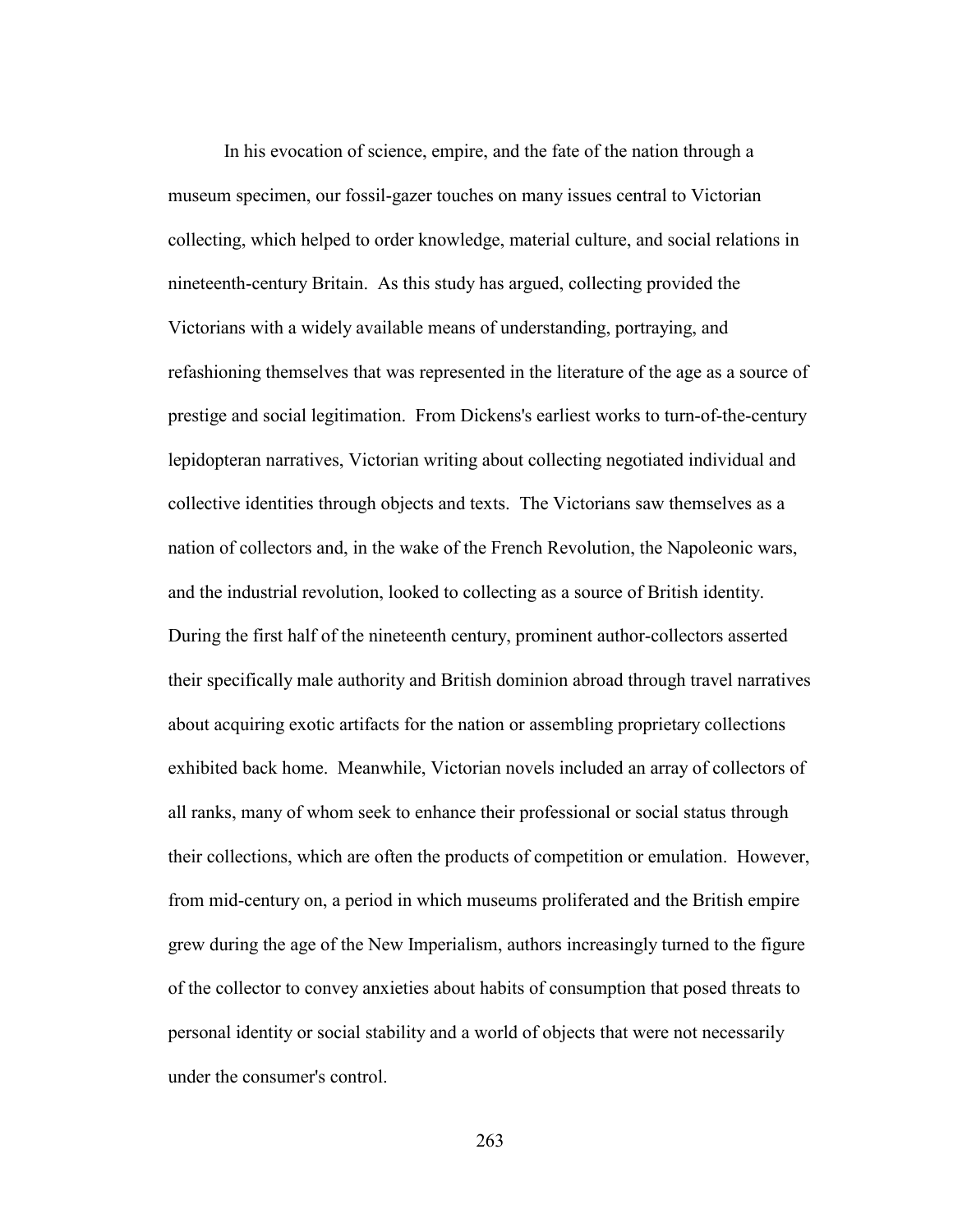Besides surveying Victorian representations of collecting and the new social selves it enabled, my study suggests areas for further investigation. For one, my discussion of the collectography of Austen Henry Layard, Roualeyn Gordon Cumming, and Margaret Fountaine reveals the potential of travel writing as a source of information about Victorian collecting practices. However, as Laura Franey observes in her discussion of violence in nineteenth-century accounts of anthropological collecting, "the portrayal of collecting practices in [Victorian] travel narratives remains largely unexamined," despite scholarly interest in "travel writing, collecting, and racialized science" and a call to understand travelers' collecting methods and their relationship to individual objects (113, 192). Moreover, travel writing about collecting provides a unique source of evidence about indigenous responses to and involvement in European cultural practices, especially in locations where British power was "informal and in the making" (Jasanoff 9) and collecting served as a substitute for imperial conquest and control.

 More work also needs to be done with women's collecting as documented in Victorian writing to explore how Margaret Fountaine's contemporaries and predecessors used accumulated objects to create or transform social selves. In some form, all of my chapters explore collecting in relation to gender, revealing how male and female collectors in Victorian texts reinforce or subvert the dominant gender codes of their time through their selection and management of material objects. With the exception of the effete connoisseur-invalids Frederick Fairlie and Noel Vanstone in Collins's novels, most men who collect in Victorian literature display the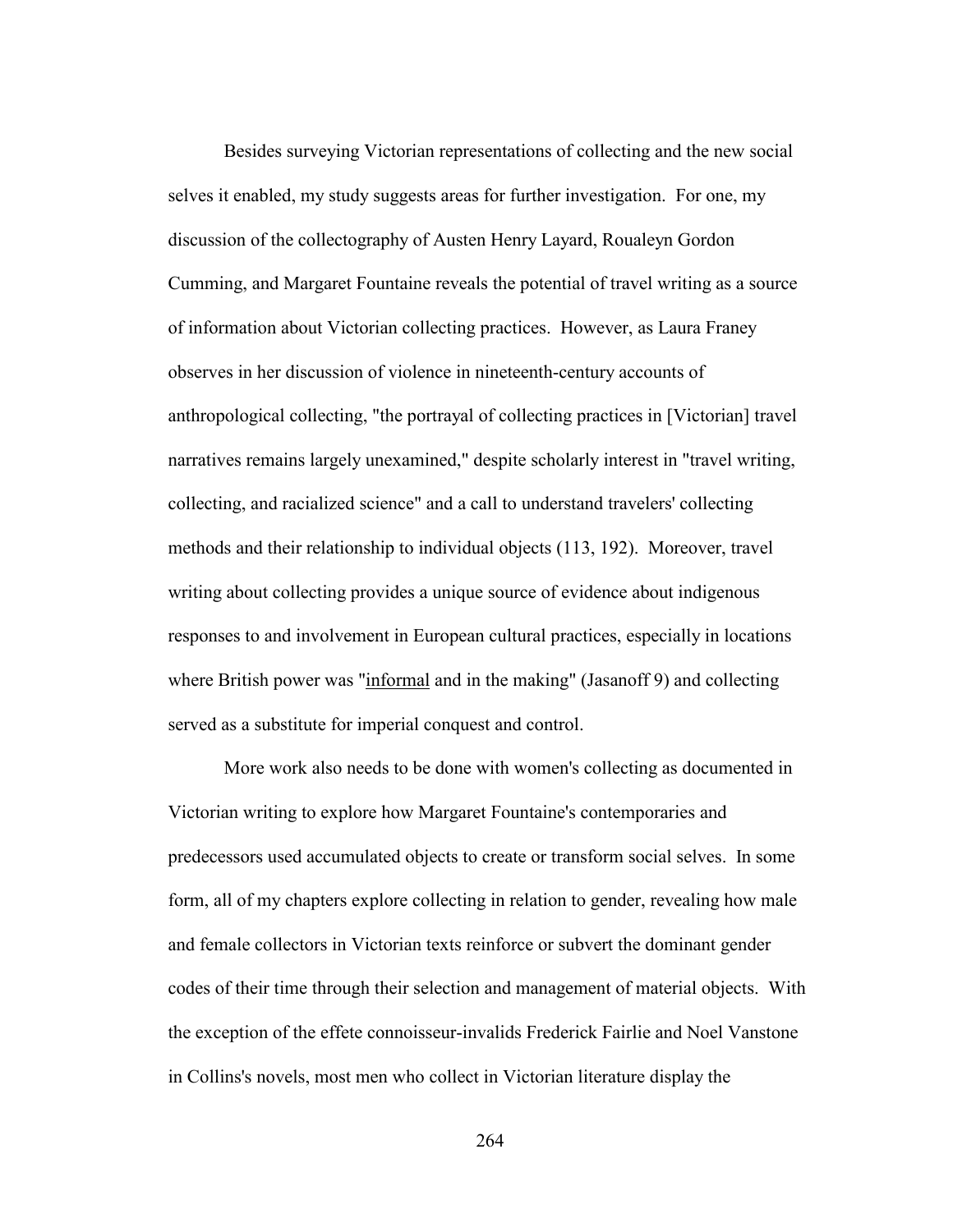stereotypically masculine personality traits associated with collecting, including "aggressiveness, competitiveness, mastery, and seriousness" (Belk and Wallendorf 242). However, the female collectors I discuss share many of these traits, challenging the traditional characterization of women as amateurs in the world of collecting. The relative absence of women collectors from nineteenth-century institutional records and auction catalogues demands that we look at other kinds of texts to write a more comprehensive history of women and collecting. Besides Fountaine's diaries and the travel writings of other New Women, the journals of Lady Eastlake, the wife of Royal Academy president and National Gallery director Charles Eastlake, and Charlotte Schreiber, one of the most celebrated Victorian collectors in the decorative arts, provide some of the materials for such an investigation.<sup>84</sup>

My use of the works of less well-known authors to supplement canonical fiction and poetry suggests that more Victorian voices on collecting await discovery and examination.<sup>85</sup> Newly considered Victorian representations of collecting, whether from literature, the visual arts, or popular culture, will help to modify, qualify, and extend the views of Victorian possessive selfhood and material culture I have developed here. As my readings show, in its elite and democratic forms, collecting furnished the Victorians with a culturally sanctioned means of navigating an expanding world of objects and fashioning new cultural identities and meanings, helping to make the nineteenth century, like our own, a collecting age.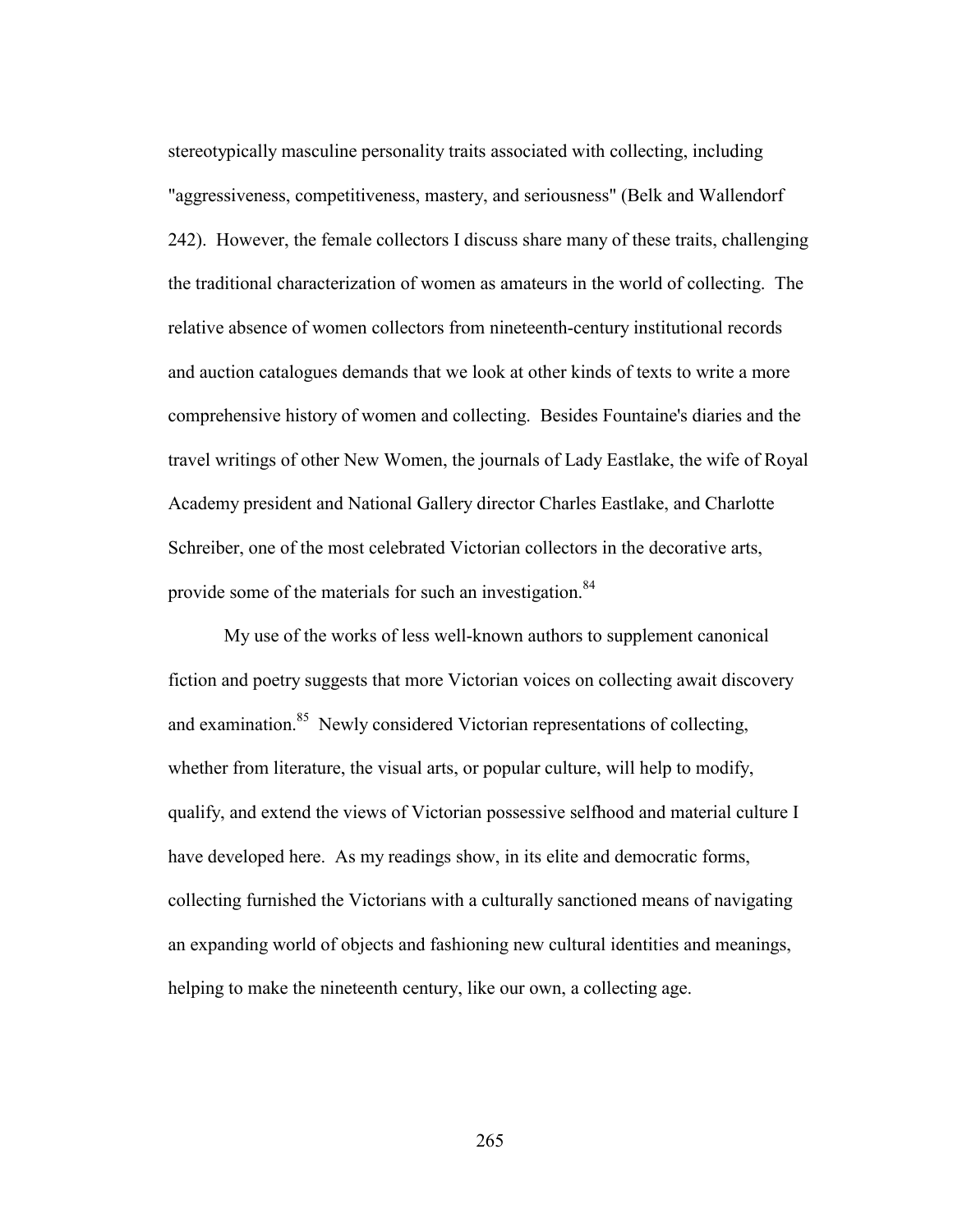## Notes

<sup>1</sup> For more on Richardson's life and work, see Hugh S. Torrens and John A. Cooper, "George Fleming Richardson (1796-1848)—Man of Letters, Lecturer and Geological Curator," Geological Curator 4 (1986): 249-72.

2This partial fossil skeleton of the Iguanodon, which Mantell had described and named in 1825, was discovered in a quarry near the town of Maidstone and purchased for Mantell by some friends. At the time, it represented "the nearest approach to the perfect skeleton yet brought to light" (Richardson 15).

<sup>3</sup> Richardson reproduces within a few silent changes (e.g., "vast" for "rare" in line 5 and "fame" for "fane," or temple, in line 9) what Mantell called the "pretty sonnet in the Gazette" that he copied into his diary (Knell 314):

> Mantell! thou nobly hast achiev'd the praise That but to noblest natures doth belong; To soar superior to the triflers' throng, And by thy deeds thy monument to raise! For who that o'er thy vast Museum strays, And views with awe-struck soul the scene sublime, That seems to spurn the bounds of space and time, And wakes to view the world of other days! O who but feels that thou has reared a fame, That not alone shall charm the present age,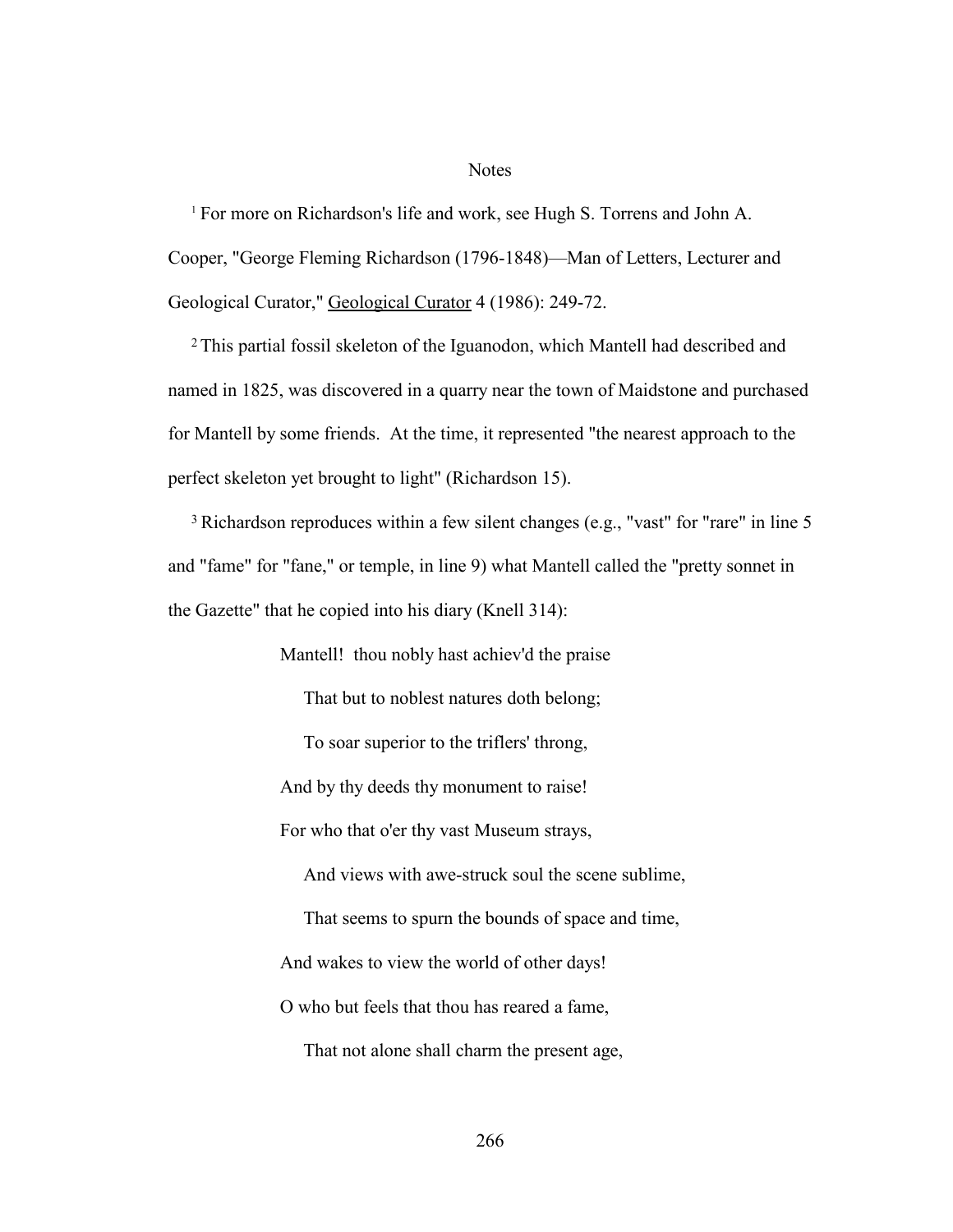But to all time the pilgrim shall engage, To seek the spot where all thy triumphs reign! Yes, thou hast reared thee an immortal shrine; Then live or die content, a deathless name is thine! (222) For Mantell's transcription, see E. Cecil Curwen, The Journal of Gideon Mantell

(London: Oxford UP, 1940), 134.

<sup>4</sup> In On Longing, Susan Stewart discusses the Lilliputian and Brobdingnagian curiosities of Swift's Gulliver's Travels (1726) as exotic narrative-generating souvenirs of the miniature and gigantic, respectively (147). For Smollett's exploration of the nature of the collection and the process of accumulation in the 1750s and 1760s, see Edward L. Schwarzschild, "'I Will Take the Whole Upon My Own Shoulders': Collections and Corporeality in Humphry Clinker," Criticism 36 (1994): 541-68. Tatler 221 (7 Sep. 1710), Spectator 21 (24 Mar. 1711), Pope's Dunciad iv.421-36 (1743), and Cowper's "Epistle to Robert Lloyd, Esqr. 1754" all associate butterfly collecting with eighteenth-century virtuosi. For Scott's practice and portrayal of antiquarian collecting, see The Antiquary (1816); his recently published guide to Abbotsford and its collections, Reliquiae Trotcosienses ([Edinburgh]: Edinburgh UP/Abbotsford Library Project Trust, 2004); Iain Gordon Brown, The Hobby-Horsical Antiquary: A Scottish Character 1640-1830 (Edinburgh: National Library of Scotland, 1980); Clive Wainwright, The Romantic Interior (New Haven: Yale UP, 1989); Yoon Sun Lee, "A Divided Inheritance: Scott's Antiquarian Novel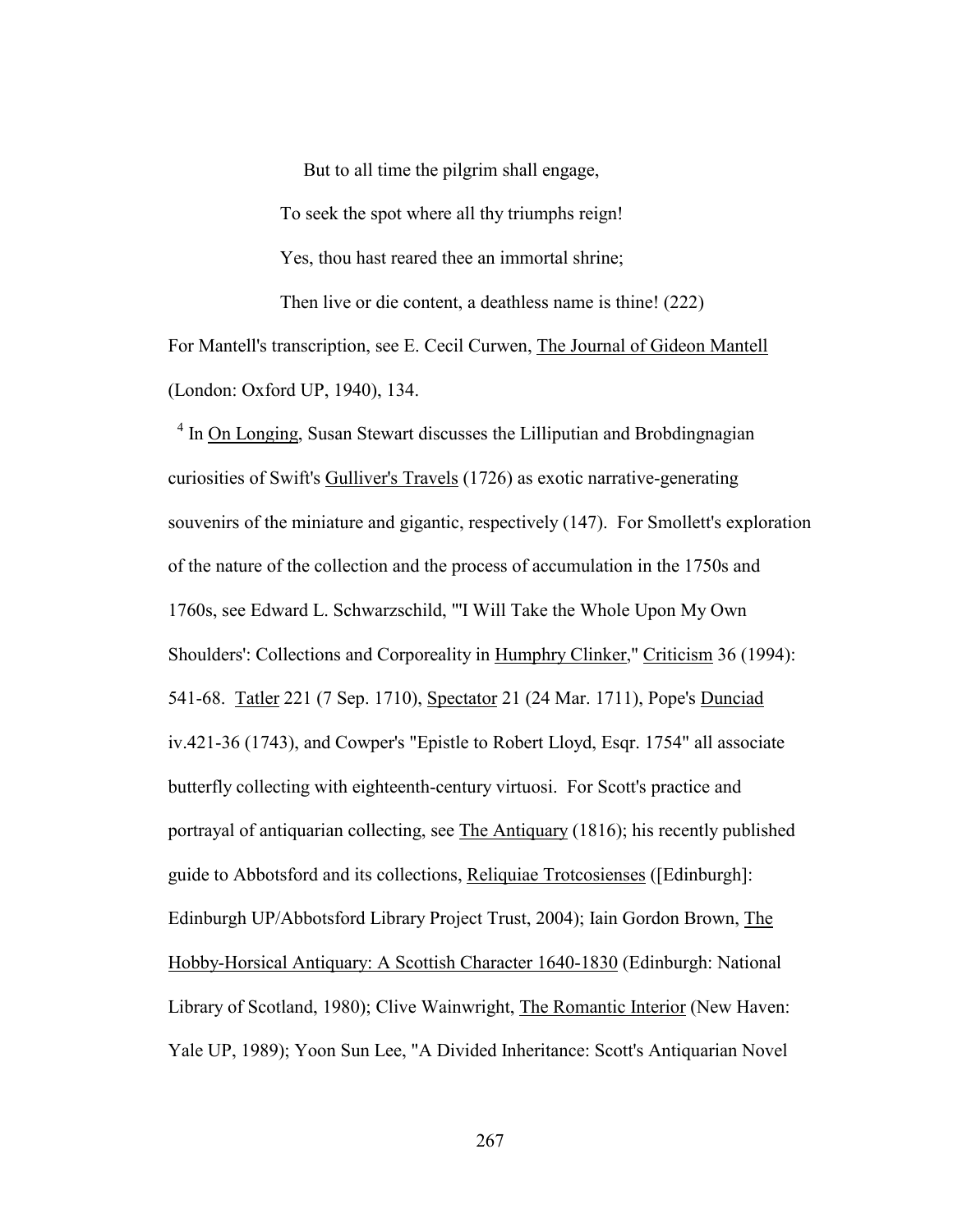and the British Nation," ELH 64 (1997): 571-601; and Shawn Malley, "Walter Scott's Romantic Archaeology: New/Old Abbotsford and The Antiquary," Studies in Romanticism 40 (2001): 233-51. Byron attacks his fellow Scot Lord Elgin for removing the Parthenon marbles from Greece in his satirical polemic "The Curse of Minerva" (1811) and Canto II, stanzas 11-15 of Childe Harold's Pilgrimage (1812); for more on Byron and the Elgin Marbles, see the International Byron Society's online edition of "The Curse of Minerva" (<www.internationalbyronsociety.org/pdf\_files/ curse minerva.pdf>).

<sup>5</sup> Full-length studies of prominent collectors and their contributions to collecting practices in nineteenth-century Britain include Margaret Gibson and Susan M. Wright, eds., Joseph Mayer of Liverpool, 1803-1886 (London: Society of Antiquaries/National Museums and Galleries on Merseyside, 1988); Marjorie Caygill and John Cherry, eds., A. W. Franks: Nineteenth-Century Collecting and the British Museum (London: British Museum Press, 1997); and Anne Sebba, The Exiled Collector: William Bankes and the Making of an English Country House (London: John Murray, 2004). Seminal studies on specific categories of collecting in the Victorian era include David Elliston Allen, The Naturalist in Britain: A Social History (London: Allen Lane: 1976); Philippa Levine, The Amateur and the Professional: Antiquarians, Historians, and Archaeologists in Victorian England, 1838-1886 (Cambridge: Cambridge UP, 1986); Dianne Sachko Macleod, Art and the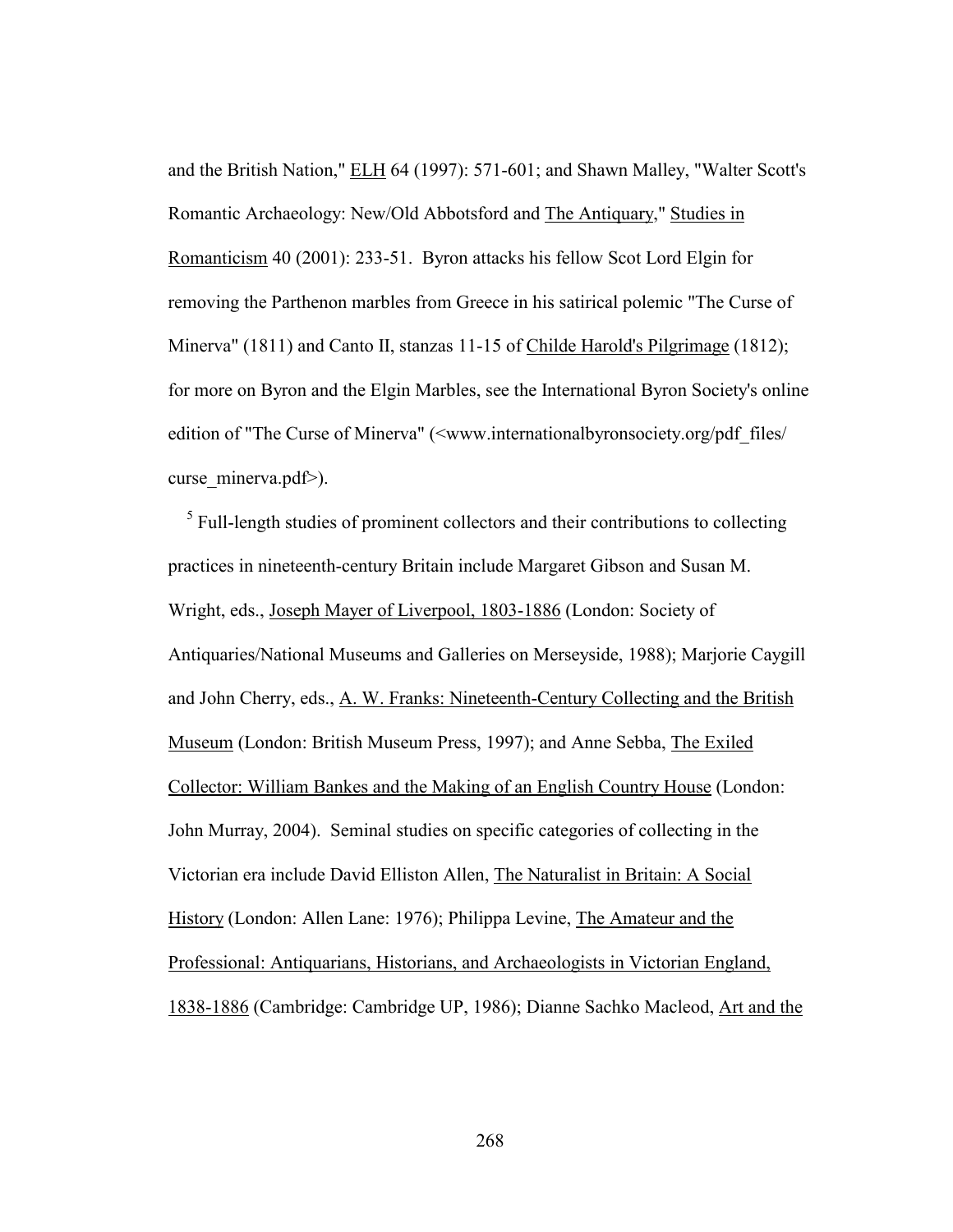Victorian Middle Classes: Money and the Making of Cultural Identity (Cambridge: Cambridge UP, 1996); and Simon J. Knell, The Culture of English Geology, 1815- 1851: A Science Revealed through Its Collecting (Aldershot: Ashgate, 2000).

 $<sup>6</sup>$  Asa Briggs provides one of the broadest treatments of Victorian collecting in his</sup> Victorian Things (London: B. T. Batsford, 1988), which discusses the wide variety of Victorian objects and alludes to collecting as a striking characteristic of the era.

<sup>7</sup> Other related studies include Tim Dolin, "Cranford and the Victorian Collection," Victorian Studies 36 (1992): 179-206; Nicholas Daly, "That Obscure Object of Desire: Victorian Commodity Culture and Fictions of the Mummy," Novel 28 (1994): 24-51; and Ruth Hoberman, "In Quest of a Museal Aura: Turn of the Century Narratives about Museum-Displayed Objects," Victorian Literature and Culture 31 (2003): 467-82.

<sup>8</sup> Belk, Collecting in a Consumer Society, 104, 156.

<sup>9</sup> Most prominently, the London antiquary Charles Roach Smith assembled his Museum of London Antiquities from remains turned up by metropolitan public works projects around mid-century. As he explains in his museum catalogue, excavations made to widen and add streets, to improve sewerage, and to deepen the bed of the Thames near London Bridge accidentally uncovered Anglo-Saxon, Roman, Norman, medieval, and Tudor artifacts. Because of city commissioners' indifference, workmen who found such historical objects were left to their own devices, leading to the destruction or dispersal of many antiquities. Smith attributes the preservation of his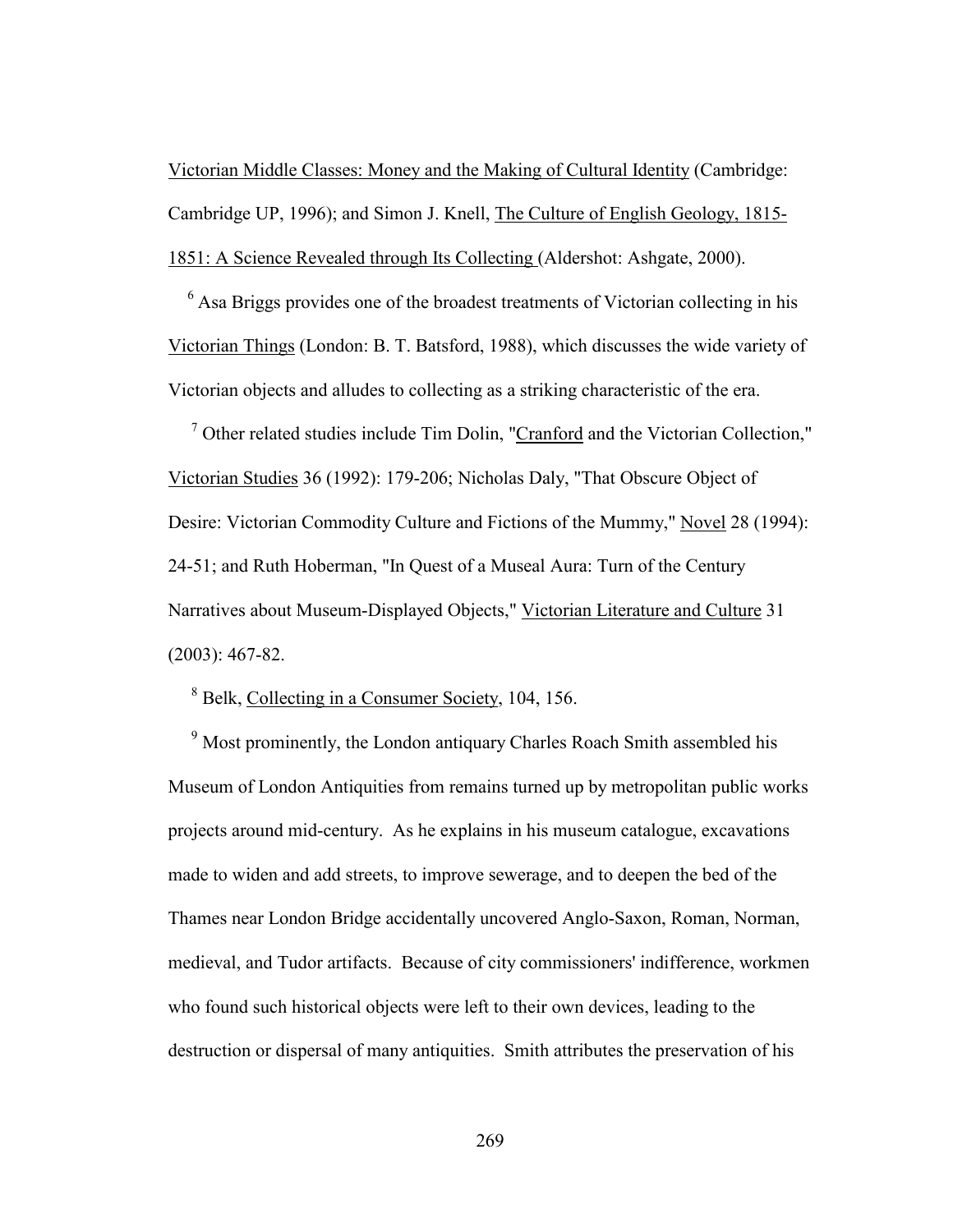artifacts to his "self-imposed stewardship" : "The portion which I obtained would also . . . have perished or passed away, had I not bestowed incessant personal exertion and solicitude in watching the works and encouraging the labourers, by the most persuasive of all arguments, to preserve, and also to understand what to preserve" (Catalogue of the Museum of London Antiquities [London, 1854], vi, iv-v). Though Smith labored in vain to convince city authorities to establish a public museum "to illustrate the early history of the metropolis" (vi), in 1856, the British Museum purchased Smith's 5000-piece archaeological collection, the museum's "first major purchase . . . of specifically British antiquities" (Susan Pearce, et al., eds., The Collector's Voice: Critical Readings in the Practice of Collecting, Vol. 3 [Aldershot: Ashgate, 2002], 141).

 $10$  In the second edition of his Journal of Researches into the Natural History and Geology of the Countries Visited during the Voyage of H. M. S. Beagle (New York: Harper, 1846), Darwin suggested the possible evolutionary significance of the Galapagos finches' "insensibly gradated" beaks, whose size and shape were later discovered to be adapted to particular feeding habits: "Seeing this gradation and diversity of structure in one small, intimately-related group of birds, one might really fancy that, from an original paucity of birds in this archipelago, one species had been taken and modified for different ends" (2: 147-8). Although Darwin's statement now seems tantalizing in its indication of the evolutionary origins of both his finches and his theory of natural selection, his understanding of the birds he collected was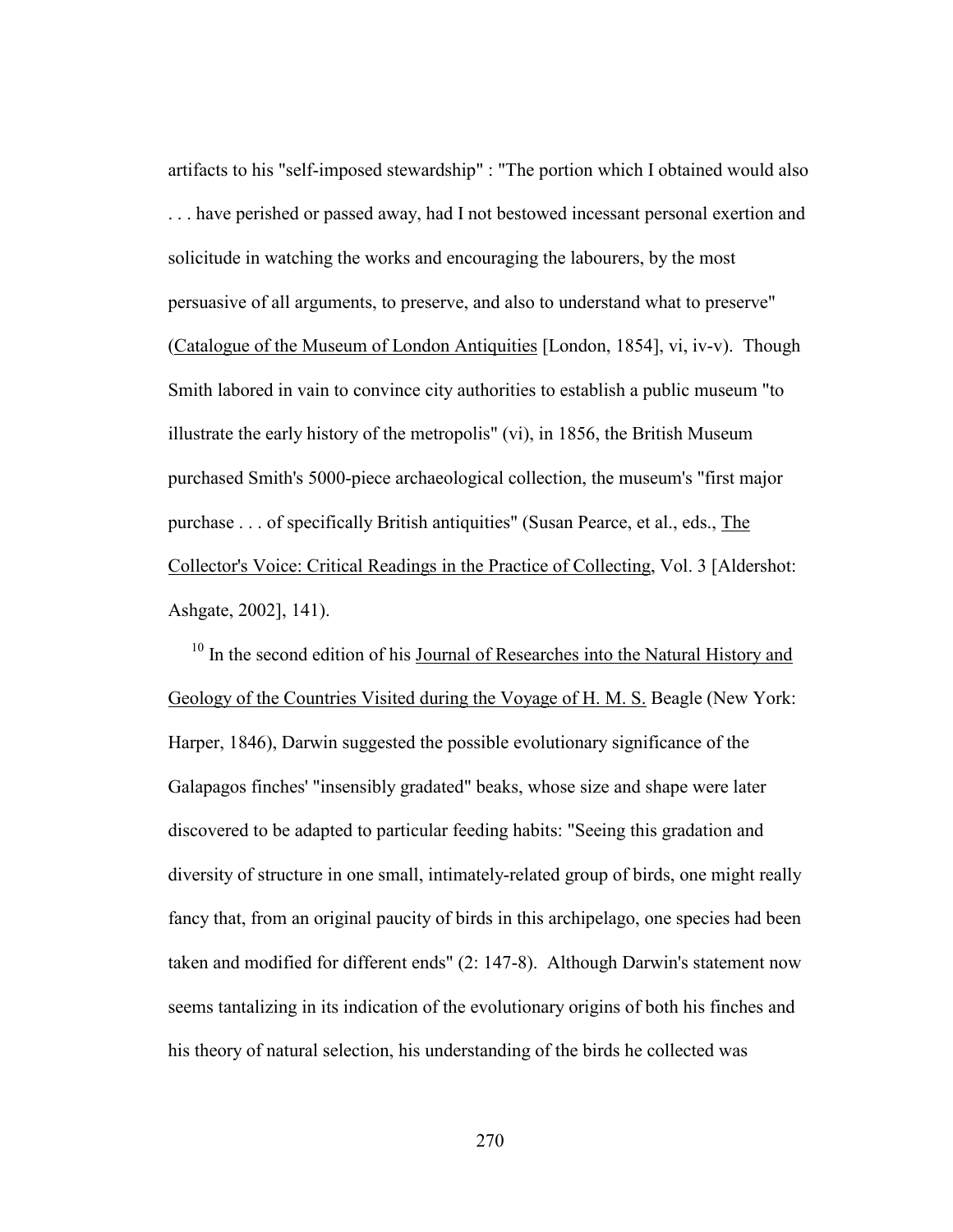retrospective, incomplete, and based more on speculation than on evidence. Darwin did not mention the finches again, not even in his Origin of Species (1859), and the birds only became attached to his name a century after his return aboard the Beagle. For more on the misunderstanding and misinformation surrounding the Geospizinae or "Darwin's finches"—some of which Darwin never saw—and their apocryphal relation to the origins of evolutionary theory, see Frank J. Sulloway's "Darwin and His Finches: The Evolution of a Legend," Journal of the History of Biology 15 (1982): 1- 53.

<sup>11</sup> See Maxine Berg, Luxury and Pleasure in Eighteenth-Century Britain (Oxford: Oxford UP, 2005).

 $12$  For the history of stamp collecting in Britain, see, among others, the British Museum zoologist John Edward Gray's Hand Catalogue of Postage Stamps for the Use of Collectors (London: R. Hardwicke, 1862), which contains a bibliography of related Victorian articles and works; Asa Briggs's Victorian Things, especially pp. 348-54; and Steven M. Gelber, "Free Market Metaphor: The Historical Dynamics of Stamp Collecting," Comparative Studies in Society and History 34 (1992): 742-69.

<sup>13</sup> The development and maintenance of these strategic routes for trade and communications between Britain and India was essential to England's eastern prosperity and security; as Ronald Robinson, John Gallagher, and Alice Denny state, "British positions and interests in half the world stood or fell upon the safety of the routes eastward" (Africa and the Victorians: The Climax of Imperialism [Garden City: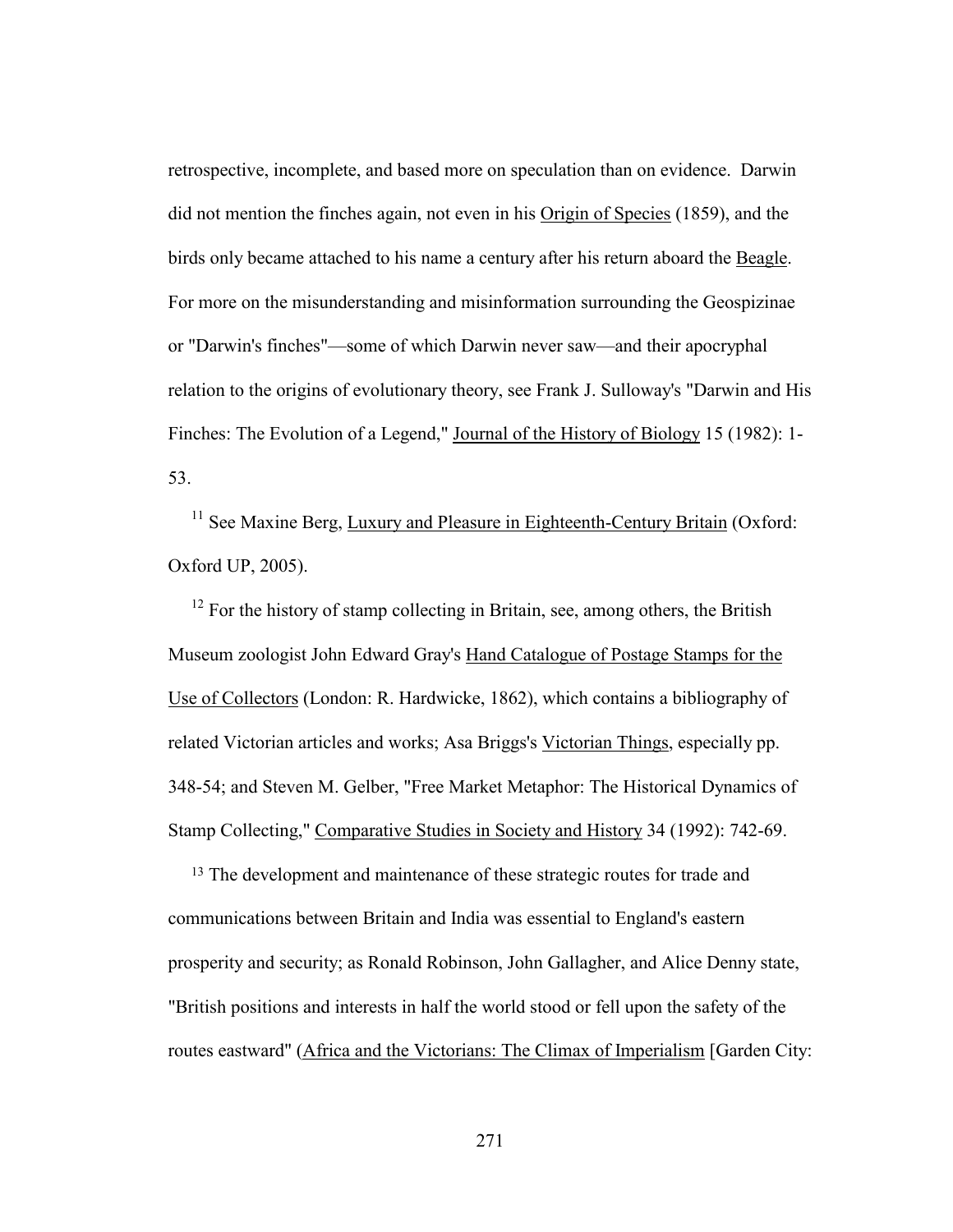Doubleday, 1968], 13). By the 1840s, the overland route to India through the Middle East served as a faster alternative to the earlier Cape route around Africa for travelers as well as mail (Searight 117-19).

14 Layard came from a "not especially rich" upper-middle-class English family (Larsen 35), and Cumming's father was the second baronet of Altyre and Gordonstown (Casada vii).

15 See, among others, Gordon Waterfield, Layard of Nineveh (London: John Murray, [1963]), 191, 194; Arnold C. Brackman, The Luck of Nineveh (New York: McGraw-Hall, 1978), 225; and John Malcolm Russell, From Nineveh to New York (New Haven: Yale UP, 1997), 57.

16 Frederick N. Bohrer observes that Layard "exaggerated the daunting, completely uncharted nature of the field," drawing "considerable protest from those who knew better," including travelers and scholars alike ("The Printed Orient," 85-6).

<sup>17</sup> See, for example, Layard's commentary on the artistic qualities of a bas-relief from Nimrud with a battle scene:

> I observed with surprise the elegance and richness of the ornaments, the faithful and delicate delineation of the limbs and muscles, both in the men and horses, and the knowledge of art displayed in the grouping of the figures, and the general composition. In all these respects, as well as in costume, this sculpture appeared to me not only to differ from, but to surpass, the bas-reliefs of Khorsabad. (1: 41)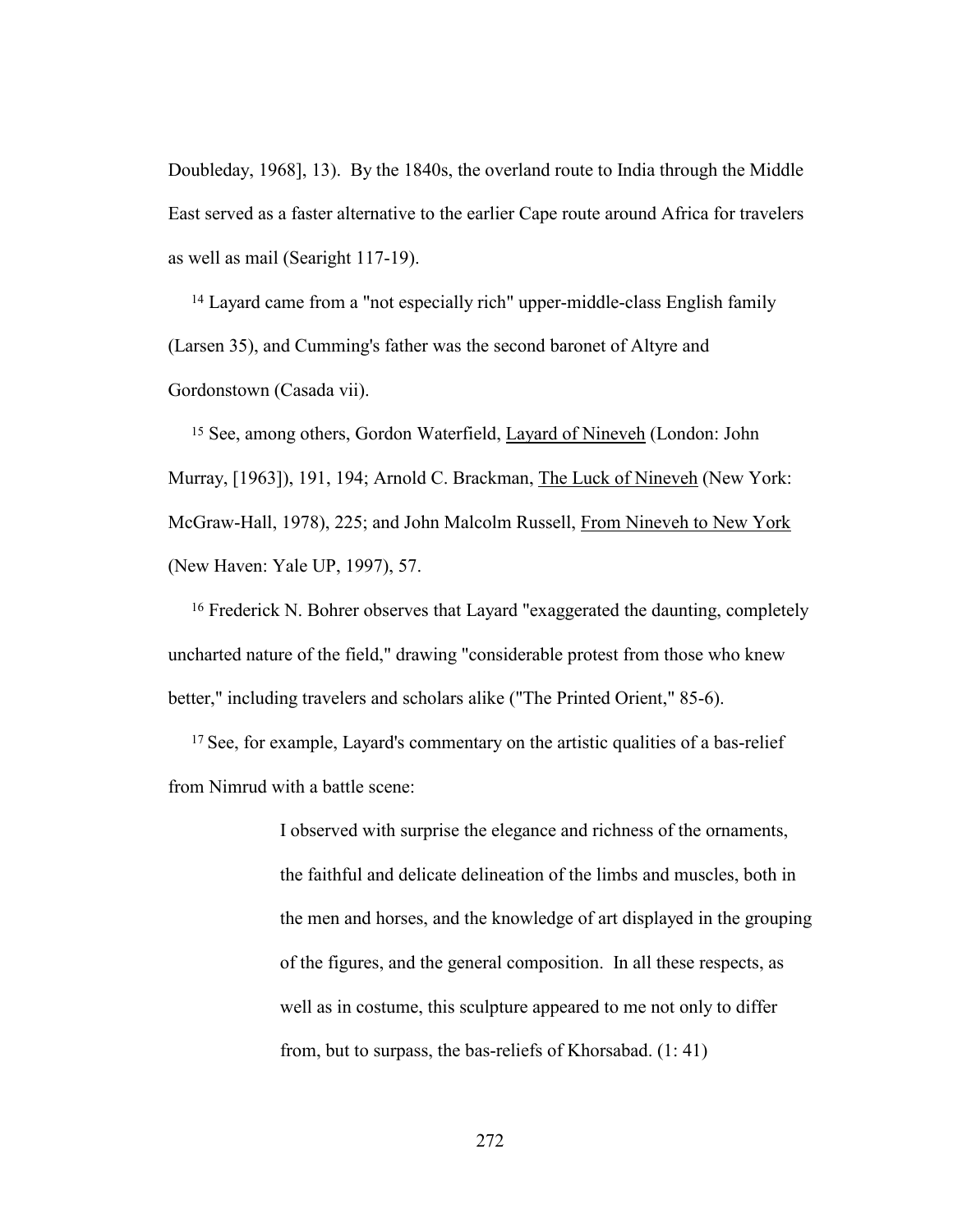Layard's inability to remove this slab did not diminish its significance, since he collected it in another form by drawing it and later having it engraved in his first folio volume of plates, The Monuments of Nineveh (London: J. Murray, 1851), fig. 28.

18 Mogens Trolle Larsen writes, "[Layard] met unbelievably many people who really and truly wished him ill, and he was attacked and plundered so many times that it is difficult to keep track of" (The Conquest of Assyria [London: Routledge, 1996], 55).

19 In The Return of Cultural Treasures (Cambridge: Cambridge UP, 1989), Jeanette Greenfield notes the "vague" and "subjective" nature of the term "cultural property" (254), which has been used in divergent ways to assert national or communal ownership of objects that constitute a nation's or a people's identity. Strictly speaking, "cultural treasures" constitute a special category of cultural property and may be understood as "exceptional or unique landmark objects" (255). Despite their limitations, I use these terms to reflect Layard's valuation of Assyrian antiquities as well as his sense that these objects formed part of Britain's heritage, however remotely or imaginatively.

<sup>20</sup> In particular, Layard repeatedly describes the excitement of his workmen over their discoveries. Their unbridled enthusiasm contrasts with his outward show of restraint:

> They soon felt as much interest as I did in the objects discovered, and worked with renewed ardour when their curiosity was excited by the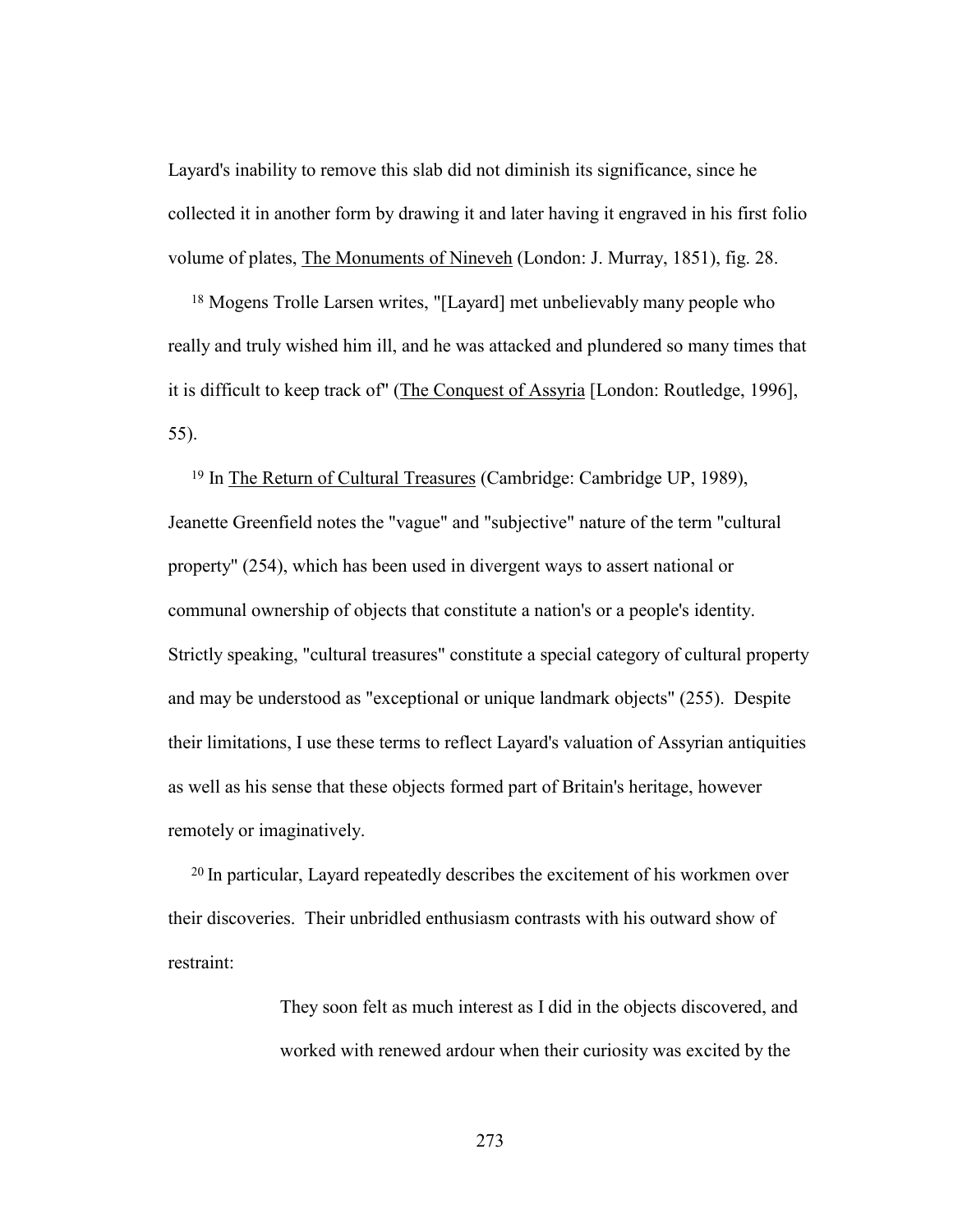appearance of a fresh sculpture. On such occasions they would strip themselves almost naked, throw the kerchief from their heads, and letting their matted hair stream into the wind, rush like madmen into the trenches, to carry off the baskets of earth, shouting, at the same time, the war cry of the tribe. (1: 137)

The narrative displacement of Layard's euphoria onto his workers allows him to maintain a display of superiority through self-command while the Arabs make a spectacle of themselves.

21 Subsequently known as the Black Obelisk of Shalmaneser III, this monument shows the submission of the biblical king Jehu and tribute being brought to the Assyrian king from the Near East (Curtis and Reade 11).

22 Layard's sketchbooks are in the British Museum's Department of Western Asiatic Antiquities, and the Victoria and Albert Museum's Searight collection includes several drawings attributed to Layard. Many of Layard's drawings of his discoveries, together with those of the artists who accompanied him on his second expedition, were published by John Murray in The Monuments of Nineveh (first series, 1849; second series, 1853), which contains mostly illustrations of sculptures, along with some reconstructions and general views.

<sup>23</sup> Drawing upon Layard's discoveries and narrative, Rossetti's poem "The Burden of Nineveh" (1857, rev. 1870) uses the winged bull's placement in the British Museum as an occasion for reflections on the inevitable fall of the British empire.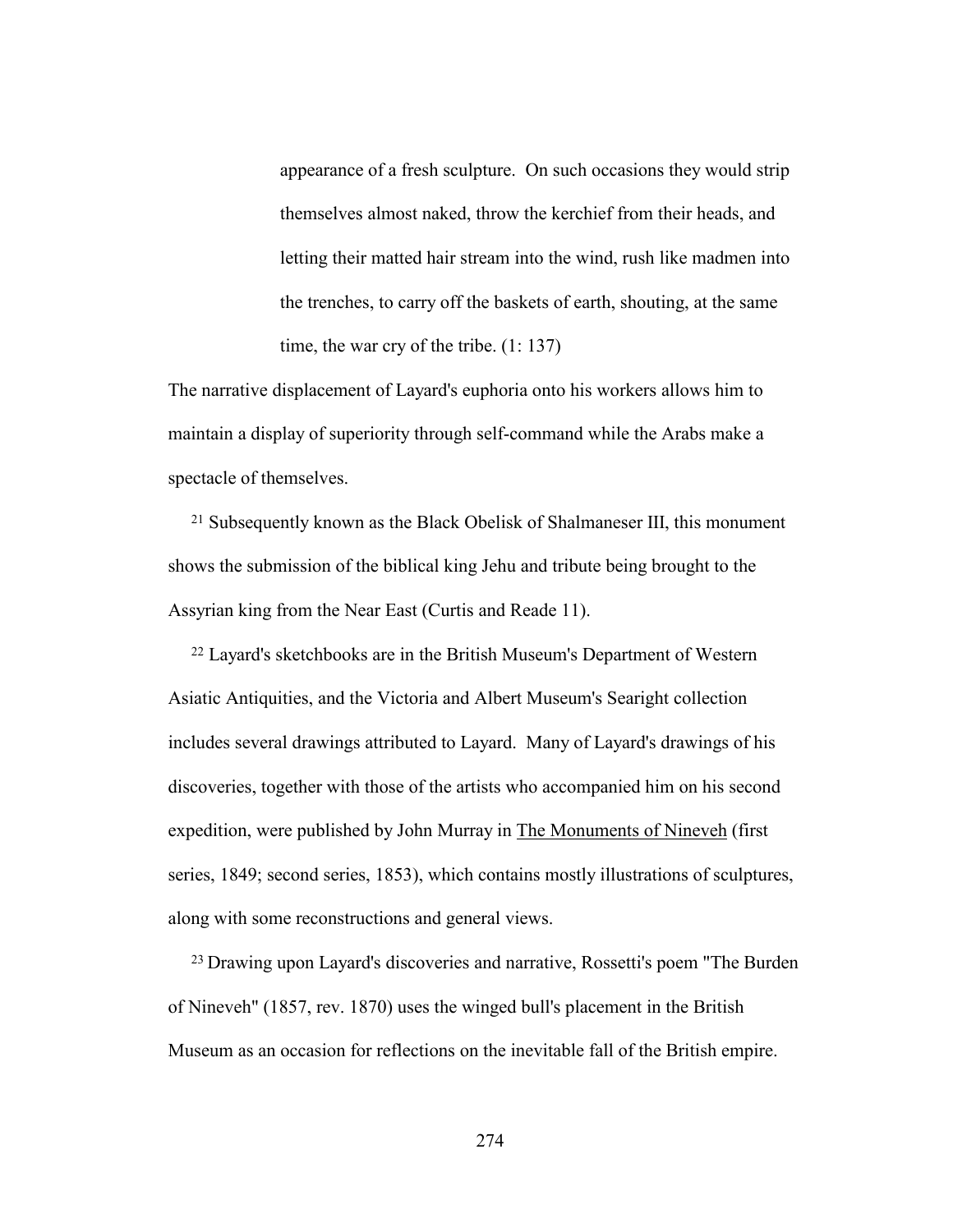See Carl Woodring, "The Burden of Nineveh," Victorian Newsletter 63 (Spring 1983): 12-14; Barbara J. Black, On Exhibit: Victorians and Their Museums (Charlottesville: UP of Virginia, 2000), 141-5; and Andrew M. Stauffer, "Dante Gabriel Rossetti and the Burdens of Nineveh," Victorian Literature and Culture 33 (2005): 369-94.

24 For the early history of the British Museum's Assyrian display, see Bohrer, Orientalism, 114-131.

25 Because universities offered no training in archaeological method in the Victorian period, Layard's background was typical for his time: "It was experience rather than formal training that typified a nineteenth-century archaeologist" (Levine 92).

26 Layard's colleague and frequent correspondent Henry Creswicke Rawlinson, Britain's political resident at Baghdad, first translated Assyrian cuneiform just before the publication of Nineveh and Its Remains (Waterfield 168n). Layard used the translations of the Rev. Edward Hincks in writing the account of his second expedition (1849-51), Discoveries in the Ruins of Nineveh and Babylon (London: J. Murray, 1853). For more on cuneiform and its decipherment, see Larsen, especially ch. 19-20 and 32.

27 For the origins of biblical archaeology, see Neil Asher Silberman, "The Evolution of a Dream: Edward Robinson and the Birth of Biblical Archaeology, 1821-1842," in Digging for God and Country, 37-47.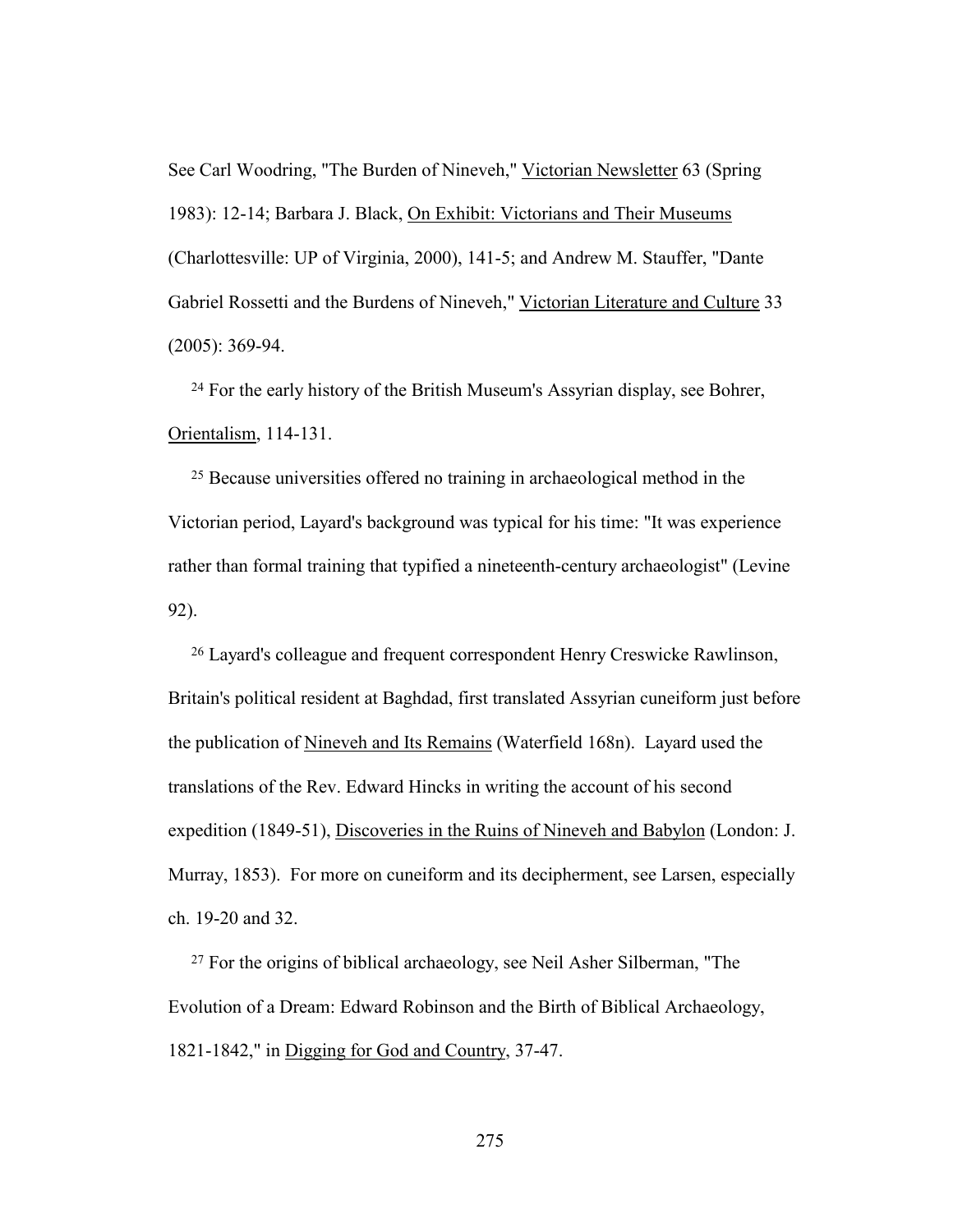<sup>28</sup> Where the higher criticism challenged the literal truth of the Bible by studying it as a human document rather than a divinely revealed text, uniformitarianism, as set forth in Charles Lyell's Principles of Geology (1830-33), cast doubt upon biblical chronology by theorizing that geological change was the result of slow and continuous processes taking place over eons, rather than the product of a series of global cataclysms, as the so-called Catastrophists believed. See Richard Altick, Victorian People and Ideas (New York: Norton, 1973), 219-226.

<sup>29</sup> In the early 1840s, "the geography of the African interior was still as much of a mystery to Europeans as it had been to the Greeks and Romans. The existence of the great lakes was not suspected, and the whereabouts of the sources of the Nile and Congo were subjects of unproductive speculation" (Jeal 18).

<sup>30</sup> "Britain had taken the Cape Colony from the Dutch during the Napoleonic Wars and had made their possession formal in 1806. With a clement climate, no malaria, and, in the Cape Colony at least, no tsetse fly, South Africa [in the 1840s] seemed set to rival Canada and Australia as a successful European colony" (Jeal 23).

<sup>31</sup> Though his narrative reveals big-game hunting to be what Harriet Ritvo calls a "complex cooperative venture" (279), Cumming tends to downplay the contributions of others while focusing on those episodes that highlight his own intelligence, skill, courage, and strength. The seventeen engravings that accompany his narrative reinforce this aspect of his account, typically portraying a solitary Cumming, mounted on horseback, in pursuit of a herd of giraffes, zebras, or antelopes, or bravely taking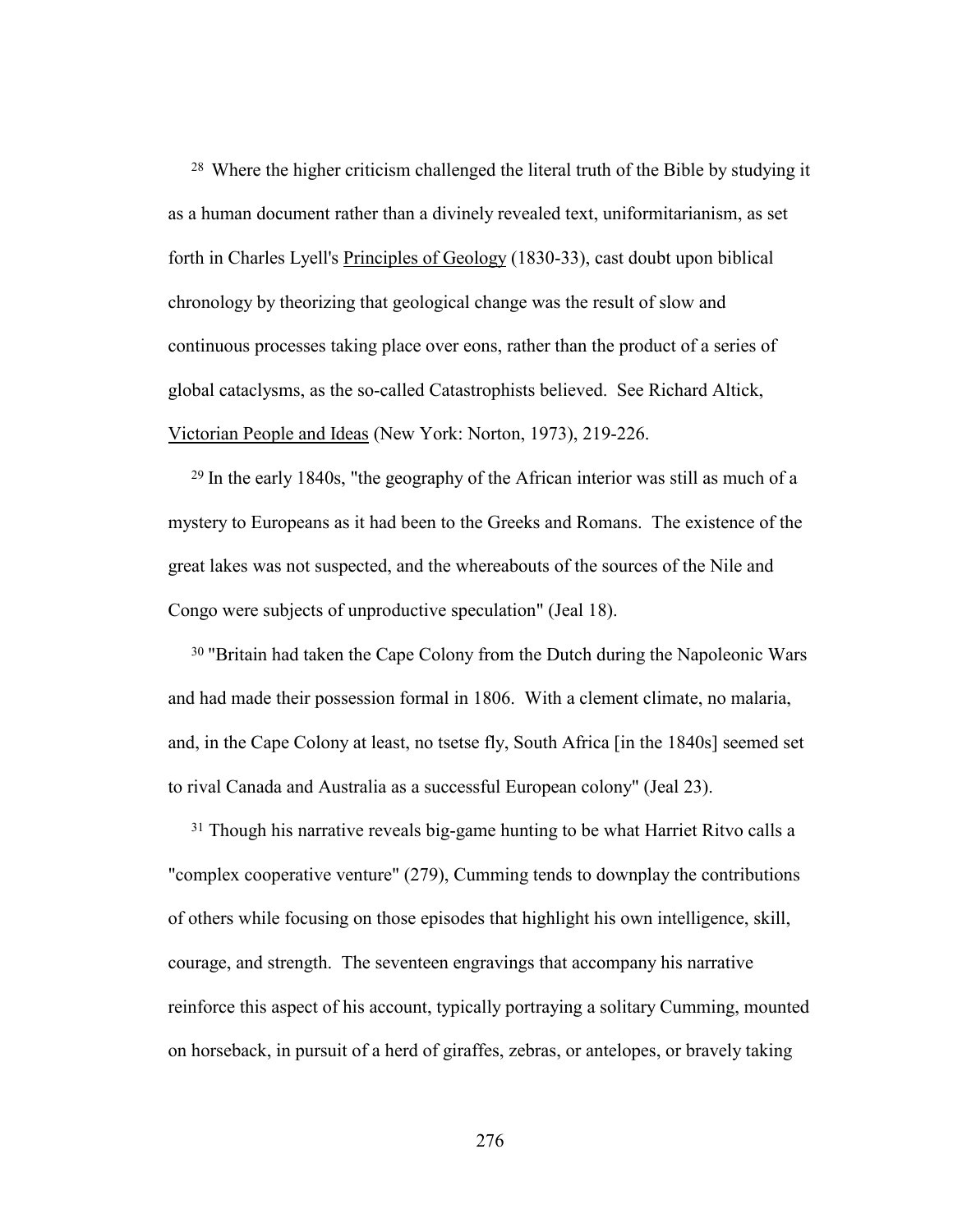on a lion, rhino, or hippo at close range. Where his companions are shown, they are usually bystanders or victims, though the Hottentot Kleinboy does lend a hand in "Drawing a Snake" (facing 2: 129). On occasion, the unidentified illustrator depicts Cumming eluding an angry rhino or elephant, but even in these scenes, the protagonist, unlike his companions, never seems in need of rescue.

32 See, for example, the plates "Nocturnal Adventure with Six Lions" (facing 2: 117) and "Elephant Shooting by Moonlight" (facing 2: 237).

33 Harriet Ritvo further suggests that Cumming's narrative, as an imperialist adventure "in which Britain appropriated exotic territories and subjugated alien people," also allowed "even humble citizens" to participate vicariously in "a kind of metaphoric reenactment of conquest that had previously been confined to the privileged classes" (257).

34 At the Egyptian Hall in 1837, Dr. Andrew Smith displayed natural specimens and artifacts collected by the expedition of the Cape of Good Hope Association for Exploring Central Africa. Two years later, the German-born Robert Hermann Schomburgk mounted a Guianese exhibition at the Cosmorama Rooms that included three natives who had been part of his boat crew (Altick, Shows of London 290).

35 For the rise and decline of panoramas as a form of popular entertainment in nineteenth-century London, see Altick, Shows, especially ch. 10-15 and 33.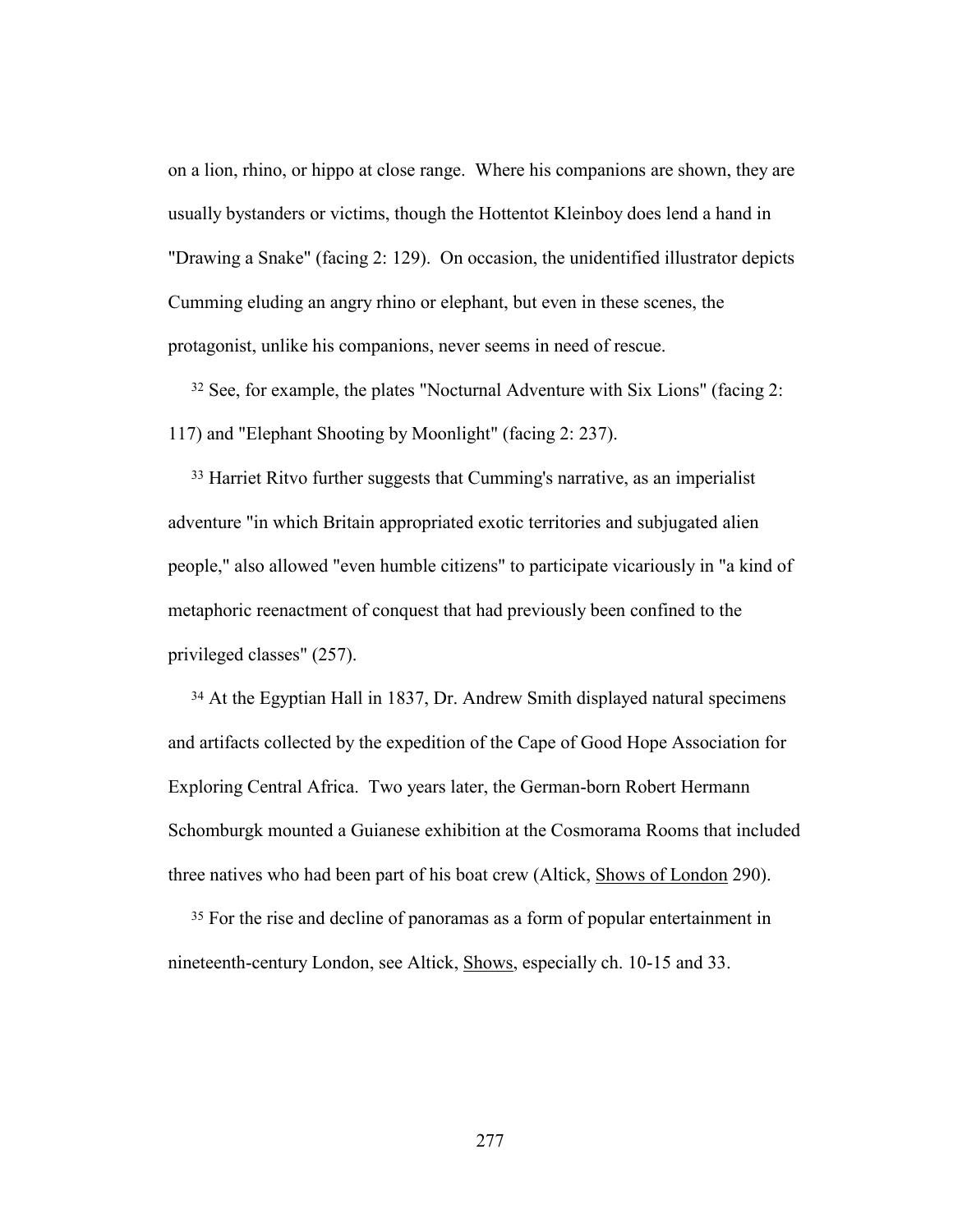<sup>36</sup> The Anglicanized Ruyter presented a striking contrast to his predecessors on display, the last of whom were seen by Dickens and others as little better than animals; see Altick, Shows, 279-81.

37 As with Cumming, Quatemain's hunting becomes inextricably linked to colonial conquest. In King Solomon's Mines (1885), a successful elephant hunt foreshadows a triumphant rebellion Quatemain helps to lead against the usurper Twala of the Kukuanas. Moreover, Quatemain's brother-in-arms Sir Henry Curtis keeps at his Yorkshire manor-house the mementos of their bloody African adventures, including the tusks of the elephant that killed their servant Khiva and the axe with which Curtis decapitated Twala.

 Quatermain and Haggard's other protagonists who journey to and collect from ancient civilizations also share affinities with the archaeologist Layard. Recalling Layard's interest in moveable antiquities, when Quatemain pockets diamonds from King Solomon's legendary treasure chamber in Africa, he rationalizes, "[I]t had ... become a sort of second nature with me never to leave anything worth having behind, if there was the slightest chance of my being able to carry it away" (293). Just as Layard provided his workmen with personal mementos upon his departure, Quatemain's fellow traveler Captain John Good gives their guide Infadoos his eyeglass as a souvenir, "foreseeing that the possession of such an article would enormously increase his prestige" (311). In Haggard's She (1887), the confirmed bachelor Holly collects relics of dead women from the fallen African empire of Kôr,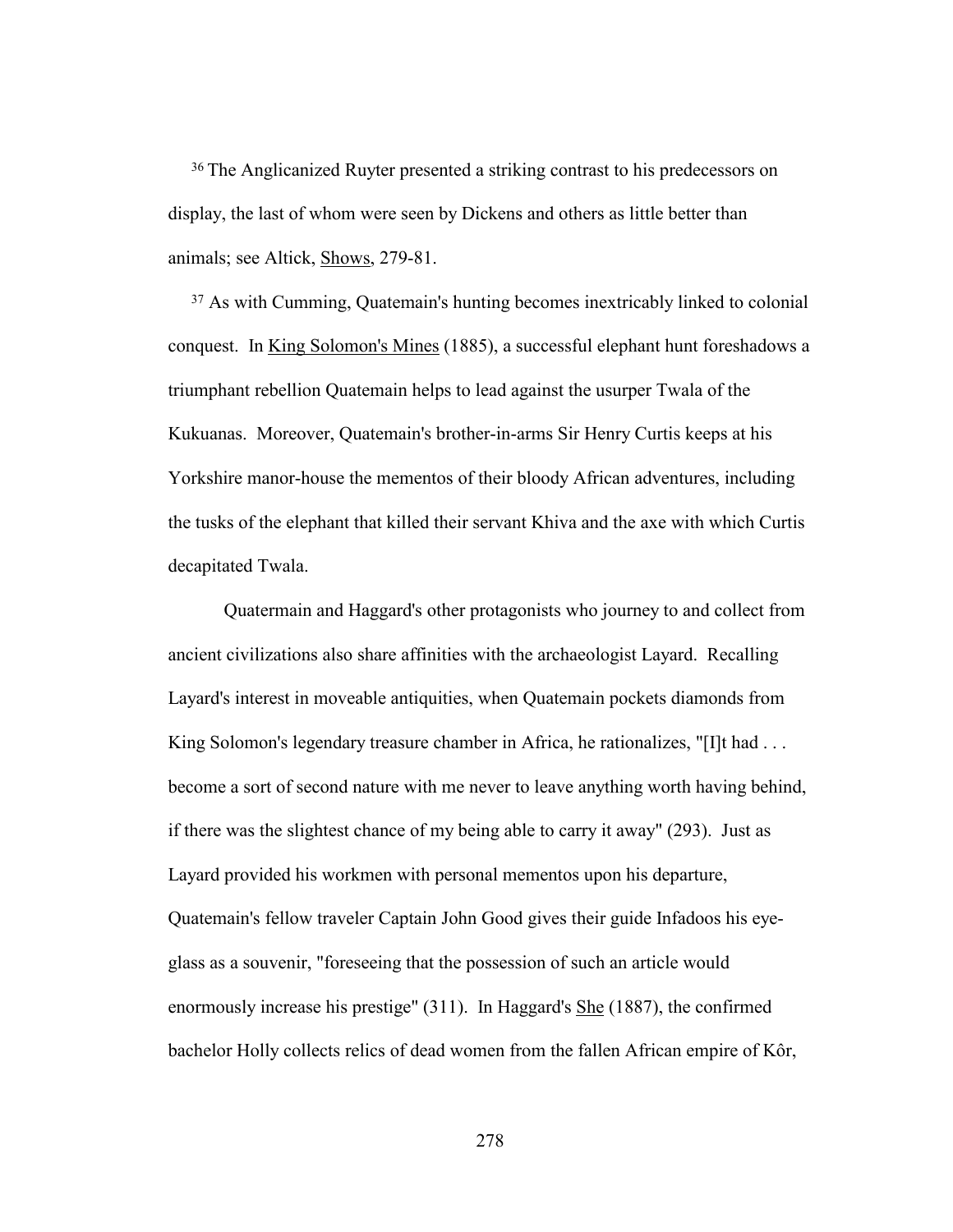including a lock of hair from the two-thousand-year-old Ayesha, who perishes in the pillar of flame that was her fountain of youth. The ruins of Kôr, like those of Assyria, contain bas-reliefs and strange writing on the walls.

38 See European & Asian Furniture & Decorative Arts, Sale 2246, 17 July 2004 (Boston: Skinner, 2004), 83.

<sup>39</sup> Two months later, the Gentleman's Magazine was more sanguine, explaining that the prognosis was better than originally expected: "The vase is considerably and severely injured, but not so irreparably so as might at first be supposed" ("The Portland Vase," Gentleman's Magazine 23 [1845]: 300). Indeed, the vase was reassembled from its over two hundred fragments and put back on display by September 1845.

 $40$  The repaired painting is now catalogued at the National Gallery under the title of Leda and the Swan and described as in the style of Mola.

<sup>41</sup> As Toshio Kusamitsu explains, beginning in the early 1820s, the mechanics' institutes of provincial manufacturing towns provided job-related scientific instruction for skilled workmen and displayed new technology for the working classes and lower-middle class mechanics and artisans. These pioneering institutes also hosted numerous industrial and art exhibitions for heterogeneous audiences in the late 1830s and early 1840s ("Great Exhibitions before 1851," History Workshop 9 (1980): 70-89). See also Edward Royle, "Mechanics' Institutes and the Working Classes, 1840-1860," Historical Journal 14 (1971): 305-21.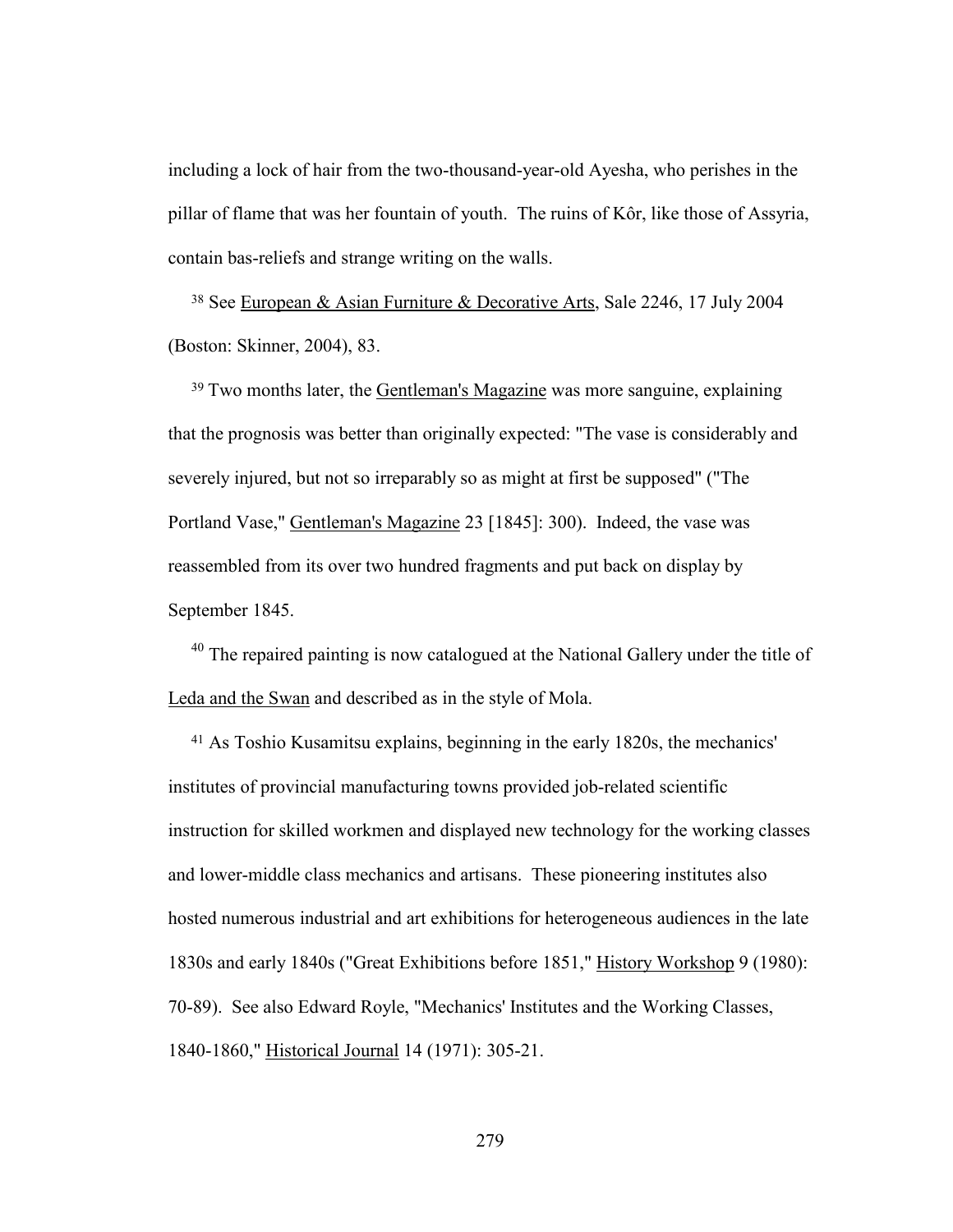42 In a March 1850 Household Words article on "The Amusements of the People," Dickens describes polytechnic institutions like the one on London's Regent Street as places "where an infinite variety of ingenious models are exhibited and explained, and where lectures comprising a quantity of useful information on many practical subjects are delivered." However, in the same breath, he cautions against relentless didacticism in rational recreation: "[W]e think a people formed entirely in their hours of leisure by Polytechnic Institutions would be an uncomfortable community" ("The Amusements of the People," Household Words 1 [1850]: 13).

<sup>43</sup> See, among others, Jane Bacon, "Waxwork," Dickensian 33 (1937): 111-12; Paul Schlicke, "The Old Curiosity Shop: The Assessment of Popular Entertainment" in Dickens and Popular Entertainment (London: Allen and Unwin, 1985), 87-136; Pamela Pilbeam, Madame Tussaud and the History of Waxworks (London: Hambledon and London, 2003), 120-122; and Michelle E. Bloom, "The Business of Wax in Dickens," in Waxwork: A Cultural Obsession (Minneapolis: U of Minnesota P, 2003), 191-210.

<sup>44</sup> As Jane Bacon observes, Madame Tussaud's happened to establish itself near Dickens's London residences at Furnival's Inn, Doughty Street, and Devonshire Terrace. Thus, "although there seems to be no evidence of his ever having gone to see the Waxwork, it is hardly likely that [Dickens] failed to do so" ("Waxwork," Dickensian 33 (1937): 111).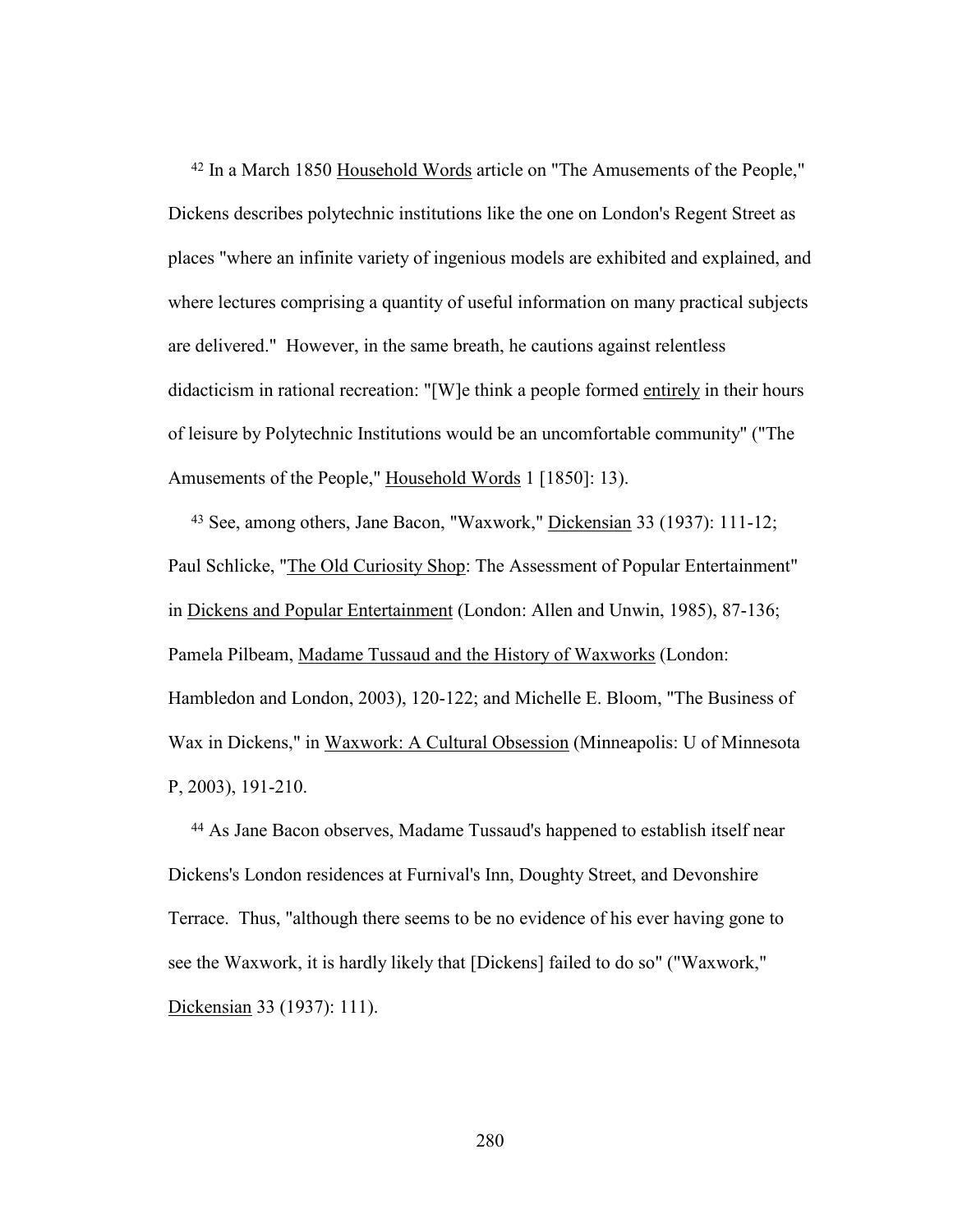45Compare to Tussaud's description of the infamous resurrectionists William Burke and William Hare, who resorted to serial killing to supply cadavers for dissection in the late 1820s:

> The annals of crime can scarcely exhibit two agents equal in atrocity to the subjects of this group. Allured by the prospects of gain, held out by the Professors of Anatomy in Edinburgh, they undertook to furnish, from time to time, a number of subjects for the practice of the students. Thinking it unsafe to ransack the burying grounds, they formed the detestable resolution of decoying poor persons whom they might chance to meet with, to the home of one or other of them, and then, with the greatest appearance of friendship, to ply them with spirits till they were in a complete state of intoxication: this being accomplished, they contrived to throw them down; and, while one held close the nostrils and mouth of the victim, the other knelt upon the breast until a complete suffocation took place, when they stripped the body, packed it in a box, and in some instances, while yet warm, took it to the Professor's and received the usual price. This practice they carried on for upwards of ten months, during which a number of persons disappeared in a manner that could not be accounted for. (Tussaud 34- 5)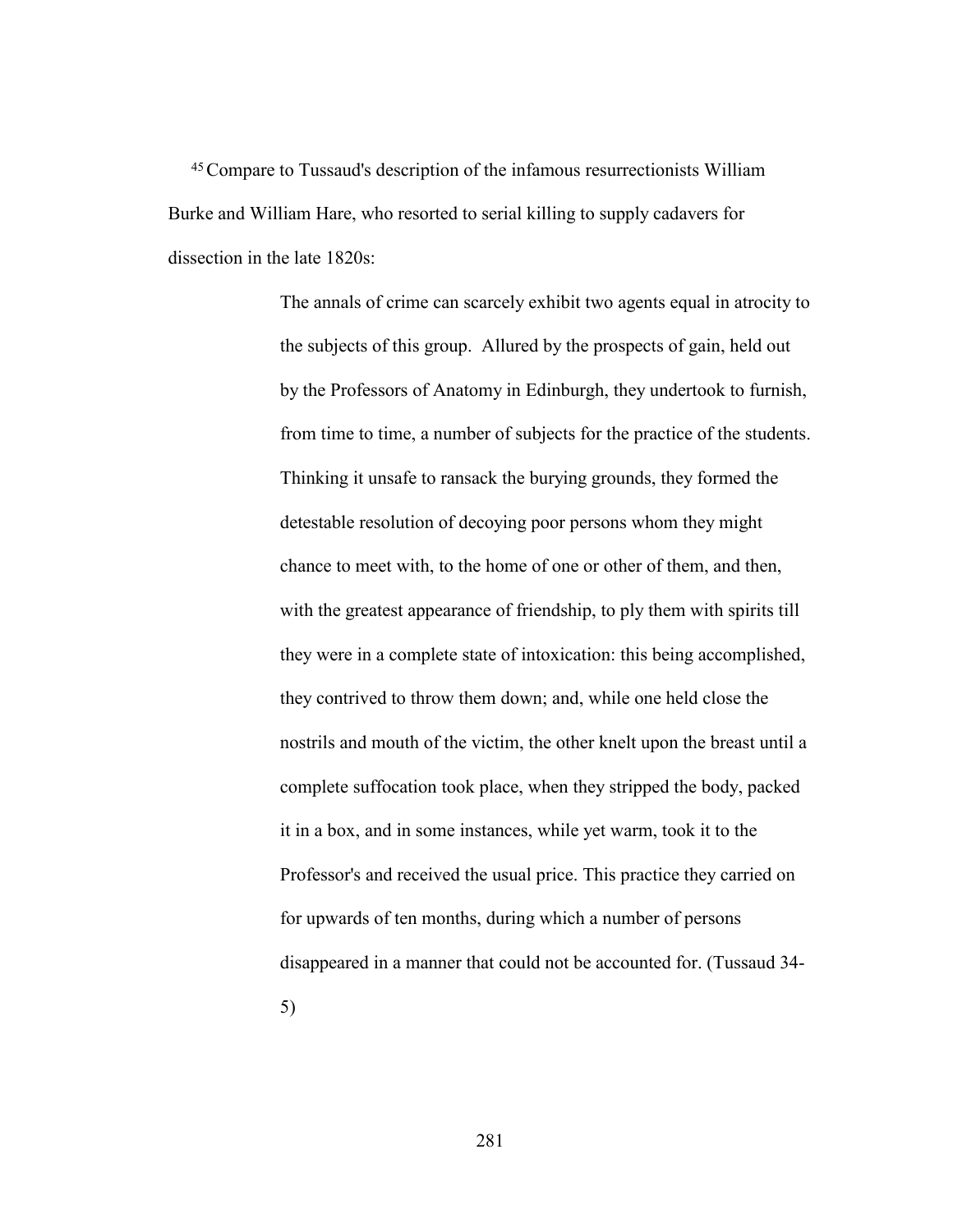After their arrest, Hare testified against Burke, who was convicted and executed, while Hare was set free.

46The English practice of using wax effigies at state funerals is fully discussed in Julian Litten's "The Funeral Effigy: Its Function and Purpose" (Anthony Harvey and Richard Mortimer, eds., The Funeral Effigies of Westminster Abbey [Woodbridge: The Boydell Press, 1994], 3-19).

47This reversal is not mentioned in Dickens's text but is recorded in the illustration that accompanies Jarley's attempts to market her exhibition to the general public at the end of Chapter 32 of The Old Curiosity Shop. Because Dickens's letters to the illustrators of the novel "show that he often had very clear notions of what they should depict," the content and placement of this illustration must have met with Dickens's approval (Norman Page, Introduction, The Old Curiosity Shop [New York: Penguin, 2000], xxvi).

48Sol's shop also happens to resemble the United Service Museum, which had been a London fixture since 1831. Located inside the banqueting hall of Whitehall Palace, the Service Museum was formed to lend a scientific aspect to the character of the army and navy, both of which contributed greatly to geographical research and studies in natural history. However, Dickens's familiarity with this institution is a matter of conjecture. He does not allude to it in any of his correspondence or writings, including his two weeklies. Dickens's occasional references to Whitehall and Scotland Yard, though, show that he knew the museum's neighborhood.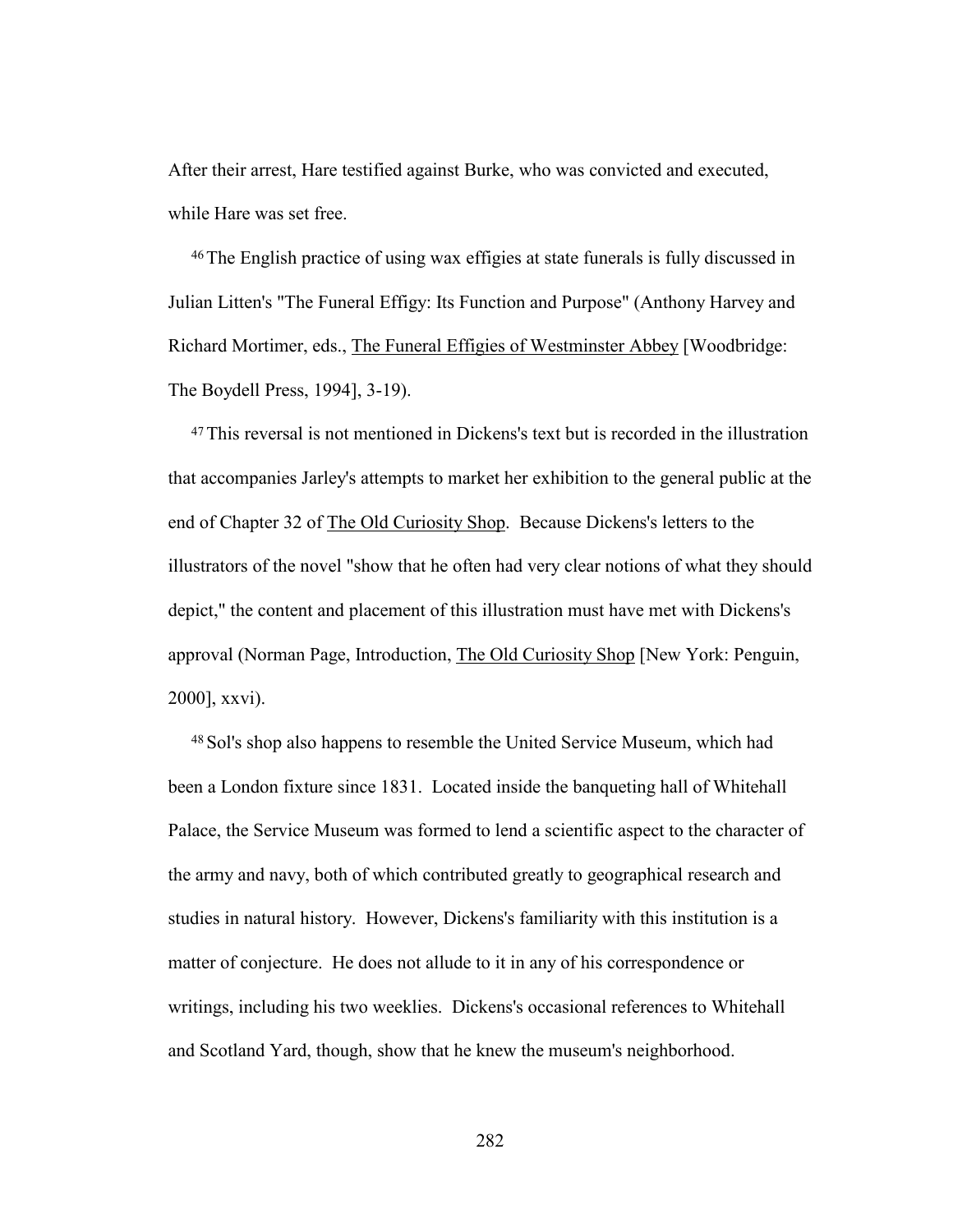Moreover, by the late thirties, Dickens was acquainted with Charles Knight, the editor and publisher of the popular Penny Magazine, which profiled the museum in 1841; see "United Service Museum," Penny Magazine 10 (1841): 274-77, 286-88. If Dickens happened to read the article or, better yet, to visit the Service Museum, he would have known that the museum's contents belonged "principally to the following divisions": "naval and military models; naval and military arms; naval and military relics; illustrations of the arts and manners and customs in foreign countries; coins and other monuments of past ages; and natural history" ("United" 288).

<sup>49</sup> Samuel Smiles profiles Victorian exemplars of self-improvement through collecting in Life of a Scotch Naturalist and Robert Dick, Baker, of Thurso: Geologist and Botanist (New York: Harper & Brothers, 1876).

<sup>50</sup> As Humphreys explains, Livy's history was arranged, perhaps by the author himself, in groups of ten books, or decades, each of which is accompanied by an epitome or index (1: 56-7).

<sup>51</sup> In his Curiosities of Literature, first published in 1791-93 and later revised, Isaac D'Israeli suggests that "the most voluminous" classical authors such as Livy and Diodorus were more prone to the depredations of scribes than their less prolific counterparts because their works furnished more parchment for copying: "[T]hese were preferred, because their volume being the greatest, most profitably repaid [the monks'] destroying industry, and furnished ampler scope for future transcription" (Marvin Spevack, ed., Isaac D'Israeli on Books: Pre-Victorian Essays on the History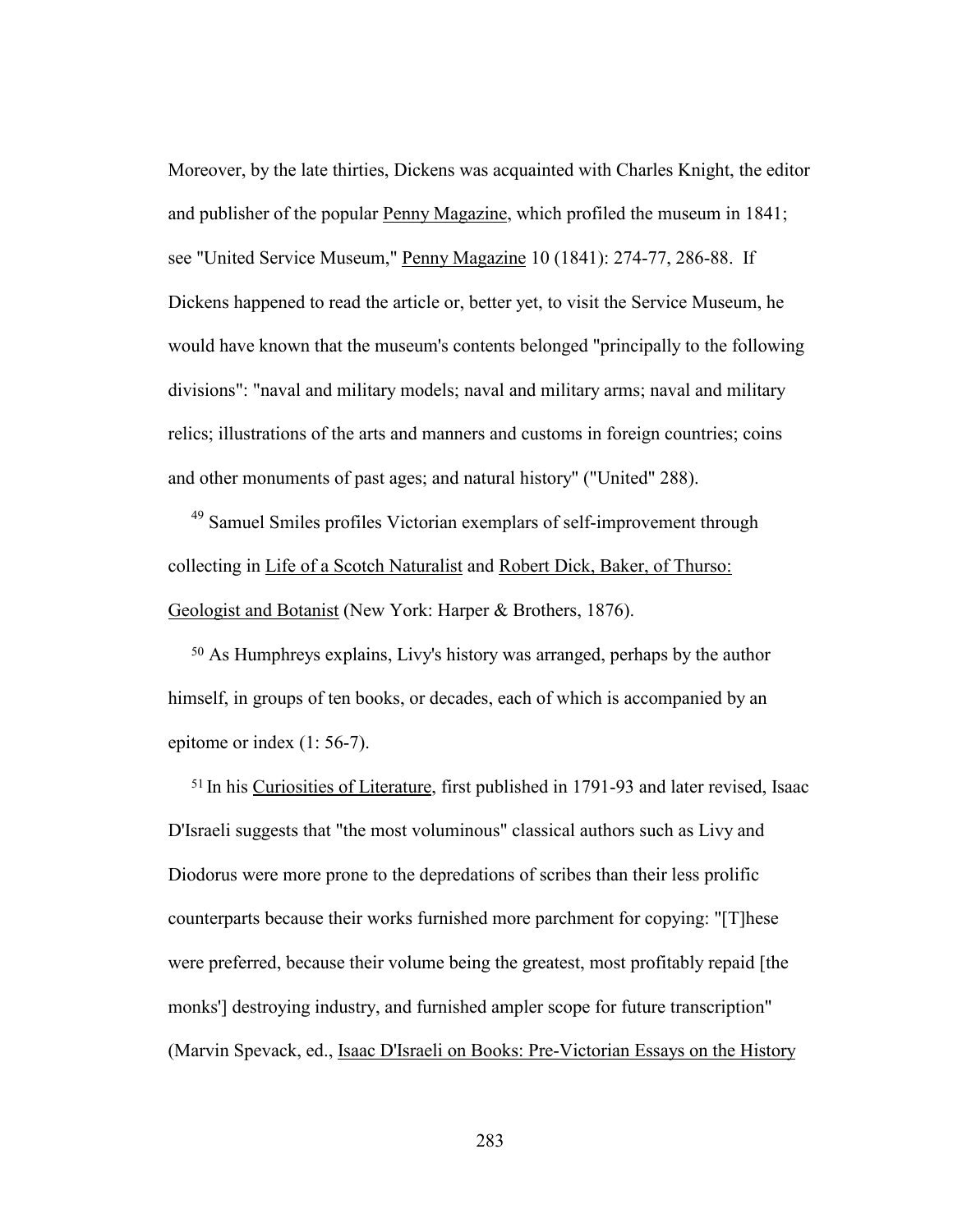of Literature [London and New Castle: The British Library and Oak Knoll Press, 2004], 165).

52See Ruari McLean, Victorian Books Design and Colour Printing (Berkeley: U of California P, 1972), and Howard Leathlean, "Henry Noel Humphreys and the Getting-Up of Books in the Mid-Nineteenth Century," The Book Collector 38 (1989): 192- 209.

53The description to which Humphreys refers reads, in part,

It is a folio, on vellum, and now graces the princely collection of Sir Thomas Phillipps, Bart. . . . In that MS. the capital letters, from the beginning to about one third of St. Matthew's Gospel, are enriched with colours, in addition to the red commonly used, and [occasionally] by gilding; as are also the ornamental borders surrounding certain indexes, prefixed to the Gospels, under the title of Canons. The other Illuminations consist of drawings neatly done in outline with a pen and bistre, without any shading whatever. They of course represent the principal stories of the life of Christ; and sometimes two or more subjects are introduced in the same page . . . . But though these drawings are neither shaded nor coloured, they are here and there enriched with gold, upon which are traced zigzag and other lines of vermilion; as in the borders of the draperies, the glories, or diadems round the heads of sacred personages, and in various other parts, so as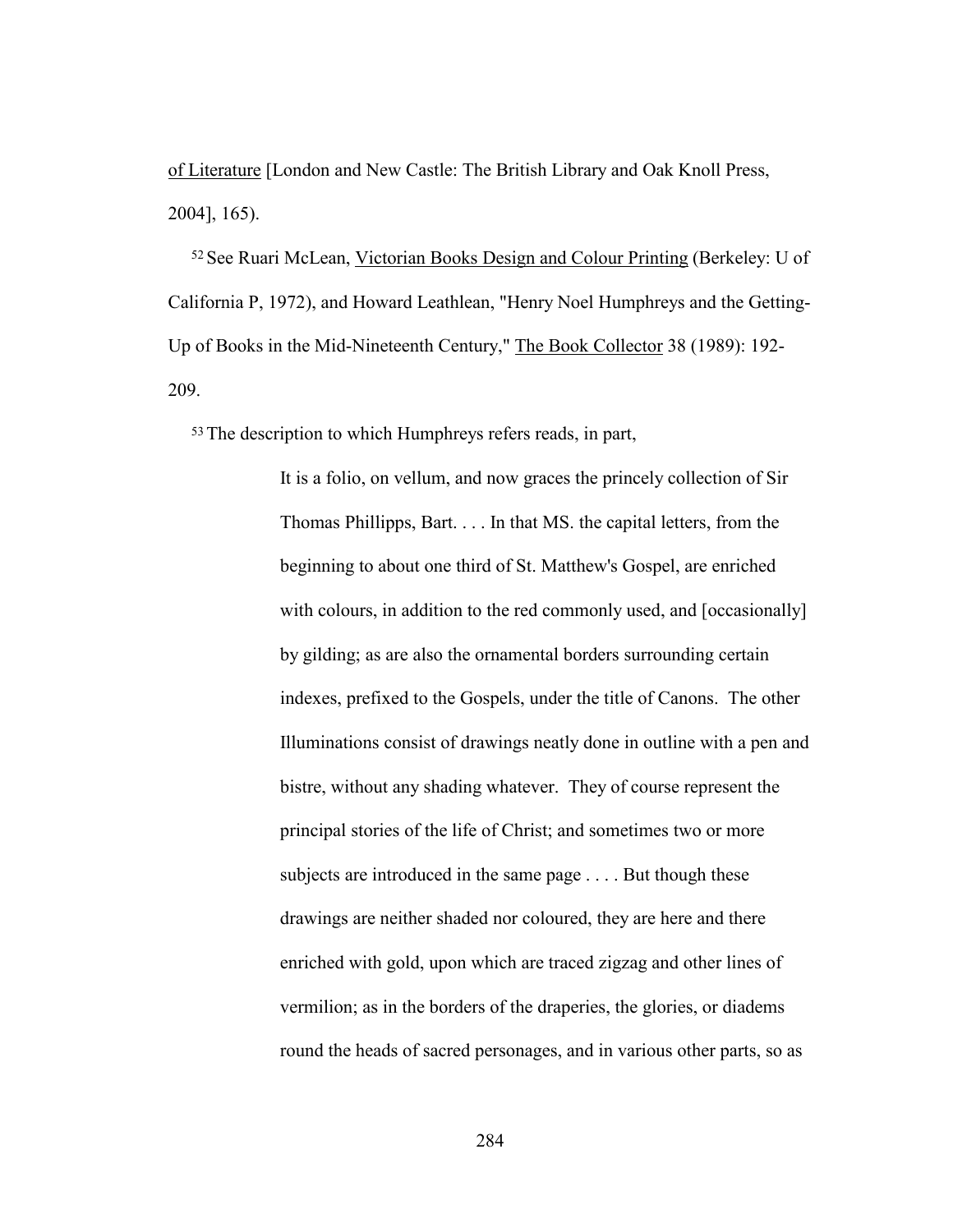to produce a very singular effect." ("A Dissertation on St. Ethelwold's Benedictional," Archaeologia 24 [1832]: 29-30)

54 For the relationship between Phillipps and Halliwell, see Munby, Phillipps Studies, especially 2: 37-53, 73-87, 94-105, and 116-19.

55OCLC identifies Humphreys as the sole author of this anonymous collection. However, a bookseller's annotation in my copy of Humphreys' Stories, from the library of the novelist Egerton Castle, lists Humphreys, Wright, and Halliwell as coauthors. Such corporate authorship would seem to be supported by the book's introduction, where the archaeologist of the title refers to himself as the "nominal author" and describes the "appended narratives" as the "Monthly Stories" of the antiquarian society he served as its "last secretary" (1: 10). Wright influenced Halliwell to study manuscripts at Cambridge in the 1830s (Munby 2: 37), but I have been unable to verify a connection between them and Humphreys.

<sup>56</sup> For more on Don Vincente, see Nicholas A. Basbanes, A Gentle Madness (New York: Henry Holt, 1995), 33-4, 538. Don Vincente's crimes inspired the teenaged Gustave Flaubert to write one of his first short stories, "Bibliomania" (1836), in the year of the monk's execution.

57Except for Josephus's Wars of the Jews, copies of all of Boffin's books were in Dickens's Gadshill library at the time of his death; see J. H. Stonehouse, ed., Catalogue of the Library of Charles Dickens . . . Catalogue of His Pictures and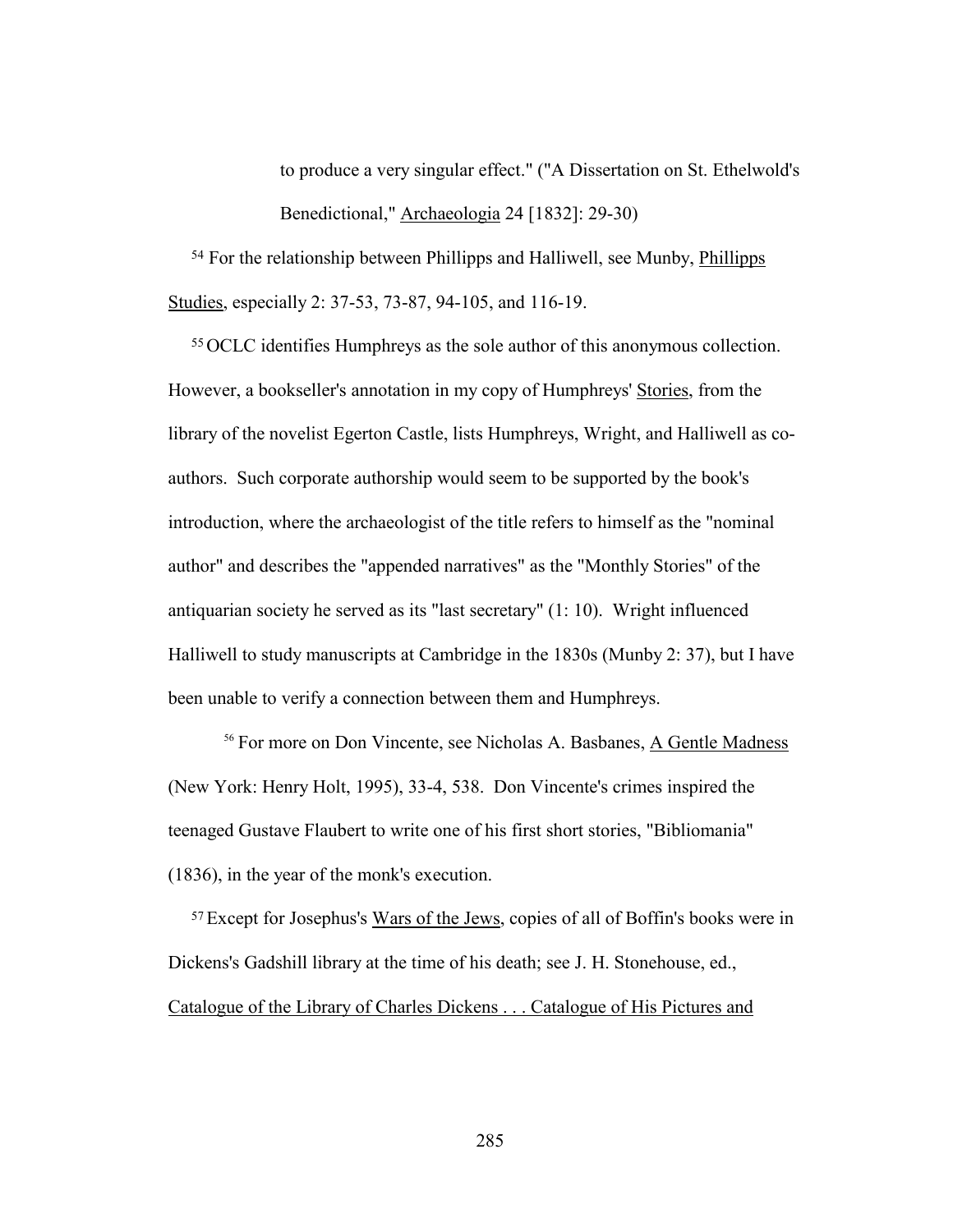Objects of Art . . . Catalogue of the Library of W. M. Thackeray (London: Piccadilly Fountain Press, 1935).

<sup>58</sup> For Dickens' treatment of Victorian investments, see Michael Cotsell, "The Book of Insolvent Fates: Financial Speculation in Our Mutual Friend," Dickens Studies Annual 13 (1984): 125-42.

<sup>59</sup> Likewise, in Collins's No Name (1862), another bachelor invalid and collector, Noel Vanstone, considers his housekeeper Mrs. Lecount to be part of the collection of foreign curiosities he inherits from his father, and he even calls her one of his father's "bargains" (London: Penguin, 1994, 230).

<sup>60</sup> Mannix and Whellan's History, Gazetteer and Directory of Cumberland (1847) includes a short account of the Carlisle Mechanics' Institute:

> The Mechanics' Institute, which has for its primary object the dissemination of scientific, mechanical and other useful knowledge, among the operative classes, was established here [in Carlisle] in December, 1824, and now occupies a commodious room in the Athenæum, Lowther-street[,] where there is a museum, but wants a laboratory, for the illustration of lectures. It is liberally supported by literary gentlemen of the city, and possesses a library of upwards of 2000 volumes, many of which are very valuable. There are about 3000 members, each of whom above the age of 21 years, contributes 8s. per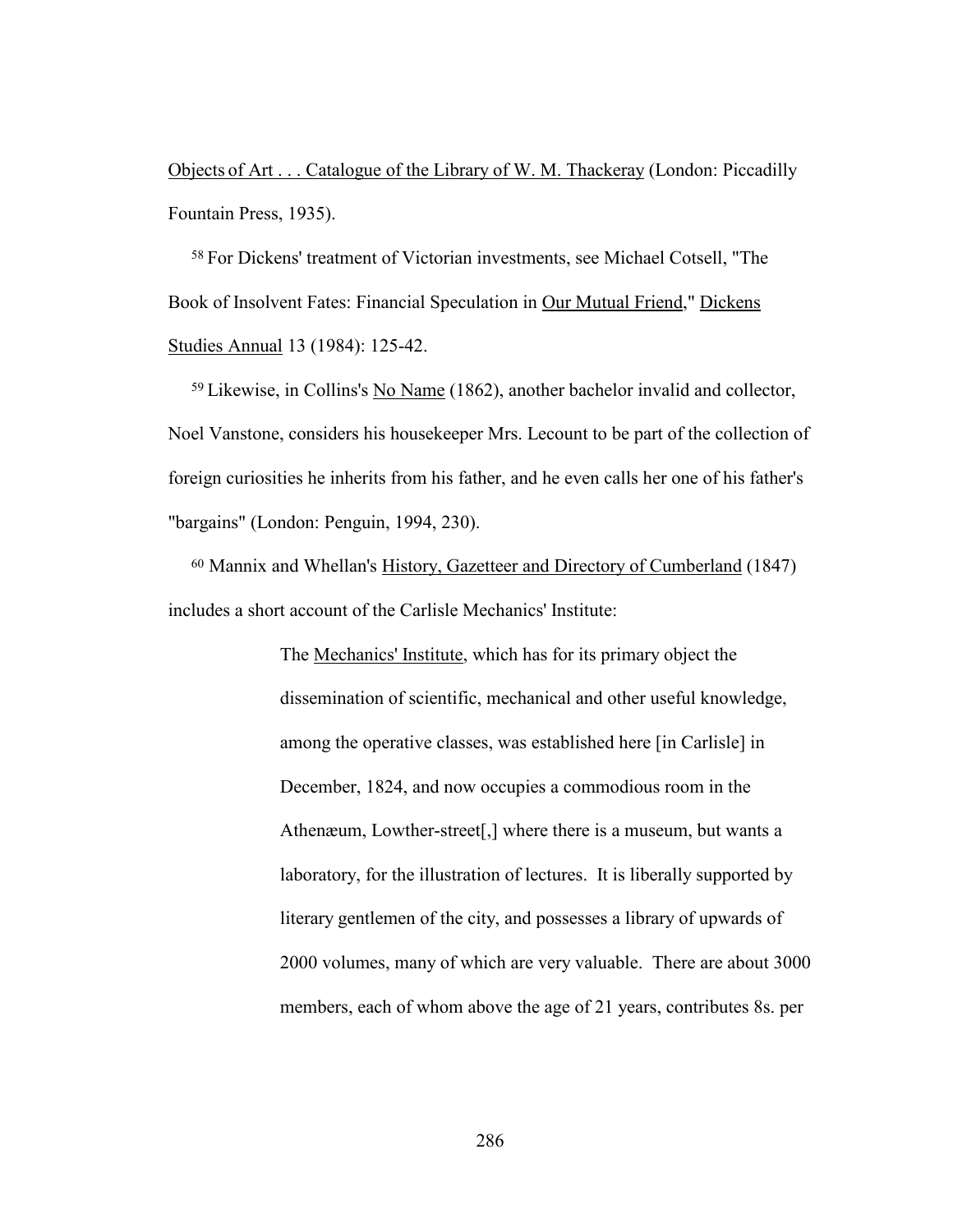annum, and under that age, 5s. a year. It is open every evening, except Sunday, from seven to ten o'clock."

See "Images of Cumbria—Carlisle's Newspapers, Literary Institutions, Etc.," <http://www.stevebulman.f9.co.uk/cumbria/carlisle\_newspapers.html>).

<sup>61</sup> All citations of Tennyson's poetry are from The Poems of Tennyson, ed. Christopher Ricks, 3 vols. (Berkeley: Univ. of California Press, 1987). Abbreviations of the titles of Tennyson's Idylls follow the list in Idylls of the King, ed. J. M. Gray (New York: Penguin, 1983), 303.

62 Tennyson embellishes considerably upon Malory's description of Excalibur (Morte d'Arthur xxi 4-5), which merely observes that "the pummel and the haft were all of precious stones." Following Ricks, references to Malory are from the Walker and Edwards edition of The History of the Renowned Prince Arthur and His Knights of the Round Table, 2 vols. (London: Walker and Edwards, 1816), preceded by Caxton's numbering.

63 Tennyson's Maud is a striking exception. Like the Idylls, the 1855 poem is deeply ambivalent about gems, which have an idealized connection to beauty and constancy in nature and Maud, but are also associated with the "barbarous opulence" of Maud's brother (352) and the ostentatious display of the speaker's rival in love.

64 Although there is no record of Tennyson's acquaintance with the Koh-i-noor, it seems certain that the poet, with his scientific interests, would have seen the diamond at the Great Exhibition. In late 1851, Tennyson was living eleven miles outside of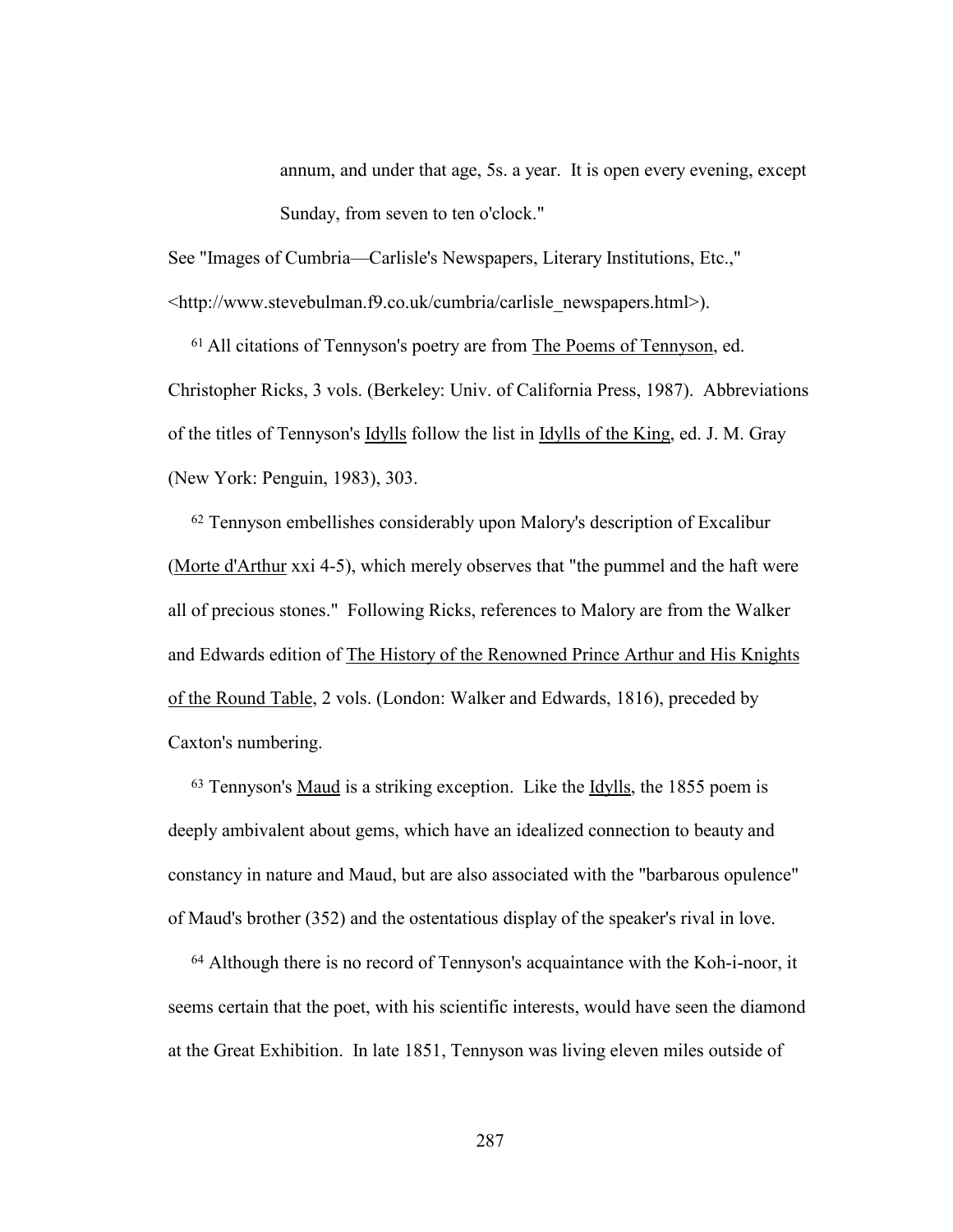London, and he made a special effort to visit his literary acquaintances in the city during this time. Victoria had even offered Tennyson the use of her box at the Exhibition. See Robert Bernard Martin, Tennyson: The Unquiet Heart (Oxford: Clarendon Press, 1980), 358, 363. Moreover, Tennyson would likely have read about the jewel in the papers of the day, as he made it his business as poet laureate to keep abreast of foreign and domestic affairs.

65 Recent commentaries on the contribution of the dedicatory "To the Queen" to the imperial framework of the Idylls include Ian McGuire, "Epistemology and Empire in Idylls of the King," Victorian Poetry 30 (1992): 388-91, 396-8; Robin L. Inboden, "The 'Valour of Delicate Women': The Domestication of Political Relations in Tennyson's Laureate Poetry," Victorian Poetry 36 (1998): 208-10; and Cecily Devereux, "Canada and the Epilogue to the **Idylls**: 'The Imperial Connection' in 1873," Victorian Poetry 36 (1998): 223-45. Gerhard Joseph offers compelling readings of the semiotic significance of Excalibur and other swords in Tennyson's poetry in "Tennyson's Sword: From 'Mungo the American' to **Idylls of the King**," Sex and Death in Victorian Literature, ed. Regina Barreca (Bloomington: Indian Univ. Press, 1990), 60-68; "Choosing Tennyson: The Stranger's Hovering Sword," Tennyson and the Text: The Weaver's Shuttle (Cambridge: Cambridge UP, 1992), 191-212; and "Commodifying Tennyson: The Historical Transformation of 'Brand Loyalty,'" Victorian Poetry 34 (1996): 133-47. For connections between Tennyson's poetry and the Victorian literary marketplace, see Joseph's "Commodifying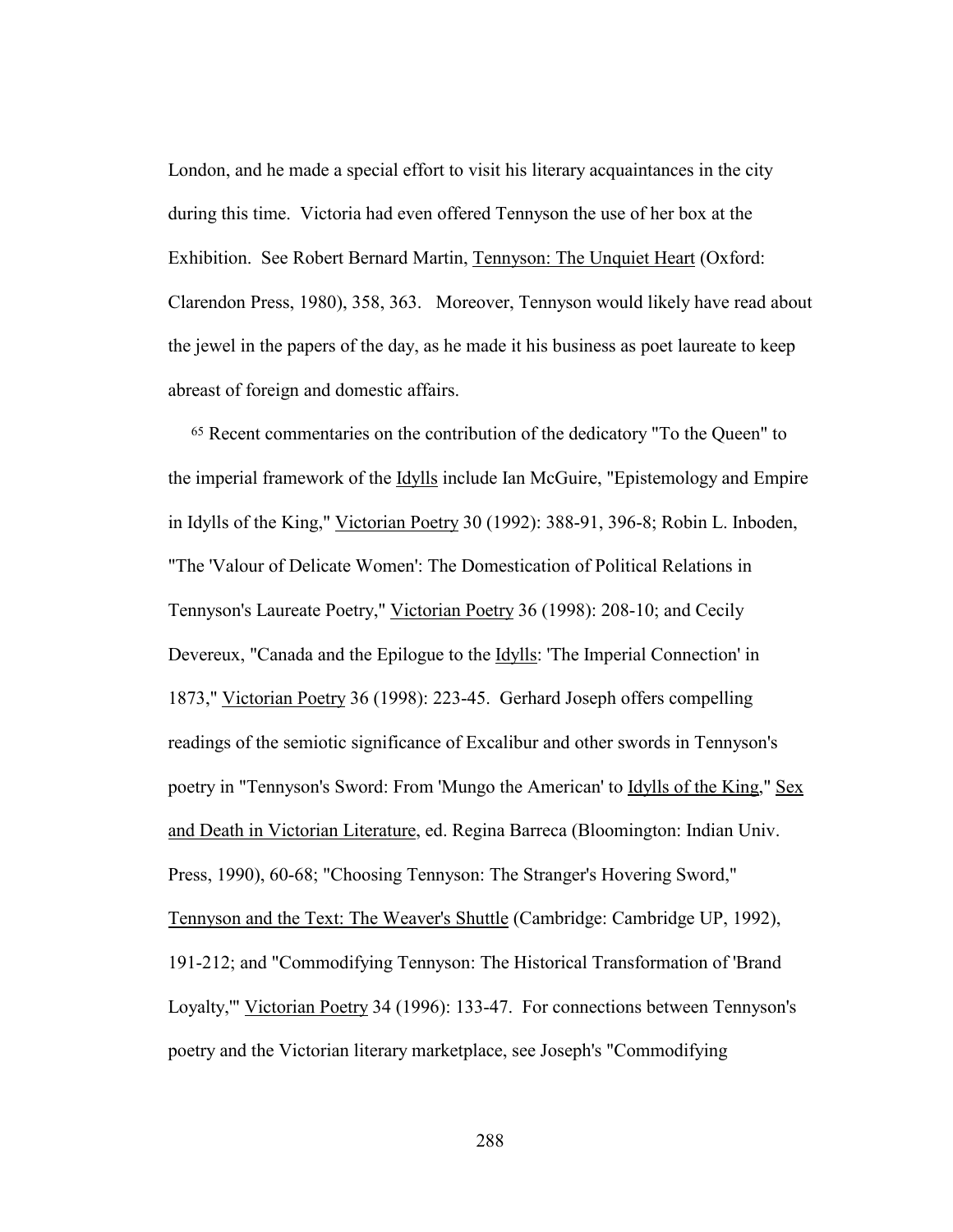Tennyson" and Dino Franco Felluga, "Tennyson's Idylls, Pure Poetry, and the Market," SEL 37 (1997): 783-803.

66 As Grant McCracken explains, material culture possesses a propagandistic value because it works "in more understated, inapparent ways than language." Even if material culture is limited in its expressive range, the inconspicuousness of its messages permits things "to carry meaning that could not be put more explicitly without the danger of controversy, protest, or refusal" (68-9).

67 Frances H. Low, "Queen Victoria's Dolls" Strand Magazine Sep. 1892: 222-38. See also Low's Queen Victoria's Dolls, illus. Alan Wright (London: George Newnes, 1894).

68 Official Descriptive and Illustrated Catalogue of the Great Exhibition of the Works of Industry of All Nations, 5 vols. (London: Spicer and Clowes, 1851), 1: 111- 12; 3: 847. The exhibition catalogue and its objects portrayed India as the repository of vast and varied animal, vegetable, and mineral wealth, "capable of producing, within its own limits, almost all the useful products of every other quarter of the globe" (4: 857). India's catalogue listing at the head of Britain's foreign possessions reflected its central position inside the Crystal Palace. For more on the representation of India at the Great Exhibition, see Carol A. Breckenridge, "The Aesthetics and Politics of Colonial Collecting: India at World Fairs," Comparative Studies in Society and History 31 (1989): 195-216.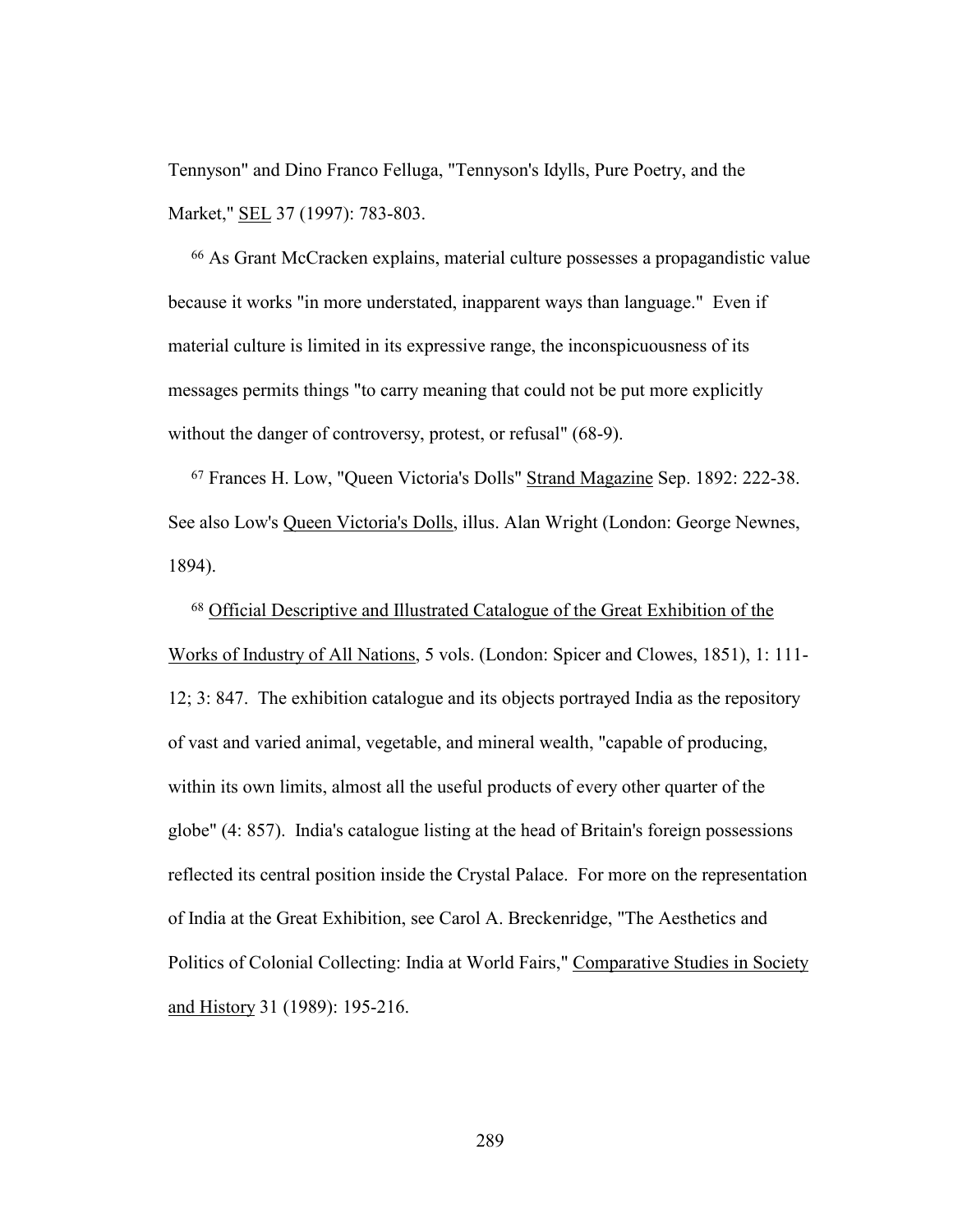69 See Joseph Weisenfarth, "Antique Gems from Romola to Daniel Deronda," George Eliot: A Centenary Tribute, eds. Gordon S. Haight and Rosemary T. VanArsdel (Totowa: Barnes & Noble, 1982), 55-63, and Mark M. Hennelly, Jr., "Detecting Collins' Diamond: From Serpentstone to Moonstone," Nineteenth-Century Literature 39 (1984): 25-47.

70 Lancelot's incomplete understanding of gifts contrasts with the relative mastery of the gift by women around him. The superior treatment of gifts by Camelot's women, including Enid, Vivien, Elaine, and Guinevere, supports Godbout's contention that women show special competence in the domain of the gift. According to Godbout, "[W]omen are at the heart of the gift in the domestic sphere. . . . Women are in charge of presents and are at ease in that world. . . . Men are clumsy, embarrassed, often ridiculous, understand the rules of the game poorly, lack subtlety, make blunders" (36). Tennyson's anxieties about the Koh-i-noor show his concern over the diamond as a gift in the public sphere, particularly under the aegis of the state, which Godbout views as inimical to the spirit of the gift (61-2). See also Godbout and Caillé, 149-67.

71 Spinel rubies differ in color and crystal form from the true or "oriental" ruby. Spinels are generally a vivid scarlet, rose, or poppy-red with octahedral crystals, in contrast with the familiar blood-red color and six-sided prisms of the oriental ruby. See Louis Dieulafait, Diamonds and Precious Stones: A Popular Account of Gems (London: Blackie & Son, 1874), 114-119, and Barrera, Gems and Jewels, 183-5. Of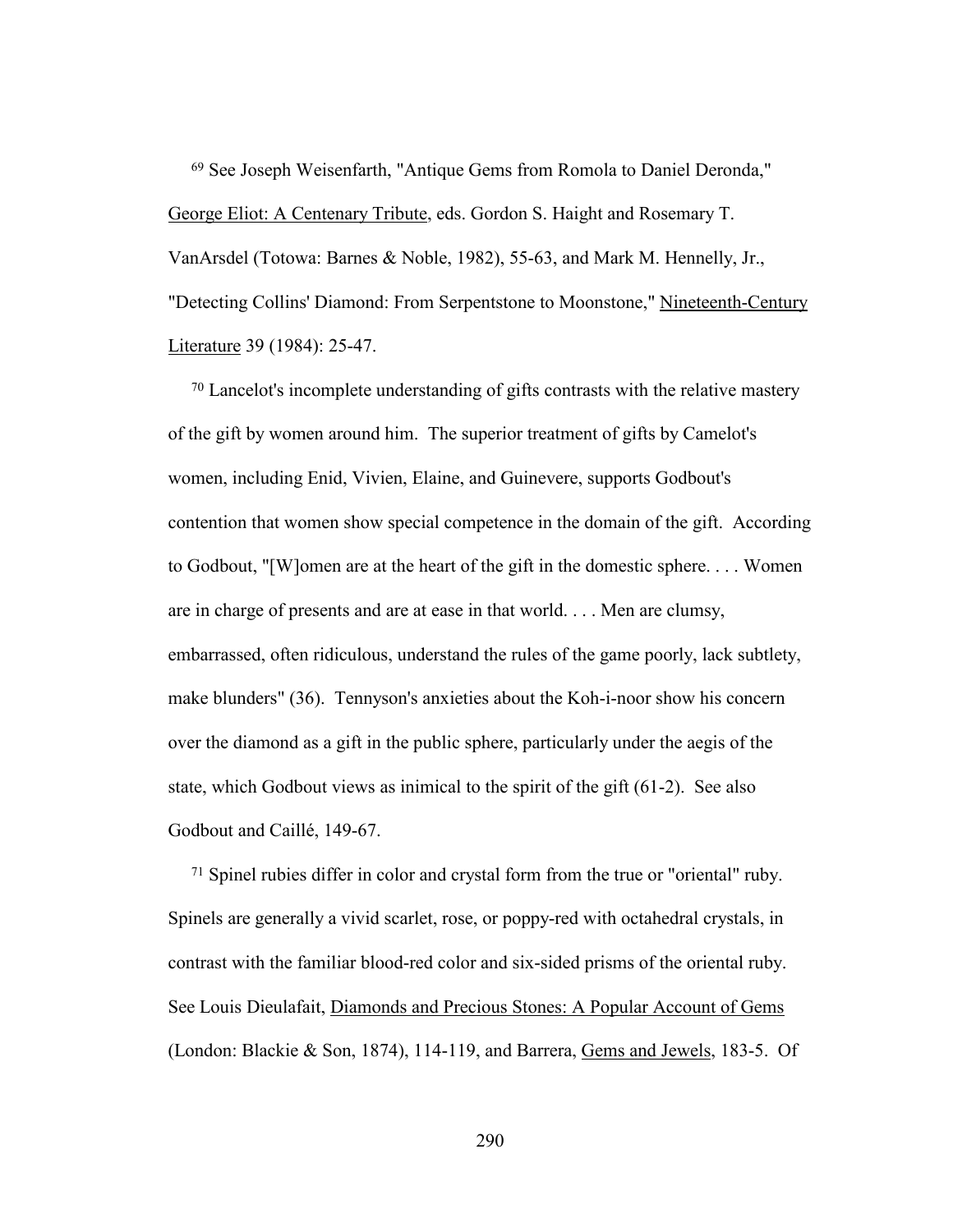spinels, M.H. Story-Maskelyne states, "Nearly all the large and famous stones that pass under the name of rubies belong to this species" ("Precious Stones," Edinburgh Review 124 [1866]: 243).

72 The Timur Ruby arrived separately from the Koh-i-noor, and it was not presented to the Queen until 1851. Eric Bruton writes, "While the famous diamond merited special security arrangements, armed guards, and transport in one of Her Majesty's ships, the Timur Ruby went to London by ordinary transport" (133).

73 Walter Nash, qtd. in Gray 116.

74 According to J. Philip Eggers in King Arthur's Laureate (New York: New York UP, 1971), Tennyson owned and read Turner in the 1807 edition (217).

<sup>75</sup> I borrow this term from England's earliest organized entomological society, the first Aurelian Society (c. 1738-1748), which took its name from the Latin aureolus, or golden, referring to "the metallic golden markings of certain chrysalides" (Michael A. Salmon and Peter J. Edwards, The Aurelian's Fireside Companion: An Entomological Anthology [Lymington: Paphia Publishing, 2005], 1). The term was more widely disseminated by the 1766 publication of Moses Harris's Aurelian, the most famous early English book about butterflies and moths, which was dedicated to the members of the second Aurelian Society (1762-1767). The name continued to be used throughout at least the first half of the nineteenth century, on the strength of the third Aurelian Society (1801-06) and in publications such as Laetitia Jermyn's Butterfly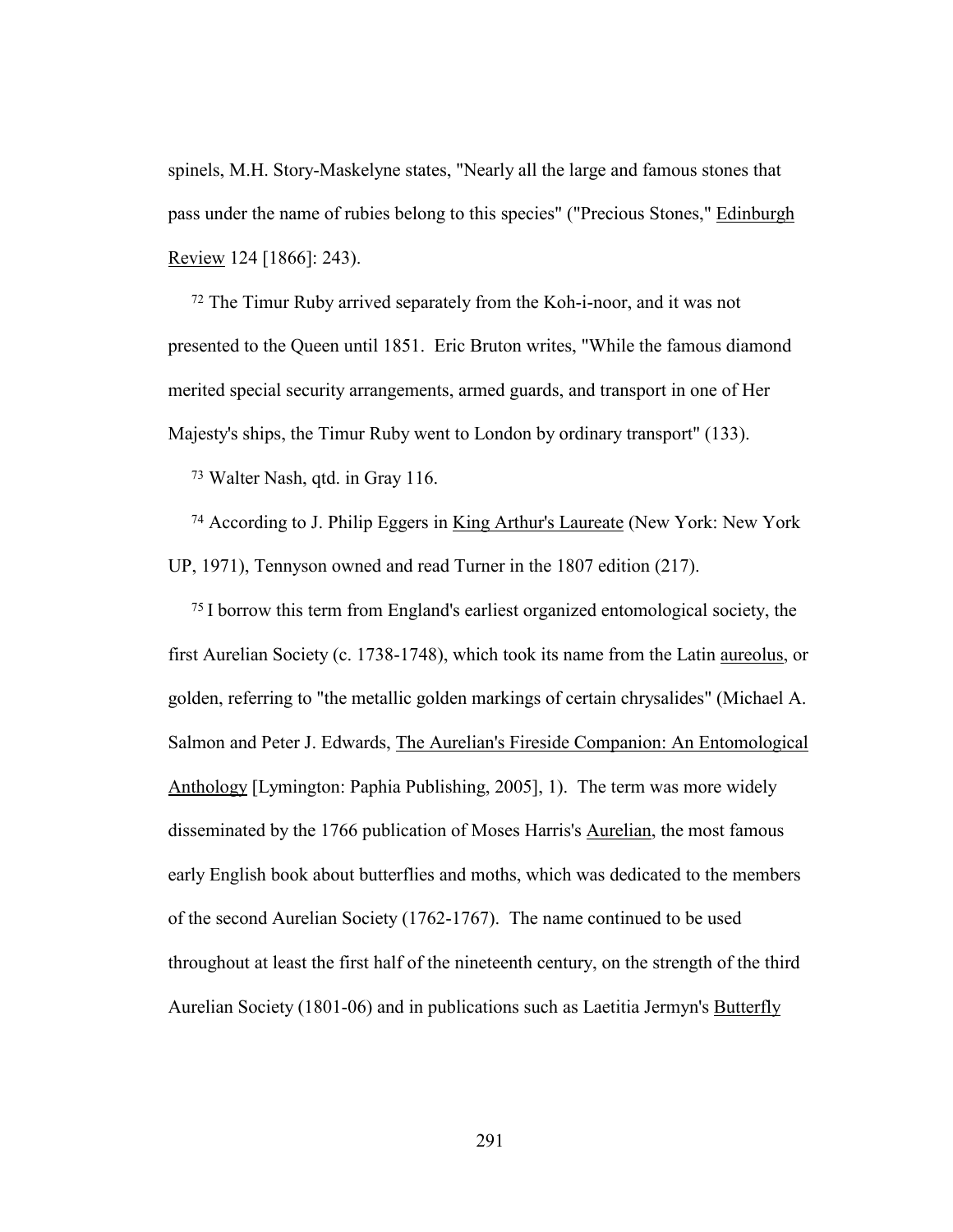Collector's Vade Mecum (1827) and L. M. Budgen's Episodes of Insect Life (1849- 51).

<sup>76</sup> The exact reason for this resurgence of interest is not entirely clear, though it was supported by many new publications in entomology. Of the craze for things with wings in the 1820s, David Allen speculates, "In place of the flowers and shells, the static, stylized, pretty-pretty edging that formed the principal appeal of nature to eighteenth-century man, the nineteenth century seemed to feel the lure of wings, needed to gratify itself with something closer to flesh and blood, with more life-like souvenirs of the starkly elemental. The swing to birds and insects, it may be, was at base a switch of symbols" (101). Likewise, the return to birds and insects at the fin de siècle might be seen as a belated reaction against the largely botanical crazes of the forties and fifties.

<sup>77</sup> In the 1860s, the leading entomologist of his day, Henry Walter Bates, provided an index of the profusion of tropical species while describing the diversity of Brazilian butterflies in the neighborhood of Pará: "[A]bout 700 species of that tribe are found within an hour's walk of the town; whilst the total number found within the British Islands does not exceed 66, and the whole of Europe supports only 321" (qtd. in Merrill 87).

 $78$  As Rod Edmond explains, the publication of such influential works as Charles Pearson's National Life and Character (1893), Benjamin Kidd's The Control of the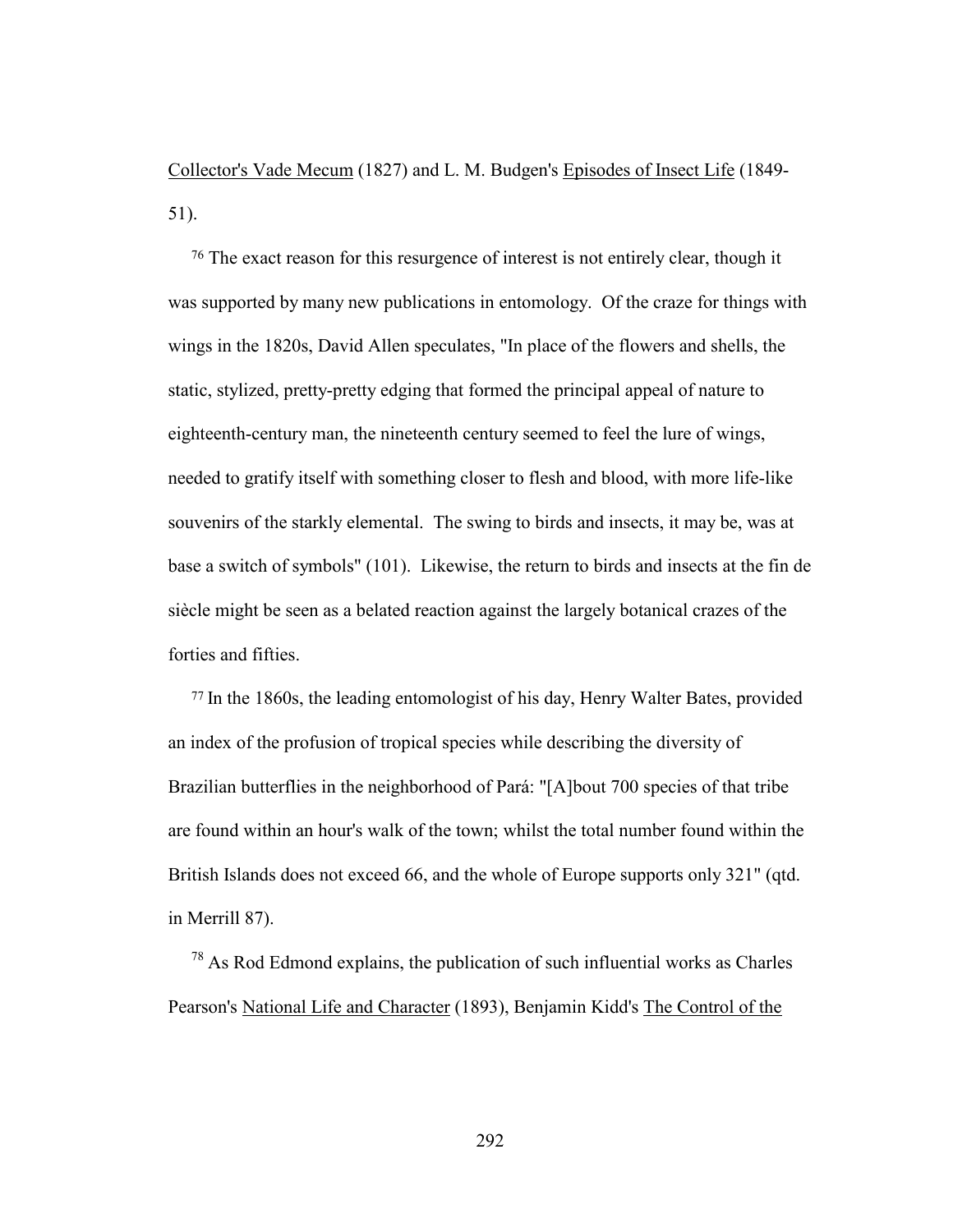Tropics (1898), and Patrick Manson's Tropical Disease (1898) at the end of the nineteenth century perpetuated the widespread belief that Europeans were unable to survive in the tropics due to climactic and biological theories of racial difference and adaptability, the emergence of the germ theory of disease, and fears of gradual degeneration among settlers' descendants ("Returning Fears: Tropical Disease and the Metropolis," Driver and Martins 175-94).

79 On Pteridomania, see David Elliston Allen's The Victorian Fern Craze (London: Hutchinson, 1969).

<sup>80</sup> W. R. Walton cites passages from William Cowper's "Epistle to Robert Lloyd, Esqr. 1754" and Satire IV of Edward Young's Love of Fame that mock other butterfly collectors, including Sir Hans Sloane, the virtual father of the British Museum. According to Walton, "Many of the earlier [i.e., eighteenth-century] English poets pose as men of science, but as a rule the cult has been antagonistic toward the development of the natural sciences, which they ridiculed unmercifully" ("The Entomology of English Poetry," Proceedings of the Entomological Society of Washington 24 (1922): 187).

<sup>81</sup> Doyle's Canadian farmer Henry Baskerville reflects the late Victorian vision of Canada as a land of opportunity for British hunters, farmers, and investors, among others. The promise of free land, rising wheat prices, and falling freight costs attracted emigrants from England and especially Eastern Europe to what was advertised in Canadian propaganda as a wonderfully fertile country. However, a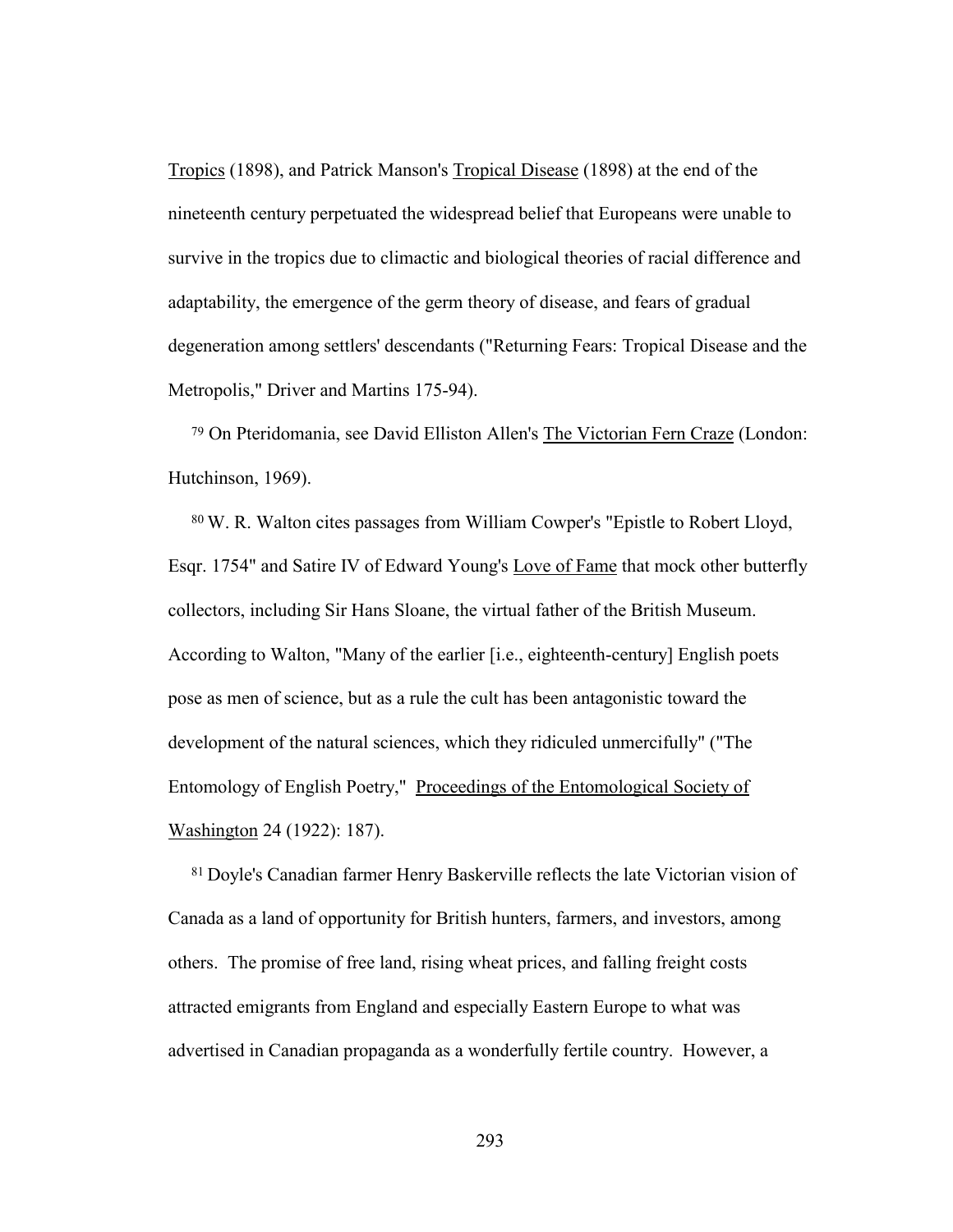harsh climate, strenuous work, isolation, and a lack of amenities made western Canadian farming life less attractive in reality. For Sir Henry to make good in Canada, he would have needed to be rugged, industrious, and self-reliant, qualities of a nation builder. See R. G. Moyles and Doug Owram, "'A Farm of One's Own': The British Emigrant's View of Western Canada," in Imperial Dreams and Colonial Realities: British Views of Canada, 1880-1914 (Toronto: U of Toronto P, 1988), 115- 139.

<sup>82</sup> Early in the novel, Dr. Mortimer identifies Central America as the elder Rodger Baskerville's destination (28), though Holmes later says it was South America (165). Despite this discrepancy and vagueness, Doyle locates Baskerville's place of exile in a tropical region with several British possessions, including the British Honduras (later Belize) in Central America, British Guiana (later Guyana) in South America, and the British West Indies in the Caribbean. The West Indies had been "a consistent colonial problem throughout the nineteenth century," owing to economic and political unrest in the decades following the abolition of slavery in 1833, and culminating in the anti-British Jamaica Rebellion of 1865 and its brutal and controversial suppression by Governor Eyre (Webb 320). Such troubles may help to explain Doyle's prejudice against the tropics, which foster "homicidal passions" and "an atavistic human nature" in his works, as Catherine Wynne observes (The Colonial Conan Doyle: British Imperialism, Irish Nationalism, and the Gothic [Westport: Greenwood Press, 2002], 83).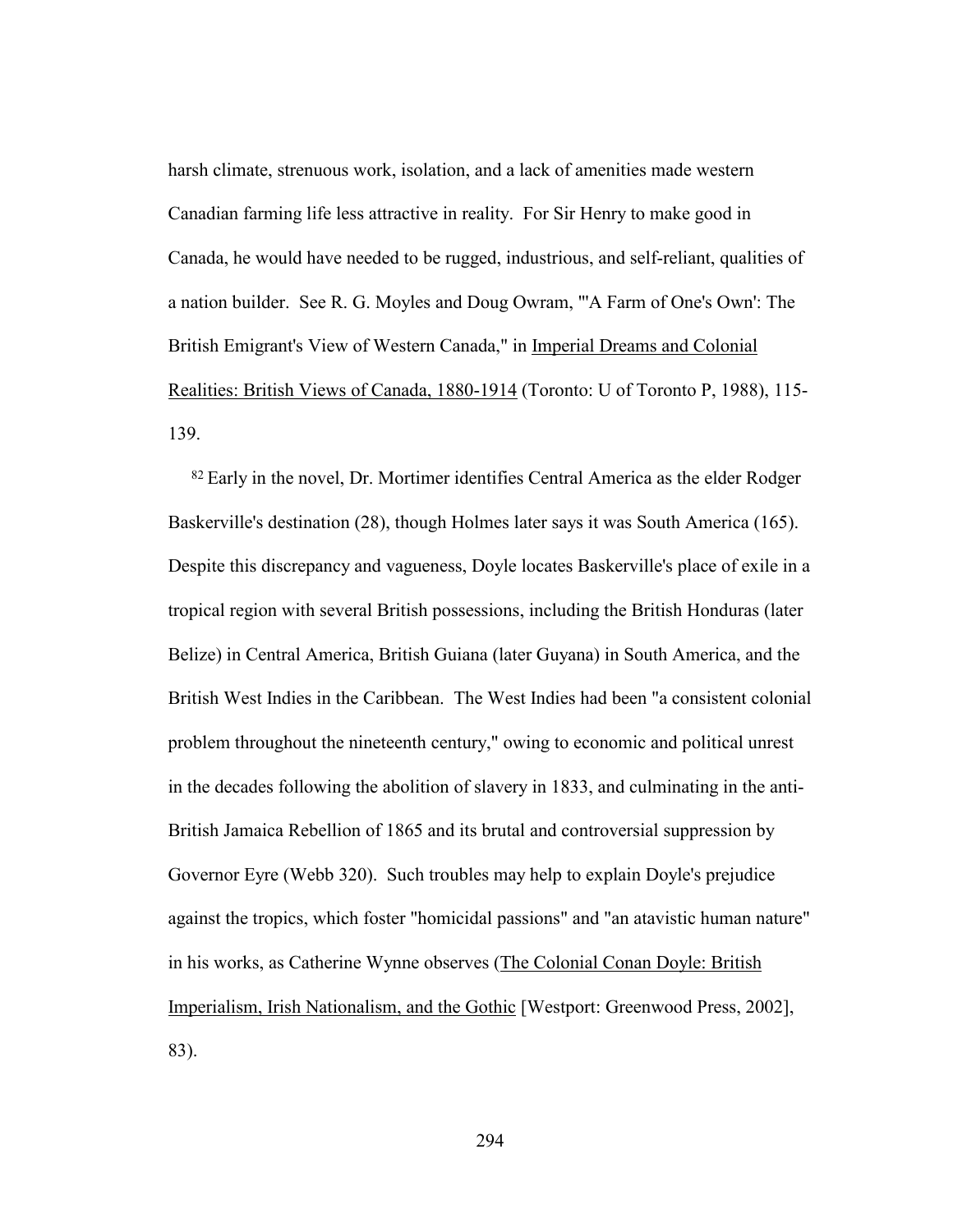83As Harriet Blodgett notes, "Fountaine became adult in time to become one of the 'new women' of the eighties and nineties: a liberated middle-class female who could live away from home, even if unmarried, and pursue a career" ("Preserving the Moment in the Diary of Margaret Fountaine," Inscribing the Daily: Critical Essays on Women's Diaries, eds. Suzanne L. Bunkers and Cynthia A. Huff [Amherst: U of Massachusetts P, 1996], 160).

84 For additional examples, see Charlotte Gere and Marina Vaizey, Great Women Collectors (New York: Philip Wilson/Harry N. Abrams, 1999).

<sup>85</sup> Excerpts from several works not discussed here, including Wilkie Collins's Moonstone, Arthur Conan Doyle's "Adventure of the Illustrious Client," Bram Stoker's Jewel of the Seven Stars, and H. G. Wells's Time Machine, are anthologized in Susan Pearce et al., eds., Imperial Voices, Vol. 3 of The Collector's Voice: Critical Readings in the Practice of Collecting (Aldershot: Ashgate, 2002).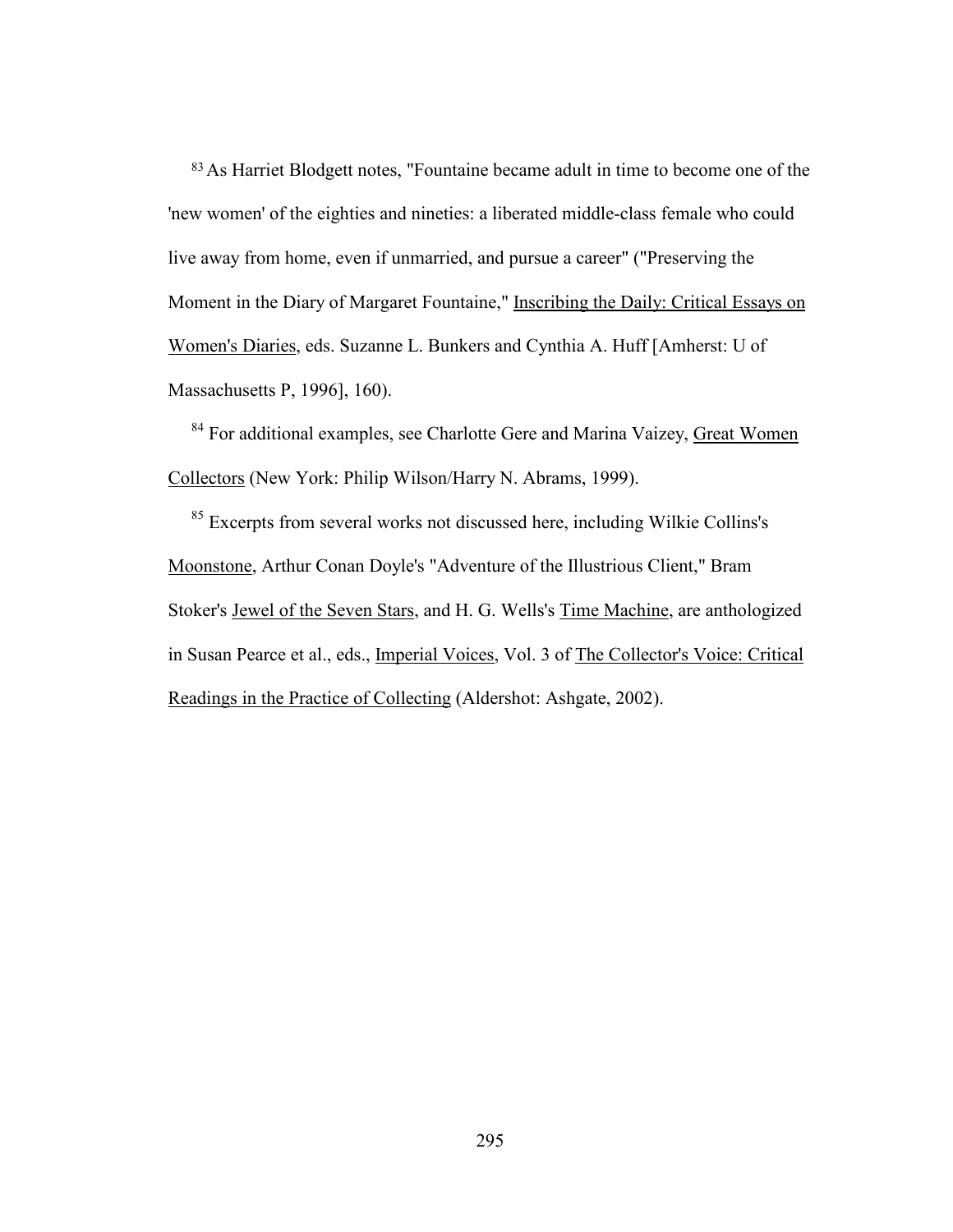## Works Cited

- "African Sporting." Rev. of Five Years of a Hunter's Life in the Far Interior of South Africa, by Roualeyn Gordon Cumming. Blackwood's Edinburgh Review 68 (1850): 231-46.
- Alberti, Samuel J. M. M. "Placing Nature: Natural History Collections and Their Owners in Nineteenth-Century Provincial England." BJHS 35 (2002): 291- 311.
- Alexander, Edward P. "William Bullock: Little-Remembered Museologist and Showman." Curator 28 (1985): 117-147.
- Allen, David Elliston. The Naturalist in Britain: A Social History. London: Allen Lane, 1976.
- Alpers, Edward A. "The Ivory Trade in Africa: An Historical Overview." Ross 349- 63.

Altick, Richard D. The Shows of London. Cambridge: Harvard UP, 1978.

- Ames, Winslow. Prince Albert and Victorian Taste. London: Chapman & Hall, 1967.
- Anderson, R. G. W. "Connoisseurship, Pedagogy or Antiquarianism?" Journal of the History of Collections 7 (1995): 211-225.

Anderson, R. G. W., J. A. Bennett, and W. F. Ryan, eds. Making Instruments Count: Essays on Historical Scientific Instruments Presented to Gerard L'Estrange Turner. Aldershot: Variorum, 1993.

Appadurai, Arjun, ed. The Social Life of Things: Commodities in Cultural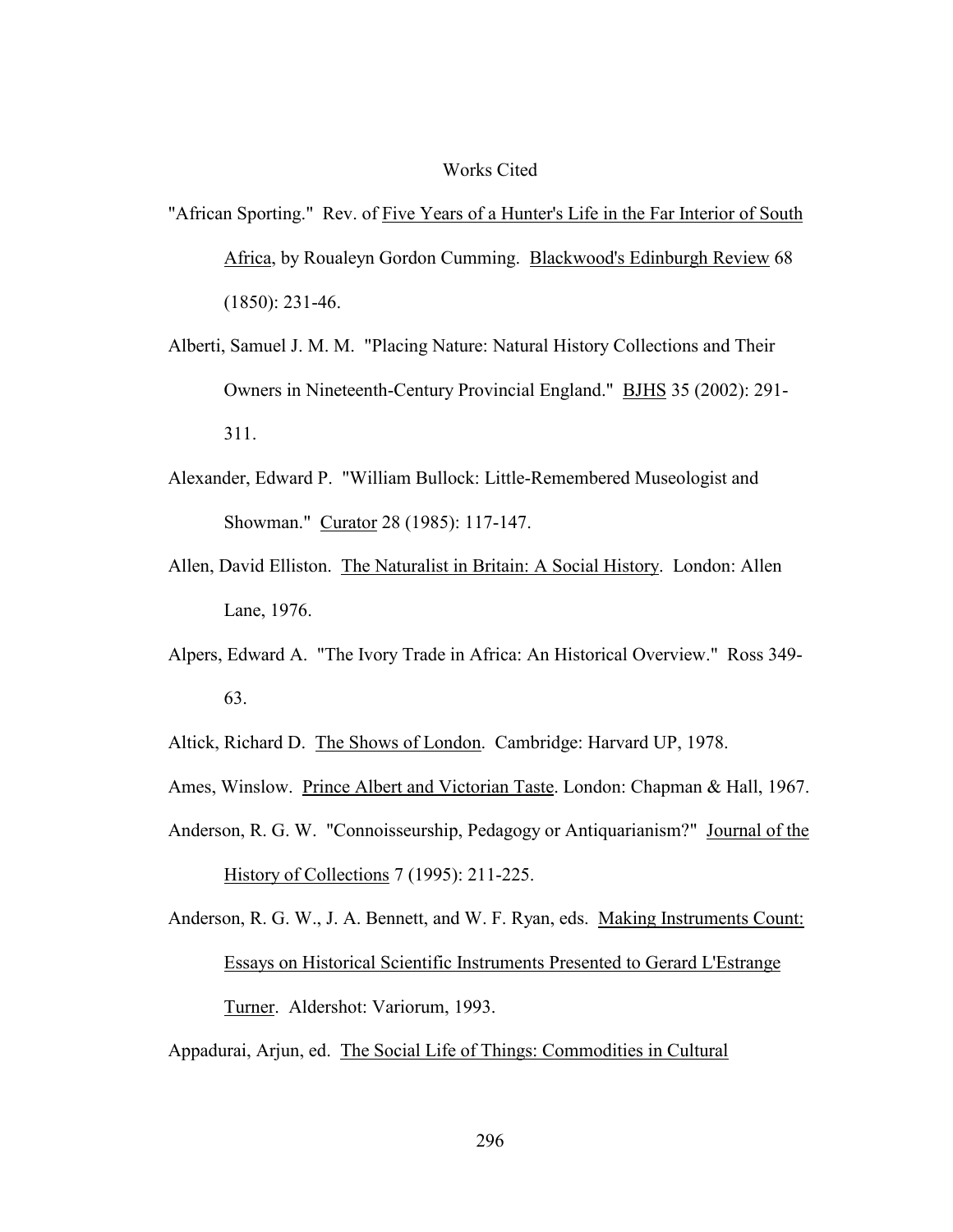Perspective. Cambridge: Cambridge UP, 1986.

- Ashworth, William B., Jr. Paper Dinosaurs, 1824-1869: An Exhibition of Original Publications from the Collections of the Linda Hall Library. Kansas City: Linda Hall Library, 1996.
- Baldwin, William Charles. African Hunting from Natal to the Zambesi. 1863. New York: Arno Press, 1967.
- Barber, Lynn. The Heyday of Natural History, 1820-1870. London: Jonathan Cape, 1980.
- Barrera, Madame de. Gems and Jewels: Their History, Geography, Chemistry, and Ana, from the Earliest Ages to the Present Time. London: Richard Bentley, 1860.
- Barringer, Tim. "Fabricating Africa: Livingstone and the Visual Image, 1850-1874." MacKenzie 169-199.
- Bates, Henry Walter. The Naturalist on the River Amazons: A Record of Adventures, Habits of Animals, Sketches of Brazilian and Indian Life, and Aspects of Nature under the Equator, during Eleven Years of Travel. 1863. New York: Penguin Books, 1989.
- Beckwith, Alice H. R. H. Victorian Bibliomania: The Illuminated Book in 19th-Century Britain. Providence: Museum of Art, Rhode Island School of Design, 1987.
- Belk, Russell. Collecting in a Consumer Society. London: Routledge, 1995.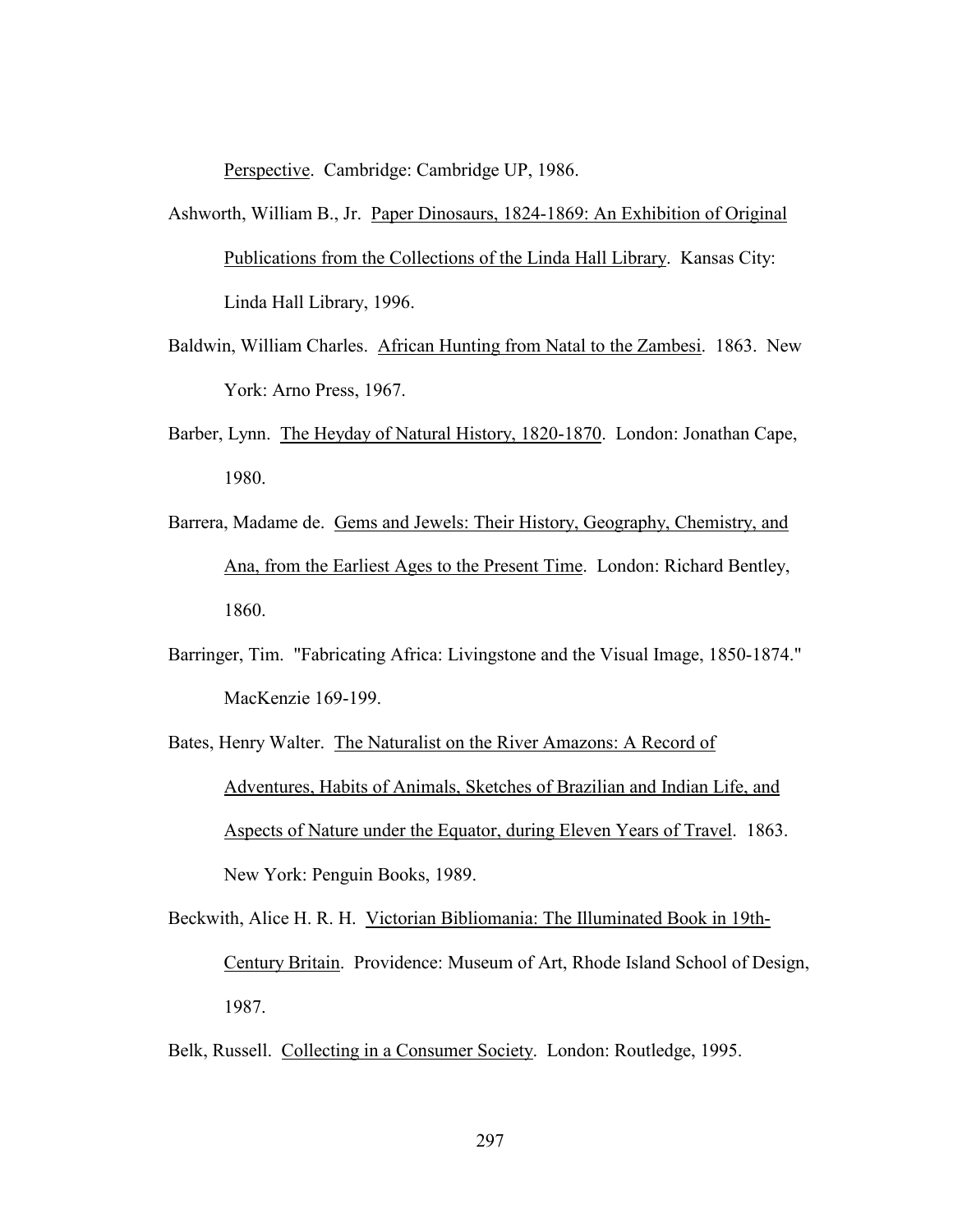Belk, Russell W. and Melanie Wallendorf. "Of Mice and Men: Gender Identity in Collecting." Interpreting Objects and Collections. Ed. Susan M. Pearce. London: Routledge, 1994. 240-53.

Belzoni, Giovanni. Belzoni's Travels. Rpt. of Narrative of the Operations and Recent Discoveries within the Pyramids, Temples, Tombs, and Excavation, in Egypt and Nubia. 1820. London: British Museum Press, 2001.

- Benjamin, Walter. "Unpacking My Library: A Talk about Book Collecting." Illuminations. Ed. Hannah Arendt. Trans. Harry Zohn. New York: Schocken Books, 1968.
- Bennett, J. A. "Equipping the Radcliffe Observatory: Thomas Hornsby and His Instrument-Makers." Anderson, Bennett, and Ryan 232-41.
- Bennett, Tony. The Birth of the Museum: History, Theory, Politics. London: Routledge, 1995.
- "Bibliomania." Sharpe's London Magazine of Entertainment and Instruction for General Reading 20 (1862): 24-29.
- Black, Barbara J. On Exhibit: Victorians and Their Museums. Charlottesville: UP of Virginia, 2000.
- Bloom, Michelle E. Waxworks: A Cultural Obsession. Minneapolis: U of Minnesota P, 2003.
- Bohrer, Frederick N. Orientalism and Visual Culture: Imagining Mesopotamia in Nineteenth-Century Europe. Cambridge: Cambridge UP, 2003.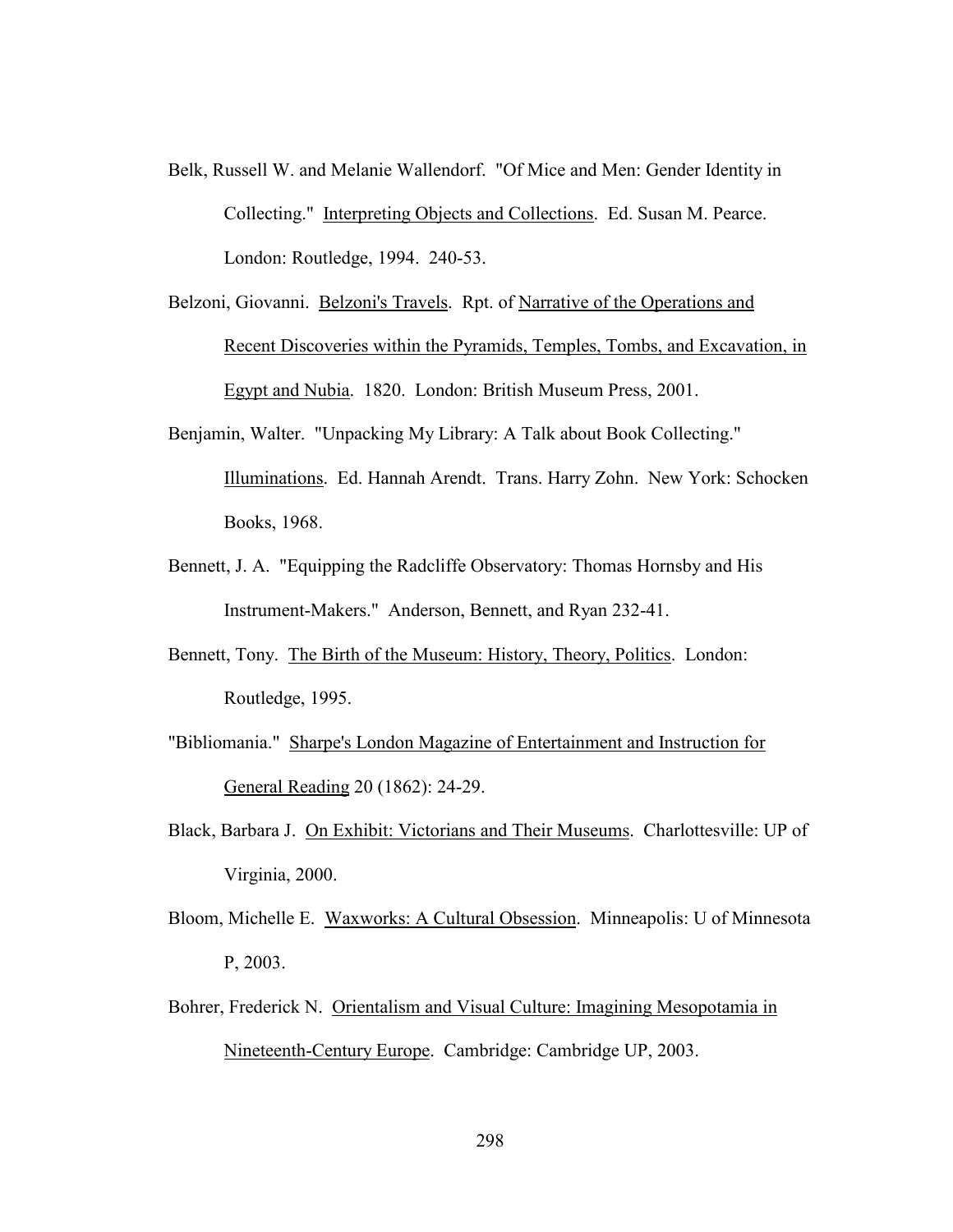- ---. "The Printed Orient: The Production of A. H. Layard's Earliest Works." Culture & History 11 (1992): 85-106.
- ---. "The Times and Spaces of History: Representation, Assyria, and the British Museum." Sherman and Rogoff 197-222.

Brantlinger, Patrick. Rule of Darkness: British Literature and Imperialism, 1830- 1914. Ithaca: Cornell UP, 1988.

- Breckenridge, Carol A. "The Aesthetics and Politics of Colonial Collecting: India at World Fairs." Comparative Studies in Society and History 31 (1989): 195- 216.
- Brooks, Robin. The Portland Vase: The Extraordinary Odyssey of a Mysterious Roman Treasure. New York: HarperCollins, 2004.
- Brown, Thomas. The Book of Butterflies and Moths. London: Routledge, 1843.

Browne, Janet. "Biogeography and Empire." Jardine, Secord, and Spary 305-21.

- ---. Charles Darwin: Voyaging. Princeton: Princeton UP, 1995.
- Bruton, Eric. Legendary Gems; or, Gems that Made History. Radnor: Chilton, 1986.
- Buckland, Frank. Curiosities of Natural History, Second Series. New York: Rudd & Carleton; London: Richard Bentley, 1860.
- ---. Curiosities of Natural History, Third Series. 2 vols. London: Richard Bentley, 1866.
- [Budgen, L. M.] Acheta Domestica. Episodes of Insect Life. 3 vols. London: Reeve, Benham, and Reeve, 1849-51.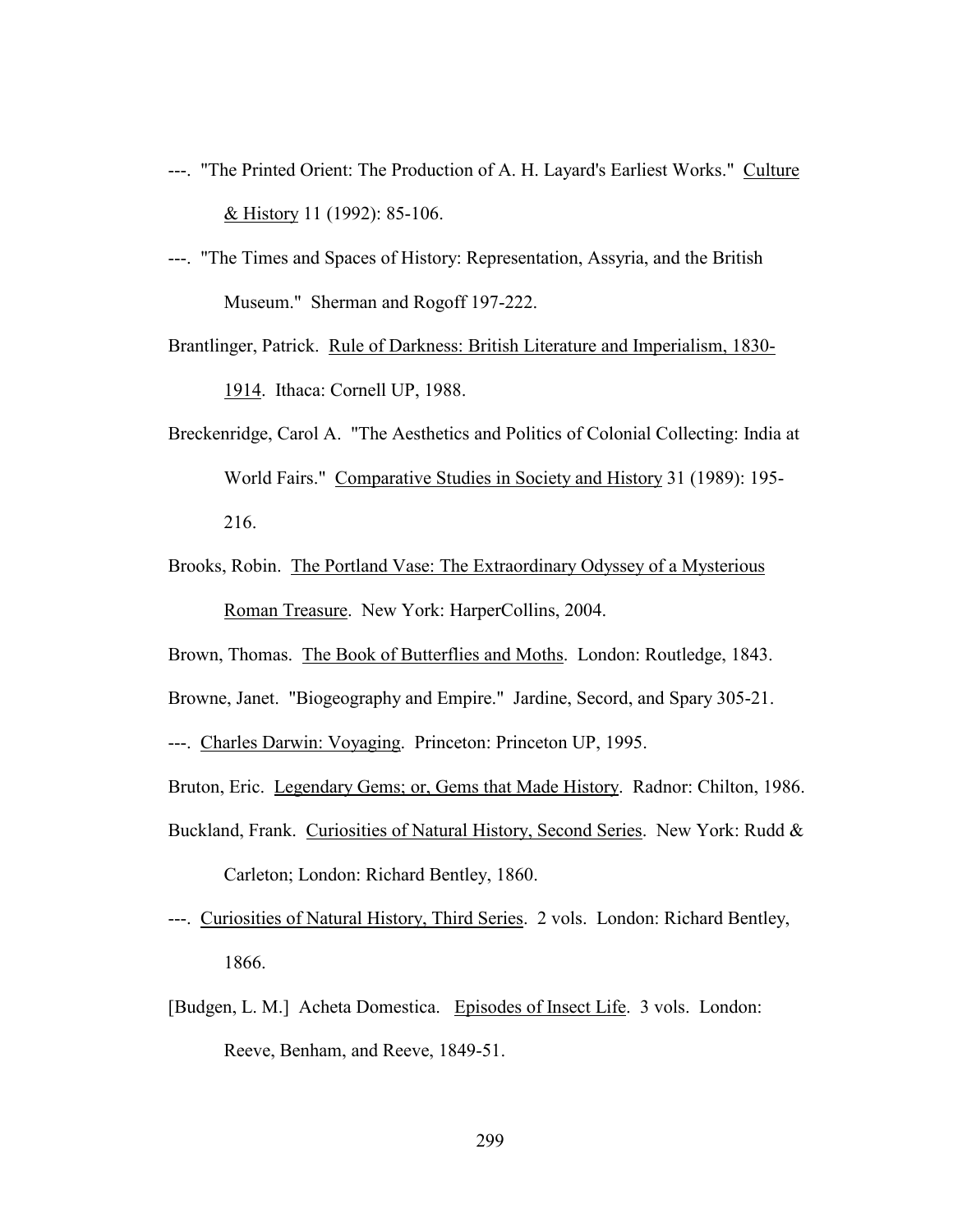- Bullock, W[illiam]. Six Months' Residence and Travels in Mexico. 1824. Port Washington: Kennikat Press, 1971.
- Burnett, Andrew. Coins. Interpreting the Past 3. Berkeley: U of California P/British Museum, 1991.
- Burton, John Hill. The Book-Hunter. 1863. New ed. Edinburgh: William Blackwood and Sons, 1889.

Butts, Dennis. Introduction to King Solomon's Mines. Haggard vii-xx.

- Casada, James A. Introduction to A Hunter's Life in South Africa. Cumming 1: viixv.
- Cervantes Saavedra, Miguel de. The Adventures of Don Quixote. 1604-14. Trans. J. M. Cohen. London: Penguin, 1950.

Chapman, William Ryan. "Arranging Ethnology: A. H. L. F. Pitt Rivers and the Typological Tradition." Objects and Others: Essays on Museums and Material Culture. Ed. George W. Stocking, Jr. History of Anthropology 3. Madison: U of Wisconsin P, 1985. 15-48.

- Clark, Steve, ed. Travel Writing and Empire: Postcolonial Theory in Transit. London: Zed Books, 1999.
- Clarke, Michael. The Tempting Prospect: A Social History of English Watercolours. London: British Museum Publications, 1981.
- Clemens, Florence. "Conrad's Favorite Bedside Book." South Atlantic Quarterly 38 (1939): 305-15.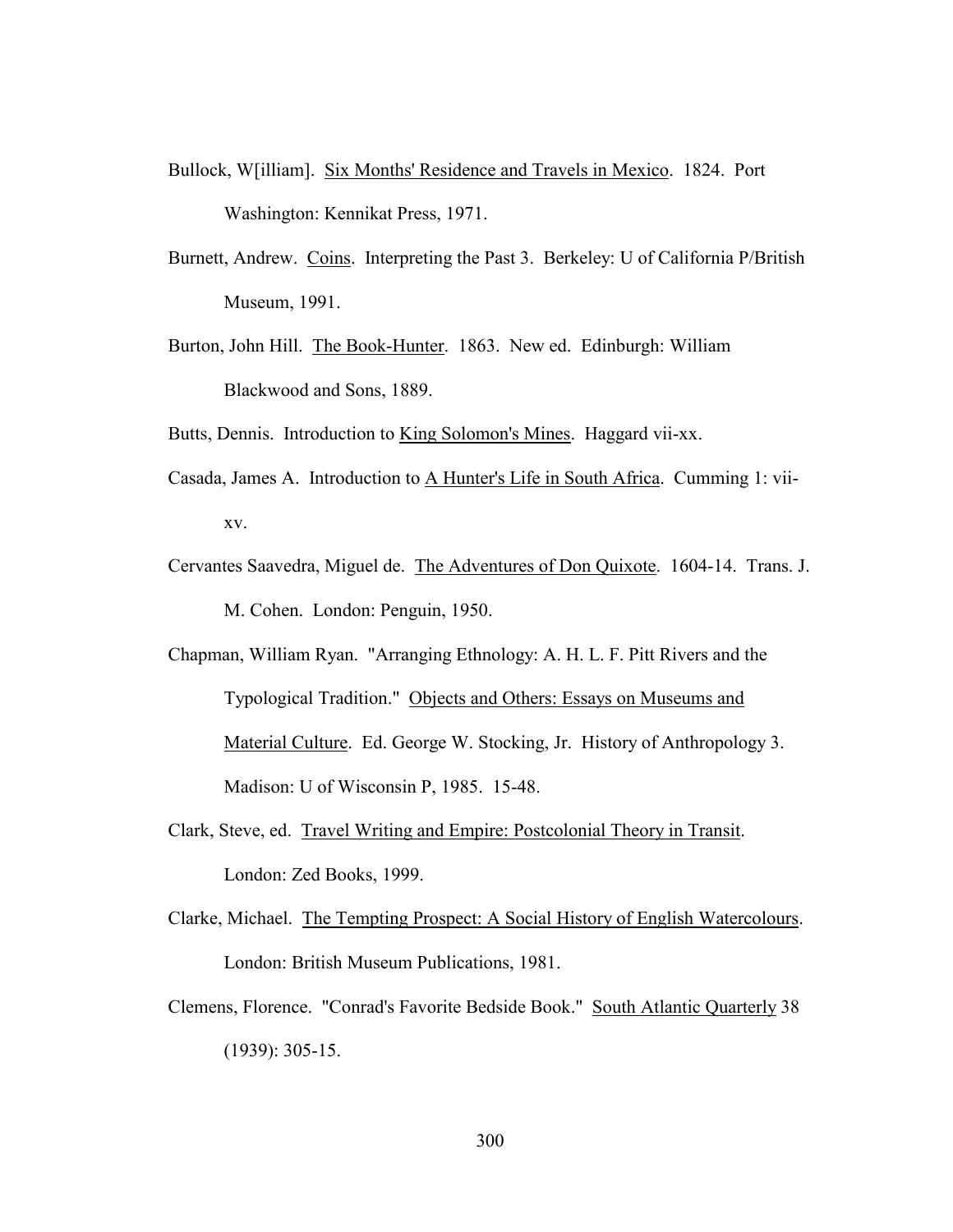- Coetzee, J. M. White Writing: On the Culture of Letters in South Africa. New Haven: Yale UP, 1988.
- Coleman, W. S. British Butterflies. 1863. London: Routledge, [1891].
- Collins, Wilkie. The Woman in White. 1860. Oxford: Oxford UP, 1973.
- Connell, Philip. "Bibliomania: Book Collecting, Cultural Politics, and the Rise of Literary Heritage in Romantic Britain." Representations 71 (Summer 2000): 24-47.
- Conrad, Joseph. "An Anarchist: A Desperate Tale." A Set of Six. London: Dent, 1923. 135-161.
- ---. Lord Jim. 1901. New York: Norton, 1968.
- Cottrell, Leonard. Madame Tussaud. London: Evans Brothers, 1951.
- Cowtan, Robert. Memories of the British Museum. London: Richard Bentley, 1872.
- Cumming, R. Gordon. A Hunter's Life in South Africa. Reprint of Five Years of a Hunter's Life in the Far Interior of South Africa, 1850. 2 vols. African Hunting Reprint Series 1-2. Bulawayo: Books of Zimbabwe, 1980.
- "Curiosity Hunters." Punch 1 (1841): 137.
- Curtis, J. E. and J. E. Reade, eds. Art and Empire: Treasures from Assyria in the British Museum. New York: Metropolitan Museum of Art/Abrams, 1996.
- [Darwin, Charles.] The Correspondence of Charles Darwin. Ed. Frederick Burkhardt

et al. 15 vols. to date. Cambridge: Cambridge UP, 1986-2006.

Darwin, Francis, ed. The Life and Letters of Charles Darwin. 2 vols. New York: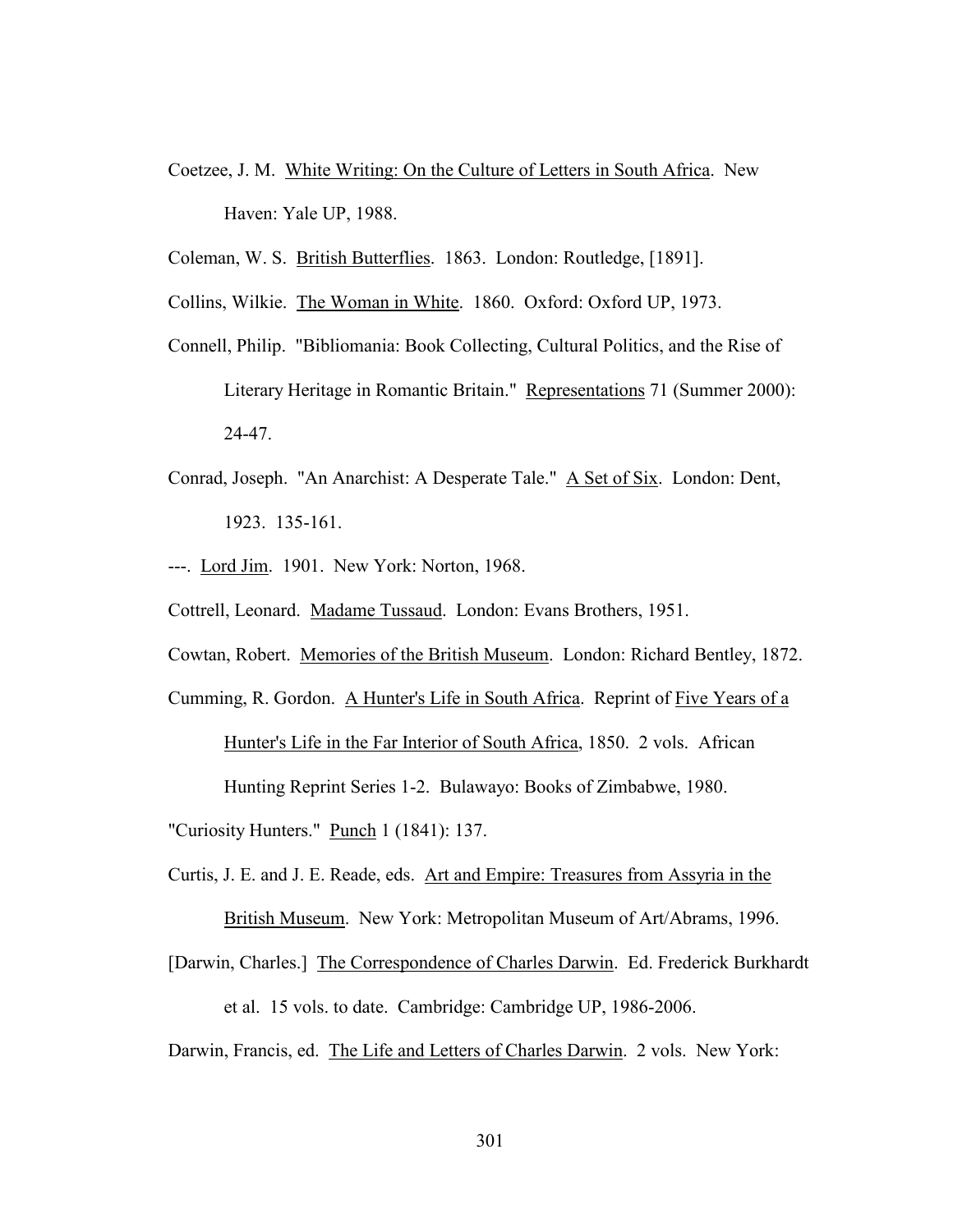Appleton, 1897.

"Dead-and-Alive Shops." St. James's Magazine 5 (1870): 459-64.

"Destruction of the Portland Vase." Times 17 Feb. 1845: 6.

Dibdin, Thomas Frognall. Bibliomania; or Book-Madness: A Bibliographical

Romance. New ed. London: Chatto & Windus, 1876.

Dickens, Charles. Bleak House. 1853. New York: Penguin, 1985.

- ---. Dombey and Son. 1846-8. Oxford: Oxford UP, 1982.
- ---. The Old Curiosity Shop. 1840-1. New York: Penguin, 2000.
- ---. "On Duty with Inspector Field." Household Words 3 (1851): 265-70.
- ---. Our Mutual Friend. 1864-5. New York: Penguin, 1997.
- ---. "Stores for the First of April." Miscellaneous Papers. Vol. 36 of The Works of Charles Dickens. Ed. Andrew Lang. London: Chapman & Hall; New York: Charles Scribner's Sons, 1899. 129-40.
- ---. Sunday under Three Heads. Reprinted Pieces. Vol. 34 of The Works of Charles Dickens. Ed. Andrew Lang. London: Chapman & Hall; New York: Charles Scribner's Sons, 1899. 319-55.
- [Dickens, Charles and Charles Knight.] "The Tresses of the Day Star." Household Words 3 (1851): 289-91.
- Dodd, G[eorge]. "London Shops and Bazaars." Knight V 385-400.
- Doyle, Arthur Conan. The Hound of the Baskervilles. 1902. London: Penguin, 1981.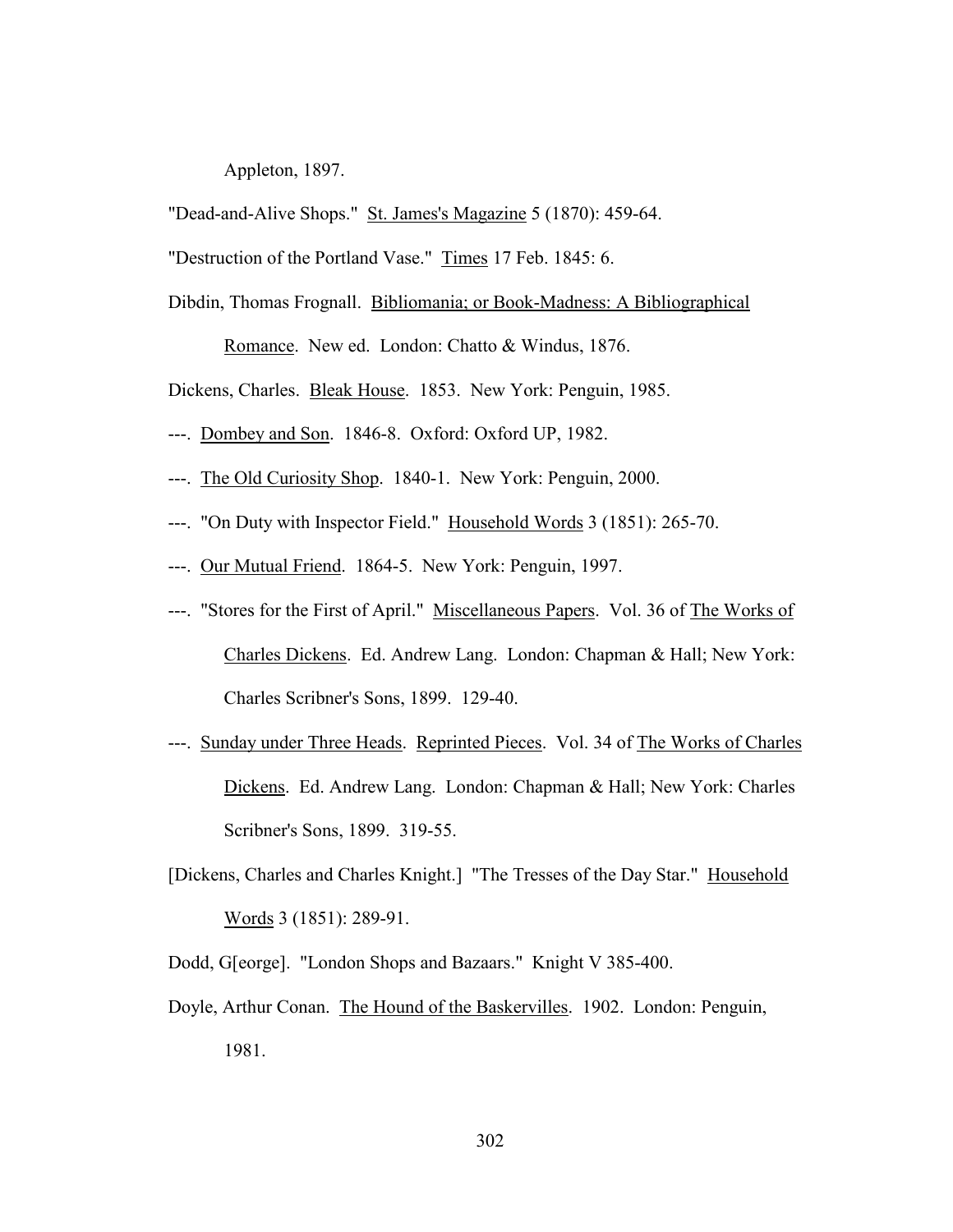- Driver, Felix and Luciana Martins, eds. Tropical Visions in an Age of Empire. Chicago: U of Chicago P, 2005.
- Duncan, Carol. Civilizing Rituals: Inside Public Art Museums. London: Routledge, 1995.
- Duncan, James. Foreign Butterflies. Naturalist's Library 31. Edinburgh: W. H. Lizars; London: S. Highley, n.d.
- Dvorak, Wilfred P. "Charles Dickens' Our Mutual Friend and Frederick Somner Merryweather's Lives and Anecdotes of Misers." Dickens Studies Annual 9 (1981): 117-41.
- Elfenbein, Andrew. Byron and the Victorians. Cambridge Studies in Nineteenth- Century Literature and Culture 4. Cambridge: Cambridge UP, 1995.
- Eliot, George. Middlemarch. 1871-2. New York: Penguin, 1994.
- Fielding, K. J., ed. The Speeches of Charles Dickens. Oxford: Clarendon Press, 1960.
- Fountaine, Margaret. Butterflies and Late Loves: The Further Travels and Adventures of a Victorian Lady. Ed. W. F. Cater. Topsfield: Salem House, 1987.
- ---. Love Among the Butterflies: The Travels and Adventures of a Victorian Lady. Ed. W. F. Cater. London: Collins, 1980.
- Franey, Laura E. Victorian Travel Writing and Imperial Violence: British Writing on Africa, 1855-1902. Houndmills: Palgrave Macmillan, 2003.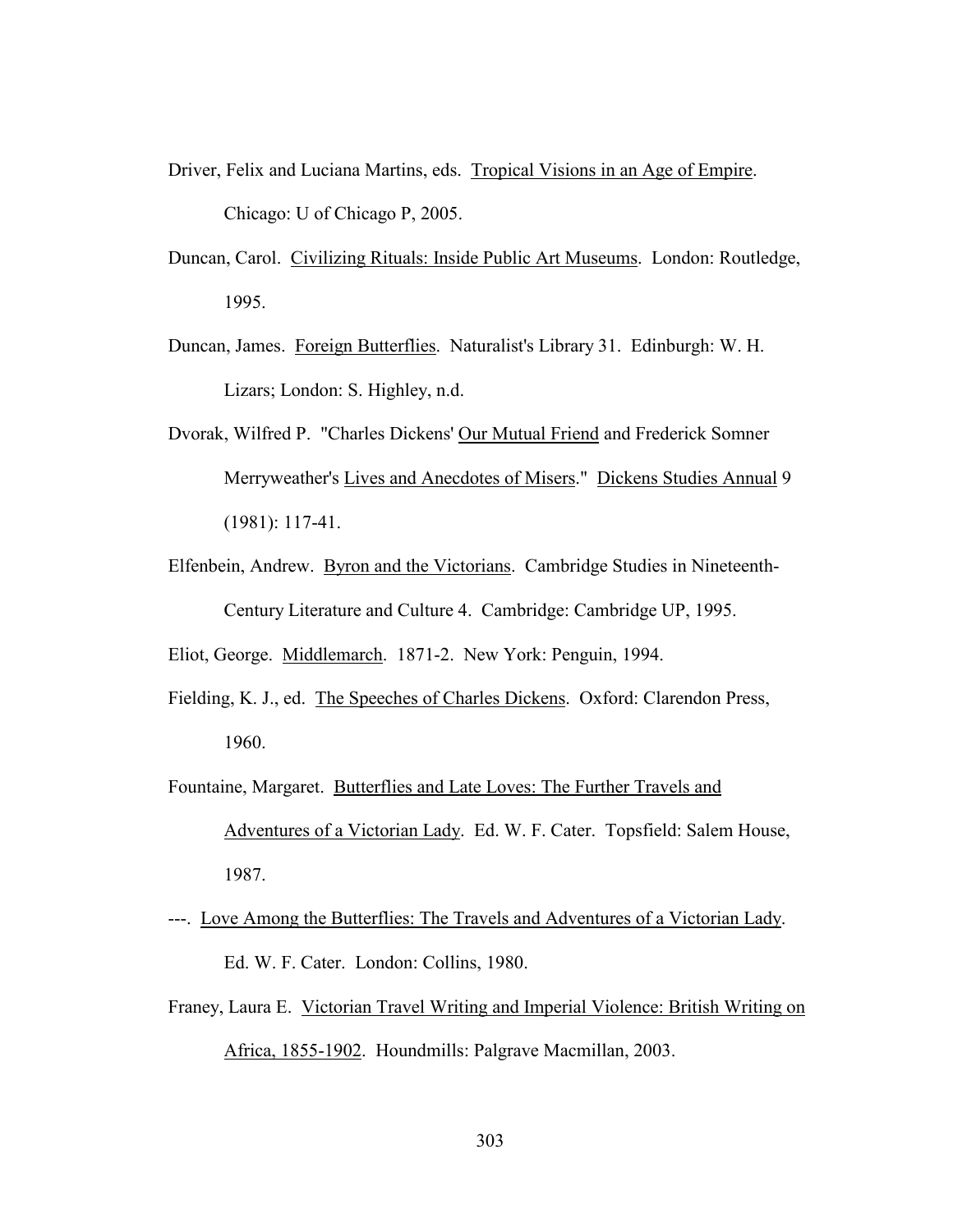- Frawley, Maria H. A Wider Range: Travel Writing by Women in Victorian England. Rutherford: Fairleigh Dickinson UP; London and Toronto: Associated University Presses, 1994.
- Friedman, Stanley. "The Motif of Reading in Our Mutual Friend." Nineteenth-Century Fiction 28 (1973): 38-61.
- Gaskell, Elizabeth. Mary Barton: A Tale of Manchester Life. 1848. New York: Penguin, 2003.
- Ghose, Indira. Women Travellers in Colonial India: The Power of the Female Gaze. Delhi: Oxford UP, 1998.
- Godbout, Jacques T. and Alain Caillé. The World of the Gift. Trans. Donald Winkler. Montreal: McGill-Queen's UP, 1998.
- Goldberg, Herb and Robert T. Lewis. Money Madne\$\$: The Psychology of Saving, Spending, Loving, and Hating Money. New York: William Morrow and Co., 1978.
- Gosse, P. H. The Romance of Natural History. 1860. New York: A. L. Burt, 1902.
- Gray, J. M. Thro' the Vision of the Night: A Study of Source, Evolution, and Structure in Tennyson's "Idylls of the King". Edinburgh: Edinburgh UP, 1980.
- Greenwood, Thomas. Museums and Art Galleries. London: Simpkin, Marshall, and Co., 1888.
- Greetham, D. C. Textual Scholarship: An Introduction. New York: Garland, 1994.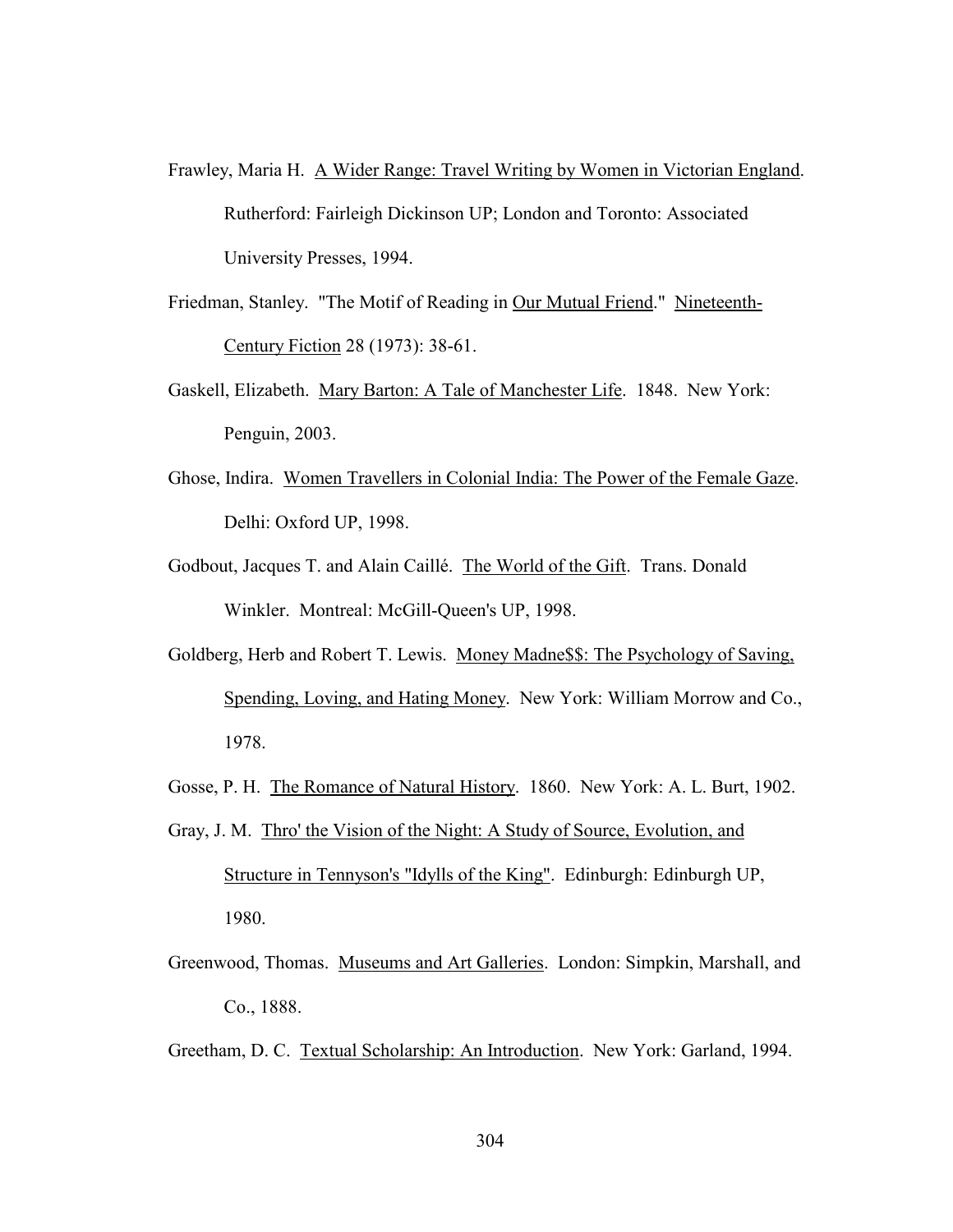- Griffiths, Antony, ed. Landmarks in Print Collecting: Connoisseurs and Donors at the British Museum since 1753. London: British Museum Press/Parnassus Foundation, 1996.
- "A Guide to the Great Industrial Exhibition: The Gems." Illustrated London News 17 May 1851: 426-8.
- Haggard, H. Rider. King Solomon's Mines. 1885. Oxford: Oxford UP, 1992.
- Hamilton, Walter. "The Collecting Mania." Bookworm 7 (1894): 41-6.
- Haskell, Francis. Rediscoveries in Art: Some Aspects of Taste, Fashion, and Collecting in England and France. Wrightsman Lectures 7. Ithaca: Cornell UP, 1976.
- Hawes, Donald. Who's Who in Dickens. London: Routledge, 1998.
- "Her Majesty the Queen." Graphic 1 (1869): 12+.
- Herdman, W. A. "An Ideal Natural History Museum." Greenwood 180-95.
- Herrmann, Frank. The English as Collectors: A Documentary Sourcebook. New Castle: Oak Knoll Press; London: John Murray, 1999.
- [Horne, Richard Henry.] "A Penitent Confession." Household Words 3 (1851): 436- 45.
- Houghton, Walter E. The Victorian Frame of Mind, 1830-1870. 1957. New Haven: Yale UP, 1985.
- Howarth, Stephen. The Koh-i-noor Diamond: The History and the Legend. London: Quartet Books, 1980.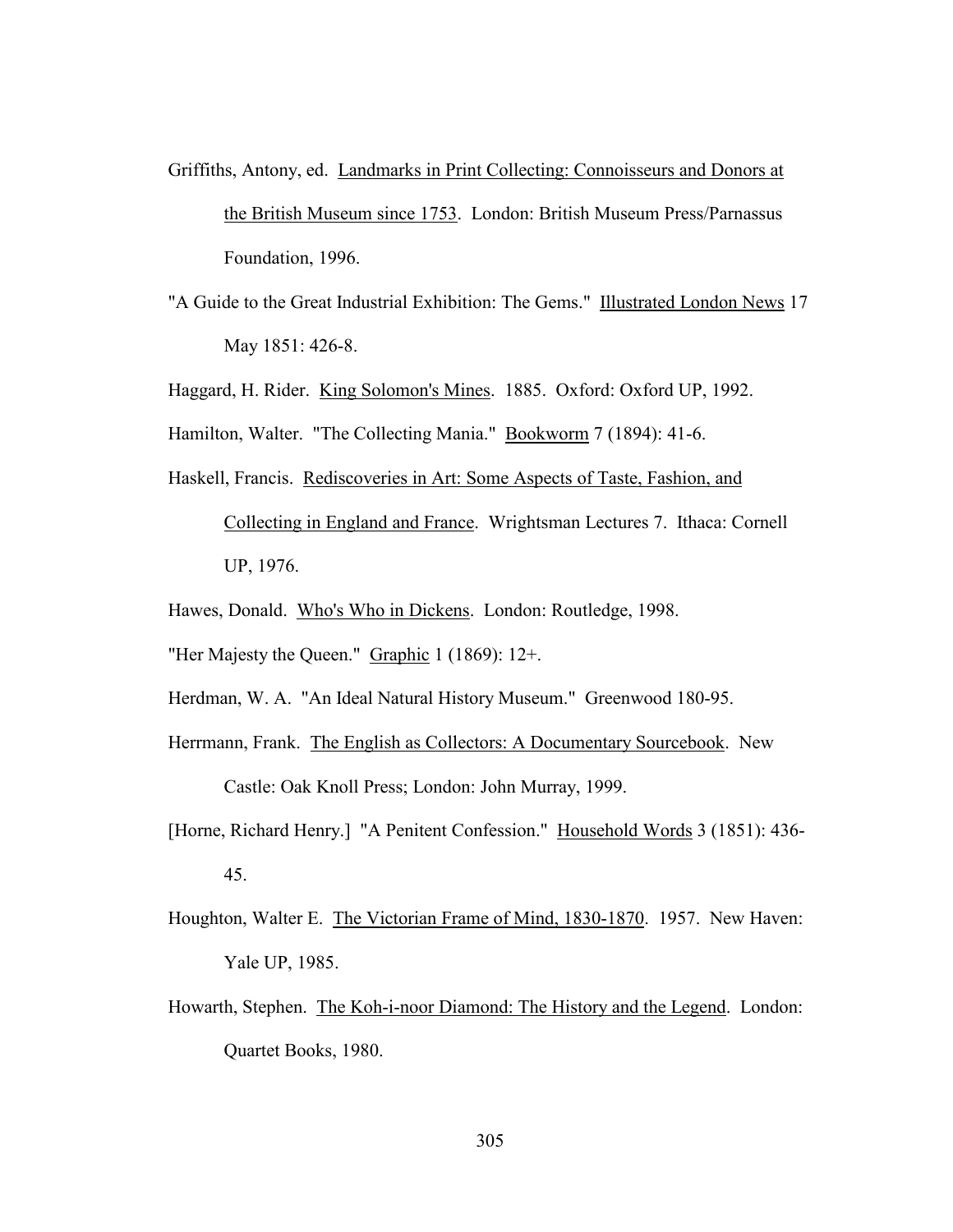- Hüllen, Werner. "Reality, the Museum, and the Catalogue: A Semiotic Interpretation of Early German Texts of Museology." Semiotica 80 (1990): 265-75.
- Humphreys, Henry Noel. The Illuminated Books of the Middle Ages; An Account of the Development and Progress of the Art of Illumination, as a Distinct Branch of Pictorial Ornamentation, from the IVth. to the XVIIth. Centuries. 1849. London: Bracken Books, 1989.
- [---.] Stories by an Archaeologist and His Friends. 2 vols. London: Bell and Daldy, 1856.
- "The Hunter in South Africa." Rev. of Five Years of a Hunter's Life in the Far Interior of South Africa, by Roualeyn Gordon Cumming. Eclectic Review 92 (1850): 476-90.
- "The Hunterian Museum." Household Words 2 (1850): 277-82.
- "A Hunter's Life in South Africa." Rev. of Five Years of a Hunter's Life in the Far Interior of South Africa, by Roualeyn Gordon Cumming. Chambers's Edinburgh Journal 14 (1850): 72-6.
- Hyde, Lewis. The Gift: Imagination and the Erotic Life of Property. New York: Vintage Books, 1983.

"Illustrations of Herodotus." Blackwood's Edinburgh Magazine 78 (1855): 685-701.

- Jaffe, Jacqueline A. Arthur Conan Doyle. Boston: Twayne, 1987.
- Jameson, [Anna]. Companion to the Most Celebrated Private Galleries of Art in London. London: Saunders and Otley, 1844.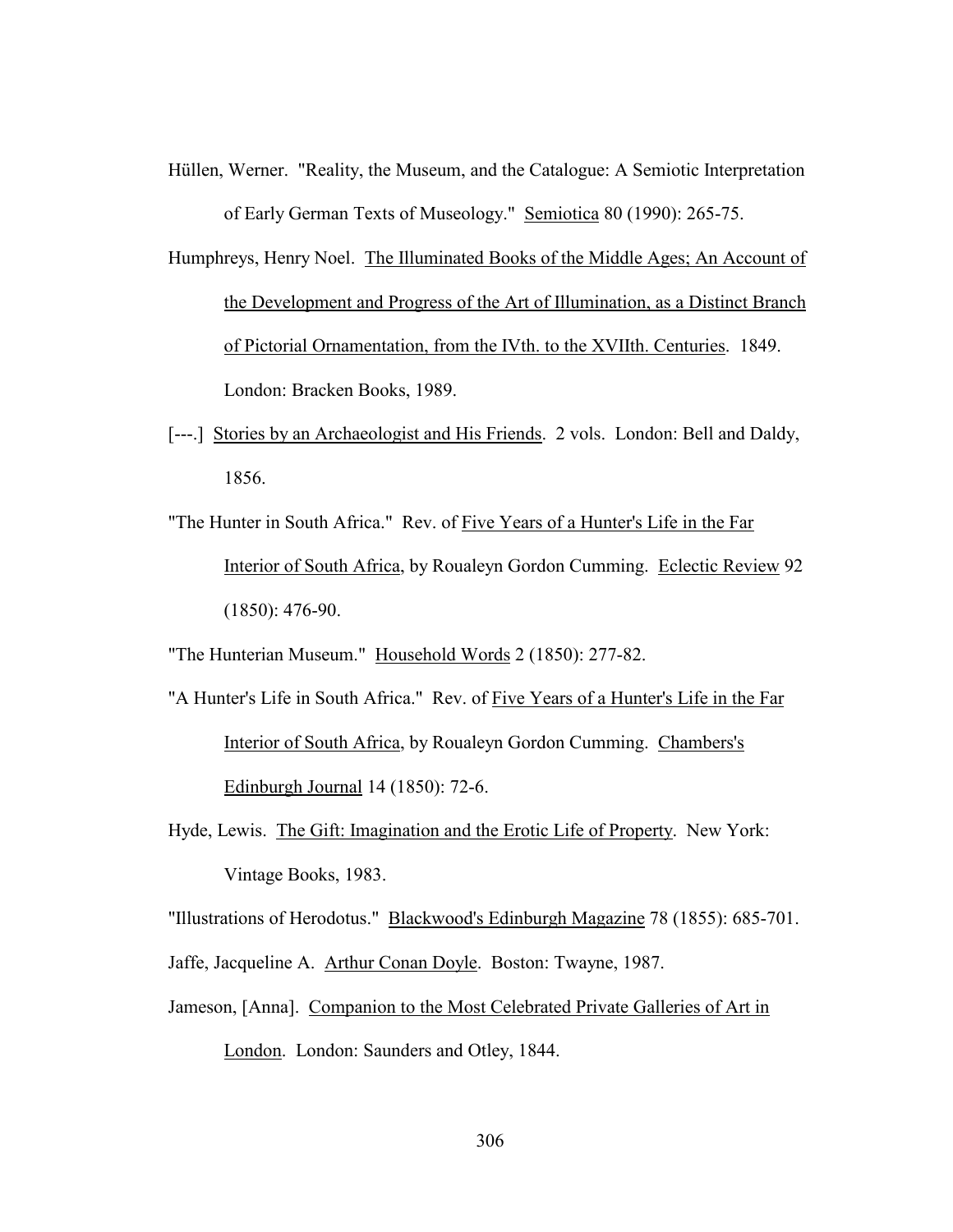- Jardine, N., J. A. Secord, and E. C. Spary, eds. Cultures of Natural History. Cambridge: Cambridge UP, 1996.
- Jasanoff, Maya. Edge of Empire: Lives, Culture, and Conquest in the East, 1750- 1850. New York: Knopf, 2005.
- Jeal, Tim. "David Livingstone: A Brief Biographical Account." MacKenzie 11-78.
- Jevons, W. Stanley. "The Use and Abuse of Museums." Methods of Social Reform and Other Papers. London: Macmillan, 1904.
- Jewell, Donald Girard. Butterflies and Blind Beetles: A Monograph on Insects and Insect Collecting in the Time of Sherlock Holmes. The Sherlock Holmes Natural History Series 4. Westminster: Pinchin Lane Press, 1993.
- Johnson, Kurt and Steve Coates. Nabokov's Blues: The Scientific Odyssey of a Literary Genius. Cambridge: Zoland Books, 1999.
- Kaplan, Fred. Dickens and Mesmerism: The Hidden Springs of Fiction. Princeton: Princeton UP, 1975.
- Kerridge, Richard. "Ecologies of Desire: Travel Writing and Nature Writing." Clark 164-182.
- Kestner, Joseph A. Sherlock's Men: Masculinity, Conan Doyle, and Cultural History. Aldershot: Ashgate, 1997.
- Kincaid, James R. Tennyson's Major Poems: The Comic and Ironic Patterns. New Haven: Yale UP, 1975.
- King, C[harles]. W[illiam]. Antique Gems: Their Origin, Use, and Value as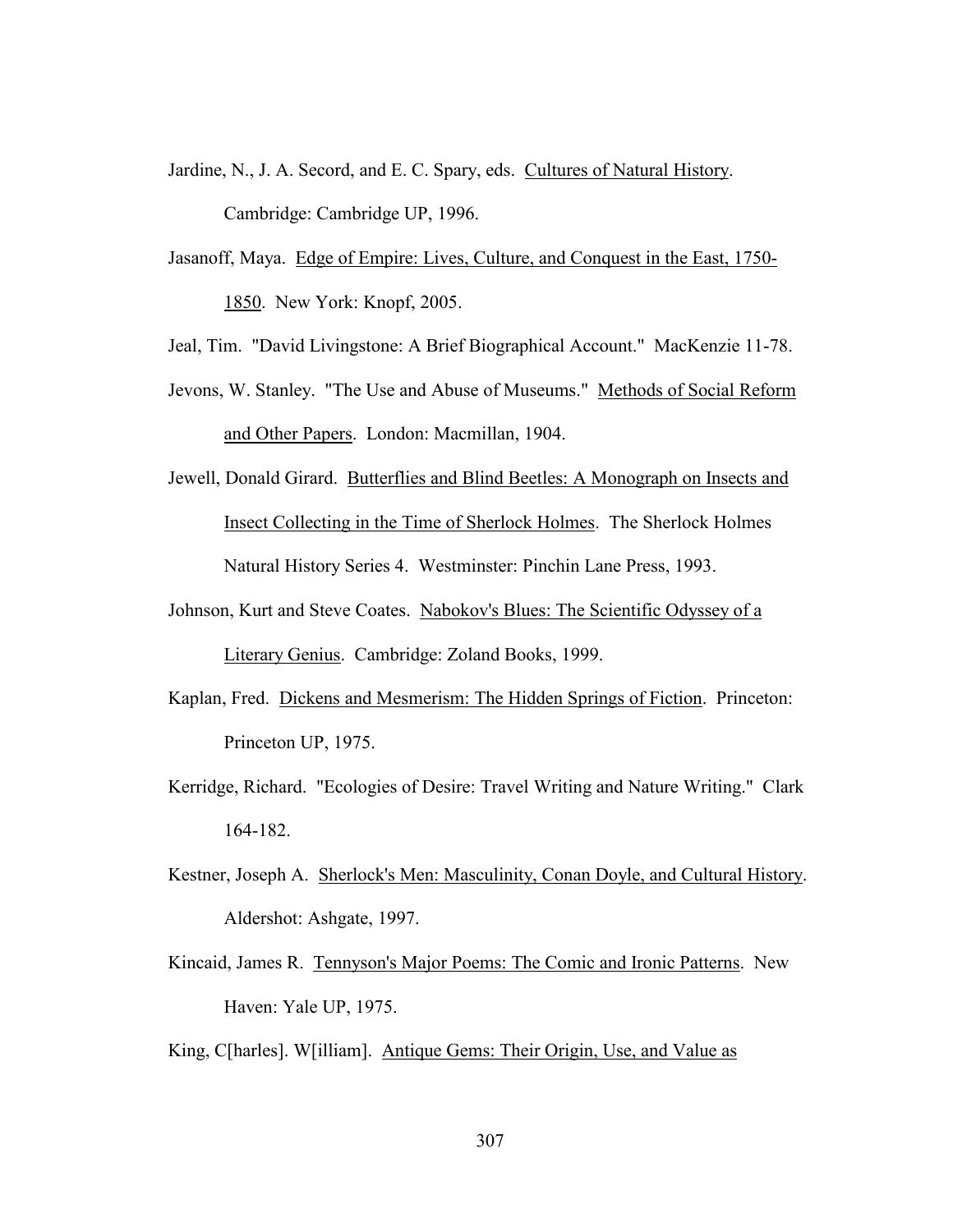Interpreters of Ancient History; and as Illustrative of Ancient Art. London: John Murray, 1860.

- Kingsley, Charles. Glaucus; or, the Wonders of the Shore. 2nd ed. Cambridge: Macmillan, 1855.
- Kipling, Rudyard. Complete Verse: Definitive Edition. New York: Anchor/ Doubleday, 1989.
- [Kirby, R. S.] Kirby's Wonderful and Eccentric Museum; or, Magazine of Remarkable Characters. 6 vols. London: R. S. Kirby, 1803-20.
- Kissane, James and John M. Kissane. "Sherlock Holmes and the Ritual of Reason." Nineteenth-Century Fiction 17 (1963): 353-62.
- Knell, Simon J. The Culture of English Geology, 1815-1851: A Science Revealed through Its Collecting. Aldershot: Ashgate, 2000.

Knight, Charles, ed. London. 5 vols. London: H. G. Bohn, 1851.

Knowles, Owen and Gene M. Moore. Oxford Reader's Companion to Conrad. Oxford: Oxford UP, 2000.

- "The Koh-i-noor, or Mountain of Light." Chambers's Edinburgh Journal 12 (1849): 49-52.
- Koven, Seth. "The Whitechapel Picture Exhibitions and the Politics of Seeing." Sherman and Rogoff 22-48.
- Kunz, George Frederick and Charles Hugh Stevenson. The Book of the Pearl. New York: The Century Co., 1908.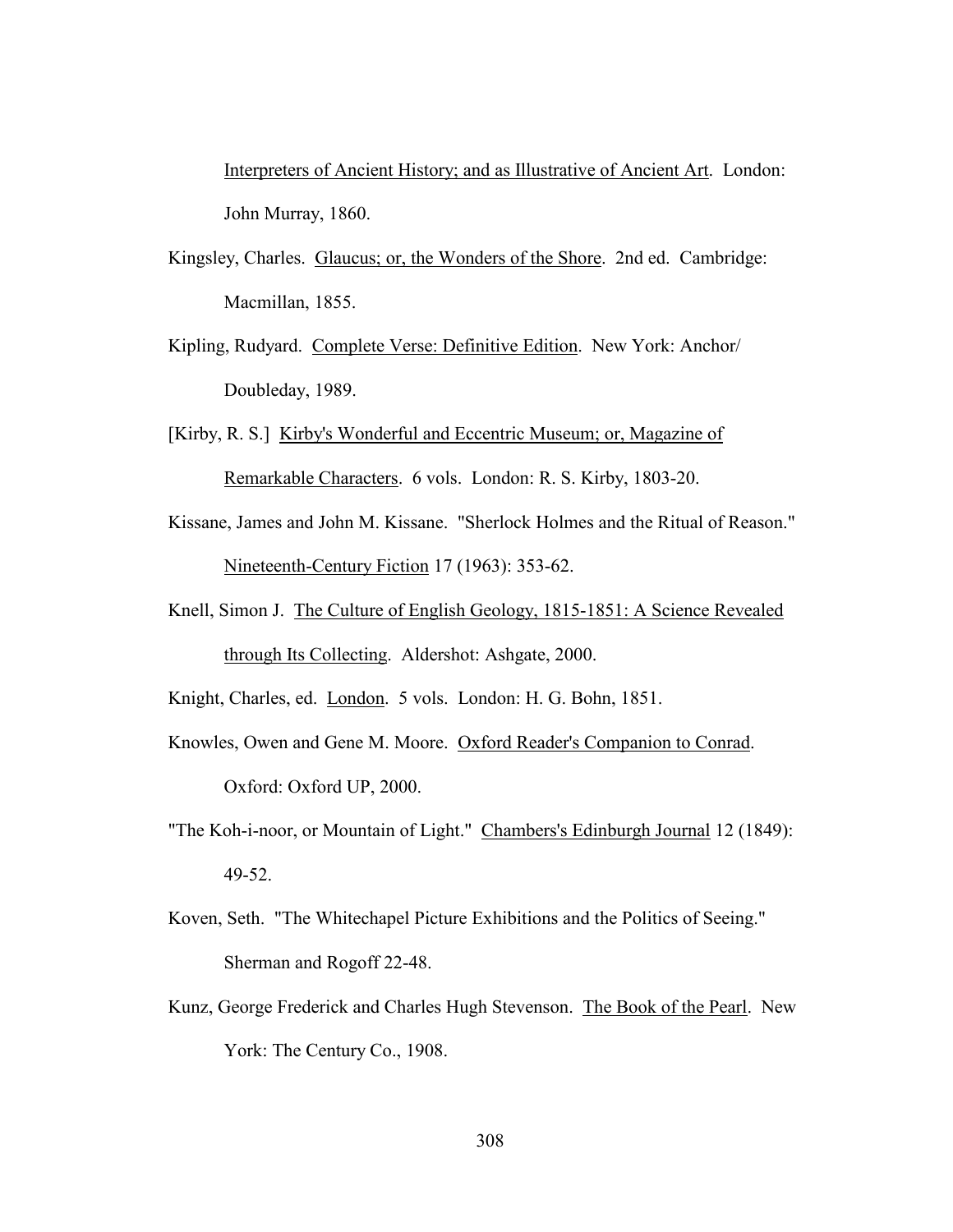- "A Lady's Glance at the Exhibition: No. III." Illustrated London News 23 Aug. 1851: 242-3.
- Larsen, Mogens Trolle. The Conquest of Assyria: Excavations in an Antique Land, 1840-1860. London: Routledge, 1996.
- Layard, Austen Henry. Nineveh and Its Remains. 5th ed. 2 vols. 1850. Gorgias Reprint Series 7-8. Piscataway: Gorgias Press, 2001.
- Levine, Philippa. The Amateur and the Professional: Antiquarians, Historians, and Archaeologists in Victorian England, 1838-1886. Cambridge: Cambridge UP, 1986.
- Lightbown, Ronald. "Some Notes on Spanish Baroque Collectors." The Origins of Museums: The Cabinet of Curiosities in Sixteenth- and Seventeenth-Century Europe. Ed. Oliver Impey and Arthur MacGregor. London: House of Stratus, 2001. 189-200.
- Lightbown, Ronald W. Mediaeval European Jewellery, with a Catalogue of the Collection in the Victoria & Albert Museum. [London]: Victoria & Albert Museum, 1992.
- "The Lion-Hunter." Rev. of Five Years of a Hunter's Life in the Far Interior of South Africa, by Roualeyn Gordon Cumming. New Monthly Magazine 89 (1850): 504-8.
- Littledale, Harold. Essays on Lord Tennyson's "Idylls of the King". London: Macmillan, 1893.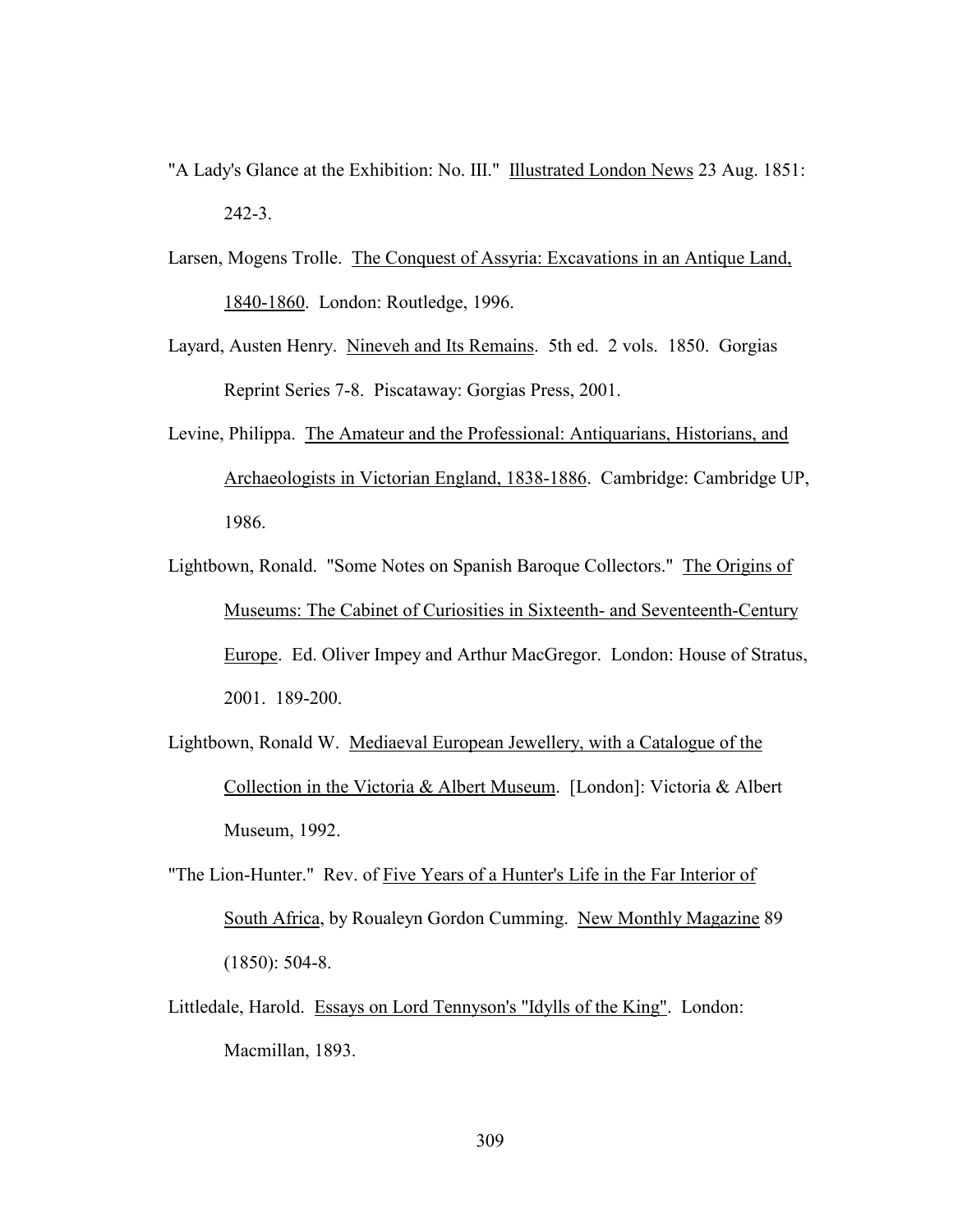- Lulves, Catherine R. "'So Glad to Possess You at Limmeridge': The Collection, the Collector, and Character in The Woman in White." MLA Convention. San Francisco. Dec. 1998.
- Maberly, J. The Print Collector: An Introduction to the Knowledge Necessary for Forming a Collection of Ancient Prints. Ed. Robert Hoe, Jr. New York: Frederick Keppel, 1885.
- MacGregor, Arthur. "Collectors, Connoisseurs and Curators in the Victorian Age." A. W. Franks: Nineteenth-Century Collecting and the British Museum. Ed. Marjorie Caygill and John Cherry. London: British Museum Press, 1997. 6- 33.
- [MacKenzie, John, ed.] David Livingstone and the Victorian Encounter with Africa. London: National Portrait Gallery, 1996.
- Macleod, Dianne Sachko. Art and the Victorian Middle Class: Money and the Making of Cultural Identity. Cambridge: Cambridge UP, 1996.
- ["Major Mackeson Brings Koh-i-noor, the Famous Diamond, to England."] Times 1 July 1850: 4.
- Malley, Shawn. "Austen Henry Layard and the Periodical Press: Middle Eastern Archaeology and the Excavation of Cultural Identity in Mid-Nineteenth Century Britain." Victorian Review 22 (1996): 152-70.
- Malory, Thomas. The History of the Renowned Prince Arthur and His Knights of the Round Table. 2 vols. London: Walker and Edwards, 1816.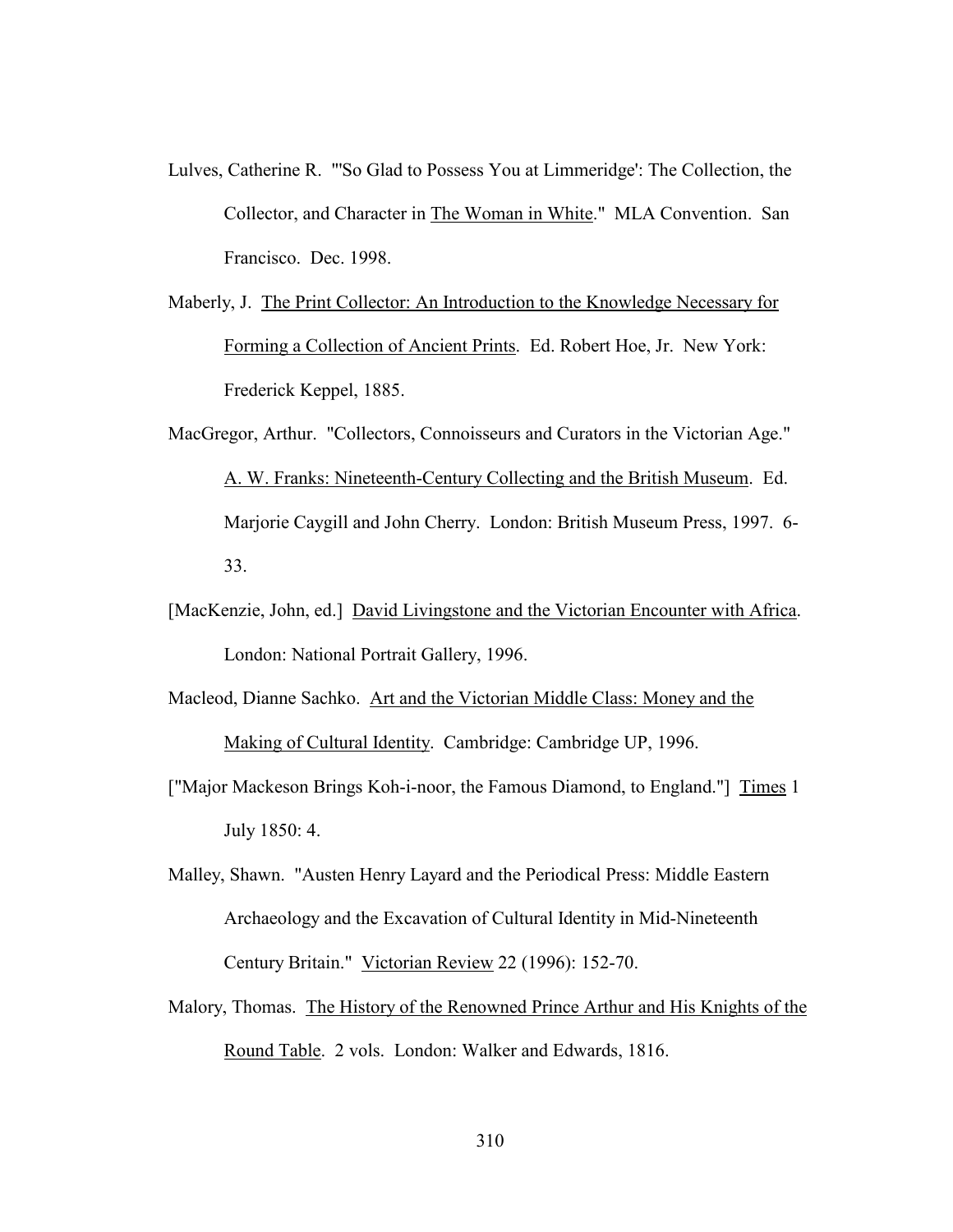- Martins, Luciana and Felix Driver. "'The Struggle for Luxuriance': William Burchell Collects Tropical Nature." Driver and Martins 59-74.
- Maskell, William. Ivories, Ancient and Mediæval. South Kensington Museum Art Handbooks 2. London: Chapman and Hall, [1875].
- [Masson, David.] The British Museum: Historical and Descriptive. Edinburgh: W. and R. Chambers, 1850.
- Mauss, Marcel. The Gift: Forms and Functions of Exchange in Archaic Societies. Trans. Ian Cunnison. New York: W. W. Norton, 1967.
- McCracken, Grant. Culture and Consumption: New Approaches to the Symbolic Character of Consumer Goods. Bloomington: Indiana UP, 1988.
- McLaughlin, Joseph. Writing the Urban Jungle: Reading Empire in London from Doyle to Eliot. Charlottesville: UP of Virginia, 2000.
- McLaughlin, Kevin. Writing in Parts: Imitation and Exchange in Nineteenth-Century Literature. Stanford: Stanford UP, 1995.
- Means, J. A. "Pope's Butterfly-Collector: 'Dandridge the Aurelian.'" Notes and Queries 218 (1973): 209-11.
- Mercer, Wendy S. "Gender and Genre in Nineteenth-Century Travel Writing: Leonie d'Aunet and Xavier Marmier." Clark 147-163.
- Merrill, Lynn L. The Romance of Victorian Natural History. New York: Oxford UP, 1989.
- Merryweather, F. Somner. Lives and Anecdotes of Misers; or the Passion of Avarice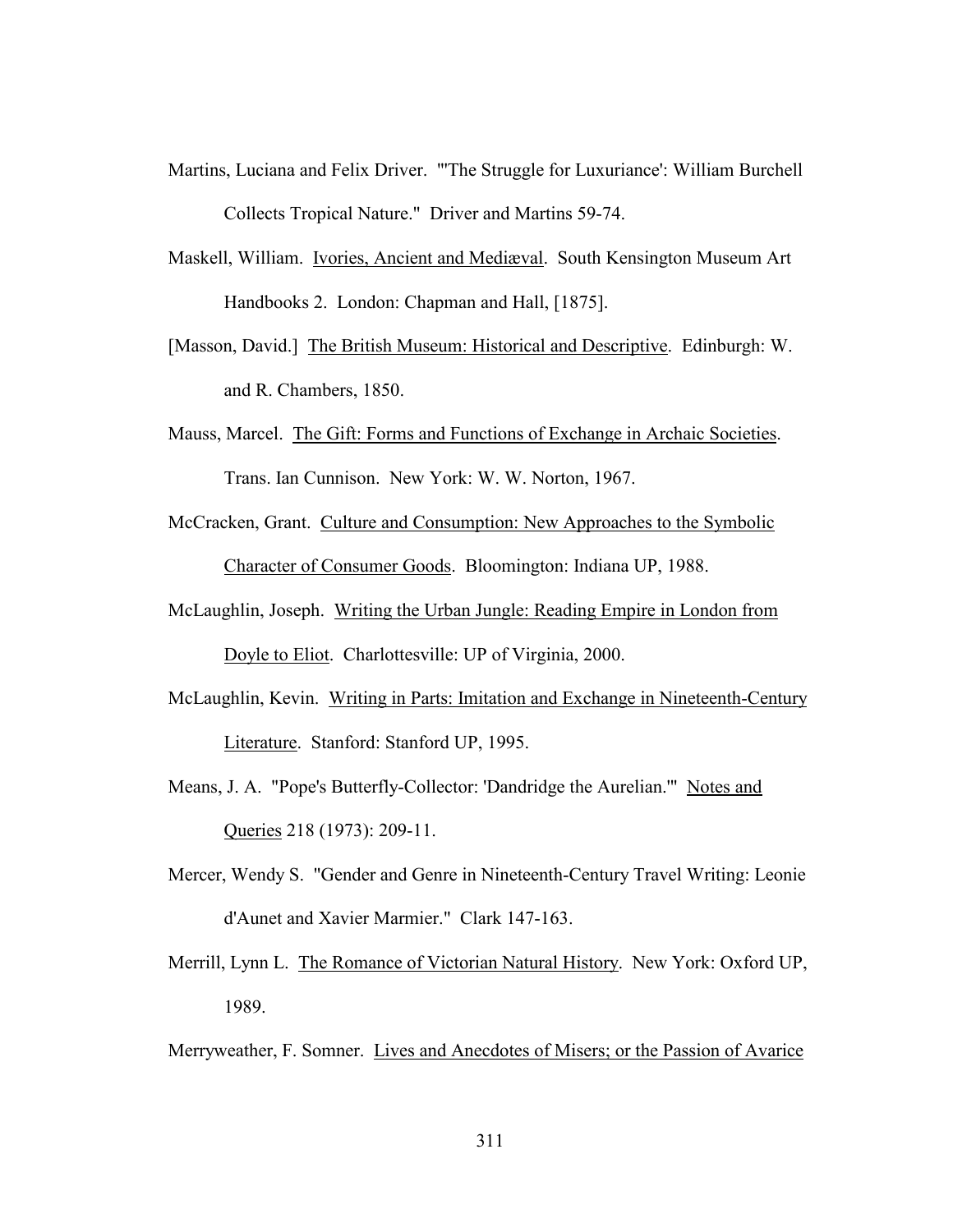Displayed. London: Simpkin, Marshall, and Co., 1850.

- Middleton, Dorothy. Victorian Lady Travellers. London: Routledge & Kegan Paul, 1965.
- "A Mightier Hunter than Nimrod." Rev. of Five Years of a Hunter's Life in the Far Interior of South Africa, by Roualeyn Gordon Cumming. International Weekly Miscellany 1 (1850): 218-21.
- Miller, Edward. That Noble Cabinet: A History of the British Museum. Athens: Ohio UP, 1974.
- "Mr. Cumming's Hunter's Life in South Africa." Rev. of Five Years of a Hunter's Life in the Far Interior of South Africa, by Roualeyn Gordon Cumming. Quarterly Review 88 (1850-1): 1-21.
- "Mr. Gordon Cumming's South African Entertainment." Illustrated London News 5 Jan. 1856: 5.
- Muensterberger, Werner. Collecting: An Unruly Passion: Psychological Perspectives. San Diego: Harcourt Brace, 1995.
- Munby, A. N. L. Phillipps Studies. 5 vols. Cambridge: Cambridge UP, 1951-60.
- Murray, David. Museums: Their History and Use. 3 vols. Glasgow, 1904.
- National Gallery of Practical Science, Blending Instruction with Amusement;

Adelaide Street, and Lowther Arcade, West Strand. Catalogue for 1834. 7th

ed. London: J. Holmes, 1834.

Neave, S. A. and F. J. Griffin. The History of the Entomological Society of London,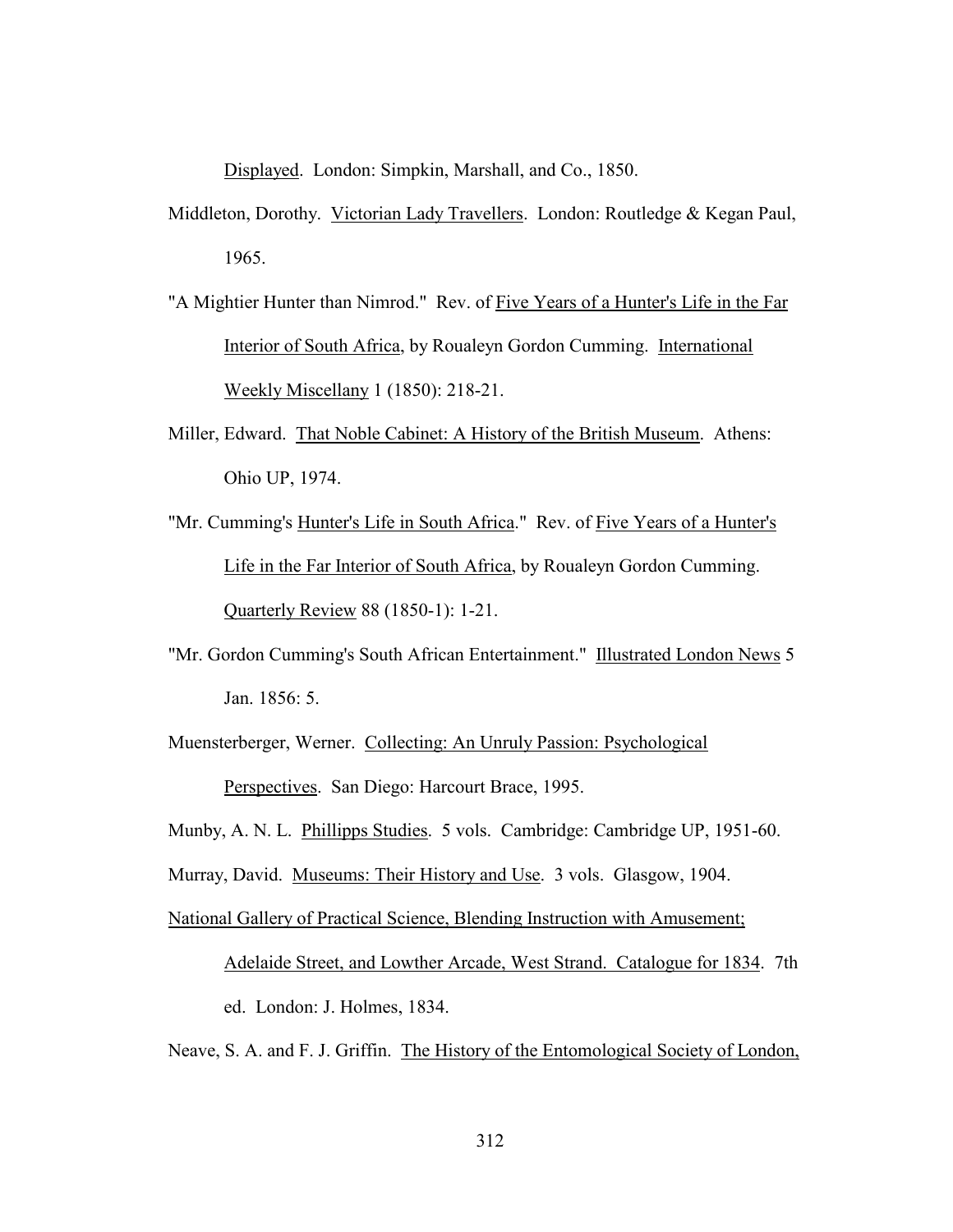1833-1933. London: [Entomological Society of London], 1933.

- Newman, Edward. An Illustrated Natural History of British Butterflies and Moths. London: William Glaisher, n.d.
- Noble, J. Ashcroft. "Collecting Manias." Victoria Magazine 9 (1867): 481-87.

Nordau, Max. Degeneration. 1892. New York: D. Appleton and Co., 1898.

- Official Descriptive and Illustrated Catalogue of the Great Exhibition of the Works of Industry of All Nations. 5 vols. London: Spicer and Clowes, 1851.
- "On the Bibliomania." London Christian Instructor; or Congregational Magazine 4 (1821): 8-13; 69-74.

"The Opening of the Great Exhibition." Times 2 May 1851: 4-5.

"Oriental Life in Little." All the Year Round 2 (1869): 209-11.

- Owen, [Richard]. On the Extent and Aims of a National Museum of Natural History. London: Saunders, Otley, and Co., 1862.
- Page, Norman. Introduction. The Old Curiosity Shop. By Charles Dickens. New York: Penguin, 2000. xi-xxviii.
- Pascoe, Judith. The Hummingbird Cabinet: A Rare and Curious History of Romantic Collectors. Ithaca: Cornell UP, 2006.
- Paston, George. At John Murray's: Records of a Literary Circle, 1843-1892. London: J. Murray, 1932.
- [Patmore, Coventry.] The Poems of Coventry Patmore. Ed. Frederick Page. London: Oxford UP, 1949.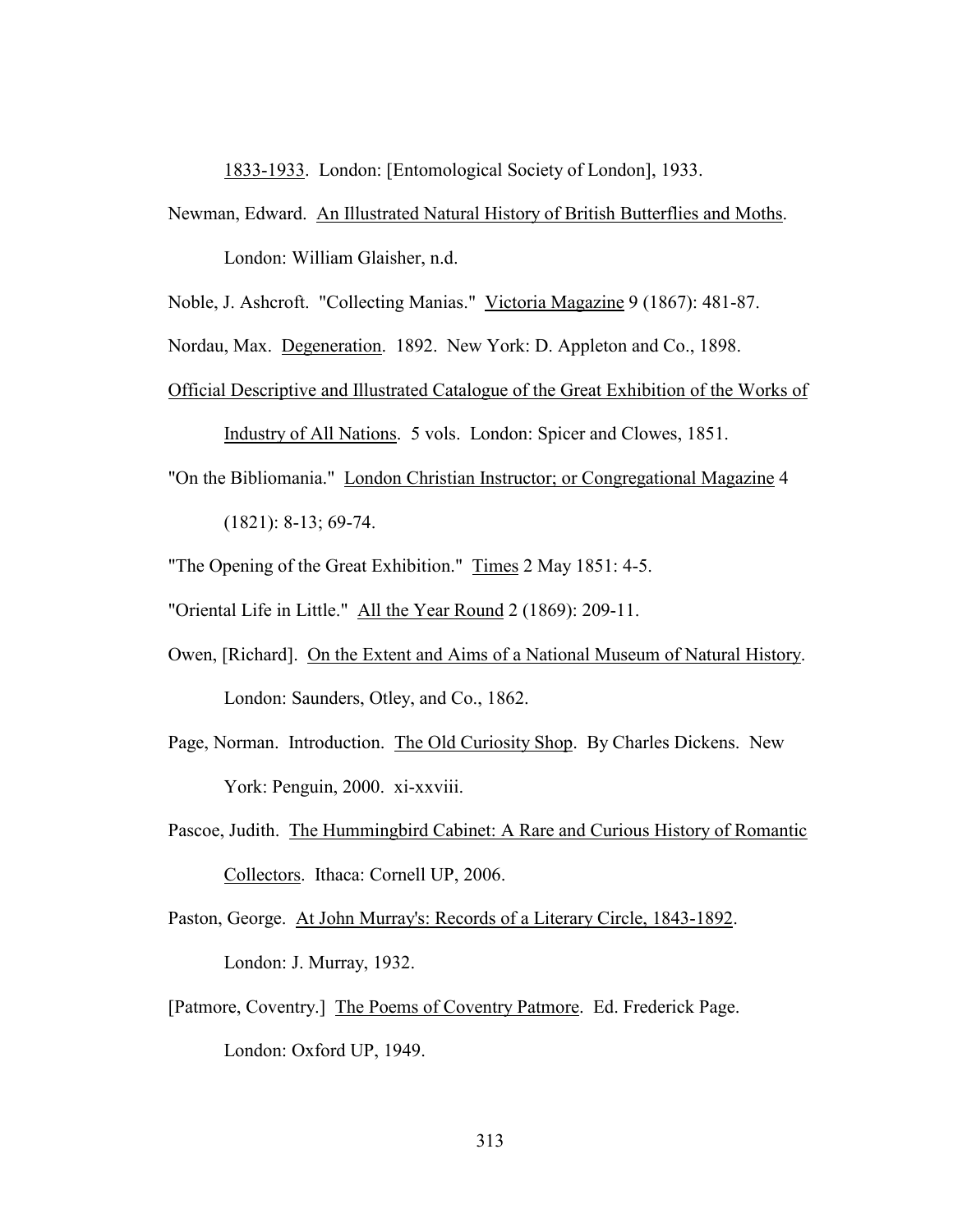Pearce, Susan M. Museums, Objects, and Collections: A Cultural Study.

Washington, D.C.: Smithsonian Institution Press, 1993.

---. On Collecting: An Investigation into Collecting in the European Tradition. London: Routledge, 1995.

Pilbeam, Pamela. Madame Tussaud and the History of Waxworks. London: Hambledon and London, 2003.

- Platt, J. C. "The East India House." Knight V 49-64.
- "Police." Times 24 Jan. 1844: 7.
- "Police." Times 25 Jan. 1844: 8.
- Pomian, Krzysztof. Collectors and Curiosities: Paris and Venice, 1500-1800. Trans. Elizabeth Wiles-Portier. [Cambridge]: Polity Press, 1990.

"The Portland Vase." Times 12 Feb. 1845: 7.

- "The Portland Vase." Letter. Times 13 Feb. 1845: 6.
- [Potter, Beatrix.] The Journal of Beatrix Potter, 1881-1897. London: Frederick Warne, 1989.
- Pratt, Mary Louise. Imperial Eyes: Travel Writing and Transculturation. London: Routledge, 1992.
- Puccini, Giacomo. Puccini's Madama Butterfly. Trans. Stanley Appelbaum. New York: Dover, 1983.
- Punnett, Reginald Crundall. Mimicry in Butterflies. Cambridge: Cambridge UP, 1915.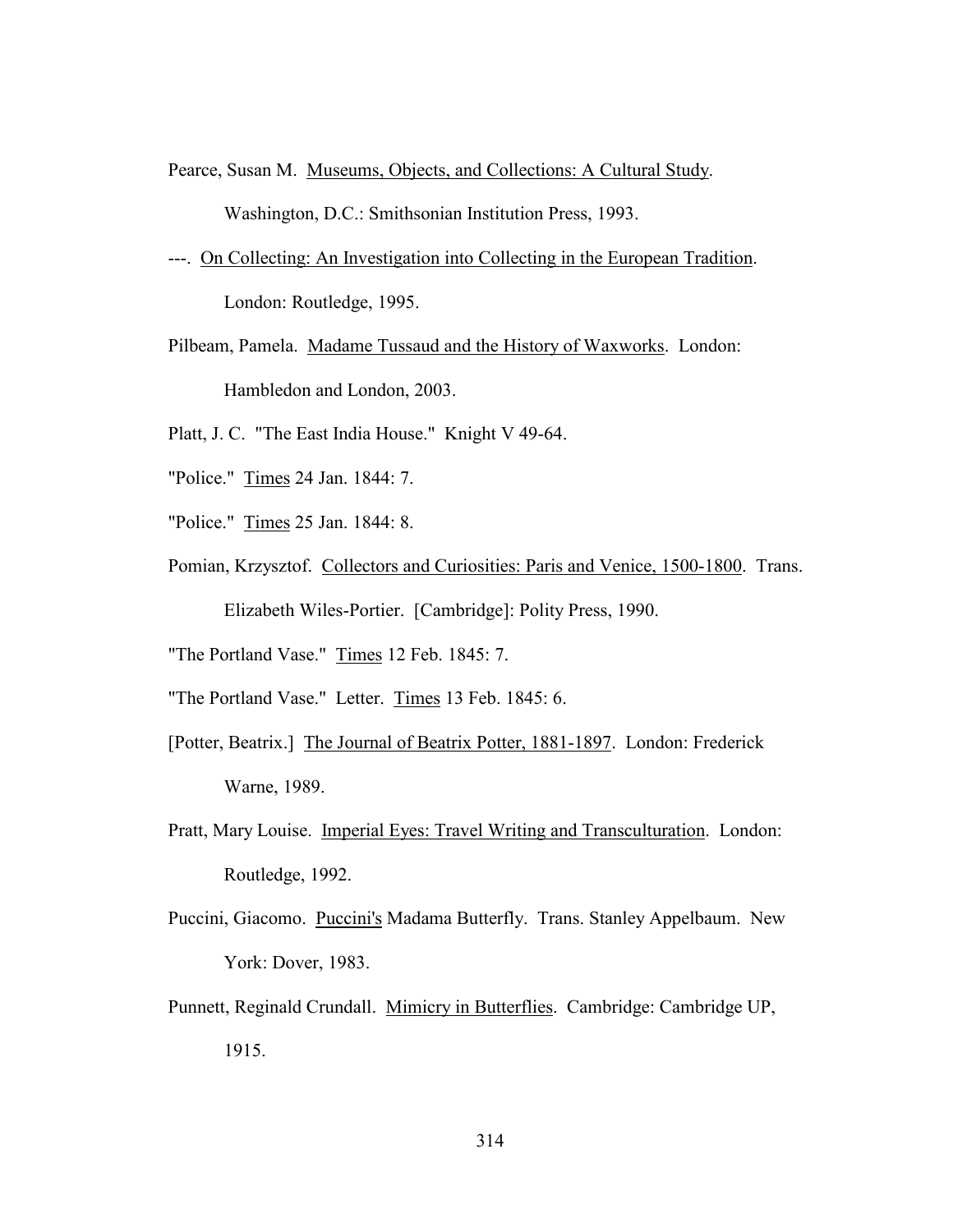- Quammen, David. Monster of God: The Man-Eating Predator in the Jungles of History and the Mind. New York: W. W. Norton, 2003.
- Raby, Peter. Bright Paradise: Victorian Scientific Travellers. Princeton: Princeton UP, 1997.
- Raikes, T[homas]. "The Bibliophilist." Bentley's Miscellany 3 (1838): 564-77.
- Redding, Cyrus. Memoirs of Remarkable Misers. 2 vols. London: Charles J. Skeet, 1863.
- Reed, John R. Perception and Design in Tennyson's "Idylls of the King". Athens: Ohio UP, [1969].
- Reid, Mayne. The Young Yägers; or, a Narrative of Hunting Adventures in Southern Africa. 1856. New York: Knox, 1884.
- Rheims, Maurice. The Strange Life of Objects. Trans. David Pryce-Jones. New York: Atheneum, 1961.
- Rice, Tony. Voyages of Discovery: Three Centuries of Natural History Exploration. New York: Clarkson Potter, 1999.
- Richardson, G. F. Sketches in Prose and Verse (Second Series). London: Relfe and Fletcher, 1838.
- Rigby, Douglas and Elizabeth Rigby. Lock, Stock and Barrel: The Story of Collecting. Philadelphia: J. B. Lippincott, 1944.
- Ritvo, Harriet. The Animal Estate: The English and Other Creatures in the Victorian Age. Cambridge: Harvard UP, 1987.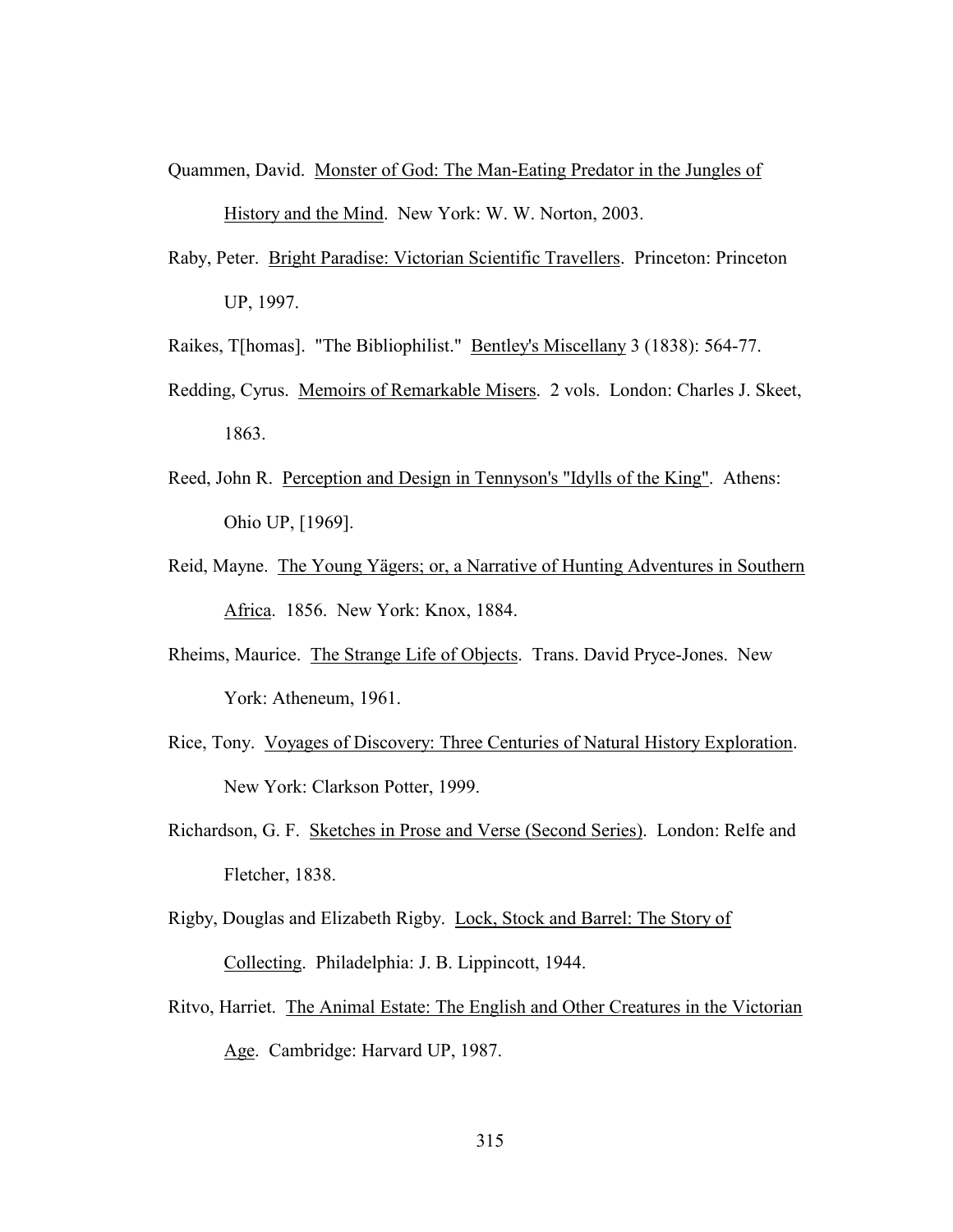- Ross, Doran H., ed. Elephant: The Animal and Its Ivory in African Culture. Los Angeles: Fowler Museum of Cultural History/UCLA, 1992.
- Ryals, Clyde de L. From the Great Deep: Essays on "Idylls of the King". [Athens]: Ohio UP, [1967].
- Said, Edward W. Orientalism. New York: Vintage, 1979.
- Saisselin, Rèmy G. The Bourgeois and the Bibelot. New Brunswick: Rutgers UP, 1984.
- [Sala, George A.] "Travels in Cawdor Street." Household Words 4 (1852): 517-21.
- Salmon, Michael A. The Aurelian Legacy: British Butterflies and Their Collectors. Berkeley: U of California P, 2000.
- Schlicke, Paul. Dickens and Popular Entertainment. London: Allen & Unwin, 1985.
- Scourse, Nicolette. The Victorians and Their Flowers. London: Croom Helm;

Portland: Timber Press, 1983.

Searight, Sarah. The British in the Middle East. New York: Atheneum, 1970.

Secord, Anne. "Artisan Botany." Jardine, Secord, and Spary 378-93.

- Shayt, David H. "The Material Culture of Ivory Outside Africa." Ross 367-81.
- [Sheldon, W. G.] "Margaret Elizabeth Fountaine." The Entomologist 73 (1940):

193-5.

- Sherman, Daniel and Irit Rogoff, eds. MuseumCulture: Histories, Discourses, Spectacles. Minneapolis: U of Minnesota P, 1994.
- "Shop-Windows." Chambers's Journal 27 (1857): 225-27.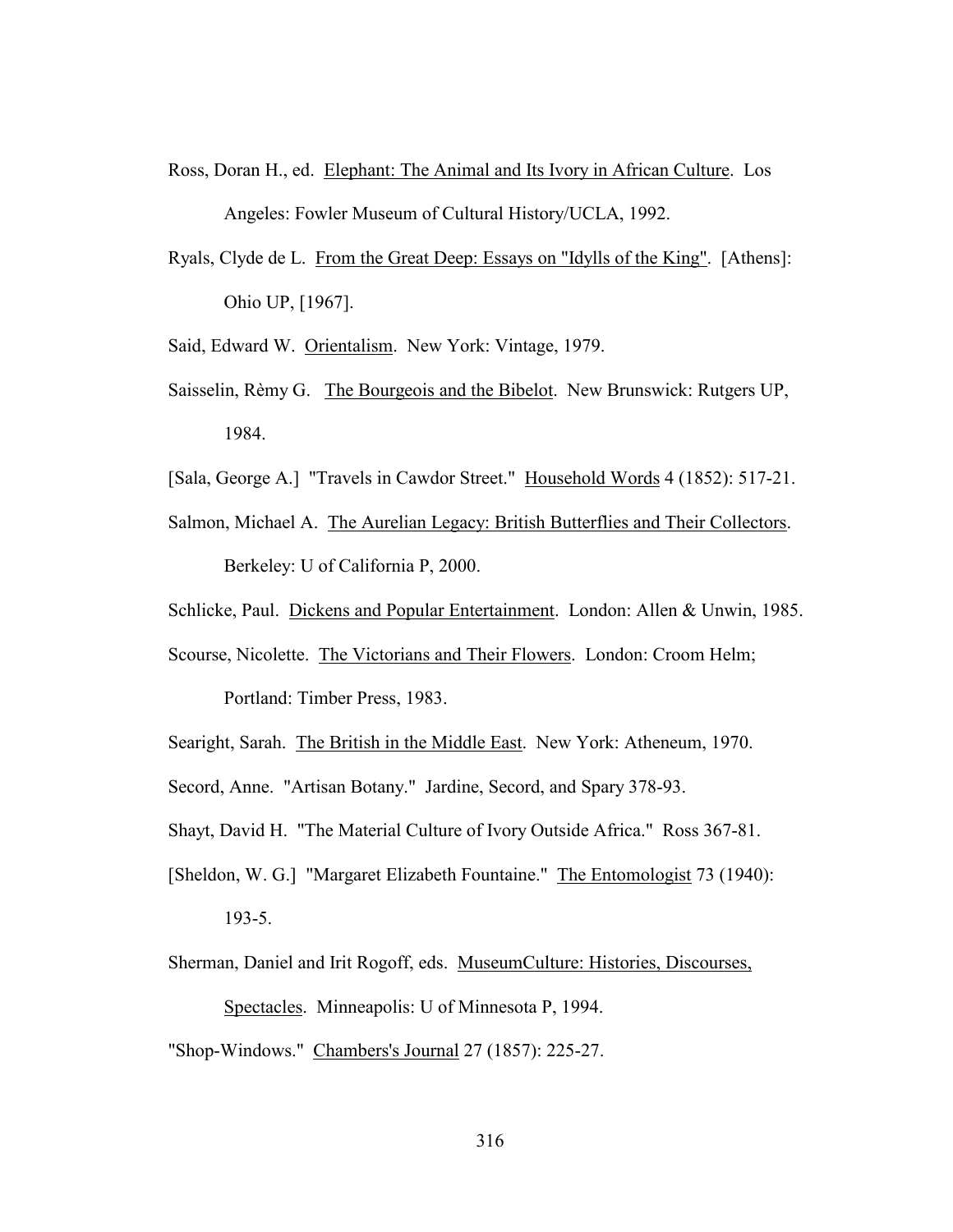Silberman, Neil Asher. Digging for God and Country: Exploration, Archeology, and the Secret Struggle for the Holy Land, 1799-1917. New York: Knopf, 1982.

Siliotti, Alberto. "G. Belzoni in Nineteenth-Century Egypt." Belzoni 21-80.

Smith, Frederick. "Hymenoptera: Notes on the Capture of Rare Species in 1858."

Entomologist's Annual 5 (1859): 109-17.

- Southwell, Thomas. The Official Guide to the Norwich Castle Museum. London: Jarrold & Sons, [1895].
- "A Sporting Settler in Ceylon." Blackwood's Edinburgh Magazine 75 (1854): 226- 42.
- Stainton, H. T. British Butterflies and Moths: An Introduction to the Study of Our Native Lepidoptera. London: Reeve and Co., 1867.
- Stainton, H. T., ed. The Entomologist's Annual 4 (1858). London: John Van Voorst, 1858.
- Stainton, H. T. "List of British Entomologists." The Entomologist's Annual 2 (1856): 11-25.
- ---. A Manual of British Butterflies and Moths. 2 vols. London: John Van Voorst, 1857.
- ---. Preface. The Entomologist's Annual 2 (1856): iii-ix.
- Stallybrass, Peter and A. White. The Politics and Poetics of Transgression. London: Methuen, 1986.

Stanley, Arthur Penrhyn. Historical Memorials of Westminster Abbey. 5th ed.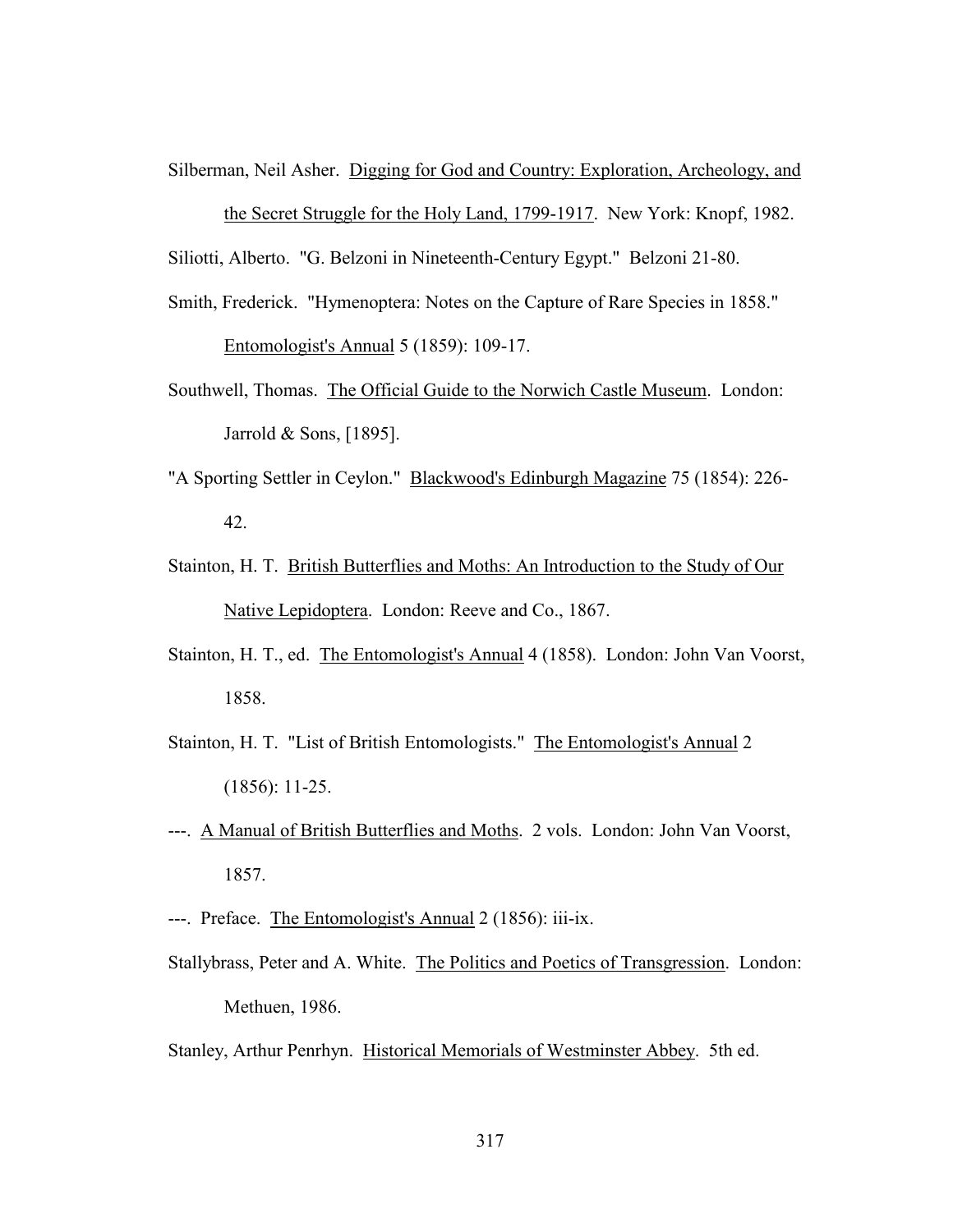London: John Murray, 1882.

Stearn, William T. The Natural History Museum at South Kensington: A History of the British Museum (Natural History) 1753-1980. London: Heinemann, 1981.

Steegman, John. "The Changing Taste of Collectors." Herrmann 235-9.

- Stewart, Susan. On Longing: Narratives of the Miniature, the Gigantic, the Souvenir, the Collection. Durham: Duke UP, 1993.
- [Story-Maskelyne, M. H.] "Precious Stones." Edinburgh Review 124 (1866): 228- 60.
- Streeter, Edwin W. The Great Diamonds of the World: Their History and Romance. 2nd ed. London: George Bell and Sons, 1882.
- Swann, Marjorie. Curiosities and Texts: The Culture of Collecting in Early Modern England. Philadelphia: U of Pennsylvania P, 2001.

Tagge, Anne. "The Butterfly Hunters." Conradiana 28 (1996): 182-9.

- Tanner, Tony. Conrad: Lord Jim. Studies in English Literature 12. London: Edward Arnold, 1963.
- [Tennyson, Alfred.] The Poems of Tennyson. Ed. Christopher Ricks. 3 vols. Berkeley: U of California P, 1987.
- Thackeray, William Makepeace. Vanity Fair: A Novel without a Hero. 1848. Oxford: Oxford UP, 1990.
- Theal, George McCall. History of the Boers in South Africa. 1887. New York: Negro Universities Press, 1969.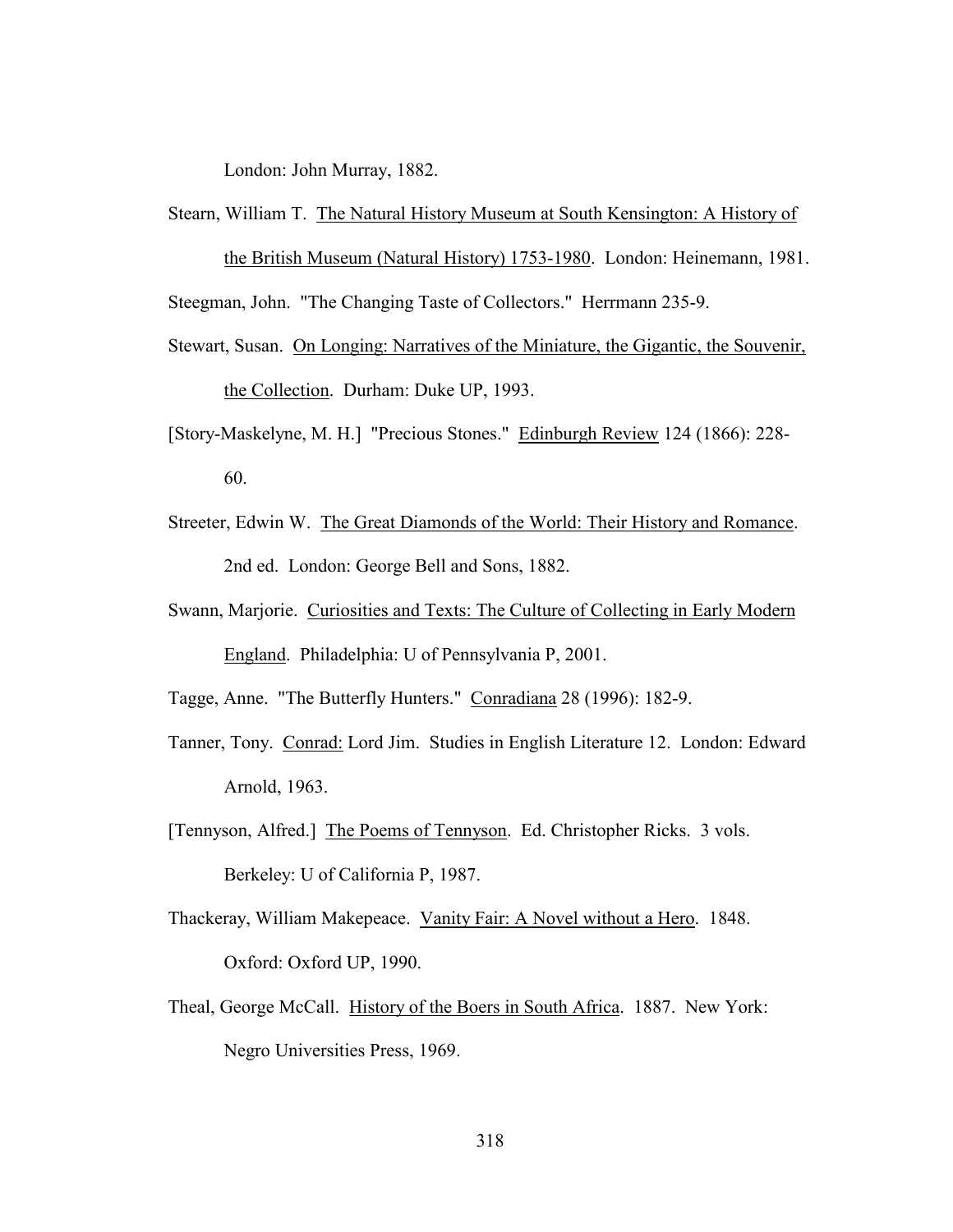- Thomas, Deborah A. "Uncovering Nineveh: A New Review of the 1849 Bestseller Nineveh and Its Remains." Archaeology Odyssey 7.5 (2004): 24+.
- Trollope, Anthony. Barchester Towers. 1857. Everyman's Library 57. New York: Knopf, 1992.
- Turner, A. J. "Interpreting the History of Scientific Instruments." Anderson, Bennett, and Ryan 17-26.
- Turner, Sharon. History of the Anglo-Saxons. 2 vols. London: Longmans, 1852.
- [Tussaud, Marie.] Biographical and Descriptive Sketches of the Distinguished Characters Which Compose the Unrivalled Exhibition of Madame Tussaud and Sons. London: Madame Tussaud and Sons, 1842.
- Ullman, B. L. "The Post-Mortem Adventures of Livy." Studies in the Italian Renaissance. 2nd ed. Storia e Letteratura 51. Rome: Edizioni di Storia e Letteratura, 1973. 53-77.
- Vrettos, Athena. "Defining Habits: Dickens and the Psychology of Repetition." Victorian Studies 42 (2000): 399-426.
- Wainwright, Clive. "Curiosities to Fine Art: Bond Street's First Dealers." Country Life 179 (1986): 1528-29.
- ---. The Romantic Interior: The British Collector at Home, 1750-1850. New Haven: Yale UP, 1989.
- Wallace, Alfred Russel. The Malay Archipelago. 1869. New ed. London: Macmillan and Co., 1894.